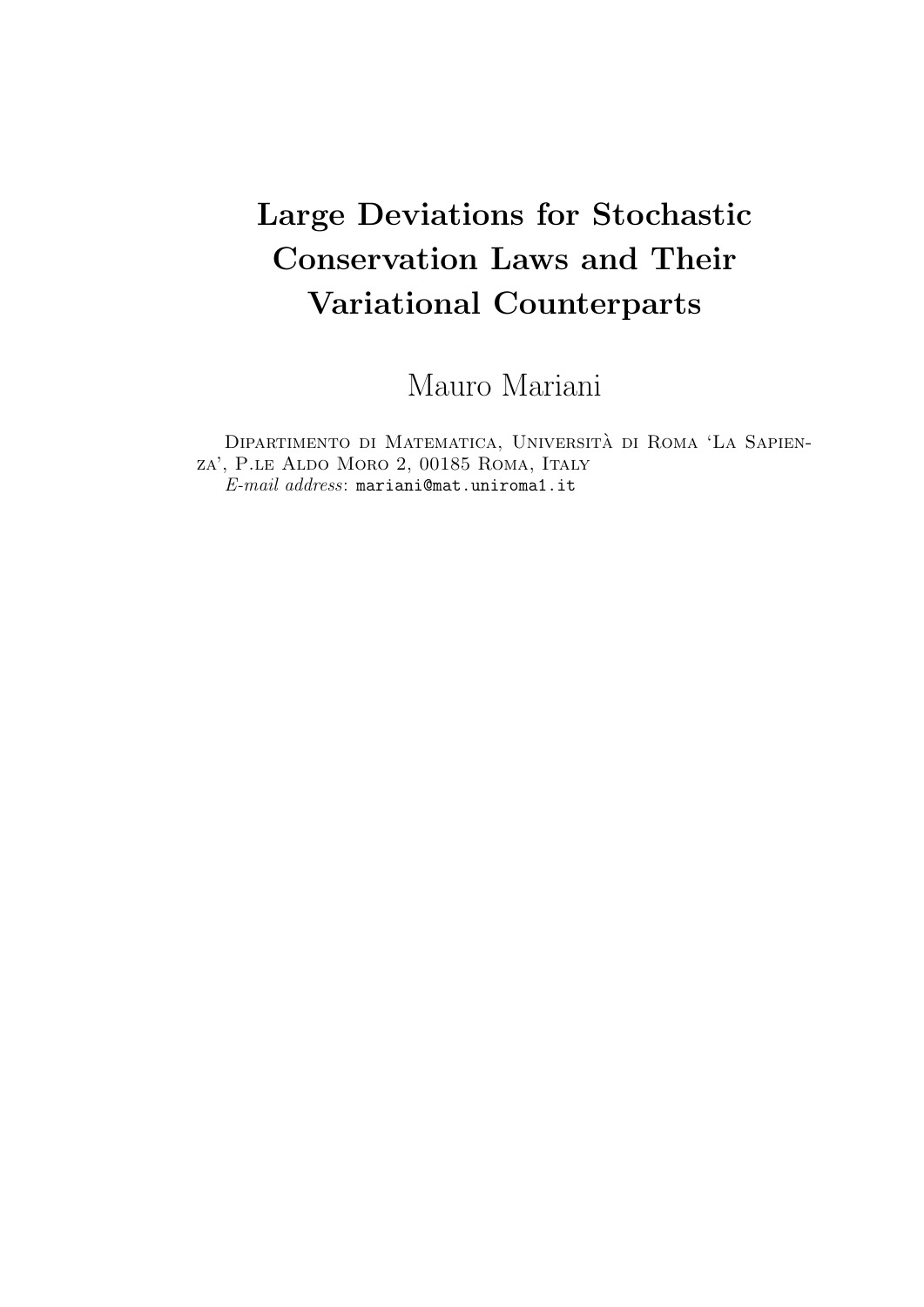### Acknowledgment

I am very grateful to my advisor Prof. Lorenzo Bertini for his help during my Ph.D. studies. Lorenzo's approach to Mathematics is creative and fruitful; working with him has been an exciting and highly instructive experience. I also thank Prof. S.R.S. Varadhan for his precious advice during my stay at Courant Institute. During the last four years I have discussed and interacted with many people, I thank them all for their interest, including G. Belletini, S. Bianchini, G. Jona-Lasinio, C. Mascia, M. Novaga, J. Shatah. All the people hanging around "aula dottorandi" made my Ph.D. experience enjoyable, and I learnt a lot of math and non-math stuff from them. They have my gratitude. I also acknowledge the productive research environment and the hospitality provided by "Dipartimento Castelnuovo", "Courant Institute of Mathematical Sciences" and "Centro di Ricerca Matematica Ennio de Giorgi".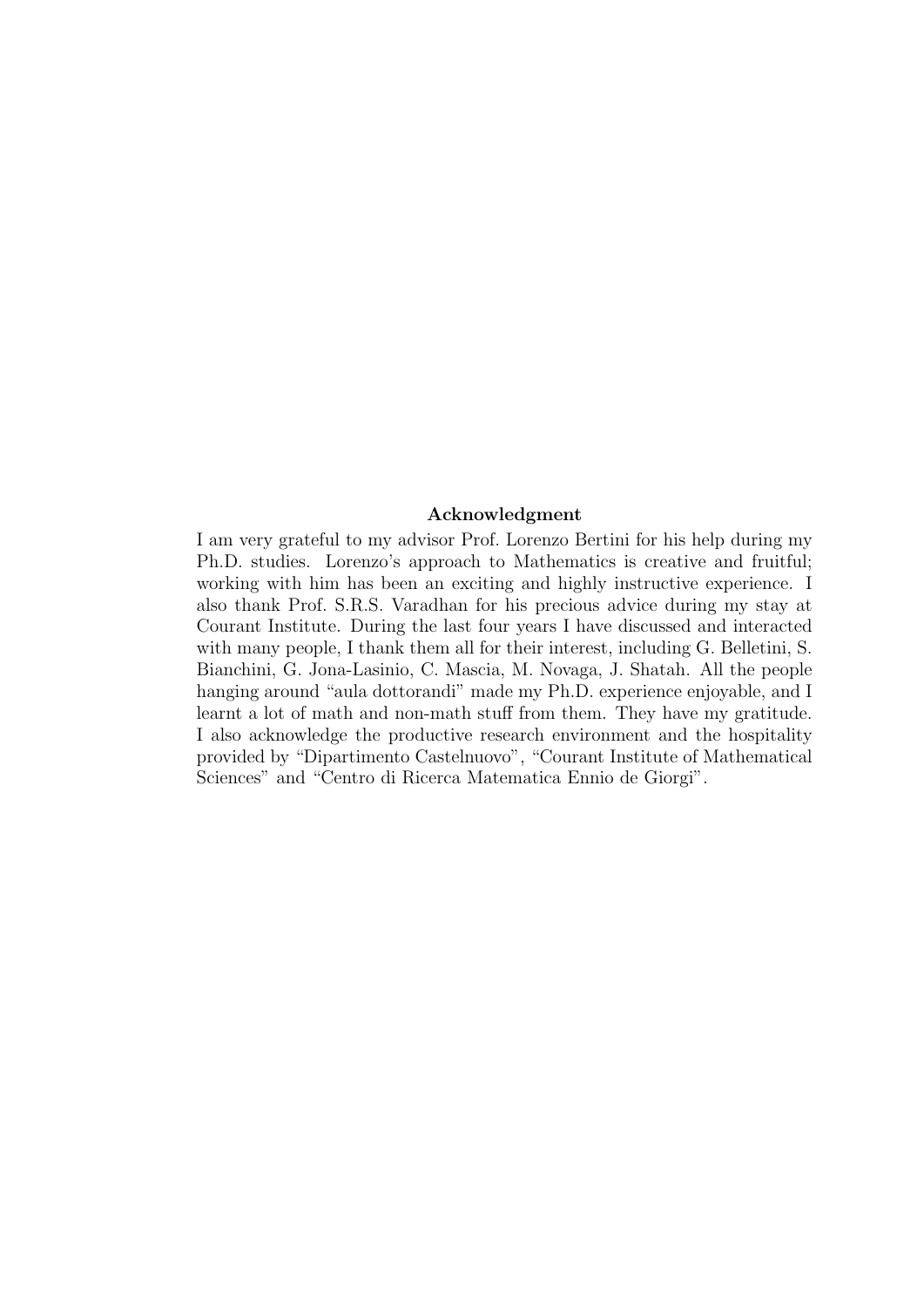## Contents

|              |                     | Chapter 1. Large Deviations via $\Gamma$ -convergence                     | $5\,$       |
|--------------|---------------------|---------------------------------------------------------------------------|-------------|
|              | 1.1.                | Motivations                                                               | $\mathbf 5$ |
|              | 1.2.                | Large deviations theory and its variational counterpart                   | $8\,$       |
|              | 1.3.                | Large deviations for finite dimensional diffusion processes               | 18          |
|              |                     | 1.4. Conservation Laws                                                    | 21          |
|              | 1.5.                | A sketch of the main results                                              | 23          |
|              | <b>Bibliography</b> |                                                                           | 27          |
|              |                     | Chapter 2. F-entropy cost functional for scalar conservation laws         | 29          |
|              | 2.1.                | Introduction                                                              | 29          |
|              | 2.2.                | Notation and results                                                      | 33          |
|              | 2.3.                | Representation of $I_{\varepsilon}$ and a priori bounds                   | 44          |
|              | 2.4.                | $\Gamma$ -convergence of $\mathcal{I}_{\varepsilon}$                      | 49          |
|              | 2.5.                | $\Gamma$ -convergence of $H_{\varepsilon}$                                | 55          |
|              | 2.6.                | Appendix A: $\mathcal{I}$ -approximation of atomic Young measures         | 67          |
|              | 2.7.                | Appendix B: $\Gamma$ -viscosity cost for scalar Hamilton-Jacobi equations | 71          |
| Bibliography |                     | 77                                                                        |             |
|              |                     | Chapter 3. Large Deviations for stochastic conservation laws              | 79          |
|              | 3.1.                | Main results                                                              | 79          |
|              |                     | 3.2. Convergence and bounds                                               | 85          |
|              | 3.3.                | Large deviations on the scale $\varepsilon^{-2\gamma}$                    | 89          |
|              | 3.4.                | Large deviations on the scale $\varepsilon^{-2\gamma+1}$                  | 93          |
|              | 3.5.                | Appendix A: Existence and uniqueness results for fully nonlinear          |             |
|              |                     | parabolic SPDEs with conservative noise                                   | 100         |
|              | Bibliography        |                                                                           |             |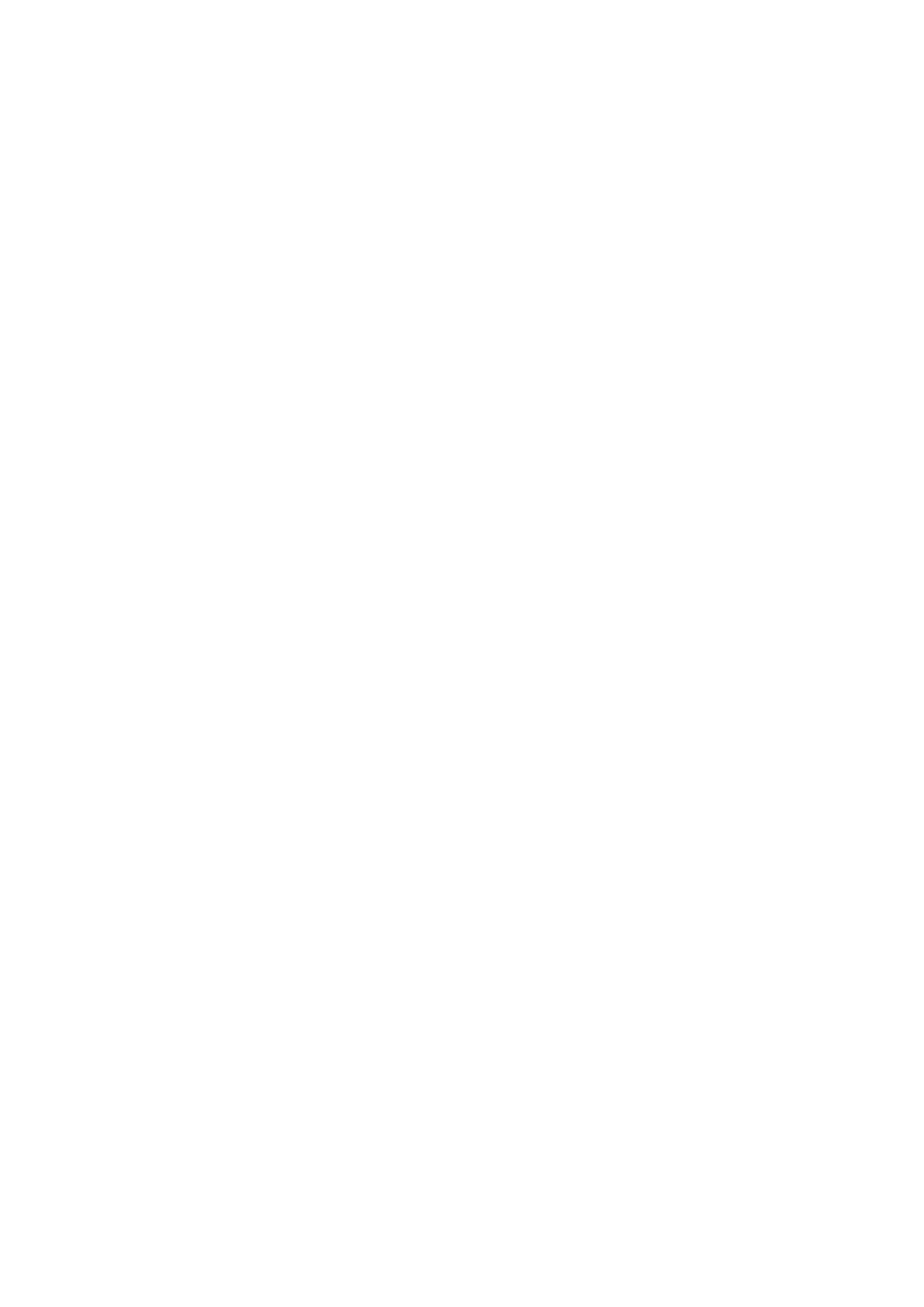### CHAPTER 1

### Large Deviations via Γ-convergence

### 1.1. Motivations

1.1.1. Interacting particles systems. The focus of this thesis is to provide an asymptotic analysis for some stochastic and variational models describing the evolution of "large" physical systems. The analysis of a system with a large number of degrees of freedom cannot in general be addressed by Newton-like differential models. Since the seminal works of Boltzmann in the XIX century, a statistical approach to the problem has been considered. While a mathematical framework to study systems at equilibrium has been provided in the last decades [16], a rigorous setting for the analysis of systems out of equilibrium is still missing. Several different approaches have been purposed, both stochastic and deterministic.

In the stochastic approach, a much used framework to understand Statistical Mechanics out of equilibrium is the one of stochastic interacting particles systems  $[12, 13]$ . Roughly speaking, a bunch of N particles jumping randomly on a countable lattice is considered. The dynamics is in general determined by assigning the jump rates of these particles. One is generally interested in analyzing the asymptotic behavior of the particles, when their number  $N$ diverges to infinity (hydrodynamical limit). This task is carried out by appropriately scaling the system, then identifying its characteristic quantities for each finite  $N$ , and finally evaluating the limit of these quantities as  $N$  diverges. A widely considered simplification consists in focusing on the density of the particles. In several models it has been shown that, in the hydrodynamical limit, the behavior of the density is deterministic, and it satisfies a differential evolution equation, usually called the *hydrodynamical equation*. By the way, the understanding of the properties of the system generally requires a much finer analysis of the involved quantities. In particular, it is well known that establishing large deviations principles for these quantities is a main step to provide a deeper insight into the system. However, while several techniques and results are available concerning large deviations of systems under the so called diffusive scaling, there is a little literature about large deviations for systems under Euler scaling, see  $\begin{bmatrix} 11, 21, 3 \end{bmatrix}$  where some important partial results have been established for specific models.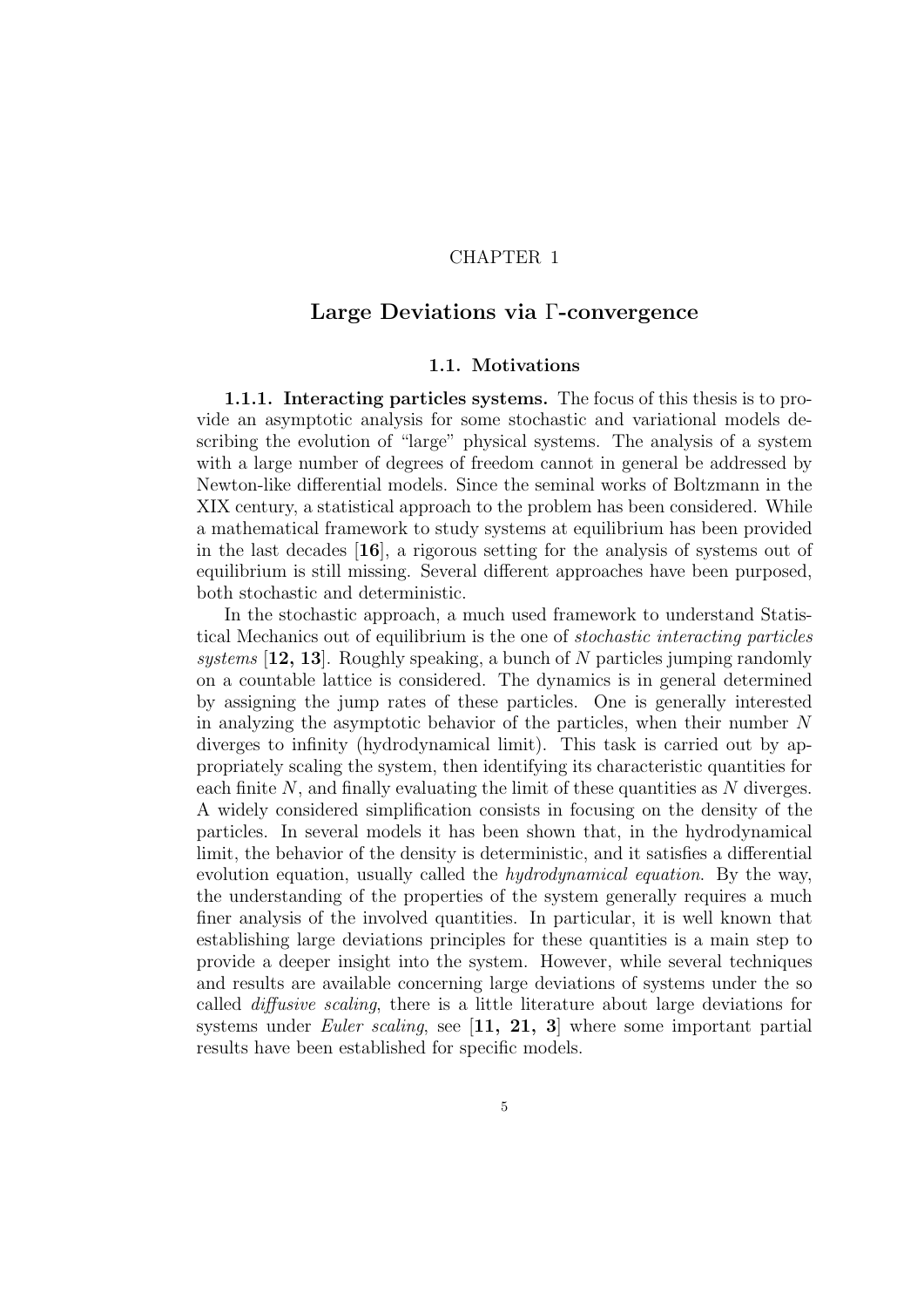1.1.2. Introducing the model. In this thesis we are concerned with a slightly different approach. Instead of dealing with discrete models, we focus on a continuous description of physical systems, and thus consider a "density"  $u = u(t, x)$  as a real valued function, depending on the time variable t and the space variable  $x$ . Hopefully, a continuous model may inherit the key properties of the physical system, while allowing a more general investigation than a model-by-model based analysis.

In many situations, that is whenever the number of particles is conserved by the dynamics, it is natural to assume that the density  $u$  satisfies a continuity equation

$$
\partial_t u + \text{div}(J) = 0 \tag{1.1.1}
$$

In several models, the *current J* takes into account the basic phenomena occurring in conservative physical systems: transport, diffusion, fluctuation, which in general appear as nonlinear terms in  $(1.1.1)$ . We thus come with the crucial assumption

$$
J = f(u) - \frac{1}{2}D(u)\text{grad}u + \sigma(u)\alpha
$$
 (1.1.2)

where  $f$  represents the so called  $flux$  (related to transport phenomena),  $D$  is an elliptical matrix governing diffusion, and  $\sigma$  is a *fluctuation* matrix acting on the stochastic noise  $\alpha$ .

Motivated by the stochastic particles systems setting, and in particular by the limiting behavior of systems under Euler scaling, we are interested in the asymptotic properties of the solution to  $(1.1.1)$  when the diffusion and fluctuation terms in (1.1.2) vanish simultaneously. Moreover, still motivated by particle systems and by quite general physical systems heuristics, we assume a natural hypotheses on the noise  $\alpha$ . Namely, we suppose  $\alpha$  to be white in time and to have a small (i.e. vanishing) correlation in space.

In a more precise mathematical framework, we come up the following Cauchy problem related to a stochastic partial differential equation, which has to be interpreted in the Itô sense  $[8]$ 

$$
du = \left[ -\nabla \cdot f(u) + \frac{\varepsilon}{2} \nabla \cdot \left[ D(u) \nabla u \right] \right] dt + \varepsilon^{\gamma} \nabla \cdot \left[ \sigma(u) dW^{\varepsilon} \right] \tag{1.1.3}
$$
  

$$
u(0, x) = u_0(x)
$$

Here the parameter  $\varepsilon$  plays the role of the inverse number of particles, so that we are interested in the limit  $\varepsilon \to 0$ . For a given sequence of smooth mollifiers  $\{f^{\varepsilon}\}\$  on  $\mathbb T$  and a cylindrical Brownian motion W, the trace-class Brownian motion  $W^{\varepsilon}$  is defined as  $W^{\varepsilon} := f^{\varepsilon} * W$ , where  $*$  denotes convolution on  $\mathbb{T}$ . Moreover  $u_0$  is a bounded measurable function on T and  $\gamma$  is a real parameter  $\gamma > 1/2$ , so that, as  $\varepsilon \to 0$ , the diffusion coefficient, the noise and the spacecorrelation of the noise itself vanish. The rate at which these quantities vanish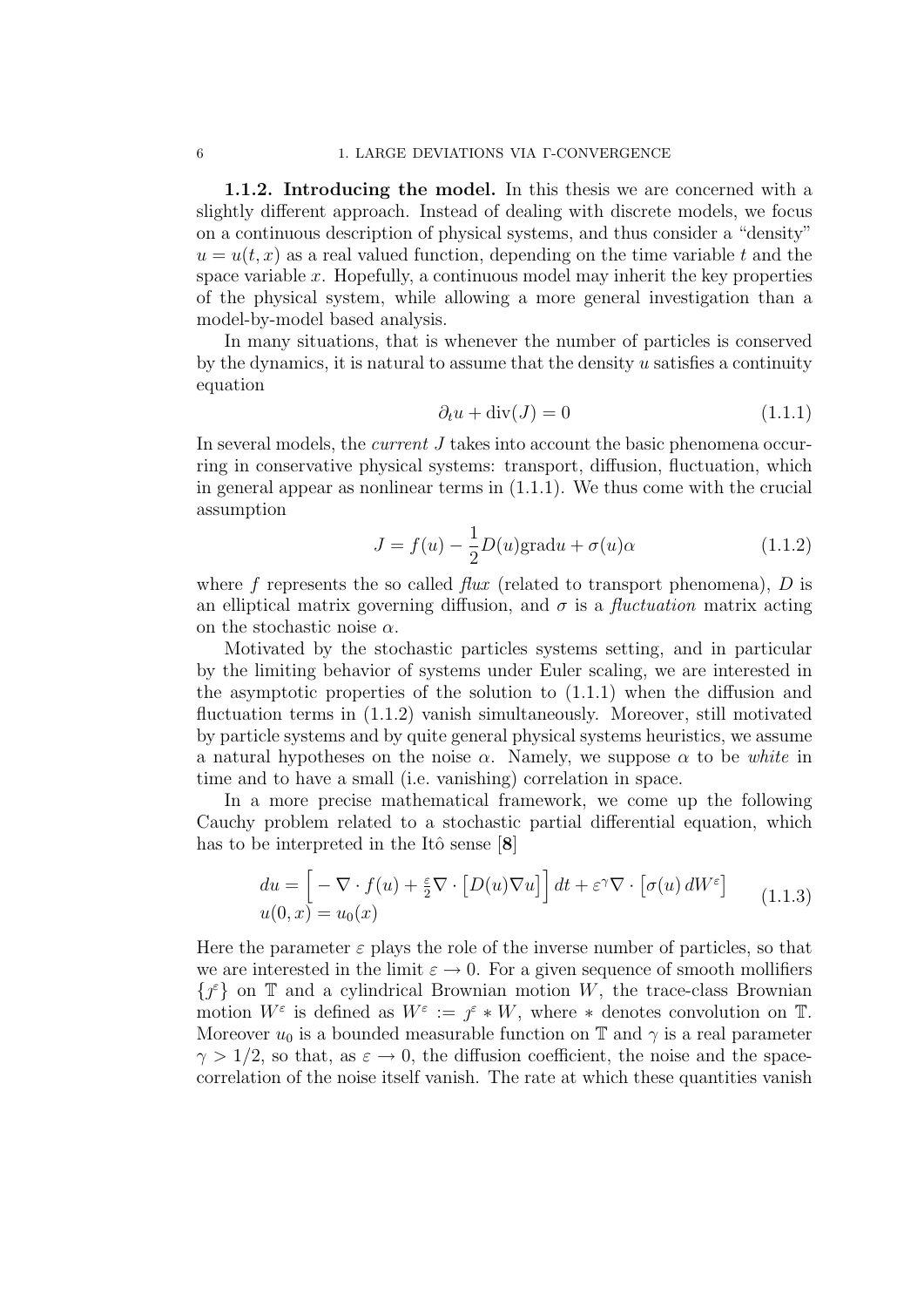### 1.1. MOTIVATIONS 7

depends on the (quite) arbitrary choices of  $\gamma$  and  $\{f^{\varepsilon}\}\$ . See Chapter 3 for a precise definition of (1.1.3) and the assumptions concerning f, D,  $\sigma$  and  $\chi^{\varepsilon}$ .

**1.1.3. The asymptotic**  $\varepsilon \to 0$ . Existence and uniqueness results for (1.1.3) are established in the Appendix A of Chapter 3. There are quite a little results for fully nonlinear stochastic partial differential equations in the literature; in particular a problem similar to  $(1.1.3)$  is addressed in [14, 15] in a Hamilton-Jacobi context, although these papers deal with a finite dimensional noise. Let  $\mathbb{P}^{\varepsilon}$  the law of the process  $u^{\varepsilon}$  satisfying (1.1.3). We will see in Chapter 3 that the sequence  $\{\mathbb{P}^{\varepsilon}\}\$  converges weakly (in a suitable topology) to the so called entropic solution (see Section 1.4 below) to the limiting equation obtained by informally setting  $\varepsilon = 0$  in (1.1.3).

We are then left with the key issue of investigating large deviations principles for  $\{\mathbb{P}^{\varepsilon}\}\$ . Note that  $u^{\varepsilon}$  is a diffusion Itô process in a infinite dimensional Banach space, with a drift term  $-\nabla \cdot f(u) + \frac{\varepsilon}{2} \nabla \cdot [D(u)\nabla u]$  and a stochastic diffusion term  $\epsilon^{\gamma}\nabla \cdot [\sigma(u) dW^{\epsilon}]$  which have a nontrivial behavior in the limit  $\varepsilon \to 0$ . We recall that, even in the finite dimensional case, large deviations techniques for Itˆo diffusions have been widely investigated in the "small noise" asymptotic. However, at our knowledge, there are no general results addressing the problem of large deviations for Itô diffusion processes with drift and diffusion coefficients depending arbitrarily on a parameter  $\varepsilon$ . In Section 1.3 we show that, even in the finite dimensional case, large deviations principles for diffusions processes are closely related to variational problems. Indeed, we first establish in Section 1.2.3 a general equivalence between large deviations principles for sequence of probability measures on a Polish space, and a so called  $\Gamma$ -convergence problem (see Section 1.2.2) for a corresponding sequence of "relative entropy" functionals. Then in Section 1.2.3, we show that a Γconvergence result is also necessary to establish a large deviation principles for finite dimensional Itô diffusions. While the corresponding  $\Gamma$ -convergence problem is trivial in the classical "small noise" asymptotic, it can be a challenging issue in more general cases.

We are then left with the idea that, given a sequence of Itô diffusions, a Γ-convergence result should be investigated in order to understand the large deviations asymptotic. Roughly speaking, we may say that the main result of this thesis is to prove that this heuristic idea holds true not only in the finite dimensional case, but in the infinite dimensional case as well, at least as far as the laws of the solutions to (1.1.3) are concerned.

We thus address a  $\Gamma$ -convergence result related to  $(1.1.3)$  in Chapter 2. We study this problem in a slightly different setting than the one introduced in (1.1.3). This variational problem may have an independent interest by itself as, for instance, it allows a variational characterization of measure-valued and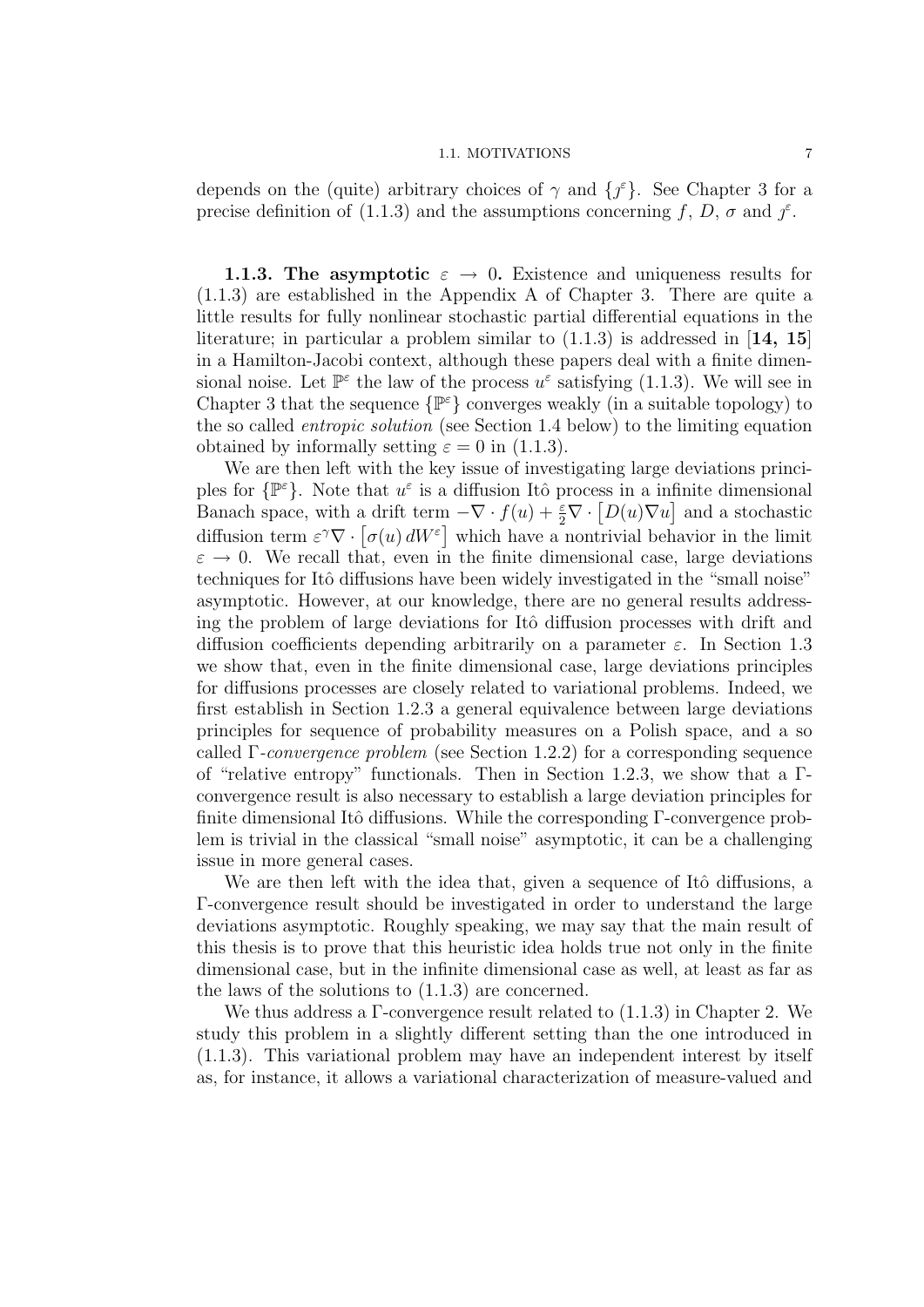entropic, respectively viscosity, solutions to conservations laws, respectively Hamilton-Jacobi equations.

In Chapter 3 we then use the results of Chapter 2 to establish large deviations principles for  $\{\mathbb{P}^{\varepsilon}\}$ . The main difference w.r.t. the finite dimensional case is that the drift and diffusion coefficients involve derivatives w.r.t. the space variable  $x$ , and thus have no regularity properties in the natural topologies in which the convergence has to analyzed. Roughly speaking, this difficulty is solved by using the fact that the higher order part  $\frac{\varepsilon}{2} \nabla \cdot [D(u)\nabla u]$  of the drift term has indeed a regularizing effect, which sharply compensates the "bad" noise effect. Once this is understood, everything cools down to investigate the stability of (1.1.3) w.r.t. small deterministic perturbations.

Before stating the main results of this thesis, we introduce some preliminary notions. In Section 1.2 we recall the main definitions concerning large deviations theory and Γ-convergence. We next state and prove two results connecting the two theories both from a theoretical and "operational" point of view. In particular we apply these results to investigate large deviations principles for finite dimensional Itô diffusions. In Section 1.4 we recall some basic statements concerning inviscous conservation laws; we also introduce a so called kinetic formulation for entropy-measures solutions to a conservation law, which is proved in Chapter 2. These results are used to link the main results stated in Section 1.5, and should help the understanding of the strategy of their proofs. There are a few minor results that are obtained as byproducts from the proofs of the Γ-convergence and large deviations principles. We briefly sketch some of them in Section 1.5.3

### 1.2. Large deviations theory and its variational counterpart

In this section we recall the basic definitions concerning large deviations and  $\Gamma$ -convergence theories, see [10] and [4, 6]. We next establish a connection between the two theories, showing that large deviations principles are equivalent to the Γ-convergence of relative entropies. Then we introduce some techniques to prove large deviations principles via Γ-convergence in a Markov processes framework. In particular, we prove a large deviations upper bound and lower bound for a wide class of finite-dimensional Itô diffusions.

Hereafter, for  $X$  a Polish space (that is a completely metrizable separable space),  $\mathcal{P}(X)$  denotes the set of Borel probability measures on X, equipped with the vague topology. Recall that  $\mathcal{P}(X)$  is a Polish space itself.

**1.2.1.** Large deviations. Let  $\{a_{\varepsilon}\}\$  be a sequence of positive reals such that  $\lim_{\varepsilon \to 0} a_{\varepsilon} = 0$ ; let X be a Polish space and  $\{\mathbb{P}^{\varepsilon}\}\subset \mathcal{P}(X)$  a sequence of Borel probability measures on X; let  $I: X \to [0, +\infty]$  be a lower semicontinuous functional on X. The sequence  $\{\mathbb{P}^{\varepsilon}\}\$ is said to satisfy a *large deviations*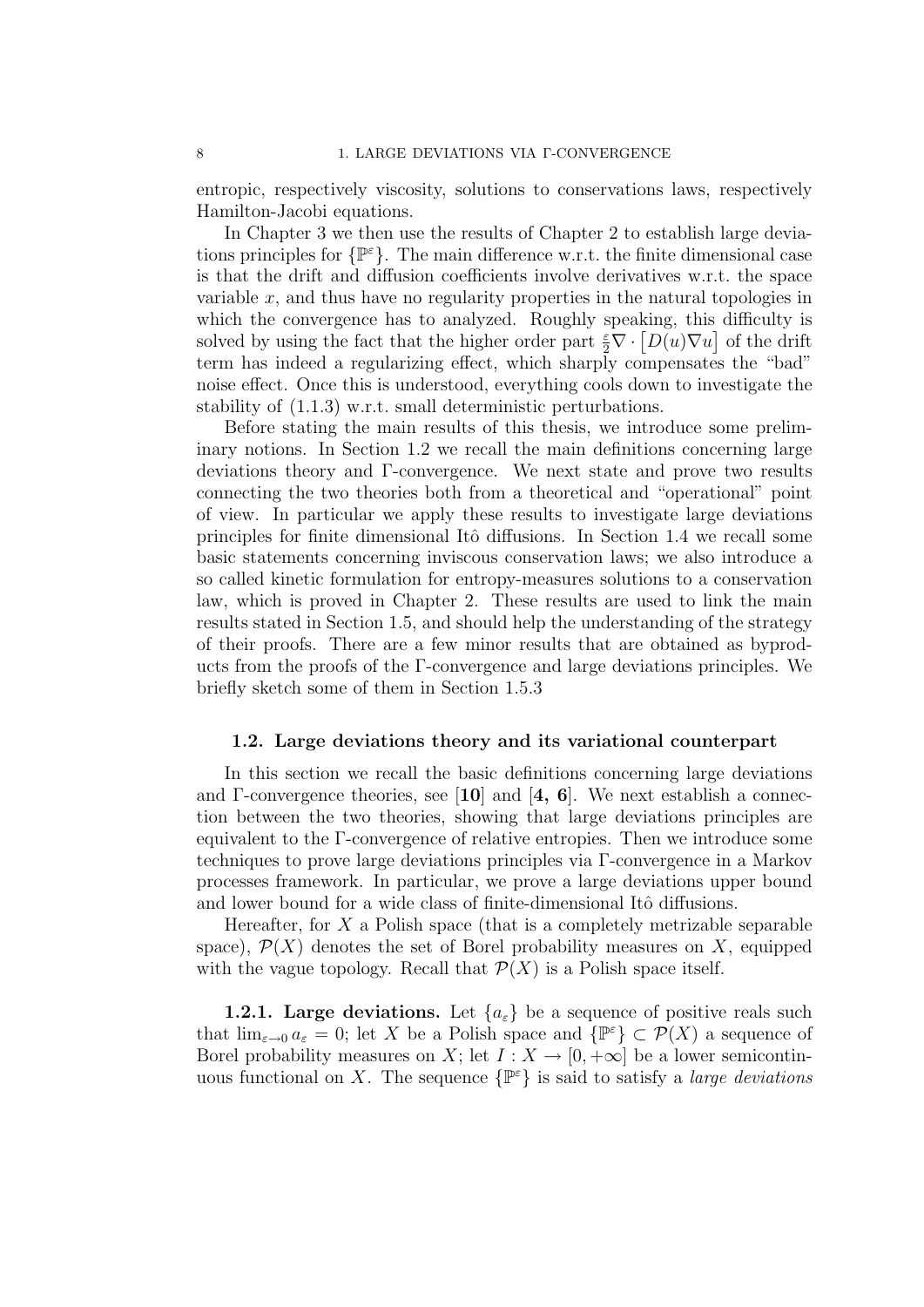weak upper bound with speed  $\{a_{\varepsilon}^{-1}\}$  and rate I iff for each compact set  $K \subset X$ 

$$
\overline{\lim_{\varepsilon}} a_{\varepsilon} \log \mathbb{P}^{\varepsilon}(K) \le - \inf_{v \in K} I(v)
$$
\n(1.2.1)

 $\{\mathbb{P}^{\varepsilon}\}\$  satisfies a *large deviations (full) upper bound* with speed  $\{a_{\varepsilon}^{-1}\}\$  and rate I iff for each closed set  $C \subset X$ 

$$
\overline{\lim_{\varepsilon}} a_{\varepsilon} \log \mathbb{P}^{\varepsilon}(\mathcal{C}) \le - \inf_{v \in \mathcal{C}} I(v)
$$
\n(1.2.2)

 $\{\mathbb{P}^{\varepsilon}\}\$  satisfies a *large deviations lower bound* iff for each open set  $\mathcal{O} \subset X$ 

$$
\lim_{\varepsilon} a_{\varepsilon} \log \mathbb{P}^{\varepsilon}(\mathcal{O}) \ge - \inf_{v \in \mathcal{O}} I(v)
$$
\n(1.2.3)

 $\{\mathbb{P}^{\varepsilon}\}\$  satisfies a *large deviation principle* iff an upper bound and a lower bound hold with the same speeds and rates.  $\{ \mathbb{P}^{\varepsilon} \}$  is called *exponentially tight* iff for each  $\ell > 0$  there exist an  $\varepsilon_0 > 0$  and compact  $K \subset X$  such that  $\mathbb{P}^{\varepsilon}(K_{\ell}^c) \leq$  $\exp(-\ell/a_{\varepsilon})$  for each  $\varepsilon \leq \varepsilon_0$ . Note that an exponentially tight family of probability measures satisfies a large deviations upper bound iff it satisfies a large deviations weak upper bound.

**1.2.2.** Γ-convergence. Let  $\{I_{\varepsilon}\}\$ be a sequence of functionals  $I_{\varepsilon}: X \to$  $[0, +\infty]$ . We define two functionals  $\Gamma\text{-}\underline{\lim}_{\varepsilon} I_{\varepsilon}$ ,  $\Gamma\text{-}\lim_{\varepsilon} I_{\varepsilon}: X \to [0, +\infty]$  as

$$
\left(\Gamma-\underline{\lim}_{\varepsilon} I_{\varepsilon}\right)(x) := \inf\left\{\underline{\lim}_{\varepsilon \to 0} F_{\varepsilon}(x^{\varepsilon}), x^{\varepsilon} \to x\right\}
$$

$$
\left(\Gamma-\overline{\lim}_{\varepsilon \to 0} F_{\varepsilon}\right)(x) := \inf\left\{\overline{\lim}_{\varepsilon \to 0} F_{\varepsilon}(x^{\varepsilon}), x^{\varepsilon} \to x\right\}
$$

Whenever  $\Gamma\text{-}\underline{\lim}_{\varepsilon} I_{\varepsilon}(x) = \Gamma\text{-}\lim_{\varepsilon} I_{\varepsilon}(x) = I(x)$  we say that  $I_{\varepsilon}$   $\Gamma$ -converges to I in x, and that  $\Gamma$ -convergence holds in X iff this equality holds true for all  $x \in X$ . The sequence  $\{I_{\varepsilon}\}\$ is called *equicoercive* iff for each N there exists an  $\varepsilon_0 > 0$  and a compact  $K \subset X$  such that  $\bigcup_{\varepsilon \leq \varepsilon_0} \{x \in X : I_{\varepsilon}(x) \leq N\} \subset K$ .

Note that  $\Gamma\text{-}\lim_{\varepsilon} I_{\varepsilon} \geq \Gamma\text{-}\underline{\lim}_{\varepsilon} I_{\varepsilon}$ , and that these functionals are lowersemicontinuous [6]. We recall that, for  $I : X \to [0, +\infty]$  a lower semicontinuous functional

- $-((\Gamma\text{-}\underline{\lim}_{\varepsilon} I_{\varepsilon})(x)) \geq \underline{I}(x)$  iff for any sequence  $x^{\varepsilon} \to x$  we have  $\underline{\lim}_{\varepsilon} I_{\varepsilon}(x^{\varepsilon}) \geq$  $\underline{I}(x)$  (Γ-liminf inequality);
- $(\Gamma\text{-}\overline{\lim}_{\varepsilon} I_{\varepsilon})(x) \geq \overline{I}(x)$  iff there exists a sequence  $x^{\varepsilon} \to x$  such that  $\overline{\lim}_{\varepsilon} I_{\varepsilon}(x^{\varepsilon}) \leq \overline{I}(x)$  (*Γ*-limsup inequality).

Moreover for each compact set  $K \subset X$  and each open set  $\mathcal{O} \subset X$ 

$$
\inf_{x \in K} \left( \mathbb{I} \text{--} \underline{\lim}_{\varepsilon} I_{\varepsilon} \right) (x) \le \underline{\lim}_{\varepsilon} \inf_{x \in K} I_{\varepsilon} (x) \tag{1.2.4a}
$$

$$
\inf_{x \in \mathcal{O}} (\Gamma \text{-} \underline{\lim}_{\varepsilon} I_{\varepsilon})(x) \ge \lim_{\varepsilon} \inf_{x \in \mathcal{O}} I_{\varepsilon}(x) \tag{1.2.4b}
$$

$$
\inf_{x \in \mathcal{O}} (\Gamma - \overline{\lim}_{\varepsilon} I_{\varepsilon})(x) \ge \overline{\lim}_{\varepsilon} \inf_{x \in \mathcal{O}} I_{\varepsilon}(x) \tag{1.2.4c}
$$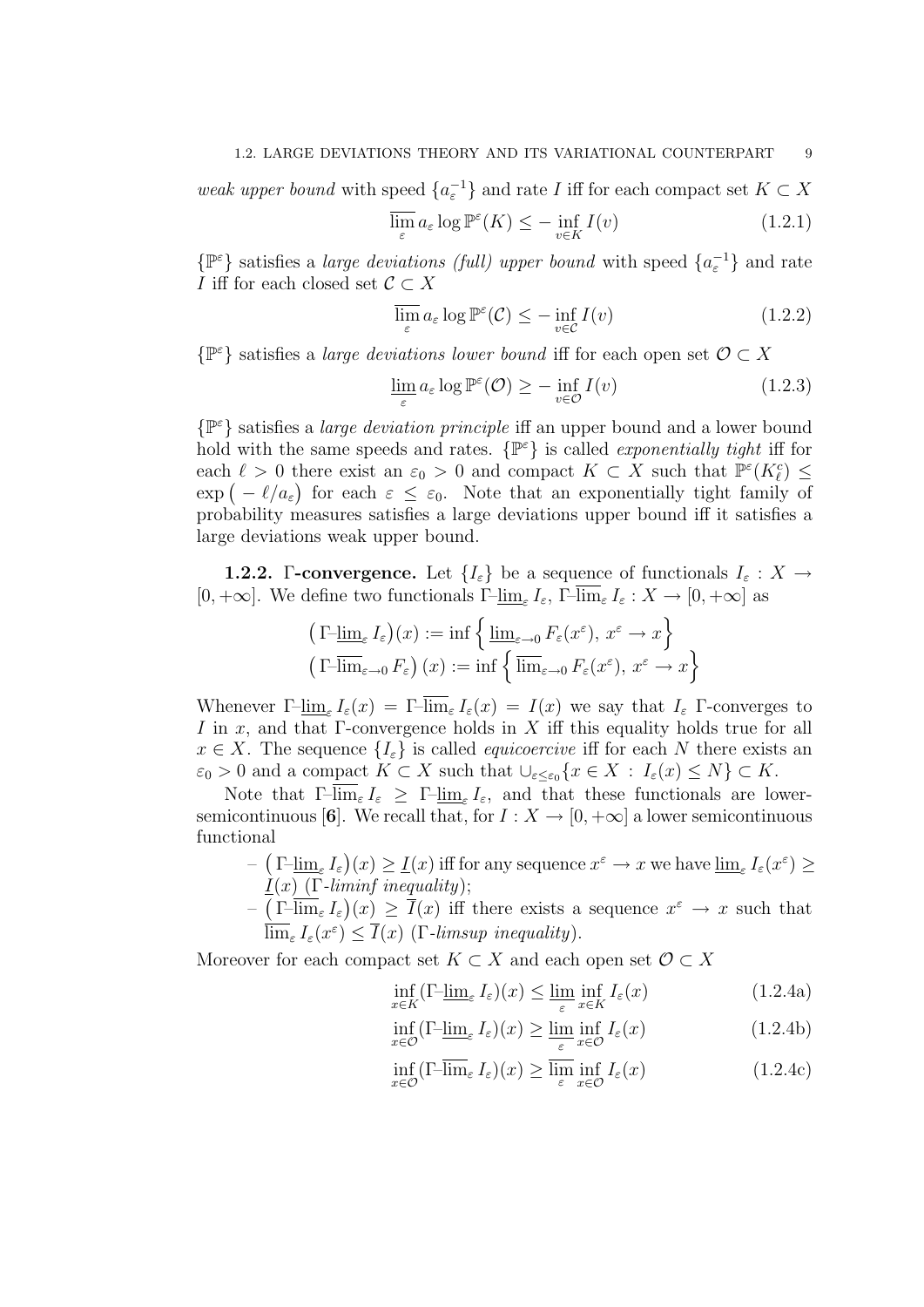Note that if  $\{I_{\varepsilon}\}\$ is equicoercive, then the inequality (1.2.4a) also holds for closed sets  $C \subset X$ .

1.2.3. Large deviations as Γ-convergence of relative entropies. We establish a preliminary lemma that will be used in the following. For  $X$  a Polish space, and  $\varphi$  a map  $\varphi: X \to \bar{\mathbb{R}}$ , we denote by  $\varphi^+$ , resp.  $\varphi^-$ , the positive, resp. negative, part of  $\varphi$ .

LEMMA 1.2.1. Let  $\{\mathbb{Q}^{\varepsilon}\}\subset \mathcal{P}(X)$  and  $\mathbb{Q}\in \mathcal{P}(x)$ . The following are equivalent:

- (i)  $\mathbb{Q}^{\varepsilon} \to \mathbb{Q}$  in  $\mathcal{P}(X)$ .
- (ii) For each sequence  $\{\varphi_{\varepsilon}\}\$  of Borel measurable functions  $\varphi_{\varepsilon}: X \to \overline{\mathbb{R}}$ such that  $\lim_{M\to+\infty} \underline{\lim}_{\varepsilon} \mathbb{Q}^{\varepsilon}\big((\varphi_{\varepsilon}+M)^{-}\big)=0$

$$
\varliminf_\varepsilon \mathbb{Q}^\varepsilon(\varphi_\varepsilon) \geq \mathbb{Q}(\Gamma \text{-} \varinjlim_\varepsilon \varphi_\varepsilon)
$$

where we understand  $\mathbb{Q}(\Gamma \text{-}\underline{\lim}_{\varepsilon} \varphi_{\varepsilon}) = +\infty$  whenever  $\mathbb{Q}((\Gamma \text{-}\underline{\lim}_{\varepsilon} \varphi_{\varepsilon})^+) =$  $+\infty$ .

(iii) For each sequence  $\{\varphi_{\varepsilon}\}\$  of Borel measurable functions  $\varphi_{\varepsilon}: X \to \overline{\mathbb{R}}$ such that  $\lim_{M\to+\infty} \overline{\lim}_{\varepsilon} \mathbb{Q}^{\varepsilon}((\varphi_{\varepsilon}+M)^{-})=0$ 

$$
\varlimsup_{\varepsilon} \mathbb{Q}^{\varepsilon}(\varphi_{\varepsilon}) \geq \mathbb{Q}(\Gamma \text{-} \varlimsup_{\varepsilon} \varphi_{\varepsilon})
$$

where we understand  $\mathbb{Q}(\Gamma\text{-}\overline{\lim}_{\varepsilon} \varphi_{\varepsilon}) = +\infty$  whenever  $\mathbb{Q}((\Gamma\text{-}\overline{\lim}_{\varepsilon} \varphi_{\varepsilon})^+) =$  $+\infty$ .

PROOF. The implication (ii)  $\Rightarrow$  (i) and (iii)  $\Rightarrow$  (i) are trivial. We next show (i)  $\Rightarrow$  (ii); the implication (i)  $\Rightarrow$  (iii) follows analogously. Let  $\{K_\ell\}_{\ell=1}^\infty$ be an increasing sequence of compacts  $K_\ell \subset X$  such that  $\lim_{\ell} \mathbb{Q}(K_\ell) = 0$ . It is not difficult to see that for each  $\ell, n \in \mathbb{N}$ , there exists a finite family of pairwise disjoint Borel measurable sets  $\{E_{n,\ell}^i\}_{i=1}^{N_{n,\ell}}$ , such that  $\cup_{i\geq 1} E_{n,\ell}^i \supset K_\ell$ , and for  $i = 1, \ldots, N_{n,\ell}, \mathbb{Q}(\partial E_{n,\ell}^i) = 0$ , diameter $(E_{n,\ell}^i) \leq 1/n$ . We also set  $E_{n,\ell}^0 := X \setminus \cup_{i \geq 1} E_{n,\ell}^i$ . By a refinement procedure, we can assume the partition  ${E_{n,\ell}^i}_{i=0}^{N_{n,\ell}}$  to be finer than  ${E_{n',\ell'}^i}_{i=0}^{N_{n',\ell'}}$  for  $n \geq n'$  and  $\ell \geq \ell'.$ 

Let  $\{\varphi_{\varepsilon}\}\$  be as in the statement of the lemma. For  $\varepsilon > 0$  and  $n, \ell \in \mathbb{N}$ , define  $\varphi_{\varepsilon,n,\ell}: X \to \bar{\mathbb{R}}$  by  $\varphi_{\varepsilon,n,\ell}(x) = \inf_{y \in E_{n,\ell}^i} \varphi_{\varepsilon}(y)$  for  $x \in E_{n,\ell}^i$ , and  $\varphi_{n,\ell}(x) :=$  $\lim_{\varepsilon} \varphi_{\varepsilon:n,\ell}(x)$ . Note that  $\varphi_{n,\ell}(x)$  increases pointwise to  $\Gamma-\lim_{\varepsilon} \varphi_{\varepsilon}(x)$  as  $n \to +\infty$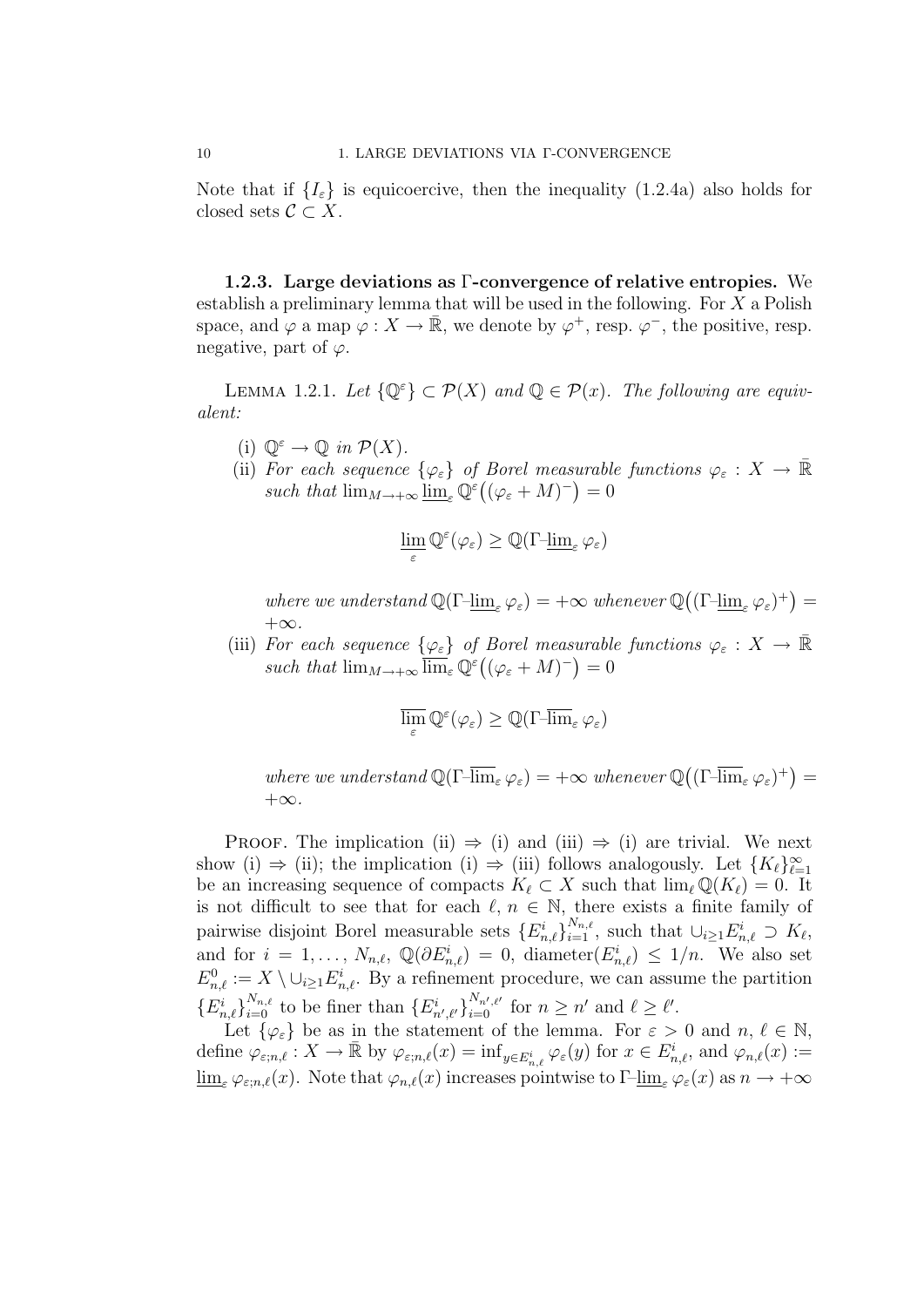and  $\ell \to +\infty$ , so that for each  $M > 0$ 

$$
\mathbb{Q}\big((\Gamma\text{-}\underset{\ell}{\underline{\lim}}_{\varepsilon}\varphi_{\varepsilon})\vee(-M)\big)=\mathbb{Q}\big(\Gamma\text{-}\underset{n}{\underline{\lim}}_{\varepsilon}(\varphi_{\varepsilon}\vee(-M))\big)
$$
\n
$$
=\underset{\ell}{\lim}\underset{n}{\lim}\mathbb{Q}\big(\varphi_{n,\ell}\vee(-M)\big)
$$
\n
$$
=\underset{\ell}{\lim}\underset{n}{\lim}\sum_{i=0}^{N_{n,\ell}}\left[\mathbb{Q}(E_{n,\ell}^{i})\underset{\varepsilon}{\underline{\lim}}\underset{n\in\mathcal{E}}{\inf}\big(\varphi_{\varepsilon;n,\ell}(x)\vee(-M)\big)\right]
$$
\n
$$
=\underset{\ell}{\lim}\underset{n}{\lim}\underset{\varepsilon}{\lim}\sum_{i=0}^{N_{n,\ell}}\mathbb{Q}^{\varepsilon}(E_{n,\ell}^{i})\underset{x\in E_{n,\ell}^{i}}{\inf}\varphi_{\varepsilon;n,\ell}(x)\vee(-M)\leq\underline{\lim}_{\varepsilon}\mathbb{Q}^{\varepsilon}\big(\varphi_{\varepsilon}\vee(-M)\big)
$$

where in the first equality of the last line we used the required Q-regularity of the sets  $E^i_{n,\ell}$ . The statement then follows by taking the limit  $M \to +\infty$  on both sides.  $\Box$ 

Recall that, given  $\mathbb{P}, \mathbb{Q} \in \mathcal{P}(X)$ , the *relative entropy*  $H(\mathbb{Q}|\mathbb{P})$  of  $\mathbb{Q}$  w.r.t.  $\mathbb{P}$ is defined as

$$
H(\mathbb{Q}|\mathbb{P}) := \sup \{ \mathbb{Q}(\varphi) - \log \left( \mathbb{P}(\exp(\varphi)), \varphi \in C_{\mathbf{b}}(X) \right\} \tag{1.2.5}
$$

As well known, the relative entropy admits an explicit representation in terms of the Radon-Nykodim derivative  $\frac{dQ}{dP}$ 

$$
H(\mathbb{Q}|\mathbb{P}) = \begin{cases} \int_X \mathbb{Q}(dx) \log\left(\frac{d\mathbb{Q}}{d\mathbb{P}}(x)\right) & \text{if } \mathbb{Q} \text{ is absolutely continuous w.r.t. } \mathbb{P} \\ \text{and } \log\left(\frac{d\mathbb{Q}}{d\mathbb{P}}\right) \in L_1(d\mathbb{Q}) \\ +\infty & \text{otherwise} \end{cases}
$$
(1.2.6)

We also recall a basic inequality involving the relative entropy. For each measurable set  $A \subset X$ 

$$
\mathbb{Q}(A) \le \frac{H(\mathbb{Q}|\mathbb{P}) + \log 2}{\log(1 + \mathbb{P}(A)^{-1})}
$$
\n(1.2.7)

Given  $\{a_{\varepsilon}\}\subset\mathbb{R}^+$  and  $\{\mathbb{P}^{\varepsilon}\}\subset\mathcal{P}(X)$ , let us introduce the sequence  $\{H_{\varepsilon}\}\$  of functionals  $H_{\varepsilon}: \mathcal{P}(X) \to [0, +\infty]$  by defining

$$
H_{\varepsilon}(\mathbb{Q}) := a_{\varepsilon} H(\mathbb{Q}|\mathbb{P}^{\varepsilon}) \tag{1.2.8}
$$

Note that  $H_{\varepsilon}$  is convex, since  $H(\mathbb{Q}|\mathbb{P})$  is a supremum of linear functionals in  $\mathbb{O}.$ 

It is well known that large deviations principles are deeply connected with convergence properties of relative entropies, see [9, 11]. The following propositions show that the Γ-convergence provides a suitable framework to exploit this connection.

In the remaining of this section, for  $\mathbb{Q} \in \mathcal{P}(X)$  and E a Borel set such that  $\mathbb{Q}(E) > 0$ , we denote by  $\mathbb{Q}_E \in \mathcal{P}(X)$  the probability measure defined by  $\mathbb{Q}_E(E') := \mathbb{Q}(E \cap E')/\mathbb{Q}(E)$ , for each Borel set E'.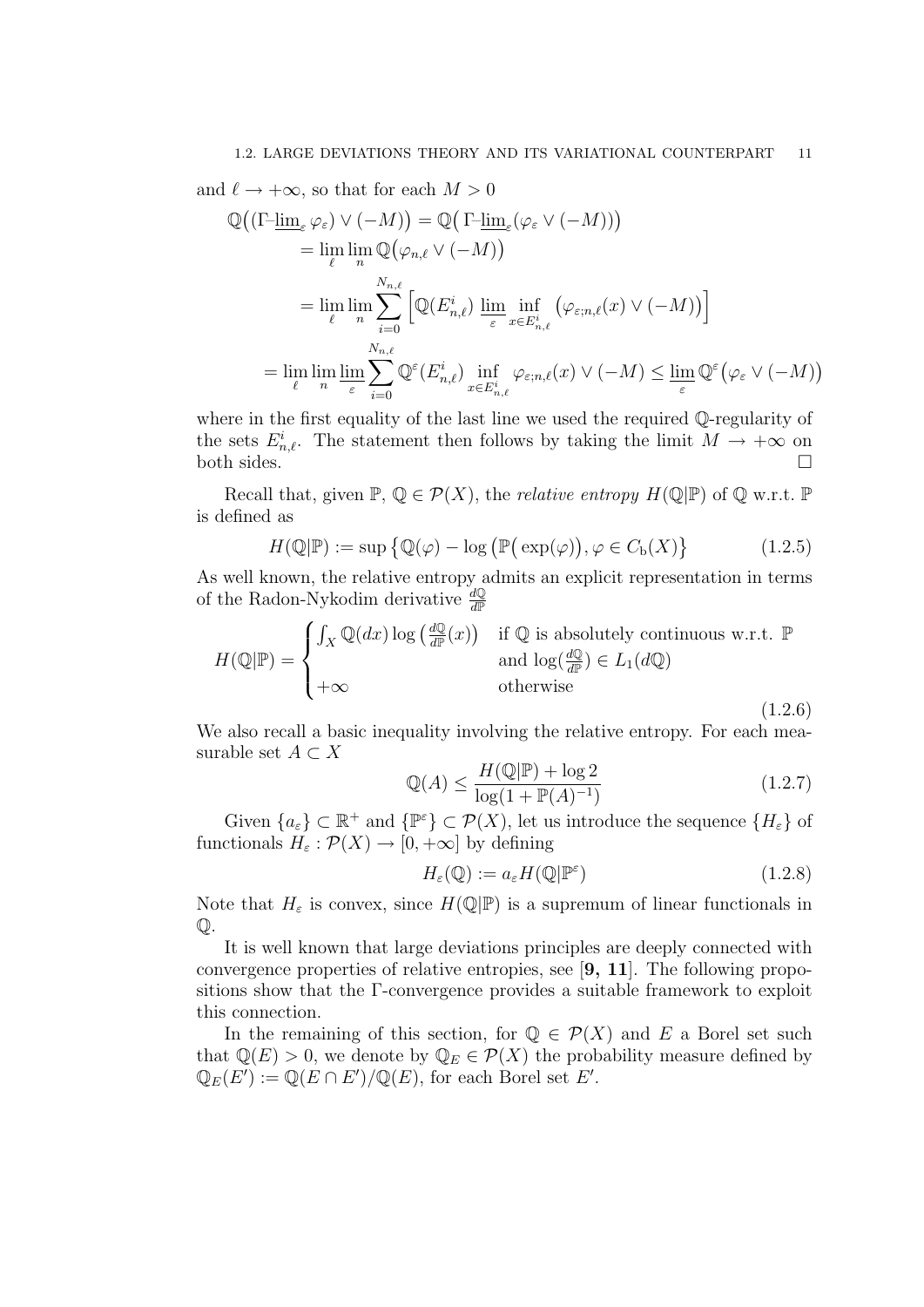PROPOSITION 1.2.2. Let  $\{a_{\varepsilon}\}\subset \mathbb{R}^+$  be such that  $\lim_{\varepsilon} a_{\varepsilon} = 0$ , and let  $\{\mathbb{P}^{\varepsilon}\}\subset \mathcal{P}(X)$ . The following are equivalent:

- (A1)  $\{\mathbb{P}^{\varepsilon}\}\$ is exponentially tight w.r.t.  $\{a_{\varepsilon}\}\$ .
- (A2)  ${H<sub>\varepsilon</sub>}$  is equicoercive.

PROPOSITION 1.2.3. Let  $\{a_{\varepsilon}\}\subset \mathbb{R}^+$  be such that  $\lim_{\varepsilon} a_{\varepsilon} = 0$ , and let  $\{\mathbb{P}^{\varepsilon}\}\subset \mathcal{P}(X)$ . Let furthermore  $I: X \to [0, +\infty]$  be a lower semicontinuous functional. The following are equivalent:

- (B1)  $\{ \mathbb{P}^{\varepsilon} \}$  satisfies a large deviations weak upper bound with speed  $\{ a_{\varepsilon}^{-1} \}$ and rate I.
- (B2) For each  $x \in X$ ,  $\left(\Gamma \text{-}\underline{\lim}_{\varepsilon} H_{\varepsilon}\right) (\delta_x) \geq I(x)$ , where  $\delta_x \in \mathcal{P}(X)$  is the Dirac mass concentrated at x.
- (B3) For each  $\mathbb{Q} \in \mathcal{P}(X)$ ,  $\left(\Gamma \text{-}\underline{\lim}_{\varepsilon} H_{\varepsilon}\right)(\mathbb{Q}) \geq \mathbb{Q}(I)$ .
- (B4) For each sequence  $\{\varphi_{\varepsilon}\}\$  of measurable maps  $\varphi_{\varepsilon}: X \to \overline{\mathbb{R}}$ , such that (i)  $\lim_{M \to +\infty} \overline{\lim}_{\varepsilon} \mathbb{P}^{\varepsilon} \big( \exp[(\varphi_{\varepsilon} + M)^{-}/a_{\varepsilon}] \big) = 0.$ 
	- (ii) There exists an increasing sequence  ${K_{\ell}}$  of compact subsets
	- of X such that  $\lim_{\varepsilon} \overline{\lim}_{\varepsilon} \int_{K_{\varepsilon}} \mathbb{P}^{\varepsilon}(dx) e^{\varphi_{\varepsilon}(x)/a_{\varepsilon}} = 0.$

the following inequality holds

$$
\overline{\lim_{\varepsilon}} a_{\varepsilon} \log \mathbb{P}^{\varepsilon} \big( \exp(-\varphi_{\varepsilon}/a_{\varepsilon}) \big) \leq \sup_{x \in X} \big\{ - \big( \Gamma \text{-} \underline{\lim}_{\varepsilon} \varphi_{\varepsilon} \big)(x) - I(x) \big\}
$$

provided we read  $-(\Gamma\text{-}\underline{\lim}_{\varepsilon}\varphi_{\varepsilon})(x) - I(x) := -\infty$  whenever  $I(x) =$  $+\infty$ .

Assume furthermore that  $\{P^{\varepsilon}\}\$  satisfies the equivalent conditions  $(A1) - (A2)$ of Proposition 1.2.2. Then  $(B1) - (B4)$  are also equivalent to

- (B5)  $\{ \mathbb{P}^{\varepsilon} \}$  satisfies a large deviations upper bound with speed  $\{ a_{\varepsilon}^{-1} \}$  and rate I.
- (B6) For each sequence  $\{\varphi_{\varepsilon}\}\$  of measurable maps  $\varphi_{\varepsilon}: X \to \overline{\mathbb{R}}$ , such that condition  $(i)$  in  $(B4)$  holds:

$$
\overline{\lim_{\varepsilon}} a_{\varepsilon} \log \mathbb{P}^{\varepsilon} \big( \exp(-\varphi_{\varepsilon}/a_{\varepsilon}) \big) \leq \sup_{x \in X} \big\{ - \big( \Gamma \text{-} \underline{\lim}_{\varepsilon} \varphi_{\varepsilon} \big)(x) - I(x) \big\}
$$

provided we read  $-(\Gamma\text{-}\underline{\lim}_{\varepsilon}\varphi_{\varepsilon})(x) - I(x) := -\infty$  whenever  $I(x) =$  $+\infty$ .

PROPOSITION 1.2.4. Let  $\{a_{\varepsilon}\}\subset \mathbb{R}^+$  be such that  $\lim_{\varepsilon} a_{\varepsilon} = 0$ , and let  $\{\mathbb{P}^{\varepsilon}\}\subset \mathcal{P}(X)$ . Let furthermore  $I: X \to [0, +\infty]$  be a lower semicontinuous functional. The following are equivalent:

(C1)  $\{ \mathbb{P}^{\varepsilon} \}$  satisfies a large deviations lower bound with speed  $\{ a_{\varepsilon}^{-1} \}$  and rate I.

- (C2) For each  $x \in X$ ,  $\left(\Gamma\overline{\lim}_{\varepsilon} H_{\varepsilon}\right)(\delta_x) \leq I(x)$ .
- (C3) For each  $\mathbb{Q} \in \mathcal{P}(X)$ ,  $\left(\Gamma\overline{\dim}_{\varepsilon} H_{\varepsilon}\right)(\mathbb{Q}) \leq \mathbb{Q}(I)$ .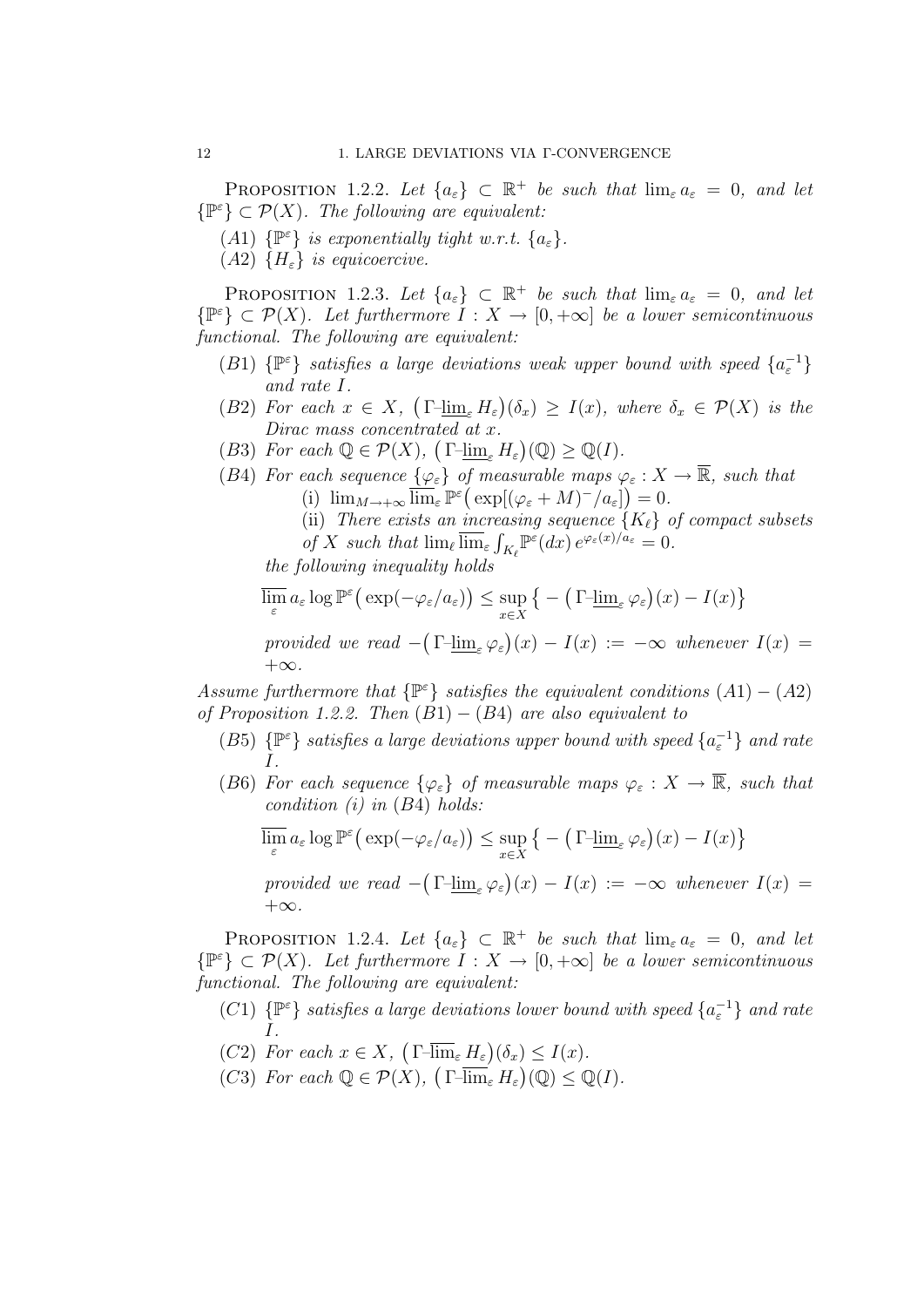### 1.2. LARGE DEVIATIONS THEORY AND ITS VARIATIONAL COUNTERPART 13

(C4) For each sequence 
$$
\{\varphi_{\varepsilon}\}\
$$
 of measurable maps  $\varphi_{\varepsilon}: X \to \overline{\mathbb{R}}$   

$$
\varliminf_{\varepsilon} a_{\varepsilon} \log \mathbb{P}^{\varepsilon} \big( \exp(\varphi_{\varepsilon}/a_{\varepsilon}) \big) \geq \sup_{x \in X} \big\{ \big( \Gamma \text{-}\varinjlim_{\varepsilon} \varphi_{\varepsilon} \big)(x) - I(x) \big\}
$$

provided we read  $\left(\Gamma\text{-}\underline{\lim}_{\varepsilon} \varphi_{\varepsilon}\right)(x) - I(x) = -\infty$  whenever  $I(x) = +\infty$ .

PROOF OF PROPOSITION 1.2.2.  $(A1) \Rightarrow (A2)$ . For  $\ell > 0$ , let  $K_{\ell}$  be a compact subset of X such that  $\mathbb{P}^{\varepsilon}(K_{\ell}^{c}) \leq e^{-\ell/a_{\varepsilon}}$ . By (1.2.7), for each  $\mathbb{Q} \in \mathcal{P}(X)$ 

$$
\mathbb{Q}(K_\ell^c) \leq \frac{a_\varepsilon H(\mathbb{Q}|\mathbb{P}^\varepsilon) + a_\varepsilon \log 2}{a_\varepsilon \log \left(1 + \mathbb{P}^\varepsilon(K_\ell^c)^{-1}\right)} \leq \frac{H_\varepsilon(\mathbb{Q}) + a_\varepsilon \log 2}{\ell}
$$

Let  $\varepsilon_0$  be such that  $a_{\varepsilon} \leq 1$  for  $\varepsilon \leq \varepsilon_0$ . For each  $N > 0$  and  $\varepsilon \leq \varepsilon_0$  we get  $\bigcup_{\varepsilon \leq \varepsilon_0} \big\{ \mathbb{Q} \in \mathcal{P}(X) : H_{\varepsilon}(\mathbb{Q}) \leq N \big\} \subset \big\{ \mathbb{Q} \in \mathcal{P}(X) : \forall \ell > 0, \, \mathbb{Q}(K_{\ell}^c) \leq \frac{N + \log 2}{\ell}$  $\ell$ }

which is a tight set, and thus precompact in  $\mathcal{P}(X)$ .

 $(A2) \Rightarrow (A1)$ . By  $(1.2.6)$ , for  $\mathbb{Q} \in \mathcal{P}(X)$  and a Borel set E such that  $\mathbb{Q}(E) > 0, H(\mathbb{Q}_E|\mathbb{Q}) = -\log(\mathbb{Q}(E)).$  Therefore for each  $\varepsilon_0, \ell > 0$ 

$$
\begin{array}{rcl}\mathcal{Q}_{\varepsilon_0,\ell}&:=&\cup_{\varepsilon\leq \varepsilon_0}\left\{\mathbb{P}_{K^c}^{\varepsilon},\,K\subset X\,\,\text{is compact and}\,\,\mathbb{P}^{\varepsilon}(K^c)\geq e^{-\ell/a_{\varepsilon}}\right\} \\ &\subset&\cup_{\varepsilon\leq \varepsilon_0}\left\{\mathbb{Q}\in \mathcal{P}(X)\,:\,H_{\varepsilon}(\mathbb{Q})\leq \ell\right\}\end{array}
$$

By the equicoercivity assumption on  $H_{\varepsilon}$ , for each  $\ell > 0$  there exists  $\varepsilon_0(\ell)$ such that  $\mathcal{Q}_{\varepsilon_0(\ell),\ell}$  is precompact in  $\mathcal{P}(X)$ , and thus tight. Therefore for each  $\ell > 0$  there exists a compact set  $K_{\ell} \subset X$  such that  $\mathbb{P}_{K^c}^{\varepsilon}(K_{\ell}^c) \leq 1/2$  for each  $\varepsilon \leq \varepsilon_0(\ell)$  and each compact K such that  $\mathbb{P}^{\varepsilon}(K^c) \geq e^{-\ell/a_{\varepsilon}}$ . Since  $\mathbb{P}^{\varepsilon}_{K^c}(K^c) = 1$ for each K with  $\mathbb{P}^{\varepsilon}(K^c) > 0$ , we necessarily have  $K_{\ell} \neq K$  for each K such that  $\mathbb{P}^{\varepsilon}(K^{c}) \geq e^{-\ell/a_{\varepsilon}}$  for some  $\varepsilon \leq \varepsilon_{0}(\ell)$ . Namely  $\mathbb{P}^{\varepsilon}(K_{\ell}^{c}) \leq e^{-\ell/a_{\varepsilon}}$  for each  $\ell > 0$ and  $\varepsilon \leq \varepsilon_0(\ell)$ .

PROOF OF PROPOSITION 1.2.3.  $(B1) \Rightarrow (B2)$ . Let  $x \in X$  and  $\{\mathbb{Q}^{\varepsilon}\}\subset$  $\mathcal{P}(X)$  be such that  $\lim_{\varepsilon\to 0}\mathbb{Q}^{\varepsilon}=\delta_x$  in  $\mathcal{P}(X)$ . Multiplying (1.2.7) by  $a_{\varepsilon}$ , for each Borel set  $E \subset X$ 

$$
H_{\varepsilon}(\mathbb{Q}^{\varepsilon}) \ge a_{\varepsilon} \mathbb{Q}^{\varepsilon}(E) \log \left( 1 + \frac{1}{\mathbb{P}^{\varepsilon}(E)} \right) - a_{\varepsilon} \log 2 \tag{1.2.9}
$$

Let  $\delta > 0$ , and  $\bar{B}_{\delta}(x)$  be the closed ball of radius  $\delta$  centered at x. Since  $\lim_{\varepsilon} \mathbb{Q}^{\varepsilon}(\bar{B}_{\delta}(x)) = 1$ , taking  $E = \bar{B}_{\delta}(x)$  in (1.2.9) and passing to the liminf

$$
\underline{\lim}_{\varepsilon} H_{\varepsilon}(\mathbb{Q}^{\varepsilon}) \geq \underline{\lim}_{\varepsilon} a_{\varepsilon} \log \left( 1 + \frac{1}{\mathbb{P}^{\varepsilon}(\bar{B}_{\delta}(x))} \right) \geq -\overline{\lim}_{\varepsilon} \log \left( \mathbb{P}^{\varepsilon}(\bar{B}_{\delta}(x)) \geq \inf_{y \in \bar{B}_{\delta}(x)} I(y) \right)
$$

where we used the  $(B1)$  hypotheses in the last inequality. Taking the limit  $\delta \rightarrow 0$ , and recalling that I is lower-semicontinuous, we get (B2).

 $(B2) \Rightarrow (B3)$ . Let  $\mathbb{Q} \in \mathcal{P}(X)$  and let  $\{K_{\ell}\}_{\ell=1}^{\infty}$  be an increasing sequence of compacts  $K_\ell \subset X$  such that  $\lim_{\ell} \mathbb{Q}(K_\ell) = 0$ . It is not difficult to see that for each  $\ell, n \in \mathbb{N}$ , there exists a finite family of pairwise disjoint Borel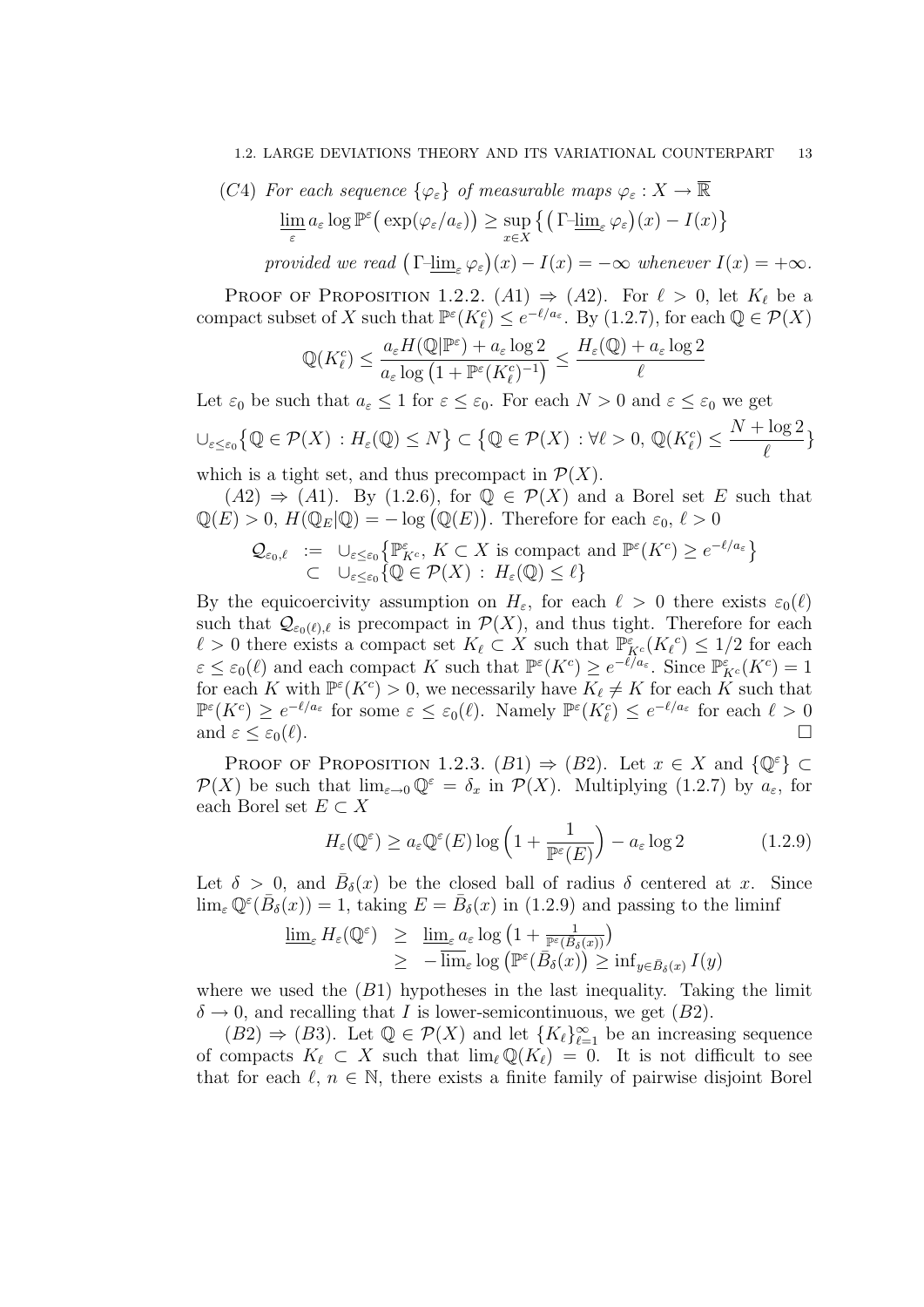measurable sets  $\{E_{n,\ell}^i\}_{i=1}^{N_{n,\ell}}$ , such that  $\cup_{i\geq 1} E_{n,\ell}^i \supset K_\ell$ , and for  $i = 1, \ldots, N_{n,\ell}$ ,  $\mathbb{Q}(\partial E^i_{n,\ell}) = 0$ , diameter $(E^i_{n,\ell}) \leq 1/n$ . We also set  $E^0_{n,\ell} := X \setminus \cup_{i \geq 1} E^i_{n,\ell}$ . By a refinement procedure, we can assume the partition  $\{E_{n,\ell}^i\}_{i=0}^{N_{n,\ell}}$  to be finer than  ${E_{n',\ell'}^{i}}_{i=0}^{N_{n',\ell'}}$  for  $n \geq n'$  and  $\ell \geq \ell'.$ 

Let  $\{\mathbb{Q}^{\varepsilon}\}\$  be a sequence converging to  $\mathbb{Q}$  in  $\mathcal{P}(X)$ . We want to show  $\underline{\lim} H_{\varepsilon}(\overline{\mathbb{Q}}^{\varepsilon}) \geq \int \mathbb{Q}(dx) I(x)$ . Let  $\varepsilon > 0$ , for  $i = 0, \ldots, N_{n,\ell}$  such that  $\mathbb{Q}^{\varepsilon}(E_{n,\ell}^i) >$ 0 define the probability measures  $\mathbb{Q}_{n,\ell}^{\varepsilon,i} := \mathbb{Q}_{E_{n,\ell}}^{\varepsilon} \in \mathcal{P}(X)$ . We have  $\mathbb{Q}^{\varepsilon} =$  $\sum_{i=0}^{N_{n,l}} \mathbb{Q}^{\varepsilon}(E_{n,\ell}^i) \mathbb{Q}_{n,\ell}^{\varepsilon,i}$ , where we understand that the terms in this sum vanish whenever  $\mathbb{Q}^{\varepsilon}(E_{n,\ell}^i) = 0$ . By (1.2.5), for each  $n, \ell > 0$ 

$$
H(\mathbb{Q}^{\varepsilon}|\mathbb{P}^{\varepsilon}) = \sum_{i=0}^{N_{n,\ell}} \mathbb{Q}^{\varepsilon}(E_{n,\ell}^{i}) H(\mathbb{Q}_{n,\ell}^{\varepsilon;i}|\mathbb{P}^{\varepsilon}) + \mathbb{Q}^{\varepsilon}(E_{n,\ell}^{i}) \log \mathbb{Q}^{\varepsilon}(E_{n,\ell}^{i})
$$
  
\n
$$
\geq -\log N_{n,\ell} + \sum_{i=0}^{N_{n,\ell}} \mathbb{Q}^{\varepsilon}(E_{n,\ell}^{i}) H(\mathbb{Q}_{n,\ell}^{\varepsilon;i}|\mathbb{P}^{\varepsilon})
$$
(1.2.10)

where we meant  $0 \log 0 \equiv 0$ . Multiplying by  $a_{\varepsilon}$  and taking the liminf

$$
\underline{\lim}_{\varepsilon} H_{\varepsilon}(\mathbb{Q}^{\varepsilon}) \geq \sum_{i=0}^{N_{n,\ell}} \underline{\lim}_{\varepsilon} \left[ \mathbb{Q}^{\varepsilon}(E_{n,\ell}^{i}) H_{\varepsilon}(\mathbb{Q}_{n,\ell}^{\varepsilon;i}) \right]
$$
  
\n
$$
= \sum_{i=0}^{N_{n,\ell}} \mathbb{Q}(E_{n,\ell}^{i}) \underline{\lim}_{\varepsilon} H_{\varepsilon}(\mathbb{Q}_{n,\ell}^{\varepsilon;i}) = \int \mathbb{Q}(dx) I_{n,\ell}(x)
$$

where we used the Q-regularity of the sets  $E^i_{n,\ell}$ , and  $I_{n,\ell}(x) := \underline{\lim}_{\varepsilon} a_{\varepsilon} H(\mathbb{Q}^{\varepsilon,i}_{n,\ell})$ for  $x \in E^i_{n,\ell}$ . Note that  $I_{n,\ell}$  is increasing both in n and  $\ell$ , since  $H_{\varepsilon}$  is convex and we assumed the partitions  $\{E_{n,\ell}^i\}$  to be increasing. Therefore, by monotone convergence  $\underline{\lim}_{\varepsilon} H_{\varepsilon}(\mathbb{Q}^{\varepsilon}) \geq \int \mathbb{Q}(dx) \sup_{n,\ell} I_{n,\ell}(x)$ . On the other hand by  $(B2)$  $\lim_{\ell} \lim_{n} I_{n,\ell}(x) \geq I(x)$  pointwise.

 $(B3) \Rightarrow (B4)$ . We prove that statement for a sequence  $\{\varphi_{\varepsilon}\}\$  of functions uniformly bounded from below. The general case is then easily obtained by the requirement (i). Consider the sequence  $\{\mathbb{Q}^{\varepsilon}\}\subset \mathcal{P}(X)$  of probability measures defined as

$$
\mathbb{Q}^{\varepsilon}(dx) := \frac{\exp(-\varphi_{\varepsilon}/a_{\varepsilon})}{\mathbb{P}^{\varepsilon}(\exp(-\varphi_{\varepsilon}/a_{\varepsilon}))} \mathbb{P}^{\varepsilon}(dx)
$$

By (1.2.6)

$$
a_{\varepsilon} \log \mathbb{P}^{\varepsilon} \big( \exp(-\varphi_{\varepsilon}/a_{\varepsilon}) \big) = \mathbb{Q}^{\varepsilon} \big( -\varphi_{\varepsilon} \big) - H_{\varepsilon}(\mathbb{Q}^{\varepsilon})
$$

By requirement (ii),  $\{\mathbb{Q}^{\varepsilon}\}\$ is tight and thus precompact in  $\mathcal{P}(X)$ . Let  $\mathbb{Q}$  be an arbitrary limit point of  $\{\mathbb{Q}^{\varepsilon}\}$ ; taking the limsup, using Lemma 1.2.1 and (B3)

$$
\overline{\lim}_{\varepsilon} a_{\varepsilon} \log \mathbb{P}^{\varepsilon} \big( \exp(-\varphi_{\varepsilon}/a_{\varepsilon}) \big) \leq -\underline{\lim}_{\varepsilon} \mathbb{Q}^{\varepsilon} \big( \varphi_{\varepsilon} \big) - \underline{\lim}_{\varepsilon} H_{\varepsilon}(\mathbb{Q}^{\varepsilon})
$$
\n
$$
\leq -\mathbb{Q} \big( \Gamma \text{-} \underline{\lim}_{\varepsilon} \varphi_{\varepsilon} \big) - \mathbb{Q} \big( I \big) \leq \sup_{x \in X} \big\{ - \big( \Gamma \text{-} \underline{\lim}_{\varepsilon} \varphi_{\varepsilon} \big) (x) - I(x) \big\}
$$

 $(B4) \Rightarrow (B1)$ . Let K be a compact in X, and for  $\varepsilon$ ,  $M > 0$  consider the statement (B4) for  $\varphi_{\varepsilon} \equiv M 1\!\!1_{K^c}$ . { $\varphi_{\varepsilon}$ } is lower semicontinuous and satisfies (i)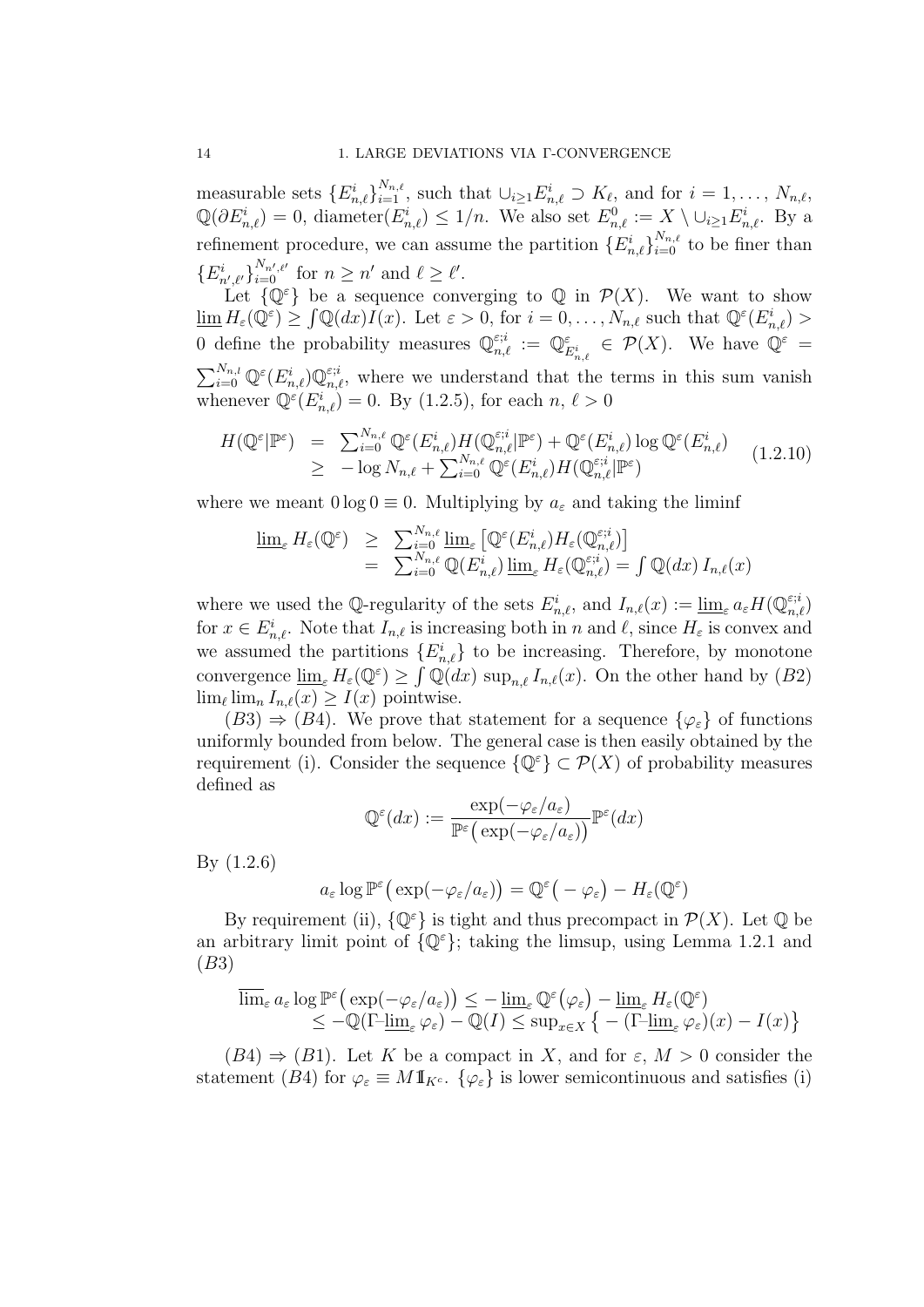and (ii) in  $(B4)$ . Therefore

$$
\overline{\lim_{\varepsilon}} a_{\varepsilon} \log \mathbb{P}^{\varepsilon}(K) \le \overline{\lim_{\varepsilon}} a_{\varepsilon} \log \mathbb{P}^{\varepsilon} \big( \exp(-M 1\!\!1_{K^c}/a_{\varepsilon}) \big) \le \sup_{x \in X} \{-M 1\!\!1_{K^c}(x) - I(x) \}
$$

and we get  $(B1)$  letting  $M \rightarrow +\infty$ .

The implications  $(B5) \Rightarrow (B1)$ ,  $(B6) \Rightarrow (B5)$ , and  $\{(A1), (B1)\}\Rightarrow (B5)$ are trivial. On the other hand, once (A1) is assumed, the implication (B4)  $\Rightarrow$  $(B6)$  follows from a standard cut-off argument.

PROOF OF PROPOSITION 1.2.4.  $(C1) \Rightarrow (C2)$ . Let  $x \in X$ , and for  $\delta > 0$ let  $B_\delta(x)$  the open ball of radius  $\delta$  centered at x. For  $\varepsilon, \delta > 0$ , define  $\mathbb{Q}^{\varepsilon,\delta} \in$  $\mathcal{P}(X)$  as

$$
\mathbb{Q}^{\varepsilon,\delta} := \begin{cases} \mathbb{P}_{B_{\delta}(x)}^{\varepsilon} & \text{if } \mathbb{P}^{\varepsilon}\big(B_{\delta}(x)\big) > 0 \\ \delta_x & \text{otherwise} \end{cases}
$$

and note  $H(\mathbb{Q}|\mathbb{P}) = -\log \mathbb{P}^{\varepsilon}(B_{\delta}(x))$ , where we understand  $-\log(0) = +\infty$ . By  $(C1)$  we thus get for each  $\delta > 0$ 

$$
\overline{\lim_{\varepsilon}} H_{\varepsilon}(\mathbb{Q}^{\varepsilon,\delta_{\varepsilon}}) = -\underline{\lim_{\varepsilon}} \log \mathbb{P}^{\varepsilon}\big(B_{\delta}(x)\big) \le \inf_{y \in B_{\delta}(x)} I(y) \le I(x)
$$

On the other hand  $\lim_{\delta} \lim_{\varepsilon} \mathbb{Q}^{\varepsilon,\delta} = \delta_x$  in  $\mathcal{P}(X)$ , so that we there exists a sequence  $\{\delta_{\varepsilon}\}\subset(0,1)$  such that  $\lim_{\varepsilon}\mathbb{Q}^{\varepsilon,\delta_{\varepsilon}}=\delta_{x}$  and  $\overline{\lim}_{\varepsilon}H_{\varepsilon}(\mathbb{Q}^{\varepsilon,\delta_{\varepsilon}})\leq I(x)$ .

 $(C2) \Rightarrow (C3)$ . By the convexity of  $H_{\varepsilon}$ ,  $\Gamma$ - $\overline{\lim} H_{\varepsilon}$  is also convex, and by (C2) we have  $(\Gamma\text{-}\overline{\lim} H_{\varepsilon})(\delta_x) \leq \int \delta_x(dy) I(y)$ . (C3) follows by convexification.

 $(C3) \Rightarrow (C4)$ . Let  $Y := \{x \in X : (\Gamma \text{--}\underline{\lim}_{\varepsilon} \varphi_{\varepsilon})(x) > -\infty\}$ . By the definition of the Γ-liminf, for each  $x \in Y$  there exists  $\varepsilon_0(x)$  and  $\delta(x) > 0$  such that  $\inf_{y \in B_{\delta(x)}(x)} \varphi_{\varepsilon}(y) > -\infty$ , for each  $\varepsilon \leq \varepsilon_0(x)$ . For  $x \in Y$ , let  $\{\hat{\mathbb{Q}}^{\varepsilon,x}\}\)$  be a sequence converging to  $\delta_x$  in  $\mathcal{P}(X)$  and such that  $\overline{\lim} H_\varepsilon(\mathbb{Q}^{\varepsilon,x}) \leq I(x)$ . Such a sequence exists by (C3). Note that by (1.2.10) the sequence  $\mathbb{Q}_{B}^{\varepsilon,x}$  $\int_{B_{\delta(x)}(x)}^{\varepsilon,x}$ enjoys these properties as well, so that we can assume  $\mathbb{Q}^{\varepsilon,x}$  to be concentrated on  $B_{\delta(x)}(x)$ . By the definition (1.2.5), for each  $\varphi \in C_{\rm b}(X)$ 

$$
\log \mathbb{P}^{\varepsilon}(e^{\varphi}) \ge -H(\mathbb{Q}^{\varepsilon,x}|\mathbb{P}) + \mathbb{Q}^{\varepsilon,x}(\varphi)
$$
\n(1.2.11)

By a limiting argument, this inequality holds true for each measurable  $\varphi: X \to$  $[-\infty, +\infty]$ , provided we read the r.h.s. as  $-\infty$  whenever  $H(\mathbb{Q}^{\varepsilon,x}|\mathbb{P}) = +\infty$  or  $\mathbb{Q}^{\varepsilon,x}(\varphi^-) = +\infty$ . Evaluating (1.2.11) for  $\varphi = \varphi^{\varepsilon}/a_{\varepsilon}$ , taking the liminf and optimizing on  $x \in Y$  we thus obtain

$$
\varliminf_{\varepsilon} a_{\varepsilon} \log \mathbb{P}^{\varepsilon} \big( \exp(\varphi^{\varepsilon}/a_{\varepsilon}) \big) \geq \sup_{x \in Y} \Big\{ -\varlimsup_{\varepsilon} H_{\varepsilon}(\mathbb{Q}^{\varepsilon,x}) + \varliminf_{\varepsilon} \mathbb{Q}^{\varepsilon,x}(\varphi^{\varepsilon}) \Big\}
$$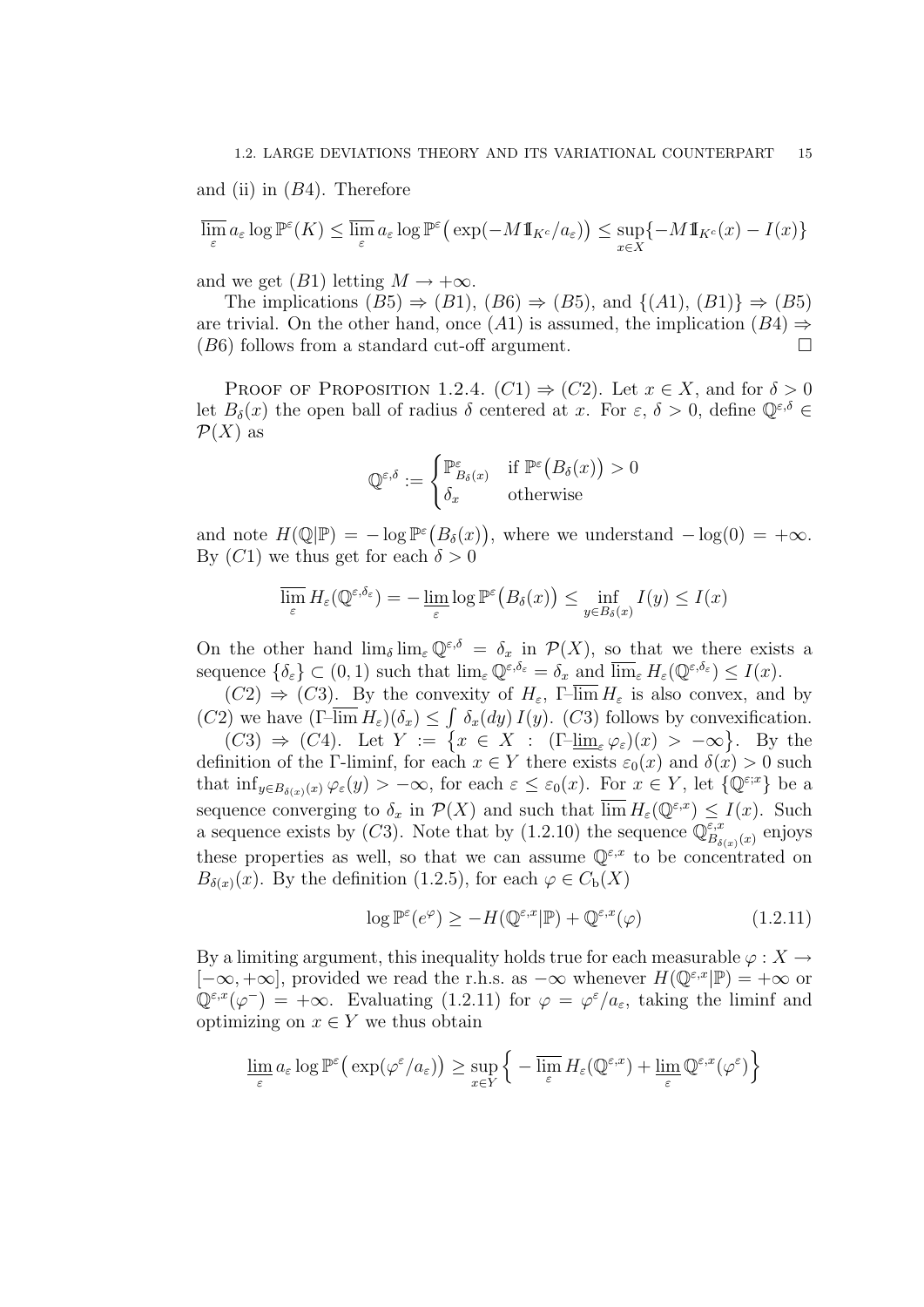Since we assumed  $\mathbb{Q}^{\varepsilon,x}$  concentrated on  $B_{\delta(x)}(x)$ , and since  $\varphi^{\varepsilon}$  is bounded from below on this ball, we can apply Lemma 1.2.1, so that

$$
\underline{\lim}_{\varepsilon} a_{\varepsilon} \log \mathbb{P}^{\varepsilon} \big( \exp(\varphi^{\varepsilon}/a_{\varepsilon}) \big) \geq \sup_{x \in Y} \big\{ -I(x) + \Gamma \text{-} \underline{\lim}_{\varepsilon} \varphi^{\varepsilon} \big)(x) \big\} \n= \sup_{x \in X} \big\{ -I(x) + \big( \Gamma \text{-} \underline{\lim}_{\varepsilon} \varphi^{\varepsilon} \big)(x) \big\}
$$

 $(C4) \Rightarrow (C1)$ . For a Borel set  $\mathcal{O} \subset X$  and  $\varepsilon > 0$ 

$$
a_{\varepsilon} \log \mathbb{P}^{\varepsilon}(\mathcal{O}) = a_{\varepsilon} \log \left[ \frac{\mathbb{P}^{\varepsilon}(\mathcal{O})}{1 + (e^{1/a_{\varepsilon}} - 1)\mathbb{P}^{\varepsilon}(\mathcal{O})} \right] + a_{\varepsilon} \log \mathbb{P}^{\varepsilon} \left( \exp(\frac{\mathbb{I}_{\mathcal{O}}}{a_{\varepsilon}}) \right) \tag{1.2.12}
$$
  

$$
\geq -1 + a_{\varepsilon} \log \mathbb{P}^{\varepsilon} \left( \exp(\frac{\mathbb{I}_{\mathcal{O}}}{a_{\varepsilon}}) \right)
$$

Take now  $\mathcal O$  an open set, and consider the statement  $(C4)$  with  $\varphi^{\varepsilon} \equiv \mathbb I_{\mathcal O}$ . Since  $\mathbb{I}_{\mathcal{O}}$  is lower semicontinuous,  $\Gamma$ -lim  $\varphi^{\varepsilon} = \mathbb{I}_{\mathcal{O}}$ , so that taking the liminf (1.2.12)

$$
\underline{\lim_{\varepsilon}} a_{\varepsilon} \log \mathbb{P}^{\varepsilon}(\mathcal{O}) \ge -1 + \sup_{x \in X} (\mathbb{I}_{\mathcal{O}} - I(x)) \ge -\inf_{x \in \mathcal{O}} I(x)
$$

As a byproduct, we get that, if  $\{\mathbb{P}^{\varepsilon}\}\$ is exponentially tight, there exist two "optimal" rate functionals for the large deviations upper and lower bounds, and they are given by  $(\Gamma\text{-}\lim_{\varepsilon} H_{\varepsilon})(\delta)$  and  $(\Gamma\text{-}\lim_{\varepsilon} H_{\varepsilon})(\delta)$  respectively. In particular, by well known compactness properties of Γ-convergence [6], we also have that, given a sequence  $\{a_{\varepsilon}\}\)$  as above and an exponentially tight family  $\{\mathbb{P}^{\varepsilon}\}\subset \mathcal{P}(X)$ , there exists a subsequence  $\{\mathbb{P}^{\varepsilon_k}\}\$  satisfying a large deviations principle with speed  $\{a_{\varepsilon_k}^{-1}\}.$ 

1.2.4. A large deviations bound for Feller processes. Beyond suggesting a general framework to fit large deviations theory in Γ-convergence theory, Propositions 1.2.2, 1.2.3, 1.2.4 do not provide any concrete tool to understand large deviations principles for a given family  $\{ \mathbb{P}^{\varepsilon} \}$  of probability measures. We next establish a more operative connection between large deviations and Γ-convergence in the setting of Feller processes, by proving a general large deviations upper bound for an arbitrary sequence of Feller processes. Although a more general treatment in the setting of cadlag Feller processes is possible, we restrict to the case of continuous processes. We refer to [19] for basic definitions concerning Markov generators and Feller processes.

Let X be a Polish space, let  $T > 0$ , and for L a Markov pregenerator on  $C(X)$ , let  $D(L) \subset C_{b}(X)$  be the domain of  $L, \mathfrak{D}_{L} \subset C_{b}([0, T] \times X)$  be the domain of  $\partial_t + L$  and

$$
\mathfrak{D}_{L,2} := \left\{ \phi \in C_{\mathbf{b}}([0,T] \times X) : \phi \in \mathfrak{D}_L, \phi^2(t, \cdot) \in D(L) \text{ for each } t \in [0,T] \right\}
$$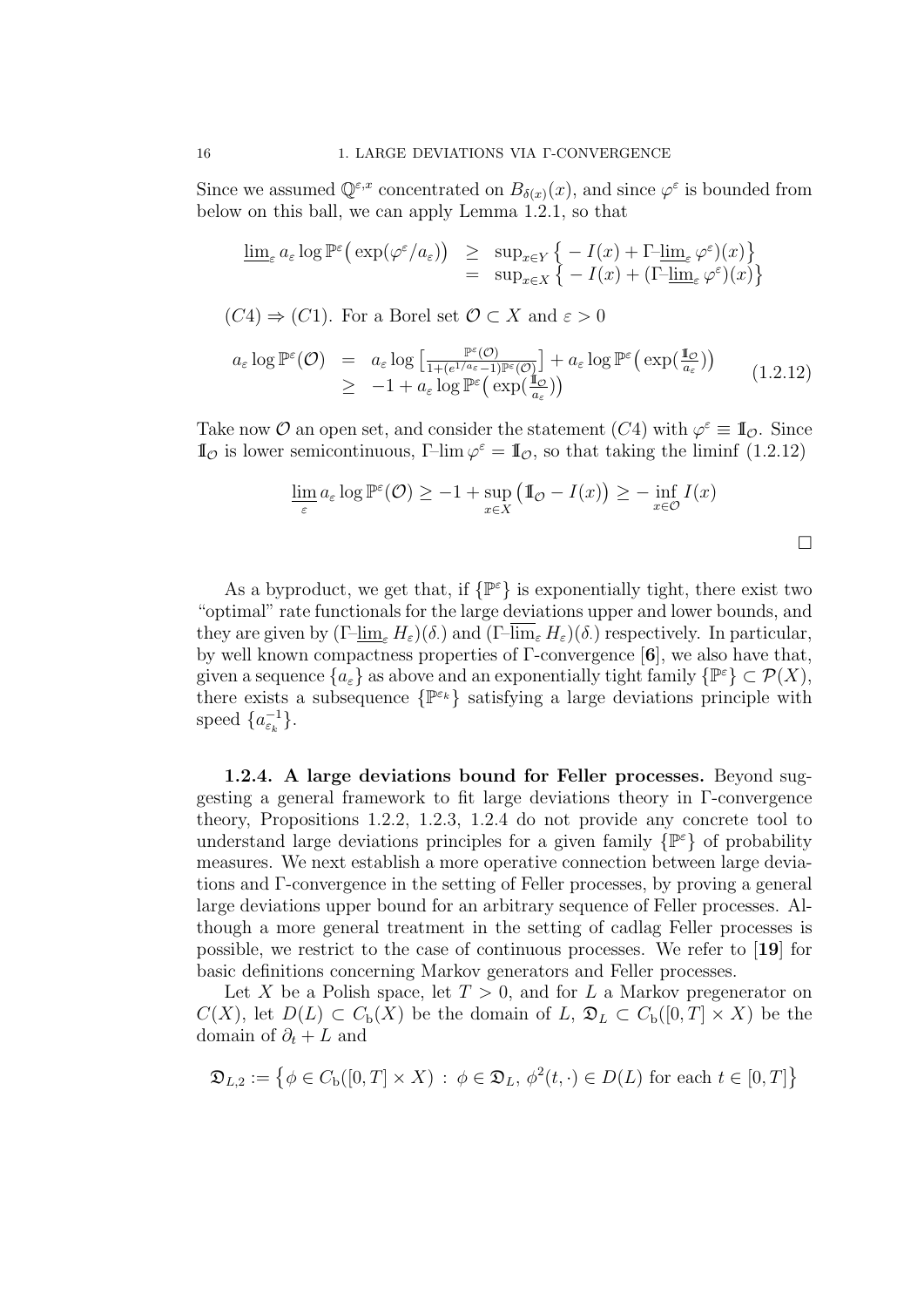For  $u_0 \in X$ , we introduce the functional  $I_{L,u_0}: C([0,T]; X) \times \mathfrak{D}_{L,2} \to [-\infty, +\infty]$ as

$$
I_{L,u_0}(u;\phi) := \begin{cases} \phi(T,u(T)) - \phi(0,u_0) - \int dt \left[ \left( (\partial_t + L)\phi \right)(t,u(t)) \\ -\frac{1}{2} \left( L(\phi^2) \right)(t,u(t)) + \phi(t,u(t)) \left( L\phi \right)(t,u(t)) \right] & \text{if } u(0) = u_0 \\ +\infty & \text{otherwise} \end{cases}
$$

The integral in the r.h.s. of this formula is well defined, since for  $\phi \in \mathfrak{D}_{L,2}$  and  $t \in [0, T], (L(\phi^2))(t, u(t)) - 2\phi(t, u(t)) (L\phi)(t, u(t)) \geq 0.$ 

PROPOSITION 1.2.5. Let X be a Polish space, let  $T > 0$ , and  $\{L_{\varepsilon}\}\$ be a sequence of Markov pregenerators on  $C(X)$ . For a given  $u_0 \in X$ , and for each  $\varepsilon > 0$  suppose that there exists a solution  $\mathbb{P}^{\varepsilon} \in \mathcal{P}(C([0,T];X))$  to the martingale problem for  $L_{\varepsilon}$  with initial datum  $u_0$ . For  $\Phi = {\varphi_{\varepsilon}} \in \Pi_{\varepsilon} \mathfrak{D}_{L_{\varepsilon},2}$ , namely for a sequence  $\Phi = {\phi_{\varepsilon}}$  such that  $\phi_{\varepsilon} \in \mathfrak{D}_{L_{\varepsilon},2}$ , define the functional  $I_{\varepsilon,u_0:\Phi}: C([0,T];X) \to (-\infty,+\infty]$  as

$$
I_{\varepsilon, u_0; \Phi}(u) := \varepsilon I_{L_{\varepsilon}, u_0}(u; \phi_{\varepsilon}).
$$
\n(1.2.13)

and  $I_{u_0}: C([0,T];X) \to [0,+\infty]$  as

$$
I_{u_0}(u) := \sup_{\Phi \in \Pi_{\varepsilon} \mathfrak{D}_{L_{\varepsilon},2}} (\Gamma \text{-} \underline{\lim}_{\varepsilon} I_{\varepsilon, u_0; \Phi})(u) \tag{1.2.14}
$$

Then  $\{\mathbb{P}^{\varepsilon}\}\$  satisfies a weak large deviations upper bound with rate  $I_{u_0}$ , in the uniform topology of  $C([0, T]; X)$ .

**PROOF.** For each  $\varepsilon > 0$  and  $\phi \in \mathfrak{D}_{L_{\varepsilon},2}$ , the map

$$
M_{\phi} : [0, T] \times C([0, T]; X) \to \mathbb{R}
$$
  
\n
$$
M_{\phi}(t, u) := \phi(t, u(t)) - \phi(0, u(0)) - \int_{[0, t]} ds \left( (\partial_s + L) \phi \right)(s, u(s))
$$

is a continuous  $\mathbb{P}^{\varepsilon}$ -martingale with quadratic variation

$$
\left[M_{\phi}(\cdot, u), M_{\phi}(\cdot, u)\right]_t = \int_{[0,t]} ds \left(L(\phi^2)\right)(s, u(s)) - 2\phi(s, u(s)) \left(L\phi\right)(s, u(s))
$$

Therefore its stochastic exponential

$$
E_{\phi} : [0, T] \times C([0, T]; X) \to (0, +\infty)
$$
  
\n
$$
E_{\phi}(t, u) := \exp \left\{ \phi(t, u(t)) - \phi(0, u(0)) - \int_{[0, t]} ds \left[ ((\partial_s + L)\phi)(s, u(s)) - \frac{1}{2}(L(\phi^2))(s, u(s)) + \phi(s, u(s)) (L\phi)(s, u(s)) \right] \right\}
$$

is a continuous  $\mathbb{P}^{\varepsilon}$  supermartingale, with  $E_{\phi}(0, u) = 1$ .

Recall that  $\mathbb{P}^{\varepsilon}$  is concentrated on the closed set  $A_{u_0} := \{u \in C([0,T]; X) :$  $u(0) = u_0$ . For each  $\varepsilon > 0$ ,  $\phi \in \mathfrak{D}_{L_{\varepsilon},2}$  and each Borel set  $K \subset C([0,T];X)$  we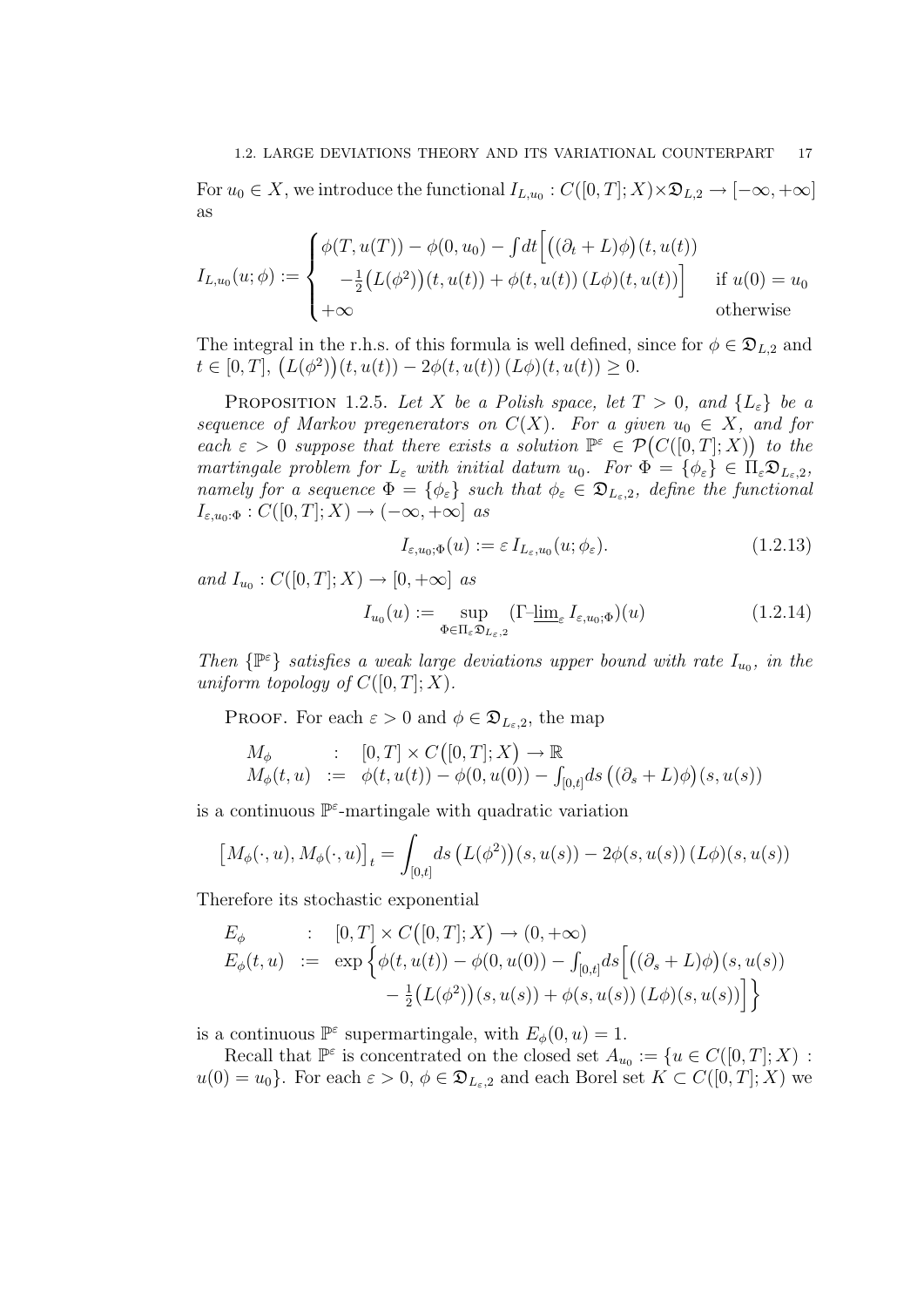then have

$$
\mathbb{P}^{\varepsilon}(K) = \mathbb{P}^{\varepsilon}(K \cap A_{u_0}) = \mathbb{P}^{\varepsilon}\big(E_{\phi}^{-1}(T,\cdot)E_{\phi}(T,\cdot)\mathbb{I}_{K \cap A_{u_0}}(\cdot)\big) \leq \sup_{v \in K \cap A_{u_0}} E_{\phi}(T,v)^{-1} \mathbb{P}^{\varepsilon}\big(E_{\phi}(T,\cdot)\mathbb{I}_{K}(\cdot)\big) \leq \sup_{v \in K \cap A_{u_0}} E_{\phi}(T,v)^{-1} = -\inf_{v \in K} I_{L_{\varepsilon},u_0}(v,\phi)
$$

Taking the logarithm, optimizing over  $\phi \in \mathfrak{D}_{L_{\varepsilon},2}$ 

$$
\varepsilon \log \mathbb{P}^{\varepsilon}(K) \leq - \sup_{\phi \in \mathfrak{D}_{L_{\varepsilon},2}} \inf_{v \in K} \varepsilon I_{L_{\varepsilon},u_0}(v,\phi)
$$

Therefore for each sequence  $\Phi \in \Pi_{\varepsilon} \mathfrak{D}_{L_{\varepsilon},2}$ 

$$
\overline{\lim}_{\varepsilon} \log \mathbb{P}^{\varepsilon}(K) \leq -\underline{\lim}_{\varepsilon} \inf_{v \in K} I_{\varepsilon, u_0; \Phi}(v)
$$

For K a compact set, by  $(1.2.4a)$ 

$$
\overline{\lim}_{\epsilon} \epsilon \log \mathbb{P}^{\epsilon}(K) \leq -\underline{\lim}_{\epsilon} \inf_{v \in K} I_{\epsilon, u_0; \Phi}(v) \leq -\inf_{u \in K} \left( \Gamma \text{-} \underline{\lim}_{\epsilon} I_{\epsilon, u_0; \Phi} \right)(v)
$$

We then conclude by optimizing on  $\Phi$  and using the minimax lemma [15].  $\Box$ 

### 1.3. Large deviations for finite dimensional diffusion processes

In this section we prove some results concerning finite dimensional Itô processes. For sake if simplicity, we develop the one dimensional case, although it is immediate to extend the results to the the finite dimensional setting.

Let  $\{b^{\varepsilon}\}, \{d^{\varepsilon}\}\subset C(\mathbb{R})$ . Consider the stochastic differential equation in the Itô sense

$$
dx = b^{\varepsilon}(x)dt + d^{\varepsilon}(x)dW
$$
  
\n
$$
x(0) = x_0
$$
\n(1.3.1)

where W is a one dimensional Brownian motion and  $x_0 \in \mathbb{R}$ . Suppose that there exists a sequence  $\{\mathbb{P}^{\varepsilon}\}\subset \mathcal{P}(C([0,T]))$  such that, for each  $\varepsilon > 0$ ,  $\mathbb{P}^{\varepsilon}$  is a martingale solution to (1.3.1). We are here interested in establishing large deviations principles for  $\{ \mathbb{P}^{\varepsilon} \}$ . The classical Freidlin-Wentcell computation [10] deals with the case in which  $b^{\varepsilon} \equiv b$  does not depend on  $\varepsilon$ , and  $d^{\varepsilon} = \sqrt{\varepsilon}d$ . In such a case, under suitable hypotheses on b and d,  $\{\mathbb{P}^{\varepsilon}\}\$  satisfies a large deviations principle with speed  $\varepsilon$  and rate

$$
I^{FW}(x) := \begin{cases} \frac{1}{2} \int_{[0,T]} dt \frac{|\dot{x}(t) - b((x(t))|^2}{d(x(t))^2} & \text{if } x \in H^1([0,T]) \text{ and } x(0) = x_0\\ +\infty & \text{otherwise} \end{cases}
$$

Back to the general case (1.3.1), define  $I^{\varepsilon} : \mathbb{C}([0,T]) \times C^{\infty}([0,T] \times \mathbb{R}) \to \mathbb{R}$  as

$$
I^{\varepsilon}(x;\phi) := \begin{cases} \varepsilon \Big\{ \phi(T,x(T)) - \phi(0,x_0) - \int_0^T dt \Big[ \partial_t \phi(t,x(t)) \\ -b(x(t))\phi'(t,x(t)) - \frac{1}{2}d(x(t))\phi'(t,x(t))^2 \Big] \Big\} & \text{if } x(0) = x_0 \\ +\infty & \text{otherwise} \end{cases}
$$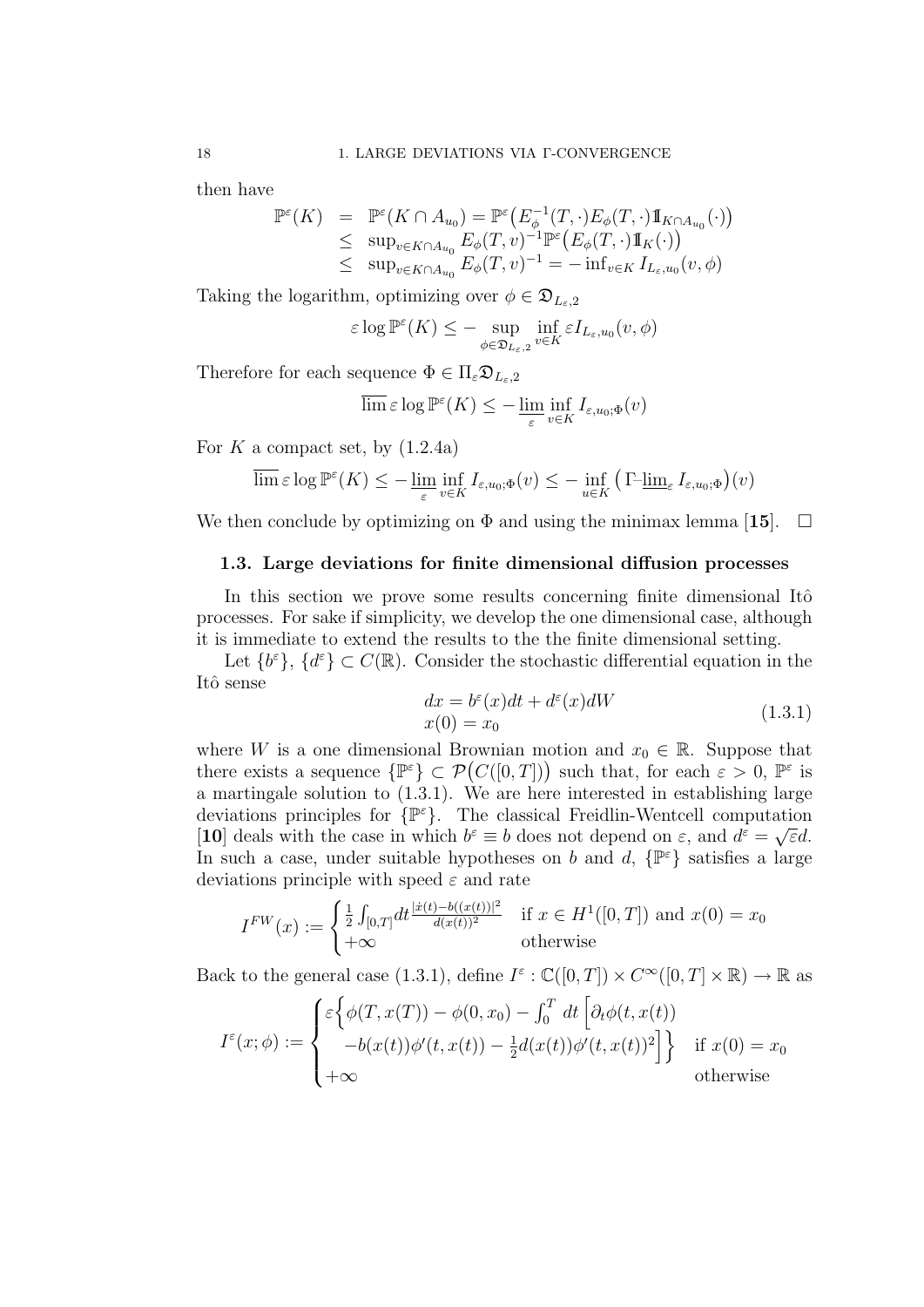Then by Proposition 1.2.5,  $\{\mathbb{P}^{\varepsilon}\}\$ , satisfies a weak large deviations upper bound with speed  $\varepsilon^{-1}$  and rate

$$
\underline{I} := \sup_{\{\phi^{\varepsilon}\} \subset C^{\infty}([0,T] \times \mathbb{R})} \Gamma \text{-}\underline{\lim}_{\varepsilon} I^{\varepsilon}(\cdot; \phi^{\varepsilon}) \tag{1.3.2}
$$

Note that in the Friedlin-Wentcell case,  $\underline{I}(\cdot) = \sup_{\phi} I^{\varepsilon}(\cdot; \phi) = I^{FW}(\cdot)$ .

While it is not difficult to give conditions on  $\{b^{\varepsilon}\}\$  and  $\{d^{\varepsilon}\}\$  that guarantee exponential tightness of  $\{ \mathbb{P}^{\varepsilon} \}$  and thus a full large deviations upper bound, here we focus on a technique to establish a lower bound.

PROPOSITION 1.3.1. Assume

- (a) There exists  $C > 0$  such that  $|b^{\varepsilon}(x) b^{\varepsilon}(y)| \leq C|x y|$  for each  $x, y \in \mathbb{R}$ .
- (b) Let  $\alpha_{\varepsilon}$  be defined by  $\alpha_{\varepsilon}^2 := \sup_{x \in \mathbb{R}} |d^{\varepsilon}(x)|^2$ . Then  $\lim_{\varepsilon} \alpha_{\varepsilon} = 0$ .
- (c) Let  $\alpha_{\varepsilon}$  as in (b). Then for each  $C' > 0$

$$
\overline{\lim_{\varepsilon}} \sup_{|x-y| \le C'\alpha_{\varepsilon}} \frac{d^{\varepsilon}(y)^2 - d^{\varepsilon}(x)^2}{d^{\varepsilon}(x)^2} = 0
$$

and define  $I^{\varepsilon}: C([0,T]) \to [0,+\infty]$  as

$$
I^{\varepsilon}(x) := \begin{cases} \frac{\varepsilon}{2} \int_{[0,T]} dt \frac{|x(t) - b^{\varepsilon}((x(t))|^{2})}{d^{\varepsilon}(x(t))^{2}} & \text{if } x \in H^{1}([0,T]) \text{ and } x(0) = x_{0} \\ +\infty & \text{otherwise} \end{cases}
$$

Then  $\{\mathbb{P}^{\varepsilon}\}\$  satisfies a large deviations lower bound with speed  $\varepsilon^{-1}$  and rate  $\overline{I}:=\Gamma\text{-}\overline{\lim}\,I^\varepsilon.$ 

Note that  $\underline{I} \geq \underline{I}$ , where  $\underline{I}$  is defined in (1.3.2), and that in the Friedlin-Wentcell case  $\overline{I} = I^{FW} = \underline{I}$ .

PROOF. Let us fix  $y \in C([0,T])$  such that  $\overline{I}(y) < +\infty$ . We will exhibit a sequence  $\{ \mathbb{Q}^{\varepsilon} \} \subset \mathcal{P}(C([0,T]))$  such that  $\mathbb{Q}^{\varepsilon} \to \delta_y$  and such that  $\overline{\lim}_{\varepsilon} H_{\varepsilon}(\mathbb{Q}^{\varepsilon}) \leq$  $\overline{I}(y)$ , where  $H_{\varepsilon}$  is defined as in (1.2.8) with  $a_{\varepsilon} = \varepsilon$ . We then conclude by Proposition 1.2.4.

Recall that there exists a standard filtered probability space  $(\Omega, \mathfrak{F}, \{\mathfrak{F}_t\}_{t\in[0,T]}, \mathbb{P})$ on which a Brownian motion W generating the filtration  $\mathfrak{F}_t$  is defined. Moreover there exists an adapted process  $x^{\varepsilon} : \Omega \to C([0,T])$  such the  $\mathbb{P}^{\varepsilon} = \mathbb{P} \circ (x^{\varepsilon})^{-1}$ , see [20]. As usual, in this proof, we denote by  $\omega$  the generic element of  $\Omega$ , and for a process  $\zeta : [0, T] \times \Omega \to \mathbb{R}$  we use the equivalent notations  $z(t, \omega) \equiv z_t(\omega)$ , depending on which aspect of the process we want to emphasize.

By the definition of the Γ-limsup, for each  $y \in C([0, T])$  there exists a sequence  $\{y^{\varepsilon}\}\subset C([0,T])$  such that  $y^{\varepsilon} \to y$  in  $C([0,T])$  and  $\overline{\lim} I^{\varepsilon}(y^{\varepsilon}) \leq$  $(\Gamma\overline{\lim}_{\varepsilon}I^{\varepsilon})(y)$ . With no loss of generality we can assume  $I^{\varepsilon}(y^{\varepsilon}) < +\infty$  for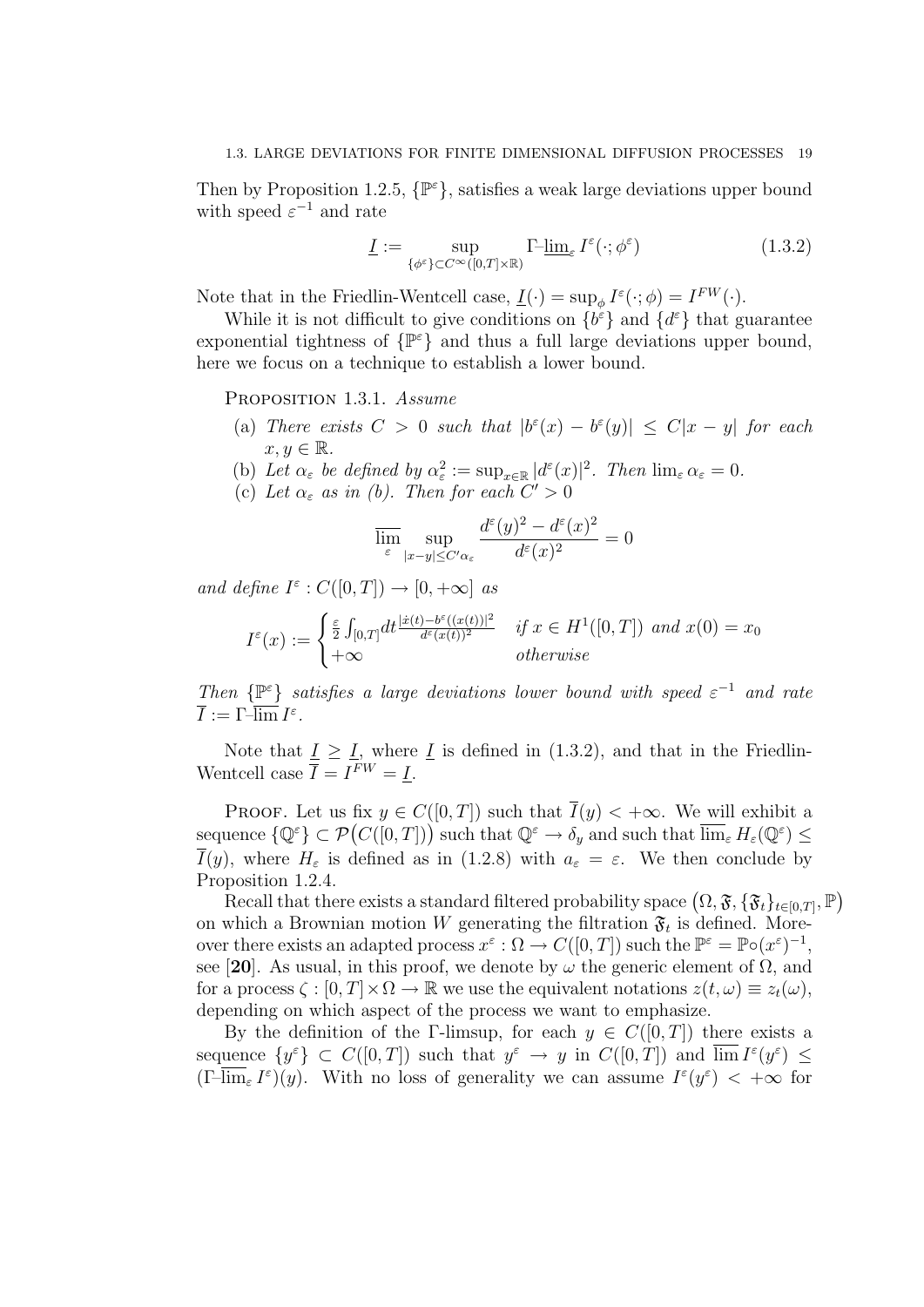each  $\varepsilon$  small enough, so that  $y^{\varepsilon} \in H^1([0,T])$ . We define the  $\{\mathfrak{F}_t\}$ -adapted measurable map  $\varphi^{\varepsilon} : [0, T] \times \Omega \to \mathbb{R}$  as

$$
\varphi^\varepsilon(t,\omega):=-\frac{\dot y^\varepsilon(t)-b^\varepsilon(y(t))}{d^\varepsilon(x^\varepsilon(t,\omega))}
$$

For  $\zeta > 0$  we also define the  $\{\mathfrak{F}_t\}$  stopping time

$$
\tau^{\varepsilon,\zeta}(\omega) := \inf \left\{ t \leq T \, : \, \frac{\varepsilon}{2} \int_{[0,t]} ds \, [\varphi^{\varepsilon}(s,\omega)]^2 \leq I_{\varepsilon}(y^{\varepsilon}) + \zeta \right\}
$$

We also introduce the P-martingale  $\{M_t^{\varepsilon}\}$  on  $\Omega$  as

$$
M_t^{\varepsilon,\zeta} := \int_0^{t\wedge\tau^{\varepsilon,\zeta}} \varphi^\varepsilon(s) \, dW_s
$$

We have that  $\left[M^{\varepsilon,\zeta}, M^{\varepsilon,\zeta}\right]_T \leq 2\varepsilon^{-1}(I_{\varepsilon}(y^{\varepsilon}) + \zeta)$  is bounded uniformly on  $\Omega$ . Therefore the process  $E^{\varepsilon,\zeta}$  on  $\Omega$  defined as

$$
E_t^{\varepsilon,\zeta} := \exp\left(M_t^{\varepsilon} - \frac{1}{2} \big[M^{\varepsilon,\zeta}, M^{\varepsilon,\zeta}\big]_t\right)
$$

is also a P-martingale. We define  $\tilde{\mathbb{Q}}^{\varepsilon,\zeta}$  on  $\mathcal{P}(\Omega)$  by  $\tilde{\mathbb{Q}}^{\varepsilon,\zeta}(d\omega) = E_T^{\varepsilon,\zeta}$  $\mathbb{P}_T^{\varepsilon,\zeta}(\omega)\mathbb{P}(d\omega),$ and  $\mathbb{Q}^{\varepsilon,\zeta}$  on  $\mathcal{P}(C([0,T]))$  as  $\mathbb{Q}^{\varepsilon,\zeta} := \tilde{\mathbb{Q}}^{\varepsilon,\zeta} \circ (x^{\varepsilon})^{-1}$ . By definition  $(1.2.8)$ , applying the change of variable  $\Omega \ni \omega \mapsto x_{\varepsilon}(\omega) \in C([0, T])$ 

$$
H_{\varepsilon}(\mathbb{Q}^{\varepsilon;\zeta}) = \varepsilon H(\tilde{\mathbb{Q}}^{\varepsilon,\zeta}|\mathbb{P}) = \varepsilon \int_{\Omega} \tilde{\mathbb{Q}}^{\varepsilon,\zeta}(d\omega) \left( M_T^{\varepsilon}(\omega) - \frac{1}{2} \left[ M^{\varepsilon}, M^{\varepsilon} \right]_T(\omega) \right) \n\leq \varepsilon \int_{\Omega} \tilde{\mathbb{Q}}^{\varepsilon,\zeta}(d\omega) \left( M_T^{\varepsilon}(\omega) - \left[ M^{\varepsilon}, M^{\varepsilon} \right]_T(\omega) \right) + I^{\varepsilon}(y^{\varepsilon}) + \zeta \n\leq I^{\varepsilon}(y^{\varepsilon}) + \zeta
$$
\n(1.3.3)

where in the last line we used  $\int_{\Omega} \tilde{\mathbb{Q}}^{\varepsilon}(d\omega) \left( M_T^{\varepsilon}(\omega) - \left[ M^{\varepsilon}, M^{\varepsilon} \right]_T(\omega) \right) = 0$  since, by Girsanov theorem,  $M_t^{\varepsilon} - \left[M^{\varepsilon}, M^{\varepsilon}\right]_t$  is a  $\tilde{\mathbb{Q}}_{\cdot}^{\varepsilon, \zeta}$ -martingale.

Still by Girsanov Theorem, there exists a  $\tilde{\mathbb{Q}}^{\varepsilon,\zeta}$  Brownian motion  $\tilde{W}^{\varepsilon,\zeta}$  such that

$$
x^{\varepsilon}(t \wedge \tau^{\varepsilon,\zeta}) - y^{\varepsilon}(t \wedge \tau^{\varepsilon,\zeta}) = \int_{[0,t \wedge \tau^{\varepsilon,\zeta}]} ds \left[ b^{\varepsilon}(x^{\varepsilon}(s)) - b^{\varepsilon}(y^{\varepsilon}(s)) \right] + \int_{[0,t \wedge \tau^{\varepsilon,\zeta}]} d^{\varepsilon}(x^{\varepsilon}(s)) d\tilde{W}_{s}^{\varepsilon,\zeta}
$$

Squaring, and using (a), (b) and Doob maximal inequality

$$
\tilde{\mathbb{Q}}^{\varepsilon,\zeta} \left( \sup_{t \le \tau^{\varepsilon,\eta}} |x^{\varepsilon}(t) - y^{\varepsilon}(t)|^2 \right) \le 2C^2 T^2 \tilde{\mathbb{Q}}^{\varepsilon,\zeta} \left( \sup_{t \le \tau^{\varepsilon,\zeta}} |x^{\varepsilon}(t) - y^{\varepsilon}(t)|^2 \right) + C_1 \alpha_{\varepsilon}^2
$$

for some constant  $C_1 > 0$ . With no loss of generality, we can assume T small enough, namely such that  $CT \leq 1/2$ , by standard iterative disintegration arguments. We gather

$$
\tilde{\mathbb{Q}}^{\varepsilon,\zeta} \left( \sup_{t \le \tau^{\varepsilon,\zeta}} |x^{\varepsilon}(t) - y^{\varepsilon}(t)|^2 \right) \le 2C_1 \alpha_{\varepsilon}^2 \tag{1.3.4}
$$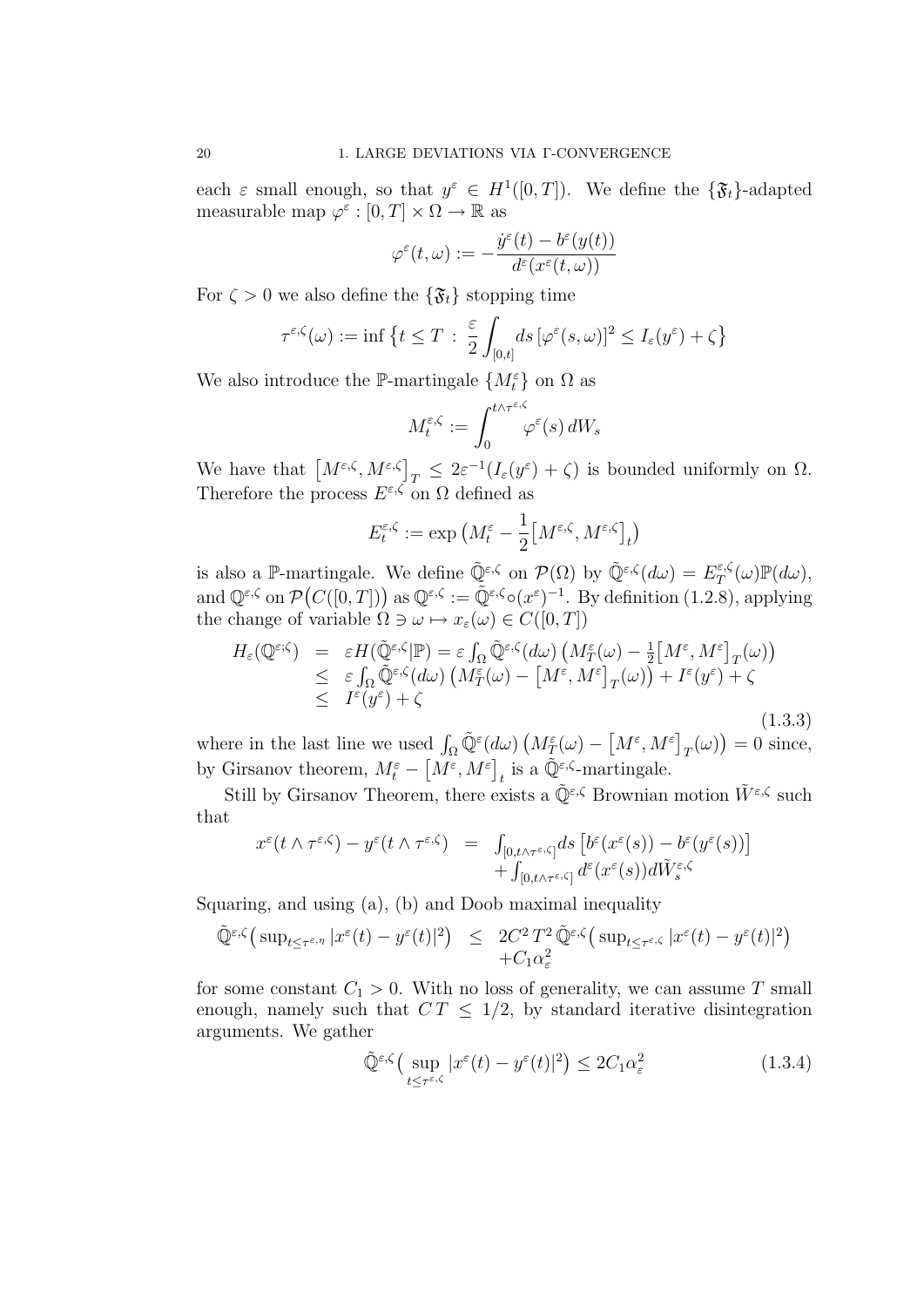Note that

$$
\frac{\varepsilon}{2} \int_{[0,\tau^{\varepsilon,\zeta}]} [\varphi^{\varepsilon}(s,\omega)]^2 \le I_{\varepsilon}(y^{\varepsilon}) + I_{\varepsilon}(y^{\varepsilon}) \sup_{t \le \tau^{\varepsilon,\zeta}} \frac{d^{\varepsilon}(y^{\varepsilon})^2 - d^{\varepsilon}(x^{\varepsilon}(t,\omega))^2}{d^{\varepsilon}(x^{\varepsilon}(t,\omega))^2}
$$

 $I_{\varepsilon}(y^{\varepsilon})$  is uniformly bounded, since  $\overline{I}(y) < +\infty$ . Therefore, by assumption (c), for each  $C' > 0$  there exists  $\varepsilon_0 = \varepsilon_0(C')$  such that for each  $\varepsilon \leq \varepsilon_0$ 

$$
\tilde{\mathbb{Q}}^{\varepsilon,\zeta}\big(\tau^{\varepsilon,\zeta} < T\big) \leq \tilde{\mathbb{Q}}^{\varepsilon,\zeta}\big(\sup_{t \leq \tau^{\varepsilon,\zeta}} |x^{\varepsilon}(t) - y^{\varepsilon}(t)| \leq C' \alpha_{\varepsilon}\big)
$$

Therefore for each  $\xi, C' > 0$  and  $\varepsilon$  small enough

$$
\tilde{\mathbb{Q}}^{\varepsilon,\zeta} \left( \sup_{t \leq T} |x^{\varepsilon}(t) - y^{\varepsilon}(t)| > \xi \right) \n\leq \tilde{\mathbb{Q}}^{\varepsilon,\zeta} \left( \sup_{t \leq \tau^{\varepsilon,\zeta}} |x^{\varepsilon}(t) - y^{\varepsilon}(t)| > \xi \right) + \tilde{\mathbb{Q}}^{\varepsilon,\zeta} \left( \tau^{\varepsilon,\zeta} < T \right) \n\leq \tilde{\mathbb{Q}}^{\varepsilon,\zeta} \left( \sup_{t \leq \tau^{\varepsilon,\zeta}} |x^{\varepsilon}(t) - y^{\varepsilon}(t)| > \xi \right) \n+ \tilde{\mathbb{Q}}^{\varepsilon,\zeta} \left( \sup_{t \leq \tau^{\varepsilon,\zeta}} |x^{\varepsilon}(t) - y^{\varepsilon}(t)| \leq C' \alpha_{\varepsilon} \right) \n\leq 2 \tilde{\mathbb{Q}}^{\varepsilon,\zeta} \left( \sup_{t \leq \tau^{\varepsilon,\zeta}} |x^{\varepsilon}(t) - y^{\varepsilon}(t)| \leq C' \alpha_{\varepsilon} \right) \leq 2 \frac{4C_1}{C'^2}
$$

where in the last line we used  $(1.3.4)$  and Tchebyshev inequality. Taking the limit  $\varepsilon \to 0$  and then sending  $C' \to +\infty$ , we obtain that, for each  $\zeta > 0$ ,  $x^{\varepsilon} \to y$ in  $\tilde{Q}^{\varepsilon,\zeta}$  probability, since  $y^{\varepsilon} \to y$  in  $C([0,T])$ . Thus  $\mathbb{Q}^{\varepsilon,\zeta} \to \delta_y$  in  $\mathcal{P}(C([0,T]))$ for each  $\zeta > 0$ . Since (1.3.3) holds, we can extract a subsequence  $\zeta_{\varepsilon} \to 0$ , such that  $\mathbb{Q}^{\varepsilon,\zeta_{\varepsilon}} \to \delta_y$  and  $\overline{\lim}_{\varepsilon} H_{\varepsilon}(Q^{\varepsilon,\zeta_{\varepsilon}}) \leq \overline{\lim} I_{\varepsilon}(y^{\varepsilon}) + \zeta_{\varepsilon} \leq (\Gamma - \overline{\lim} I_{\varepsilon})(y) = \overline{I}(y).$ 

### 1.4. Conservation Laws

In this section we introduce some basics notions concerning the limiting equation of (1.1.3), obtained by informally setting  $\varepsilon = 0$ . As we restrict our analysis to the  $1 + 1$  dimensional case, we denote space derivatives with a subscript x. We think of x as a variable on the one-dimensional torus, although the results in this section can be straightforwardly stated also in the case  $x \in \mathbb{R}$ , that is also considered in Chapter 2. The time variable  $t$  is restricted to a finite time horizon  $t \in [0, T]$  for some  $T > 0$ .

We refer to  $\mathfrak{b}, \mathfrak{18}$  for the precise statements and proofs concerning conservation laws. Consider the Cauchy problem

$$
\begin{aligned} \partial_t u + f(u)_x &= 0 \\ u(0, x) &= u_0(x) \end{aligned} \tag{1.4.1}
$$

where we assume f to be smooth and  $u_0$  bounded. As well known, even if the initial datum  $u_0$  is smooth, the flow  $(1.4.1)$  may develop singularities for some positive time. In general, these singularities appear as discontinuities of u and are called *shocks*. It is then natural to interpret  $(1.4.1)$  in weak sense. In this weak formulation an additional condition is needed to guarantee uniqueness of the solutions to (1.4.1).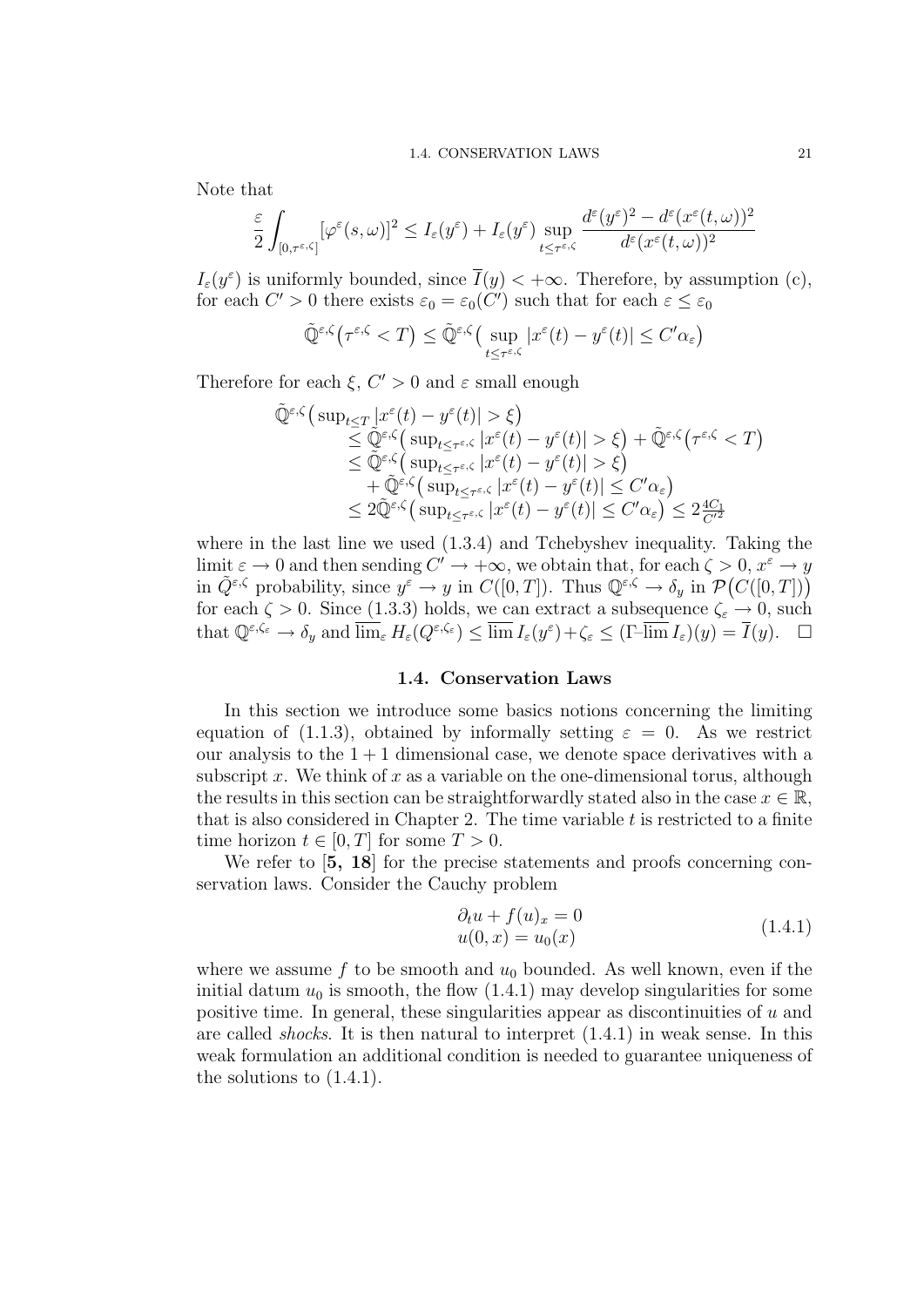More precisely, a bounded measurable map  $u : [0, T] \times \mathbb{T} \to \mathbb{R}$  is a weak solution to (1.4.1) iff for each smooth  $\varphi : [0, T] \times \mathbb{T} \to \mathbb{R}$  such that  $\varphi(T, x) = 0$ 

$$
-\langle u_0, \varphi(0, \cdot) \rangle - \langle \langle u, \partial_t \varphi \rangle \rangle - \langle \langle f(u), \varphi_x \rangle \rangle = 0
$$

Here  $\langle \cdot, \cdot \rangle$  denotes duality in  $L_2(\mathbb{T})$  and  $\langle \langle \cdot, \cdot \rangle \rangle$  duality in  $L_2([0, T] \times \mathbb{T})$ . Given a differentiable function  $\eta$ , called *entropy*, the conjugated *entropy flux q* is defined up to an additive constant by  $q' = \eta' f'$ . A weak solution to (1.4.1) is called *entropic* iff for each entropy – entropy flux pair  $(\eta, q)$  with  $\eta$  convex, the inequality  $\eta(u)_t + q(u)_x \leq 0$  holds in distribution sense. Note that the entropy condition is always satisfied for smooth solutions to (1.4.1). The classical theory, see e.g. [18], shows existence and uniqueness in  $C([0, T]; L_1(\mathbb{T}))$  of the entropic solution  $\bar{u}$  to the Cauchy problem associated to (1.4.1).  $\bar{u}$  is also called the Kruzkov solution with initial datum  $u_0$ . While the flow (1.4.1) is invariant w.r.t.  $(t, x) \mapsto (-t, -x)$ , the entropy condition breaks such invariance and selects the "physical" direction of time.

In this section we are concerned with various classes of solutions to (1.4.1). For sake of simplicity, let us assume that  $u_0$  takes values in [0, 1], and that we restrict our attention to  $[0, 1]$ -valued solution to  $(1.4.1)$ . We introduce the space M of Young measures as follows. Let  $\mathcal{P}([0,1])$  be the set of probability measures on [0, 1],  $i : [0, 1] \rightarrow [0, 1]$  the identity map, and U the set of measurable functions  $v : \mathbb{T} \to [0, 1]$ . U is a (metrizable) space if regarded as a subset of the set of measures on T equipped with the ∗-weak topology. We define M the set of maps  $\mu : [0, T] \times \mathbb{T} \to \mathcal{P}([0, 1]), \mu : (t, x) \mapsto \mu_{t, x}(d\lambda)$ , such that  $\mu_{\cdot,\cdot}(i) \in C([0,T];U)$ . Hereafter for a Borel measure  $\mu$  and a continuous function F on some Polish space X,  $\mu(F)$  denotes the integral of F w.r.t.  $\mu$ . A  $\mu \in \mathcal{M}$  is a *measure-valued solution* to (1.4.1) iff for each smooth function  $\varphi$  on  $[0, T] \times T$ 

$$
\langle \mu(\iota)_{T,\cdot}, \varphi(T, \cdot) \rangle - \langle u_0, \varphi(0, \cdot) \rangle - \langle \langle \mu(\iota), \partial_t \varphi \rangle \rangle - \langle \langle \mu(f), \varphi_x \rangle \rangle = 0
$$

If u is a weak solution to (1.4.1), then  $\mu_{t,x}(d\lambda) := \delta_{u(t,x)}(d\lambda)$  is a measurevalued solution; on the other hand there exist measure-valued solutions that do not have this form.

Let u a [0, 1]-valued weak solution to (1.4.1),  $\eta : [0, 1] \to \mathbb{R}$  a twice differentiable map, and q its conjugated flux. We introduce the distribution  $\wp_{\eta,u}$ acting on  $C_c^{\infty}((0,T)\times\mathbb{T})$  as

$$
\wp_{\eta, u}(\varphi) = - \langle \langle \eta(u), \partial_t \varphi \rangle \rangle - \langle \langle q(u), \varphi_x \rangle \rangle
$$

Note that a weak solution u to (1.4.1) is entropic iff  $\wp_{\eta,u} \leq 0$  for each convex  $\eta$ . We say that a [0, 1]-valued weak solution u to (1.4.1) is an entropy-measure solution iff  $\wp_{n,u}$  can be extended to a Radon measure on  $(0,T)\times\mathbb{T}$ . In Chapter 2 we show that entropy-measure solutions have some regularity properties, and in particular we establish a so called kinetic formulation for these solutions.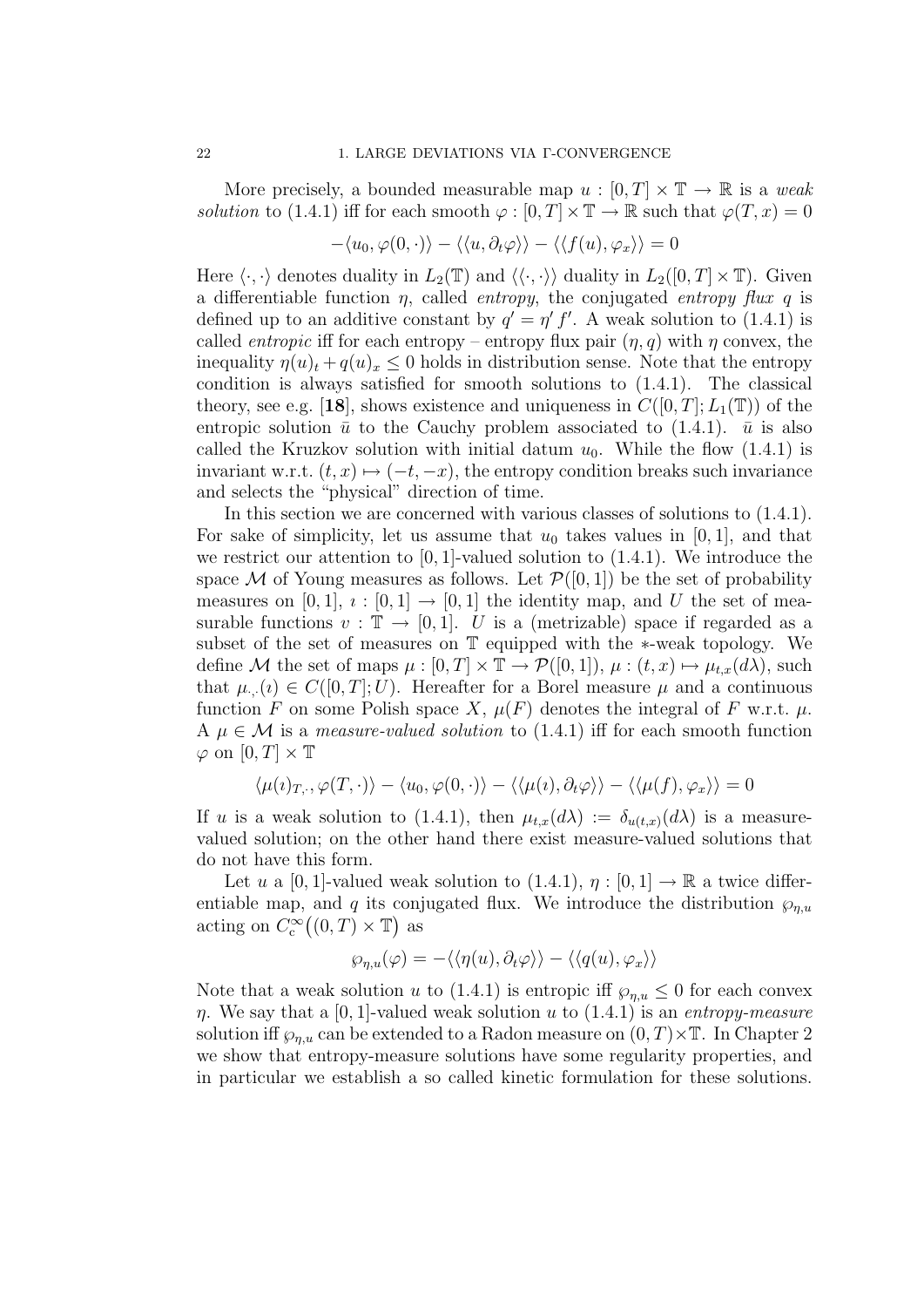Namely, suppose that u is an entropy-measure solution to  $(1.4.1)$ , then there exists a Radon measure  $P_u$  on  $[0,1] \times [0,T] \times \mathbb{T}$  such that for each  $\eta \in C^2([0,1])$ ,  $\varphi \in C_c^{\infty}((0,T) \times \mathbb{T})$ 

$$
\wp_{\eta, u}(\varphi) = P_u(\eta'' \varphi) \tag{1.4.2}
$$

### 1.5. A sketch of the main results

In this Section we roughly sketch the main results concerning large deviations principles for the probability laws of the solution  $u^{\varepsilon}$  to the Cauchy problem (1.1.3), see also the discussion in Section 1.1.3.

1.5.1. Statements of the results. We recall that  $U$  denotes the set of measurable maps  $v : \mathbb{T} \to [0, 1]$  equipped with the (metrizable) relative topology it inherits from the weak\* topology of measures on  $\mathbb{T}$ . There are two metrics that we will consider on  $C([0,T]; U)$ . The first one is its natural uniform topology; if  $C([0,T]; U)$  is equipped with this metric we denote it by U and by  $d_{\mathcal{U}}$  the metric itself. Since  $C([0,T];U)$  can be regarded as a suitable set of measurable maps  $u : [0, T] \times \mathbb{T} \to [0, 1]$ , it can also be equipped with the strong  $L_1([0,T] \times \mathbb{T})$  distance, and we denote by  $d_{\mathcal{X}}$  the distance given by the sum of  $d_{\mathcal{U}}$  and the  $L_1$  distance; when endowed with  $d_{\mathcal{X}}$ , we denote  $C([0, T]; U)$ by  $\mathcal{X}$ .

We also recall that the set of Young measures  $M$  has been defined in Section 1.4. We endow  $\mathcal M$  with the metric

$$
d_{\mathcal{M}}(\mu,\nu) := d_{\text{sw}}(\mu,\nu) + d_{\mathcal{U}}(\mu(\nu),\nu(\nu))
$$

where  $d_{\ast w}$  is a distance generating the relative topology on M regarded as a subset of the finite measures on  $[0, T] \times \mathbb{T} \times [0, 1]$  equipped with the vague topology.  $(\mathcal{U}, d_{\mathcal{U}}), (\mathcal{X}, d_{\mathcal{X}}), (\mathcal{M}, d_{\mathcal{M}})$  are Polish spaces. We remark in particular that  $\mathcal X$  can be regarded as a subset of  $\mathcal M$  endowed with the relative topology.

In Section 3.5 it is shown, under suitable general hypotheses on f, D,  $\sigma$ and  $j^{\varepsilon}$ , that for each  $\varepsilon > 0$  small enough there exists a unique solution  $u^{\varepsilon} \in$  $C([0,T];U) \cap L_2([0,T];H^1(\mathbb{T}))$  to (1.1.3). A first result states that, as  $\varepsilon \to 0$ , the process  $u^{\varepsilon}$  converges in probability on X to the unique entropic solution to (1.4.1). We thus turn our focus to large deviations principles for the probability law  $\mathbb{P}^{\varepsilon}$  of  $u^{\varepsilon}$ .

We want to regard  $u^{\varepsilon}$  as a process on M. We thus introduce an M-valued random process  $\mu^{\varepsilon} := \delta_{u^{\varepsilon}}$ , and with a little abuse of notation we denote by  $\{P^{\varepsilon}\}\)$  the law of  $\mu^{\varepsilon}$  on M. The following statement is proved in Chapter 3, under suitable hypotheses on  $j^{\varepsilon}$ 

THEOREM 1.5.1.  $\{P^{\varepsilon}\}\$ is exponentially tight on M on the scale  $\varepsilon^{-2\gamma}$ , and satisfies a large deviations principle with speed  $\varepsilon^{-2\gamma}$  and rate  $\mathcal{I}: \mathcal{M} \to [0, +\infty]$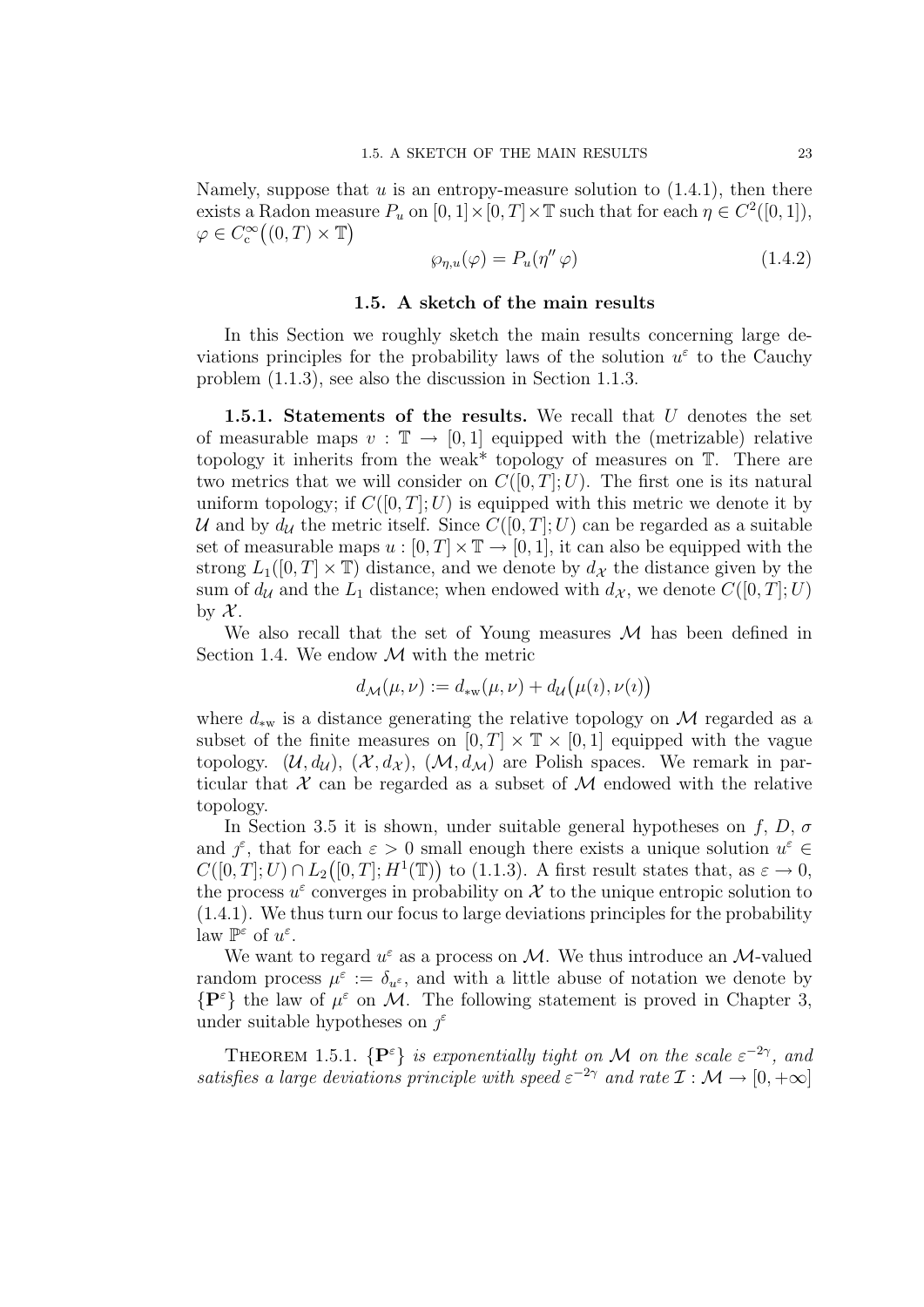defined by

$$
\mathcal{I}(\mu) := \sup_{\varphi \in C^{\infty}([0,T] \times \mathbb{T})} \left\{ \langle \mu(\iota)_{T,\cdot}, \varphi(T,\cdot) \rangle - \langle u_0, \varphi(0,\cdot) \rangle - \langle \langle \mu(\iota), \partial_t \varphi \rangle \rangle - \langle \langle \mu(f), \varphi_x \rangle \rangle - \frac{1}{2} \langle \langle \mu(\sigma) \varphi_x, \varphi_x \rangle \rangle \right\}
$$

As it will be clearer in the following,  $\mathcal{I}(\mu)$  represents a suitable Hilbert norm of  $\partial_t \mu(i) + \mu(f)_x$ , and  $\mathcal{I}(\mu) = 0$  iff  $\mu$  is a measure-valued solution to  $(1.4.1).$ 

We know that  $\mathbb{P}^{\varepsilon}$  converges in probability to the deterministic entropic solution to (1.4.1); on the other hand in general there exists infinitely many measure-valued solutions to  $(1.4.1)$ , namely infinitely many zeros of  $\mathcal{I}$ . It is then natural to study the large deviations of  $\mathbb{P}^{\varepsilon}$  on a finer scale, which roughly speaking correspond to the analysis of the Γ-development, see [4], of the functional  $H_{\varepsilon}$  as defined in (1.2.8). We are thus concerned with a large deviations principle on the scale  $\varepsilon^{-2\gamma+1}$ , for which we can only prove partial results. We show that the sequence  $\{ \mathbb{P}^{\varepsilon} \}$  is exponentially tight on X w.r.t. the scale  $\varepsilon^{-2\gamma+1}$ . In particular, since the topology of X coincides with the relative topology induced by the immersion of X in M via the map  $\mathcal{X} \ni u \mapsto \delta_i \in \mathcal{M}$ , once a large deviations principle is established for  $\{ \mathbb{P}^{\varepsilon} \}$  on  $\mathcal{X}$ , it is immediate to get a large deviations principle for  $\{P^{\varepsilon}\}\$  on M.

Recall that if  $u$  is an entropy-measure solution to  $(1.4.1)$ , then there exists a Radon measure  $P_u$  on  $[0, 1] \times [0, T] \times \mathbb{T}$  such that (1.4.2) holds. We denote by  $P_u^+$  its positive part. We define  $H: \mathcal{X} \to [0, +\infty]$  by

$$
H(u) := \begin{cases} \int P_u^+(dv; dt, dx) \frac{D(v)}{\sigma(v)} & \text{if is an entropy measure solution to (1.4.1)}\\ +\infty & \text{otherwise} \end{cases}
$$

In Chapter 3 we also define a suitable set  $\mathcal S$  of "entropy-splittable" solutions, which are entropy-measure solutions to  $(1.4.1)$ , such that the supports of the positive and negative part of  $P_u$  have some nice properties. Then we set

$$
\overline{H}(u) := \sup_{\substack{\mathcal{O} \ni u \\ \mathcal{O} \text{ open}}} \inf_{v \in \mathcal{O} \cap \mathcal{S}} H(v)
$$

THEOREM 1.5.2.  $\{\mathbb{P}^{\varepsilon}\}\$ is exponentially tight on X on the scale  $\varepsilon^{-2\gamma+1}$ , and satisfies a large deviations upper bound with rate H and speed  $\varepsilon^{-2\gamma+1}$ , and a large deviations lower bound with rate  $\overline{H}$  and speed  $\varepsilon^{-2\gamma+1}$ .

In order to prove the full large deviations principle, one would need to show that  $\overline{H} = H$ . While it is easy to see  $\overline{H} \geq H$ , the converse inequality is equivalent to the so called H-density of  $S$  in  $\mathcal{X}$ . This issue is briefly discussed in Section 3.2 below and appears to be linked to much hard open problems.

The physical interpretation of  $H$  and its connections with Einstein diffusionfluctuation relation is described in Section 2.2.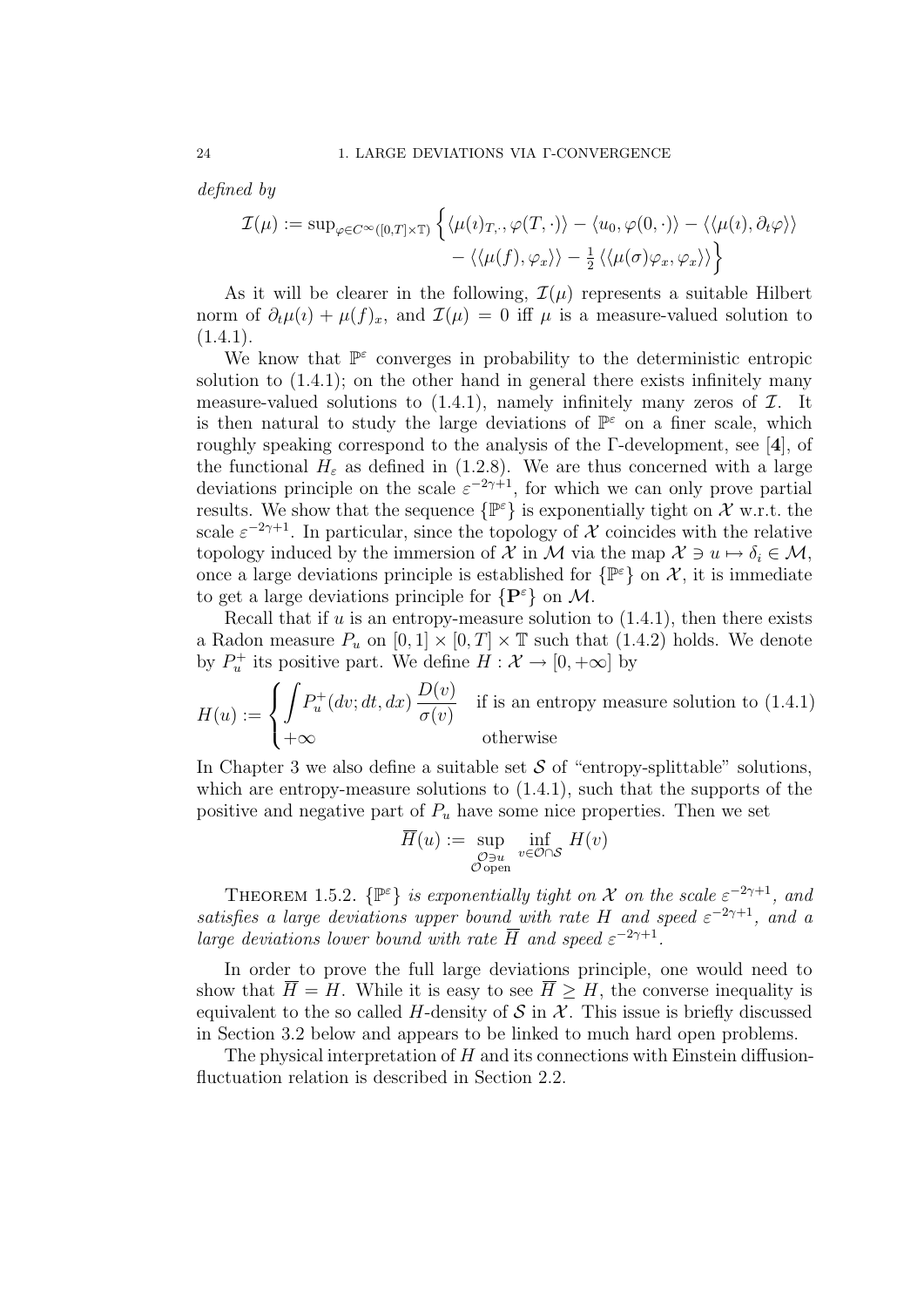**1.5.2. Outline of the proofs.** Exponential tightness of  $\{\mathbb{P}^{\varepsilon}\}\)$  on M is easy, due to strong compactness properties of the space itself. Exponential tightness of  $\mathbb{P}^{\varepsilon}$  on  $\mathcal X$  is obtained via a compensated compactness argument, once a sharp estimate for the behavior of  $\nabla u^{\varepsilon}$  is obtained.

Both the large deviations upper bounds are gathered by building on the result in Proposition 1.2.5, and the Γ-convergence results proved in Chapter 3.

Both the large deviations lower bounds are obtained following a strategy similar to the one used to prove Proposition 1.3.1, and the computation of the Γ-limits in Chapter 2. Additional stability estimate for (1.1.3) are then needed to conclude.

1.5.3. Other results. The results obtained in this paper have been motivated by the investigation of large deviations principles for the solution to (1.1.3). However we believe that some these results may have an independent interest. Here we list some results that are quite independent from the large deviations problem; they are discussed in more generality in Chapters 2 and 3.

The F-convergence problem investigated in Chapter 2 is largely independent of the large deviations issue. It provides a variational characterization of measure-valued and entropic solutions to (1.4.1). In particular it gives a sharp stability bound for the viscous approximation to conservation laws under  $H^{-1}$ like perturbations. In Appendix B of Chapter 2 a similar Γ-convergence results is also established for Hamilton-Jacobi equations, providing the correspondent variational characterization of measure-valued and viscosity solutions.

Corollary 2.2.2 can be regarded as a negative-Sobolev version of classical results, see [6, Chap. 3], for the relaxation of integral functionals in weak  $L_p$ spaces.

In Lemma 3.2.2 a generalization of the classical Bernestein inequality [17] is provided. We remark that it is possible to generalize this inequality to the cadlag case.

The correspondence between large deviations and Γ-convergence established in Proposition 1.2.2, 1.2.3, 1.2.4 suggests various connections between the two theories. For instance, in Proposition 2.4.6 we prove the Γ-convergence analogous statement to the so called contraction principle for large deviations (indeed, the contraction principle is a straightforward consequence of Propositions 2.4.6, 1.2.2, 1.2.3, 1.2.4).

1.5.4. Open problems and developments. As mentioned above, the H-density of  $S$  in  $X$  is open. As discussed in Chapter 2, this issue is related to fine structure analysis of entropy-measure solutions to (1.4.1). In particular it seems that an important step in proving the H-density is to provide a chain rule formula for divergence-measure field. Chain rule formulas out of the BV setting are subject of recent research investigation; in particular, as far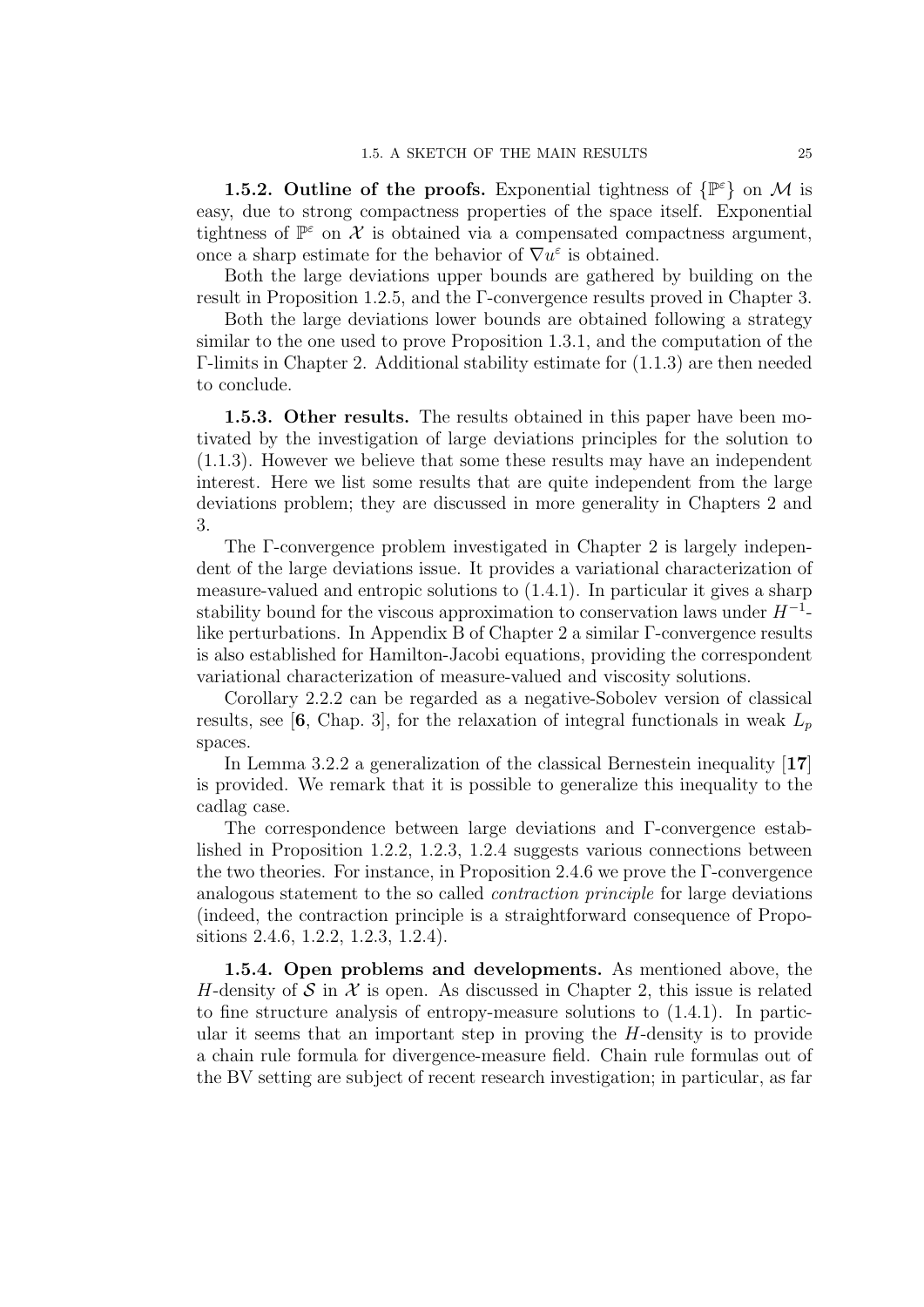as divergence-measure fields are concerned, the attempt to understand their differential properties can be tracked back to De Giorgi and Anzellotti [2], and more recently to [7].

We believe that the variational techniques introduced in this paper are a useful tool to provide large deviations principle in other settings. In particular we mention the possibility to apply this methods to other classes of stochastic partial differential equations (like degenerate parabolic diffusion equations and the 2D Navier-Stokes equation).

As better explained in Section 2.2, the functional  $H$  comes as a natural generalization of the large deviations functional introduced in [11, 21]. We thus hope it is possible to extend the variational techniques here introduced to establish large deviations principles for various classes of asymmetric particles systems.

Finally, an enhanced investigation of large deviations principles for the general finite dimensional diffusion (1.3.1) may be interesting.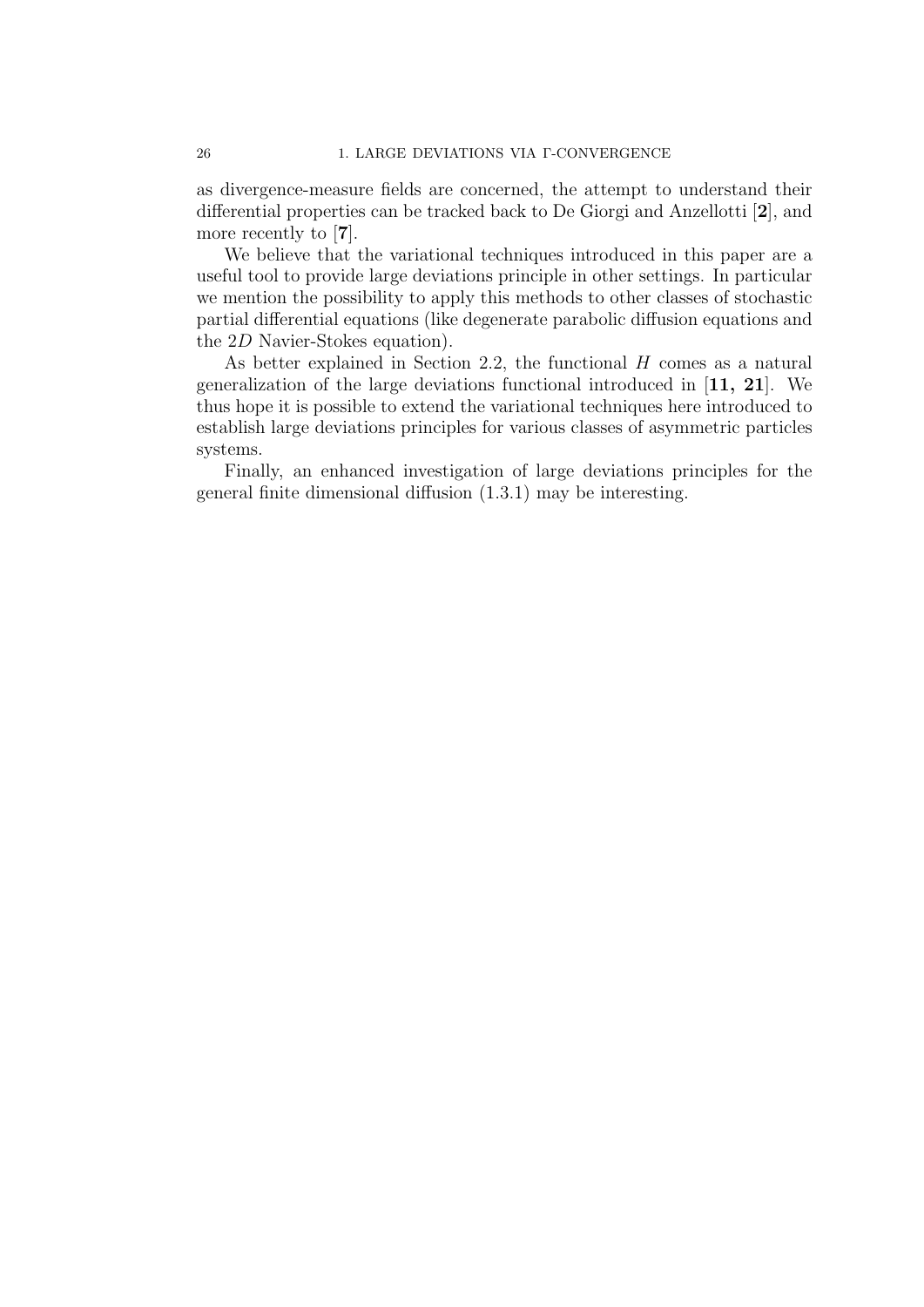### Bibliography

- [1] Ambrosio L., De Lellis C., Maly J., On the chain rule for the divergence of BV like vector fields: applications, partial results, open problems. AMS series in contemporary mathematics "Perspectives in Nonlinear Partial Differential Equations: in honor of Haim Brezis", (2005).
- [2] Anzellotti G., Pairings between measures and functions and compensated compactness, Ann. Mat. Pura Appl. 135 293-318 (1983).
- [3] Bodineau T., Derrida B., Current large deviations for asymmetric exclusion processes with open boundaries. J. Stat. Phys. **123**, 277-300 (2006).
- [4] Braides A., Γ-convergence for beginners. Oxford, Oxford University Press, 2002.
- [5] Dafermos C.M., Hyperbolic conservation laws in continuum physics. Second edition. Springer-Verlag, Berlin, 2005.
- [6] Dal Maso G., An introduction to Γ-convergence. Progress in Nonlinear Differential Equations and their Applications 8, Basel, Birkhauser, 1993.
- [7] De Lellis C., Otto F., Westdickenberg M, Structure of entropy solutions for multidimensional scalar conservation laws. Arch. Ration. Mech. Anal. 170 no. 2, 137–184 (2003).
- [8] Da Prato G., Zabczyk J., Stochastic equations in infinite dimensions, Cambridge, Cambridge University Press 1992.
- [9] Dupuis P.G., Ellis R.S., A \*–weak convergence approach to the theory of large deviations, New York, Wiley 1997.
- [10] Dembo O., Zeitouni Large Deviations Techniques and Applications, Springer 1998.
- [11] Jensen L.H., Large deviations of the asymmetric simple exclusion process in one dimension Ph.D. Thesis, Courant Institute NYU (2000).
- [12] Kipnis C., Landim C., Scaling limits of interacting particle systems. Springer-Verlag, Berlin, 1999.
- [13] Liggett T.M., Interacting particles systems, Springer 2005.
- [14] Lions P.-L., Souganidis P., Fully nonlinear stochastic partial differential equations., C. R. Acad. Sci. Paris Sr. I Math. 326 no.9, 1085–1092 (1998).
- [15] Lions P.-L., Souganidis P., Uniqueness of weak solutions of fully nonlinear stochastic partial differential equations. C. R. Acad. Sci. Paris Sr. I Math. 331 no. 10, 783–790  $(2000)$ .
- [16] Ruelle D., Statistical Mechanics: Rigorous Results, World Scientific, 1999.
- [17] Revuz D., Yor M., Continuous Martingales and Brownian Motion, Berlin etc., Springer, 1999.
- [18] Serre D., Systems of conservation laws. 1 and 2. Cambridge University Press, Cambridge, 1999.
- [19] Stroock D.W., An introduction to Markov processes. Berlin : Springer, 2005.
- [20] Stroock D.W., Varadhan S.R.S., Multidimensional Diffusion Processes, Berlin etc., Springer-Verlag 1979.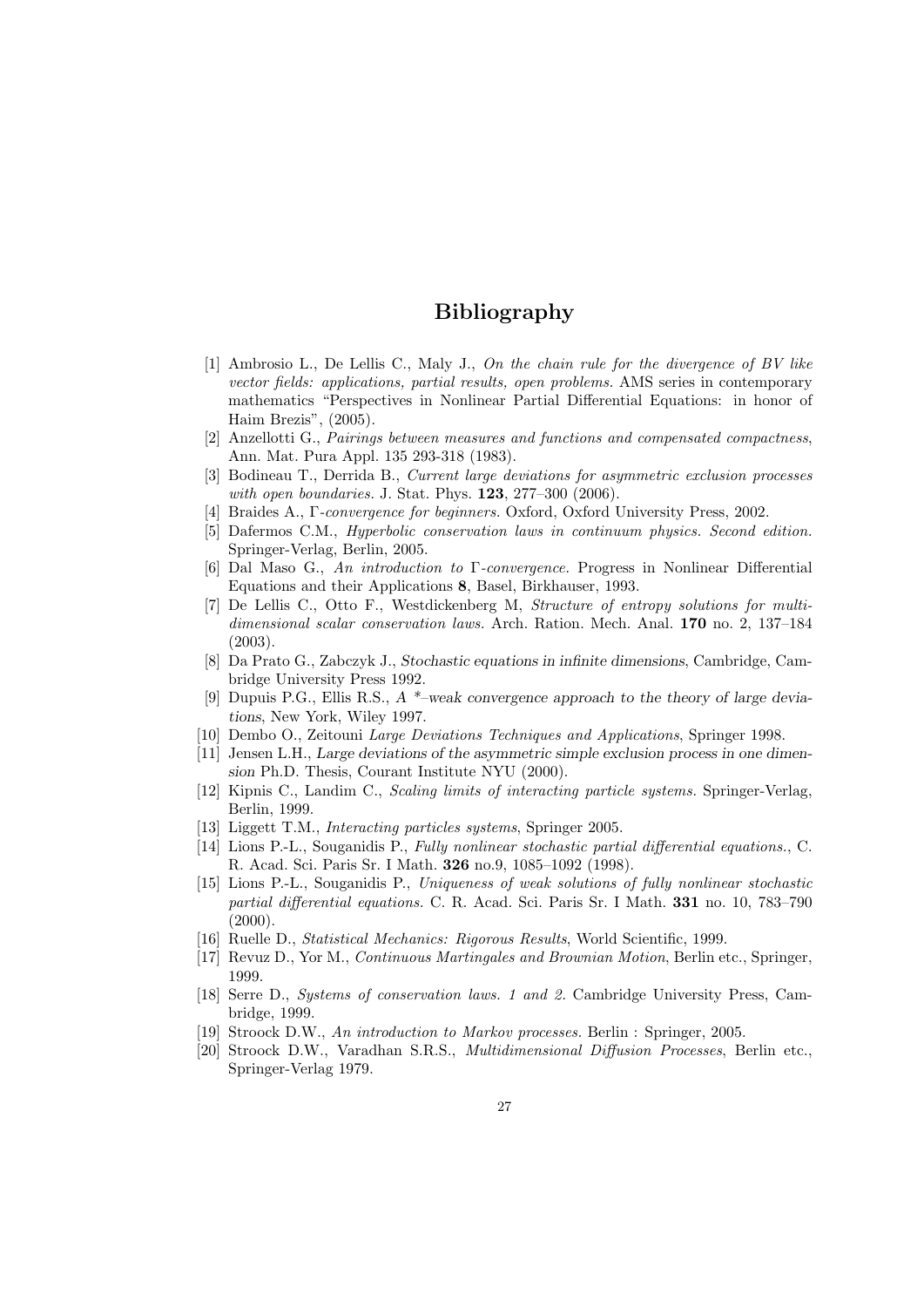### 28 BIBLIOGRAPHY

[21] Varadhan S.R.S., Large Deviations for the Simple Asymmetric Exclusion Process. Stochastic analysis on large scale interacting systems, Adv. Stud. Pure Math., 39, 1–27 (2004).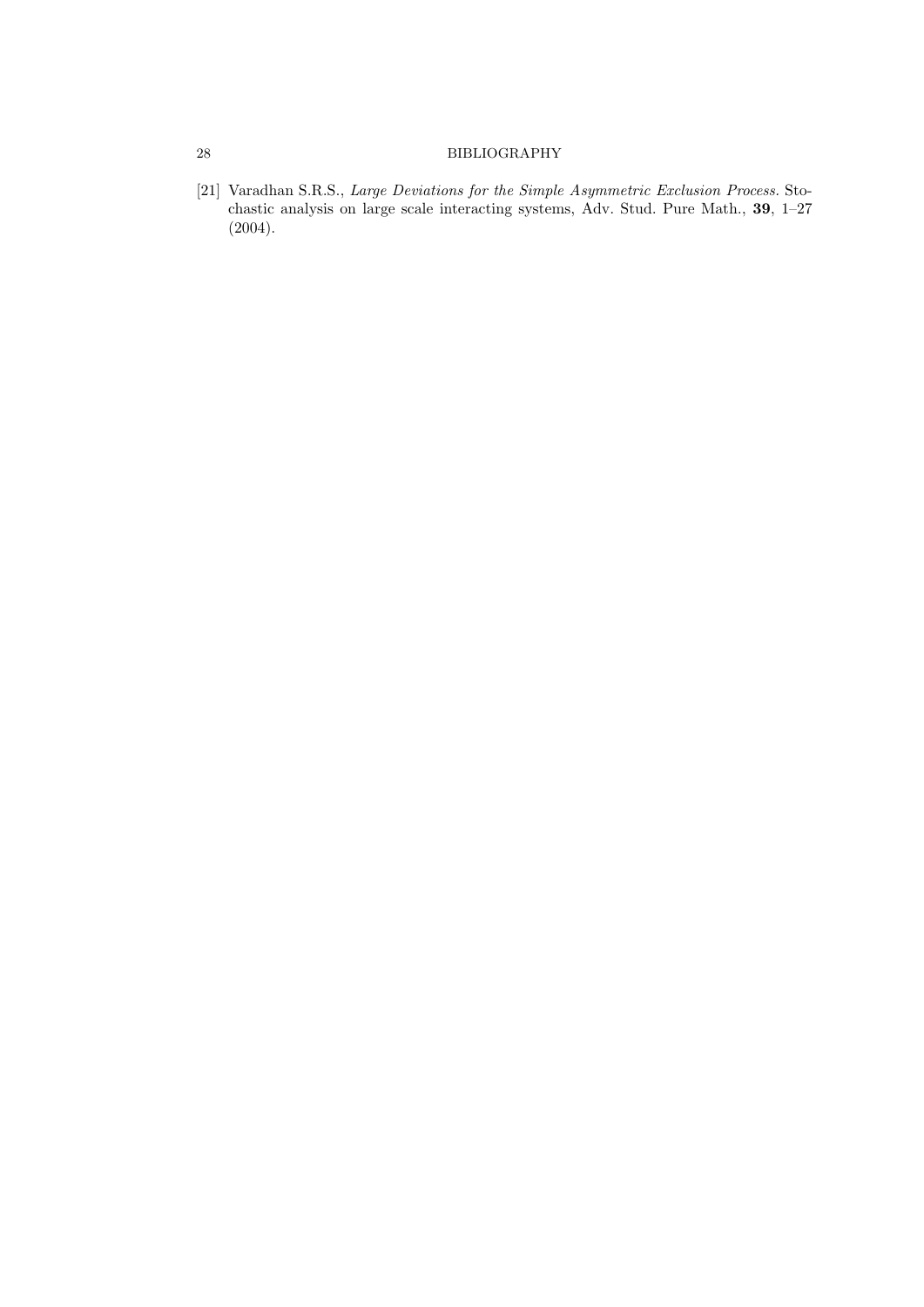### CHAPTER 2

### Γ-entropy cost functional for scalar conservation laws

The results in this chapter have been obtained jointly with G. Bellettini, L. Bertini, and M. Novaga, see also [3].

### 2.1. Introduction

We are concerned with the scalar one-dimensional conservation law

$$
u_t + f(u)_x = 0 \t\t(2.1.1)
$$

where, given  $T > 0$ ,  $u = u(t, x)$ ,  $(t, x) \in [0, T] \times \mathbb{R}$ , subscripts denote partial derivatives, and the flux f is a Lipschitz function. As well known, even if the initial datum  $u(0) = u(0, \cdot)$  is smooth, the flow (2.1.1) may develop singularities for some positive time. In general, these singularities appear as discontinuities of u and are called *shocks*. It is therefore natural to interpret  $(2.1.1)$  weakly; in the weak formulation uniqueness is however lost, if no further conditions are imposed. Given a function  $\eta$ , called *entropy*, the conjugated *entropy* flux q is defined up to an additive constant as  $q(u) = \int^u dv \, \eta'(v) \, f'(v)$ . A weak solution to  $(2.1.1)$  is called *entropic* iff for each entropy – entropy flux pair  $(\eta, q)$  with  $\eta$  convex, the inequality  $\eta(u)_t + q(u)_x \leq 0$  holds in the sense of distributions. Note that the entropy condition is always satisfied for smooth solutions to  $(2.1.1)$ . The classical theory, see e.g. [6, 16], shows existence and uniqueness in  $C([0,T];L_{1,\text{loc}}(\mathbb{R}))$  of the entropic solution to the Cauchy problem associated to (2.1.1). While the flow (2.1.1) is invariant w.r.t.  $(t, x) \mapsto (-t, -x)$ , the entropy condition breaks such invariance and selects the "physical" direction of time.

In the conservation law (2.1.1) the viscosity effects are neglected. This approximation is no longer valid if the gradients become large as it happens when shocks appear. A more accurate description is then given by the parabolic equation

$$
u_t + f(u)_x = \frac{\varepsilon}{2} \left( D(u) u_x \right)_x \tag{2.1.2}
$$

in which  $(t, x) \in [0, T] \times \mathbb{R}$ , D, assumed uniformly positive, is the diffusion coefficient and  $\varepsilon > 0$  is the viscosity. In this context of scalar conservation laws, it is also well known that, as  $\varepsilon \to 0$ , equibounded solutions to (2.1.2) converge in  $L_{1,\text{loc}}([0,T] \times \mathbb{R})$  to entropic solutions to  $(2.1.1)$ , see e.g. [6, 16]. This approximation result shows that the entropy condition is relevant.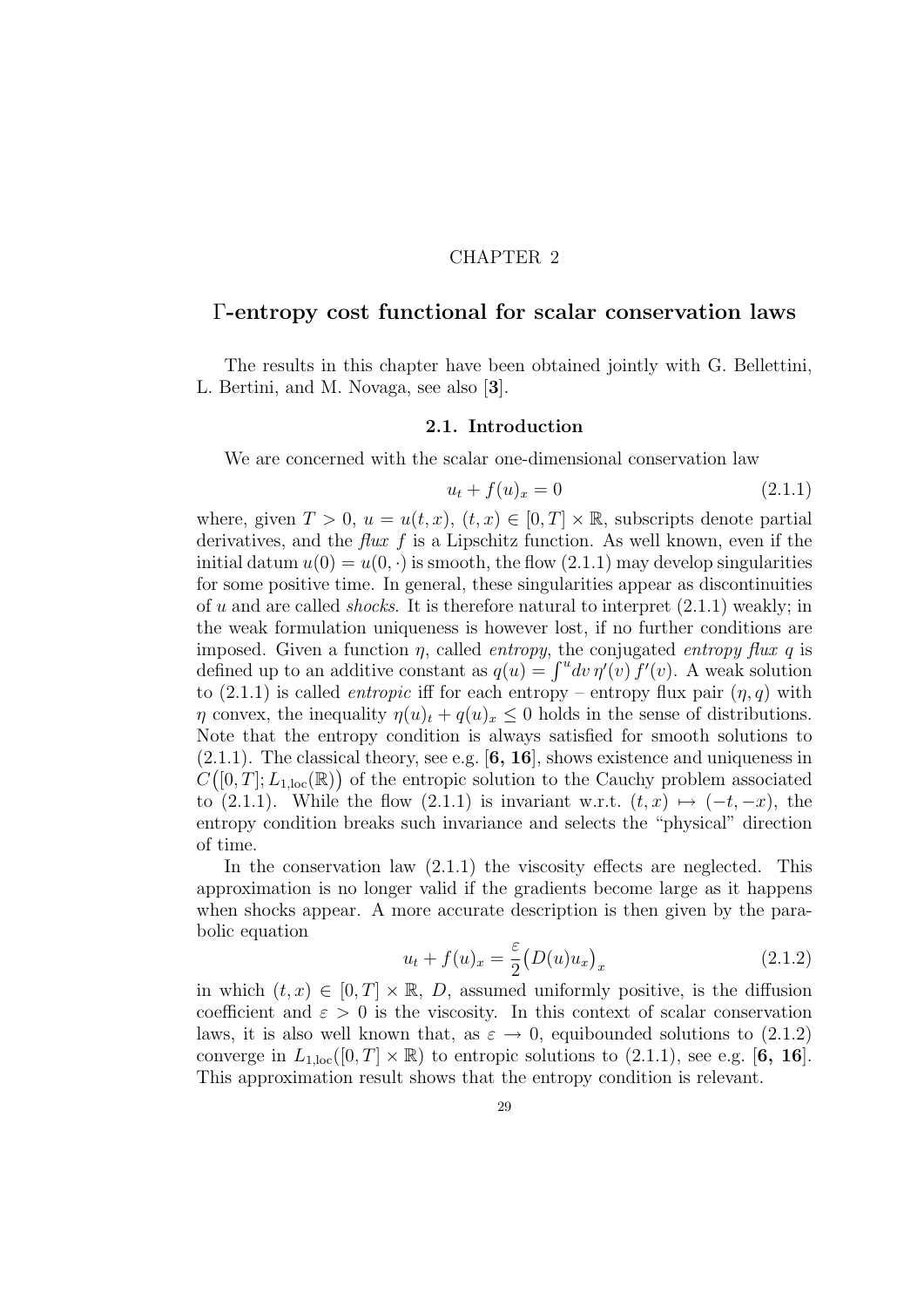#### 30 2. Γ-ENTROPY COST FUNCTIONAL FOR SCALAR CONSERVATION LAWS

Perhaps less well known, at least in the hyperbolic literature, is the fact that entropic solutions to (2.1.1) can be obtained as scaling limit of discrete stochastic models of lattice gases, see e.g. [12, Ch. 8]. In a little more detail, consider particles living on a one-dimensional lattice and randomly jumping to their neighboring sites. It is then proved that, under hyperbolic scaling, the empirical density of particles converges in probability to entropic solutions to  $(2.1.1)$ . A much studied example is the *totally asymmetric simple exclusion* process, where there is at most one particle in each site and only jumps heading to the right are allowed. In this case, the empirical density takes values in  $[0, 1]$ and its scaling limit is given by  $(2.1.1)$  with flux  $f(u) = u(1 - u)$ . In this stochastic framework, it is also worth looking at the large deviations asymptotic associated to the aforementioned law of large numbers. Basically, this amounts to estimate the probability that the empirical density lies in a neighborhood of a given trajectory. In general this probability is exponentially small, and the corresponding decay rate is called the large deviations rate functional. For the totally asymmetric simple exclusion process, this issue has been analyzed in [10, 18]. It is there shown that the large deviations rate functional is infinite off the set of weak solutions to  $(2.1.1)$ ; on such solutions the rate functional is given by the total positive mass of the entropy production  $h(u)_t + g(u)_x$  where h is the Bernoulli entropy, i.e.  $h(u) = -u \log u - (1 - u) \log(1 - u)$  and g is its conjugated entropy flux.

A stochastic framework can also be naturally introduced in a partial differential equations' setting by adding to (2.1.2) a random perturbation, namely

$$
u_t + f(u)_x = \frac{\varepsilon}{2} \left( D(u) u_x \right)_x + \sqrt{\gamma} \left( \sqrt{\sigma(u)} \alpha_\gamma \right)_x \qquad (t, x) \in (0, T) \times \mathbb{R} \quad (2.1.3)
$$

where  $\sigma(u) \geq 0$  is a conductivity coefficient and  $\alpha_{\gamma}$  is a Gaussian random forcing term white in time and with spatial correlations on a scale much smaller than  $\gamma$ . Let  $u^{\varepsilon,\gamma}$  be the corresponding solution; if  $\gamma \ll \varepsilon$  then  $u^{\varepsilon,\gamma}$  still converges in probability to the entropic solution to (2.1.1) and the large deviations asymptotic becomes a relevant issue. Referring to [14] for this analysis, here we formulate the problem from a purely variational point of view quantifying, in terms of the parabolic problem (2.1.2), the asymptotic cost of non-entropic solutions to (2.1.1). Introducing in (2.1.2) a *control*  $E \equiv E(t, x)$  we get

$$
u_t + f(u)_x = \frac{\varepsilon}{2} \big( D(u) u_x \big)_x - \big( \sigma(u) E \big)_x \qquad (t, x) \in (0, T) \times \mathbb{R} \tag{2.1.4}
$$

If we think of  $u$  as a density of charge, then  $E$  can be naturally interpreted as the 'controlling' external electric field and  $\sigma(u) \geq 0$  as the conductivity. The flow (2.1.4) conserves the *total charge*  $\int dx u(t, x)$ , whenever it is well defined.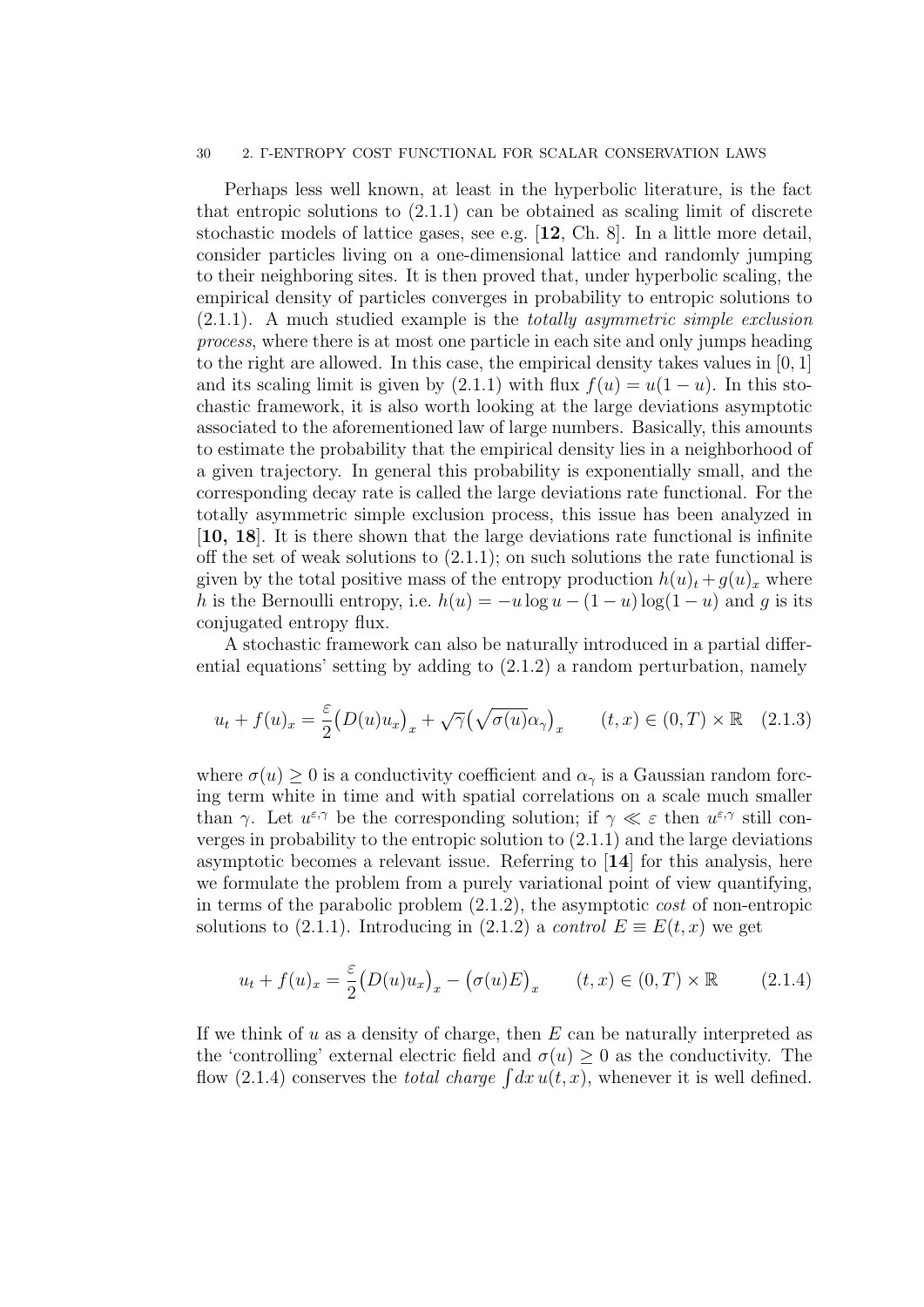#### 2.1. INTRODUCTION 31

The cost functional  $I_{\varepsilon}$  associated with (2.1.2) can be now informally defined as the work done by the optimal controlling field  $E$  in  $(2.1.4)$ , namely

$$
I_{\varepsilon}(u) = \inf_{E} \frac{1}{2} \int_{[0,T]} dt \, dx \, \sigma(u) E^2 = \inf_{E} \frac{1}{2} \int_{[0,T]} dt \, ||E||^2_{L_2(\mathbb{R}, \sigma(u)dx)} \tag{2.1.5}
$$

where the infimum is taken over the controls  $E$  such that  $(2.1.4)$  holds. For a suitable choice of the random perturbation  $\alpha_{\gamma}$ ,  $I_{\varepsilon}$  is the large deviations rate functional of the process  $u^{\varepsilon,\gamma}$  solution to (2.1.3), when  $\varepsilon$  is fixed and  $\gamma \to 0$ . To avoid the technical problems connected to the possible unboundedness of the density u, we assume that the conductivity  $\sigma$  has compact support. In this case, if u is such that  $I_{\varepsilon}(u) < +\infty$  then u takes values in the support of  $\sigma$ . see Proposition 2.3.4 for the precise statement. For the sake of simplicity, we assume that  $\sigma$  is supported by [0, 1]. The case of strictly positive  $\sigma$  also fits in the description below, provided however that the analysis is a priori restricted to equibounded densities  $u$ .

In this chapter we analyze the variational convergence of  $I_{\varepsilon}$  as  $\varepsilon \to 0$ . Our first result holds for a Lipschitz flux f, and identifies the so called  $\Gamma$ -limit of  $I_{\varepsilon}$ , which is naturally studied in a Young measures setting. The limiting cost of a Young measure  $\mu \equiv \mu_{t,x}(d\lambda)$  is

$$
\mathcal{I}(\mu) = \frac{1}{2} \int_{[0,T]} dt \left\| \left[ \mu(\lambda) \right]_t + \left[ \mu(f(\lambda)) \right]_x \right\|_{H^{-1}(\mathbb{R}, \mu(\sigma(\lambda))dx)}^2
$$

where, for  $F \in C([0,1])$ ,  $[\mu(F(\lambda))]$  $(t, x) = \int \mu_{t,x}(d\lambda) F(\lambda)$  and, with a little abuse of notation,  $\|\varphi\|_{H^{-1}(\mathbb{R},\mu_t, \cdot(\sigma(\lambda))dx)}$  is the dual norm to  $\left[\int dx \,\mu_{t,x}(\sigma(\lambda)) \,\varphi_x^2\right]^{1/2}$ .

Note that  $\mathcal{I}(\mu)$  vanishes iff  $\mu$  is a *measure-valued* solution to (2.1.1). Hence we can obtain such solutions as limits of solutions to  $(2.1.4)$  with a suitable sequence  $E_{\varepsilon}$  with vanishing cost. On the other hand, if we set in (2.1.4)  $E = 0$ we obtain, in the limit  $\varepsilon \to 0$ , an entropic solution to (2.1.1). If the flux f is nonlinear, the set of measure-valued solutions to (2.1.1) is larger than the set of entropic solutions; it is thus natural to study the Γ-convergence of the rescaled cost functional  $H_{\varepsilon} := \varepsilon^{-1} I_{\varepsilon}$ , which formally corresponds to the scaling in [10, 18]. Our second result concerns the Γ-convergence of  $H_{\varepsilon}$  which is studied under the additional hypotheses that the flux  $f$  is smooth and such that there are no intervals in which  $f$  is affine. A compensated compactness argument shows that  $H_{\varepsilon}$  has enough coercivity properties to force its convergence in a functions setting and not in a Young measures' one.

To informally define the candidate Γ-limit of  $H_{\varepsilon}$ , we first introduce some preliminary notions. We say that a weak solution  $u$  to  $(2.1.1)$  is entropymeasure iff for each smooth entropy  $\eta$  the distribution  $\eta(u)_t + q(u)_x$  is a Radon measure on  $(0, T) \times \mathbb{R}$ . If u is an entropy-measure solution to  $(2.1.1)$ , then there exists a measurable map  $\varrho_u$  from [0, 1] to the set of Radon measures on  $(0, T) \times \mathbb{R}$ , such that for each  $\eta \in C^2([0, 1])$  and  $\varphi \in C_c^{\infty}((0, T) \times$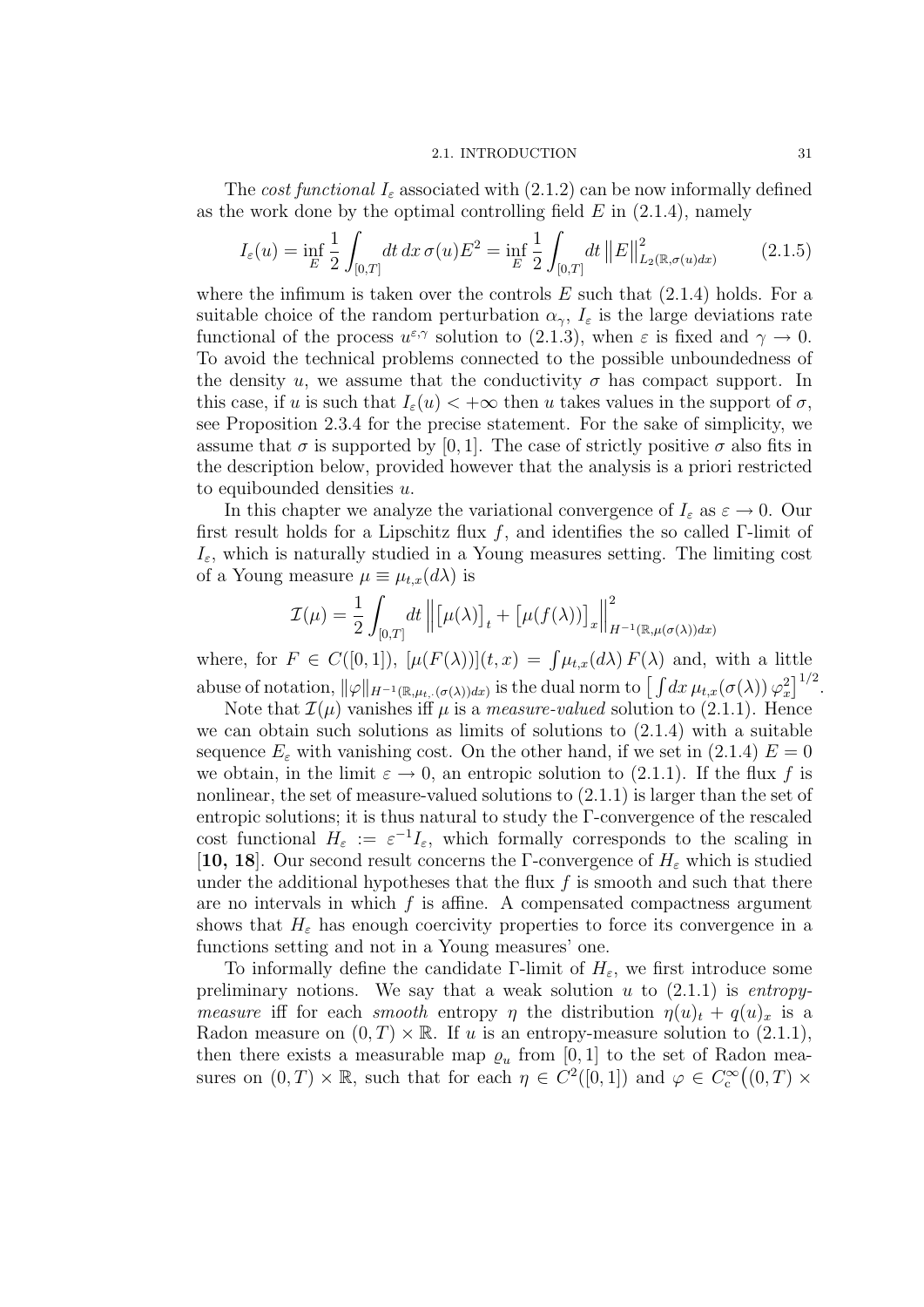$\mathbb{R}$ ),  $-\int dt dx \left[ \eta(u)\varphi_t + q(u)\varphi_x \right] = \int dv \varrho_u(v; dt, dx) \eta''(v)\varphi(t, x)$ , see Proposition 2.2.3. The candidate Γ-limit of  $H<sub>\varepsilon</sub>$  is the functional H defined as follows. If u is not an entropy-measure solution to  $(2.1.1)$  then  $H(u) = +\infty$ . Otherwise  $H(u) = \int dv \, \varrho_u^+(v; dt, dx) D(v) / \sigma(v)$ , where  $\varrho_u^+$  denotes the positive part of  $\varrho_u$ . Note that while  $I_\varepsilon$  and  $\mathcal I$  are nonlocal functionals, H is local. On the other hand, while  $I_{\varepsilon}$ , resp.  $\mathcal{I}$ , quantifies in a suitable squared Hilbert norm the violation of equation  $(2.1.2)$ , resp.  $(2.1.1)$ , this quadratic structure is lost in  $H$ . In Proposition 2.2.6 we show that  $H$  is a coercive lower semicontinuous functional, this matching the necessary properties for being the Γ-limit of a sequence of equicoercive functionals. Note also that  $H$  depends on the diffusion coefficient D and the conductibility coefficient  $\sigma$  only through their ratio, which is an expected property of well-behaving driven diffusive systems, in hydrodynamical-like limits. We discuss this issue in Remark 2.2.11, where a link between the functional  $H$  and the large deviations rate functional introduced in  $\left[10, 18\right]$  is also investigated. In particular, H comes as a natural generalization of the functional introduced in [10, 18], whenever the flux f is neither convex nor concave.

In this chapter we prove that for each sequence  $u^{\varepsilon} \to u$  in  $L_{1,\text{loc}}([0,T] \times \mathbb{R})$ we have  $\underline{\lim}_{\varepsilon} H_{\varepsilon}(u^{\varepsilon}) \geq H(u)$ , namely  $\Gamma \text{-}\underline{\lim}_{\varepsilon} H_{\varepsilon} \geq H$ . Since the functional H vanishes only on entropic solutions to (2.1.1), its zero-level set coincides with the limit points of the minima of  $I_{\varepsilon}$ . Concerning the Γ-limsup inequality, for each weak solution u to (2.1.1) in a suitable set  $\mathcal{S}_{\sigma}$ , see Definition 2.2.4, we construct a sequence  $u^{\varepsilon} \to u$  such that  $H_{\varepsilon}(u^{\varepsilon}) \to H(u)$ . The above statements imply  $(\Gamma\text{-}\lim H_{\varepsilon})(u) = H(u)$  for  $u \in \mathcal{S}_{\sigma}$ . To complete the proof of the  $\Gamma$ convergence of  $H_{\varepsilon}$  to H on the whole set of entropy-measure solutions, an additional density argument is needed. This seems to be a difficult problem, as Varadhan [18] puts it: ". . . one does not see at the moment how to produce a 'general' non-entropic solution, partly because one does not know what it is."

The above results show in particular that if  $u^{\varepsilon}$  solves (2.1.4) for some control  $E^{\varepsilon}$  such that  $\varepsilon^{-1} \int_{[0,T]} dt \, ||E^{\varepsilon}||_{L_2(\mathbb{R}, \sigma(u^{\varepsilon})dx)}^2$  vanishes as  $\varepsilon \to 0$ , then any limit point of  $u^{\varepsilon}$  is an entropic solution to (2.1.1). This statement is sharp in the sense that there are sequences  $\{E^{\varepsilon}\}\$  with  $\underline{\lim}_{\varepsilon} \varepsilon^{-1} \int_{[0,T]} dt \, ||E^{\varepsilon}||_{L_2(\mathbb{R},\sigma(u^{\varepsilon})dx)}^2 > 0$  such that any limit point of the corresponding  $u^{\varepsilon}$  is not an entropic solutions to (2.1.1). More generally, the variational description of conservation laws here introduced allows the following point of view. Measure-valued solutions to (2.1.1) are the points in the zero-level set of the Γ-limit of  $I_{\varepsilon}$ , while entropic weak solutions are the points in the zero-level set of the  $\Gamma$ -limit of  $\varepsilon^{-1}I_{\varepsilon}$ . In Appendix 2.7 we introduce a sequence  $\{J_{\varepsilon}\}\$  of functionals related to the viscous approximation of Hamilton-Jacobi equations. In [15] a Γ-limsup inequality for a related family of functionals has been independently investigated in a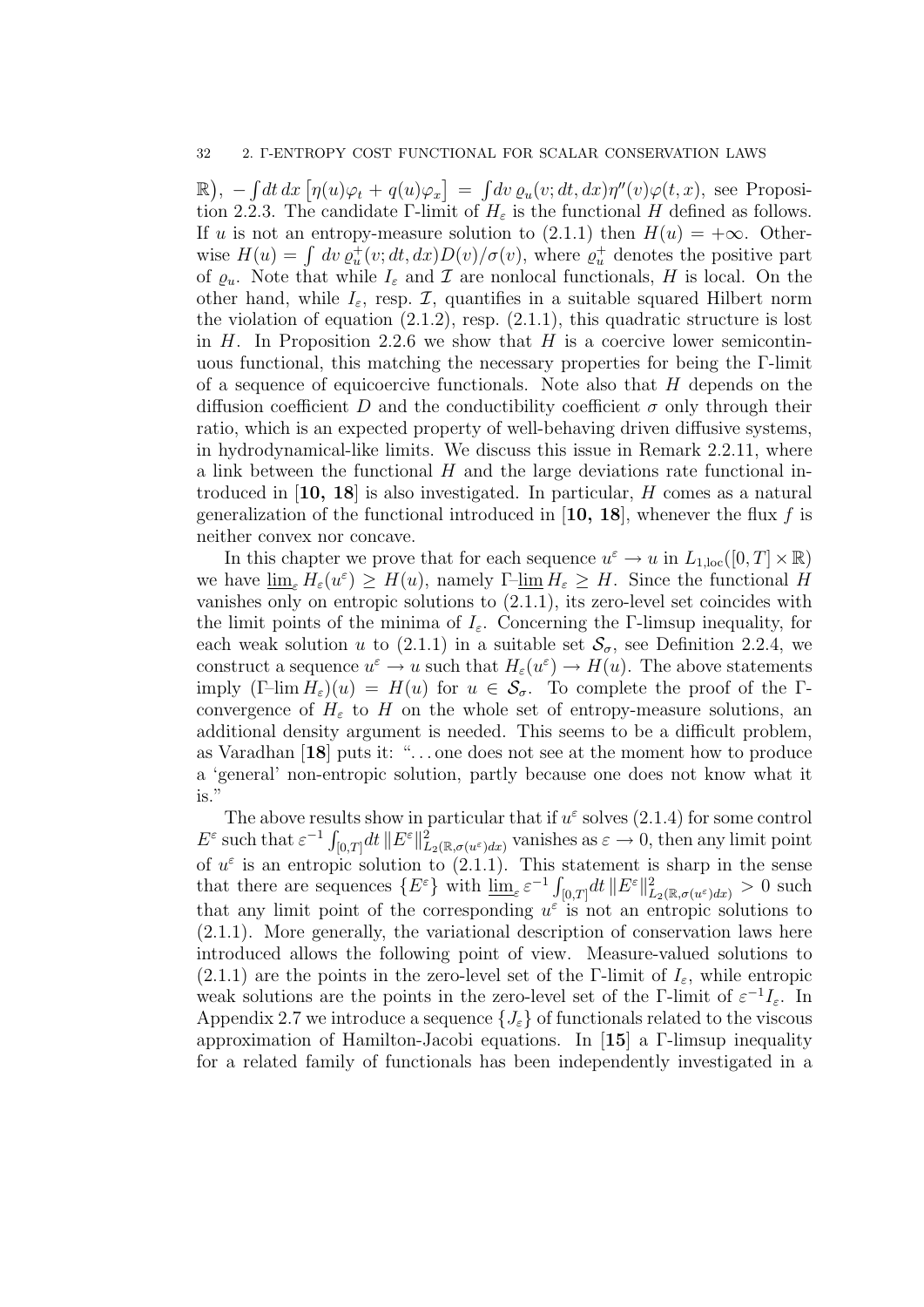BV setting. Following closely the proofs of the Γ-convergence of  $\{I_{\varepsilon}\}\,$ , we establish the corresponding Γ-convergence results, thus obtaining a variational characterization of measure-valued and viscosity solutions to Hamilton-Jacobi equations. Although this "variational" point of view is consistent with the standard concepts of solution in the current setting of scalar conservation laws and Hamilton-Jacobi equations, it might be helpful for less understood model equations.

### 2.2. Notation and results

Hereafter in this chapter, we assume that f is a Lipschitz function on  $[0, 1]$ , D and  $\sigma$  are continuous functions on [0, 1], with D uniformly positive and  $\sigma$ strictly positive on  $(0, 1)$ . We understand that these assumptions are supposed to hold in every statement below.

We also let  $\langle \cdot, \cdot \rangle$  denote the inner product in  $L_2(\mathbb{R})$ , for  $T > 0 \langle \langle \cdot, \cdot \rangle \rangle$  stands for the inner product in  $L_2([0,T]\times\mathbb{R})$ , and for O an open subset of  $\mathbb{R}^n$ ,  $C_c^{\infty}(O)$ denotes the collection of compactly supported infinitely differentiable functions on O.

### Scalar conservation law

Our analysis will be restricted to equibounded densities  $u$  that take values in  $[0, 1]$ . Let U denote the compact separable metric space of measurable functions  $u : \mathbb{R} \to [0, 1]$ , equipped with the following  $H_{\text{loc}}^{-1}$ -like metric  $d_U$ . For  $L > 0$ , set

$$
||u||_{-1,L} := \sup \{ \langle u, \varphi \rangle, \, \varphi \in C_c^{\infty} \big( (-L, L) \big), \, \langle \varphi_x, \varphi_x \rangle = 1 \}
$$

and define the metric  $d_U$  in U by

$$
d_U(u, v) := \sum_{N=1}^{\infty} 2^{-N} \frac{\|u - v\|_{-1, N}}{1 + \|u - v\|_{-1, N}}
$$
(2.2.1)

Given  $T > 0$ , let U be the set  $C([0, T]; U)$  endowed with the uniform metric

$$
d_{\mathcal{U}}(u,v) := \sup_{t \in [0,T]} d_{U}(u(t),v(t))
$$
\n(2.2.2)

An element  $u \in \mathcal{U}$  is a *weak solution* to (2.1.1) iff for each  $\varphi \in C_c^{\infty}((0, T) \times \mathbb{R})$ (in particular  $\varphi(0) = \varphi(T) = 0$ ) it satisfies

$$
\langle\langle u, \varphi_t \rangle\rangle + \langle\langle f(u), \varphi_x \rangle\rangle = 0
$$

We also introduce a suitable space  $\mathcal M$  of Young measures and recall the notion of measure-valued solution to  $(2.1.1)$ . Consider the set N of measurable maps  $\mu$  from  $[0, T] \times \mathbb{R}$  to the set  $\mathcal{P}([0, 1])$  of Borel probability measures on [0, 1]. The set N can be identified with the set of positive Radon measures  $\mu$ on  $[0, 1] \times [0, T] \times \mathbb{R}$  such that  $\mu([0, 1], dt, dx) = dt dx$ . Indeed, by existence of a regular version of conditional probabilities, for such measures  $\mu$  there exists a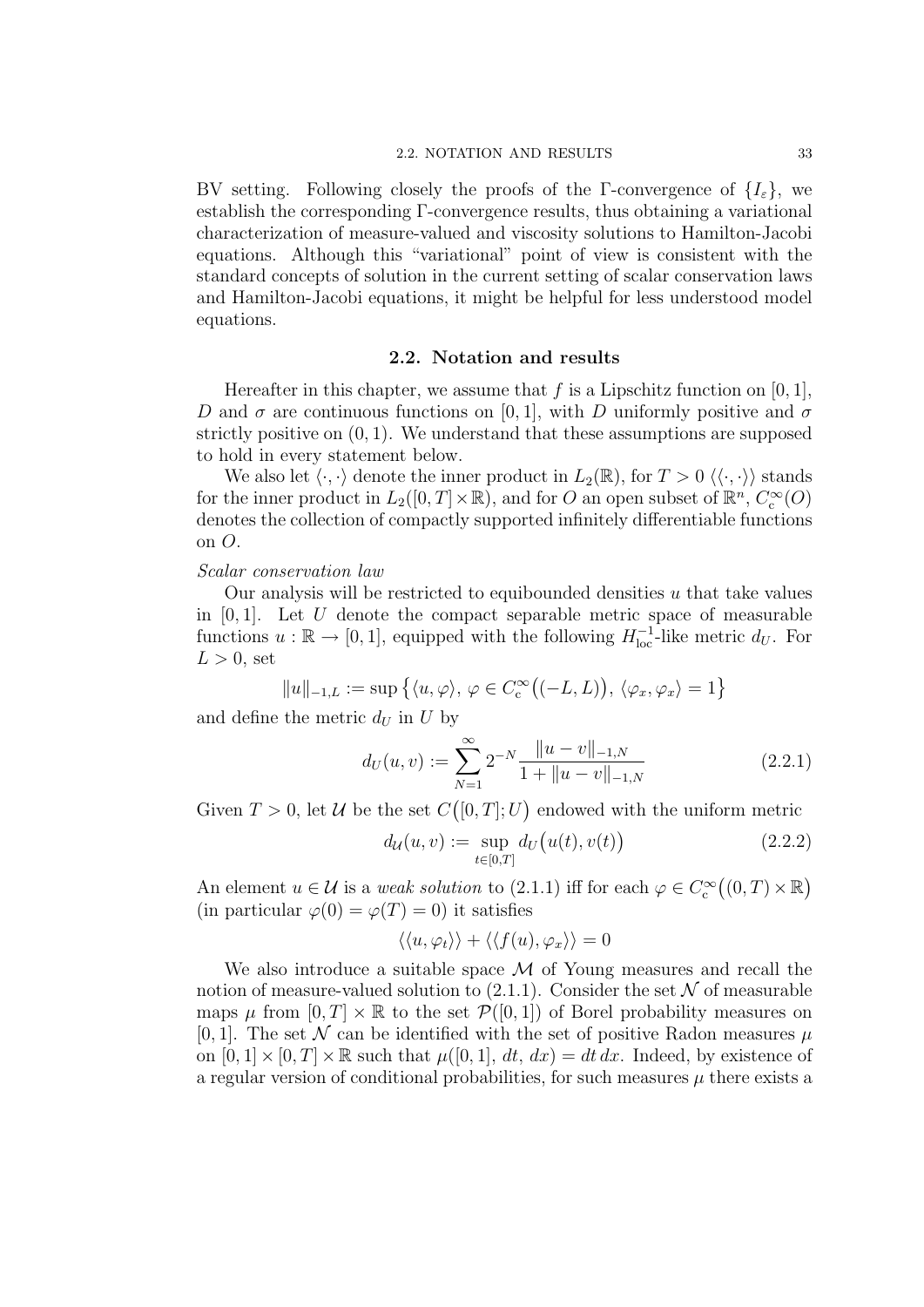measurable kernel  $\mu_{t,x}(d\lambda) \in \mathcal{P}([0,1])$  such that  $\mu(d\lambda, dt, dx) = dt dx \mu_{t,x}(d\lambda)$ . For  $i : [0, 1] \rightarrow [0, 1]$  the identity map, we set

$$
\mathcal{M} := \{ \mu \in \mathcal{N} : \text{ the map } [0, T] \ni t \mapsto \mu_{t, \cdot}(i) \text{ is in } \mathcal{U} \}
$$
 (2.2.3)

in which, for a bounded measurable function  $F : [0,1] \to \mathbb{R}$ , the notation  $\mu_{t,x}(F)$  stands for  $\int_{[0,1]}\mu_{t,x}(d\lambda)F(\lambda)$ . We endow M with the metric

$$
d_{\mathcal{M}}(\mu,\nu) := d_{\text{vag}}(\mu,\nu) + d_{\mathcal{U}}(\mu(i),\nu(i))
$$
\n(2.2.4)

where  $d_{\text{var}}$  is a distance generating the relative topology on N regarded as a subset of the finite Borel measures on  $[0, 1] \times [0, T] \times \mathbb{R}$  equipped with the vague topology.  $(M, d<sub>M</sub>)$  is a complete separable metric space.

An element  $\mu \in \mathcal{M}$  is a *measure-valued solution* to (2.1.1) iff for each  $\varphi \in C_c^{\infty}((0,T) \times \mathbb{R})$  it satisfies

$$
\langle\langle \mu(i), \varphi_t \rangle\rangle + \langle\langle \mu(f), \varphi_x \rangle\rangle = 0
$$

If  $u \in \mathcal{U}$  is a weak solution to  $(2.1.1)$ , then  $\delta_{u(t,x)}(d\lambda) \in \mathcal{M}$  is a measure-valued solution. On the other hand, there exist measure-valued solutions which do not have this form.

### Parabolic cost functional

We next give the definition of the parabolic cost functional informally introduced in (2.1.5). Given  $u \in \mathcal{U}$  we write  $u_x \in L_{2,loc}([0,T] \times \mathbb{R})$  iff u admits a locally square integrable weak x-derivative. For  $\varepsilon > 0$ ,  $u \in \mathcal{U}$  such that  $u_x \in L_{2,\text{loc}}([0,T] \times \mathbb{R})$ , and  $\varphi \in C_c^{\infty}((0,T) \times \mathbb{R})$  we set

$$
\ell_{\varepsilon}^{u}(\varphi) := -\langle \langle u, \varphi_{t} \rangle \rangle - \langle \langle f(u), \varphi_{x} \rangle \rangle + \frac{\varepsilon}{2} \langle \langle D(u)u_{x}, \varphi_{x} \rangle \rangle \tag{2.2.5}
$$

and define  $I_{\varepsilon}: \mathcal{U} \to [0, +\infty]$  by

$$
I_{\varepsilon}(u) := \begin{cases} \sup_{\varphi \in C_{c}^{\infty}((0,T) \times \mathbb{R})} \left[ \ell_{\varepsilon}^{u}(\varphi) - \frac{1}{2} \langle \langle \sigma(u)\varphi_{x}, \varphi_{x} \rangle \rangle \right] & \text{if } u_{x} \in L_{2,loc}([0,T] \times \mathbb{R}) \\ +\infty & \text{otherwise} \end{cases}
$$

 $(2.2.6)$ 

 $I_{\varepsilon}(u)$  vanishes iff  $u \in \mathcal{U}$  is a weak solution to (2.1.2); more generally, by Riesz representation theorem, it is not difficult to prove the connection of  $I_{\varepsilon}$  with the perturbed parabolic problem (2.1.4), see Lemma 2.3.1 below for the precise statement.

In order to discuss the behavior of  $I_{\varepsilon}$  as  $\varepsilon \to 0$  we lift it to the space of Young measures  $(M, d_M)$ , see (2.2.3), (2.2.4). We thus define  $\mathcal{I}_{\varepsilon} : \mathcal{M} \to [0, +\infty]$  by

$$
\mathcal{I}_{\varepsilon}(\mu) := \begin{cases} I_{\varepsilon}(u) & \text{if } \mu_{t,x} = \delta_{u(t,x)} \text{ for some } u \in \mathcal{U} \\ +\infty & \text{otherwise} \end{cases}
$$
\n(2.2.7)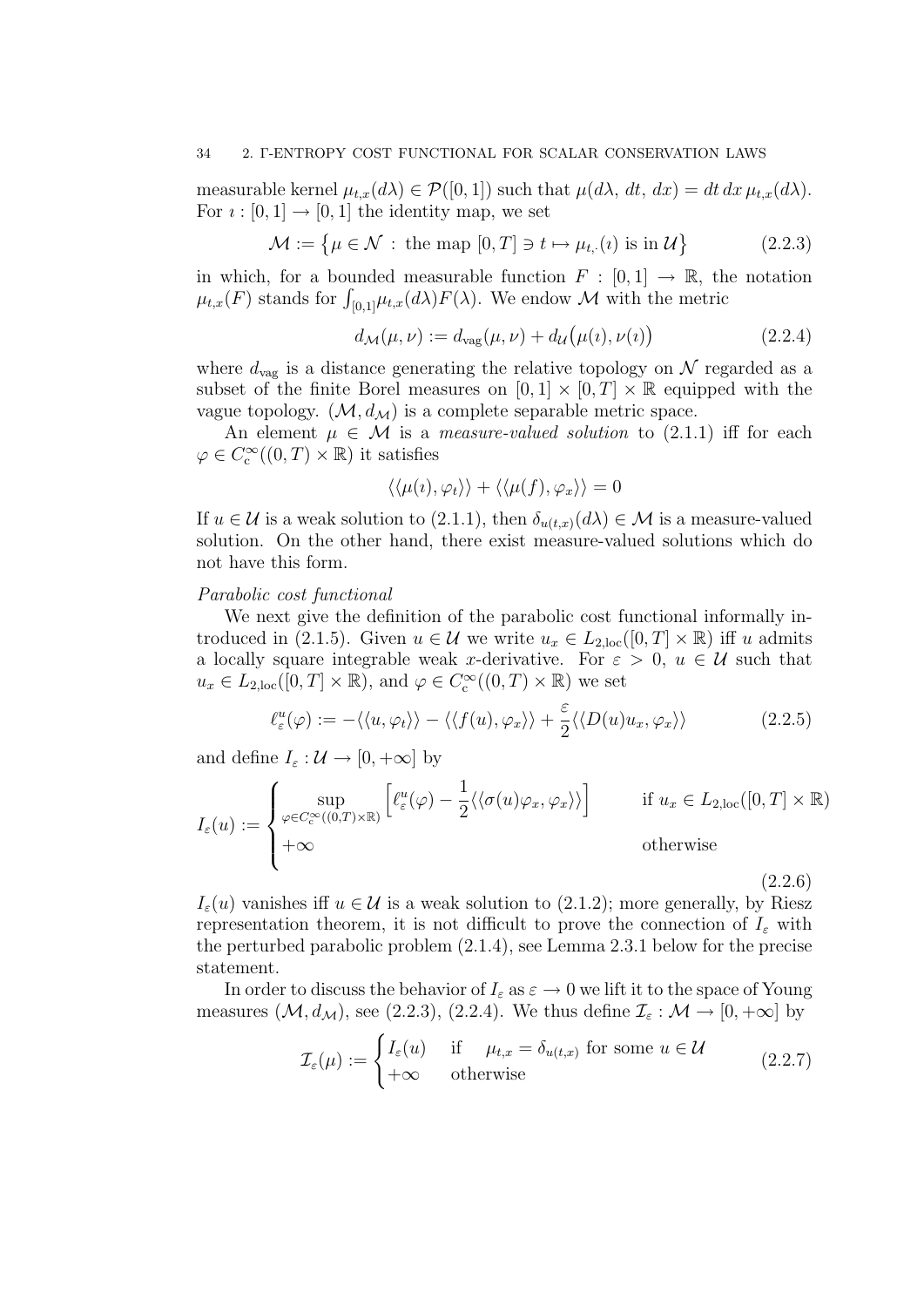Asymptotic parabolic cost

As well known, a most useful notion of variational convergence is the so called Γ-convergence which, together with some compactness estimates, implies convergence of the minima. Let  $X$  be a complete separable metrizable space; recall that a sequence of functionals  $F_{\varepsilon}: X \to [-\infty, +\infty]$  is equicoercive on X iff for each  $M > 0$  there exists a compact set  $K_M$  such that for any  $\varepsilon \in (0,1]$ we have  $\{x \in X : F_{\varepsilon}(x) \leq M\} \subset K_M$ . We briefly recall the basic definitions of the Γ-convergence theory, see e.g. [4, 7]. Given  $x \in X$  we define

$$
\left(\Gamma\text{-}\underline{\lim}_{\varepsilon\to 0}F_{\varepsilon}\right)(x) := \inf\left\{\underline{\lim}_{\varepsilon\to 0}F_{\varepsilon}(x^{\varepsilon}), \{x^{\varepsilon}\} \subset X : x^{\varepsilon} \to x\right\}
$$
\n
$$
\left(\Gamma\text{-}\overline{\lim}_{\varepsilon\to 0}F_{\varepsilon}\right)(x) := \inf\left\{\frac{\overline{\lim}_{\varepsilon\to 0}F_{\varepsilon}(x^{\varepsilon}), \{x^{\varepsilon}\} \subset X : x^{\varepsilon} \to x\right\}
$$

Whenever  $\Gamma$ - $\lim F_{\varepsilon} = \Gamma$ - $\lim \overline{F_{\varepsilon}} = F$  we say that  $F_{\varepsilon}$   $\Gamma$ -converges to F in X. Equivalently,  $F_{\varepsilon}$  Γ-converges to F iff for each  $x \in X$  we have:

- for any sequence  $x^{\varepsilon} \to x$  we have  $\underline{\lim}_{\varepsilon} F_{\varepsilon}(x^{\varepsilon}) \geq F(x)$  (*Γ-liminf in*equality);
- there exists a sequence  $x^{\varepsilon} \to x$  such that  $\overline{\lim}_{\varepsilon} F_{\varepsilon}(x^{\varepsilon}) \leq F(x)$  (Γ.) limsup inequality).

Equicoercivity and Γ-convergence of a sequence  $\{F_{\varepsilon}\}\$ imply an upper bound of infima over open sets, and a lower bound of infima over closed sets, see e.g.  $[4,$ Prop. 1.18], and therefore it is the relevant notion of variational convergence in the control setting introduced above.

THEOREM 2.2.1. The sequence  $\{\mathcal{I}_{\varepsilon}\}\$  defined in (2.2.6), (2.2.7) is equicoercive on M and, as  $\varepsilon \to 0$ , Γ-converges in M to

$$
\mathcal{I}(\mu) := \sup_{\varphi \in C_c^{\infty}((0,T) \times \mathbb{R})} \left\{ - \langle \langle \mu(i), \varphi_t \rangle \rangle - \langle \langle \mu(f), \varphi_x \rangle \rangle - \frac{1}{2} \langle \langle \mu(\sigma) \varphi_x, \varphi_x \rangle \rangle \right\} (2.2.8)
$$

 $\mathcal{I}(\mu) = 0$  iff  $\mu$  is a measure-valued solution to (2.1.1).

From Theorem 2.2.1 we deduce the Γ-limit of  $I_{\varepsilon}$ , see (2.2.6), on U by projection.

COROLLARY 2.2.2. The sequence of functionals  $\{I_{\varepsilon}\}\$ is equicoercive on U and, as  $\varepsilon \to 0$ , Γ-converges in U to the functional  $I: U \to [0, +\infty]$  defined by

$$
I(u) := \inf \left\{ \int dt \, dx \, R_{f,\sigma}(u(t,x), \Phi(t,x)), \right.\Phi \in L_{2,loc}([0,T] \times \mathbb{R}) : \Phi_x = -u_t \, weakly \right\}
$$

where  $R_{f,\sigma}:[0,1]\times\mathbb{R}\to[0,+\infty]$  is defined by

$$
R_{f,\sigma}(w,c) := \inf \{ (\nu(f) - c)^2 / \nu(\sigma), \nu \in \mathcal{P}([0,1]) : \nu(\iota) = w \}
$$

in which we understand  $(c - c)^2/0 = 0$ .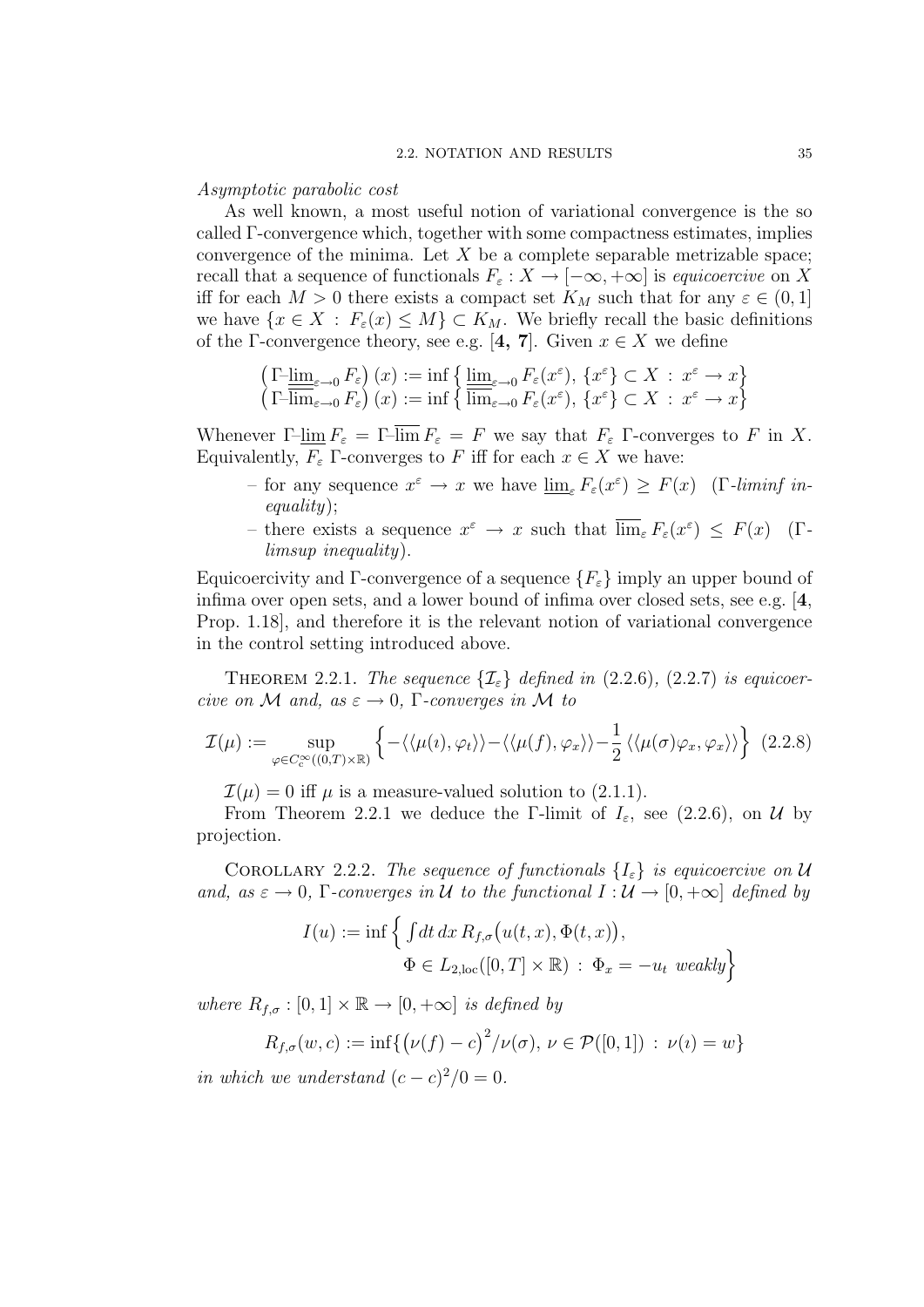#### 36 2. Γ-ENTROPY COST FUNCTIONAL FOR SCALAR CONSERVATION LAWS

From the proof of Corollary 2.2.2 it follows  $I(\cdot) \leq \mathcal{I}(\delta)$ , and the equality holds iff f is linear. If we restrict to *stationary* u's, namely to the case  $u_t =$ 0, Corollary 2.2.2 can be regarded as a negative-Sobolev version of classical relaxation results for integral functionals in weak topology. More precisely, from the proofs of Theorem 2.4.1 and Corollary 2.2.2 it follows that if we define the functional  $\tilde{F}: U \to [0, +\infty]$  by

$$
\tilde{F}(u) := \inf_{c \in \mathbb{R}} \int dx \, \frac{\left[f(u(x)) - c\right]^2}{\sigma(u(x))}
$$

then its lower semicontinuous envelope w.r.t. the  $d_U$ -distance (2.2.1) is given by

$$
F(u) := \inf_{c \in \mathbb{R}} \int dx R_{f,\sigma}(u(x), c)
$$

Note also that  $R_{f,\sigma}$  can be explicitly calculated in some cases. Let  $f,\overline{f}$ :  $[0, 1] \rightarrow \mathbb{R}$  be respectively the convex and concave envelope of f. Then, in the case  $\sigma = 1$ , we have  $R_{f,1}(w, c) = [\text{distance}(c, [f(w), \overline{f}(w)])]^2$ . In the case  $f = \sigma$  (which include the example mentioned in the introduction  $f(u) =$  $\sigma(u) = u(1-u)$  then

$$
R_{f,f}(w,c) = \begin{cases} 2(|c|-c) & \text{if } |c| \in [\underline{f}(w), \overline{f}(w)] \\ \frac{(\overline{f}(w)-c)^2}{\overline{f}(w)} & \text{if } |c| > \overline{f}(w) \\ \frac{(\underline{f}(w)-c)^2}{\underline{f}(w)} & \text{if } |c| < \underline{f}(w) \end{cases}
$$

Entropy-measure solutions

Recalling (2.2.2), we let X be the same set  $C([0, T]; U)$  endowed with the metric

$$
d_{\mathcal{X}}(u,v) := \sum_{N=1}^{\infty} \frac{1}{2^N} ||u - v||_{L_1([0,T] \times [-N,N])} + d_{\mathcal{U}}(u,v) \tag{2.2.9}
$$

Convergence in X is equivalent to convergence in U and in  $L_{p,loc}([0,T] \times \mathbb{R})$ for  $p \in [1, +\infty)$ .

Let  $C^2([0,1])$  be the set of twice differentiable functions on  $(0,1)$  whose derivatives are continuous up to the boundary. A function, resp. a convex function,  $\eta \in C^2([0,1])$  is called an *entropy*, resp. a *convex entropy*, and its *conjugated entropy flux*  $q \in C([0,1])$  is defined up to a constant by  $q(u) := \int^u \neg v \eta'(v) f'(v)$ . For u a weak solution to (2.1.1), for  $(\eta, q)$  an entropy – entropy flux pair, the *η-entropy production* is the distribution  $\wp_{\eta,u}$  acting on  $C_{\rm c}^{\infty}((0,T)\times\mathbb{R})$  as

$$
\wp_{\eta, u}(\varphi) := -\langle \langle \eta(u), \varphi_t \rangle \rangle - \langle \langle q(u), \varphi_x \rangle \rangle \tag{2.2.10}
$$

Let  $C_c^{2,\infty}([0,1] \times (0,T) \times \mathbb{R})$  be the set of compactly supported maps  $\vartheta$ :  $[0,1] \times (0,T) \times \mathbb{R} \ni (v,t,x) \mapsto \vartheta(v,t,x) \in \mathbb{R}$ , that are twice differentiable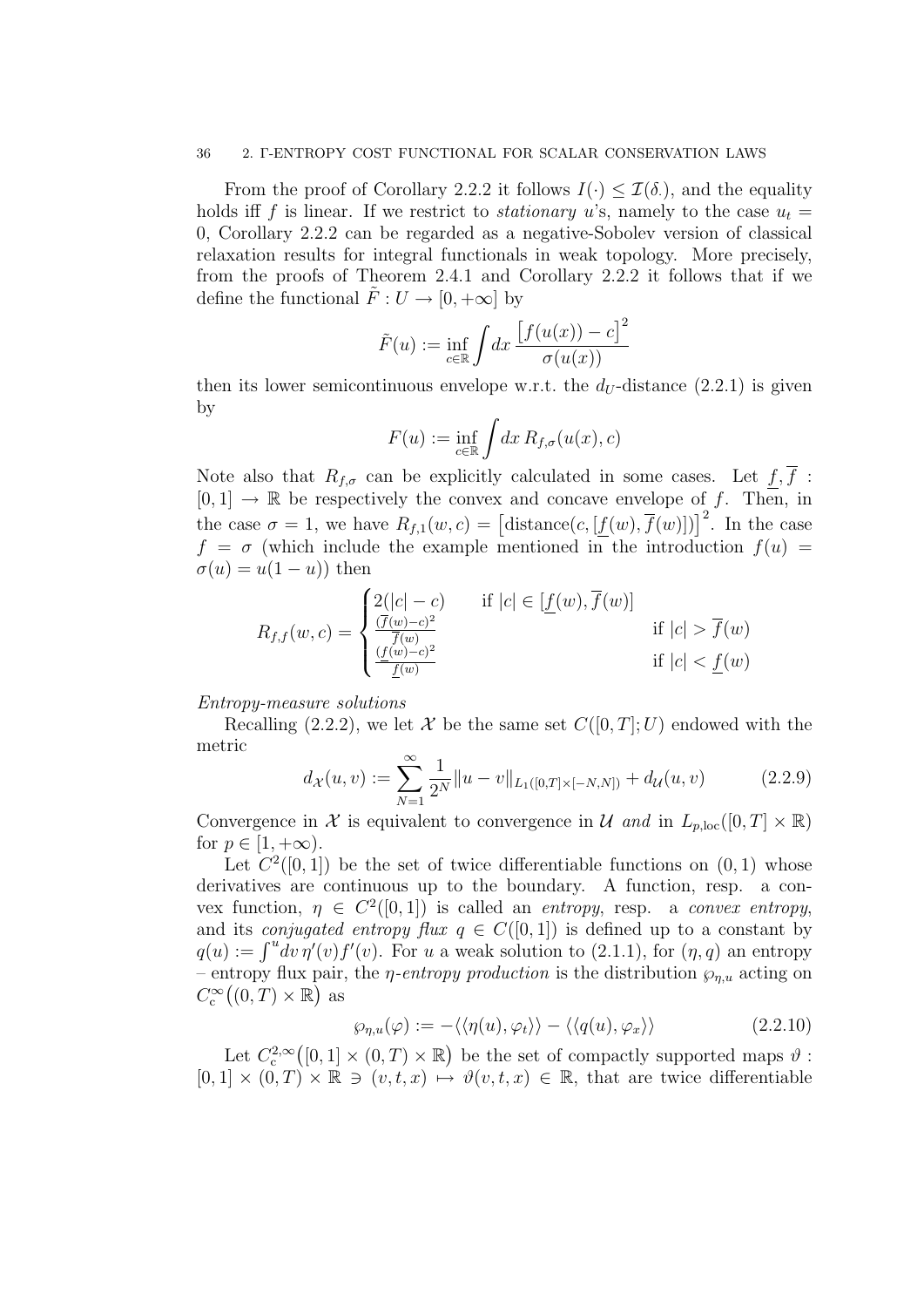in the v variable, with derivatives continuous up to the boundary of  $[0, 1] \times$  $(0, T) \times \mathbb{R}$ , and that are infinitely differentiable in the  $(t, x)$  variables. For  $\vartheta \in C_c^{2,\infty}([0,1] \times (0,T) \times \mathbb{R})$  we denote by  $\vartheta'$  and  $\vartheta''$  its partial derivatives w.r.t. the v variable. We say that a function  $\theta \in C^{2,\infty}_c([0,1] \times (0,T) \times \mathbb{R})$  is an entropy sampler, and its conjugated entropy flux sampler  $Q : [0, 1] \times (0, T) \times \mathbb{R}$  is defined up to an additive function of  $(t, x)$  by  $Q(u, t, x) := \int^u dv \, \dot{\theta}'(v, t, x) f'(v)$ . Finally, given a weak solution u to  $(2.1.1)$ , the  $\vartheta$ -sampled entropy production  $P_{\vartheta,u}$  is the real number

$$
P_{\vartheta,u} := -\int dt \, dx \left[ \left( \partial_t \vartheta \right) \left( u(t,x),t,x \right) + \left( \partial_x Q \right) \left( u(t,x),t,x \right) \right] \tag{2.2.11}
$$

If  $\vartheta(v,t,x) = \eta(v)\varphi(t,x)$  for some entropy  $\eta$  and some  $\varphi \in C_c^{\infty}((0,T) \times \mathbb{R}),$ then  $P_{\vartheta,u} = \wp_{n,u}(\varphi)$ .

The next proposition introduces a suitable class of solutions to (2.1.1) which will be needed in the following. We denote by  $M((0, T) \times \mathbb{R})$  the set of Radon measures on  $(0, T) \times \mathbb{R}$  that we consider equipped with the vague topology. In the following, for  $\rho \in M((0,T) \times \mathbb{R})$  we denote by  $\rho^{\pm}$  the positive and negative part of  $\rho$ . For u a weak solution to (2.1.1) and  $\eta$  an entropy, recalling (2.2.10) we set

$$
\|\wp_{\eta,u}\|_{\text{TV},L} := \sup \left\{ \wp_{\eta,u}(\varphi), \, \varphi \in C_c^{\infty}((0,T) \times (-L,L)), \, |\varphi| \le 1 \right\} \quad (2.2.12)
$$

$$
\|\wp_{\eta,u}^+\|_{\text{TV},L} := \sup \left\{ \wp_{\eta,u}(\varphi), \, \varphi \in C_c^{\infty}((0,T) \times (-L,L)), \, 0 \le \varphi \le 1 \right\}
$$

PROPOSITION 2.2.3. Let  $u \in \mathcal{X}$  be a weak solution to (2.1.1). The following statements are equivalent:

- (i) There exists  $c > 0$  such that  $\|\wp_{\eta,u}^+\|_{\text{TV},L} < +\infty$  for each  $L > 0$  and  $\eta \in C^2([0,1])$  with  $0 \leq \eta'' \leq c$ .
- (ii) For each entropy  $\eta$ , the  $\eta$ -entropy production  $\wp_{n,u}$  can be extended to a Radon measure on  $(0, T) \times \mathbb{R}$ , namely  $\|\wp_{\eta, u}\|_{TV,L} < +\infty$  for each  $L > 0$ .
- (iii) There exists a bounded measurable map  $\varrho_u : [0,1] \ni v \to \varrho_u(v; dt, dx) \in$  $M((0, T) \times \mathbb{R})$  such that for any entropy sampler  $\vartheta$

$$
P_{\vartheta, u} = \int dv \, \varrho_u(v; dt, dx) \, \vartheta''(v, t, x) \tag{2.2.13}
$$

A weak solution  $u \in \mathcal{X}$  that satisfies any of the equivalent conditions in Proposition 2.2.3 is called an *entropy-measure solution* to  $(2.1.1)$ . We denote by  $\mathcal{E} \subset \mathcal{X}$  the set of entropy-measure solutions to (2.1.1). Proposition 2.2.3 establishes a so called kinetic formulation for entropy-measure solutions, see also [8, Prop. 3.1] for a similar result. If  $f \in C^2([0,1])$  is such that there are no intervals in which  $f$  is affine, using the results in  $[5]$  we show that entropy-measure solutions have some regularity properties, see Lemma 2.5.1.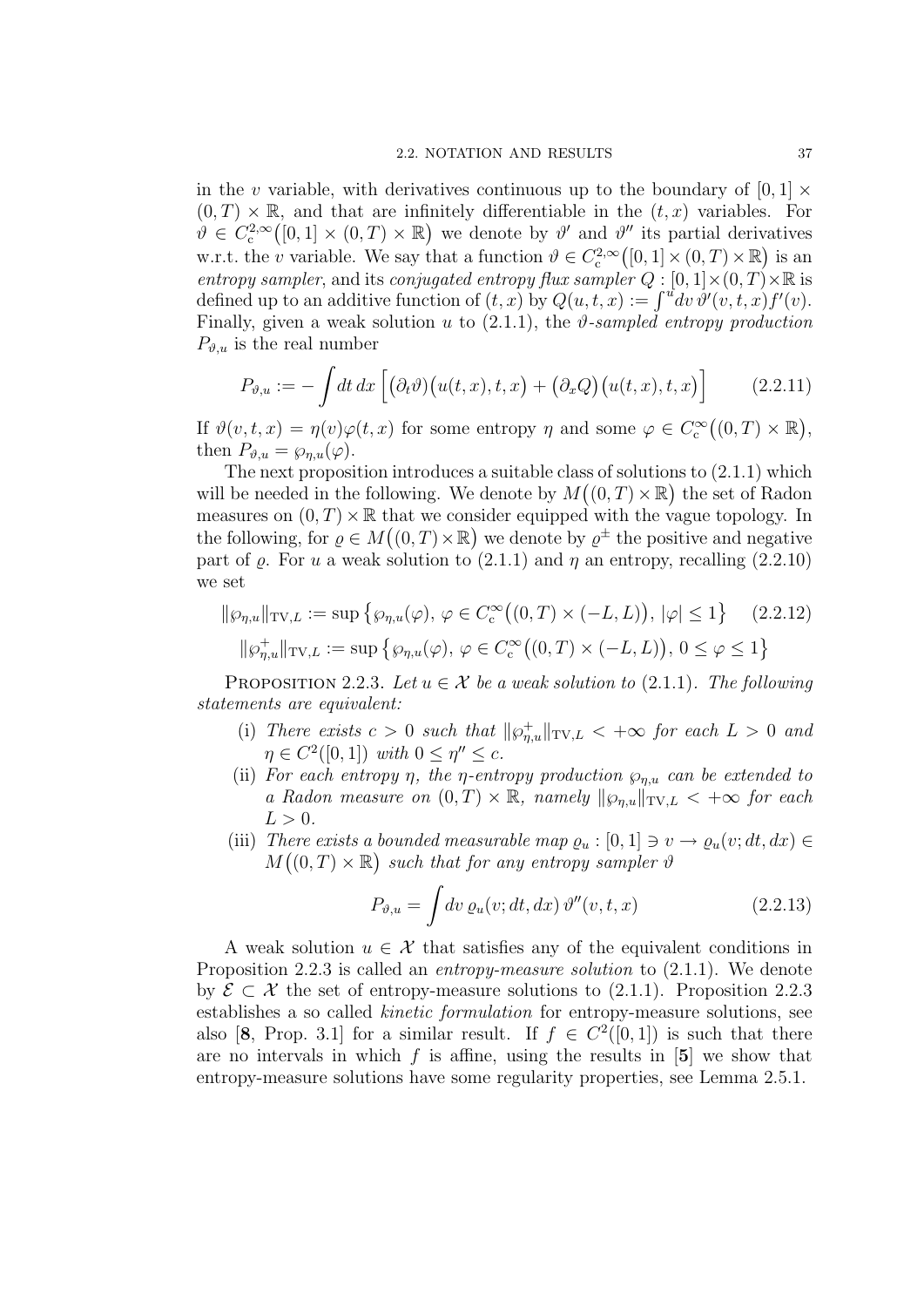#### 38 2. Γ-ENTROPY COST FUNCTIONAL FOR SCALAR CONSERVATION LAWS

A weak solution  $u \in \mathcal{X}$  to (2.1.1) is called an *entropic solution* iff for each convex entropy  $\eta$  the inequality  $\wp_{\eta,u} \leq 0$  holds in distribution sense, namely  $\|\varphi_{\eta,u}^+\|_{\text{TV},L} = 0$  for each  $L > 0$ . In particular entropic solutions are entropymeasure solutions such that  $\varrho_u(v; dt, dx)$  is a negative Radon measure for each  $v \in [0, 1]$ . It is well known, see e.g. [6, 16], that for each  $u_0 \in U$  there exists a unique entropic solution  $\bar{u} \in C([0, T]; L_{1,loc}(\mathbb{R}))$  to  $(2.1.1)$  such that  $\bar{u}(0) = u_0$ . Such a solution  $\bar{u}$  is called the *Kruzkov solution* with initial datum  $u_0$ .

### Γ-entropy cost of non-entropic solutions

We next introduce a rescaled cost functional and prove in particular that entropic solutions are the only ones with vanishing rescaled asymptotic cost. Recalling that  $I_{\varepsilon}$  has been introduced in (2.2.6), the rescaled cost functional  $H_{\varepsilon}: \mathcal{X} \to [0, +\infty]$  is defined by

$$
H_{\varepsilon}(u) := \varepsilon^{-1} I_{\varepsilon}(u) \tag{2.2.14}
$$

In the Γ-convergence theory, the asymptotic behavior of the rescaled functional  $H_{\varepsilon}$  is usually referred to as the development by Γ-convergence of  $I_{\varepsilon}$ , see e.g. [4, §1.10]. In our case, while we lifted  $I_{\varepsilon}$  to the space of Young measures M, we can consider the rescaled cost functional  $H_{\varepsilon}$  on X. In fact, as shown below,  $H_{\varepsilon}$  has much better compactness properties than  $I_{\varepsilon}$  and it is equicoercive on X. Therefore the Γ-convergence of the lift of  $H_{\varepsilon}$  to M can be immediately retrieved from the Γ-convergence of  $H_{\varepsilon}$  on X. Indeed, since  $\delta_{u_{\varepsilon}} \to \delta_u$  in M implies  $u_{\varepsilon} \to u$  in X, the metric (2.2.9) generates the relative topology of X regarded as a subset of M.

Recall that  $\mathcal{E} \subset \mathcal{X}$  denotes the set of entropy-measure solutions to (2.1.1), and that for  $u \in \mathcal{E}$  there exists a bounded measurable map  $\varrho_u : [0,1] \rightarrow$  $M((0, T) \times \mathbb{R})$  such that (2.2.13) holds. Let  $\varrho_u^+$  be the positive part of  $\varrho_u$ , and define  $H : \mathcal{X} \to [0, +\infty]$  by

$$
H(u) := \begin{cases} \int dv \, \varrho_u^+(v; dt, dx) \, \frac{D(v)}{\sigma(v)} & \text{if } u \in \mathcal{E} \\ +\infty & \text{otherwise} \end{cases} \tag{2.2.15}
$$

As shown in the proof of Theorem 2.2.5, if  $u$  is a weak solution to  $(2.1.1)$  and  $H(u) < +\infty$ , then  $H(u) = \sup_{\theta} P_{\theta,u}$ , where the supremum is taken over the entropy samplers  $\vartheta$  such that  $0 \leq \sigma(v)\vartheta''(v,t,x) \leq D(v)$ , for each  $(v,t,x) \in$  $[0, 1] \times [0, T] \times \mathbb{R}$ .

DEFINITION 2.2.4. An entropy-measure solution  $u \in \mathcal{E}$  is entropy-splittable iff there exist two closed sets  $E^+, E^- \subset [0,T] \times \mathbb{R}$  such that

(i) For a.e.  $v \in [0,1]$ , the support of  $\varrho_u^+(v; dt, dx)$  is contained in  $E^+$ , and the support of  $\varrho_u^-(v; dt, dx)$  is contained in  $E^-$ .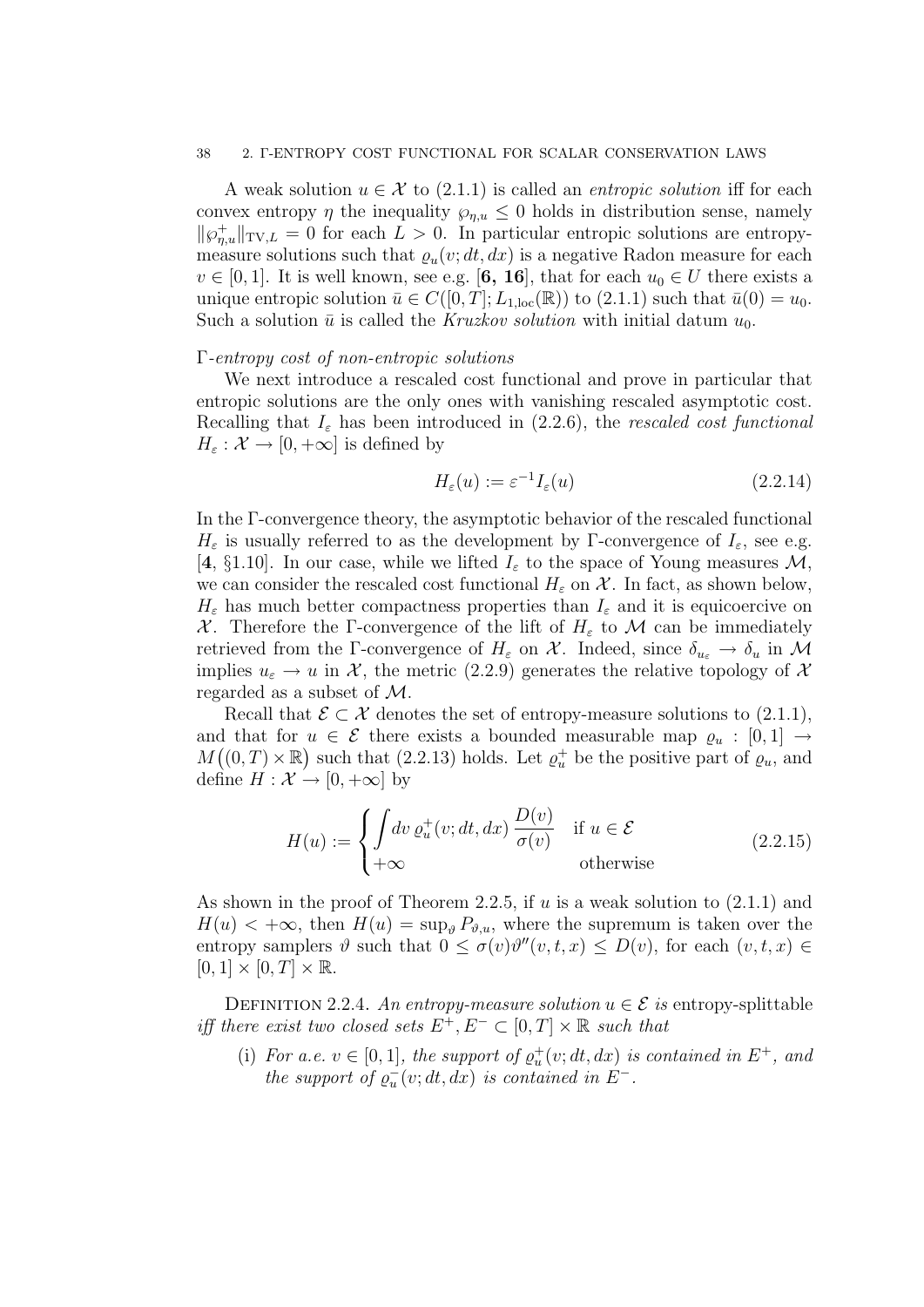(ii) For each  $L > 0$ , the set  $\{t \in [0, T] : (\{t\} \times [-L, L]) \cap E^+ \cap E^- \neq \emptyset\}$ is nowhere dense in  $[0, T]$ .

The set of entropy-splittable solutions to  $(2.1.1)$  is denoted by S. An entropysplittable solution  $u \in \mathcal{S}$  such that  $H(u) < +\infty$  and

(iii) For each  $L > 0$  there exists  $\delta_L > 0$  such that  $\sigma(u(t,x)) \geq \delta_L$  for a.e.  $(t, x) \in [0, T] \times [-L, L].$ 

is called nice w.r.t.  $\sigma$ . The set of nice (w.r.t.  $\sigma$ ) solutions to (2.1.1) is denoted by  $S_{\sigma}$ .

Note that  $\mathcal{S}_{\sigma} \subset \mathcal{S} \subset \mathcal{E} \subset \mathcal{X}$ , and that, if  $\sigma$  is uniformly positive on [0, 1], then  $S_{\sigma} = S$ . In Remark 2.2.9 we exhibit a few classes of entropy-splittable solutions to  $(2.1.1)$ .

In the next theorem we state our results concerning the Γ-convergence of the rescaled functional  $H_{\varepsilon}$ , see (2.2.6) and (2.2.14), to the functional H defined in (2.2.15).

THEOREM 2.2.5. (i) The sequence of functionals  $\{H_{\varepsilon}\}\$  satisfies the Γ-liminf inequality Γ- $\underline{\lim}_{\varepsilon} H_{\varepsilon} \geq H$  on X.

- (ii) Assume that there is no interval where f is affine. Then the sequence of functionals  $\{H_{\varepsilon}\}\$ is equicoercive on  $\mathcal{X}$ .
- (iii) Assume furthermore that  $f \in C^2([0,1])$ , and  $D, \sigma \in C^{\alpha}([0,1])$  for some  $\alpha > 1/2$ . Define

 $\overline{H}(u) := \inf \left\{ \underline{\lim} H(u_n), \{u_n\} \subset \mathcal{S}_{\sigma} : u_n \to u \text{ in } \mathcal{X} \right\}$ 

Then the sequence of functionals  ${H<sub>\varepsilon</sub>}$  satisfies the Γ-limsup inequality  $\Gamma$ - $\overline{\lim}_{\varepsilon} H_{\varepsilon} \leq \overline{H}$  on X.

From the lower semicontinuity of H on  $\mathcal{X}$ , see Proposition 2.2.6, it follows that  $\overline{H} \geq H$  on  $\mathcal X$  and  $\overline{H} = H$  on  $\mathcal S_{\sigma}$ , namely the Γ-convergence of  $H_{\varepsilon}$  to H holds on  $\mathcal{S}_{\sigma}$ . To get the full Γ-convergence on X, the inequality  $H(u) \geq \overline{H}(u)$ is required also for  $u \notin \mathcal{S}_{\sigma}$ . This amounts to show that  $\mathcal{S}_{\sigma}$  is H-dense in X, namely that for  $u \in \mathcal{X}$  such that  $H(u) < +\infty$  there exists a sequence  ${u<sup>n</sup>} \subset \mathcal{S}_{\sigma}$  converging to u in X such that  $H(u<sup>n</sup>) \to H(u)$ . As mentioned at the end of the introduction, this appears to be a difficult problem. A preliminary step in this direction is to obtain a chain rule formula for bounded vector fields on  $[0, T] \times \mathbb{R}$  the divergence of which is a Radon measure (divergencemeasure fields). This is a classical result for locally BV fields [2]. However, while entropic solutions to (2.1.1) are in  $BV_{loc}([0, T] \times \mathbb{R})$  [1, Corollary 1.3], as shown in Example 2.2.8 below, the set  $\{u \in \mathcal{X} : H(u) < +\infty\}$  is not contained in  $BV_{\text{loc}}([0,T] \times \mathbb{R})$ ; see [9] for similar examples including estimates in Besov norms. Chain rule formulas out of the BV setting have been investigated in several recent papers; in particular in [8], a chain rule formula for divergencemeasure fields is addressed, providing some partial results. In the remaining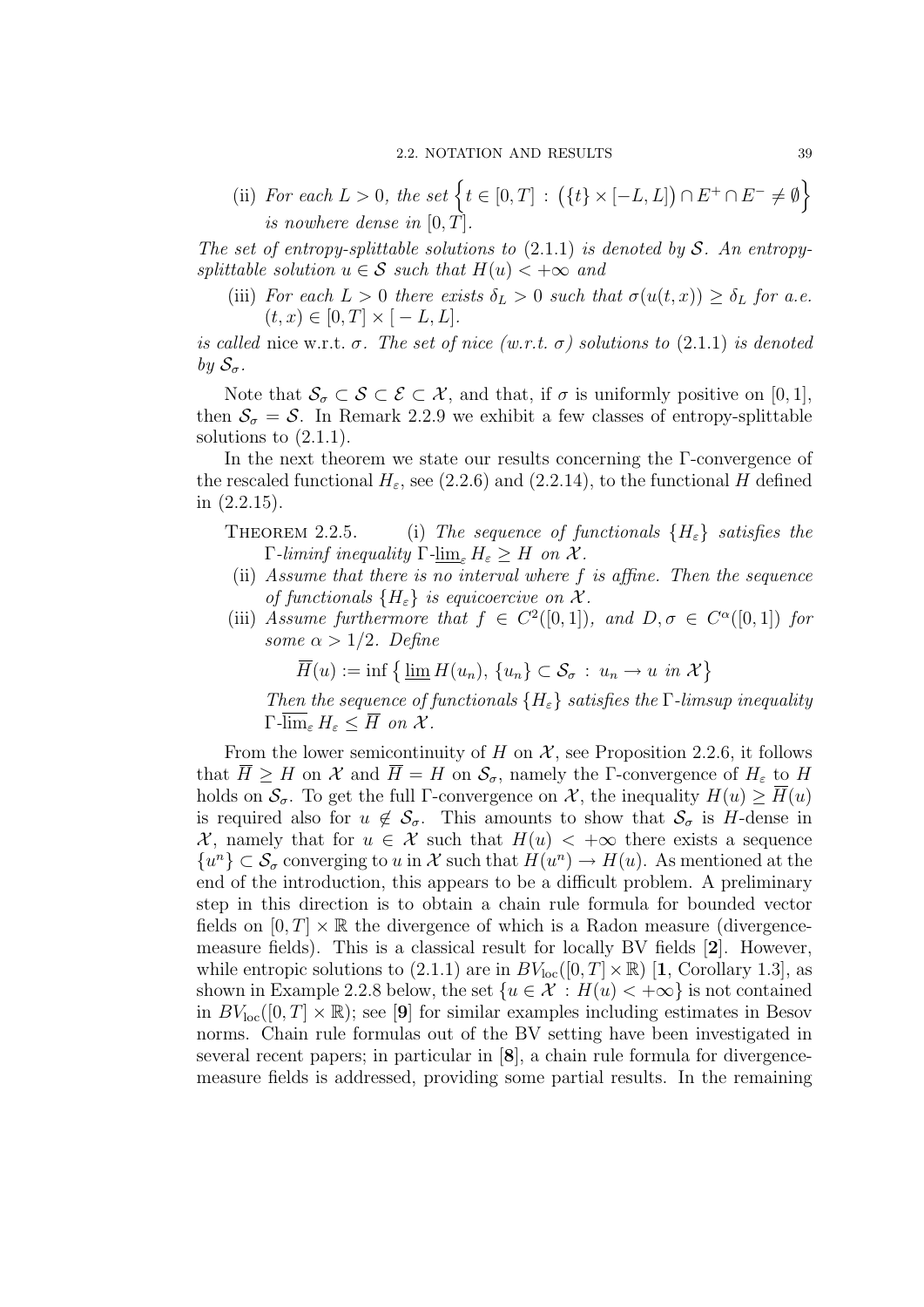of this section we discuss some properties of  $H$ , and some issues related to the H-density of  $\mathcal{S}_{\sigma}$ .

In the following proposition we show that  $H$  is lower semicontinuous, and that it is coercive under the same hypotheses used for the equicoercivity of  ${H<sub>\epsilon</sub>}$ . Moreover, we prove that the minimizers of H are limit points of the minimizers of  $I_{\varepsilon}$  as  $\varepsilon \to 0$ , so that no further rescaling of  $\{I_{\varepsilon}\}\$  has to be investigated.

PROPOSITION 2.2.6. H is lower semicontinuous on X, and  $H(u) = 0$  iff u is an entropic solution to (2.1.1).

Assume that there are no intervals where f is affine. Then H is coercive on  $\mathcal{X}$ .

Assume furthermore that  $f \in C^2([0,1])$  and let  $u \in \mathcal{X}$ . Then  $H(u) = 0$  if u is a limit point of a sequence  $\{u^{\varepsilon}\}\subset \mathcal{X}$  such that  $I_{\varepsilon}(u^{\varepsilon})=0$ . In particular the map that associates to a given  $u_0 \in U$  the Kruzkov solution to (2.1.1) with initial datum  $u_0$  is bijective on the zero-level set of H.

If  $u \in \mathcal{X}$  is a weak solution with locally bounded variation, Vol'pert chain rule, see [2], gives a formula for  $H(u)$  in terms of the normal traces of u on its jump set.

REMARK 2.2.7. Let  $u \in \mathcal{X} \cap BV_{loc}([0,T] \times \mathbb{R})$  be a weak solution to (2.1.1). Denote by  $J_u \subset [0,T] \times \mathbb{R}$  its jump set, by  $\mathcal{H}^1 \sqcup J_u$  the one-dimensional Hausdorff measure restricted to  $J_u$ , by  $n = (n^t, n^x)$  a unit normal to  $J_u$  (which is well defined  $\mathcal{H}^1 \sqcup J_u$  a.e.), and by  $u^{\pm}$  the normal traces of u on  $J_u$  w.r.t. n. Then the Rankine-Hugoniot condition  $(u^+ - u^-)n^t + (f(u^+) - f(u^-))n^x = 0$ holds. In particular we can choose n so that  $n^x$  is uniformly positive, and thus  $u^+$  is the right trace of u and  $u^-$  is the left trace of u. Then  $u \in \mathcal{E}$  and

$$
\varrho_u(v; dt, dx) = \frac{d\mathcal{H}^1 \sqcup J_u}{\left\{ (u^+ - u^-)^2 + [f(u^+) - f(u^-)]^2 \right\}^{1/2}} \rho(v, u^+, u^-)
$$

where, denoting by  $u^{-} \wedge u^{+}$  and  $u^{-} \vee u^{+}$  respectively the minimum and maximum of  $\{u^-, u^+\}$ ,  $\rho : [0, 1]^3 \to \mathbb{R}$  is defined by

$$
\rho(v, u^+, u^-) := \left[ f(u^-)(u^+ - v) + f(u^+)(v - u^-) - f(v)(u^+ - u^-) \right] \mathbb{I}_{[u^- \wedge u^+, u^- \vee u^+]}(v)
$$

Hence, denoting by  $\rho^+$  the positive part of  $\rho$ 

$$
H(u) = \int_{J_u} \frac{d\mathcal{H}^1}{\left\{ (u^+ - u^-)^2 + [f(u^+) - f(u^-)]^2 \right\}^{1/2}} \int dv \, \rho^+(v, u^+, u^-) \, \frac{D(v)}{\sigma(v)}
$$
\n
$$
= \int_{J_u} d\mathcal{H}^1 |n^x| \int dv \, \frac{\rho^+(v, u^+, u^-)}{|u^+ - u^-|} \, \frac{D(v)}{\sigma(v)} \tag{2.2.16}
$$

Note  $\rho(v, u^+, u^-) \leq 0$  iff  $\frac{f(v) - f(u^-)}{v - u^-} \geq \frac{f(u^+) - f(v)}{u^+ - v}$  $\frac{u^+ - f(v)}{u^+ - v}$ . This corresponds to the well known geometrical secant condition for entropic solutions, see e.g. [6, 16].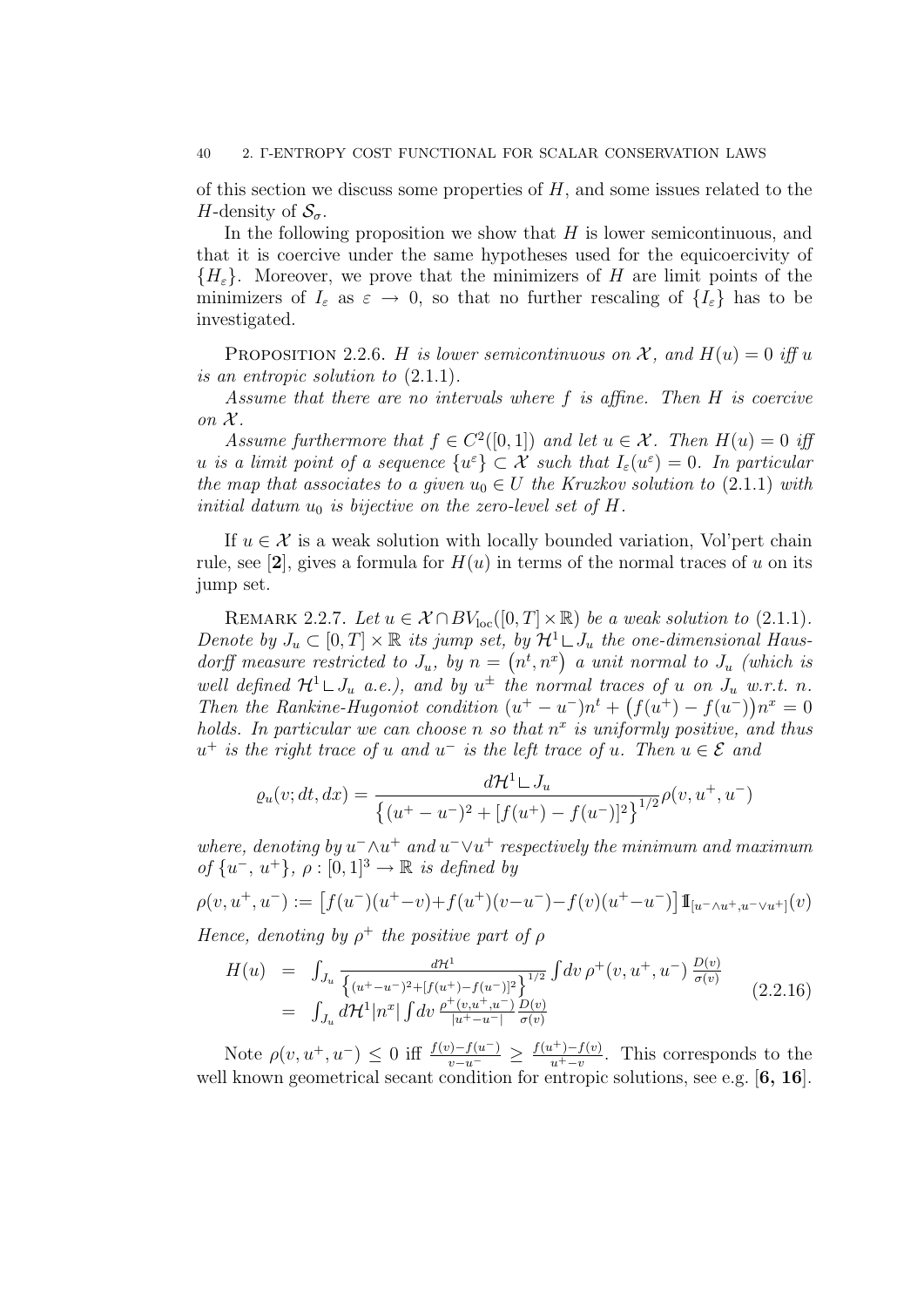

FIGURE 1. The values of u in Example 2.2.8 for  $T = 1$ .

Therefore  $H(u)$  quantifies the violation of the entropy condition along the non-entropic shocks of u.

In the following Example 2.2.8 we show that neither the domain of  $H$ , neither the H-closure of  $S_{\sigma}$  are contained in  $BV_{\text{loc}}([0,T] \times \mathbb{R})$ .

EXAMPLE 2.2.8. Let  $f(u) = u(1-u)$  and pick a decreasing sequence  $\{b_i\}$ of positive reals such that  $b_1 < 1/2$ ,  $\sum_i b_i = +\infty$  and  $\sum_i b_i^3 < +\infty$ . Let u be defined by

$$
u(t,x) := \begin{cases} 1/2 + b_i & \text{if } T(b_1 - b_i) < x + b_i \, t < T(b_1 - b_{i+1}) \text{ for some } i\\ 1/2 & \text{otherwise} \end{cases}
$$

Then  $H(u) = \frac{T}{2} \sum_i \int_{[0,b_i]} dv \frac{D(1/2+v)}{\sigma(1/2+v)} v(b_i - v) < +\infty$ . Note that, even if the initial datum is in  $BV(\mathbb{R})$  and f is concave,  $u \notin BV_{loc}([0,T] \times \mathbb{R})$ . However  $H(u) = \overline{H}(u)$ . Indeed the sequence  $\{u^n\} \subset \mathcal{S}_{\sigma}$  defined by

$$
u^{n}(t,x) := \begin{cases} u(t,x) & \text{if } x + b_{n} t < T(b_{1} - b_{n+1}) \\ 1/2 & \text{otherwise} \end{cases}
$$

is such that  $u^n \to u$  in X and  $\lim_n H(u^n) = H(u)$ .

In the following remarks we identify some classes of entropy-splittable solutions to (2.1.1), see Definition 2.2.4.

REMARK 2.2.9. Weak solutions to  $(2.1.1)$  such that, for each convex entropy  $\eta$ ,  $\varphi_{n,u} \leq 0$  (entropic solutions) or  $\varphi_{n,u} \geq 0$  (anti-entropic solutions) are entropy-splittable. Indeed they are entropy-measure solutions (see Proposition 2.2.6) and they fit in Definition 2.2.4 with the choice  $E^- = [0, T] \times \mathbb{R}$  and  $E^+ = \emptyset$  (for entropic solutions), and respectively  $E^+ = [0, T] \times \mathbb{R}$  and  $E^- = \emptyset$ (for anti-entropic solutions).

Let  $u \in BV_{loc}([0,T] \times \mathbb{R})$  be a weak solution to (2.1.1). In the same setting of Remark 2.2.7, let us define  $J_u^{\pm} := \text{Closure}\left(\{(t, x) \in J_u : \exists v \in [0, 1] :$  $\pm \varrho(v; u^+, u^-) > 0$ ). Suppose that for each  $L > 0$  the set  $\{t \in [0, T] : (\{t\} \times$  $[-L, L]$ )  $\cap J_u^+ \cap J_u^-$  is nowhere dense in [0, T]. Then u is an entropy-splittable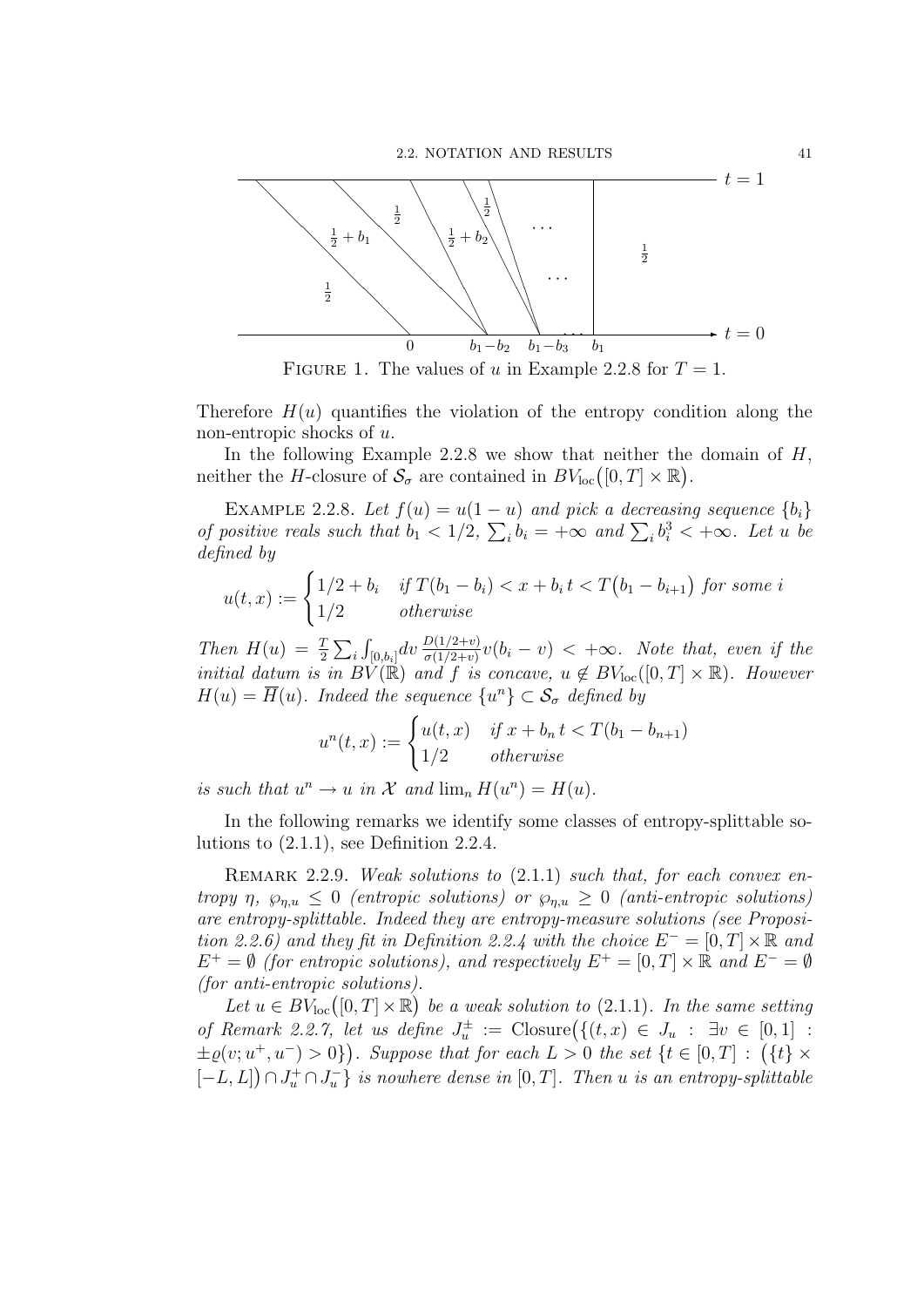solution. If f is convex or concave the sign of  $\rho(v, u^+, u^-)$  does not depend on  $v \in [u^- \wedge u^+, u^- \vee u^+]$ . Therefore, under this convexity hypothesis, weak solutions to  $(2.1.1)$  with locally bounded variations and with a jump set  $J_u$ consisting of a locally finite number of Lipschitz curves, intersecting each other at a locally finite number of points are entropy splittable.

For a general (possibly neither convex nor concave) flux  $f$ , even piecewise constant solutions to (2.1.1) may fail to be entropy-splittable. However, in the following Example 2.2.10 we introduce a family of weak solutions  $u$  to  $(2.1.1)$ that are not entropy-splittable, and show that they are in the H-closure of  $\mathcal{S}_{\sigma}$ , and thus  $H(u) = H(u)$ . However, while Example 2.2.10 can be widely generalized to prove  $\overline{H}(u) = H(u)$  for u in suitable classes of piecewise smooth solutions, it does not seem that the ideas suggested by this example may work in the general setting of entropy-measure solutions  $u \in \mathcal{E}$ .

EXAMPLE 2.2.10. Let  $\gamma : [0, T] \to \mathbb{R}$  be a Lipschitz map, let u be a weak solution of bounded variation to  $(2.1.1)$ , and suppose that the jump set of u coincides with  $\gamma$ . Let  $u^- \equiv u^-(t)$  and  $u^+ \equiv u^+(t)$  be the traces of u on  $\gamma$ , and suppose that there exists  $u^0 \in (0,1)$  such that  $u^-(t) < u^0 < u^+(t)$  for each t and  $\frac{f(v)-f(u^-)}{v-u^-} \geq \frac{f(u^+)-f(v)}{u^+-v}$  $\frac{u^{+}-v^{+}}{u^{+}-v}$  for  $v \in [u^{-}, u^{0}]$  and  $\frac{f(v)-f(u^{-})}{v-u^{-}} \leq \frac{f(u^{+})-f(v)}{u^{+}-v}$  $\frac{u^+)-f(v)}{u^+-v}$  for  $v \in [u^-, u^0]$ . Then, if these inequalities are strict at some v and t, u is not entropy-splittable. However defining  $u^n \in \mathcal{X}$  by

$$
u^{n}(t,x) := \begin{cases} u(t,x+n^{-1}) & \text{if } x \le \gamma(t) - n^{-1} \\ u^{0} & \text{if } \gamma(t) - n^{-1} < x < \gamma(t) + n^{-1} \\ u(t,x-n^{-1}) & \text{if } x \le \gamma(t) + n^{-1} \end{cases}
$$

we have that  $u^n \in \mathcal{S}$ ,  $u^n \to u$  in X and  $H(u^n) = H(u)$ . In particular, if  $\sigma(u)$ is uniformly positive on compact subsets of  $[0, T] \times \mathbb{R}$ , then  $\overline{H}(u) = H(u)$ . It is easy to extend this example to the case in which the jump set of u consists of a locally finite number of Lipschitz curves non-intersecting each other, provided that on each curve the quantity  $\frac{f(v)-f(u^-)}{v-u^-} - \frac{f(u^+)-f(v)}{u^+-v}$  $\frac{u^+ - f(v)}{u^+ - v}$  changes its sign a finite number of times for  $v \in [u^+ \wedge u^-, u^+ \vee u^-]$ .

We next discuss the link between this paper and [10, 18]. In the introduction we informally described the connection between the problem (2.1.4) and stochastic particles systems under Euler scaling. It is interesting to note that such a quantitative connection can also be established for the limiting functionals. The key point is that we expect the functional  $H$  defined in  $(2.2.15)$  to coincide with the large deviations rate functional introduced in [10, 18], provided the functions f, D and  $\sigma$  are chosen correspondingly. Unfortunately, we cannot establish such an identification off the set of weak solutions to (2.1.1) with locally bounded variation.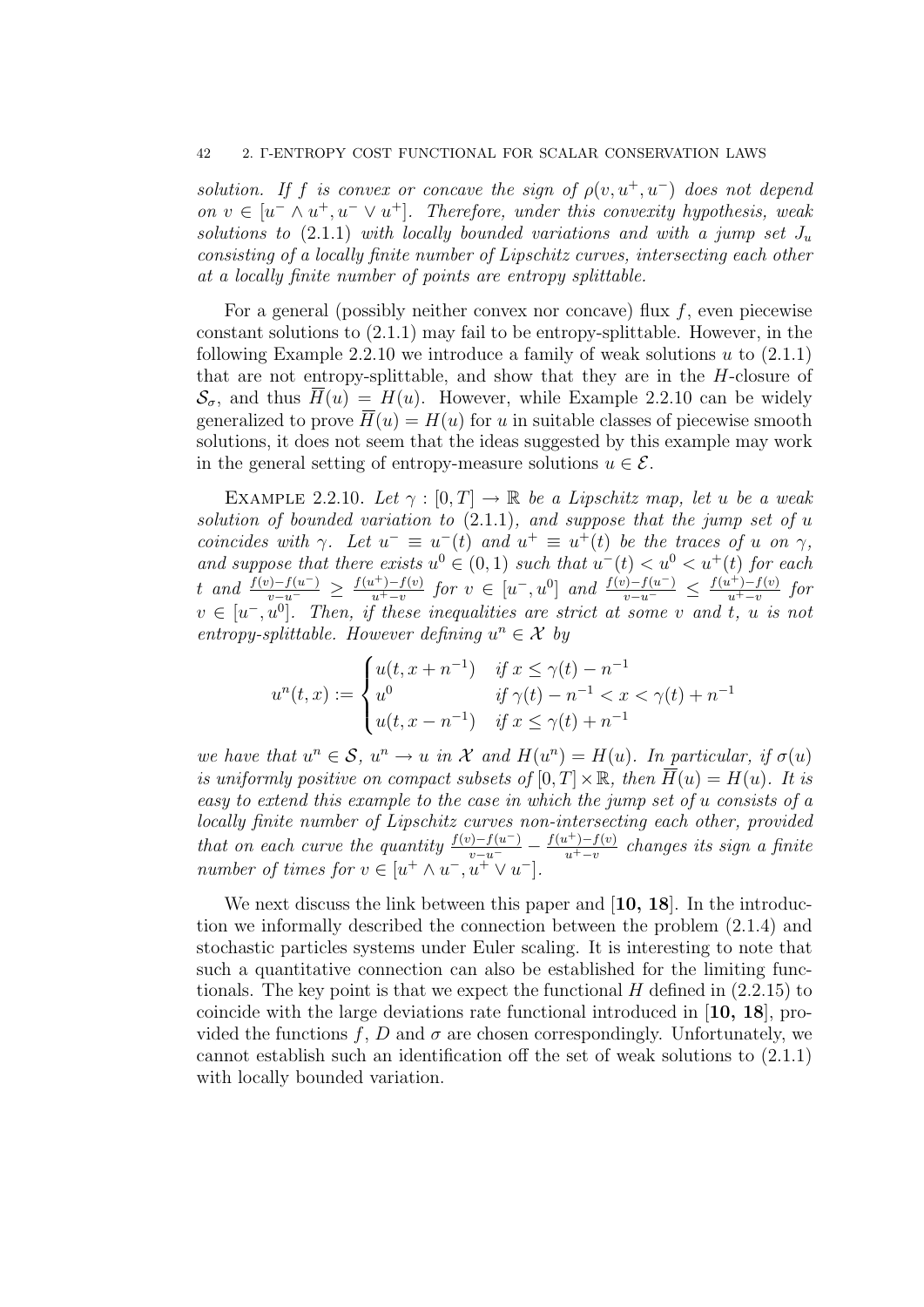# REMARK 2.2.11. Let  $H': \mathcal{X} \to [0, +\infty]$  be defined by

$$
H'(u) := \begin{cases} \sup \{ \|\wp_{\eta, u}^+\|_{\text{TV}, L}, \ L > 0, \ \eta \in C^2([0, 1]) : \ 0 \le \sigma \, \eta'' \le D \} & \text{if } u \in \mathcal{E} \\ +\infty & \text{otherwise} \end{cases}
$$

Then  $H \geq H'$  and  $H(u) = H'(u)$  whenever there exists a Borel set  $E^+ \subset$  $[0,T] \times \mathbb{R}$  such that the measure dv  $\varrho_u^+(v;dt,dx)$  is concentrated on  $[0,1] \times E^+$ and  $dv \varrho_u^-(v; dt, dx) = 0$  on  $[0, 1] \times E^+$ . In particular if f is convex or concave and  $u \in BV_{loc}([0,T] \times \mathbb{R})$ , then  $H(u) = H'(u)$ . If f is neither convex nor concave, then there exists  $u \in \mathcal{X}$  such that  $H(u) > H'(u)$ .

A general connection between dynamical transport coefficients and thermodynamic potentials in driven diffusive systems is the so called *Einstein relation*, see e.g. [17, II.2.5]. For a physical model described by (2.1.4), this relation states that the *Einstein entropy*  $h \in C^2((0,1)) \cap C([0,1]; [0,+\infty])$  defined by

$$
\sigma(v)h''(v) = D(v) \qquad v \in (0,1)
$$

is a physically relevant entropy in the limit  $\varepsilon \to 0$ . We let  $g(u) := \int_{1/2}^{u} dv \, h'(v) f'(v)$ be the conjugated flux of h. Note that h, g may be unbounded if  $\sigma$  vanishes at the boundary of [0, 1] and that  $g \leq C_1 + C_2 h$  for some constants  $C_1, C_2 \geq 0$ . If u is a weak solution to (2.1.1) such that  $h(u) \in L_{1,loc}([0,T] \times \mathbb{R})$  and such that the distribution  $h(u)_t + g(u)_x$  acts as a Radon measure on  $(0, T) \times \mathbb{R}$ , we let  $\|\wp_{h,u}^+\|_{TV}$  be the total variation of the positive part of such a measure. By monotone convergence  $H'(u) \ge ||\wp_{h,u}^+||_{TV}$  for such a u, and if f is convex or concave and u has locally bounded variation, then indeed  $H'(u) = ||\wp_{h,u}^+||_{TV}$ . If f is convex or concave, we do not know whether  $H(u) = H'(u) = ||\wp_{h,u}^+||_{TV}$  for all  $u \in \mathcal{X}$ , since a chain rule formula for divergence-measure fields is missing.

The problem investigated in [10, 18] formally corresponds to the case  $f(u) = \sigma(u) = u(1-u)$  and  $D(u) = 1$ , so that the Einstein entropy h coincides with the Bernoulli entropy  $h(u) = -u \log u - (1-u) \log(1-u)$ . The (candidate) large deviations rate functional  $H^{JV}$  introduced in [10, 18] is defined as  $+\infty$ off the set of weak solutions to (2.1.1), while  $H^{JV}(u) = ||\wp_{h,u}^{\dagger}||_{TV}$  for u a weak solution (this is well defined, since h is bounded). We thus have  $H \ge H^{JV}$ , and in view of the  $\Gamma$ -liminf inequality,  $H$  comes as a natural generalization of  $H^{JV}$  for diffusive systems with no convexity assumptions on the the flux f.

## Outline of the proofs

Standard parabolic a priori estimates on u in terms of  $I_{\varepsilon}(u)$  imply equicoercivity of  $\mathcal{I}_{\varepsilon}$  on M. Equicoercivity of  $H_{\varepsilon}$  on X is obtained by the same bounds and a classical compensated compactness argument.

The Γ-liminf inequality in Theorem 2.2.1 follows from the variational definition (2.2.6) of  $I_{\varepsilon}$ . The Γ-liminf inequality in Theorem 2.2.5 still follows from (2.2.6) by choosing test functions of the form  $\varepsilon \vartheta(u^{\varepsilon}(t,x),t,x)$ , with  $\sigma \vartheta'' \leq D$ .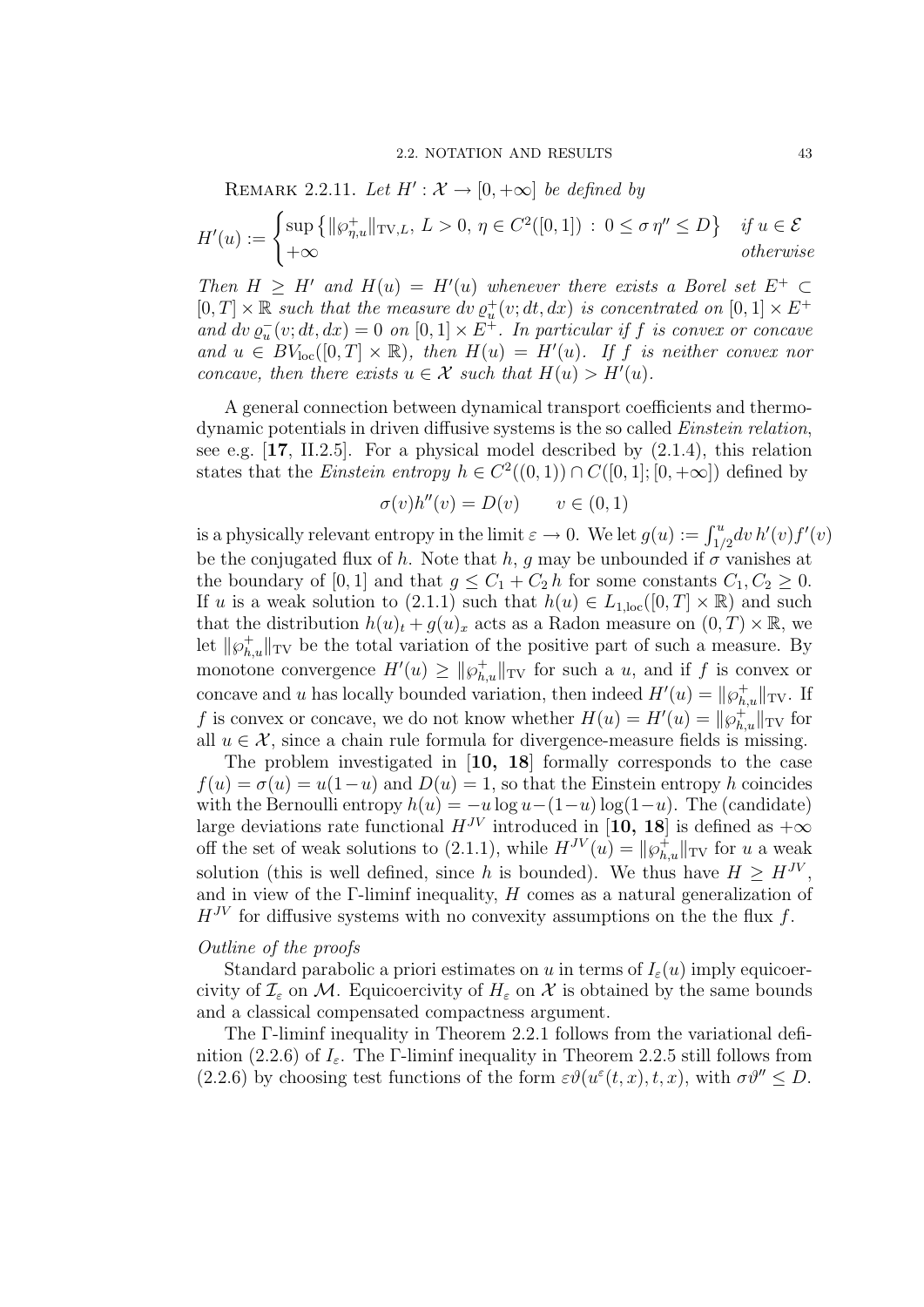#### 44 2. Γ-ENTROPY COST FUNCTIONAL FOR SCALAR CONSERVATION LAWS

The Γ-limsup inequality in Theorem 2.2.1 is not difficult if  $\mu_{t,x} = \delta_{u(t,x)}$  for some smooth u; the general result is obtained by taking lower semicontinuous envelope. The Γ-limsup statement in Theorem 2.2.5 is proved by building, for each  $u \in \mathcal{S}_{\sigma}$ , a recovery sequence  $\{u^{\varepsilon}\}\$  such that a priori  $H_{\varepsilon}(u^{\varepsilon}) \to H(u)$ . The convergence  $u^{\varepsilon} \to u$  is then obtained by a stability analysis of the parabolic equation  $(2.1.4)$  w.r.t small variations of the control E.

Eventually, in Appendix 2.7 we apply our results to Hamilton-Jacobi equations.

### 2.3. Representation of  $I_{\varepsilon}$  and a priori bounds

Given a bounded measurable function  $a \geq 0$  on  $[0, T] \times \mathbb{R}$  let  $\mathcal{D}_a^1$  be the Hilbert space obtained by identifying and completing the functions  $\varphi \in$  $C_c^{\infty}([0,T] \times \mathbb{R})$  w.r.t. the seminorm  $\langle \langle \varphi_x, a \varphi_x \rangle \rangle^{1/2}$ . Let  $\mathcal{D}_a^{-1}$  be its dual space. The corresponding norms are denoted respectively by  $\|\cdot\|_{\mathcal{D}_a^1}$  and  $\|\cdot\|_{\mathcal{D}_a^{-1}}$ .

We first establish the connection between the cost functional  $I_{\varepsilon}$  and the perturbed parabolic problem (2.1.4). The following lemma is a standard tool in large deviations theory, see e.g.  $[12, \text{Lemma } 10.5.3]$ . We however detail its proof for sake of completeness.

LEMMA 2.3.1. Fix  $\varepsilon > 0$  and let  $u \in \mathcal{U}$ . Then  $I_{\varepsilon}(u) < +\infty$  iff there exists  $\Psi^{\varepsilon,u} \in \mathcal{D}_{\sigma(u)}^1$  such that u is a weak solution to (2.1.4) with  $E = \Psi_x^{\varepsilon,u}$ , namely for each  $\varphi \in C_{\text{c}}^{\infty}([0,T] \times \mathbb{R})$ 

$$
\langle u(T), \varphi(T) \rangle - \langle u(0), \varphi(0) \rangle - \left[ \langle \langle u, \varphi_t \rangle \rangle + \langle \langle f(u) - \frac{\varepsilon}{2} D(u) u_x + \sigma(u) \Psi_x^{\varepsilon, u}, \varphi_x \rangle \rangle \right] = 0
$$
\n(2.3.1)

In such a case  $\Psi^{\varepsilon,u}$  is unique and

$$
I_{\varepsilon}(u) = \frac{1}{2} \left\| u_t + f(u)_x - \frac{\varepsilon}{2} \left( D(u) u_x \right)_x \right\|_{\mathcal{D}_{\sigma(u)}^{-1}}^2 = \frac{1}{2} \left\| \Psi^{\varepsilon, u} \right\|_{\mathcal{D}_{\sigma(u)}^{-1}}^2 \tag{2.3.2}
$$

**PROOF.** Fix  $\varepsilon > 0$  and  $u \in \mathcal{U}$  such that  $I_{\varepsilon}(u) < +\infty$ . The functional  $\ell_u^{\varepsilon}$ defined in (2.2.5) can be extended to a linear functional on  $C_c^{\infty}([0,T] \times \mathbb{R})$  by setting

$$
\ell_{\varepsilon}^{u}(\varphi) = \langle u(T), \varphi(T) \rangle - \langle u(0), \varphi(0) \rangle - \langle \langle u, \varphi_{t} \rangle \rangle - \langle \langle f(u), \varphi_{x} \rangle \rangle \n+ \frac{\varepsilon}{2} \langle \langle D(u)u_{x}, \varphi_{x} \rangle \rangle
$$
\n(2.3.3)

Since for any  $\varphi \in C_c^{\infty}([0,T] \times \mathbb{R})$  the map  $[0,T] \ni t \mapsto \langle u(t), \varphi(t) \rangle \in \mathbb{R}$  is continuous, it is easily seen that

$$
I_\varepsilon(u)=\sup_{\varphi\in C_c^\infty([0,T]\times\mathbb{R})}\left\{\ell_\varepsilon^u(\varphi)-\frac{1}{2}\langle\langle\sigma(u)\varphi_x,\varphi_x\rangle\rangle\right\}
$$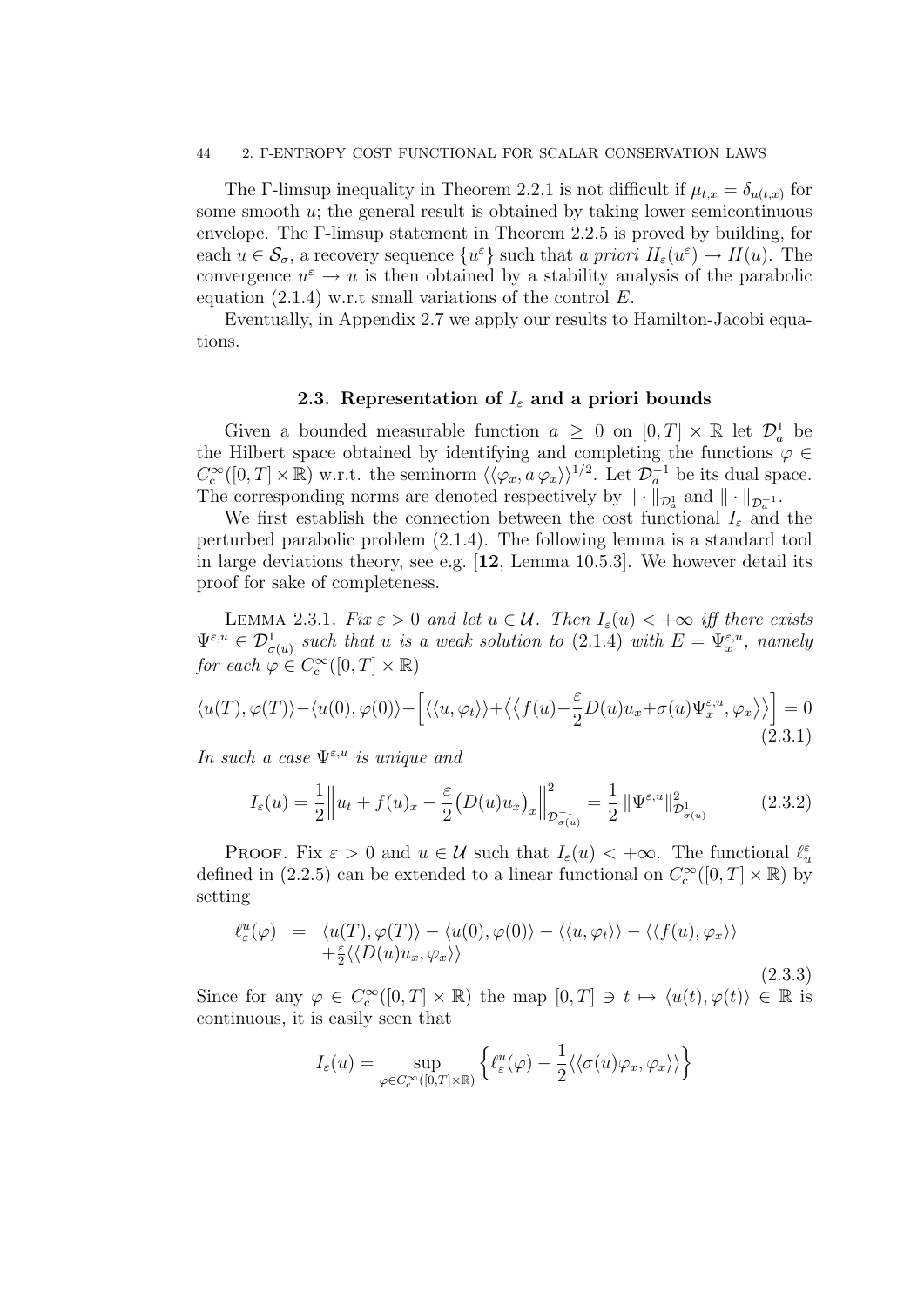We claim that  $\ell_{\varepsilon}^u$  defines a bounded linear functional on  $\mathcal{D}^1_{\sigma(u)}$ . Indeed, since  $I_{\varepsilon}(u)<+\infty$ 

$$
\ell_\varepsilon^u(\varphi)\leq I_\varepsilon(u)+\frac{1}{2}\|\varphi\|^2_{\mathcal{D}^1_{\sigma(u)}}
$$

which shows that  $\ell_{\varepsilon}^u(\varphi) = 0$  whenever  $\|\varphi\|_{\mathcal{D}^1_{\sigma(u)}} = 0$ , as  $\ell_{\varepsilon}^u(\cdot)$  is 1-homogeneous. We also get that  $\ell_{\varepsilon}^u$  is bounded in  $\mathcal{D}^1_{\sigma(u)}$ , and it can therefore be extended by compatibility and density to a continuous linear functional on  $\mathcal{D}^1_{\sigma(u)}$ . Still denoting by  $\ell_{\varepsilon}^u$  such a functional we get

$$
I_{\varepsilon}(u) = \sup_{\varphi \in \mathcal{D}_{\sigma(u)}^{1}} \left\{ \ell_{\varepsilon}^{u}(\varphi) - \frac{1}{2} \langle \langle \sigma(u)\varphi_{x}, \varphi_{x} \rangle \rangle \right\}
$$
(2.3.4)

which is equivalent to the first equality in  $(2.3.2)$ . By Riesz representation theorem we now get existence and uniqueness of  $\Psi^{\varepsilon,u} \in \mathcal{D}^1_{\sigma(u)}$  such that  $\ell^u_{\varepsilon}(\varphi) =$  $(\Psi^{\varepsilon,u},\varphi)_{\mathcal{D}^1_{\sigma(u)}}$  for any  $\varphi \in \mathcal{D}^1_{\sigma(u)},$  which implies (2.3.1). Riesz representation also yields  $I_{\varepsilon}(u) = \frac{1}{2} ||\Psi^{\varepsilon,u}||^2_{\mathcal{D}^1_{\sigma(u)}}$ . The converse statements are obvious.

In the following lemma we give some regularity results for  $u \in \mathcal{U}$  with finite cost, and we prove some a priori bounds.

LEMMA 2.3.2. Let  $\varepsilon > 0$  and  $u \in \mathcal{U}$  be such that  $I_{\varepsilon}(u) < +\infty$ . Then  $u \in C([0,T]; L_{1,\text{loc}}(\mathbb{R}))$ . Moreover for each entropy – entropy flux pair  $(\eta, q)$ , each  $\varphi \in C_c^{\infty}([0,T] \times \mathbb{R})$ , and each  $t \in [0,T]$ 

$$
\langle \eta(u(t)), \varphi(t) \rangle - \langle \eta(u(0)), \varphi(0) \rangle - \int_{[0,t]} ds \left[ \langle \eta(u), \varphi_s \rangle + \langle q(u), \varphi_x \rangle \right]
$$
  
=  $-\frac{\varepsilon}{2} \int_{[0,t]} ds \left[ \langle \eta''(u)D(u)u_x, \varphi u_x \rangle + \langle \eta'(u)D(u)u_x, \varphi_x \rangle \right]$   
+  $\int_{[0,t]} ds \left[ \langle \eta''(u)\sigma(u) u_x, \Psi_x^{\varepsilon, u} \varphi \rangle + \langle \eta'(u)\sigma(u) \Psi_x^{\varepsilon, u}, \varphi_x \rangle \right]$  (2.3.5)

where  $\Psi^{\varepsilon,u}$  is as in Lemma 2.3.1. Finally, there exists a constant  $C > 0$ depending only on f, D and  $\sigma$  such that for any  $\varepsilon$ ,  $L > 0$ 

$$
\varepsilon \int dt \int_{[-L,L]} dx \, u_x^2 \le C \big[ \varepsilon^{-1} I_\varepsilon(u) + L + 1 \big] \tag{2.3.6}
$$

PROOF. Recall that the linear functional  $\ell_{\varepsilon}^u$  on  $\mathcal{D}^1_{\sigma(u)}$  is defined as the extension of (2.3.3). Let  $\theta := -f(u) + \frac{\varepsilon}{2}D(u)u_x - \sigma(u)\Psi_x^{\varepsilon,u} \in L_{2,\text{loc}}([0,T] \times$ R); by (2.3.1)  $u_t = \theta_x$  holds weakly. Since  $I_\varepsilon(u) < +\infty$  we also have  $u_x \in$  $L_{2,\text{loc}}([0,T] \times \mathbb{R})$ , so that  $u \in C([0,T]; L_{2,\text{loc}}(\mathbb{R}))$  by standard interpolations arguments, see e.g. [13]. Since  $u$  is bounded, this is equivalent to the statement  $u \in C([0,T];L_{1,\mathrm{loc}}(\mathbb{R})).$ 

This fact implies that integrations by parts are allowed in the first line on the r.h.s. of (2.3.3), namely for each measurable compactly supported  $\phi$ :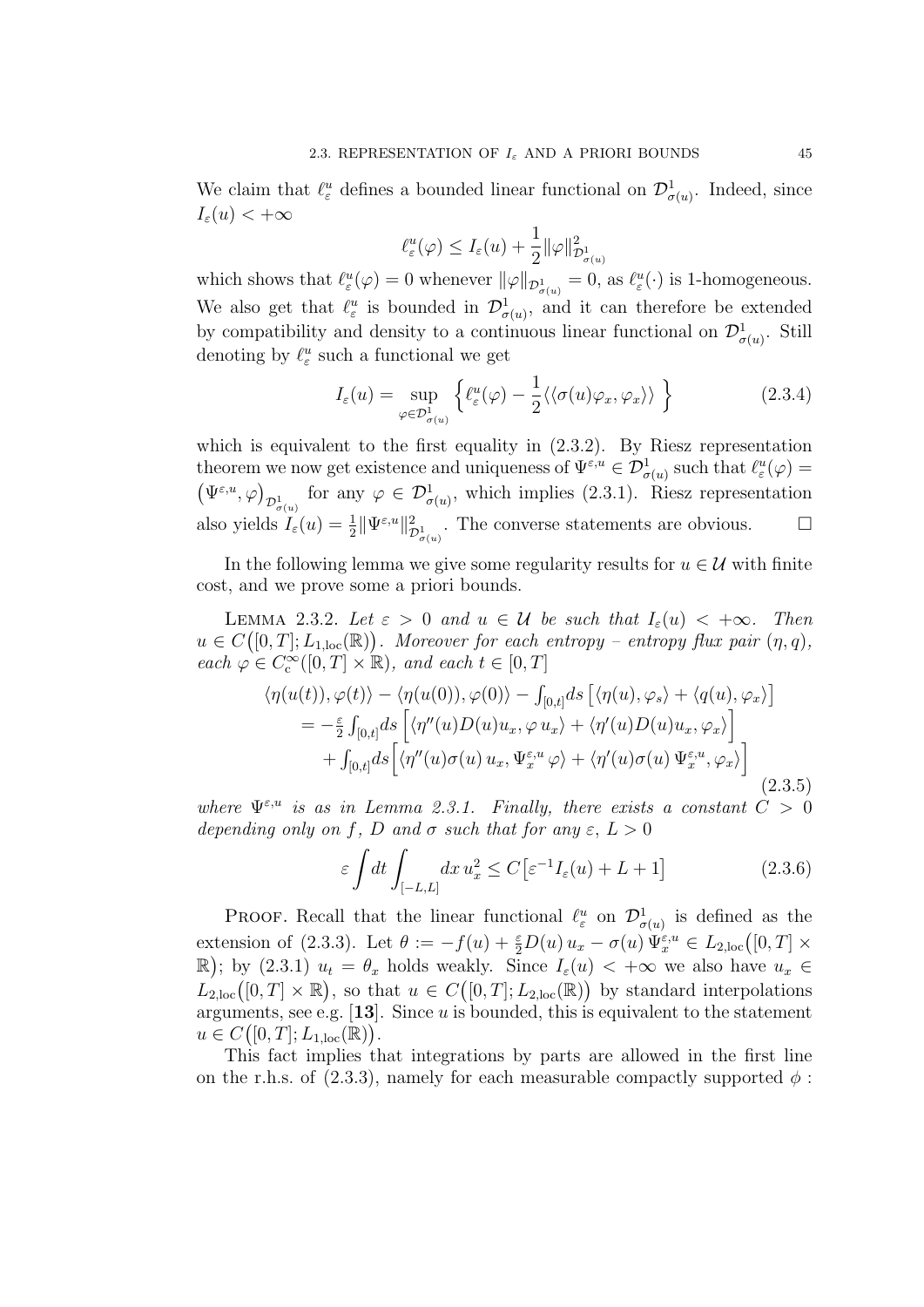### 46 2. Γ-ENTROPY COST FUNCTIONAL FOR SCALAR CONSERVATION LAWS

$$
[0, T] \times \mathbb{R} \to \mathbb{R}
$$
 with  $\phi_x \in L_2([0, T] \times \mathbb{R})$ 

$$
\ell_{\varepsilon}^{u}(\phi) = \langle \langle u_t, \phi \rangle \rangle + \langle \langle f(u)_x, \phi \rangle \rangle + \frac{\varepsilon}{2} \langle \langle D(u)u_x, \phi_x \rangle \rangle \tag{2.3.7}
$$

Since  $u_x$  is locally square integrable, if  $\eta \in C^2([0,1])$  and  $\varphi \in C_c^{\infty}([0,T] \times \mathbb{R})$ , then  $\eta'(u)\varphi$  has compact support and its weak x-derivative is square integrable. We can thus evaluate (2.3.7) with  $\phi$  replaced by  $\eta'(u)\varphi$ , and since  $\ell_{\varepsilon}^u(\eta'(u)\varphi) =$  $(\Psi^{\varepsilon,u},\eta'(u)\varphi)_{\mathcal{D}^1_{\sigma(u)}}$  and  $u \in C([0,T];L_{2,\text{loc}}(\mathbb{R}))$  we get  $(2.3.5)$ .

To prove the last statement, consider an entropy – entropy flux pair  $(\eta, q)$ . By (2.3.4) and (2.3.7)

$$
I_{\varepsilon}(u) \geq \ell_{\varepsilon}^{u}(\varepsilon \eta'(u) \varphi) - \frac{\varepsilon^{2}}{2} \langle \langle (\eta'(u)\varphi)_{x}, \sigma(u) (\eta'(u)\varphi)_{x} \rangle \rangle
$$
  
\n
$$
= \varepsilon \langle \eta(u(T)), \varphi(T) \rangle - \varepsilon \langle \eta(u(0)), \varphi(0) \rangle
$$
  
\n
$$
- \varepsilon \left[ \langle \langle \eta(u), \varphi_{t} \rangle \rangle + \langle \langle q(u), \varphi_{x} \rangle \rangle \right]
$$
  
\n
$$
+ \frac{\varepsilon^{2}}{2} \left[ \langle \langle D(u)\eta''(u)u_{x}^{2}, \varphi \rangle \rangle + \langle \langle \eta'(u)D(u)u_{x}, \varphi_{x} \rangle \rangle \right]
$$
  
\n
$$
- \langle \langle \sigma(u)\eta''(u)^{2}u_{x}^{2}, \varphi^{2} \rangle \rangle - \langle \langle \sigma(u)\eta'(u)^{2}\varphi_{x}, \varphi_{x} \rangle \rangle
$$
  
\n
$$
- 2 \langle \langle \sigma(u)\eta''(u)\eta'(u)u_{x}, \varphi \varphi_{x} \rangle \rangle \right]
$$

We now choose  $\eta \geq 0$ , uniformly convex and such that  $\sigma \eta'' \leq D$ , and for such a  $\eta$  we let  $\alpha := \max_{v} [D(v)\eta'(v)^2/\eta''(v)],$  so that  $\sigma(\eta')^2 \leq \alpha$ . By Cauchy-Schwarz inequality

$$
2\left|\langle\langle\sigma(u)\eta''(u)\eta'(u)u_x,\varphi\varphi_x\rangle\rangle\right| \leq \left|\langle\langle\sigma(u)\eta''(u)^2u_x^2,\varphi^2\rangle\rangle+\langle\langle\sigma(u)\eta'(u)^2,\varphi_x\varphi_x\rangle\rangle\right|
$$
  

$$
\leq \langle\langle D(u)\eta''(u)u_x^2,\varphi^2\rangle\rangle+\alpha\langle\langle\varphi_x,\varphi_x\rangle\rangle
$$

Letting  $\zeta : [0,1] \to \mathbb{R}$  be such that  $\zeta' = \eta' D$ , and integrating by parts we get  $\langle \eta'(u)D(u)u_x, \varphi_x \rangle = -\langle \zeta(u), \varphi_{xx} \rangle$ . Collecting all the bounds

$$
\langle \eta(u(T)), \varphi(T) \rangle + \frac{\varepsilon}{2} \langle \langle D(u)\eta''(u)u_x^2, \varphi - 2\varphi^2 \rangle \rangle \leq \varepsilon^{-1} I_{\varepsilon}(u) + \langle \eta(u(0)), \varphi(0) \rangle + \langle \langle \eta(u), \varphi_t \rangle \rangle + \langle \langle q(u), \varphi_x \rangle \rangle + \frac{\varepsilon}{2} \langle \langle \zeta(u), \varphi_{xx} \rangle \rangle + \varepsilon \alpha \langle \langle \varphi_x, \varphi_x \rangle \rangle
$$

We now choose  $\varphi$  independent of t and such that  $\varphi(x) = 1/4$  for  $|x| \leq L$ ,  $0 \leq \varphi(x) \leq 1/4$  for  $L \leq |x| \leq L+1$ ,  $\varphi(x) = 0$  for  $|x| \geq L+1$ , and  $\langle \varphi_x, \varphi_x \rangle + \langle \varphi_{xx}, \varphi_{xx} \rangle \leq 2$ . Since q,  $\zeta$  are bounded and  $\eta \geq 0$ , estimate (2.3.6) easily follows.  $\Box$ 

LEMMA 2.3.3. The sequence of functionals  $\{I_{\varepsilon}\}\$ is equicoercive on  $\mathcal{U}$ .

**PROOF.** Let  $u \in \mathcal{U}$  be such that  $I_{\varepsilon}(u) < +\infty$  and  $\Psi^{\varepsilon,u}$  be as in Lemma 2.3.1. By (2.3.1), (2.3.2) and the bound (2.3.6), for each  $s, t \in [0, T]$ , each  $L > 0$ ,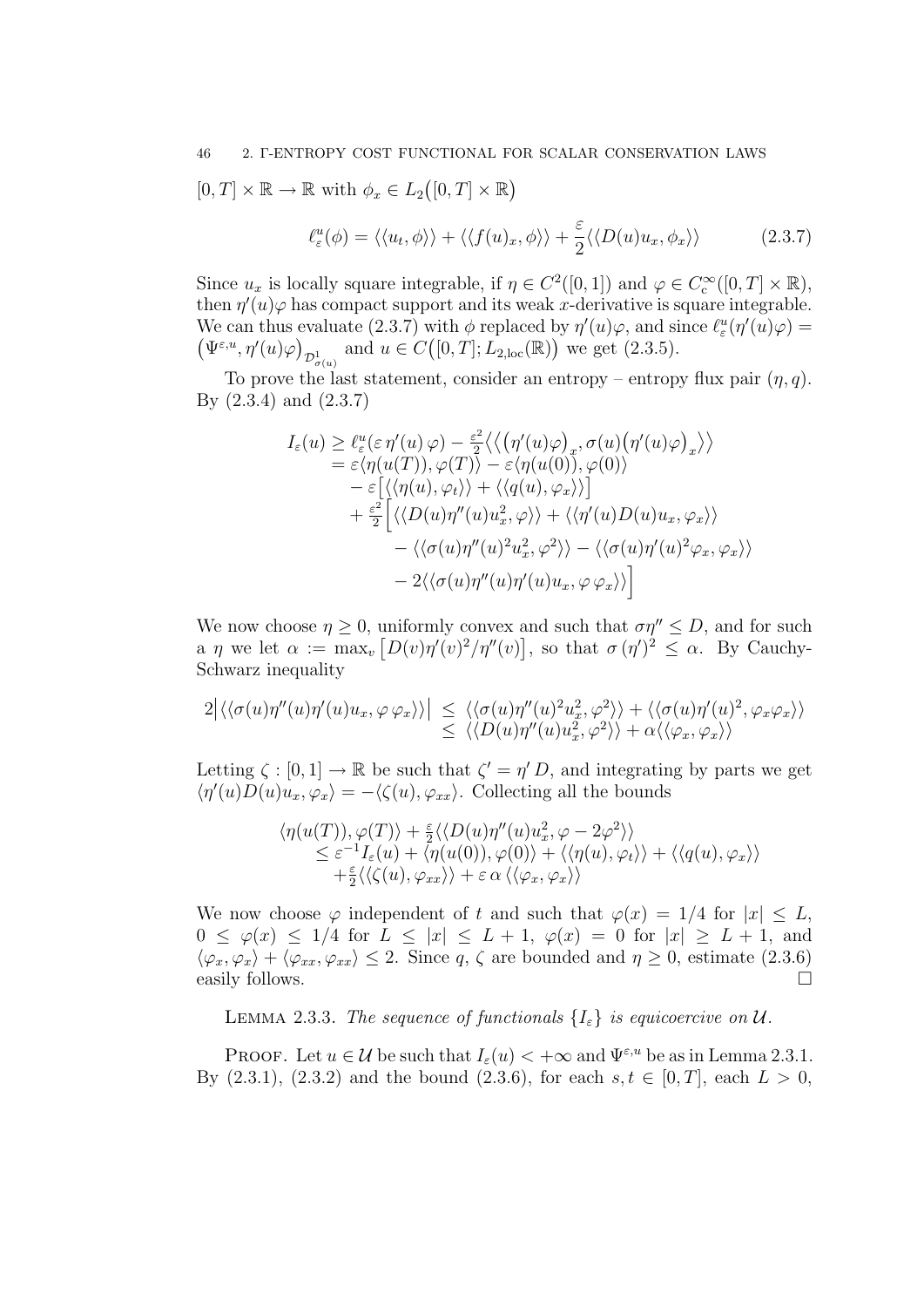each  $\varphi \in C_c^{\infty}(\mathbb{R})$  supported by  $[-L, L]$ 

$$
\begin{split} \left| \langle u(t)-u(s),\varphi \rangle \right| &= \left| \int_{[s,t]} \! dr \left\langle f(u) - \frac{\varepsilon}{2} D(u) u_x + \sigma(u) \Psi_x^{\varepsilon,u},\varphi_x \right\rangle \right| \\ & \leq \left\{ 2 \int_{[s,t] \times [-L,L]} \! dr \, dx \left[ f(u)^2 + \frac{\varepsilon^2}{4} D(u)^2 u_x^2 \right] \right\}^{1/2} \left[ |t-s| \langle \varphi_x, \varphi_x \rangle \right]^{1/2} \\ & \quad + \left[ \int_{[s,t]} \! dr \langle \sigma(u) \Psi_x^{\varepsilon,u}, \Psi_x^{\varepsilon,u} \rangle \right]^{1/2} \left[ |t-s| \langle \sigma(u) \varphi_x, \varphi_x \rangle \right]^{1/2} \\ & \leq C \left[ 1 + L + I_\varepsilon(u) \right]^{1/2} |t-s|^{1/2} \langle \varphi_x, \varphi_x \rangle^{1/2} \end{split}
$$

for a suitable constant C depending only on f, D, and  $\sigma$ . Since  $(U, d_U)$  is compact, see  $(2.2.1)$ , recalling  $(2.2.2)$  and the Ascoli-Arzelá theorem, the equicoercivity of  $\{I_{\varepsilon}\}\$  on U follows.

As mentioned in the introduction, the assumption that  $\sigma$  is supported by  $[0, 1]$  allows us to consider only functions u that take values in  $[0, 1]$ . More precisely, consider a cost functional  $I_{\varepsilon}$  analogous to  $I_{\varepsilon}$  but defined on  $L_{1,\text{loc}}([0,T] \times \mathbb{R})$ . We next prove that, if  $u \in L_{1,\text{loc}}([0,T] \times \mathbb{R})$  is such that  $I_{\varepsilon}(u) < +\infty$  and satisfies some growth conditions, then u takes values in [0, 1].

PROPOSITION 2.3.4. Let f, D,  $\sigma : \mathbb{R} \to \mathbb{R}$ ; assume f Lipschitz,  $\sigma$  and D continuous and bounded, with  $\sigma > 0$  and D uniformly positive. Let  $I_{\epsilon}$ :  $L_{1,\text{loc}}([0,T]\times\mathbb{R})\to[0,+\infty]$  be defined as follows. If  $f(u)\in L_{2,\text{loc}}([0,T]\times\mathbb{R})$ , we define  $\tilde{I}_{\varepsilon}(u)$  as in (2.2.6), and we set  $\tilde{I}_{\varepsilon}(u) = +\infty$  otherwise. Suppose that  $u \in$  $L_{1,loc}([0,T]\times\mathbb{R})$  is such that  $\hat{I}_{\varepsilon}(u) < +\infty$ . Then  $u \in C([0,T]; L_{1,loc}(\mathbb{R}))$ . Moreover, if  $\sigma$  is supported by [0, 1], and u is such that  $u(0) \in U$  and  $\int dt dx |u(t,x)|e^{-r|x|} <$  $+\infty$  for some  $r > 0$ , then u takes values in [0, 1], hence  $u \in \mathcal{U}$ .

**PROOF.** Let  $u \in L_{1,\text{loc}}([0,T] \times \mathbb{R})$  be such that  $\hat{I}_{\varepsilon}(u) < +\infty$ . By the same arguments of Lemma 2.3.2, since  $f(u) \in L_{2,loc}([0,T] \times \mathbb{R})$ ,  $u_t = \theta_x$ holds weakly for some  $\theta \in L_{2,loc}([0,T] \times \mathbb{R})$ . Hence, as in Lemma 2.3.2,  $u \in$  $C([0,T];L_{1,\text{loc}}(\mathbb{R}))$ . Suppose now that  $\sigma$  is supported by [0, 1]. Pick a sequence of positive entropies  $\eta_n \in C^2(\mathbb{R})$  such that:  $|\eta'_n(u)|, \eta''_n(u) \leq C_n$  for some  $C_n > 0$ ; for  $u \in (0,1)$ ,  $\eta_n(u)$  does not depend on n and satisfies  $0 < c \leq$  $\eta''_n(u) \le D(u)/\sigma(u)$ ; for  $u \notin [0,1]$  the sequence  $\{\eta_n(u)\}$  increases pointwise to  $+\infty$  as  $n \to \infty$ . Still following the proof of Lemma 2.3.2, for  $t \in [0, T]$  and  $\varphi \in C_{\mathrm{c}}^{\infty}(\mathbb{R})$ 

$$
\langle \eta_n(u(t)), \varphi \rangle + \frac{\varepsilon}{2} \int_{[0,t]} ds \langle D(u) \eta_n''(u) u_x^2, \varphi - 2\varphi^2 \rangle \leq \varepsilon^{-1} \hat{I}_{\varepsilon}(u) + \langle \eta_n(u(0)), \varphi \rangle + \int_{[0,t]} ds \left[ \langle q_n(u), \varphi_x \rangle + \frac{\varepsilon}{2} \langle \zeta_n(u), \varphi_{xx} \rangle + \varepsilon \alpha \langle \varphi_x, \varphi_x \rangle \right]
$$

where  $q_n$  and  $\zeta_n$  are defined (up to a constant) by  $q_n(v) = \int^v dw \, \eta'_n(w) \, f'(w)$ and  $\zeta'_n = \eta'_n D$ , and  $\alpha := \max_{u \in [0,1]} D(u)\eta'_n(u)^2/\eta''_n(u)$  is a constant independent of n, since  $\sigma$  is supported by [0, 1]. Since f is Lipschitz and D is bounded, it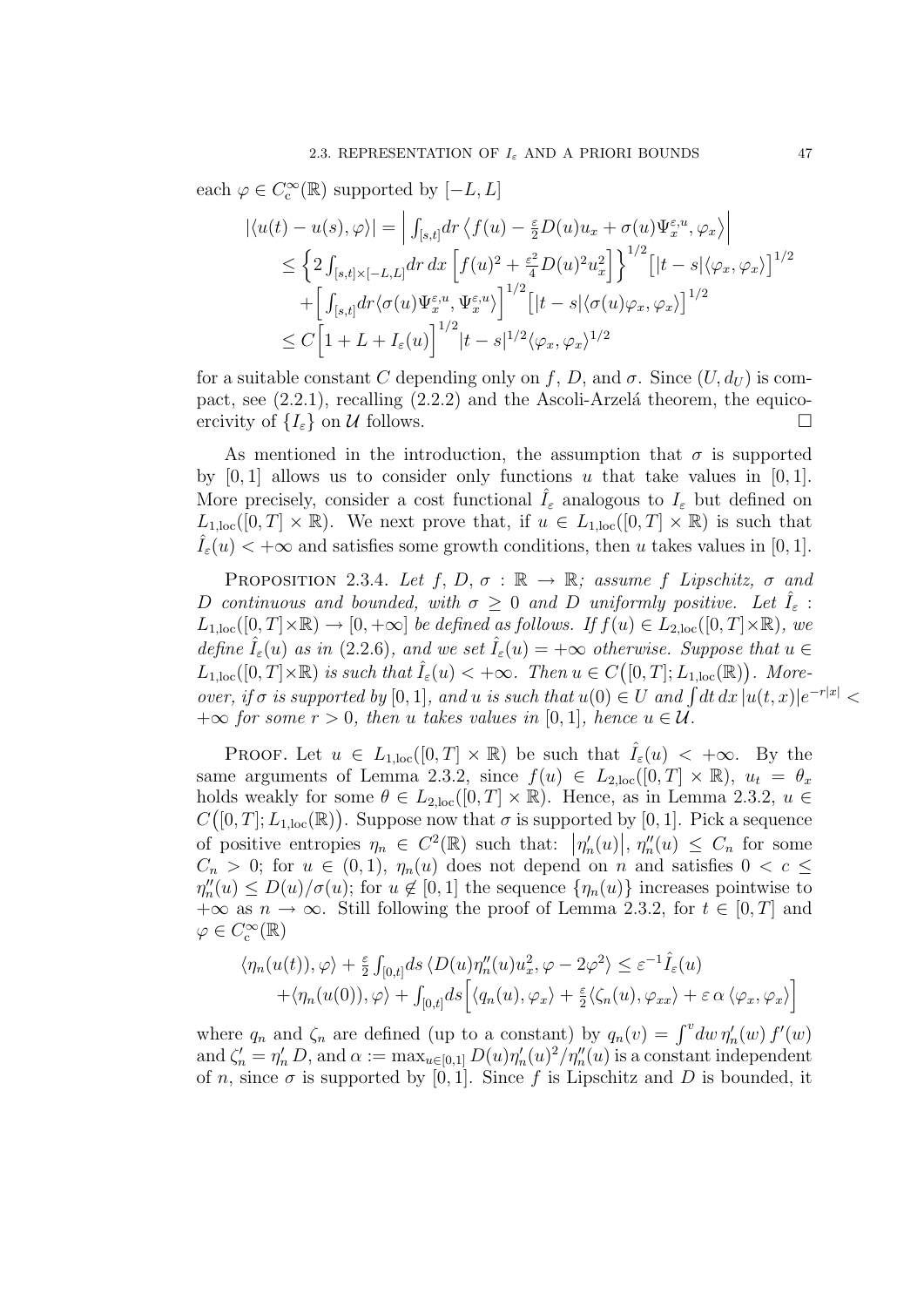is possible to choose the arbitrary constants in the definition of  $q_n$  and  $\zeta_n$  such that  $|q_n|, |\zeta_n| \leq C\eta_n$  for some constant  $C > 0$  independent of n. In particular  $\zeta_n, q_n \in L_{1,loc}([0,T] \times \mathbb{R})$ ; for each  $\varphi \in C_c^{\infty}(\mathbb{R})$  such that  $0 \leq \varphi(x) \leq 1/2$ 

$$
\langle \langle \eta_n(u), \varphi \rangle \rangle \leq T \varepsilon^{-1} \hat{I}_{\varepsilon}(u) + T \langle \eta_n(u(0)), \varphi \rangle + \int_{[0,T]} dt \int_{[0,t]} ds \left[ \langle q_n(u), \varphi_x \rangle + \frac{\varepsilon}{2} \langle \zeta_n(u), \varphi_{xx} \rangle + \varepsilon \alpha \langle \varphi_x, \varphi_x \rangle \right]
$$

Let now r be such that  $\int dt\,dx\,e^{-r|x|}|u(t,x)| < +\infty$ . By a limiting procedure, the above bound holds for any  $\varphi \in C^{\infty}(\mathbb{R})$  such that  $0 \leq \varphi \leq 1/2$  and  $\sup_{x\in\mathbb{R}} e^{r|x|} \left[ |\varphi(x)| + |\varphi_x(x)| + |\varphi_{xx}(x)| \right] < +\infty$ . For such  $\varphi$ , by the choice of  $q_n, \zeta_n$ 

$$
\frac{1}{T}\langle\langle \eta_n(u), \varphi \rangle\rangle \leq \varepsilon^{-1} \hat{I}_{\varepsilon}(u) + \langle \eta_n(u(0)), \varphi \rangle \n+ \varepsilon \frac{\alpha T}{2} \langle \varphi_x, \varphi_x \rangle + C \langle\langle \eta_n(u), |\varphi_x| + \frac{\varepsilon}{2} |\varphi_{xx}| \rangle\rangle
$$

It is easy to verify that, given  $L > 0$  large enough, we can choose  $\varphi$  such that  $\varphi(x) = 1/2$  for  $|x| \leq L$ ,  $\varphi(x) = \frac{1}{2}e^{-r|x-L|}$  for  $|x| > 2L$  and  $|\varphi_{xx}(x)| \leq$  $r|\varphi_x(x)| \leq r^2 \varphi(x) \leq r^2/2$  for  $|x| > L$ . Moreover, with no loss of generality, we can assume that  $\frac{1}{T} - C(r + \frac{\varepsilon}{2})$  $(\frac{\varepsilon}{2}r^2) > 0$ , otherwise we can suppose T small enough and iterate this proof. Therefore

$$
\begin{aligned} \left[\frac{1}{T} - C\big(r + \frac{\varepsilon}{2}r^2\big)\right] \int_{[0,T] \times [-L,L]} dt \, dx \, \eta_n(u) \\ &\leq \varepsilon^{-1} \hat{I}_{\varepsilon}(u) + \langle \eta_n(u(0)), \varphi \rangle + \varepsilon \frac{\alpha T}{2} \langle \varphi_x, \varphi_x \rangle \end{aligned}
$$

If  $u(0) \in U$  the r.h.s. of this formula is finite and independent of n, and therefore the l.h.s. is bounded uniformly in n. Taking the limit  $n \to \infty$ , by the choice of  $\eta_n$  necessarily  $u(t, x) \in [0, 1]$  for a.e.  $(t, x) \in [0, T] \times \mathbb{R}$ .

The following result is not used in the sequel, but together with Lemma 2.3.1 and Proposition 2.3.4, motivates the choice of  $I_{\varepsilon}$  as the cost functional related to (2.1.2).

PROPOSITION 2.3.5. For each  $\varepsilon > 0$  the functional  $I_{\varepsilon}: \mathcal{U} \to [0, +\infty]$  is lower semicontinuous.

PROOF. Let  $\{u^n\} \subset \mathcal{U}$  be a sequence converging to u in  $\mathcal{U}$ , and such that  $I_{\varepsilon}(u^n)$  is bounded uniformly in n. By (2.3.6), for each  $L > 0$  we have that  $\int_{[0,T]\times[-L,L]}dt\,dx\,(u_x^n)^2$  is also bounded uniformly in n. Therefore, recalling definition (2.2.6), the lower semicontinuity of  $I_{\varepsilon}$  is established once we show that  $u^n$  converges to u strongly in  $L_{1,loc}([0,T] \times \mathbb{R})$ . Fix  $L > 0$  and pick  $\chi_L \in C_c^{\infty}(\mathbb{R})$  such that  $0 \leq \chi_L \leq 1$  with  $\chi_L(x) = 1$  for  $x \in [-L, L]$ . We show that  $u^{n,L} := u^n \chi_L$  converges to  $u^L := u \chi_L$  in  $L_2([0,T] \times \mathbb{R})$ . Choose a sequence of mollifiers  $j_k : \mathbb{R} \to \mathbb{R}^+$  with  $\int dx \, j_k(x) = 1$ , then

$$
||u^{n,L} - u^L||_{L_2([0,T] \times \mathbb{R})} \le ||u^{n,L} - j_k * u^{n,L}||_{L_2([0,T] \times \mathbb{R})}
$$
  
+  $||j_k * u^{n,L} - j_k * u^L||_{L_2([0,T] \times \mathbb{R})} + ||j_k * u^L - u^L||_{L_2([0,T] \times \mathbb{R})}$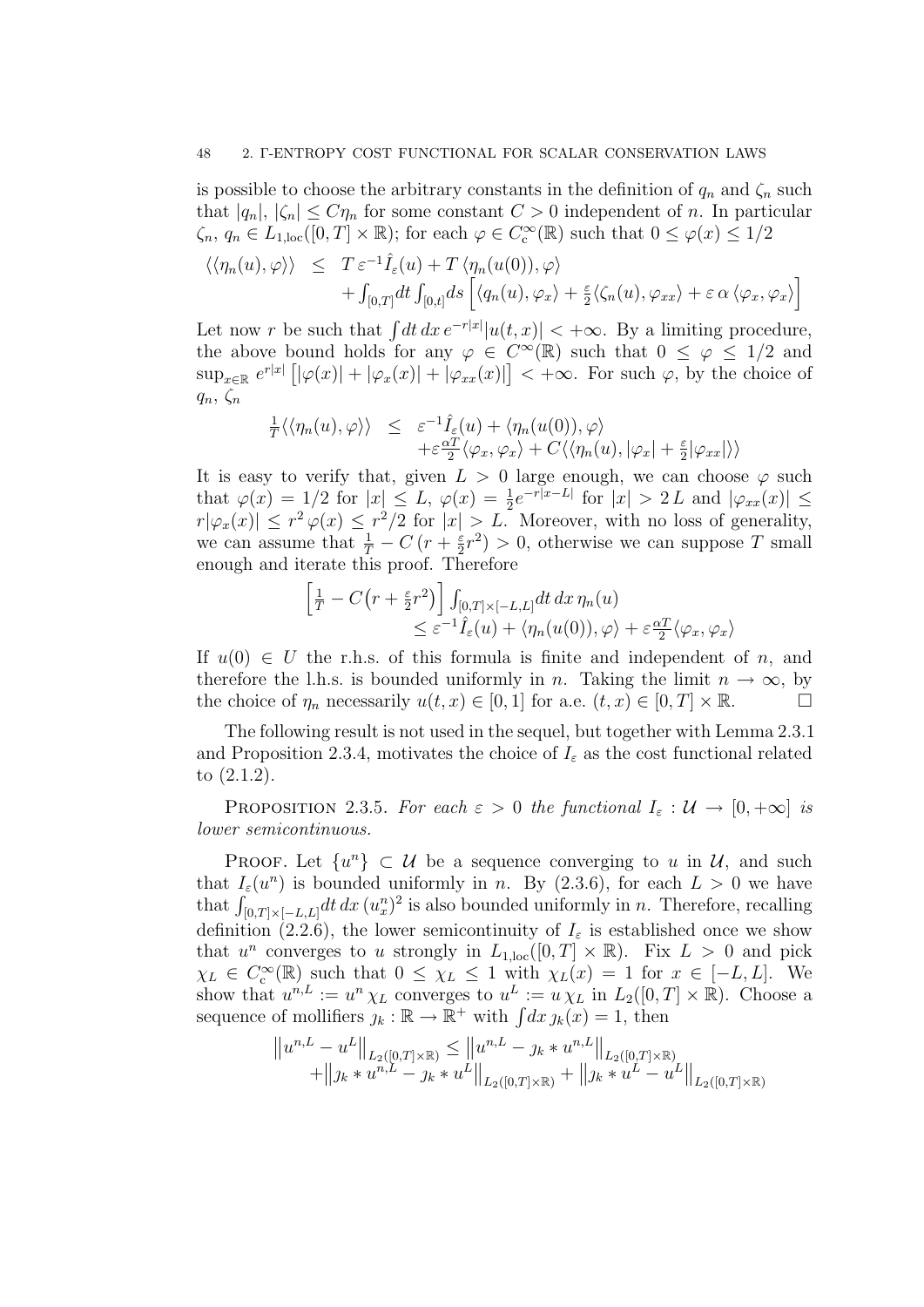where the convolution is only in the space variable. For each  $k$  the second term on the r.h.s. above vanishes as  $n \to \infty$  by the convergence  $u^n \to u$  in  $\mathcal{U}$ . Since the third term vanishes as  $k \to \infty$  it remains to show that the first one vanishes as  $k \to \infty$  uniformly in n. Integration by parts and Young inequality for convolutions yield

$$
\left\|u^{n,L}-\jmath_k*u^{n,L}\right\|_{L_2([0,T]\times \mathbb{R})}\leq \left\|1\!\!1_{[0,+\infty)}-\int_{-\infty}^{\cdot}dy\, j_k(y)\right\|_{L_1(\mathbb{R})}\!\left\|u^{n,L}_x\right\|_{L_2([0,T]\times \mathbb{R})}
$$

The uniform boundedness of  $\int_{[0,T]\times[-L,L]}dt\,dx\,(u_x^n)^2$ , (2.3.6) and the choice of  $\chi_L$  imply that the second term on the r.h.s. is bounded uniformly in n, while the first term vanishes as  $k \to \infty$ .

### 2.4. Γ-convergence of  $\mathcal{I}_{\varepsilon}$

In this section we prove the  $\Gamma$ -convergence of the parabolic cost functional  $\mathcal{I}_{\varepsilon}$  as  $\varepsilon \to 0$ , see Theorem 2.2.1. Some technical steps are postponed in Appendix 2.6.

PROOF OF THEOREM 2.2.1: EQUICOERCIVITY OF  $\mathcal{I}_{\varepsilon}$ . Recall that  $(\mathcal{M}, d_{\mathcal{M}})$ has been defined in (2.2.3), (2.2.4) and note that  $(\mathcal{N}, d_{\text{vag}})$  is compact. By Lemma 2.3.3, for each  $C > 0$  there exists a compact  $K_C \subset U$ , such that for any  $\varepsilon$  small enough  $\{\mu \in \mathcal{M} : \mathcal{I}_{\varepsilon}(\mu) \leq C\} \subset \{\mu \in \mathcal{M} : \mu_{t,x} =$  $\delta_{u(t,x)}$  for some  $u \in K_C$  =:  $\mathcal{K}_C$ . In order to prove that  $\mathcal{K}_C$  is compact in  $(M, d<sub>M</sub>)$ , consider a sequence  $\{\mu^n = \delta_{u^n}\}\subset \mathcal{K}_C$ . Then there exists a subsequence  $\{\mu^{n_j}\}\$  such that, for some  $\mu \in \mathcal{N}$  and  $u \in \mathcal{U}, \mu^{n_j} \to \mu$  in  $(\mathcal{N}, d_{\text{vag}})$ , and  $\mu^{n_j}(i) = u^{n_j} \to u$  in U, hence  $\mu(i) = u$ . Therefore  $\mu \in \mathcal{M}$  and  $\mu^{n_j} \to \mu$  in  $(\mathcal{M}, d_{\mathcal{M}}).$ 

PROOF OF THEOREM 2.2.1: Γ-LIMINF INEQUALITY. Let  $\{\mu^{\varepsilon}\}\subset \mathcal{M}$  be a sequence converging to  $\mu$  in M. In order to prove  $\underline{\lim}_{\varepsilon\to 0}\mathcal{I}_{\varepsilon}(\mu^{\varepsilon})\geq\mathcal{I}(\mu)$ , it is not restrictive to assume  $\mathcal{I}_{\varepsilon}(\mu^{\varepsilon}) < +\infty$ , and therefore  $\mu^{\varepsilon}_{t,x} = \delta_{u^{\varepsilon}(t,x)}$  for some  $u^{\varepsilon} \in \mathcal{U}$ . For each  $\varphi \in C_{c}^{\infty}((0,T) \times \mathbb{R})$ , recalling definition (2.2.6)

$$
\mathcal{I}_{\varepsilon}(\mu^{\varepsilon}) \geq \ell_{\varepsilon}^{u^{\varepsilon}}(\varphi) - \frac{1}{2} ||\varphi||_{\mathcal{D}^{1}_{\sigma(u^{\varepsilon})}}^{2}
$$
\n
$$
= -\langle\langle\mu^{\varepsilon}(i), \varphi_{t}\rangle\rangle - \langle\langle\mu^{\varepsilon}(f), \varphi_{x}\rangle\rangle - \frac{1}{2}\langle\langle\mu^{\varepsilon}(\sigma)\varphi_{x}, \varphi_{x}\rangle\rangle + \frac{\varepsilon}{2}\langle\langle D(u^{\varepsilon})u_{x}^{\varepsilon}, \varphi_{x}\rangle\rangle
$$

Let  $d \in C^1([0,1])$  be such that  $d'(u) = D(u)$ . Then  $D(u^{\varepsilon})u_x^{\varepsilon} = d(u^{\varepsilon})_x$ , and an integration by parts shows that the last term on the r.h.s. of the previous formula vanishes as  $\varepsilon \to 0$ . Hence

$$
\lim_{\varepsilon \to 0} \mathcal{I}_{\varepsilon}(\mu^{\varepsilon}) \ge -\langle \langle \mu(\iota), \varphi_t \rangle \rangle - \langle \langle \mu(f), \varphi_x \rangle \rangle - \frac{1}{2} \langle \langle \mu(\sigma) \varphi_x, \varphi_x \rangle \rangle
$$

By optimizing over  $\varphi \in C_c^{\infty}((0,T) \times \mathbb{R})$  the *Γ*-liminf inequality follows.  $\square$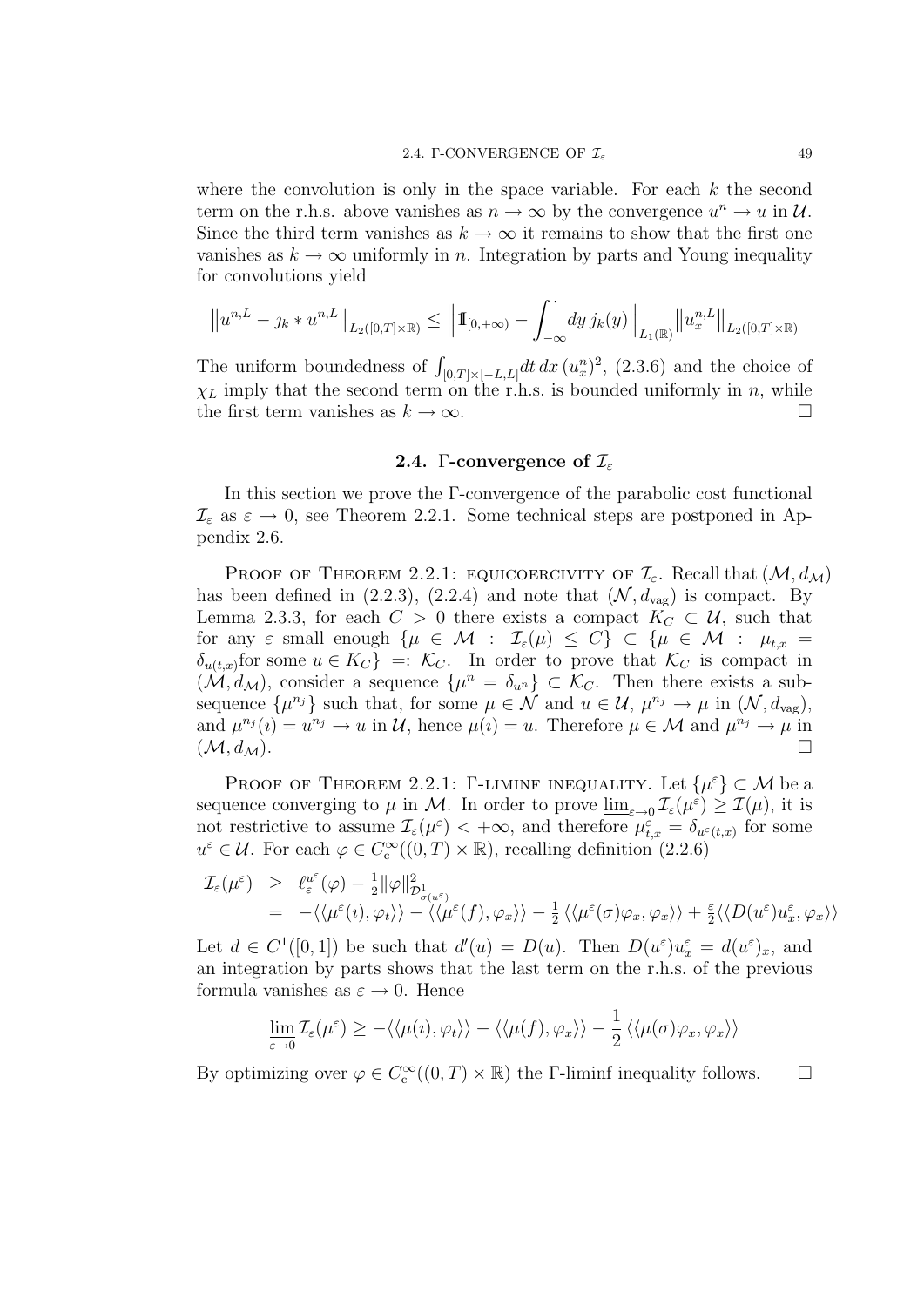#### 50 2. Γ-ENTROPY COST FUNCTIONAL FOR SCALAR CONSERVATION LAWS

### Proof of Theorem 2.2.1: Γ-limsup inequality. Let

$$
\mathcal{M}_g := \left\{ \mu \in \mathcal{M} : \mathcal{I}(\mu) < +\infty, \exists r, L > 0, \exists \mu_{\infty} \in \mathcal{P}([0,1]) \text{ such that } \mu(\nu), \mu(\sigma) \ge r, \mu_{t,x} = \mu_{\infty} \text{ for } |x| > L \right\}
$$
\n(2.4.1)

$$
\mathcal{M}_0 := \left\{ \mu \in \mathcal{M}_g : \ \mu = \delta_u \text{ for some } u \in C^1([0, T] \times \mathbb{R}; [0, 1]) \right\} \tag{2.4.2}
$$

and define  $\tilde{\mathcal{I}} : \mathcal{M} \to [0, +\infty]$  by

$$
\widetilde{\mathcal{I}}(\mu) := \begin{cases} \mathcal{I}(\mu) & \text{if } \mu \in \mathcal{M}_0 \\ +\infty & \text{otherwise} \end{cases}
$$
 (2.4.3)

We claim that for  $\mu \in \mathcal{M}_0$ , a recovery sequence is simply given by  $\mu^{\varepsilon} = \mu$ . Indeed, if  $\mu = \delta_u$  for some  $u \in C^1([0, T] \times \mathbb{R}; [0, 1])$ , we have

$$
\mathcal{I}_{\varepsilon}(\mu^{\varepsilon}) = I_{\varepsilon}(u) = \frac{1}{2} \left\| u_t + f(u)_x - \frac{\varepsilon}{2} (D(u)u_x)_x \right\|_{\mathcal{D}_{\sigma(u)}^{-1}}^2
$$
  

$$
\leq \frac{1+\varepsilon}{2} \left\| u_t + f(u)_x \right\|_{\mathcal{D}_{\sigma(u)}^{-1}}^2 + \frac{1+\varepsilon^{-1}}{2} \left\| \frac{\varepsilon}{2} (D(u)u_x)_x \right\|_{\mathcal{D}_{\sigma(u)}^{-1}}^2
$$

As  $\mu \in \mathcal{M}_q$ , u is constant for |x| large enough, in particular  $u_x \in L_2([0,T] \times \mathbb{R})$ . Since we have also  $\sigma(u) \ge r > 0$ , the last term in the above formula vanishes as  $\varepsilon \to 0$ . Hence  $\Gamma$ - $\overline{\lim}_{\varepsilon} \mathcal{I}_{\varepsilon} \leq \tilde{\mathcal{I}}$ . As well known, see e.g. [4, Prop. 1.28], any  $\Gamma$ limsup is lower semicontinuous; the proof is then completed by Theorem 2.4.1 below.

The relaxation of the functional  $\tilde{\mathcal{I}}$  on M defined in (2.4.3) might have an independent interest; in the following result we show it coincides with  $\mathcal{I}$ , as defined in (2.2.8).

THEOREM 2.4.1.  $\mathcal I$  is the lower semicontinuous envelope of  $\mathcal I$ .

The following representation of  $\mathcal I$  is proved similarly to Lemma 2.3.1.

LEMMA 2.4.2. Let  $\mu \in \mathcal{M}$ . Then  $\mathcal{I}(\mu) < +\infty$  iff there exists  $\Psi^{\mu} \in \mathcal{D}^1_{\mu(\sigma)}$ such that  $\mu$  is a measure-valued solution to  $u_t + f(u)_x = -(\sigma(u)\Psi_x^{\mu})_x$ , namely

$$
\mu(\iota)_t + \mu(f)_x = -(\mu(\sigma)\Psi_x^{\mu})_x \tag{2.4.4}
$$

holds weakly. In such a case  $\Psi^{\mu}$  is unique and

$$
\mathcal{I}(\mu) = \frac{1}{2} \left\| \mu(\iota)_t + \mu(f)_x \right\|_{\mathcal{D}^{-1}_{\mu(\sigma)}}^2 = \frac{1}{2} \|\Psi^\mu\|_{\mathcal{D}^1_{\mu(\sigma)}}^2
$$

Furthermore, suppose that  $\mu(\sigma) \geq r$  for some constant  $r > 0$ . Then  $\mathcal{I}(\mu)$  $+\infty$  iff there exists  $G^{\mu} \in L_2([0,T] \times \mathbb{R})$  such that

$$
\mu(i)_t + \mu(f)_x = -G_x^{\mu} \tag{2.4.5}
$$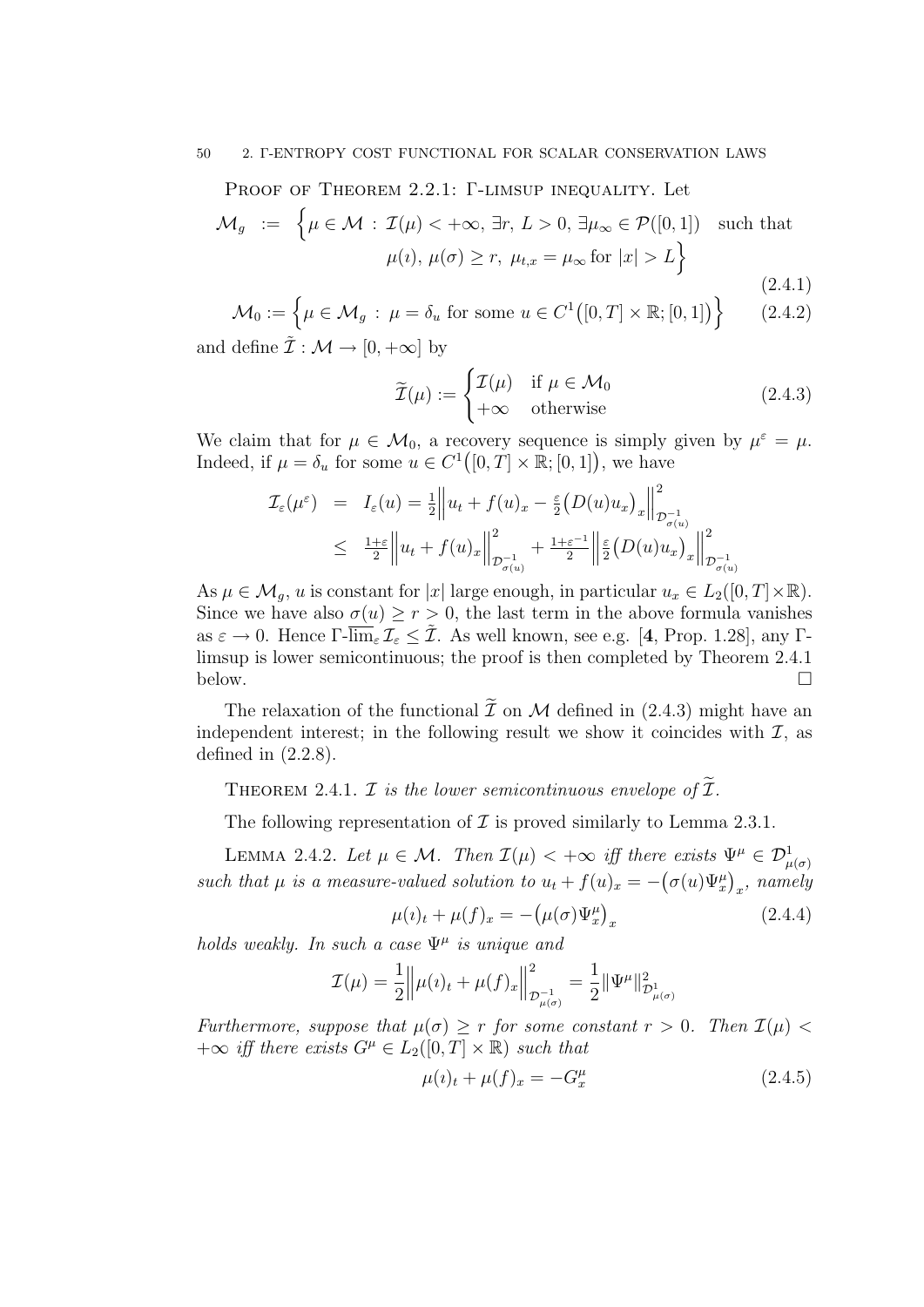holds weakly. In such a case  $\Psi^{\mu}_x$  can be identified with a function in  $L_2([0,T] \times$  $\mathbb{R}$ , and

$$
G^{\mu} = \mu(\sigma)\Psi_x^{\mu}, \qquad \mathcal{I}(\mu) = \frac{1}{2} \int dt \, dx \frac{\left(G^{\mu}(t,x)\right)^2}{\mu_{t,x}(\sigma)} \tag{2.4.6}
$$

The following remark is a consequence of Lemma 2.4.2.

REMARK 2.4.3. Let  $\{\mu^k\}\subset \mathcal{M}$  be such that  $\mu^k\to \mu$  in  $\mathcal{M}, \mathcal{I}(\mu^k)<+\infty$ and  $\mu^k(\sigma) \geq r$  for some  $r > 0$ . Let also  $G^{\mu^k}$  be defined as in Lemma 2.4.2. If  $\mu^k(\sigma) \to \mu(\sigma)$  strongly in  $L_{1,loc}([0,T] \times \mathbb{R})$  and  $\{G^{\mu^k}\}\$  is strongly precompact in  $L_2([0,T] \times \mathbb{R})$ , then  $\mathcal{I}(\mu^k) \to \mathcal{I}(\mu)$ .

Throughout the proof of Theorem 2.4.1, approximation of Young measures by piecewise smooth measures is a much used procedure. In particular we will refer repeatedly to the following result, which is a simple restatement of the Rankine-Hugoniot condition for the divergence-free vector field  $(\mu(i), \mu(f) +$  $G^{\mu}$ ) on  $(0, T) \times \mathbb{R}$ .

LEMMA 2.4.4. Let  $\gamma : (0, T) \to \mathbb{R}$  be a Lipschitz map with a.e. derivative  $\gamma$ . and let  $O^{\mp} \subset (0,T) \times \mathbb{R}$  be a left, resp. a right, open neighborhood of the graph of  $\gamma$ ; namely  $\text{Graph}(\gamma) \subset \text{Closure}(O^-) \cap \text{Closure}(O^+)$ , and for all  $(t, x) \in O^-$ , resp.  $(t, x) \in O^+$ , the inequality  $x < \gamma(t)$ , resp.  $x > \gamma(t)$ , holds. Let also  $O := O^+ \cup O^- \cup \text{Graph}(\gamma)$ . Suppose that a Young measure  $\mu \in \mathcal{M}$  is such that, for each continuous function  $F \in C([0,1])$  the map  $(t,x) \mapsto \mu_{t,x}(F)$  is continuously differentiable in  $O^- \cup O^+$ , and denote by  $\mu^{\mp}(F)$  the respective traces of  $\mu(F)$  on the graph of  $\gamma$ . Then there exists a map  $G: O \to \mathbb{R}$ , defined up to an additive measurable function of the t variable, which is continuous in  $O^-$  ∪  $O^+$ , and such that (2.4.5) holds weakly in O. Moreover the Rankine-Hugoniot condition holds for a.e.  $t \in [0, T]$ , namely

$$
G^{+} - G^{-} = \left[\mu(\iota)^{+} - \mu(\iota)^{-}\right] \dot{\gamma} - \left[\mu(f)^{+} - \mu(f)^{-}\right]
$$
\n(2.4.7)

where  $G^{\mp}$  are the traces of G on  $\gamma$  evaluated on the neighborhoods  $O^{\mp}$  of  $\gamma$ .

PROOF OF THEOREM 2.4.1. Since  $\mathcal I$  is lower semicontinuous, it is enough to prove that  $\mathcal{M}_0$ , as defined in (2.4.2), is *I*-dense in  $\mathcal{M}$ , namely that for each  $\mu\in\mathcal{M}$  with  $\mathcal{I}(\mu)<+\infty,$  there exists a sequence  $\{\mu^k\}\subset\mathcal{M}_0$  such that  $\mu^k\to\mu$ in M and  $\overline{\lim}_k \mathcal{I}(\mu^k) \leq \mathcal{I}(\mu)$  (we will also say that  $\mu^k$  *I*-converges to  $\mu$ ). We split the proof in several steps.

Step 1. Here we show that  $\mathcal{M}_0$  is *T*-dense in the set of Young measures which are a finite convex combination of Dirac masses for a.e.  $(t, x)$ . More precisely, recalling definition (2.4.1), we set

$$
\mathcal{M}_1^n := \left\{ \mu \in \mathcal{M}_g : \mu = \sum_{i=1}^n \alpha^i \delta_{u^i} \text{ for some } \alpha^i \in L_\infty([0, T] \times \mathbb{R}; [0, 1]) \right\}
$$
  
with  $\sum_{i=1}^n \alpha^i = 1$  and  $u^i \in L_\infty([0, T] \times \mathbb{R}; [0, 1])$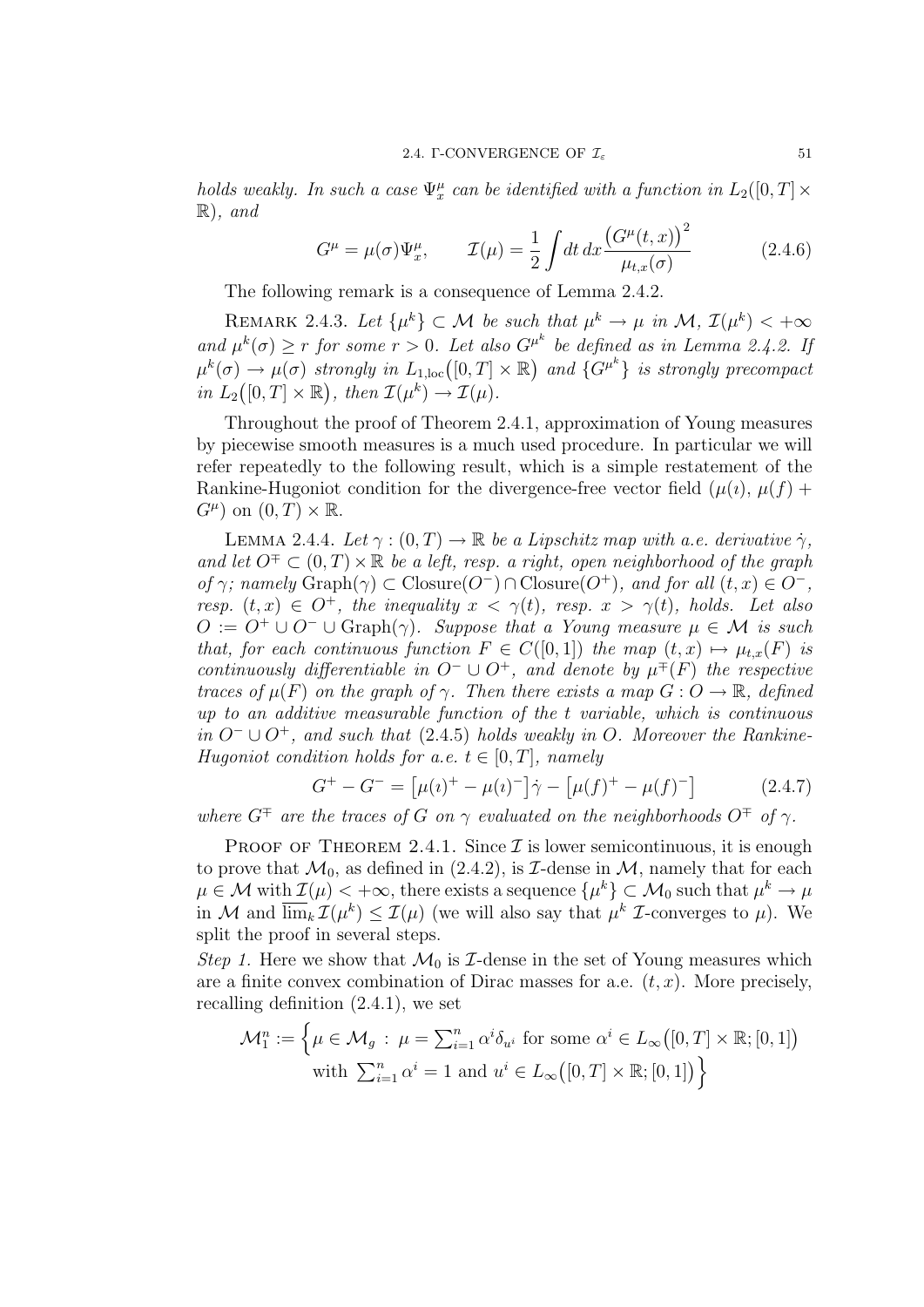and

$$
\mathcal{M}_1:=\bigcup_{n=1}^\infty \mathcal{M}_1^n
$$

In this step, we prove that  $\mathcal{M}_0$  is *T*-dense in  $\mathcal{M}_1$ . We proceed by induction on n; to this aim, for  $n \geq 1$ , we introduce the auxiliary sets

$$
\overline{\mathcal{M}}_1^n := \left\{ \mu \in \mathcal{M}_g : \exists r > 0 : \mu = \sum_{i=1}^n \alpha^i \delta_{u^i}, \text{ for some } \alpha^i \in L_\infty([0, T] \times \mathbb{R}; [r, 1]) \text{ with } \sum_{i=1}^n \alpha^i = 1 \text{ and } u^i \in C^0([0, T] \times \mathbb{R}; [0, 1]) \right\}
$$
  

$$
\widetilde{\mathcal{M}}_1^n := \left\{ \mu \in \mathcal{M}_g : \exists r > 0 : \mu = \sum_{i=1}^n \alpha^i \delta_{u^i} \text{ for some } \alpha^i \in C^1([0, T] \times \mathbb{R}; [r, 1]) \right\}
$$

with 
$$
\sum_{i=1}^{n} \alpha^{i} = 1
$$
 and  $u^{i} \in C^{1}([0, T] \times \mathbb{R}; [r, 1 - r])$ , such that  $u^{i+1} \geq u^{i} + r$ 

Note that  $\widetilde{\mathcal{M}}_1^n \subset \overline{\mathcal{M}}_1^n \subset \mathcal{M}_1^n$ , and  $\widetilde{\mathcal{M}}_1^1 \subset \mathcal{M}_0$ . We claim that for each  $n \geq 1$ ,  $\widetilde{\mathcal{M}}_1^n$  is *I*-dense in  $\overline{\mathcal{M}}_1^n$  $\overline{\widetilde{M}}_1^n$ , that  $\overline{\mathcal{M}}_1^n$  $\frac{n}{1}$  is *T*-dense in  $\mathcal{M}_1^n$ , and that  $\mathcal{M}_1^n$  is *T*-dense in  $\widetilde{\mathcal{M}}_1^{n+1}$ . The *I*-density of  $\mathcal{M}_0$  in  $\mathcal{M}_1$  then follows by induction. The previous claims are proved in Appendix 2.6.

Step 2. In this step we prove that  $\mathcal{M}_1$  is *T*-dense in  $\mathcal{M}_q$ , see (2.4.1). We use the following elementary extension of the mean value theorem.

LEMMA 2.4.5. Let X be a connected compact separable metric space,  $F_1, \ldots,$  $F_d \in C(X)$  be continuous functions on X, and  $\mathbb{P} \in \mathcal{P}(X)$  be a Borel probability measure on X. Then there exist  $\alpha^1, \dots, \alpha^d \geq 0$  with  $\sum_i \alpha^i = 1, x^1, \dots, x^d \in X$ such that  $\mathbb{P}(F^i) = \sum_{j=1}^d \alpha^j F^i(x^j)$ ,  $i = 1, \ldots, d$ . Furthermore there exists a sequence  $\{P^n\} \subset \mathcal{P}(X)$  converging weakly\* to  $\mathbb{P}$ , such that each  $\mathbb{P}^n$  is a finite convex combination of Dirac masses,  $\mathbb{P}^n(F^i) = \mathbb{P}(F^i)$  for  $i = 1, \ldots, d$ , and for each n the map  $\mathcal{P}(X) \ni \mathbb{P} \mapsto \mathbb{P}^n \in \mathcal{P}(X)$  is Borel measurable w.r.t. the weak\* topology.

**PROOF.** It is easy to see that the point  $\mathbb{P}(F) := (\mathbb{P}(F_1), \dots, \mathbb{P}(F_d)) \in \mathbb{R}^d$ belongs to the closed convex hull of the set  $B := \{ (F_1(x), \ldots, F_d(x)), x \in$  $X\}\subset\mathbb{R}^d$ . Since B is compact and connected, Caratheodory theorem implies that  $\mathbb{P}(F)$  is a convex combination of at most d points in B, namely the first statement of the lemma holds. Since  $X$  is compact, for each integer  $n \geq 1$ , there exist an integer  $k = k(n)$  and pairwise disjoint measurable sets  $A_1^n, \ldots, A_k^n \subset X$ , such that  $\mathbb{P}(X \setminus \cup_{l=1}^k A_l^n) = 0$ ,  $\mathbb{P}(A_l^n) > 0$ , and diameter $(A_l^n) \leq n^{-1}, l = 1, \ldots, k$ . For  $l = 1, \ldots, k$ , let  $\mathbb{P}(\cdot | A_l^n) \in \mathcal{P}(X)$  be defined by  $\mathbb{P}(B|A_l^n) := \mathbb{P}(A_l^n \cap B)/\mathbb{P}(A_l^n)$  for any Borel set  $B \subset X$ . By the first part of the lemma, there exists a probability measure  $\mathbb{P}^n_l \in \mathcal{P}(X)$ , which is a convex combination of d Dirac masses, such that  $\mathbb{P}^n_l(F_i) = \mathbb{P}(F_i | A_i^n)$ . The sequence  $\{\mathbb{P}^n\}$  defined as  $\mathbb{P}^n(\cdot) := \sum_{l=1}^k \mathbb{P}(A_l^n)\mathbb{P}_l^n(\cdot)$  satisfies the requirements of the lemma.  $\square$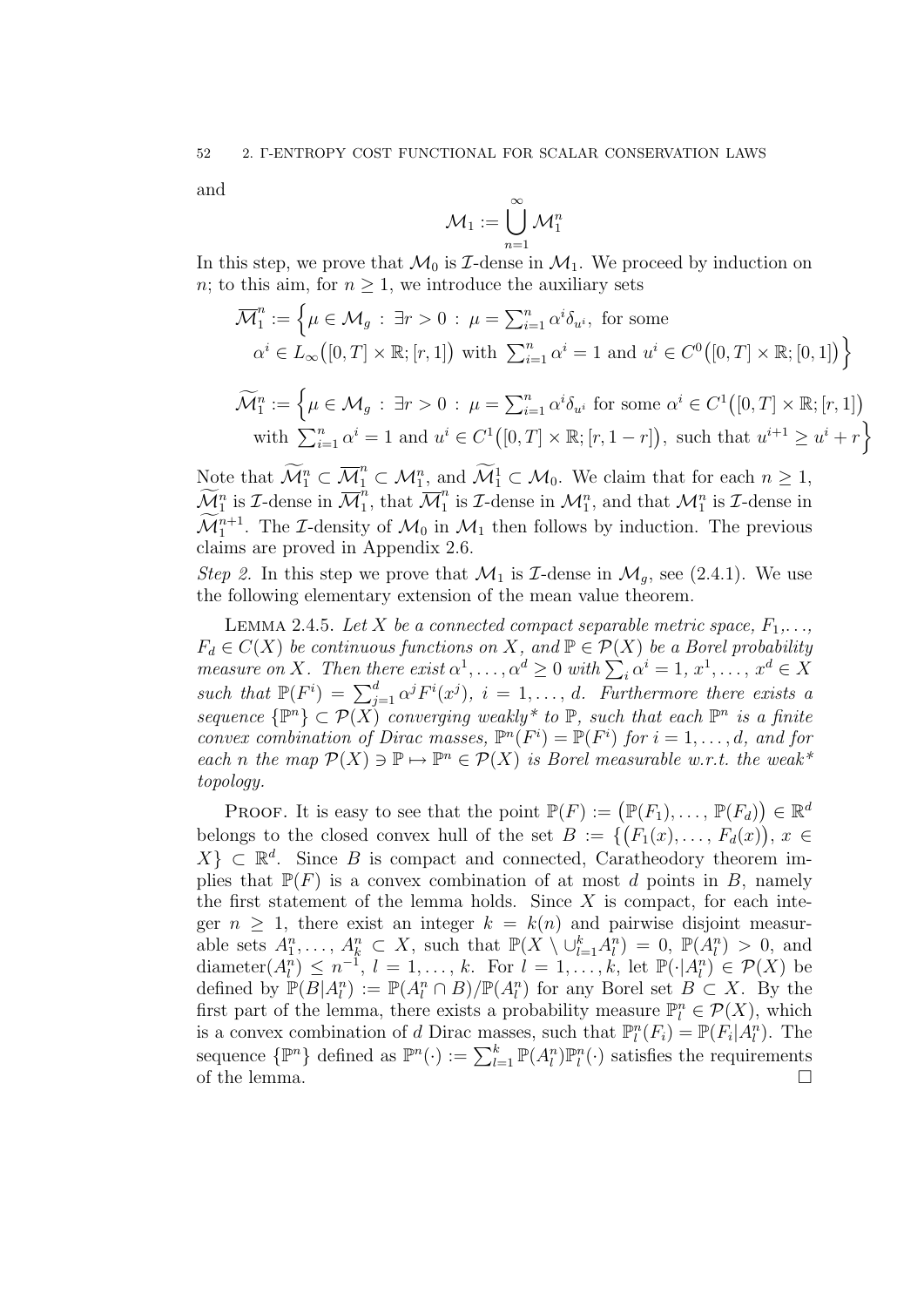Let  $\mu \in \mathcal{M}_g$ . By Lemma 2.4.5, there exists a sequence  $\{\mu^n\} \subset \mathcal{M}$  converging to  $\mu$  in M such that  $\mu_{t,x}$  is a convex combination of Dirac masses  $(t, x)$  for a.e.  $(t, x)$ , and  $\mu^{n}(i) = \mu(i)$ ,  $\mu^{n}(f) = \mu(f)$ ,  $\mu^{n}(\sigma) = \mu(\sigma)$ . Hence  $\mathcal{I}(\mu^{n}) = \mathcal{I}(\mu)$ and  $\mu^n \in \mathcal{M}_1$ .

Step 3. Recall Lemma 2.4.2 and set

$$
\mathcal{M}_3 := \left\{ \mu \in \mathcal{M} : \mathcal{I}(\mu) < +\infty, \exists r > 0 \text{ such that } \mu(i), \mu(\sigma) \ge r, \right\}
$$

$$
G^{\mu} \in C^1([0, T] \times \mathbb{R}) \cap L_{\infty}([0, T] \times \mathbb{R}),
$$

$$
\text{for each } F \in C([0, 1]) \mu(F) \in C^1([0, T] \times \mathbb{R}) \right\}
$$

In this step we prove that  $\mathcal{M}_g$  is *I*-dense in  $\mathcal{M}_3$ .

Let  $\mu \in \mathcal{M}_3$ , and choose a constant  $u_{\infty} > 0$  such that  $\mu(i) - u_{\infty} > \delta$  for some  $\delta > 0$ . Define the maps  $\gamma_{\pm}^k \in C([0,T]) \cap C^1((0,T))$  as the solutions to the Cauchy problems

$$
\begin{cases} \dot{\gamma}(t) = \frac{G^{\mu}(t,\gamma(t)) + \mu_{t,\gamma(t)}(f) - f(u_{\infty})}{\mu_{t,\gamma(t)}(i) - u_{\infty}} \\ \gamma(0) = \pm k \end{cases}
$$

 $\gamma_{\pm}^{k}$  are well-defined by the smoothness hypotheses on  $\mu$  and  $G^{\mu}$ . On the other hand, since we assumed  $G^{\mu}$  to be uniformly bounded,  $|\gamma_{\pm}^{k}(t) \mp k| \leq C$ , for some constant  $C > 0$  not depending on k. We define, for  $k > C$ ,  $\mu^k$  by  $\mu^k_{t,x} = \mu_{t,x}$  if  $\gamma_{-}^{k}(t) < x < \gamma_{+}^{k}(t)$  and  $\mu_{t,x}^{k} = \delta_{u_{\infty}}$  otherwise. Clearly  $\mu^{k} \to \mu$  in M as  $k \to \infty$ . We also let  $G^{\mu^k}(t,x) = G^{\mu}(t,x)$  if  $\gamma^k_-(t) < x < \gamma^k_+(t)$ , and  $G^{\mu^k}(t,x) = 0$ otherwise. By (2.4.7) and the definition of  $\gamma_{\pm}^k$ , the equation  $\mu^k(i)_t + \mu^k(f)_x =$  $-G_x^{\mu^k}$  holds weakly in  $(0, T) \times \mathbb{R}$ . In particular, by Lemma 2.4.2,  $\mathcal{I}(\mu^k) \leq \mathcal{I}(\mu)$ . Step 4. Here we prove that  $\mathcal{M}_3$  is *T*-dense in

$$
\mathcal{M}_4 := \{ \mu \in \mathcal{M} : I(\mu) < +\infty, \exists r > 0 \text{ such that } \mu(i), \mu(\sigma) \ge r \}
$$

Let  $\mu \in \mathcal{M}_4$  and  $\{j^k\}_{k\geq 1} \subset C_c^{\infty}(\mathbb{R} \times \mathbb{R})$  be a sequence of smooth mollifiers supported by  $[-T/k, T/k] \times [-1, 1]$ . For  $k \geq 1$ , let us define the rescaled time-space variables  $b^k : [0, T] \times \mathbb{R} \to \mathbb{R} \times \mathbb{R}$  by

$$
b^{k}(t,x) := \left(\frac{t+T/k}{1+2T/k}, \frac{x}{1+2T/k}\right)
$$
\n(2.4.8)

For  $k \geq 1$  we also define the Young measure  $\mu^k$  by setting for  $F \in C([0,1])$ and  $(t, x) \in [0, T] \times \mathbb{R}$ 

$$
\mu_{t,x}^k(F) := \int dy \, ds \, j^k(t-s, x-y) \mu_{b^k(s,y)}(F)
$$

It is immediate to see that  $\mu^k \in \mathcal{M}_3$ . Moreover, as  $k \to \infty$ ,  $\mu^k \to \mu$  in M and  $\mu^{k}(F) \to \mu(F)$  strongly in  $L_{1,\text{loc}}([0,T] \times \mathbb{R})$  for each  $F \in C([0,1])$ .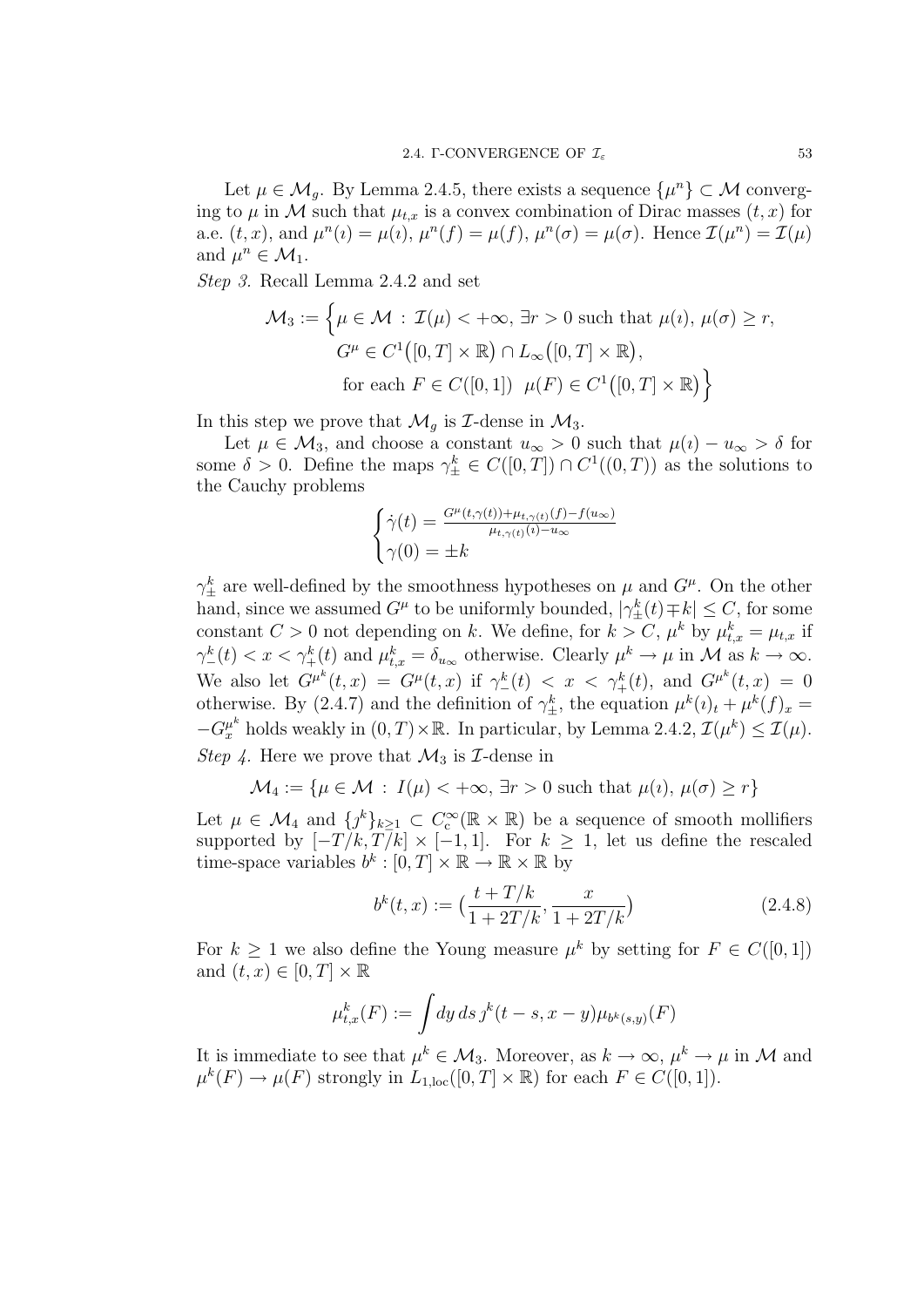#### 54 2. Γ-ENTROPY COST FUNCTIONAL FOR SCALAR CONSERVATION LAWS

Let us also define  $G^{\mu^k} \in L_2([0,T] \times \mathbb{R})$  by

$$
G_{t,x}^{\mu^k} := \int dy \, ds \, j^k(t-s, x-y) G^{\mu}(b^k(s, y))
$$

Then  $\mu^k(i)_t + \mu^k(f)_x = -G_x^{\mu^k}$  holds weakly, and  $G^{\mu^k} \to G^\mu$  in  $L_2([0,T] \times \mathbb{R})$ as  $k \to \infty$ . The proof is then achieved by Remark 2.4.3.

Step 5.  $\mathcal{M}_4$  is *T*-dense in  $\mathcal{M}$ . For  $\mu \in \mathcal{M}$  with  $\mathcal{I}(\mu) < +\infty$ , we define  $\mu^k := (1 - k^{-1})\mu + k^{-1}\delta_{1/2}$ . Clearly  $\mu^k \to \mu$  in M, and  $\mu^k(i) \geq k^{-1/2}$ ,  $\mu^{k}(\sigma) \geq k^{-1}\sigma(1/2)$ . Therefore  $\mu^{k} \in \mathcal{M}_{4}$ . From  $(2.2.8)$  it follows that  $\mathcal{I}$  is convex, and since  $\mathcal{I}(\delta_{1/2}) = 0$ , we have  $\mathcal{I}(\mu^k) \leq (1 - k^{-1})\mathcal{I}(\mu)$ .

The following proposition is easily proved, and will be used in the proof of Corollary 2.2.2

PROPOSITION 2.4.6. Let  $X$ ,  $Y$  be complete separable metrizable spaces, and let  $\omega : X \to Y$  be continuous. Let also  $\{\mathcal{F}_{\varepsilon}\}\$ be a family of functionals  $\mathcal{F}_{\varepsilon}: Y \to [-\infty, +\infty]$ . Let us define  $F_{\varepsilon}: X \to [-\infty, +\infty]$  by

$$
F_{\varepsilon}(x) = \inf_{y \in \omega^{-1}(x)} \mathcal{F}_{\varepsilon}(y)
$$

Then

$$
\left(\Gamma\overline{\text{-}\lim}_{\varepsilon} F_{\varepsilon}\right)(x) \le \inf_{y \in \omega^{-1}(x)} \left(\Gamma\overline{\text{-}\lim}_{\varepsilon} \mathcal{F}_{\varepsilon}\right)(y)
$$

Furthermore if  $\{\mathcal{F}_{\varepsilon}\}\$  is equicoercive on Y then  $\{F_{\varepsilon}\}\$  is equicoercive on X. In such a case

$$
\left(\left.\Gamma\text{-}\underline{\lim}_{\varepsilon} F_{\varepsilon}\right)\right)(x) \leq \inf_{y \in \omega^{-1}(x)} \left(\left.\Gamma\text{-}\underline{\lim}_{\varepsilon} \mathcal{F}_{\varepsilon}\right)\right)(y)
$$

PROOF OF COROLLARY 2.2.2. Since the map  $\mathcal{M} \ni \mu \mapsto \mu(i) \in \mathcal{U}$  is continuous, by Proposition 2.4.6 we have that  $I_{\varepsilon}$  is equicoercive on U (which we already knew from Lemma 2.3.3) and Γ-converges to  $I : \mathcal{U} \to [0, +\infty]$ defined by

$$
I(u) = \inf_{\mu \in \mathcal{M} \colon \mu(v) = u} \mathcal{I}(\mu)
$$

Recall that, if  $\mathcal{I}(\mu) < +\infty$ ,  $\Psi_x^{\mu}$  has been defined in Lemma 2.4.2. Equality (2.4.4) yields

$$
I(u) = \inf \left\{ \langle \langle \mu(\sigma) \Psi_x^{\mu}, \Psi_x^{\mu} \rangle \rangle, \Phi \in L_{2,loc}([0, T] \times \mathbb{R}), \mu \in \mathcal{M} : \mathcal{I}(\mu) < +\infty, \mu(\nu) = u, \Phi_x = -\mu(\nu)_t \text{ weakly, } \mu(\sigma) \Psi_x^{\mu} = \Phi - \mu(f) \right\}
$$

The corollary then follows by direct computation.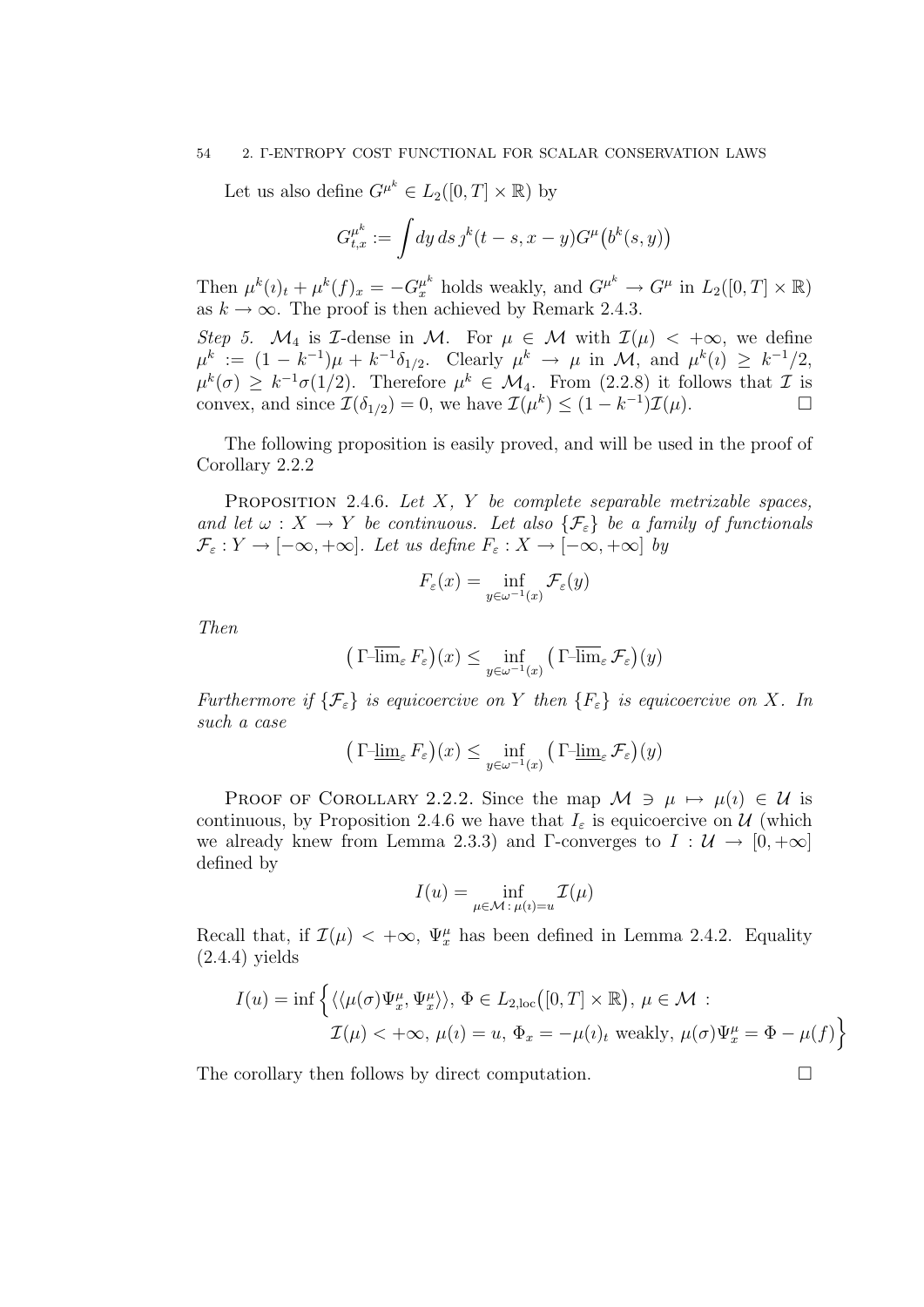### 2.5. Γ-convergence of  $H_{\varepsilon}$

PROOF OF PROPOSITION 2.2.3. (i)  $\Rightarrow$  (ii). We first show that  $\|\varphi_{\eta,u}\|_{TV,L}$ is finite for each  $\eta$  such that  $0 \leq \eta'' \leq c$ . It is easily seen that for each  $\varphi \in C_{\rm c}^{\infty}((0,T) \times (-L,L);[0,1])$  there exists  $\overline{\varphi} \in C_{\rm c}^{\infty}((0,T) \times (-L,L);[0,1])$ such that  $\bar{\varphi} \geq \varphi$  and  $\|\|\bar{\varphi}_t\| + \|\bar{\varphi}_x\|_{L_1} \leq 2(2L + T)$ . Therefore

$$
\varphi_{\eta,u}(-\varphi) = \varphi_{\eta,u}(\bar{\varphi}-\varphi) - \varphi_{\eta,u}(\bar{\varphi}) \leq ||\varphi_{\eta,u}^+||_{TV,L} + \langle\langle \eta(u), \bar{\varphi}_t \rangle\rangle + \langle\langle q(u), \bar{\varphi}_x \rangle\rangle
$$
  

$$
\leq ||\varphi_{\eta,u}^+||_{TV,L} + 2(||\eta||_{\infty} + ||q||_{\infty})(2L+T)
$$

and thus  $\|\wp_{\eta,u}\|_{\text{TV},L} \leq 2\|\wp_{\eta,u}^+\|_{\text{TV},L} + 2(\|\eta\|_{\infty} + \|q\|_{\infty})(2L+T).$ 

Let now  $\tilde{\eta}(v) := c v^2/2$ , and for  $\eta \in C^2([0,1])$  arbitrary, let  $\alpha := c^{-1} \max_v |\eta''(v)|$ . Then  $\wp_{\eta,u} = -\alpha \wp_{\tilde{\eta}-\eta/\alpha,u} + \alpha \wp_{\tilde{\eta},u}$ . Since both  $\tilde{\eta}-\eta/\alpha$  and  $\tilde{\eta}$  are convex with second derivative bounded by  $c, \varphi_{\eta,u}$  is a linear combination of Radon measures, and thus a Radon measure itself.

(ii)  $\Rightarrow$  (iii). Throughout this proof, we say that  $\eta_1, \eta_2 \in C^2([0,1])$  are equivalent, and we write  $\eta_1 \sim \eta_2$ , iff  $\eta_1'' = \eta_2''$ . We identify  $C^2([0,1])/\sim$ with  $C([0, 1])$ , which we equip with the topology of uniform convergence. For  $u \in \mathcal{X}$  a weak solution to (2.1.1), for  $\varphi \in C_c^{\infty}((0,T) \times \mathbb{R})$ , the linear mapping  $C^2([0,1]) \ni \eta \mapsto \wp_{\eta,u}(\varphi) \in \mathbb{R}$  is compatible with ~, and it thus defines a linear mapping  $P_{\varphi,u}: C([0,1]) \to \mathbb{R}$ . It is immediate to see that  $P_{\varphi,u}$  is continuous, and by (ii) for each  $\eta \in C^2([0,1])$  and  $L > 0$ 

$$
\sup\left\{P_{\varphi,u}(\eta''),\,\varphi\in C_c^\infty\big((0,T)\times(-L,L)\big),\,|\varphi|\leq 1\right\}=\|\varphi_{\eta,u}\|_{TV,L}<+\infty
$$

By Banach-Steinhaus theorem

 $\sup \{ P_{\varphi, u}(e), \, \varphi \in C^{\infty}_c((0, T) \times (-L, L)), \, |\varphi| \leq 1, \, e \in C([0, 1]), \, |e| \leq 1 \} < +\infty$ 

Therefore the linear mapping  $P_u^L : C([0,1]) \times C_c^{\infty}((0,T) \times (-L,L)) \to \mathbb{R}$ ,  $P_u^L(e,\varphi) := P_{\varphi,u}(e)$  can be extended to a finite Borel measure on  $[0,1] \times$  $(0, T) \times (-L, L)$ . The collection  $\{P_u^L\}_L$  defines a unique Radon measure  $P_u$ on  $[0, 1] \times (0, T) \times \mathbb{R}$ , since two elements of this collection coincide on the intersection of their domains. Recalling (2.2.10), we thus gather for each  $\eta \in$  $C^2([0,1])$ , for each  $\varphi \in C_c^{\infty}((0,T) \times \mathbb{R})$  and for some constant  $C > 0$  depending only on  $f$ 

$$
\Big|\int P_u(dv, dt, dx)\,\eta''(v)\varphi(t,x)\Big| = \Big|\wp_{\eta,u}(\varphi)\Big| \leq C\|\varphi\|_{C^1\big((0,T)\times \mathbb{R}\big)}\int dv\,|\eta''(v)|
$$

 $P_u$  thus defines a linear continuous functional on  $L_1([0,1]) \times C_c^1((0,T) \times$  $\mathbb{R}$ ). This implies that the Radon measure  $P_u$  can be disintegrated as  $P_u$  =  $\overline{dv} \varrho_u(v; dt, dx)$ , for some bounded measurable map  $\varrho_u : [0,1] \to M((0,T) \times \mathbb{R})$ . From the definition of  $P_u$ , we obtain for  $\eta \in C^2([0,1])$ ,  $\varphi \in C_c^{\infty}((0,T) \times \mathbb{R})$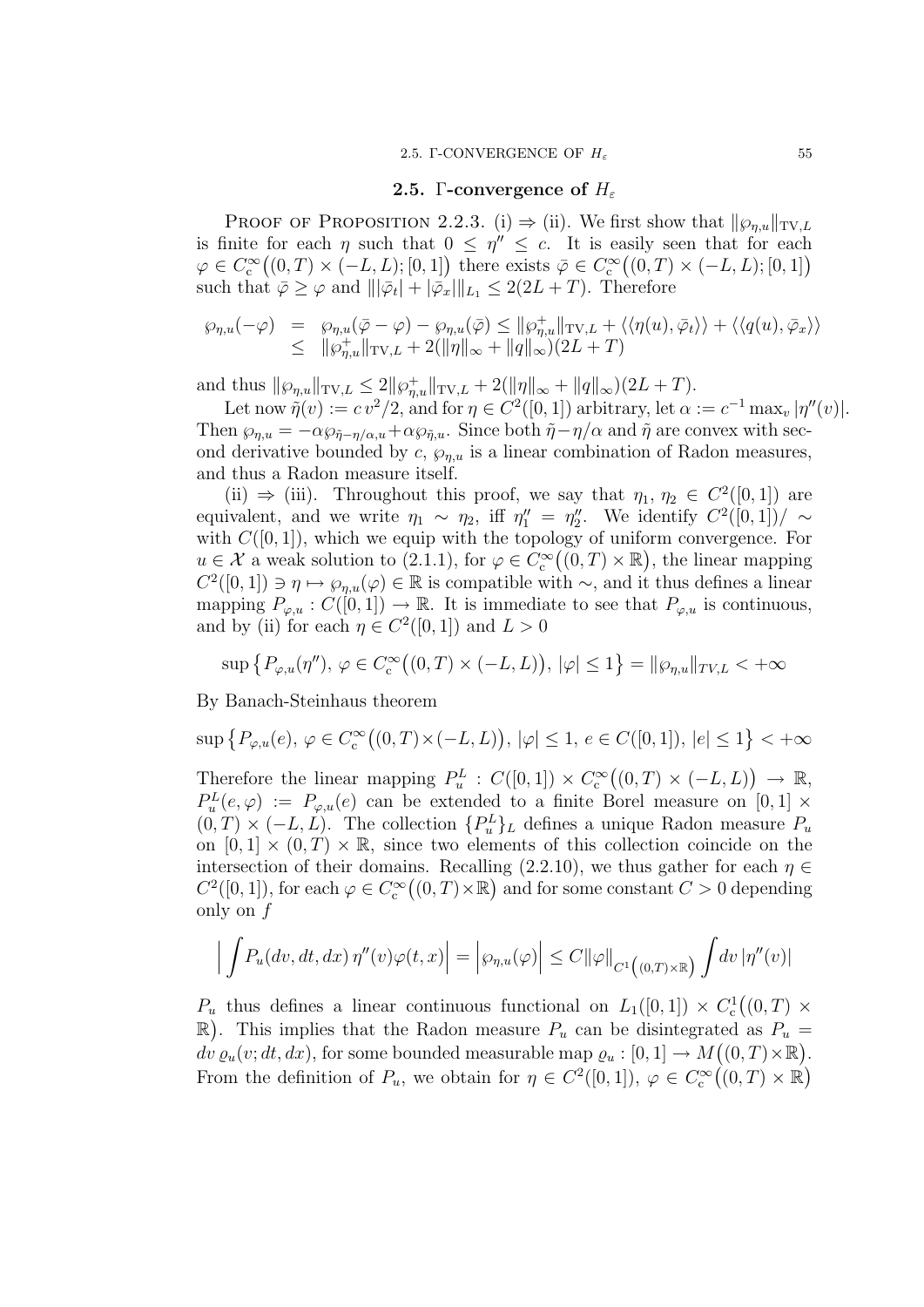and 
$$
\vartheta(v, t, x) = \eta(v)\varphi(t, x)
$$

$$
P_{\vartheta,u} = \wp_{\eta,u}(\varphi) = \int P_u(dv, dt, dx) \eta''(v) \varphi(t, x) = \int dv \, \varrho_u(v; dt, dx) \, \vartheta''(v, t, x)
$$

By linearity and density (2.2.13) holds for each entropy sampler  $\vartheta$ .

(iii)  $\Rightarrow$  (i). It follows by choosing  $\vartheta(v,t,x) = \eta(v)\varphi(t,x)$  in equation  $(2.2.13)$  for  $\varphi \in C_c^{\infty}((0,T) \times \mathbb{R};[0,1])$  and  $\eta \in C^2([0,1])$  with  $0 \leq \eta'' \leq c$ for an arbitrary  $c > 0$ .

PROOF OF THEOREM 2.2.5 ITEM (II): EQUICOERCIVITY OF  $H_{\varepsilon}$ . The equicoercivity of  $H_{\varepsilon}$  w.r.t. the topology generated by the  $d_{\mathcal{U}}$ -distance (2.2.2) follows from Lemma 2.3.3. It remains to show that, if  $u^{\varepsilon}$  is such that  $H_{\varepsilon}(u^{\varepsilon})$  is bounded uniformly in  $\varepsilon$ , then  $\{u^{\varepsilon}\}\$ is precompact in  $L_{1,\text{loc}}([0,T] \times \mathbb{R})$ . By equicoercivity of  $\{\mathcal{I}_{\varepsilon}\}\)$ , the sequence  $\{\mu^{\varepsilon}\}\$  defined by  $\mu^{\varepsilon}_{t,x} = \delta_{u^{\varepsilon}(t,x)}\)$  is precompact in M. Therefore we have only to show that any limit point  $\mu \in \mathcal{M}$  of  $\{\mu^{\varepsilon}\}\)$  has the form  $\mu_{t,x} = \delta_{u(t,x)}$  for some  $u \in \mathcal{X}$ , to obtain the existence of limit points for  $\{u^{\varepsilon}\}\$ in X. This is implied by a compensated compactness argument due to Tartar, see [16, Ch. 9], provided that there is no interval where  $f$  is affine, and that, for any entropy - entropy flux pair  $(\eta, q)$ , the sequence  $\{\eta(u^{\varepsilon})_t + q(u^{\varepsilon})_x\}$ is precompact in  $H^{-1}_{loc}([0,T] \times \mathbb{R})$ . Let us show the latter. By (2.3.5), there exists  $C > 0$  such that for each  $\varphi \in C_c^{\infty}((0, T) \times (-L, L))$ 

$$
\begin{array}{rcl} \left| \langle \langle \eta(u^{\varepsilon})_{t} + q(u^{\varepsilon})_{x}, \varphi \rangle \rangle \right| & \leq & \frac{\varepsilon}{2} \left| \langle \langle \eta''(u^{\varepsilon})D(u^{\varepsilon})u_{x}, \varphi u_{x}^{\varepsilon} \rangle \rangle \right| + \frac{\varepsilon}{2} \left| \langle \langle \eta'(u^{\varepsilon})D(u^{\varepsilon})u_{x}^{\varepsilon}, \varphi_{x} \rangle \rangle \right| \\ & & \quad + \left| \langle \langle \eta''(u^{\varepsilon})\sigma(u^{\varepsilon})u_{x}^{\varepsilon}, u^{\varepsilon} \varphi \rangle \rangle \right| + \left| \langle \langle \eta'(u^{\varepsilon})\sigma(u^{\varepsilon})u^{\varepsilon}_{x}^{u^{\varepsilon}}, \varphi_{x} \rangle \rangle \right| \\ & \leq & C\left[1 + H_{\varepsilon}(u^{\varepsilon})\right] \left[ \varepsilon \int_{[0,T] \times [-L,L]} dt \, dx \, (u^{\varepsilon}_{x})^{2} \right] \|\varphi\|_{L_{\infty}([0,T] \times \mathbb{R})} \\ & & \quad + C\left[ \varepsilon H_{\varepsilon}(u^{\varepsilon}) + \varepsilon^{2} \int_{[0,T] \times [-L,L]} dt \, dx \, (u^{\varepsilon}_{x})^{2} \right]^{1/2} \|\varphi_{x}\|_{L_{2}([0,T] \times \mathbb{R})} \end{array}
$$

By the bound (2.3.6),  $\eta(u^{\varepsilon})_t+q(u^{\varepsilon})_x$  is the sum of a term bounded in  $L_{1,\text{loc}}([0,T]\times$  $ℝ)$  and a term vanishing in  $H_{loc}^{-1}([0,T] \times ℝ)$  as  $\varepsilon \to 0$ . By Sobolev compact embedding and boundedness of  $\eta$ , q, the sequence  $\{\eta(u^{\varepsilon})_t + q(u^{\varepsilon})_x\}$  is compact in  $H_{\text{loc}}^{-1}([0,T] \times \mathbb{R})$ .

PROOF OF THEOREM 2.2.5 ITEM (I): Γ-LIMINF INEQUALITY. Let  $\{u^{\varepsilon}\}\;$  be a sequence converging to u in X. If u is not a weak solution to  $(2.1.1)$ , by Theorem 2.2.1 we have  $\underline{\lim}_{\varepsilon \to 0} I_{\varepsilon}(u^{\varepsilon}) \geq \mathcal{I}(\delta_u) > 0$ , and therefore  $\underline{\lim}_{\varepsilon \to 0} H_{\varepsilon}(u^{\varepsilon}) =$  $+\infty$ . Let now u be a weak solution to (2.1.1). With no loss of generality we can suppose  $H_{\varepsilon}(u^{\varepsilon}) \leq C_H$ . We now consider an entropy sampler – entropy sampler flux pair  $(\vartheta, Q)$  such that

$$
0 \le \sigma(v)\vartheta''(v,t,x) \le D(v), \qquad (v,t,x) \in [0,1] \times (0,T) \times \mathbb{R} \tag{2.5.1}
$$

We also let  $\varphi^{\varepsilon}(t,x) = \varepsilon \vartheta'(u^{\varepsilon}(t,x), t, x)$ , and introduce the short hand notation  $(\vartheta'(u^{\varepsilon}))(t,x) \equiv \vartheta'(u^{\varepsilon}(t,x),t,x), (\vartheta''(u^{\varepsilon}))(t,x) \equiv \vartheta''(u^{\varepsilon}(t,x),t,x), ((\partial_x \vartheta')(u^{\varepsilon}))(t,x) \equiv$  $(\partial_x \vartheta') (u^{\varepsilon}(t,x),t,x)$ . As we assumed  $H_{\varepsilon}(u^{\varepsilon}) < +\infty$ ,  $u^{\varepsilon}_x$  is locally square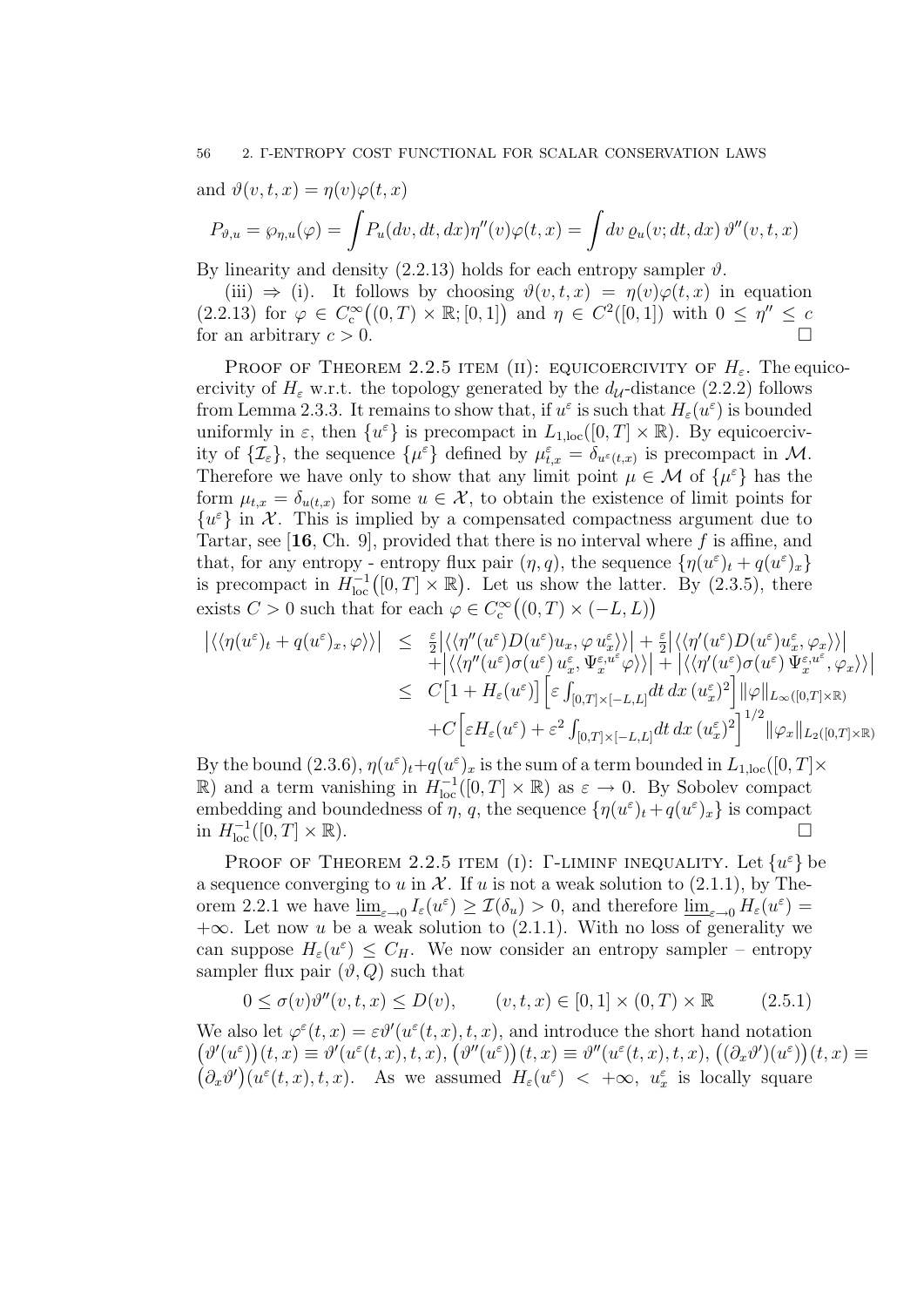integrable, see (2.2.6), and since  $\vartheta$  is compactly supported we have  $\varphi_x^{\varepsilon} =$  $\varepsilon \vartheta''(u^{\varepsilon}) u^{\varepsilon}_{x} + \varepsilon (\partial_{x} \vartheta') (u^{\varepsilon}) \in L_{2}([0, T] \times \mathbb{R}).$  The representation (2.3.7) of  $\ell_{\varepsilon}^{u^{\varepsilon}}$  $\int_\varepsilon^{u^\varepsilon} (\varphi^\varepsilon)$ thus holds, and recalling (2.2.11) we get

$$
H_{\varepsilon}(u^{\varepsilon}) \geq \varepsilon^{-1} \ell_{\varepsilon}^{u^{\varepsilon}}(\varphi^{\varepsilon}) - \frac{\varepsilon^{-1}}{2} \|\varphi^{\varepsilon}\|_{\mathcal{D}_{\sigma(u^{\varepsilon})}^{1}}^{2} = \langle \langle u^{\varepsilon}_{t}, \vartheta'(u^{\varepsilon}) \rangle \rangle + \langle \langle f(u^{\varepsilon})_{x}, \vartheta'(u^{\varepsilon}) \rangle \rangle + \frac{\varepsilon}{2} \langle \langle D(u^{\varepsilon}) u^{\varepsilon}_{x}, \vartheta''(u^{\varepsilon}) u^{\varepsilon}_{x} \rangle \rangle + \frac{\varepsilon}{2} \langle \langle D(u^{\varepsilon}) u^{\varepsilon}_{x}, (\partial_{x} \vartheta')(u^{\varepsilon}) \rangle \rangle - \frac{\varepsilon}{2} \langle \langle \sigma(u^{\varepsilon}) \vartheta''(u^{\varepsilon}) u^{\varepsilon}_{x}, \vartheta''(u^{\varepsilon}) u^{\varepsilon}_{x} \rangle \rangle - \varepsilon \langle \langle \sigma(u^{\varepsilon}) \vartheta''(u^{\varepsilon}) u^{\varepsilon}_{x}, (\partial_{x} \vartheta')(u^{\varepsilon}) \rangle \rangle - \frac{\varepsilon}{2} \langle \langle \sigma(u^{\varepsilon}) (\partial_{x} \vartheta')(u^{\varepsilon}), (\partial_{x} \vartheta')(u^{\varepsilon}) \rangle \rangle = - \int dt \, dx \left[ (\partial_{t} \vartheta) \big( u^{\varepsilon}(t, x), t, x \big) + (\partial_{x} Q) \big( u^{\varepsilon}(t, x), t, x \big) \right] + \frac{\varepsilon}{2} \langle \langle D(u^{\varepsilon}) - \sigma(u^{\varepsilon}) \vartheta''(u^{\varepsilon}), \vartheta''(u^{\varepsilon}) (u^{\varepsilon}) \rangle \rangle + \frac{\varepsilon}{2} \langle \langle D(u^{\varepsilon}) u^{\varepsilon}_{x}, (\partial_{x} \vartheta')(u^{\varepsilon}) \rangle \rangle - \varepsilon \langle \langle \sigma(u^{\varepsilon}) \vartheta''(u^{\varepsilon}) u^{\varepsilon}_{x}, (\partial_{x} \vartheta')(u^{\varepsilon}) \rangle \rangle - \frac{\varepsilon}{2} \langle \langle \sigma(u^{\varepsilon}) (\vartheta_{x} \vartheta)'(u^{\varepsilon}), (\partial_{x} \vartheta')(
$$

By the bound (2.3.6), the last three terms in the above formula vanish as  $\varepsilon \to 0$ , while  $\langle\langle [D(u^{\varepsilon})-\sigma(u^{\varepsilon})\vartheta''(u^{\varepsilon})]u^{\varepsilon}_x, \vartheta''(u^{\varepsilon})u^{\varepsilon}_x \rangle\rangle \geq 0$  for each entropy sampler  $\vartheta$ satisfying (2.5.1). Therefore, taking the limit  $\varepsilon \to 0$  and optimizing over  $\vartheta$ 

$$
\underline{\lim}_{\varepsilon \to 0} H_{\varepsilon}(u^{\varepsilon}) \ge \sup_{\vartheta} \underline{\lim}_{\varepsilon \to 0} - \int dt \, dx \left[ \left( \partial_t \vartheta \right) \left( u^{\varepsilon}(t, x), t, x \right) + \left( \partial_x Q \right) \left( u^{\varepsilon}(t, x), t, x \right) \right] = \sup_{\vartheta} P_{\vartheta, u}
$$

where the supremum is taken on the  $\theta \in C^{2,\infty}_c([0,1] \times (0,T) \times \mathbb{R})$  satisfying (2.5.1). Recalling that we assumed the l.h.s. of this formula to be finite, we next show that this inequality implies that  $u \in \mathcal{E}$ , and that the r.h.s. is equal to  $H(u)$ . By taking  $\vartheta(v,t,x) = \eta(v)\varphi(t,x)$  for some  $\varphi \in C_c^{\infty}([0,T] \times \mathbb{R};[0,1])$ and entropy  $\eta$  such that  $0 \le \sigma(v)\eta''(v) \le D(v)$ , we get  $\wp_{\eta,u}(\varphi) \le \underline{\lim}_{\varepsilon} H_{\varepsilon}(u^{\varepsilon})$ . Optimizing over  $\varphi$  it follows that u fulfills condition (i) in Proposition 2.2.3 with  $c = \min_v D(v)/\sigma(v) > 0$ , and thus  $u \in \mathcal{E}$ . By (iii) in Proposition 2.2.3 and monotone convergence we then get

$$
\underline{\lim}_{\varepsilon \to 0} H_{\varepsilon}(u^{\varepsilon}) \geq \sup_{\vartheta} P_{\vartheta, u} = \sup_{\vartheta} \int dv \, \varrho_{u}(v; dt, dx) \, \vartheta''(v, t, x) \n= \int dv \, \varrho_{u}^{+}(v; dt, dx) \, \frac{D(v)}{\sigma(v)} = H(u)
$$
\n
$$
\Box
$$

LEMMA 2.5.1. Let  $f \in C^2([0,1])$ , and assume that there is no interval where f is affine. Then entropy-measure solutions to  $(2.1.1)$  are in  $C([0,T];L_{1,\text{loc}}(\mathbb{R}))$ . Let furthermore

$$
V_f^+ := \max_{v \in [0,1]} f'(v) \qquad V_f^- := \min_{v \in [0,1]} f'(v) \tag{2.5.3}
$$

Then for each  $u \in \mathcal{E}$ ,  $x \in \mathbb{R}$ ,  $V > V_f^+$  or  $V < V_f^-$ 

$$
\lim_{\zeta \to 0} \int dt \big| u(t, x + \zeta + V t) - u(t, x + V t) \big| = 0 \tag{2.5.4}
$$

PROOF. With the same hypotheses of this lemma, in [5, Sect. 4] it is shown that if a weak solution u to (2.1.1) is such that  $\wp_{f,u}$  is a Radon measure, then, for each  $L > 0$  and  $t \in [0, T)$ ,  $\lim_{s \downarrow t} \int_{[-L, L]} |u(s, x) - u(t, x)| dx = 0$ .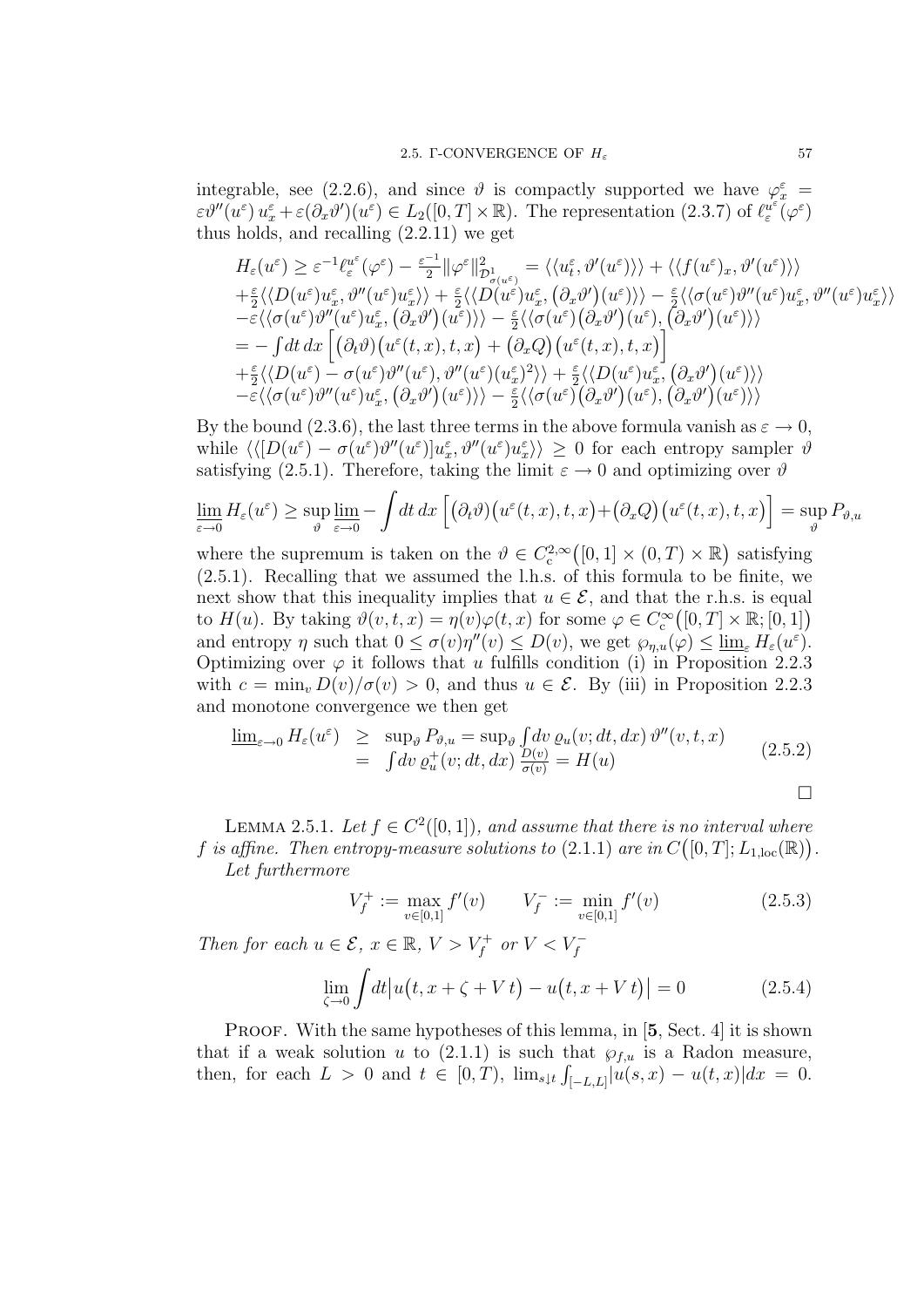Therefore, by item (ii) in Proposition 2.2.3, entropy-measure solutions enjoy this property. Since the set  $\mathcal E$  of entropy-measure solutions is invariant under the symmetry  $(t, x) \mapsto (-t, -x)$ , the same holds true also for  $s \uparrow t$ , and thus  $\mathcal{E} \subset C([0,T];L_{1,\mathrm{loc}}(\mathbb{R})).$ 

If  $u$  is an entropy-measure solution to the conservation law  $(2.1.1)$ , then  $u^{V,\pm}(t,x) := u(\pm t, x \pm Vt)$  is an entropy-measure solution to the conservation law with flux  $f^{\pm}$ , where  $f^{\pm}(w) = f(w) \mp Vw$ . With no loss of generality, we can thus prove (2.5.4) only in the case  $V = 0$  with the assumption  $V_f^- > 0$ . In this case f is invertible on its range [a, b], and we let  $g \in C^2([a, b])$  be its inverse. We define  $v : \mathbb{R} \times [0,T] \mapsto [a, b]$  by  $v(x, t) = f(u(t, x))$ . Then v satisfies

$$
v_x + g(v)_t = 0 \t\t(2.5.5)
$$

Furthermore, if  $l, m \in C^2([a, b])$  satisfy  $m' = l'g'$ , then by chain rule  $l(v)_x$  +  $m(v)_t = \wp_{\eta, u}$ , where  $\eta(w) := \int^{\omega} dz \, l'(f(z))$ . Therefore v is an entropy-measure solution to (2.5.5), and by the first part of this lemma

$$
\lim_{\zeta \to 0} \int ds \, \big| v(x+\zeta, s) - v(x, s) \big| = 0
$$

The result then follows by recalling  $u(t, x) = g(v(x, t))$ .

PROOF OF THEOREM 2.2.5 ITEM (III): Γ-LIMSUP INEQUALITY. Given an nice (w.r.t.  $\sigma$ ) solution  $\tilde{u} \in \mathcal{S}_{\sigma}$ , let  $E^{\pm}$  be as in Definition 2.2.4. We want to construct a recovery sequence  $\{u^{\varepsilon}\}\subset \mathcal{X}$  that converges to  $\tilde{u}$  in  $\mathcal{X}$  as  $\varepsilon\to 0$ , and such that  $\overline{\lim}_{\varepsilon} H_{\varepsilon}(u^{\varepsilon}) \leq H(\tilde{u})$ . We split the proof in four steps. In Step 1 we build a suitable family of rectangles contained in  $[0, T] \times \mathbb{R}$ . In Step 2, for  $\varepsilon$ ,  $\delta$ ,  $L \geq 1$ , we introduce two collections  $\{v^{\varepsilon,\delta,L,\pm}\}\$  of auxiliary functions on  $[0, T] \times \mathbb{R}$ . In Step 3, for  $N \in \mathbb{N}$  we define a collection  $\{u^{\varepsilon,\delta,N,L}\}\subset \mathcal{X}$ , and we prove

$$
\overline{\lim_{\delta \to 0}} \overline{\lim_{\varepsilon \to 0}} H_{\varepsilon}(u^{\varepsilon,\delta,N,L}) \le H(\tilde{u})
$$
\n(2.5.6)

In particular  $\{u^{\varepsilon,\delta,N,L}\}\$ is precompact in X. In Step 4 we show that any limit point of  $\{u^{\varepsilon,\delta,N,L}\}\)$  coincides with  $\tilde{u}$  in X, provided we consider the limit in  $\varepsilon$ ,  $\delta$ , N, L in a suitable order. More precisely we show

$$
\lim_{L \to \infty} \lim_{N \to \infty} \lim_{\delta \to 0} \lim_{\varepsilon \to 0} u^{\varepsilon, \delta, N, L} = \tilde{u}
$$
\n(2.5.7)

By (2.5.6) and (2.5.7) it follows that there exist subsequences  $\{\delta^{\varepsilon}\}, \{L^{\varepsilon}\}\subset$  $(0, +\infty)$  and  $\{N^{\varepsilon}\}\subset \mathbb{N}$  such that  $u^{\varepsilon} := u^{\varepsilon, \delta^{\varepsilon}, N^{\varepsilon}, L^{\varepsilon}}$  provides the required recovery sequence for  $\tilde{u}$ .

Throughout this proof, we assume  $f'$  to be uniformly positive in [0, 1], namely that  $V_f^$  $f_f^{\text{--}}$ , as defined in (2.5.3), is positive. As noted in the proof of Lemma 2.5.1, this assumption is not restrictive. Note also that the calculations carried out below make sense also if  $E^+ = \emptyset$  or  $E^- = \emptyset$ .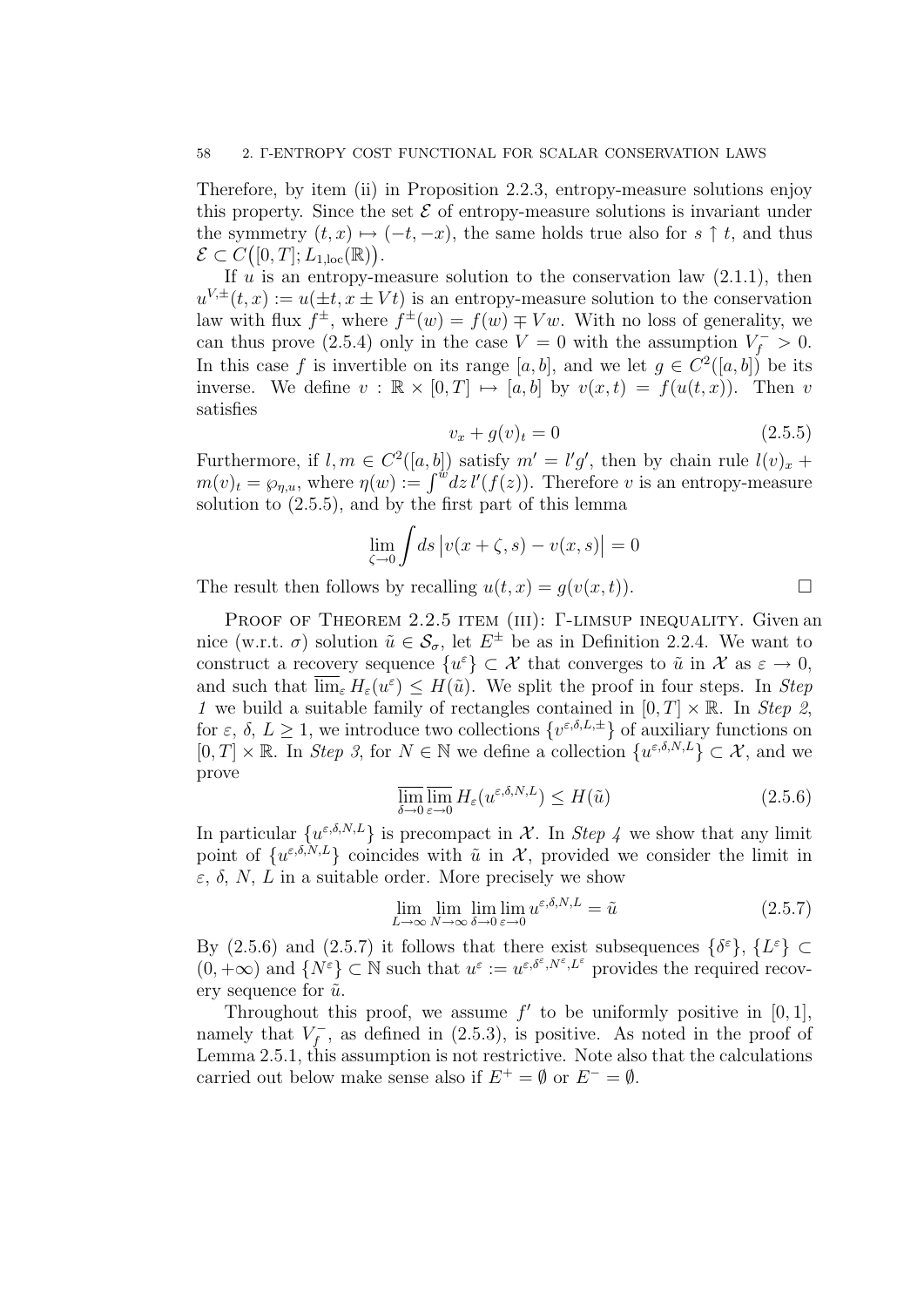Step 1. For each t such that  $({t \}\times [-L, L]) \cap E^+ \cap E^- = \emptyset$ , the compact sets  $({t} \times [-L, L]) \cap E^{\pm}$  are disjoint, hence strictly separated. By (ii) in Definition 2.2.4, there exists a countable collection of pairwise disjoint time intervals  $\{(s_i^L, t_i^L)\}_{i\in\mathbb{N}}$ , with  $(s_i^L, t_i^L) \subset (0, T)$  such that  $\tau^L := \cup_i (s_i^L, t_i^L)$  is dense in [0, T], and for each  $i \in \mathbb{N}$  the two sets  $E_i^{L,\pm}$  $i^{L,\pm}:=\left((s^L_i,t^L_i)\times [-L,L]\right)\cap E^\pm$ are strictly separated. By splitting each of these intervals in a finite number of intervals, with no loss of generality we can assume

$$
t_i^L - s_i^L < \frac{1}{4 + 4V_f^+} \operatorname{distance}(E_i^{L,+}, E_i^{L,-}) \tag{2.5.8}
$$

where  $V_f^+$  $f_f^+$  is defined in (2.5.3), and it coincides with the Lipschitz constant of f since we supposed  $V_f^- > 0$ .

For  $i \in \mathbb{N}$  let  $n_i^L \in \mathbb{N}$  be such that

$$
\frac{L}{n_i^L} \le \frac{1}{4} \min\left\{1, \text{distance}\left(E_i^{L,+}, E_i^{L,-}\right)\right\} \tag{2.5.9}
$$

and consider the rectangles  $R_{i,j}^L := (s_i^L, t_i^L) \times (\frac{j}{n})$  $\frac{j}{n_i^L} L, \frac{j+1}{n_i^L} L$ , for  $j = -n_i^L, -n_i^L +$  $1, \ldots, n_i^L - 1$ . By the definition  $(2.5.9)$  of  $n_i^L$  and condition  $(2.5.8)$ , for each  $|j| \leq n_i^L - 1$ 

$$
\text{diameter}(R_{i,j-1}^L \cup R_{i,j}^L \cup R_{i,j+1}^L) < \frac{1}{2}\text{distance}\left(E_i^{L,+}, E_i^{L,-}\right) \tag{2.5.10}
$$

In particular each  $R_{i,j}^L$  has nonempty intersection with at most one of the sets  $E^+$ ,  $E^-$ . We define

$$
R_i^{L, \pm} := \bigcup_{\substack{j \,:\, |j| \le n_i^L - 1, \\ (R_{i,j-1}^L \cup R_{i,j}^L \cup R_{i,j+1}^L) \cap E^{\mp} = \emptyset}} R_{i,j}^L
$$
\n(2.5.11)

and for  $N \in \mathbb{N}$ 

$$
R^{N,L,\pm} := \bigcup_{i=1}^{N} R_i^{L,\pm} \qquad R^{L,\pm} := \bigcup_N R^{N,L,\pm} \qquad (2.5.12)
$$

Note that by  $(2.5.8)$  and  $(2.5.9)$ 

$$
R_{i,j}^L \subset \left\{ (r,x) \, : \, s_i^L < r < t_i^L, \quad \frac{j-1}{n_i^L} L + V_f^+ r \le x \le \frac{j+1}{n_i^L} L - V_f^+ r \right\} \tag{2.5.13}
$$

and by (2.5.10)

$$
R^{L,+} \cup R^{L,-} = \bigcup_{i} \bigcup_{j=-n_i^L+1}^{n_i^L-1} R_{i,j}^L
$$
 (2.5.14)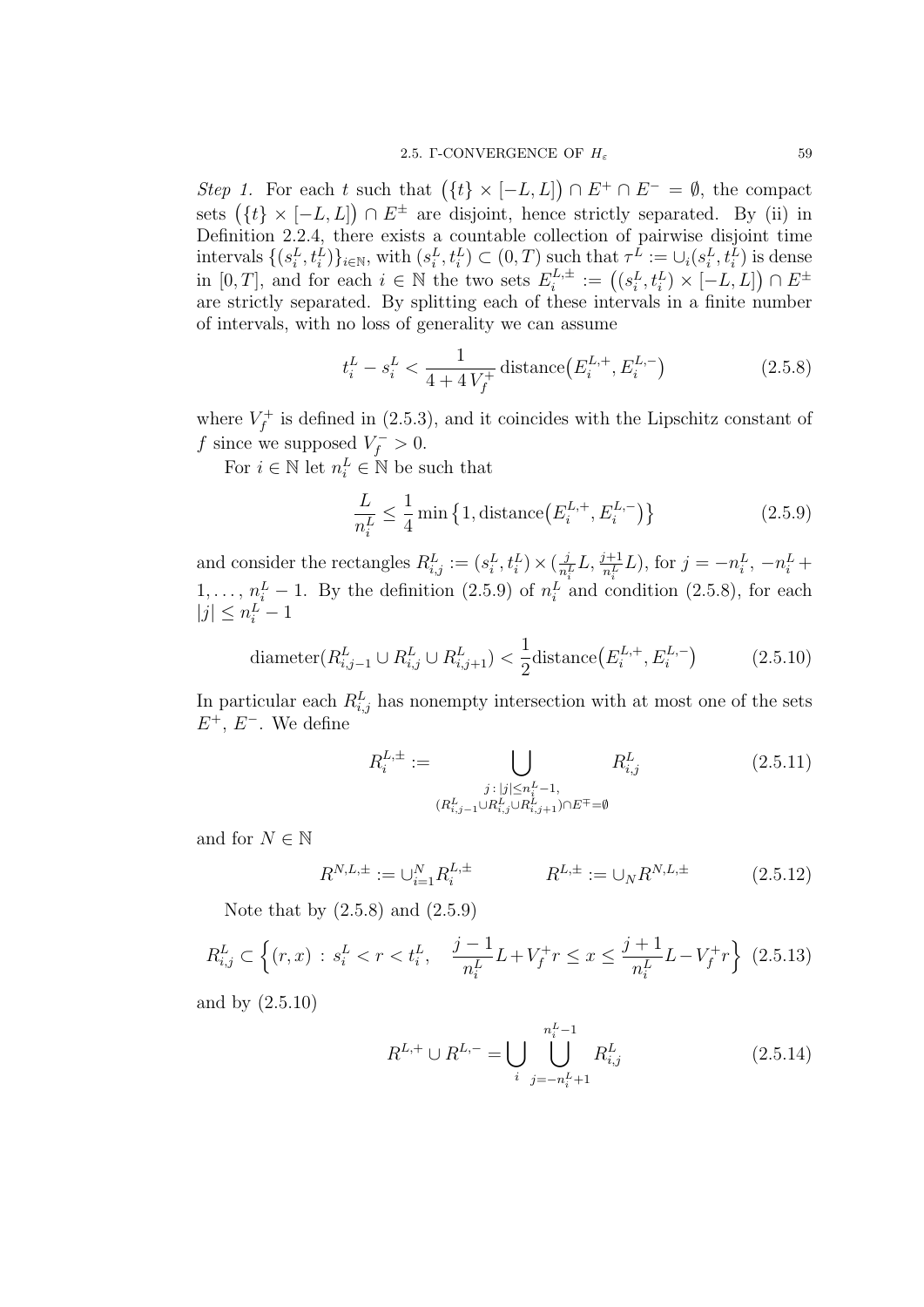#### 60 2. Γ-ENTROPY COST FUNCTIONAL FOR SCALAR CONSERVATION LAWS

Step 2. For  $L \geq 1$  and  $\delta \in (0, 1/2)$ , let  $\tilde{u}^{\delta, L} \in \mathcal{X}$  be defined by

$$
\tilde{u}^{\delta,L}(t,x) := \begin{cases}\n\tilde{u}(t,x) & \text{if } |x| \le L \text{ and } \tilde{u}(t,x) \in [\delta, 1-\delta] \\
\delta & \text{if } |x| \le L \text{ and } \tilde{u}(t,x) \le \delta \\
1-\delta & \text{if } |x| \le L \text{ and } \tilde{u}(t,x) \ge 1-\delta \\
1/2 & \text{if } |x| > L\n\end{cases}
$$
\n(2.5.15)

For  $\varepsilon > 0$ ,  $i \in \mathbb{N}$ , we define  $v_i^{\varepsilon,\delta,L,-}$  $e_i^{\varepsilon,\delta,L,-}: (s_i^L, t_i^L) \times \mathbb{R} \to \mathbb{R}$  as the solution to the forward-parabolic Cauchy problem

$$
\begin{cases} v_t + f(v)_x = \frac{\varepsilon}{2} (D(v)v_x)_x \\ v(s_i^L) = \tilde{u}^{\delta, L}(s_i^L) \end{cases}
$$
\n(2.5.16)

and  $v_i^{\varepsilon,\delta,L,+}$  $\zeta_i^{\varepsilon,\delta,L,+}$ :  $(s_i^L, t_i^L) \times \mathbb{R} \to \mathbb{R}$  as the solution to the backward-parabolic Cauchy problem

$$
\begin{cases} v_t + f(v)_x = -\frac{\varepsilon}{2} \left( D(v)v_x \right)_x \\ v(t_i^L) = \tilde{u}^{\delta, L}(t_i^L) \end{cases} \tag{2.5.17}
$$

We also define  $v^{\varepsilon,\delta,L,\pm} : \tau^L \times \mathbb{R} \to \mathbb{R}$  by requiring  $v^{\varepsilon,\delta,L,\pm}(r,x) = v^{\varepsilon,\delta,L,\pm}_i$  $\int_{i}^{\varepsilon,0,L,\pm}(r,x)$ for  $r \in (s_i^L, t_i^L)$ . Note that  $v^{\varepsilon,\delta,L,\pm} \in C(\tau^L;U)$  and  $v^{\varepsilon,\delta,L,\pm}(t,x) \in [\delta,1-\delta]$ by maximum principle. Furthermore  $v_x^{\varepsilon,\delta,L,\pm} \in L_{2,\text{loc}}(\tau^L \times \mathbb{R})$ , and indeed by standard parabolic estimates

$$
\varepsilon \int_{R^{N,L,\pm}} dr \, dx \left( v_x^{\varepsilon,\delta,L,\pm}(r,x) \right)^2 \le \sum_{i=1}^N \varepsilon \int_{[s_i^L, t_i^L] \times [-L,L]} dr \, dx \left( v_x^{\varepsilon,\delta,L,\pm}(r,x) \right)^2 \le C^{N,L}
$$
\n(2.5.18)

for some constant  $C^{N,L} > 0$  independent of  $\varepsilon$  and  $\delta$ .

We claim

$$
\lim_{\delta \to 0} \lim_{\varepsilon \to 0} \int_{R^{N,L,\pm}} dr \, dx \left| v^{\varepsilon,\delta,L,\pm}(r,x) - \tilde{u}(r,x) \right| = 0 \tag{2.5.19}
$$

We show (2.5.19) for  $v^{\epsilon,\delta,L,-}$ . The analogous statement for  $v^{\epsilon,\delta,L,+}$  follows by the fact that the set  $\mathcal{S}_{\sigma}$  is invariant w.r.t. the symmetry  $(t, x) \mapsto (-t, -x)$ , while the supports of  $\varrho_u^{\pm}$  are exchanged under this symmetry. By the well known results of convergence of the vanishing viscosity approximations to conservation laws (and as it also follows from the Γ-liminf inequality in Theorem 2.2.5 item (i))

$$
\lim_{\varepsilon \to 0} \int_{[s_i^L, t_i^L] \times [-L, L]} dr \, dx \left[ v^{\varepsilon, \delta, L, -}(r, x) - \bar{u}_i^{\delta, L}(r - s_i^L, x) \right] = 0 \tag{2.5.20}
$$

where  $\bar{u}_i^{\delta,L}$  $\tilde{u}_i^{\delta,L}$  is the Kruzkov solution to  $(2.1.1)$  with initial condition  $\bar{u}_i^{\delta,L}$  $\sum_{i=1}^{N} (0, \cdot) =$  $\tilde{u}^{\delta,L}(s_i^L, \cdot)$ . On the other hand, by the definition (2.5.11) of  $R_i^{L, -}$  $i^{L,-}$ , if j is such that  $R_{i,j}^L \subset R_i^{L,-}$  $\mu_i^{L,-}$ , then  $\tilde{u}$  is entropic in the rectangle  $(s_i^L, t_i^L) \times (\frac{j-1}{n_i^L})$  $\frac{j-1}{n_i^L}L, \frac{j+1}{n_i^L}L),$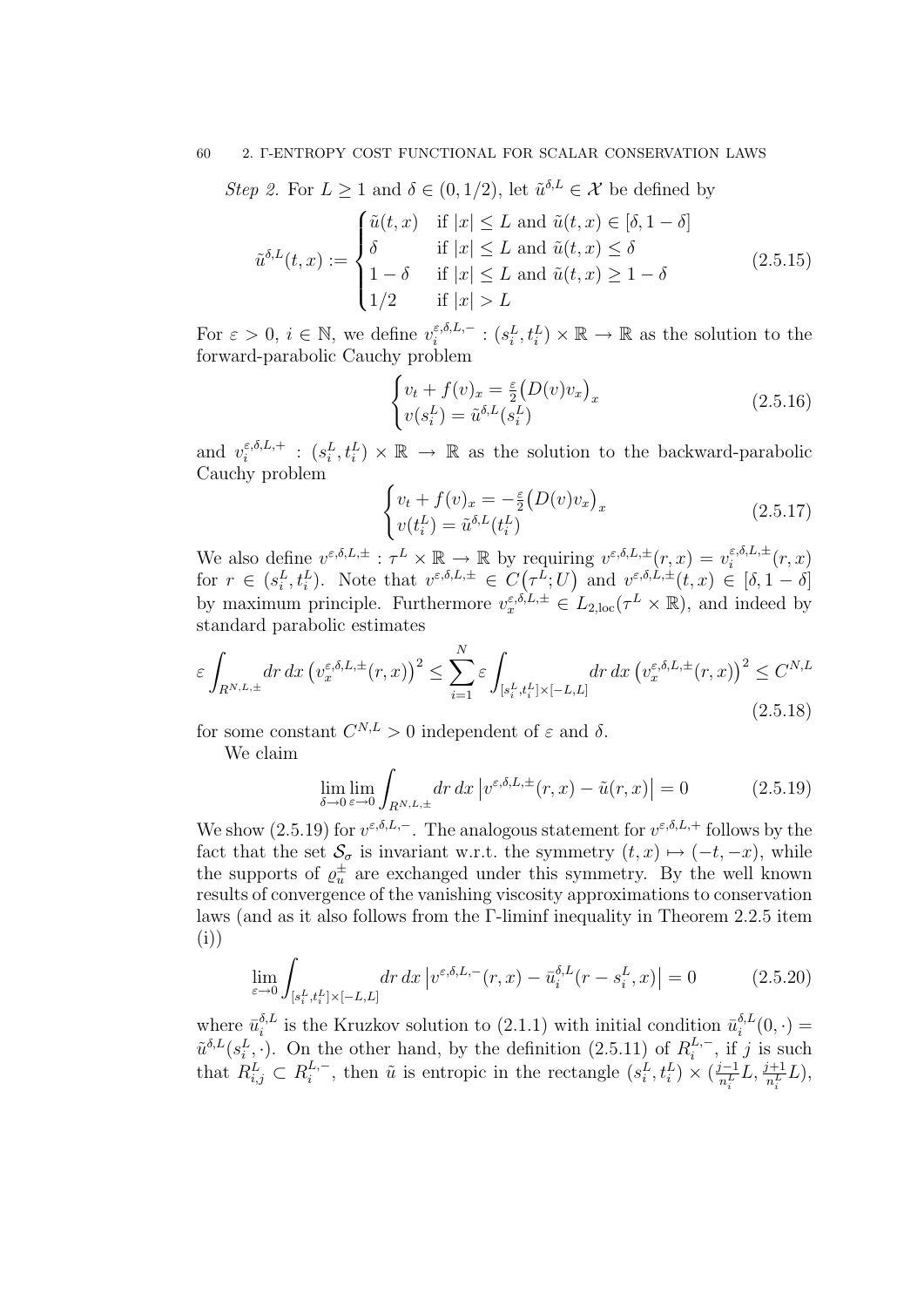namely  $\wp_{\eta,\tilde{u}}(\varphi) \leq 0$  for each convex entropy  $\eta$  and each positive test function  $\varphi$ compactly supported in  $(s_i^L, t_i^L) \times (\frac{j-1}{n^L})$  $\frac{i-1}{n_i^L}L, \frac{j+1}{n_i^L}L$ ). Therefore, by Kruzkov theorem [16]

$$
\overline{\lim}_{\delta \to 0} \sup_{s_i^L \le r \le t_i^L} \int_{\substack{\frac{j+1}{n_i^L} L - V_f^+ r \\ \frac{j+1}{n_i^L} L + V_f^+ r}}^{\frac{j+1}{n_i^L} L - V_f^+ r} dx \left| \overline{u}_i^{\delta, L} (r - s_i^L, x) - \tilde{u}(r, x) \right|
$$
\n
$$
\le \overline{\lim}_{\delta \to 0} \int_{\substack{\frac{j+1}{n_i^L} L \\ \frac{j-1}{n_i^L} L}}^{\frac{j+1}{n_i^L} L + V_f^+ r} dx \left| \overline{u}_i^{\delta, L} (r - s_i^L, x) - \overline{\tilde{u}}(r, x) \right| = \overline{\lim}_{\delta \to 0} \int_{\substack{\frac{j+1}{n_i^L} L \\ \frac{j-1}{n_i^L} L}}^{\frac{j+1}{n_i^L} L} dx \left| \overline{u}_i^{\delta, L} (s_i^L, x) - \tilde{u}(s_i^L, x) \right| = 0
$$

and thus, fixed  $N \in \mathbb{N}$ , by  $(2.5.13)$  the convergence claimed in  $(2.5.19)$  holds on each  $R_{i,j}^L$  for each  $i \leq N$  and each j such that  $R_{i,j}^L \subset R_i^{L,-}$  $i_i^{L,-}$ , and therefore on  $R^{N,L,-}$  itself.

Next we claim that for each  $L \geq 1$ ,  $N \in \mathbb{N}$  and  $\varphi \in C_c^{\infty}(R^{N,L,+};[0,1])$ 

$$
\overline{\lim}_{\delta \to 0} \overline{\lim}_{\varepsilon \to 0} \frac{\varepsilon}{2} \langle \langle D(v^{\varepsilon,\delta,L,+}) v_x^{\varepsilon,\delta,L,+}, \varphi \frac{D(v^{\varepsilon,\delta,L,+})}{\sigma(v^{\varepsilon,\delta,L,+})} v_x^{\varepsilon,\delta,L,+} \rangle \rangle \le H(\tilde{u})
$$
\n(2.5.21)

Note that the l.h.s. of this formula is well defined, since  $\delta \leq v^{\epsilon,\delta,L,+} \leq 1-\delta$  and thus  $\sigma(v^{\varepsilon,\delta,L,+})$  is uniformly positive. For each  $\varphi \in C_c^{\infty}((0,T] \times \mathbb{R}) \setminus E^{-};[0,1])$ and  $\eta \in C^2([0,1])$  such that  $\sigma \eta'' \leq D$  we have

$$
H(\tilde{u}) \ge \int dw \, \varrho_{\tilde{u}}(w; dt, dx) \, \eta''(w) \varphi(t, x) = \varrho_{\eta, \tilde{u}}(\varphi) \tag{2.5.22}
$$

By (2.5.17) and (2.5.18) for each  $\eta \in C^2([0,1])$ ,  $N \in \mathbb{N}$  and  $\varphi \in C_c^{\infty}(R^{N,L,+})$ 

$$
\lim_{\delta \to 0} \lim_{\varepsilon \to 0} \frac{\varepsilon}{2} \langle \langle D(v^{\varepsilon,\delta,L,+}) v_x^{\varepsilon,\delta,L,+}, \varphi \eta''(v^{\varepsilon,\delta,L,+}) v_x^{\varepsilon,\delta,L,+} \rangle \rangle = \wp_{\eta,\tilde{u}}(\varphi) \tag{2.5.23}
$$

This implies (2.5.21) if  $\sigma$  is uniformly positive on [0, 1], since we can evaluate (2.5.23) on an entropy  $\eta$  such that  $\eta'' = D/\sigma$  and use the trivial bound (2.5.22). On the other hand, if  $\sigma(0) = 0$ , resp. if  $\sigma(1) = 0$ , then by condition (iii) in Definition 2.2.4, we have that  $\tilde{u}(t,x) \geq \zeta_L$ , resp.  $\tilde{u}(t,x) \leq 1 - \zeta_L$ , for a.e.  $(t, x) \in (0, T) \times (-L, L)$  and for some  $\zeta_L > 0$ . By the definition of  $\tilde{u}^{\delta, L}$ and maximum principle, we have also  $v^{\varepsilon,\delta,L,+} \geq \zeta_L$ , resp.  $v^{\varepsilon,\delta,L,+} \leq 1 - \zeta_L$ , and thus (2.5.19) follows by evaluating (2.5.23) on an entropy  $\eta$  such that  $\eta''(w) = D(w)/\sigma(w)$  for all  $w \ge \zeta_L$ , resp.  $w \le 1 - \zeta_L$ .

Step 3. In this step, with a little abuse of notation, we denote by  $f$  and  $D$ two bounded continuous functions on  $\mathbb{R}$ , such they their restrictions to [0, 1] coincide with  $f$  and  $D$ , and  $f$  is uniformly Lipschitz and  $D$  uniformly positive. We also let  $\sigma^{\delta} \in C^{\alpha}([0,1])$  be such that  $\sigma^{\delta}(w) = \sigma(w)$  for  $w \in [\delta, 1-\delta],$  $\sigma^{\delta}(w) \leq \sigma(w)$  for  $w \in [0,1]$ , and  $\sigma^{\delta}(w) = 0$  for  $w \leq \delta/2$  or  $w \geq 1 - \delta/2$ .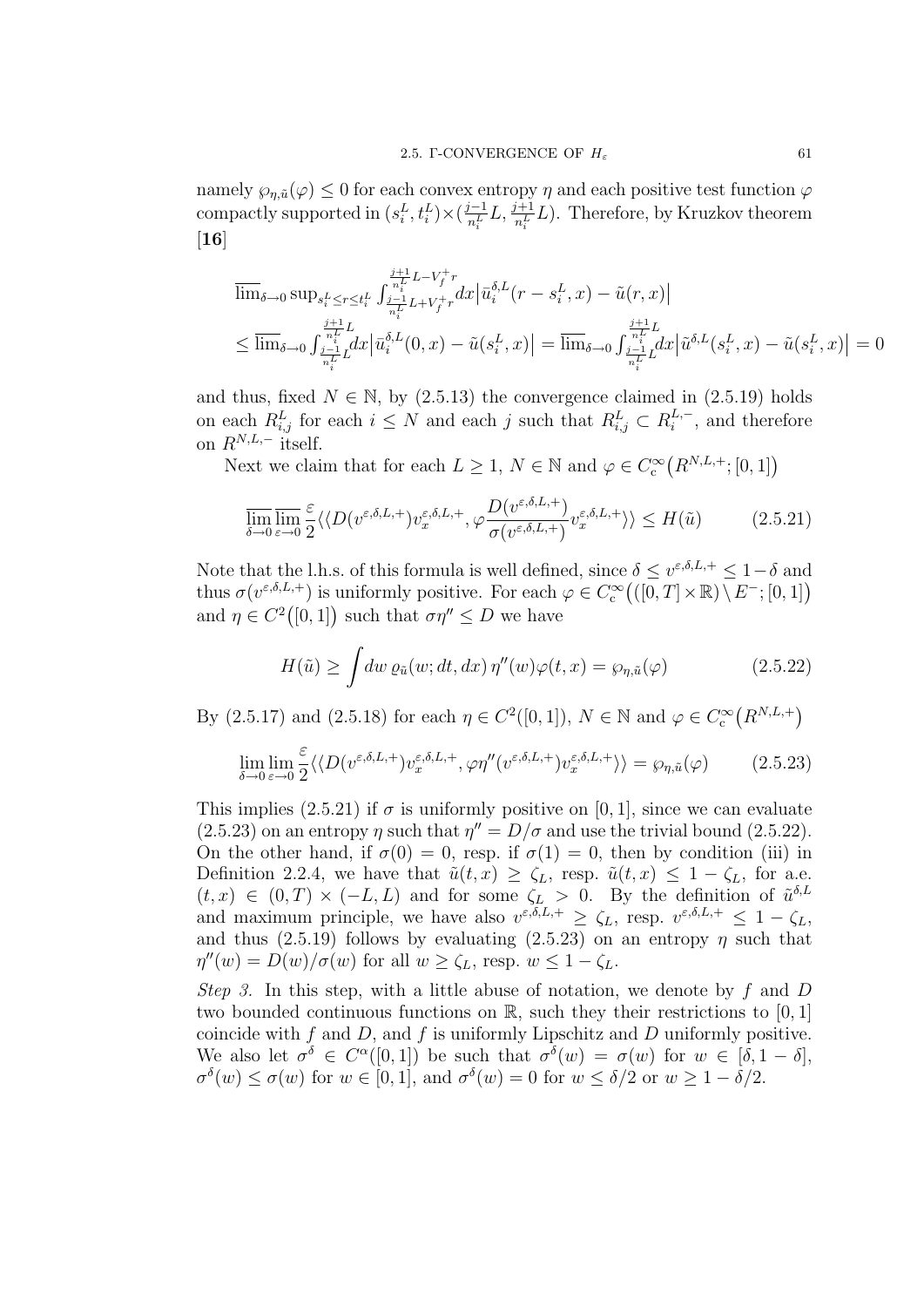#### 62 2. Γ-ENTROPY COST FUNCTIONAL FOR SCALAR CONSERVATION LAWS

For  $L \geq 1$  and  $N \in \mathbb{N}$ , let  $\Xi^{N,L} \in C_c^{\infty}(R^{N,L,+};[0,1])$ , and define

$$
P^{N,L,+} := \text{Interior}\Big(\{(t,x) \in R^{N,L,+} : \Xi^{N,L}(t,x) = 1\}\Big) P^{N,L,-} := \text{Interior}\Big(\{(t,x) \in R^{N,L,-} : \Xi^{N,L}(t,x) = 0\}\Big)
$$
(2.5.24)

For each fixed  $L \geq 1$ , we require the sequence  $\{\Xi^{N,L}\}\$  to be increasing in N and such that

$$
\cup_{N} P^{N,L,+} = R^{L,+} \tag{2.5.25}
$$

For  $\delta, L \geq 1$  and  $N \in \mathbb{N}$  define  $u^{\varepsilon,\delta,N,L} : [0,T] \times \mathbb{R} \to \mathbb{R}$  as the solution to the Cauchy problem

$$
\begin{cases}\nu_t + f(u)_x = \frac{\varepsilon}{2} (D(u)u_x)_x - \varepsilon \Big[ \Xi^{N,L} \frac{\sqrt{\sigma^{\delta}(u)}}{\sqrt{\sigma(v^{\varepsilon,\delta,L,+})}} D(v^{\varepsilon,\delta,L,+}) v_x^{\varepsilon,\delta,L,+} \Big]_x \\
u(0,x) = \tilde{u}^{\delta,L}(0,x) \qquad x \in \mathbb{R}\n\end{cases}
$$
\n(2.5.26)

Note that the term in square brackets in  $(2.5.26)$  is well-defined since  $v^{\varepsilon,\delta,L,+}$  is well-defined on the support of  $\Xi^{N,L}$ , and since  $\delta \leq v^{\varepsilon,\delta,L,+} \leq 1-\delta, \sigma(v^{\varepsilon,\delta,L,+})$ is uniformly positive.

It is easily seen that the problem (2.5.26) admits at least a solution  $u^{\varepsilon,\delta,N,L} \in$  $L_{\infty}([0,T] \times \mathbb{R})$  with  $u_x^{\varepsilon,\delta,N,\bar{L}} \in L_{2,\text{loc}}([0,T] \times \mathbb{R})$ . By  $(2.5.26)$  we also gather

$$
\|u_t^{\varepsilon,\delta,N,L} + f(u^{\varepsilon,\delta,N,L})_x - \frac{\varepsilon}{2} \left(D(u^{\varepsilon,\delta,N,L}) u_x^{\varepsilon,\delta,N,L}\right)_x \|^2_{\mathcal{D}^1_{\sigma^{\delta}(u)}} = \varepsilon^2 \langle \langle D(v^{\varepsilon,\delta,L,+}) v_x^{\varepsilon,\delta,L,+}, (\Xi^{N,L})^2 \frac{D(v^{\varepsilon,\delta,L,+})}{\sigma(v^{\varepsilon,\delta,L,+})} v_x^{\varepsilon,\delta,L,+} \rangle \rangle < +\infty
$$

Therefore, replacing  $\sigma$  with  $\sigma^{\delta}$  in the statement of Proposition 2.3.4, we have  $\delta \leq u^{\varepsilon,\delta,N,L} \leq 1-\delta$  and  $u^{\varepsilon,\delta,N,L} \in \mathcal{X}$ . Since  $(\Xi^{N,L})^2 \in C_c^{\infty}(R^{N,L,+};[0,1]),$  by the same estimate and (2.5.21)

$$
\overline{\lim}_{\delta} \overline{\lim}_{\varepsilon} H_{\varepsilon} (u^{\varepsilon,\delta,N,L})
$$
\n
$$
= \overline{\lim}_{\delta} \overline{\lim}_{\varepsilon} \frac{\varepsilon}{2} \langle \langle D(v^{\varepsilon,\delta,L,+}) v^{\varepsilon,\delta,L,+}_{x}, (\Xi^{N,L})^2 \frac{\sigma^{\delta}(u^{\varepsilon,\delta,N,L})}{\sigma(u^{\varepsilon,\delta,N,L})} \frac{D(v^{\varepsilon,\delta,L,+})}{\sigma(v^{\varepsilon,\delta,L,+})} v^{\varepsilon,\delta,L,+}_{x} \rangle \rangle
$$
\n
$$
\leq \overline{\lim}_{\delta} \overline{\lim}_{\varepsilon} \frac{\varepsilon}{2} \langle \langle D(v^{\varepsilon,\delta,L,+}) v^{\varepsilon,\delta,L,+}_{x}, (\Xi^{N,L})^2 \frac{D(v^{\varepsilon,\delta,L,+})}{\sigma(v^{\varepsilon,\delta,L,+})} v^{\varepsilon,\delta,L,+}_{x} \rangle \rangle \leq H(\tilde{u})
$$

so that (2.5.6) holds.

Step 4. Since  $\{H_{\varepsilon}\}\$ is equicoercive on X and (2.5.6) holds, there exist  $\delta_0, \varepsilon_0 \equiv$  $\varepsilon_0(\delta_0)$  small enough and a compact set  $\mathcal{K}_0 \subset \mathcal{X}$  such that  $u^{\varepsilon,\delta,N,L} \in \mathcal{K}_0$  for each  $\varepsilon < \varepsilon_0$ ,  $\delta < \delta_0$ ,  $N \in \mathbb{N}$  and  $L \geq 1$ . In this step we show that any limit point u of  $\{u^{\varepsilon,\delta,N,L}\}\$ coincide with  $\tilde{u}$ , provided the limits in  $\varepsilon, \delta, N$  and L are taken in a suitable order, see (2.5.7). This will conclude the proof.

Let  $z^{\varepsilon,\delta,N,L,\pm}$  :  $\tau^L \times \mathbb{R} \to [-1,1], z^{\varepsilon,\delta,N,L,\pm} := u^{\varepsilon,\delta,N,L} - v^{\varepsilon,\delta,L,\pm}$ . By  $(2.3.6),$  $(2.5.6)$  and  $(2.5.18)$ , for each  $N \in \mathbb{N}$ 

$$
\varepsilon \int_{R^{N,L,\pm}} dt \, dx \, (z_x^{\varepsilon,\delta,N,L,\pm})^2 \le \tilde{C}^{N,L} \tag{2.5.27}
$$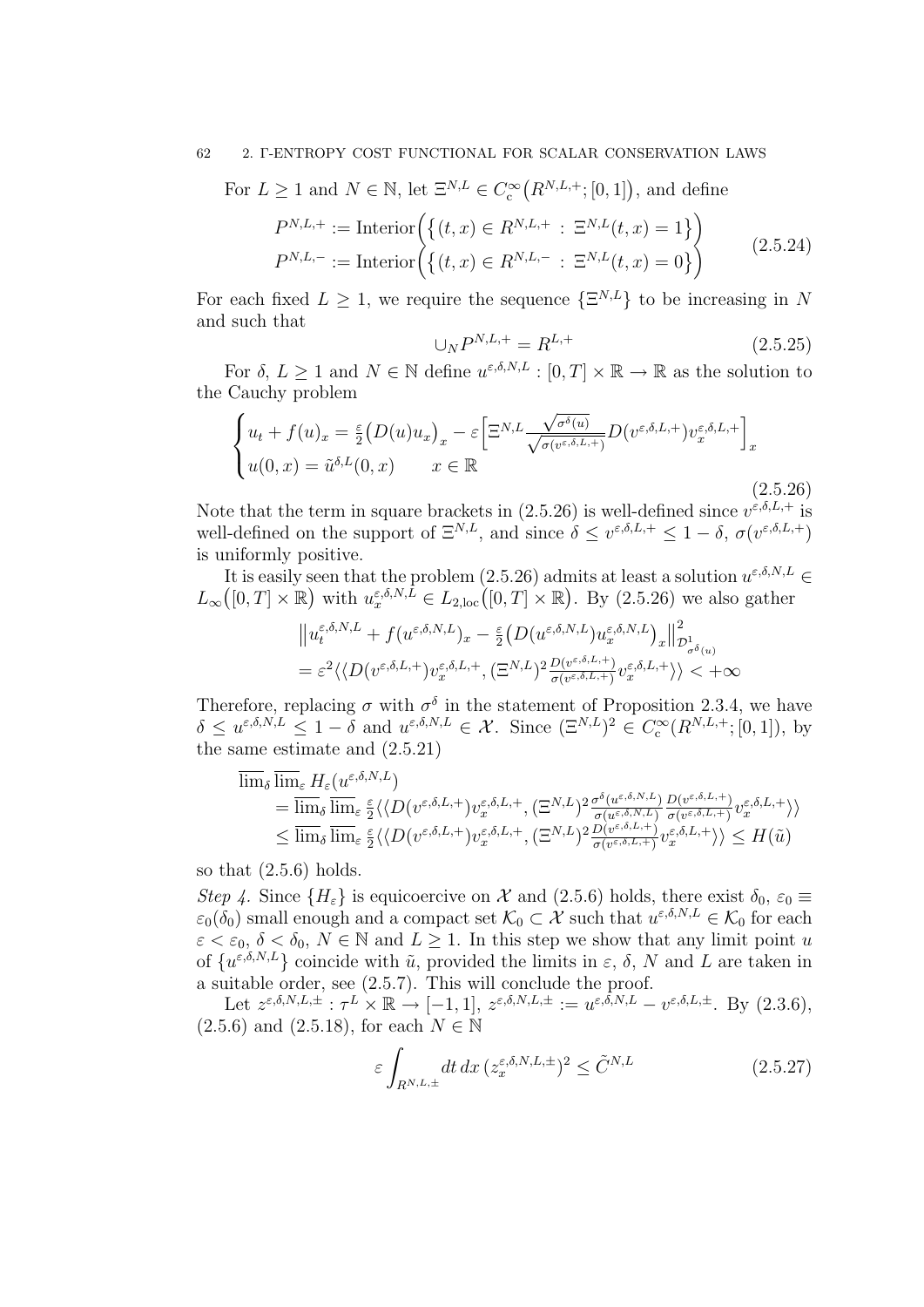for some constant  $\tilde{C}^{N,L} > 0$  independent of  $\varepsilon$  and  $\delta$ .

Since we will first perform the limit  $\varepsilon \to 0$ , we now fix  $\delta$ , N, L as above, and we drop for a few lines these indexes, thus writing  $u^{\varepsilon} \equiv u^{\varepsilon,\delta,N,L}, v^{\varepsilon,\pm} \equiv v^{\varepsilon,\delta,L,\pm},$  $z^{\epsilon,\pm} \equiv z^{\epsilon,\delta,N,L,\pm}, \ \Xi \equiv \Xi^{N,L}$ . Recalling the definition  $(2.5.24)$ , by  $(2.5.26)$  and  $(2.5.16)$ , we have weakly on  $P^{N,L,-}$ 

$$
z_t^{\varepsilon,-} + \left(f(u^{\varepsilon}) - f(v^{\varepsilon,-})\right)_x = \frac{\varepsilon}{2} \left(D(u^{\varepsilon}) z_x^{\varepsilon,-}\right)_x + \frac{\varepsilon}{2} \left(\left[D(u^{\varepsilon}) - D(v^{\varepsilon,-})\right] v_x^{\varepsilon,-}\right)_x
$$

Let now  $l \in C^2([-1, 1])$  and  $\varphi \in C_c^{\infty}(P^{N,L,-})$ . It follows

$$
\begin{split}\n&-\langle\langle l(z^{\varepsilon,-}),\varphi_{t}\rangle\rangle-\langle\langle f(u^{\varepsilon})-f(v^{\varepsilon,-}),l'(z^{\varepsilon,-})\varphi_{x}\rangle\rangle \\
&-\langle\langle f(u^{\varepsilon})-f(v^{\varepsilon,-}),l''(z^{\varepsilon,-})z^{\varepsilon,-}_{x}\varphi\rangle\rangle \\
&=-\frac{\varepsilon}{2}\langle\langle D(u^{\varepsilon})z^{\varepsilon,-}_{x},l''(z^{\varepsilon,-})z^{\varepsilon,-}_{x}\varphi\rangle\rangle-\frac{\varepsilon}{2}\langle\langle D(u^{\varepsilon})z^{\varepsilon,-}_{x},l'(z^{\varepsilon,-})\varphi_{x}\rangle\rangle \\
&- \frac{\varepsilon}{2}\langle\langle [D(u^{\varepsilon})-D(v^{\varepsilon,-})]v^{\varepsilon,-}_{x},l''(z^{\varepsilon,-})z^{\varepsilon,-}_{x}\varphi\rangle\rangle \\
&- \frac{\varepsilon}{2}\langle\langle [D(u^{\varepsilon})-D(v^{\varepsilon,-})]v^{\varepsilon,-}_{x},l'(z^{\varepsilon,-})\varphi_{x}\rangle\rangle\n\end{split}
$$
\n(2.5.28)

In the same fashion, by  $(2.5.17)$ , weakly on  $P^{N,L,+}$ 

$$
\begin{array}{lll} z^{\varepsilon,+}_{t}+\left(f(u^{\varepsilon})-f(v^{\varepsilon,+})\right)_{x}&=&\frac{\varepsilon}{2}\big(D(u^{\varepsilon})z^{\varepsilon,+}_{x}\big)_{x}+\frac{\varepsilon}{2}\big(\big[D(u^{\varepsilon})-D(v^{\varepsilon,+})\big]v^{\varepsilon,+}_{x}\big)_{x}\\& &+\varepsilon\big(\big[\sqrt{\sigma(v^{\varepsilon,+})}-\sqrt{\sigma^{\delta}(u^{\varepsilon})}\big]\frac{D(v^{\varepsilon,+})}{\sqrt{\sigma(v^{\varepsilon,+})}}v^{\varepsilon,+}_{x}\big)_{x}\end{array}
$$

Since  $v^{\varepsilon,+}$  takes values in  $[\delta, 1-\delta]$ , we have  $\sigma^{\delta}(v^{\varepsilon,+}) = \sigma(v^{\varepsilon,+})$  and thus, in the same fashion as above, for each  $l \in C^2([-1, 1])$  and  $\varphi \in C_c^{\infty}(P^{N,L,+})$ 

$$
\begin{split}\n&-\langle\langle l(z^{\varepsilon,+}),\varphi_{t}\rangle\rangle-\langle\langle f(u^{\varepsilon})-f(v^{\varepsilon,+}),l'(z^{\varepsilon,+})\varphi_{x}\rangle\rangle-\langle\langle f(u^{\varepsilon})-f(v^{\varepsilon,+}),l''(z^{\varepsilon,+})z_{x}^{\varepsilon,+}\varphi\rangle\rangle \\
&=-\frac{\varepsilon}{2}\langle\langle D(u^{\varepsilon})z_{x}^{\varepsilon,+},l''(z^{\varepsilon,+})z_{x}^{\varepsilon,+}\varphi\rangle\rangle-\frac{\varepsilon}{2}\langle\langle D(u^{\varepsilon})z_{x}^{\varepsilon,+},l'(z^{\varepsilon,+})\varphi_{x}\rangle\rangle \\
&- \frac{\varepsilon}{2}\langle\langle [D(u^{\varepsilon})-D(v^{\varepsilon,+})]v_{x}^{\varepsilon,+},l''(z^{\varepsilon,+})z_{x}^{\varepsilon,+}\varphi\rangle\rangle \\
&- \frac{\varepsilon}{2}\langle\langle [D(u^{\varepsilon})-D(v^{\varepsilon,+})]v_{x}^{\varepsilon,+},l'(z^{\varepsilon,+})\varphi_{x}\rangle\rangle \\
&- \varepsilon\langle\langle [\sqrt{\sigma^{\delta}(v^{\varepsilon,+})}-\sqrt{\sigma^{\delta}(u^{\varepsilon})}] \frac{D(v^{\varepsilon,+})}{\sqrt{\sigma(v^{\varepsilon,+})}}v_{x}^{\varepsilon,+},\varphi l''(z^{\varepsilon,+})z_{x}^{\varepsilon,+}\rangle\rangle \\
&- \varepsilon\langle\langle [\sqrt{\sigma^{\delta}(v^{\varepsilon,+})}-\sqrt{\sigma^{\delta}(u^{\varepsilon})}] \frac{D(v^{\varepsilon,+})}{\sqrt{\sigma(v^{\varepsilon,+})}}v_{x}^{\varepsilon,+},l'(z^{\varepsilon,+})\varphi_{x}\rangle\rangle\n\end{split} \tag{2.5.20}
$$

(2.5.29)

For l convex and  $\varphi$  nonnegative, the first term in the second lines of (2.5.28) and (2.5.29) is nonpositive. With these assumptions on l and  $\varphi$  we thus define  $B_l \equiv B_{l,\varphi}^{\varepsilon,\delta,N,L,\pm} := \left[ \langle \langle D(u^{\varepsilon}) z_x^{\varepsilon,\pm}, l''(z^{\varepsilon,\pm}) z_x^{\varepsilon,\pm} \varphi \rangle \rangle \right]^{1/2}$ , and let for  $F \in C([0,1])$ 

$$
C_{F,l}^{\delta} := \max\{l''(z)|F(v+z) - F(v)|^2 : v \in [\delta, 1-\delta], z \in [-1,1], v+z \in [0,1]\}
$$
\n(2.5.30)

Since  $v_x^{\varepsilon,\pm}$ ,  $z_x^{\varepsilon,\pm} \in L_{2,\text{loc}}(P^{N,L,\pm}),$  by Cauchy-Schwarz inequality and the fact that D is uniformly positive, we have for each nonnegative  $\varphi^{\pm} \in C_{c}^{\infty}(P^{N,L,\pm}),$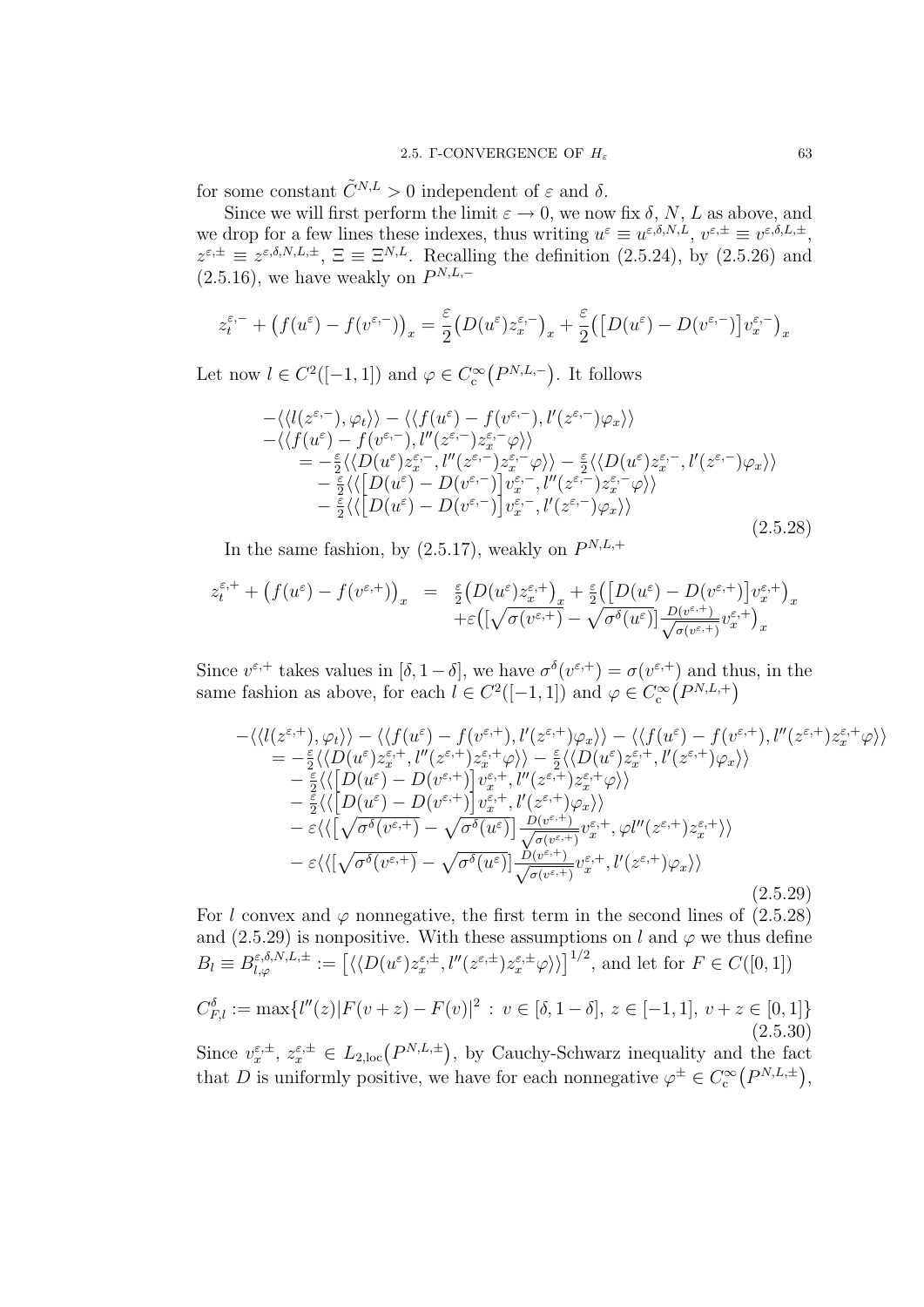and for some constant  $C \equiv C_{\varphi^{\pm}}^{\varepsilon, \delta, N, L}$  independent of l

$$
\begin{split} \left| \langle \langle f(u^{\varepsilon}) - f(v^{\varepsilon, \pm}), l''(z^{\varepsilon, \pm}) z^{\varepsilon, \pm}_{x} \varphi^{\pm} \rangle \rangle \right| &+ \left| \frac{\varepsilon}{2} \langle \langle \left[ D(u^{\varepsilon}) - D(v^{\varepsilon, \pm}) \right] v^{\varepsilon, \pm}_{x}, l''(z^{\varepsilon, \pm}) z^{\varepsilon, \pm}_{x} \varphi^{\pm} \rangle \rangle \right| \\ &+ \left| \varepsilon \langle \langle \left[ \sqrt{\sigma^{\delta}(v^{\varepsilon, +})} - \sqrt{\sigma^{\delta}(u^{\varepsilon})} \right] \frac{D(v^{\varepsilon, +})}{\sqrt{\sigma(v^{\varepsilon, +})}} v^{\varepsilon, +}_{x}, \varphi^+ l''(z^{\varepsilon, +}) z^{\varepsilon, +}_{x} \rangle \rangle \right| \\ &\leq C \left[ \sqrt{C^{\delta}_{f,l}} + \sqrt{C^{\delta}_{D,l}} + \sqrt{C^{\delta}_{\sqrt{\sigma^{\delta},l}}} \right] B_{l} \end{split}
$$

We also let  $C_l := \max_{z \in [-1,1]} |l'(z)|$  and note that, in view of  $(2.5.18)$  and (2.5.27), for any nonnegative  $\varphi^{\pm} \in C_{c}^{\infty}(P^{N,L,\pm})$  and for some constant  $\tilde{C} =$  $\tilde{C}^{\delta,N,L}_{\varphi^{\pm}}$  independent of  $\varepsilon$  and l

$$
\begin{aligned} &\left| \tfrac{\varepsilon}{2} \langle \langle D(u^{\varepsilon}) z^{\varepsilon, \pm}_{x}, l^{\prime}(z^{\varepsilon, \pm}) \varphi^{\pm}_{x} \rangle \rangle \right| + \left| \tfrac{\varepsilon}{2} \langle \langle \left[ D(u^{\varepsilon}) - D(v^{\varepsilon, \pm}) \right] v^{\varepsilon, \pm}_{x}, l^{\prime}(z^{\varepsilon, \pm}) \varphi^{\pm}_{x} \rangle \rangle \right| \\ &+ \left| \varepsilon \langle \langle \left[ \sqrt{\sigma(v^{\varepsilon, +})} - \sqrt{\sigma(u^{\varepsilon})} \right] \frac{D(v^{\varepsilon, +})}{\sqrt{\sigma(v^{\varepsilon, +})}} v^{\varepsilon, +}_{x}, l^{\prime}(z^{\varepsilon, +}) \varphi^{\pm}_{x} \rangle \rangle \right| \leq \tilde{C} C_{l} \sqrt{\varepsilon} \end{aligned}
$$

Patching all together, for each nonnegative  $\varphi^{\pm} \in C_{c}^{\infty}(P^{N,L,\pm})$  we gather

$$
\begin{split}\n&-\langle\langle l(z^{\varepsilon,\pm}),\varphi_l^{\pm}\rangle\rangle - \langle\langle f(u^{\varepsilon}) - f(v^{\varepsilon,\pm}), l'(z^{\varepsilon,\pm})\varphi_x^{\pm}\rangle\rangle \\
&\leq -\frac{\varepsilon}{2}B_l^2 + C\left[\sqrt{C_{f,l}^{\delta}} + \sqrt{C_{D,l}^{\delta}} + \sqrt{C_{\sqrt{\sigma^{\delta}},l}^{\delta}}\right]B_l + \tilde{C}C_l\sqrt{\varepsilon} \\
&\leq \frac{3}{2\varepsilon}C^2\left[C_{f,l}^{\delta} + C_{D,l}^{\delta} + C_{\sqrt{\sigma^{\delta}},l}^{\delta}\right] + \tilde{C}C_l\sqrt{\varepsilon}\n\end{split} \tag{2.5.31}
$$

It is then easily seen that we can take a sequence of convex smooth functions  ${l_n} \subset C^2([-1,1])$  such that  $|l'_n(z)| \leq 1$ ,  $l_n(z) \to |z|$ ,  $zl'_n(z) \to |z|$  uniformly on  $[-1, 1]$ , and such that, by the Hölder continuity hypotheses on D and  $\sigma$ 

$$
\lim_{n \to \infty} \left( C_{f,l_n}^{\delta} + C_{D,l_n}^{\delta} + C_{\sqrt{\sigma^{\delta}},l_n}^{\delta} \right) = 0
$$

Evaluating (2.5.31) for  $l \equiv l_n$ , taking the limit  $n \to \infty$ , and recalling that we assumed f' to be positive on [0, 1], we gather for each nonnegative  $\varphi^{\pm} \in$  $C_{\rm c}^\infty\left(P^{N,L,\pm}\right)$ 

$$
-\langle \langle |u^{\varepsilon} - v^{\varepsilon, \pm}|, \varphi_t^{\pm} \rangle \rangle - \langle \langle |f(u^{\varepsilon}) - f(v^{\varepsilon, \pm})|, \varphi_x^{\pm} \rangle \rangle \le C' \sqrt{\varepsilon}
$$
 (2.5.32)

We now reintroduce the dropped indexes  $\delta$ , N, L, and recall that for  $\delta \leq \delta_0$ ,  $\varepsilon \leq \varepsilon_0(\delta_0)$ ,  $N \in \mathbb{N}$  and  $L \geq 1$  we have  $u^{\varepsilon,\delta,N,L} \in \mathcal{K}_0$  for some compact  $\mathcal{K}_0 \subset \mathcal{X}$ . Let  $u^{N,L} \in \mathcal{K}_0$  be a generic limit point of  $\{u^{\varepsilon,\delta,N,L}\}\$ in  $\mathcal{X}$  as  $\varepsilon \to 0$ and successively  $\delta \to 0$ . By (2.5.19) and (2.5.32), for each nonnegative  $\varphi \in$  $C_{\rm c}^\infty\left(P^{N,L,-}\cup P^{N,L,+}\right)$ 

$$
-\langle\langle |u^{N,L} - \tilde{u}|, \varphi_t \rangle\rangle - \langle\langle |f(u^{N,L}) - f(\tilde{u})|, \varphi_x \rangle\rangle \le 0
$$
\n(2.5.33)

Since  $u^{N,L} \in \mathcal{K}_0$ , there exist  $u^L \in \mathcal{X}$  and a subsequence  $\{N_k\} \subset \mathbb{N}$  such that  $u^{N_k,L} \to u^L$  in X as  $k \to +\infty$ . By (2.5.25) and (2.5.33), it follows that for each nonnegative  $\varphi \in C_c^{\infty}(R^{L,-} \cup R^{L,+})$ 

$$
-\langle \langle |u^L - \tilde{u}|, \varphi_t \rangle \rangle - \langle \langle |f(u^L) - f(\tilde{u})|, \varphi_x \rangle \rangle \le 0 \tag{2.5.34}
$$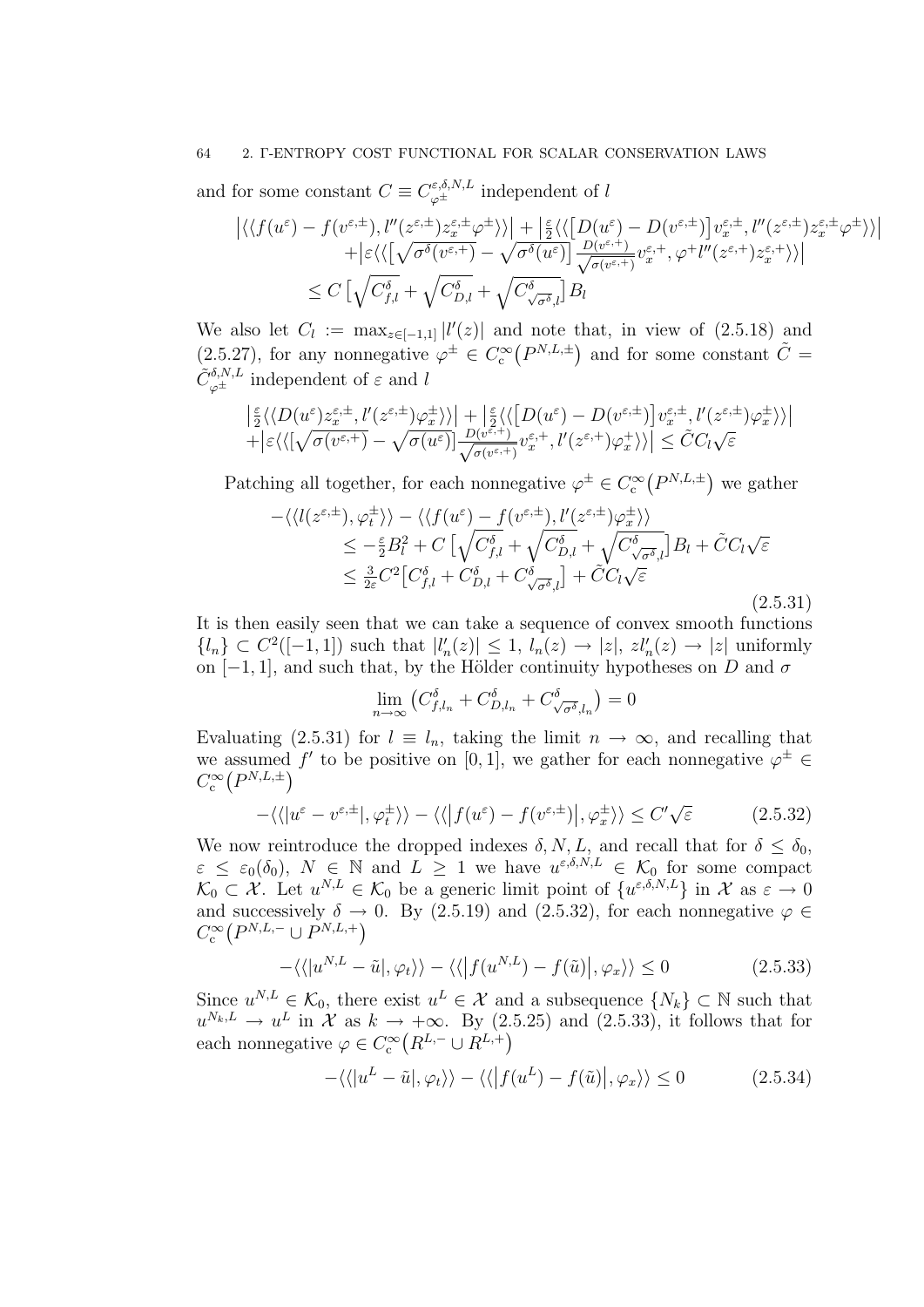Since  $\tau^L$  is dense in [0, T], by (2.5.14) and (2.5.9) we have that, for  $L \geq 1$ ,  $R^{L,+} \cup R^{L,-}$  is dense in  $[0,T] \times \left[ -L+\frac{1}{4L} \right]$  $\frac{1}{4L}, L-\frac{1}{4R}$  $\frac{1}{4L}$ . Note also that  $\tilde{u} \in \mathcal{S}_{\sigma} \subset \mathcal{E}$ by hypotheses. Furthermore, since  $u^L$  is a limit point of a sequence with uniformly bounded  $H_{\varepsilon}$ -cost, we also have  $u^L \in \mathcal{E}$  by item (ii) in Theorem 2.2.5, namely  $\tilde{u}$  and  $u^L$  are entropy-measure solutions to (2.1.1). By Lemma 2.5.1,  $\tilde{u}, u^L \in C([0,T]; L_{1,\text{loc}}(\mathbb{R}))$ . By the same Lemma 2.5.1 and the assumption  $V_f^- > 0$  we have that the maps  $x \mapsto \tilde{u}(t, x)$  and  $x \mapsto u^L(t, x)$  are continuous from  $\mathbb R$  to  $L_1([0,T])$ . Therefore, since the boundaries of  $R^{L,+}$  and  $R^{L,-} \setminus R^{L,+}$ are countable unions of segments parallel to the  $x$  and  $t$  axes, we have that (2.5.34) holds for each nonnegative  $\varphi \in C_c^{\infty}((0,T) \times (-L + \frac{1}{4i})$  $\frac{1}{4L}, L - \frac{1}{4R}$  $\frac{1}{4L})$ ).

Recalling  $\{u^L\} \subset \mathcal{K}_0$ , let u be a limit point of  $\{u^L\}$  along a subsequence  $L_k \to \infty$ . From (2.5.34) we get for each nonnegative  $\varphi \in C_c^{\infty}((0,T) \times \mathbb{R})$ 

$$
-\langle\langle |u-\tilde{u}|, \varphi_t \rangle\rangle - \langle\langle |f(u) - f(\tilde{u})|, \varphi_x \rangle\rangle \le 0 \qquad (2.5.35)
$$

Reasoning as above, we also have  $u \in \mathcal{E}$ , and thus setting  $z := u - \tilde{u}$ , by Lemma 2.5.1,  $u, \tilde{u}, z \in C([0,T]; L_{1,\text{loc}}(\mathbb{R}))$ . By  $(2.5.35)$ , it is then easily seen that for each bounded nonnegative Lipschitz function  $\varphi$  on  $[0, T] \times \mathbb{R}$  such that  $\int dt dx \, [|\varphi| + |\varphi_t| + |\varphi_x|] < +\infty$ , and for each  $t \in [0, T]$ 

$$
\langle |z(t)|, \varphi(t) \rangle - \langle |z(0)|, \varphi(0) \rangle - \int_{[0,t]} dr \left[ \langle |z|(r), \varphi_r(r) \rangle \right. \\ \left. + \langle \left| f(\tilde{u}(r) + z(r)) - f(\tilde{u}(r)) \right|, \varphi_x(r) \rangle \right] \le 0 \tag{2.5.36}
$$

Fixed  $L \geq 1$ , we evaluate the inequality (2.5.36) for  $\varphi(t,x) \equiv \varphi^{L}(x)$  defined as

$$
\varphi^L(x) := \begin{cases} e^{-(L-x)} & \text{if } x < -L \\ 1 & \text{if } -L \le x \le L \\ e^{-(x-L)} & \text{if } x > L \end{cases}
$$

so that setting  $Z^L(t) := \langle |z(t)|, \varphi^L \rangle$  we have

$$
Z^{L}(t) - Z^{L}(0) \leq V_f^{+} \int_{[0,t]} dr \langle |z|(r), |\varphi_x^{L}| \rangle \leq V_f^{+} \int_{[0,t]} dr Z^{L}(r)
$$

By Gronwall inequality, for each L ge1 and  $t \in [0, T]$ ,  $Z^{L}(r) \leq \exp[V_f^+]$  $T_f^+ t] Z^L(0).$ Note that  $u(0, x) = \tilde{u}(0, x)$  by (2.5.15) and the definition of convergence in X. Therefore  $Z^{L}(0) = 0$ , and thus  $Z^{L}(t) = 0$  for each  $t \in [0, T]$  and  $L \geq 1$ . Hence  $u = \tilde{u}$ .

PROOF OF PROPOSITION 2.2.6. In order to show that  $H$  is lower semicontinuous, first note that the set of weak solutions is closed in  $X$ . Moreover for each entropy sampler  $\vartheta$  the map  $X \ni u \mapsto P_{\vartheta,u} \in \mathbb{R}$  is continuous. On the other hand, if u is a weak solution to  $(2.1.1)$  then the equalities in  $(2.5.2)$ holds, and thus  $H$  is a supremum of continuous maps.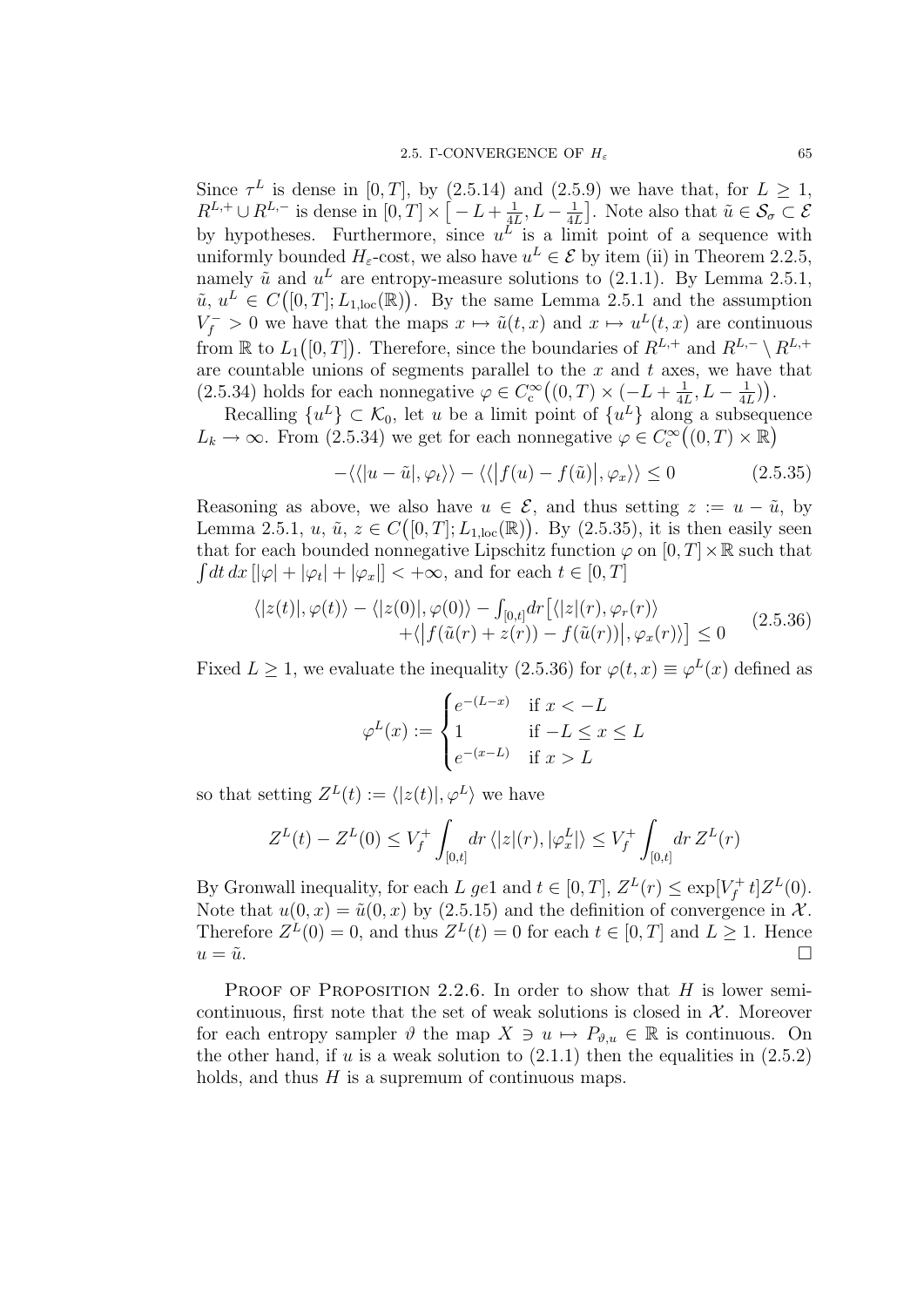Since  $D(\cdot)/\sigma(\cdot)$  is uniformly positive on [0, 1],  $H(u) = 0$  iff  $u \in \mathcal{E}$  and  $\varrho_u^+ = 0$ , thus u is entropic. Conversely, entropic solutions u are in  $\mathcal E$  by item (i) in Proposition 2.2.3, and the entropic condition is thus equivalent to  $\varrho_u^+ = 0$ .

The coercivity of H follows from the Tartar's method of compensated compactness, that we already applied in the proof of Theorem 2.2.5 item (ii). Suppose indeed that we are given a sequence  $\{u^n\} \subset \mathcal{X}$  such that  $H(u^n) \leq C_H$  <  $+\infty$  for each *n*. Then each  $u^n$  is an entropy-measure solution to (2.1.1) by the definition of H. For each entropy  $\eta$ , each  $n, L > 0$ , by the same bound in the proof of Proposition 2.2.3,  $\|\wp_{\eta,u^n}\|_{TV,L} \leq 2\|\wp_{\eta,u^n}^+\|_{TV,L}$  $2(\|\eta\|_{\infty}+\|q\|_{\infty})(2L+T)$ . On the other hand, for each  $\eta \in C^2([0,1])$  such that  $\sigma\eta'' \leq D, \|\wp_{\eta,u^n}^+\|_{\text{TV},L} \leq H(u^n)$  and therefore  $\|\wp_{\eta,u^n}\|_{\text{TV},L}$  is bounded uniformly in *n*. Since  $\eta$  and q are bounded, we have that  $\{\eta(u^n)_t + q(u^n)_x\}$  is precompact in  $H^{-1}_{loc}([0,T] \times \mathbb{R})$ . As we already noted in the proof of Theorem 2.2.5 item (ii), see [16, Ch. 9], this yields the compactness of  $\{u^n\}$  in X.

The last statement follows by the first part of proposition, Lemma 2.5.1 and Kruzkov uniqueness in  $C([0,T];L_{1,\text{loc}}(\mathbb{R}))$  of entropic solutions to  $(2.1.1)$ , see e.g. [6, 16].

PROOF OF REMARK 2.2.7. By well known properties of functions of locally bounded variation, for each entropy  $\eta$  and  $u \in \mathcal{X} \cap BV_{loc}([0, T] \times \mathbb{R})$  we have that  $\wp_{n,u}$  is a Radon measure on  $(0,T) \times \mathbb{R}$ . If u is a weak solution to (2.1.1), by Vol'pert chain rule [2], the absolutely continuous and Cantor parts of  $\wp_{n,u}$  w.r.t. the Lebesgue measure on  $(0,T) \times \mathbb{R}$  vanish, and we get

$$
d\wp_{\eta,u} = \left\{ \left[ \eta(u^+) - \eta(u^-) \right] n^t + \left[ q(u^+) - q(u^-) \right] n^x \right\} d\mathcal{H}^1 \sqcup J_u
$$

On the other hand the Rankine-Hugoniot condition  $\left[u^+ - u^-\right]n^t + \left[f(u^+)$  $f(u^-)$ | $n^x = 0$  holds. The statement of the remark follows by direct calculation.  $\perp$ 

PROOF OF REMARK 2.2.11. For  $u \in \mathcal{E}$  we have

$$
H'(u) = \sup \{ \wp_{\eta, u}(\varphi), \varphi \in C_c^{\infty}((0, T) \times \mathbb{R}; [0, 1]), \eta \in C^2([0, 1]) : 0 \le \sigma \eta'' \le D \}
$$

so that the inequality  $H \geq H'$  follows from the equalities in (2.5.2). The same inequality yields  $H(u) = H'(u)$  if there exists a set  $E^+$  as in the statement of the remark. If  $f$  is convex or concave and  $u$  has locally bounded variation, we can take  $E^+ = \{(t, x) \in J_u : \exists v \in [0, 1] : \rho(v, u^+, u^-) > 0\}$ , where  $J_u, u^{\pm}$  and  $\rho$  are defined as in Remark 2.2.7.

If f is neither convex nor concave, then there exist  $u^-, u^+, v', v'' \in (0,1)$ such that  $\rho(v', u^+, u^-) > 0$  and  $\rho(v'', u^+, u^-) < 0$ , where  $\rho$  is defined as in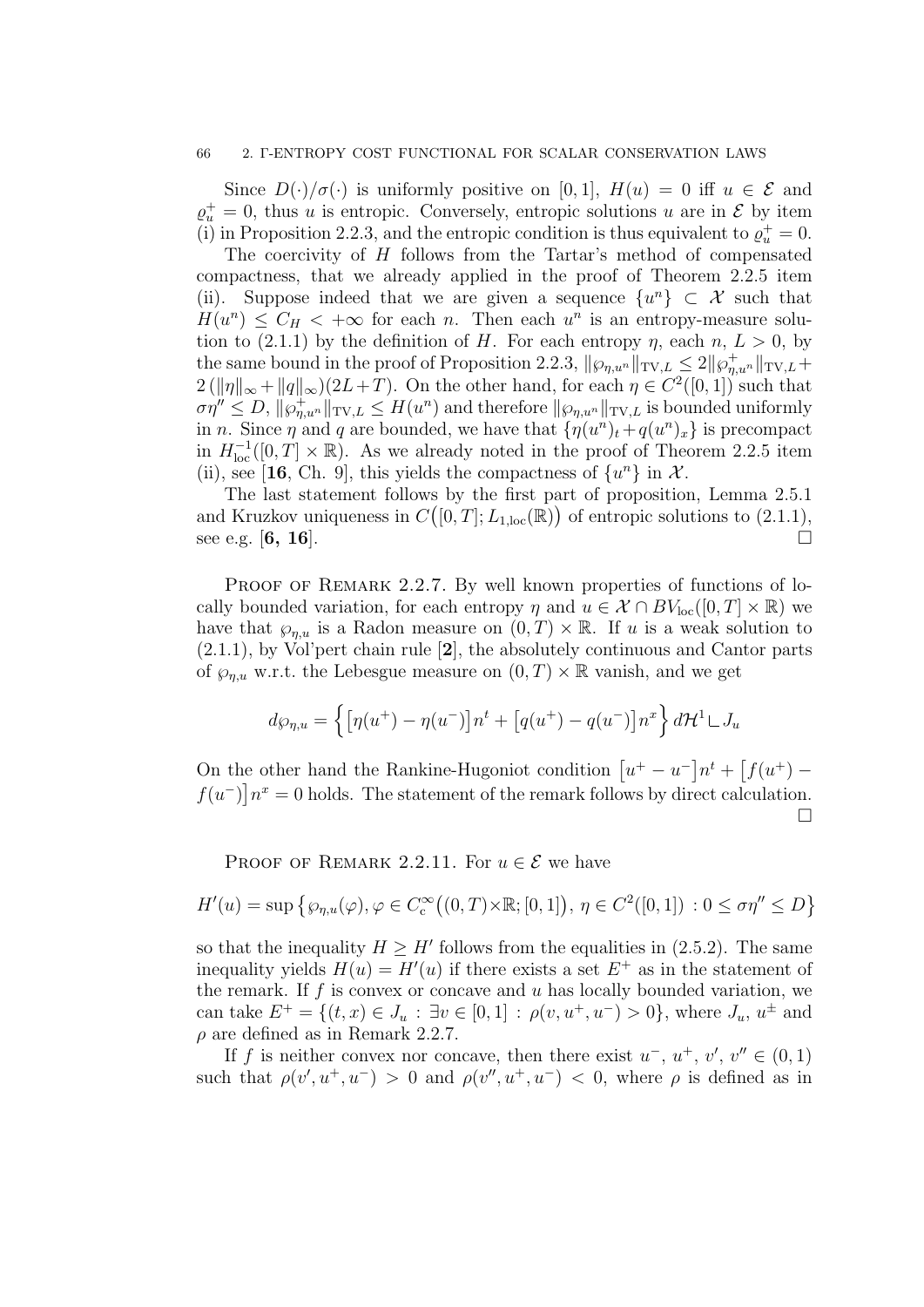Remark 2.2.7. Let  $V := \frac{f(u^+) - f(u^-)}{u^+ - u^-}$ , and define  $u : [0, T] \times \mathbb{R} \to [0, 1]$  by

$$
u(t,x) := \begin{cases} u^+ & \text{for } x < V \, t \\ u^- & \text{for } x > V \, t \end{cases}
$$

Then  $u \in \mathcal{E}$  and by direct computation  $H(u) > H'(u)$ .

### 2.6. Appendix A: I-approximation of atomic Young measures

Here we prove the claims stated in the proof of Theorem 2.4.1, Step 1, where the sets  $\mathcal{M}_n^1$ ,  $\widetilde{\mathcal{M}}_n^1$ ,  $\overline{\mathcal{M}}_n^1$  $\frac{1}{n}$  are defined.

Claim 1:  $\widetilde{\mathcal{M}}_1^n$  is *I*-dense in  $\overline{\mathcal{M}}_1^n$  $\overline{n}_1^n$ . For  $n \geq 1$ , let  $\mu \in \overline{\mathcal{M}}_1^n$  $\frac{n}{1}$ , let  $G^{\mu}$  be defined as in Lemma 2.4.2. Let also r,  $\alpha^i$ ,  $u^i$  be as in the definition of  $\overline{\mathcal{M}}_1^n$  $\int_1^n$  and  $L, \mu_\infty$  be as in the definition (2.4.1) of  $\mathcal{M}_q$ . With no loss of generality, we can assume that  $u^{i+1} \geq u^i$ ,  $i = 1, \ldots, n-1$ , since we can reorder the  $u^i(t, x)$  for all  $(t, x)$ preserving continuity of the  $u^i$  and measurability of the  $\alpha^i$ . Analogously it is not restrictive to assume, for  $|x| > L$ ,  $u^{i}(t, x) = u^{i}_{\infty}, \alpha^{i}(t, x) = \alpha^{i}_{\infty}$  for some constants  $u^i_{\infty}, \, \alpha^i_{\infty} \in (0, 1]$ ; in particular  $\mu_{\infty} = \sum_i \alpha^i_{\infty} \delta_{u^i_{\infty}}$ .

Let now  $\{j^k\} \subset C_c^{\infty}(\mathbb{R} \times \mathbb{R})$  be a sequence of smooth mollifiers supported by  $[-T/k, T/k] \times [-1, 1]$ , and recall the definition  $(2.4.8)$  of  $b^k$ . For  $i =$ 1, ..., n and  $h, k \geq 1$  define  $\alpha^{i,k} \in C^1([0,T] \times \mathbb{R}; [r,1])$ , and  $u^{i,h,k} \in C^1([0,T] \times$  $\mathbb{R}; [h^{-1}, 1-h^{-1}]$  by

$$
\alpha^{i,k}(t,x) := \int dy \, ds \, j^k(t-s, x-y) \alpha^i(b^k(s, y)) \n u^{i,h,k}(t,x) := h^{-1} \left[ 1 + \frac{i}{n \sum_{i'} i' \alpha^{i',k}(t,x)} \right] \n + \frac{1-3h^{-1}}{\alpha^{i,k}(t,x)} \int dy \, ds \, j^k(t-s, x-y) \, \alpha^i(b^k(s, y)) \, u^i(b^k(s, y)) \n (2.6.1)
$$

Clearly  $\alpha^{i;k}$  and  $u^{i;h,k}$  are smooth, with  $\alpha^{i;k} \ge r$ ,  $\sum_i \alpha^{i;k} = 1$ , and  $\alpha^{i;k}$ ,  $u^{i;h,k}$  are constant for  $|x| > L+1$ . Furthermore for  $i = 1, \ldots, n-1$  and  $(t, x) \in [0, T] \times \mathbb{R}$ 

$$
\lim_{k \to \infty} \left[ u^{i+1;h,k}(t,x) - u^{i;h,k}(t,x) - \frac{h^{-1}}{n^2} \right]
$$
\n
$$
\geq \lim_{k \to \infty} \left[ u^{i+1;h,k}(t,x) - u^{i;h,k}(t,x) - \frac{h^{-1}}{n \sum_{i'} i' \alpha^{i',k}(t,x)} \right]
$$
\n
$$
= \left[ 1 - 3h^{-1} \right] \left[ u^{i+1;h,k}(t,x) - u^{i;h,k}(t,x) \right]
$$

Since the  $u^i$  are continuous, it is not difficult to see that convergence in the last line above is uniform on compact subsets of  $[0, T] \times \mathbb{R}$ . On the other hand, since the  $u^{i}$  and  $u^{i,h,k}$  are constant for  $|x| > L + 1$ , we have that convergence is indeed uniform on  $[0, T] \times \mathbb{R}$ . It follows that for each  $h > 1$  there exists  $K^h \geq 1$  such that  $u^{i+1,h,k} \geq u^{i,h,k} + h^{-1}n^{-2}$  for each  $k \geq K^h$ . Therefore, defining  $\mu^{h,k} \in \mathcal{M}$  by

$$
\mu_{t,x}^{h,k} := \sum_{i=1}^n \alpha^{i,k}(t,x) \delta_{u^{i,h,k}(t,x)}
$$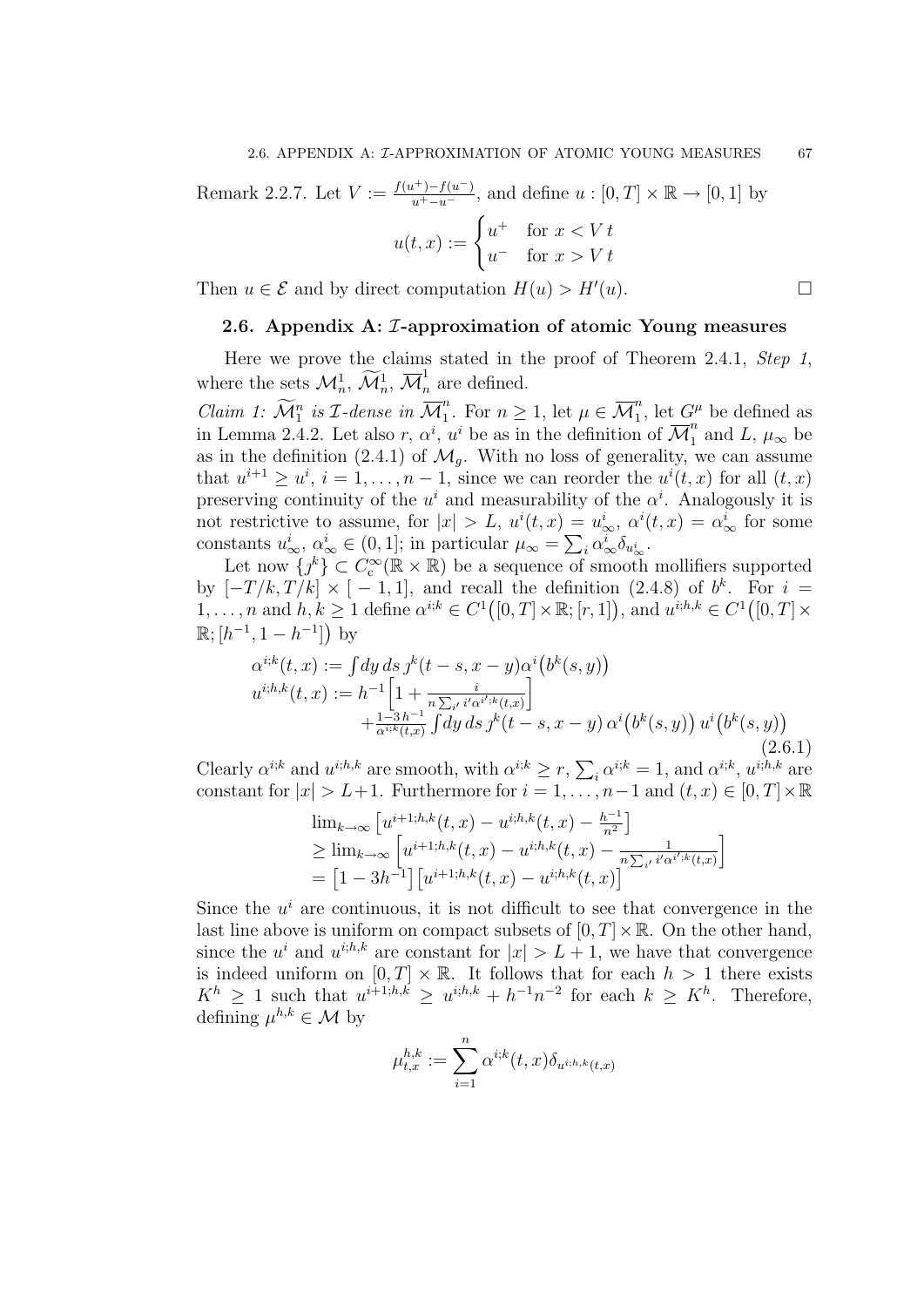we get, for  $k \geq K^h$ ,  $\mu^{h,k} \in \mathcal{M}_1^n$  provided  $\mathcal{I}(\mu^{h,k}) < +\infty$ . Recalling Lemma 2.4.2, this follows by the existence of  $G^{\mu^{h,k}} \in L_2([0,T] \times \mathbb{R})$  satisfying weakly on  $(0, T) \times \mathbb{R}$ :

$$
\mu^{h,k}(i)_t + \mu^{h,k}(f)_x = -G_x^{\mu^{h,k}}
$$

Indeed  $G^{\mu^{h,k}}$  can be computed explicitly as

$$
G^{\mu^{h,k}}(t,x) := \left(1 - 3h^{-1}\right) \int ds \, dy \, j^k(t-s, x-y) G^{\mu}\left(b^k(s, y)\right) + \left(1 - 3h^{-1}\right) \int ds \, dy \, j^k(x-y, t-s) \, \mu_{b^k(s,y)}(f) - \mu^{h,k}(f) - (1 - 3h^{-1}) \mu_{\infty}(f) + \mu_{\infty}^{h,k}(f)
$$

where

$$
\mu^{h,k}_{\infty}(f) := \sum_{i} \alpha^{i}_{\infty} f\left(h^{-1} + \frac{i h^{-1}}{n + \sum_{i'} i' \alpha^{i'}_{\infty}} + (1 - 3h^{-1}) u^{i}_{\infty}\right)
$$

It immediately follows that  $\lim_{h\to\infty} \lim_{k\to\infty} ||G^{\mu^{h,k}} - G^{\mu}||_{L_2([0,T]\times\mathbb{R})} = 0$ , and it is also straightforward to see that, for each  $F \in C([0, 1])$ 

$$
\lim_{h \to \infty} \lim_{k \to \infty} \mu^{h,k}(F) = \mu(F) \qquad \text{strongly in } L_{1,\text{loc}}([0,T] \times \mathbb{R})
$$

By Remark 2.4.3, we can extract a subsequence  $\{\mu^k\}$  from  $\{\mu^{h,k}\}\$  that  $\mathcal{I}$ converges to  $\mu$ .

Claim 2:  $\overline{\mathcal{M}}_1^n$  $\frac{n}{1}$  is *T*-dense in  $\mathcal{M}_1^n$ . For  $n \geq 1$ , let  $\mu \in \mathcal{M}_1^n$ . Let also  $\alpha^i$ ,  $u^i$  and L be as in the definition of  $\mathcal{M}_1^n$  and  $\mathcal{M}_g$ . With no loss of generality, we can assume that  $\alpha^i > 0$ , since we do not require the  $u^i$  to be distinct. As in *Claim* 1 above, we can also assume that, for  $|x| > L$ ,  $u^{i}(t, x) = u^{i}_{\infty}, \alpha^{i}(t, x) = \alpha^{i}_{\infty}$  for some constants  $u^i_{\infty}, \, \alpha^i_{\infty} \in [0, 1].$ 

With these assumptions, for  $h, k \ge 1$  and  $i = 1, \ldots, n$ , let us define  $\alpha^{i,k}$  as in  $(2.6.1)$ , and  $u^{i,k}$  by

$$
u^{i,k}(t,x) := \frac{1}{\alpha^{i,k}} \int dy \, ds \, j^k(t-s, x-y) \alpha^i(b^k(s,y)) u^i(b^k(s,y))
$$

Letting

$$
\mu_{t,x}^k:=\sum_{i=1}^n \alpha^{i;k}(t,x)\delta_{u^{i;k}(t,x)}
$$

we gather  $\mu^k \in \overline{\mathcal{M}}_1^n$  $\int_{1}^{h}$ . A computation similar to the one carried out in *Claim 1* shows that  $\mu^k$  *I*-converges to  $\mu$  as  $k \to \infty$ .

*Claim 3:*  $\mathcal{M}_1^n$  is  $\mathcal{I}\text{-dense in } \widetilde{\mathcal{M}}_1^{n+1}$ . This is the key step in the proof of Theorem 2.4.1. For  $n \geq 1$ , let  $\mu \in \widetilde{\mathcal{M}}_1^{n+1}$ , and let  $G^{\mu}$  be defined as in Lemma 2.4.2. Let also r,  $\alpha^i$ ,  $u^i$  be as in the definition of  $\widetilde{\mathcal{M}}_1^{n+1}$ , and  $L$ ,  $\mu_\infty$  as in the definition  $(2.4.1)$  of  $\mathcal{M}_g$ . Note that for  $|x| > L$ ,  $\alpha^i(t, x) = \alpha^i_{\infty}$  and  $u^i(t, x) = u^i_{\infty}$  for some constants  $\alpha_{\infty}^i \in [r, 1-r]$ ,  $u_{\infty}^i \in [r, 1-r]$ , with  $u_{\infty}^{i+1} \ge u_{\infty}^i + r$ ,  $i = 1, \ldots, n$ .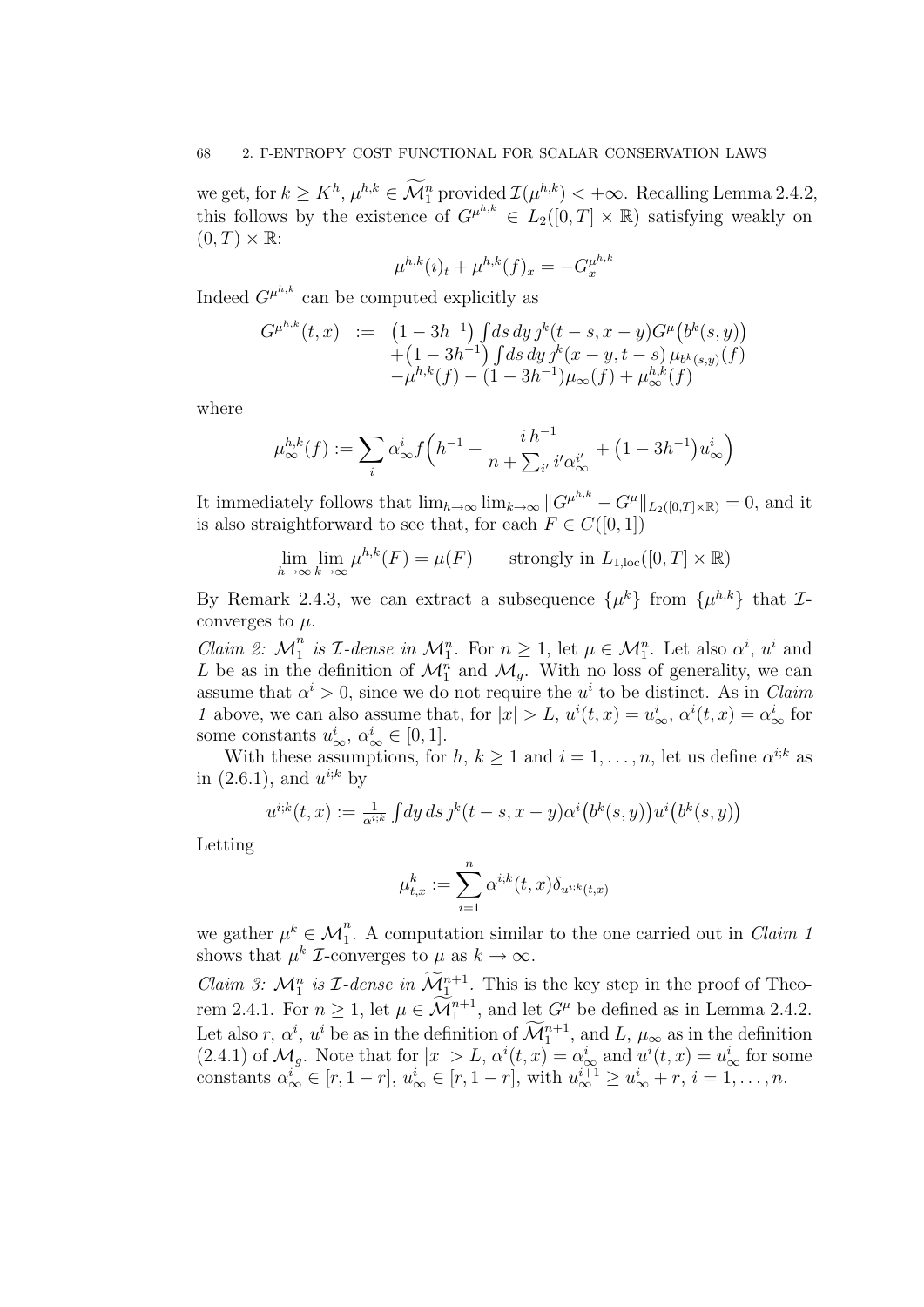Let us define the Young measures  $\nu^1$ ,  $\nu^0 \in \mathcal{M}_1^n$  by

$$
\nu_{t,x}^1 := \delta_{u^{n+1}(t,x)} \qquad \nu_{t,x}^0 := \sum_{i=1}^n \frac{\alpha^i(t,x)}{1 - \alpha^{n+1}(t,x)} \delta_{u^i(t,x)}
$$

so that, letting  $\beta(t, x) := \alpha^{n+1}(t, x) \leq 1 - r$ 

$$
\mu_{t,x} = \beta(t,x)\nu_{t,x}^1 + (1 - \beta(t,x))\nu_{t,x}^0
$$

The basic idea is to build up a sequence  $\{\mu^k\}$  *I*-converging to  $\mu$ , as follows: we first slice up  $[0, T] \times \mathbb{R}$  in small strips, alternating a strip of width  $\beta k^{-1}$ with a strip of width  $(1 - \beta)k^{-1}$ ; we then set  $\mu_{t,x}^k = \nu_{t,x}^1$  for  $(t, x)$  in the first family of strips, and  $\mu_{t,x}^k = \nu_{t,x}^0$  for  $(t, x)$  in the second family of strips. As we let  $k \to \infty$ , we easily get  $\mu^k \to \mu$ ; however, to get also  $\mathcal{I}(\mu^k) \to \mathcal{I}(\mu)$ , we will have to carefully define these strips.

For  $j \in \mathbb{Z}$  and  $k \in \mathbb{N}$ , let us consider the maps  $\gamma_j^k : [0, T] \to \mathbb{R}$  solutions to

$$
\begin{cases}\n\dot{\gamma} = \frac{\nu_{t,\gamma}^1(f) - \nu_{t,\gamma}^0(f)}{\nu_{t,\gamma}^1(i) - \nu_{t,\gamma}^0(i)} \\
\gamma(0) = \frac{j}{k}\n\end{cases}
$$
\n(2.6.2)

These equations are well-posed since  $\nu^1(f)$ ,  $\nu^0(f)$ ,  $\nu^1(i)$ ,  $\nu^0(i)$  are Lipschitz functions in the  $(t, x)$  variables, and  $\nu^1(i) - \nu^0(i) \ge r$ , by the definition of  $\mathcal{M}_1^{n+1}$ . Furthermore, by standard theory for  $(2.6.2)$ ,  $\gamma_j^k \in C^0([0,T]) \cap C^1((0,T));$  $|\dot{\gamma}_j^k| \leq 2r^{-1} \max_{v \in [0,1]} |f(v)|; \gamma_{j+1}^k > \gamma_j^k$ ; and  $\gamma_{j+1}^k(t) - \gamma_j^k(t) \leq Ck^{-1}$  for some constant C independent of  $k$ , j and t.

We next define the maps  $\beta_j^k : [0, T] \to \mathbb{R}$  by

$$
\int_{\gamma_j^k(t)}^{\gamma_j^k(t) + \beta_j^k(t)} dx \left[ \nu_{t,x}^1(i) - \nu_{t,x}^0(i) \right] = \int_{\gamma_j^k(t)}^{\gamma_{j+1}^k(t)} dx \, \beta(t,x) \left[ \nu_{t,x}^1(i) - \nu_{t,x}^0(i) \right] \tag{2.6.3}
$$

Since  $\nu_{t,x}^1(i) - \nu_{t,x}^0(i) \ge r > 0$ , for any fixed  $t \in [0,T]$  the l.h.s. of this equation is increasing in  $\beta_j^k(t)$ . Since it vanishes for  $\beta_j^k(t) = 0$  and it is larger than the r.h.s. for  $\beta_j^k(t) = \gamma_{j+1}^k(t) - \gamma_j^k(t)$  (recall  $\beta(t, x) \in [r, 1 - r]$ ), there exists a unique  $0 < \beta_j^k(t) < \gamma_{j+1}^k(t) - \gamma_j^k(t)$  satisfying (2.6.3). Furthermore, since  $\beta$ and the  $\gamma_j^k$  are smooth, we have  $\beta_j^k \in C^0([0,T]) \cap C^1((0,T))$ . The mean value theorem then implies

$$
\left| \beta_j^k(t) - \int_{\gamma_j^k(t)}^{\gamma_{j+1}^k(t)} dx \,\beta(t,x) \right| \le C \left[ \gamma_{j+1}^k(t) - \gamma_j^k(t) \right]^2 \le C' k^{-2} \tag{2.6.4}
$$

for suitable constants  $C, C'$ . For h and k two positive integers, we next define the Young measure  $\mu^{h,k} \in \mathcal{M}$  by

$$
\mu_{t,x}^{h,k} := \begin{cases} \nu_{t,x}^0 & \text{if } \exists j \in \mathbb{Z}, \, |j| \le h \, k \text{ such that } \gamma_j^k(t) + \beta_j^k(t) < x < \gamma_{j+1}^k(t) \\ \nu_{t,x}^1 & \text{otherwise} \end{cases}
$$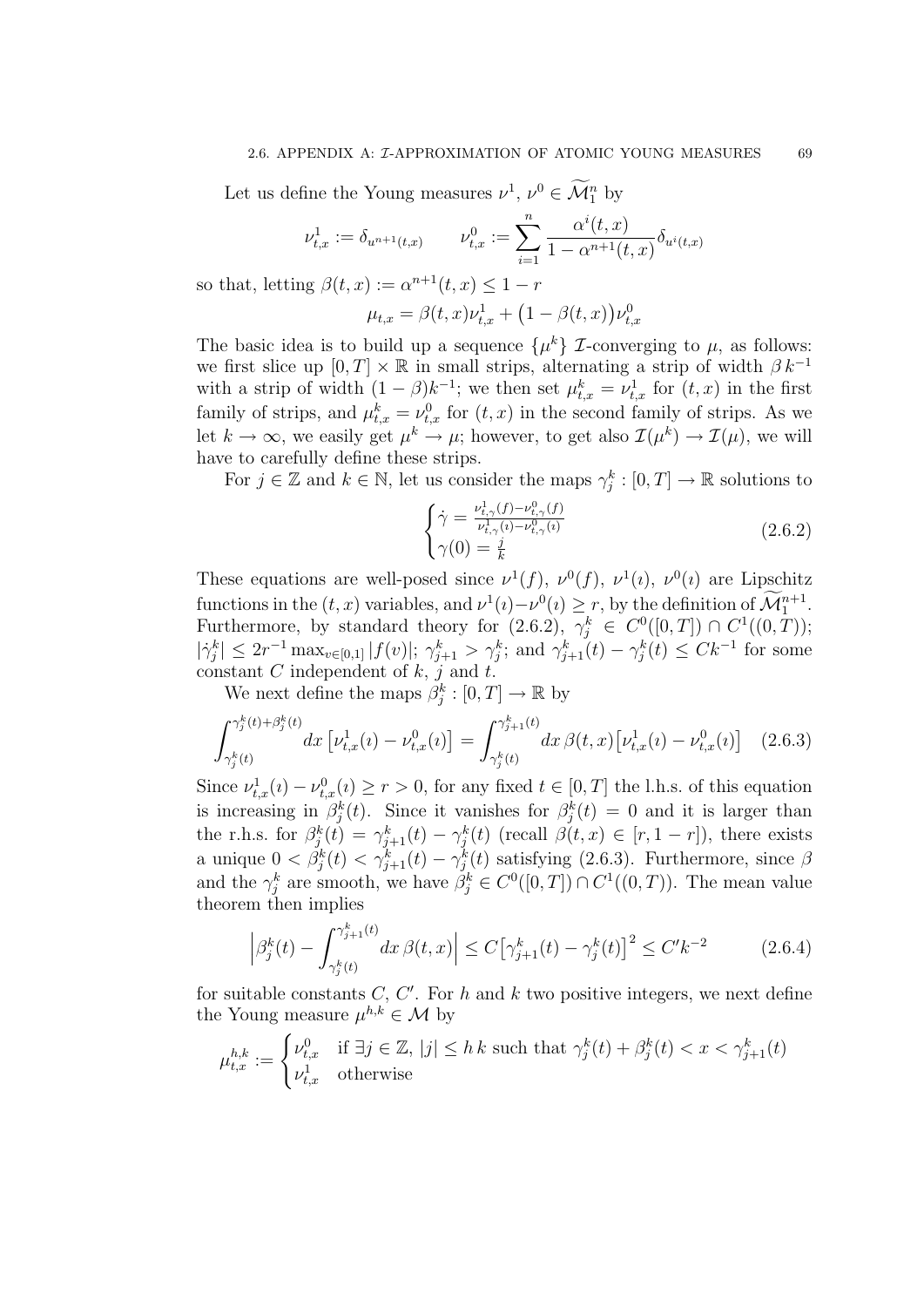Since  $\nu_{t,x}^1$  is constant for |x| sufficiently large, we have  $\mu^{h,k} \in \mathcal{M}_g$  for h large enough. Furthermore, since convergence in  $\mathcal M$  is *local*, (2.6.4) yields  $\lim_{h\to\infty} \lim_{k\to\infty} \mu^{h,k} = \mu$  in M, and for each  $F \in C([0,1])$ 

$$
\lim_{h \to \infty} \lim_{k \to \infty} \mu^{h,k}(F) = \mu(F) \qquad \text{strongly in } L_{1,\text{loc}}([0,T] \times \mathbb{R})
$$

We next prove that  $\mathcal{I}(\mu^{h,k}) < +\infty$  and  $\lim_{h \to 0} \lim_{k \to \infty} G^{\mu^{h,k}} = G$  in  $L_2([0,T] \times \mathbb{R})$ ; so that, reasoning as in the proof of Claim 1, by Remark 2.4.3 we get the existence of a subsequence  $\{\mu^k\}$  *I*-converging to  $\mu$ . For each  $F \in C([0,1]),$  $(t, x) \mapsto \mu_{t, x}^{h, k}(F)$  is smooth outside the graph of the curves  $\gamma_j^k$ . Therefore by Lemma 2.4.4 there exists  $G^{h,k} \in L_{2,\text{loc}}([0,T] \times \mathbb{R})$ , such that  $\mu^{h,k}(i)_t$  +  $\mu^{h,k}(f)_x = -G_x^{h,k}$  holds weakly. First we show that we can choose  $G^{h,k}$  to be compactly supported, so that  $G^{h,k} \in L_2([0,T] \times \mathbb{R})$ , and thus  $\mathcal{I}(\mu^{h,k}) < +\infty$ with  $G^{h,k} = G^{\mu^{h,k}}$  according to the definition given in Lemma 2.4.2.

Since  $G^{h,k}$  is defined up to a measurable function of t, and  $G_x^{h,k}(t,x) = 0$ for  $x < \gamma_{-hk}^k(t)$  (we are considering h large enough as above), we can assume  $G^{h,k}(t, x) = G^{\mu}(t, x) = 0$  for  $x < \gamma_{-hk}^k(t)$ . Furthermore, by  $(2.4.7)$  and  $(2.6.2)$ , for each  $j \in \mathbb{Z}$ ,  $G^{h,k}$  is continuous in the regions  $\{(t,x) : \gamma_j^k(t) + \beta_j^k(t) < x <$  $\gamma_{j+1}^k(t) + \beta_{j+1}^k(t)$ . Let now  $j \in \mathbb{Z}$  with  $|j| \leq hk$ , and  $t \in [0,T]$ ; by (2.4.7) and  $(2.6.2)$ 

$$
- [G^{h,k}(t, [\gamma_j^k(t) + \beta_j^k(t)]^-) - G^{h,k}(t, \gamma_j^k(t))] = \nu_{t, \gamma_j^k(t) + \beta_j^k(t)}^1(f) - \nu_{t, \gamma_j^k(t)}^1(f) + \int_{\gamma_j^k(t)}^{\gamma_j^k(t) + \beta_j^k(t)} dx [\nu_{t,x}^1(t)]_t
$$

and

$$
- [G^{h,k}(t, \gamma_{j+1}^k(t)) - G^{h,k}(t, [\gamma_j^k(t) + \beta_j^k(t)]^-)] = \nu_{t, \gamma_{j+1}^k(t)}^0(f) - \nu_{t, \gamma_j^k(t) + \beta_j^k(t)}^0(f) + \int_{\gamma_j^k(t) + \beta_j^k(t)}^{\gamma_{j+1}^k(t)} dx [\nu_{t,x}^0(t)]_t + [\nu_{t, \gamma_j^k(t) + \beta_j^k(t)}^0(f) - \nu_{t, \gamma_j^k(t) + \beta_j^k(t)}^1(f)] - [\nu_{t, \gamma_j^k(t) + \beta_j^k(t)}^0(t) - \nu_{t, \gamma_j^k(t) + \beta_j^k(t)}^1(t)] [\gamma_j^k(t) + \beta_j^k(t)]
$$

By (2.6.3) and simple algebraic manipulations

$$
G^{h,k}(t,\gamma_{j+1}^k(t)) - G^{h,k}(t,\gamma_j^k(t)) = -[\mu_{t,\gamma_{j+1}^k(t)}(f) - \mu_{t,\gamma_j^k(t)}(f)] - \int_{\gamma_j^k(t)}^{\gamma_{j+1}^k(t)} dx [\mu_{t,x}(t)]_t = G^{\mu}(t,\gamma_{j+1}^k(t)) - G^{\mu}(t,\gamma_j^k(t))
$$

Since  $G^{h,k}(t, \gamma_{-hk}^k(t)) = G^{\mu}(t, \gamma_{-hk}^k(t)) = 0$ , we have  $G^{h,k}(t, \gamma_j^k(t)) = G^{\mu}(t, \gamma_j^k(t))$ for any  $j \in \mathbb{Z}$ . In particular, since  $G^{\mu}(t, \gamma_{hk}^k(t)) = 0$  and  $G_x^{h,k}(t, x) = G_x^{\mu}(t, x) =$ 0 for  $x > \gamma_{hk}^k(t)$ , we have  $G^{h,k}(t,x) = G^{\mu}(t,x) = 0$  for  $x > \gamma_{hk}^k(t)$  and  $x <$  $\gamma_{-hk}^k(t)$ . That is,  $G^{h,k}$  and  $G^{\mu}$  are compactly supported. Thus  $\mathcal{I}(\mu^{h,k}) < +\infty$ and  $G^{h,k} = G^{\mu^{h,k}}$ .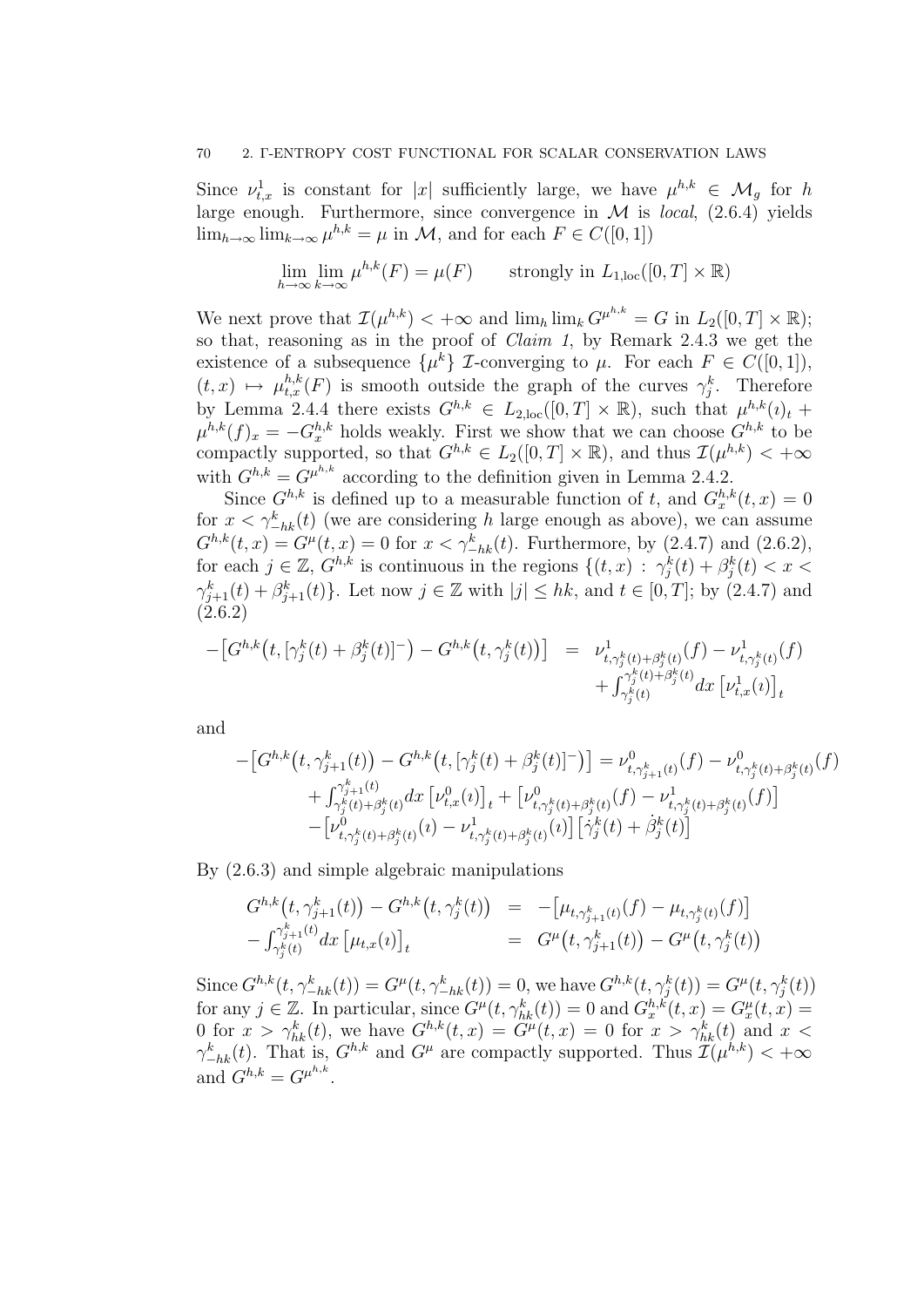#### 2.7. APPENDIX B: Γ-VISCOSITY COST FOR SCALAR HAMILTON-JACOBI EQUATIONS71

Finally, by the definition of  $G^{\mu}$  and  $G^{\mu^{h,k}}$ , recalling  $G^{h,k}(t, \gamma_j^k(t)) = G^{\mu}(t, \gamma_j^k(t))$ we have

$$
\|G^{\mu^{h,k}} - G^{\mu}\|_{L_2([0,T]\times\mathbb{R})}^2 = \sum_{j=-hk}^{hk} \int_{[0,T]} dt \int_{\gamma_j^k(t)}^{\gamma_j^k+1}(dx) \left( G^{\mu^{h,k}}(t,x) - G^{\mu}(t,x) \right)^2
$$
  
\n
$$
= \sum_{j=-hk}^{hk} \int_{[0,T]} dt \left\{ \int_{\gamma_j^k(t)}^{\gamma_j^k(t)+\beta_j^k}(dx) \left[ \int_{\gamma_j^k(t)}^x dy [\nu_{t,y}^1(u) - \mu_{t,y}(u)]_t + [\nu_{t,y}^1(f) - \mu_{t,y}(f)]_y \right]^2
$$
  
\n
$$
+ \int_{\gamma_j^k(t)+\beta_j^k(t)}^{\gamma_{j+1}^k(t)} dx \left[ \int_{\gamma_{j+1}^k(t)}^x dy [\nu_{t,y}^0(u) - \mu_{t,y}(u)]_t + [\nu_{t,y}^0(f) - \mu_{t,y}(f)]_y \right]^2 \right\}
$$

Since all the integrands in the are last two lines of this formula are bounded uniformly in h and k, each term of the sum is bounded by  $C k^{-3}$  for some constant  $C > 0$ . Therefore the sum itself is bounded by  $2 C h k^{-2}$ , and we get  $\lim_{h\to\infty} \lim_{k\to\infty} \mathcal{I}(\mu^{h,k}) = \mathcal{I}(\mu).$ 

# 2.7. Appendix B: Γ-viscosity cost for scalar Hamilton-Jacobi equations

In this appendix we establish a Γ-convergence result for a sequence of functionals associated with the Hamilton-Jacobi equation (2.1.1)

$$
b_t + f(b_x) = 0 \t\t(2.7.1)
$$

which is related to (2.1.1) via the transformation  $u = b_x$ . In (2.7.1) we understand  $(t, x) \in [0, T] \times \mathbb{R}$  and  $b(t, x) \in \mathbb{R}$ . As usual, we assume f to be a Lipschitz function on [0, 1], D and  $\sigma$  continuous functions on [0, 1], with D uniformly positive and  $\sigma$  strictly positive on  $(0, 1)$ . We will just sketch most of the proofs, since they are similar to the proofs of the corresponding statements for (2.1.1).

We introduce the equivalence  $\sim$  on  $C([0,T]; L_{2,\text{loc}}(\mathbb{R})$  by setting  $b^1 \sim b^2$ iff  $b^1 - b^2$  is constant in  $[0, T] \times \mathbb{R}$ . We let B be the set of functions  $b \in$  $C([0,T];L_{2,\text{loc}}(\mathbb{R})/\sim \text{such that } b_x \in \mathcal{U}$ . The requirement  $b_x \in \mathcal{U}$  is clearly compatible with  $\sim$ , so that B is well defined. We equip B with the metric

$$
d_{\mathcal{B}}(b^1, b^2) := d_{\mathcal{U}}(b_x^1, b_x^2) + \inf_{c \in \mathbb{R}} \sup_{t \in [0, T]} \sum_{N=1}^{\infty} \frac{1}{2^N} ||b^1(t, \cdot) - b^2(t, \cdot) + c||_{L_2\left([-N, N]\right)}
$$
\n(2.7.2)

Note that the second term in the r.h.s. of (2.7.2) is the projection of the  $C([0,T];L_{2,\text{loc}}(\mathbb{R}))$ -distance w.r.t. the ∼ equivalence.  $(\mathcal{B}, d_{\mathcal{B}})$  is a complete separable metric space.

For  $b \in \mathcal{B}$  such that  $b_{xx} \in L_{2,loc}([0,T] \times \mathbb{R})$  and  $\varepsilon > 0$  we next define the linear functional  $a_{\varepsilon}^{b}$  on  $C_{c}^{\infty}((0,T)\times\mathbb{R})$  by

$$
a_{\varepsilon}^{b}(\varphi) := -\langle \langle b, \varphi_{t} \rangle \rangle + \langle \langle f(b_{x}), \varphi \rangle \rangle - \frac{\varepsilon}{2} \langle \langle D(b_{x})b_{xx}, \varphi \rangle \rangle \tag{2.7.3}
$$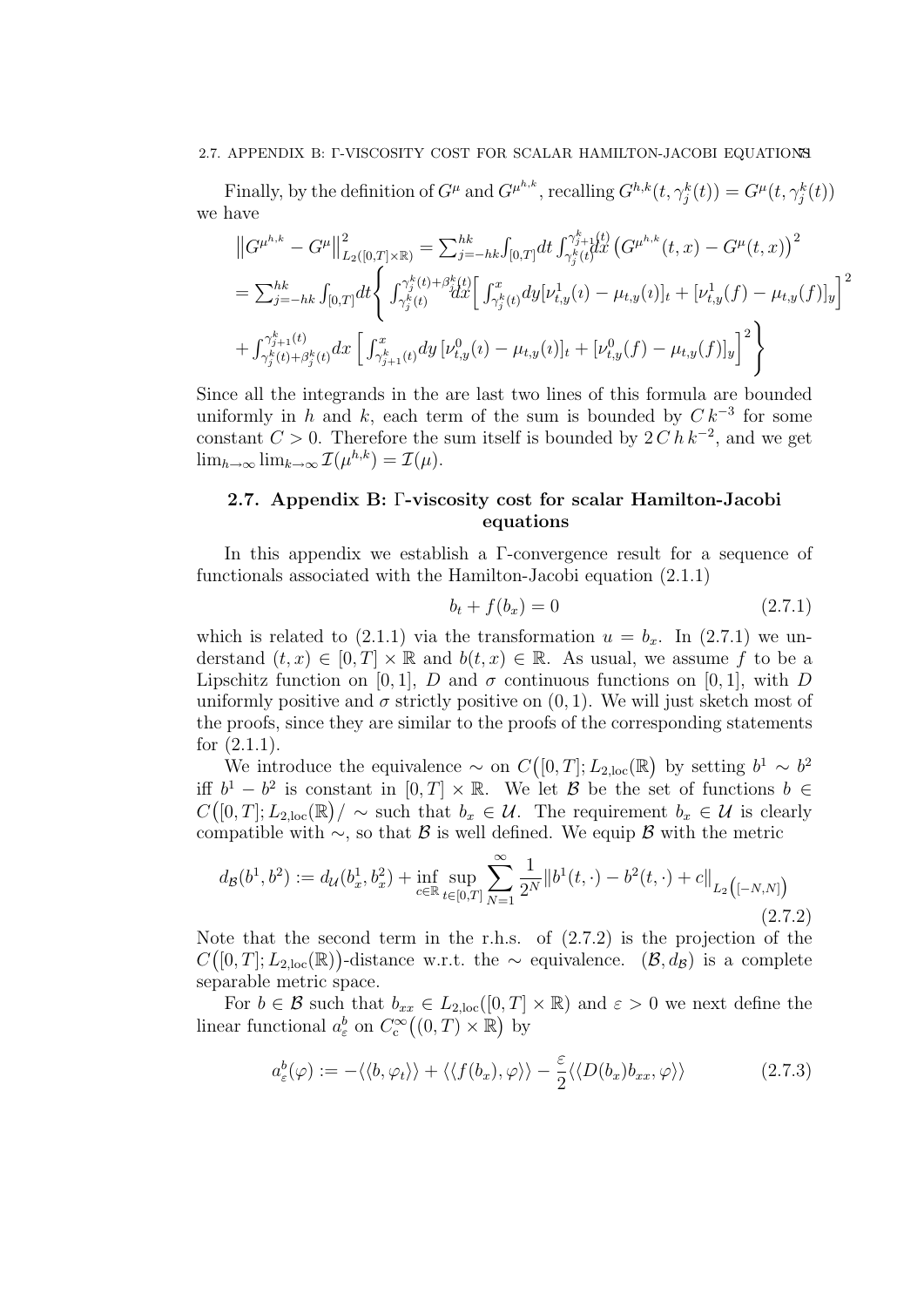and the functional  $J_{\varepsilon} : \mathcal{B} \mapsto [0, +\infty]$  by

$$
J_{\varepsilon}(b) := \begin{cases} \sup_{\varphi \in C_c^{\infty}((0,T) \times \mathbb{R})} \left[ a_{\varepsilon}^b(\varphi) - \frac{1}{2} \langle \langle \sigma(b_x) \varphi, \varphi \rangle \rangle \right] & \text{if } b_{xx} \in L_{2,loc}([0,T] \times \mathbb{R}) \\ +\infty & \text{otherwise} \end{cases}
$$
\n(2.7.4)

We want to study the Γ-convergence of  $\{J_{\varepsilon}\}\$ . As shown below, this problem is strictly related to the Γ-convergence of  $\{I_{\varepsilon}\}\$  defined in (2.2.6).

We introduce the set  $\mathcal{A} := \{(b, \mu) \in \mathcal{B} \times \mathcal{M} : b_x = \mu(i)\}\$  which we equip with the metric

$$
d_{\mathcal{A}}((b^1, \mu^1), (b^2, \mu^2)) := d_{\mathcal{B}}(b^1, b^2) + d_{\mathcal{M}}(\mu^1, \mu^2)
$$
 (2.7.5)

We say that  $(b, \mu) \in \mathcal{A}$  is a measure-valued solution to  $(2.7.1)$  iff  $b_t + \mu(f) = 0$ weakly in  $(0,T) \times \mathbb{R}$ . We lift  $J_{\varepsilon}$  to a functional  $\mathcal{J}_{\varepsilon} : \mathcal{A} \to [0,+\infty]$  by setting

$$
\mathcal{J}_{\varepsilon}(b,\mu) := \begin{cases} J_{\varepsilon}(b) & \text{if } \mu_{t,x} = \delta_{b_x(t,x)} \\ +\infty & \text{otherwise} \end{cases}
$$
 (2.7.6)

THEOREM 2.7.1. The sequence  $\{\mathcal{J}_{\varepsilon}\}\$ is equicoercive on A and Γ-converges to

$$
\mathcal{J}((b,\mu)) := \sup_{\varphi \in C_c^{\infty}((0,T) \times \mathbb{R})} \left\{-\langle\langle b, \varphi_t \rangle\rangle + \langle\langle \mu(f), \varphi \rangle\rangle - \frac{1}{2} \langle\langle \mu(\sigma)\varphi, \varphi \rangle\rangle \right\} (2.7.7)
$$

Note that  $\mathcal{J}((b,\mu))=0$  iff  $(b,\mu)$  is a measure-valued solution to  $(2.7.1)$ . On the set  $\beta$  we next introduce the metric  $dy$ 

$$
d_{\mathcal{Y}}(b^1, b^2) := d_{\mathcal{X}}(b_x^1, b_x^2) + \inf_{c \in \mathbb{R}} \sup_{t \in [0, T]} \sum_{N=1}^{\infty} \frac{1}{2^N} ||b^1(t) - b^2(t) + c||_{L_2\big([-N, N]\big)} \tag{2.7.8}
$$

and denote by  $(\mathcal{Y}, d_{\mathcal{Y}})$  the complete separable metric space consisting of the same set B equipped with the distance  $d_{\mathcal{Y}}$ . We say that  $b \in \mathcal{Y}$  is a weak solution to  $(2.7.1)$  iff  $-\langle \langle b, \varphi_t \rangle \rangle + \langle \langle f(b_x), \varphi \rangle \rangle = 0$  for each  $\varphi \in C_c^{\infty}((0, T) \times \mathbb{R})$ . We denote by  $W \subset \mathcal{Y}$  the set of weak solutions to (2.7.1). We rescale the functional  $J_{\varepsilon}$  defining  $K_{\varepsilon}: \mathcal{Y} \to [0, +\infty]$  as

$$
K_{\varepsilon}:=\varepsilon^{-1}J_{\varepsilon}
$$

THEOREM 2.7.2. (i) The sequence of functionals  $\{K_{\varepsilon}\}\$  satisfies the Γ-liminf inequality

$$
\left(\Gamma\text{-}\underline{\lim}_{\varepsilon} K_{\varepsilon}\right)(b) \ge \begin{cases} H(b_x) & \text{if } b \in \mathcal{W} \\ +\infty & \text{otherwise} \end{cases}
$$

(ii) Assume there is no interval where f is affine. Then the sequence  $\{K_{\varepsilon}\}\$ is equicoercive on Y.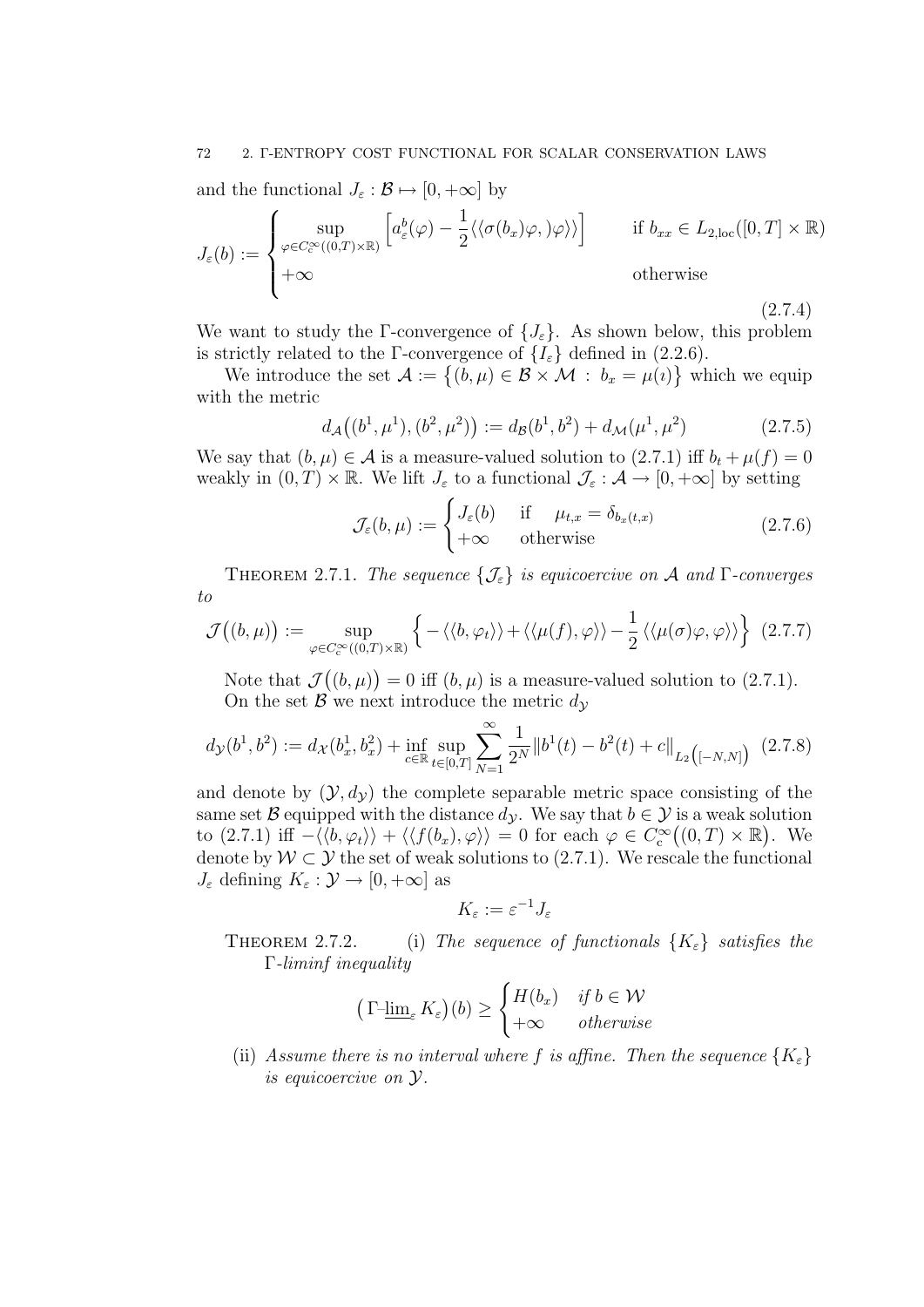### 2.7. APPENDIX B: Γ-VISCOSITY COST FOR SCALAR HAMILTON-JACOBI EQUATIONS73

(iii) Suppose furthermore  $f \in C^2([0,1])$  and  $D, \sigma \in C^{\alpha}([0,1])$  for some  $\alpha > 1/2$ . Then

$$
\left(\Gamma\overline{\dim}_{\varepsilon} K_{\varepsilon}\right)(b) \leq \begin{cases} \overline{H}(b_x) & \text{if } b \in \mathcal{W} \\ +\infty & otherwise \end{cases}
$$

Since  $b(0, \cdot)$  is bounded and Lipschitz, by a well known connection between entropic solutions to  $(2.1.1)$  and viscosity solutions to  $(2.7.1)$ , see e.g.  $[11]$ , Theorem 1.1, we gather  $(\Gamma\text{-}\lim_{\varepsilon} K_{\varepsilon})(b) = 0$  iff b is a viscosity solutions to (2.7.1). It follows that if  $b^{\varepsilon}$  satisfies the equation

$$
b_t + f(b_x) = \frac{\varepsilon}{2} D(b_x) b_{xx} - \sigma(b_x) E^{\varepsilon}
$$
 (2.7.9)

for some  $E^{\varepsilon} \in L_2([0,T] \times \mathbb{R}, \sigma(b_x)dt dx)$  such that  $\lim_{\varepsilon} \varepsilon ||E^{\varepsilon}||^2$ ,  $\frac{2}{L_2\big([0,T]\times \mathbb{R}, \sigma(b_x)dt\,dx\big)}=$ 0, then limit points of  $\{b^{\varepsilon}\}\$ are viscosity solutions to  $(2.7.1)$ . On the other hand if  $b^{\varepsilon}$  solves (2.7.9) for some  $E^{\varepsilon}$  with  $\varepsilon ||E^{\varepsilon}||^2$  $\sum_{L_2}^{2} ($ [0,*T*]×ℝ, $\sigma$ (*b*<sub>x</sub>)dt dx) uniformly bounded, then limit points b of  $\{b^{\varepsilon}\}\$ are such that  $b_x \in \mathcal{E}$ .

In order to prove Theorem 2.7.1 and Theorem 2.7.2 we first establish some preliminary results. Given a measurable map  $a : [0, T] \times \mathbb{R} \to [0, +\infty]$ , we let  $\mathcal{L}_a$  be the Hilbert space obtained by identifying and completing the set  $\{\varphi \in C_c^{\infty}((0,T) \times \mathbb{R}) : \langle \langle a\varphi, \varphi \rangle \rangle < +\infty\}$  w.r.t. the seminorm  $\langle \langle a\varphi, \varphi \rangle \rangle$ .

LEMMA 2.7.3. Let  $\varepsilon > 0$  and  $b \in \mathcal{B}$  be such that  $J_{\varepsilon}(b) < +\infty$ . Then there exists  $E^{\varepsilon,b} \in \mathcal{L}_{\sigma(b_x)}$  such that

$$
b_t + f(b_x) = \frac{\varepsilon}{2} D(b_x) b_{xx} - \sigma(b_x) E^{\varepsilon, b}
$$
 (2.7.10)

holds weakly on  $(0, T) \times \mathbb{R}$  and  $J_{\varepsilon}(b) = \frac{1}{2} ||E^{\varepsilon, b}||_{\mathcal{L}_{\sigma(b_x)}}^2$ . Furthermore  $I_{\varepsilon}(b_x) < +\infty$ and there exists  $\gamma^{\varepsilon,b} \in \mathcal{L}_{\sigma(b_x)^{-1}}$  such that  $\gamma_x^{\varepsilon,b} = 0$  and  $\sigma(b_x)E^{\varepsilon,b} = \sigma(b_x)\Psi^{\varepsilon,b_x} +$  $\gamma^{\varepsilon,b}$ , where  $\Psi^{\varepsilon,b_x}$  is defined as in Lemma 2.3.1. In particular

$$
J_{\varepsilon}(b) = \frac{1}{2} \|\Psi^{\varepsilon, b_x}\|_{\mathcal{D}^1_{\sigma(b_x)}}^2 + \frac{1}{2} \|\gamma^{\varepsilon, b}\|_{\mathcal{L}_{\sigma(b_x)}}^2 = I_{\varepsilon}(b_x) + \frac{1}{2} \langle \langle \sigma(b_x)^{-1} \gamma^{\varepsilon, b}, \gamma^{\varepsilon, b} \rangle \rangle \tag{2.7.11}
$$

**PROOF.** The existence of  $E^{\varepsilon,b}$ , (2.7.10) and the equality  $J_{\varepsilon}(b) = \frac{1}{2} ||E^{\varepsilon,b}||^2_{\mathcal{L}_{\sigma(b_x)}}$ are achieved as in Lemma 2.3.1. We also have

$$
J_{\varepsilon}(b) = \sup_{\varphi \in C_{c}^{\infty}((0,T) \times \mathbb{R})} \left\{ a_{\varepsilon}^{b}(\varphi) - \frac{1}{2} \langle \langle \sigma(b_{x})\varphi, \varphi \rangle \rangle \right\}
$$
  
\n
$$
\geq \sup_{\phi \in C_{c}^{\infty}((0,T) \times \mathbb{R})} \left\{ a_{b}^{\varepsilon}(\phi_{x}) - \frac{1}{2} \langle \langle \sigma(b_{x})\phi_{x}, \phi_{x} \rangle \rangle \right\}
$$
  
\n
$$
= \sup_{\phi \in C_{c}^{\infty}((0,T) \times \mathbb{R})} \left\{ \ell_{b_{x}}^{\varepsilon}(\phi) - \frac{1}{2} \langle \langle \sigma(b_{x})\phi_{x}, \phi_{x} \rangle \rangle \right\} = I_{\varepsilon}(b_{x})
$$

By (2.3.1) and (2.7.10) there exists  $\Psi^{\varepsilon,b_x} \in \mathcal{D}^1_{\sigma(b_x)}$  such that  $(\sigma(b_x)E^{\varepsilon,b})_x =$  $(\sigma(b_x)\Psi_x^{\varepsilon,b_x})_x$ , namely  $\sigma(b_x)E^{\varepsilon,b} = \sigma(b_x)\Psi_x^{\varepsilon,b_x} + \gamma^{\varepsilon,b}(t)$  for some measurable map  $\gamma^{\varepsilon,b} : [0,T] \to [-\infty, +\infty]$ . It is then easy to check (2.7.11).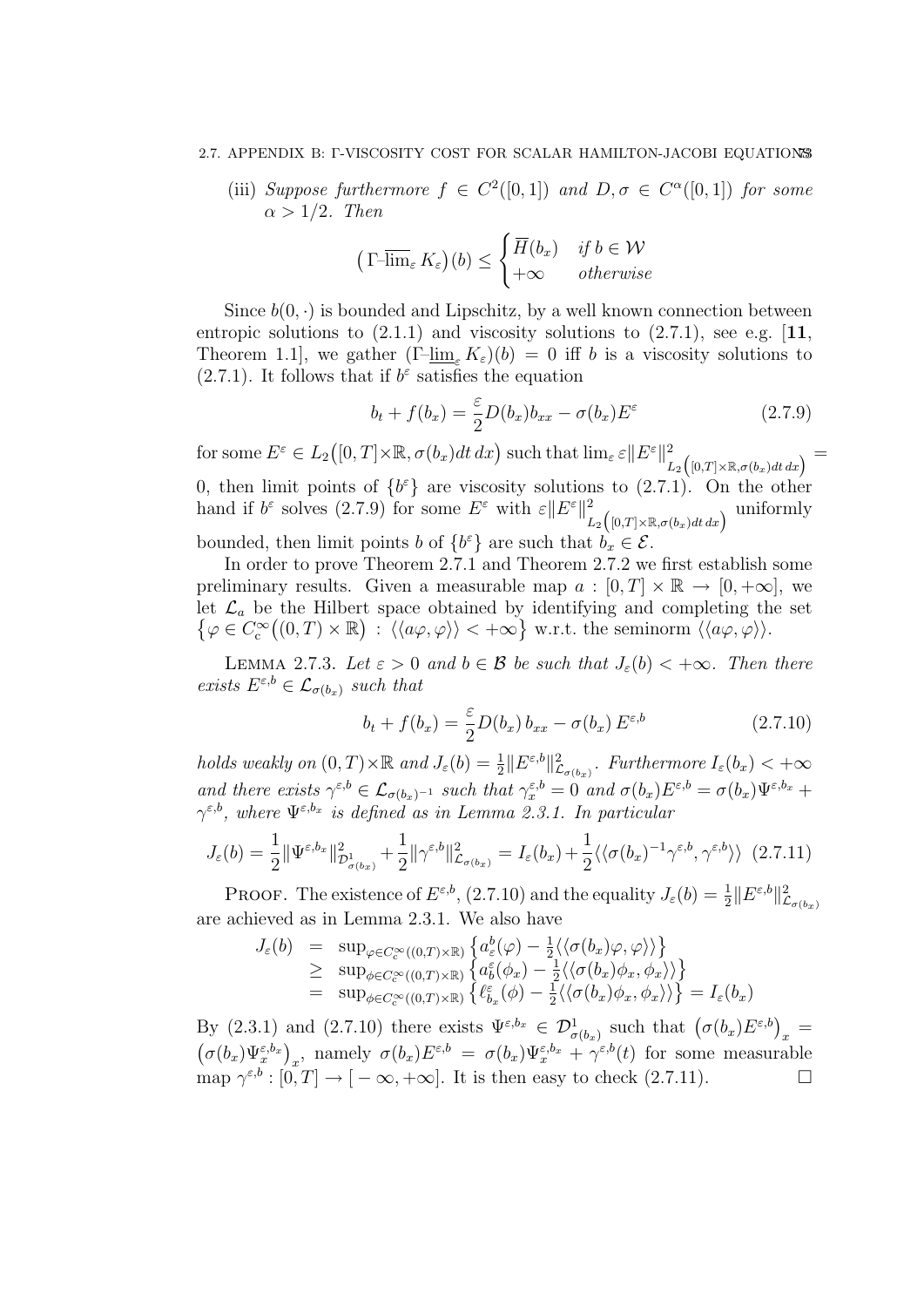#### 74 2. Γ-ENTROPY COST FUNCTIONAL FOR SCALAR CONSERVATION LAWS

The following lemma is proved analogously.

LEMMA 2.7.4. Let  $(b,\mu) \in \mathcal{A}$  be such that  $\mathcal{J}((b,\mu)) < +\infty$ . Then there exists  $E^{(b,\mu)} \in \mathcal{L}_{\mu(\sigma)}$  such that

$$
b_t + \mu(f) = -\mu(\sigma) E^{(b,\mu)}
$$

and  $\mathcal{J}((b,\mu)) = \frac{1}{2}$  $\frac{1}{2} \| E^{(b,\mu)} \|_{\mathcal{L}_{\mu(\sigma)}}^2$ . Furthermore  $\mathcal{I}(\mu) < +\infty$  and there exists  $\gamma^{(b,\mu)} \in \mathcal{L}_{\mu(\sigma)^{-1}}$  such that  $\gamma_x^{(b,\mu)} = 0$  and

$$
\mathcal{J}((b,\mu)) = \frac{1}{2} \|\Psi^{\mu}\|_{\mathcal{D}_{\mu(\sigma)}^{1}}^{2} + \frac{1}{2} \|\gamma^{(b,\mu)}\|_{\mathcal{L}_{\mu(\sigma)}}^{2} = \mathcal{I}(\mu) + \frac{1}{2} \langle\langle \mu(\sigma)^{-1}\gamma^{(b,\mu)}, \gamma^{(b,\mu)}\rangle\rangle
$$
\n(2.7.12)

where  $\Psi^{\mu}$  is defined as in Lemma 2.4.2.

LEMMA 2.7.5. The sequence of functional  $\{J_{\varepsilon}\}\$ is equicoercive on  $(\mathcal{B}, d_{\mathcal{B}})$ .

PROOF. Let  $\{b^{\varepsilon}\}\subset\mathcal{B}$  be such that  $J_{\varepsilon}(b^{\varepsilon})\leq C_J$  for some  $C_J<+\infty$ . By (2.7.11)  $I_{\varepsilon}(b_x^{\varepsilon}) \leq C_J$ , and thus  $\{b_x^{\varepsilon}\}\$ is precompact in U by Lemma 2.3.3. We are left with the proof of the compactness of  $\{b^{\varepsilon}\}\$  w.r.t. the second term on the r.h.s. of  $(2.7.2)$ . By  $(2.7.11)$  and  $(2.3.6)$  we have that for any  $N >$  $(0, \varepsilon^2 \int_{[0,T] \times [-N,N]} dt \, dx \, (b_{xx}^{\varepsilon})^2 \leq C(C_J + \varepsilon N + 1)$  for some constant  $C > 0$ depending only on f and D. It then follows by  $(2.7.10)$  that for each  $N > 0$ ,  $||b_t^{\varepsilon}||_{L_2([0,T]\times[-N,N]}$  is bounded uniformly in  $\varepsilon$ . Since  $b_x \in \mathcal{U}$  for each  $b \in \mathcal{B}$ , we also have  $0 \leq b_x^{\varepsilon} \leq 1$ . Recalling that elements in b are defined up to a constant, the conclusion follows by these bounds on  $b_t^{\varepsilon}$ ,  $b_x^{\varepsilon}$  and compact Sobolev embedding.

The following remark follows by Proposition 2.3.3 and Lemma 2.7.3 and the definition  $(2.7.2)$  of  $d_{\mathcal{B}}$ .

REMARK 2.7.6. For each  $\varepsilon > 0$ ,  $J^{\varepsilon}$  is lower semicontinuous on  $(\mathcal{B}, d_{\mathcal{B}})$ .

LEMMA 2.7.7. For each  $u \in \mathcal{U}$  such that  $I_{\varepsilon}(u) < +\infty$  there exists  $b^{\varepsilon, u} \in \mathcal{B}$ such that  $b_x^{\varepsilon,u} = u$  and  $J_{\varepsilon}(b^{\varepsilon,u}) = I_{\varepsilon}(u)$ . Furthermore if  $b \in \mathcal{B}$  is such that  $b_x = u$  and  $J_\varepsilon(b) < +\infty$ , then  $b_t = b_t^{\varepsilon, u'} + \gamma^{\varepsilon, b}$ , where  $\gamma^{\varepsilon, b} \in \mathcal{L}_{\sigma(u)^{-1}}$  is defined as in Lemma 2.7.3. Conversely, given  $\gamma \in \mathcal{L}_{\sigma(u)^{-1}}$  with  $\gamma_x = 0$ , there exists a unique  $b \in \mathcal{B}$  such that  $b_x = u$  and  $b_t = b_t^{\varepsilon, u} + \gamma$ .

**PROOF.** From the definitions  $(2.2.6)$  and  $(2.7.4)$ , it is not difficult to gather

$$
I_{\varepsilon}(u) = \inf_{b \in \mathcal{B}: b_x = u} J_{\varepsilon}(b)
$$

Since  $J_{\varepsilon}$  is coercive and lower semicontinuous on  $\mathcal{B}$ , and  $\{b \in \mathcal{B} : b_x = u\}$  is a closed subset of  $\mathcal{B}$ , there exists a  $b^u$  on which the infimum is attained.

If b is such that  $b_x = u$  and  $J_\varepsilon(b) < +\infty$ , then by the decomposition of  $E^{\varepsilon, \cdot}$ in Lemma 2.7.3 we have  $(b - b^u)_t = \sigma(u)(E^{\varepsilon, b} - E^{\varepsilon, b^u}) = \gamma^{\varepsilon, b}$ . The converse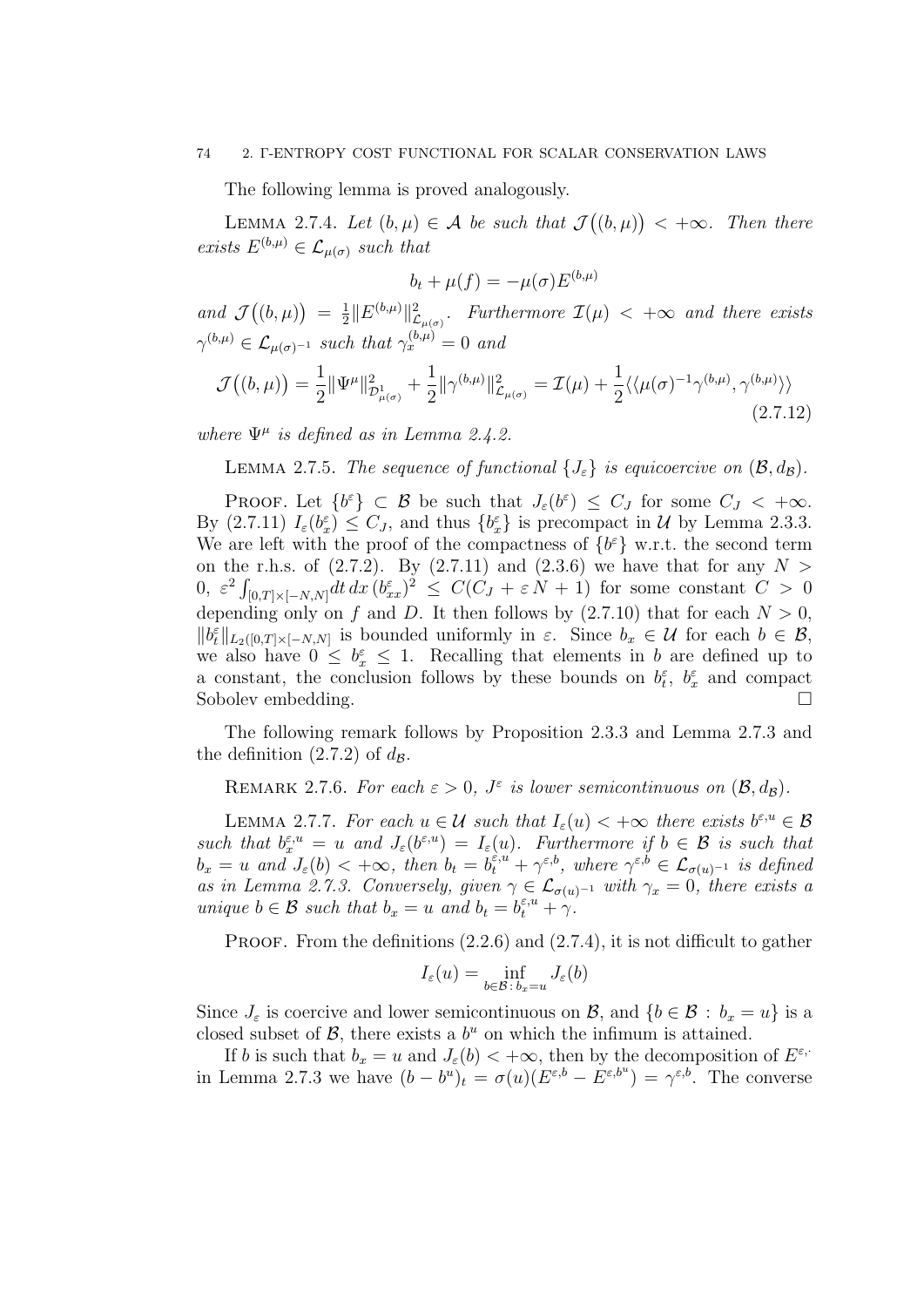statement follows by choosing  $b(t, x) = b^{u}(t, x) + \int^{t} ds \gamma(s)$ , which identifies a unique  $b \in \mathcal{B}$ .

PROOF OF THEOREM 2.7.1. Equicoercivity follows by  $(2.7.11)$ , the equicoercivity statement in Theorem 2.2.1 and Lemma 2.3.3.

In order to prove the Γ-liminf inequality, let  $\{(b^{\varepsilon}, \mu^{\varepsilon})\} \subset \mathcal{A}$  converge to some  $(b,\mu) \in \mathcal{A}$ . It is not restrictive to assume  $J_{\varepsilon}(b^{\varepsilon}) < +\infty$ , and thus  $b_{xx}^{\varepsilon} \in L_{2,\text{loc}}([0,T] \times \mathbb{R})$  and  $\mu^{\varepsilon} = \delta_{b_x^{\varepsilon}}$ . Then for each  $\varphi \in C_{\text{c}}^{\infty}((0,T) \times \mathbb{R})$ 

$$
\mathcal{J}_{\varepsilon}\big((b^{\varepsilon},\mu^{\varepsilon})\big) = J_{\varepsilon}(b^{\varepsilon}) \ge -\langle\langle b^{\varepsilon},\varphi_t\rangle\rangle + \langle\langle f(b^{\varepsilon}_x),\varphi\rangle\rangle - \frac{\varepsilon}{2}\langle\langle D(b^{\varepsilon}_x)b^{\varepsilon}_{xx},\varphi\rangle\rangle - \frac{1}{2}\langle\langle\varphi,\sigma(b^{\varepsilon}_x)\varphi\rangle\rangle
$$

As in the proof of the Γ-liminf inequality in Theorem 2.2.1, an integration by parts shows that the third term in the l.h.s. vanishes as  $\varepsilon \to 0$ . Hence

$$
\lim_{\varepsilon} \mathcal{J}_{\varepsilon} \big( (b^{\varepsilon}, \mu^{\varepsilon}) \big) \geq - \langle \langle b, \varphi_t \rangle \rangle + \langle \langle \mu(f), \varphi \rangle \rangle - \frac{1}{2} \langle \langle \mu(\sigma) \varphi, \varphi \rangle \rangle
$$

and the Γ-liminf inequality is achieved by optimizing over  $\varphi$ .

Let  $(b,\mu) \in \mathcal{A}$  be such that  $\mathcal{J}((b,\mu)) < +\infty$ . By Lemma 2.7.4  $\mathcal{I}(\mu) <$  $+\infty$  and by the Γ-limsup inequality in Theorem 2.2.1 there exists a sequence  $\{u^{\varepsilon}\}\subset\mathcal{U}$  such that  $\delta_{u^{\varepsilon}}\to\mu$  in M and  $\overline{\lim} I_{\varepsilon}(u^{\varepsilon})=\overline{\lim}\mathcal{I}_{\varepsilon}(\delta_{u^{\varepsilon}})\leq\mathcal{I}(\mu)$ . By Corollary 2.7.7 there exists  $b^{\varepsilon, u^{\varepsilon}} \in \mathcal{B}$  such that  $b^{\varepsilon, u^{\varepsilon}}_x = u^{\varepsilon}$  and  $J_{\varepsilon}(b^{\varepsilon, u^{\varepsilon}}) = I_{\varepsilon}(u^{\varepsilon}).$ Letting  $\gamma^{(b,\mu)}$  be defined as in Lemma 2.7.4, it is also easily seen that there exists a sequence  $\gamma^{\varepsilon} \in \mathcal{L}_{\sigma(u^{\varepsilon})^{-1}}$  such that  $\gamma_x^{\varepsilon} = 0$ ,  $\gamma^{\varepsilon} \to \gamma^{(b,\mu)}$  weakly in  $L_2([0,T])$ , and  $\|\gamma^{\varepsilon}\|_{\mathcal{L}_{\sigma(u^{\varepsilon})^{-1}}}\to \|\gamma^{(b,\mu)}\|_{\mathcal{L}_{\mu(\sigma)^{-1}}}$ . Recalling Corollary 2.7.7, we define the sequence  $b^{\varepsilon}$  by the requirements  $b^{\varepsilon}_x = u^{\varepsilon}$  and  $b^{\varepsilon}_t = b^{\varepsilon, u^{\varepsilon}}_t + \gamma^{\varepsilon}$ . We have

$$
\overline{\lim}_{\varepsilon} \mathcal{J}_{\varepsilon} (b^{\varepsilon}, \delta_{b_{x}^{\varepsilon}}) = \overline{\lim}_{\varepsilon} J_{\varepsilon} (b^{\varepsilon, u^{\varepsilon}}) + \frac{1}{2} \langle \langle \sigma(u^{\varepsilon}) \gamma^{\varepsilon}, \gamma^{\varepsilon} \rangle \rangle \leq \mathcal{I}(\mu) + \frac{1}{2} \langle \langle \mu(\sigma) \gamma^{(b, \mu)}, \gamma^{(b, \mu)} \rangle \rangle = \mathcal{J}((b, \mu))
$$

On the other hand  $\delta_{b_x^{\varepsilon}} \to \mu$  in M, and it is not difficult to check  $b_t^{\varepsilon} \to b_t$ weakly. Therefore any limit point in A of  $\{(b^{\varepsilon}, \delta_{b_x^{\varepsilon}})\}$  coincides with  $(b, \mu)$ .  $\Box$ 

PROOF OF THEOREM 2.7.2. If  $b \in \mathcal{Y}$  is such that  $(b, \delta_{b_x})$  is a measurevalued solution to (2.7.1), then  $b \in W$ . By the Γ-liminf inequality in Theorem 2.7.1 we thus obtain  $(\Gamma\text{-}\lim_{\epsilon} K_{\epsilon})(b) = +\infty$  if  $b \notin \mathcal{W}$ . The  $\Gamma\text{-}\liminf$ inequality on W follows immediately by (i) in Theorem 2.2.5 and  $(2.7.11)$ .

Equicoercivity is a consequence of (ii) in Theorem 2.2.5 and Lemma 2.7.5. In order to prove the Γ-limsup inequality, let  $b \in \mathcal{W}$  be such that  $H(b_x)$ +∞. By (iii) in Theorem 2.2.5 there exists a sequence  $\{u^{\varepsilon}\}\subset \mathcal{X}$  converging to  $u := b_x$  in X and such that  $\overline{\lim} H_\varepsilon(u^\varepsilon) \leq \overline{H}(u)$ . Let  $b^\varepsilon := b^{\varepsilon, u^\varepsilon}$ ; by Corollary 2.7.7  $\overline{\lim} K_{\varepsilon}(b^{\varepsilon, u^{\varepsilon}}) \leq K(b)$ . Furthermore, by (i) and (ii) proved above,  ${b^{\varepsilon}}$  is precompact in  $\mathcal Y$  and its limit points are in W. Let  $\tilde{b} \in \mathcal W$  be a limit point of  $\{b^{\varepsilon}\}\$ . Then  $\tilde{b}_x = b_x$ , since  $b_x^{\varepsilon} = u^{\varepsilon} \to u = b_x$  in  $\mathcal{X}$ ; on the other hand  $b_t + f(b_x) = 0 = \tilde{b}_t + f(\tilde{b}_x)$ , so that we also gather  $b_t = \tilde{b}_t$ . It follows  $\tilde{b} = b$ .  $\Box$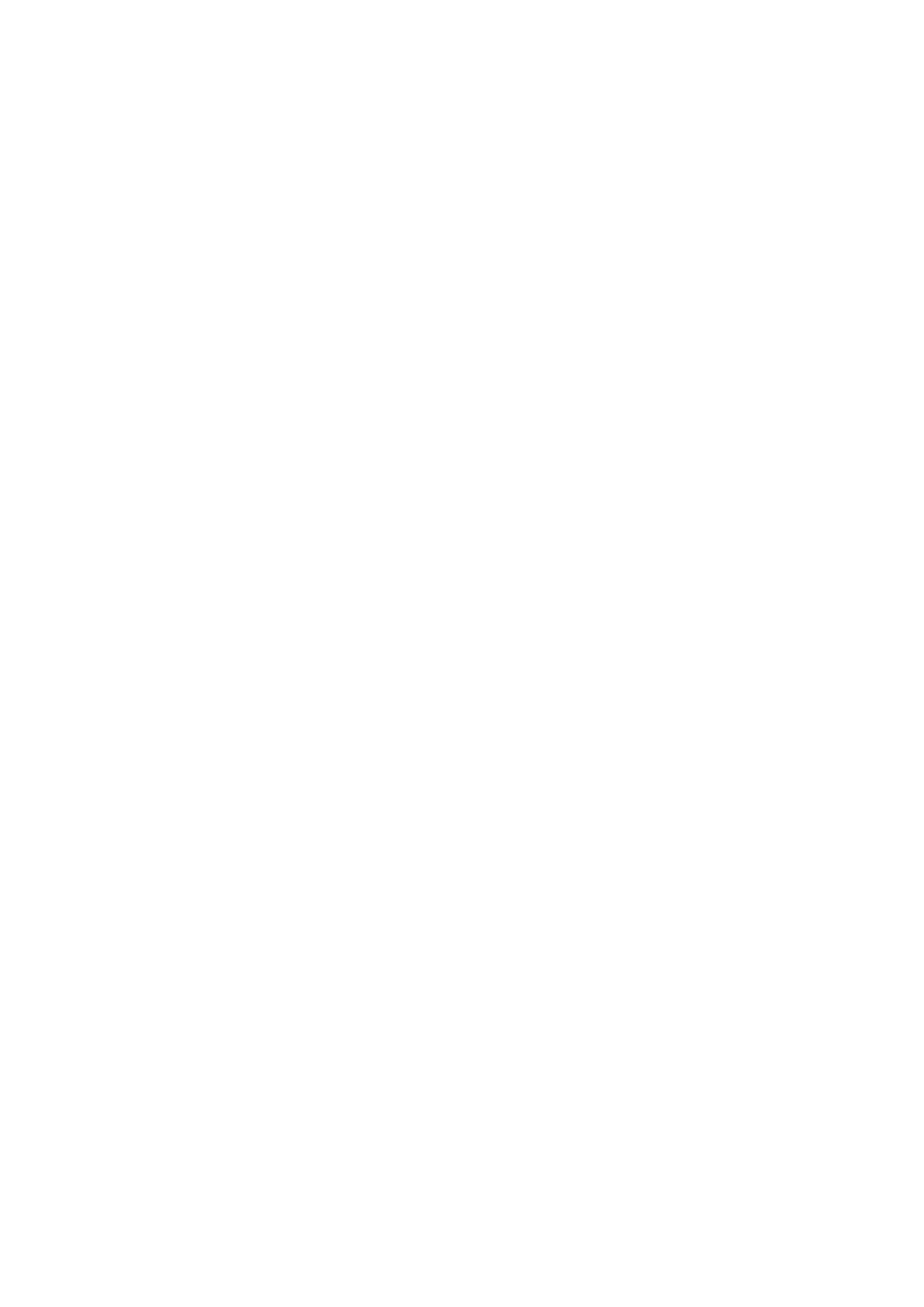# Bibliography

- [1] Ambrosio L., De Lellis C., A note on admissible solutions of 1D scalar conservation laws and 2D Hamilton-Jacobi equations. J. Hyperbolic Differ. Equ. 1 no. 4, 813–826 (2004).
- [2] Ambrosio L., Fusco N., Pallara D., Functions of bounded variation and free discontinuity problems, Oxford University Press, New York, 2000.
- [3] Bellettini G., Bertini L., Mariani M., Novaga N., Γ-entropy cost functional for scalar conservation laws (submitted to Arch. Rat. Mech. Anal.).
- [4] Braides A., Γ-convergence for beginners. Oxford, Oxford University Press, 2002.
- [5] Chen G.-Q., Rascle M., Initial layers and uniqueness of weak entropy solutions to hyperbolic conservation laws. Arch. Ration. Mech. Anal. 153, 205–220 (2000).
- [6] Dafermos C.M., Hyperbolic conservation laws in continuum physics. Second edition. Springer-Verlag, Berlin, 2005.
- [7] Dal Maso G., An introduction to Γ-convergence. Progress in Nonlinear Differential Equations and their Applications 8, Basel, Birkhauser, 1993.
- [8] De Lellis C., Otto F., Westdickenberg M, Structure of entropy solutions for multi-dimensional scalar conservation laws. Arch. Ration. Mech. Anal. 170 no. 2, 137–184 (2003).
- [9] De Lellis C., Westdickenberg M., On the optimality of velocity averaging lemmas. Ann. Inst. H. Poincaré Anal. Non Linéaire 20 no.6, 1075–1085 (2003).
- [10] Jensen L.H., Large deviations of the asymmetric simple exclusion process in one dimension. Ph.D. Thesis, Courant Institute NYU (2000).
- [11] Karlsen K.H., Risebro N.H., A note on front tracking and equivalence between viscosity solutions of Hamilton-Jacobi equations and entropy solutions of scalar conservation laws. Nonlinear Anal. 50 (2002), no. 4, Ser. A: Theory Methods, 455–469.
- [12] Kipnis C., Landim C., Scaling limits of interacting particle systems. Springer-Verlag, Berlin, 1999.
- [13] Lions J.-L., Magenes E., Non-homogeneous boundary value problems and applications. Vol. II. Springer-Verlag, New York-Heidelberg, 1972.
- [14] Mariani M., Ph.D. Thesis, Universit`a di Roma 'La Sapienza', in preparation.
- [15] Poliakovsky A., A General Technique to prove Upper Bounds for Singular Perturbation Problems. Preprint, University of Zurich, 2007.
- [16] Serre D., Systems of conservation laws. 1 and 2. Cambridge University Press, Cambridge, 1999.
- [17] Spohn H., Large scale dynamics of interacting particles. Berlin, Springer-Verlag, 1991.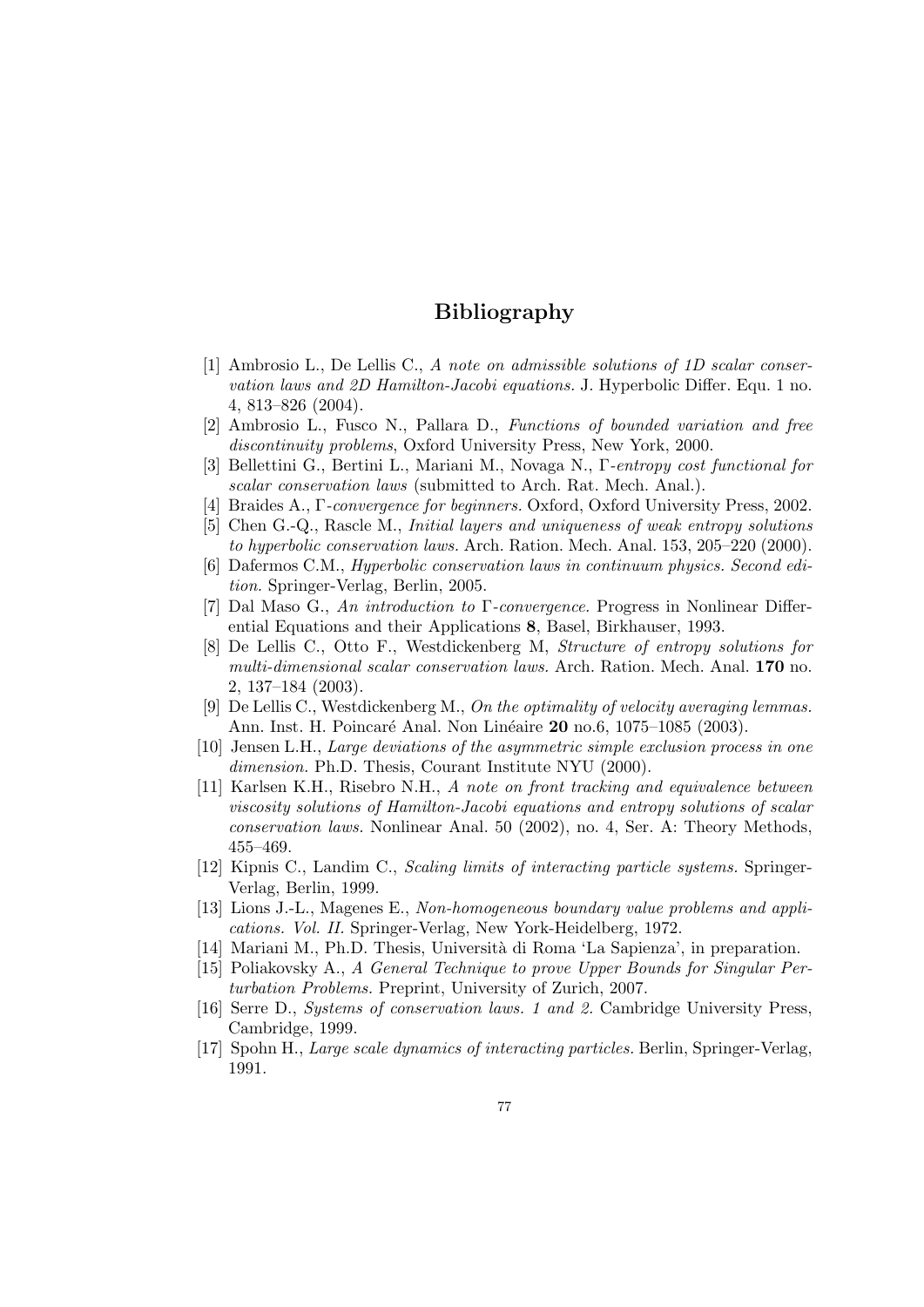### 78 BIBLIOGRAPHY

[18] Varadhan S.R.S., Large Deviations for the Simple Asymmetric Exclusion Process. Stochastic analysis on large scale interacting systems, Adv. Stud. Pure Math., 39, 1–27 (2004).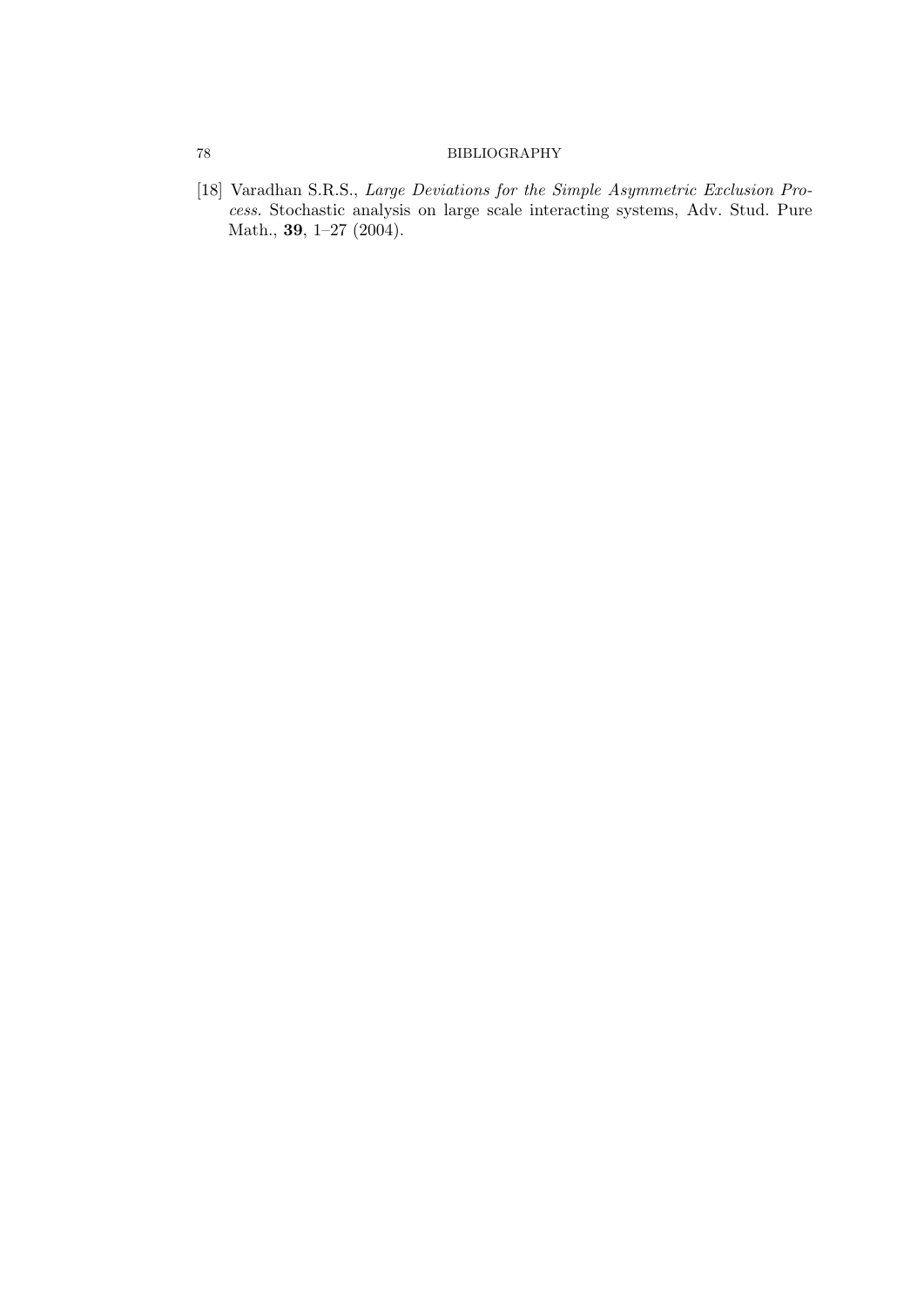### CHAPTER 3

## Large Deviations for stochastic conservation laws

In this chapter we are concerned with the asymptotic behaviour of the solution  $u^{\varepsilon}$  to(1.1.3) as  $\varepsilon \to 0$ . The analysis is restricted to the 1+1 dimensional case. Here we work in the same setting of Chapter 1, namely the space variable  $x$  lives on a torus and the initial data is fixed. Moreover, for technical reasons, we equip the set  $\mathcal{U}$  (see (2.2.6)) with a sligtly weaker topology than the one used in 2. However, the results given in Chapter 2 can be transported to this case with minor modifications. These modifications require some "extra" technical hypotheses only for Theorem 3.1.3, as explained in its proof.

### 3.1. Main results

**3.1.1. Basic hypotheses.** We let  $\mathbb{T}$  denote one-dimensional torus,  $\langle \cdot, \cdot \rangle$ denote the inner product in  $L_2(\mathbb{T})$ , for  $T > 0 \langle \langle \cdot, \cdot \rangle \rangle$  stands for the inner product in  $L_2([0,T] \times \mathbb{T})$ , and for E a closed set,  $C^{\infty}(E)$  denotes the collection of infinitely differentiable functions on  $E$ , that are continuous up to the boundary. Throughout this paper  $\partial_t$  denotes derivative w.r.t. the time variable t,  $\nabla$  and  $\nabla$  derivatives w.r.t. the space variable x,  $\partial_u$  derivative w.r.t. the state variable u. For a function  $\vartheta$  explicitly depending on the x variable,  $\partial_x$  denotes the partial derivative w.r.t. such a variable. Namely, given the smooth functions  $u : \mathbb{T} \to [0,1]$  and  $\vartheta : [0,1] \times \mathbb{T} \to \mathbb{R}$ , we understand  $(\nabla \vartheta(u(x), x)) = (\partial_u \vartheta)(u(x), x) \nabla u(x) + (\partial_x \vartheta)(u(x), x).$ 

In the following, when a martingale  $M : [0, T] \times \mathcal{X} \to C([0, T])$  is given, we write equivalently  $M_t \equiv M(t, v)$ , depending on which aspect of the process we want to emphasize. For  $T > 0$ , B a real Banach space and  $\{M_t\}_{t\in[0,T]}$  a B-valued martingale, for each  $\phi \in B^*$  we denote by  $\{ \langle M_t, \phi \rangle \}_{t \in [0,T]}$  the realvalued martingale obtained by the dual action of  $M_t$  on  $B$ . In the following martingale will always stand for continuous martingale.

In this chapter, the following hypotheses will be always assumed

- **H1)**  $f : [0, 1] \rightarrow \mathbb{R}$  is a Lipschitz function.
- **H2**)  $D : [0, 1] \rightarrow \mathbb{R}$  is a uniformly positive Lipschitz function.
- **H3)**  $a \in C^2([0,1])$  is such that  $a(0) = a(1) = 0$ , and  $a(v) \neq 0$  for  $v \in (0,1)$ .
- **H4**)  $\{f^{\varepsilon}\}_{\varepsilon>0} \subset H^{1}(\mathbb{T})$  and  $\int dx \, f^{\varepsilon}(x) = 1$  is a sequence of positive mollifiers weakly converging to the Dirac mass centered at 0.
- **H5)**  $u_0 : \mathbb{T} \to [0, 1]$  is a Borel measurable function.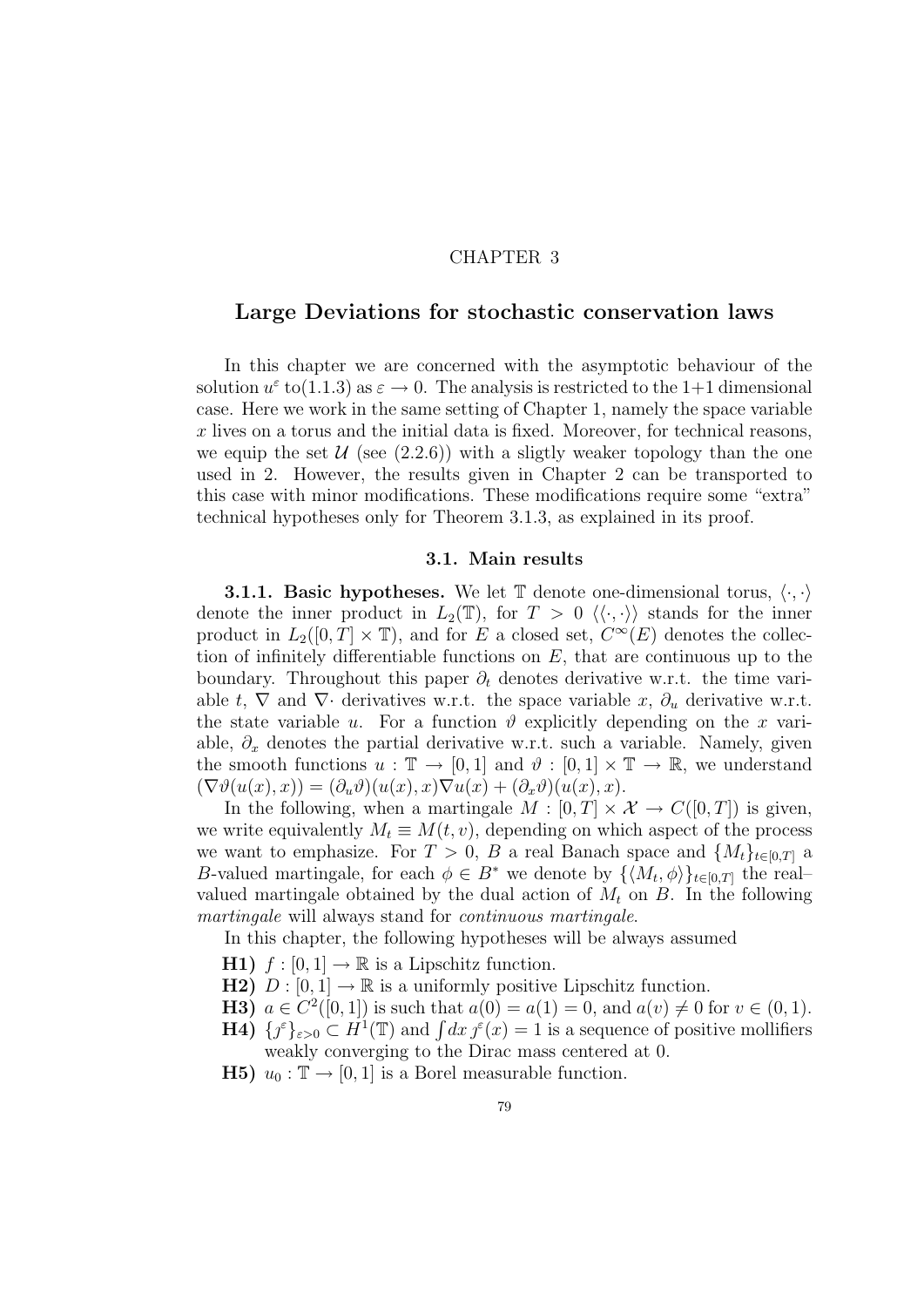3.1.2. Stochastic scalar conservation laws. We refer to [12] for a general theory of stochastic equations in infinite dimensions. Let us fix a standard filtered probability space  $(\Omega, \mathfrak{F}, \{\mathfrak{F}_t\}_{0 \leq t \leq T}, \mathbb{P})$ , on which an  $L_2(\mathbb{T})$ -valued cylindrical Brownian motion  $W$  is defined. Namely,  $W$  is a continuous, Gaussian,  $L_2(\mathbb{T})$ -valued martingales  $\{W_t, 0 \le t \le T\}$  with quadratic variation:

$$
[\langle W, \phi \rangle, \langle W, \psi \rangle]_t = \langle \phi, \psi \rangle t \tag{3.1.1}
$$

for each  $\phi, \psi \in L_2(\mathbb{T})$ . For  $\varepsilon > 0$ , we consider the following stochastic Cauchy problem:

$$
du^{\varepsilon} = \left[ -\nabla \cdot f(u^{\varepsilon}) + \frac{\varepsilon}{2} \nabla \cdot (D(u^{\varepsilon}) \nabla u^{\varepsilon}) \right] dt + \varepsilon^{\gamma} \nabla \cdot \left[ a(u^{\varepsilon}) (j^{\varepsilon} * dW) \right]
$$
  

$$
u^{\varepsilon}(0, x) = u_0(x)
$$
 (3.1.2)

Here the writing  $\nabla \cdot [a(u)(f^* * dW)]$  stands for the martingale differential acting on  $H^1(\mathbb{T})$  as

$$
\left\langle \nabla \cdot \left[ a(u)(j^{\varepsilon} * dW) \right]_t, \psi \right\rangle = -\left\langle dW_t, j^{\varepsilon} * \left[ a(u) \nabla \psi \right] \right\rangle \tag{3.1.3}
$$

The following theorem is an immediate consequence of Proposition 3.5.7 in the appendix, where we also recall how solutions to (3.1.2) are defined.

PROPOSITION 3.1.1. Assume  $\lim_{\varepsilon} \varepsilon^{\gamma} \| \jmath^{\varepsilon} \|_{L_2(\mathbb{T})} = 0$ . Then there is an  $\varepsilon_0 > 0$ small enough such that, for each  $\varepsilon < \varepsilon_0$ , there exists a unique  $\{\mathfrak{F}_t\}$ -adapted process  $u^{\varepsilon} : \Omega \to \mathcal{U} \cap L_2([0,T];H^1(\mathbb{T}))$  solving  $(3.1.2)$ .

Note that the total mass of  $u^{\varepsilon}$  is conserved a.s. by the stochastic flow  $(3.1.2)$ , namely for each  $t \in [0, T]$  we have  $\int dx u^{\varepsilon}(t) = \int dx u_0$ . Consider the formal limiting equation for (3.1.2)

$$
\partial_t u + \nabla \cdot f(u) = 0
$$
  
 
$$
u(0, x) = u_0(x)
$$
 (3.1.4)

Recall the notion of Kruzkov solution to (3.1.4) given in Section 1.4. The following statement follows from item (i) in Theorem 3.1.7 below and by a simple adaptation of Proposition 2.2.6 to the setting of this chapter, namely to the case  $x \in \mathbb{T}$ .

**PROPOSITION** 3.1.2. Assume that  $f \in C^2([0,1])$  is such that there is no interval in which f is affine. Assume also  $\gamma > 1/2$  and  $\lim_{\varepsilon} \varepsilon^{2(\gamma-1)} \left[ ||j^{\varepsilon}||_{L_2(\mathbb{T})}^2 +$  $\mathcal{E} \|\nabla \mathcal{J}^{\varepsilon}\|_{L_2(\mathbb{T})}^2$  = 0. Let  $\bar{u}$  be the unique Kruzkov solution to (3.1.4). Then  $\mathbb{P}^{\varepsilon} \to \tilde{\delta}_{\bar{u}}^{\tilde{\varepsilon}}$  weakly in probability, w.r.t. both the topology of U and the strong  $L_p([0,T] \times \mathbb{T})$  topology.

Proposition 3.1.2 establishes a convergence result for laws of the processes  $u^{\varepsilon}$  solutions to (3.1.2), as  $\varepsilon \to 0$ . We are then interested in large deviations principles for these laws. In the next sections, we first introduce some preliminary notions and state a first a large deviations principle. We then introduce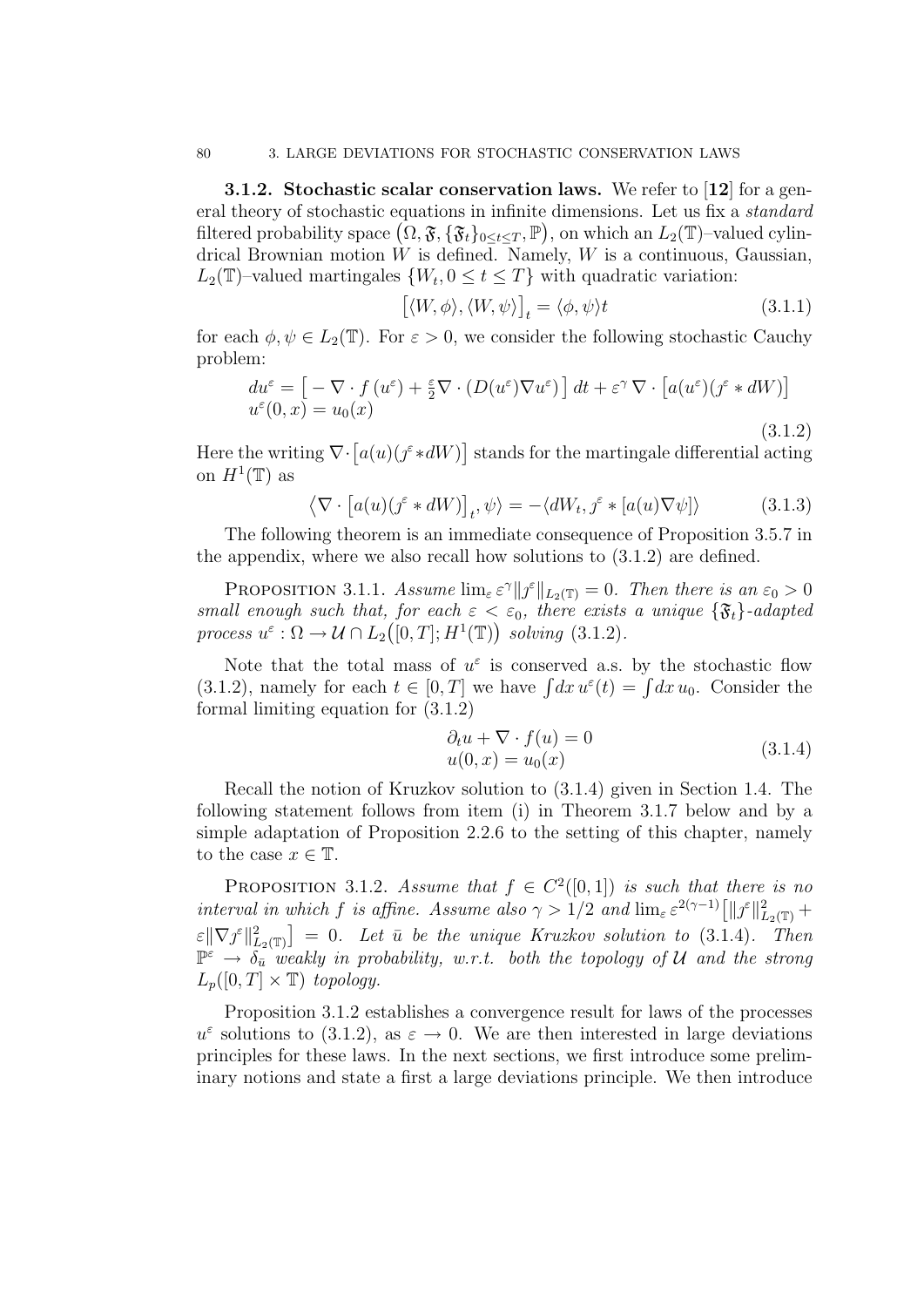some additional preliminaries and state the second large deviations principle. Note that most of the definitions are similar to the ones introduced in Section 2.2; however, for convenience of the reader, we next detail the adaptated versions of these definitions in the current setting.

**3.1.3. Scalar conservation laws.** Let  $U$  denote the compact separable metric space of measurable functions  $u : \mathbb{T} \to [0, 1]$ , equipped with the metric inherited by the ∗-weak topology of the finite measures on T. Namely, for  ${\phi_N}_{N\in\mathbb{N}}\subset C(\mathbb{T})$  a dense subset in  $C(\mathbb{T})$  containing the constant function  $\mathbb{I}$ , define the metric  $d_U$  on U as

$$
d_U(u, v) := \sum_{N=1}^{\infty} 2^{-N} \frac{|\langle u - v, \varphi_N \rangle|}{1 + |\langle u - v, \varphi_N \rangle|}
$$
(3.1.5)

Given  $T > 0$ , let U be the set  $C([0, T]; U)$  endowed with the uniform metric

$$
d_{\mathcal{U}}(u,v) := \sup_{t \in [0,T]} d_{U}(u(t),v(t)) \tag{3.1.6}
$$

An element  $u \in \mathcal{U}$  is a weak solution to (3.1.4) iff for each  $\varphi \in C^{\infty}([0, T] \times \mathbb{T})$ it satisfies

$$
\langle u(T), \varphi(T) \rangle - \langle u_0, \varphi(0) \rangle - \langle \langle u, \partial_t \varphi \rangle \rangle - \langle \langle f(u), \nabla \varphi \rangle \rangle = 0
$$

We also introduce a suitable space  $\mathcal M$  of Young measures and recall the notion of measure-valued solution to  $(3.1.4)$ . Consider the set N of measurable maps  $\mu$  from  $[0, T] \times \mathbb{T}$  to the set  $\mathcal{P}([0, 1])$  of Borel probability measures on  $[0, 1]$ . The set N can be identified with the set of positive finite Borel measures  $\mu$  on  $[0, T] \times \mathbb{T} \times [0, 1]$  such that  $\mu(dt, dx, [0, 1]) = dt dx$ . Indeed, by existence of a regular version of conditional probabilities, for such measures  $\mu$  there exists a measurable kernel  $\mu_{t,x}(d\lambda) \in \mathcal{P}([0,1])$  such that  $\mu(dt, dx, d\lambda) = dt dx \mu_{t,x}(d\lambda)$ . For  $i : [0, 1] \rightarrow [0, 1]$  the identity map, we set

$$
\mathcal{M} := \{ \mu \in \mathcal{N} : \text{ the map } [0, T] \ni t \mapsto \mu_{t, \cdot}(i) \text{ is in } \mathcal{U} \}
$$
 (3.1.7)

in which, for a bounded measurable function  $F : [0,1] \to \mathbb{R}$ , the notation  $\mu_{t,x}(F)$  stands for  $\int_{[0,1]}\mu_{t,x}(d\lambda)F(\lambda)$ . We endow M with the metric

$$
d_{\mathcal{M}}(\mu, \nu) := d_{\text{sw}}(\mu, \nu) + d_{\mathcal{U}}(\mu(i), \nu(i))
$$
\n(3.1.8)

where  $d_{\text{sw}}$  is a distance generating the relative topology on N regarded as a subset of the finite Borel measures on  $[0, T] \times \mathbb{T} \times [0, 1]$  equipped with the ∗-weak topology.  $(\mathcal{M}, d_{\mathcal{M}})$  is a complete separable metric space.

An element  $\mu \in \mathcal{M}$  is a *measure-valued solution* to (3.1.4) iff for each  $\varphi \in C^{\infty}([0,T] \times \mathbb{T})$  it satisfies

$$
\langle \mu_{T,\cdot}(i), \varphi(T) \rangle - \langle u_0, \varphi(0) \rangle - \langle \langle \mu(i), \partial_t \varphi \rangle \rangle - \langle \langle \mu(f), \nabla \varphi \rangle \rangle = 0
$$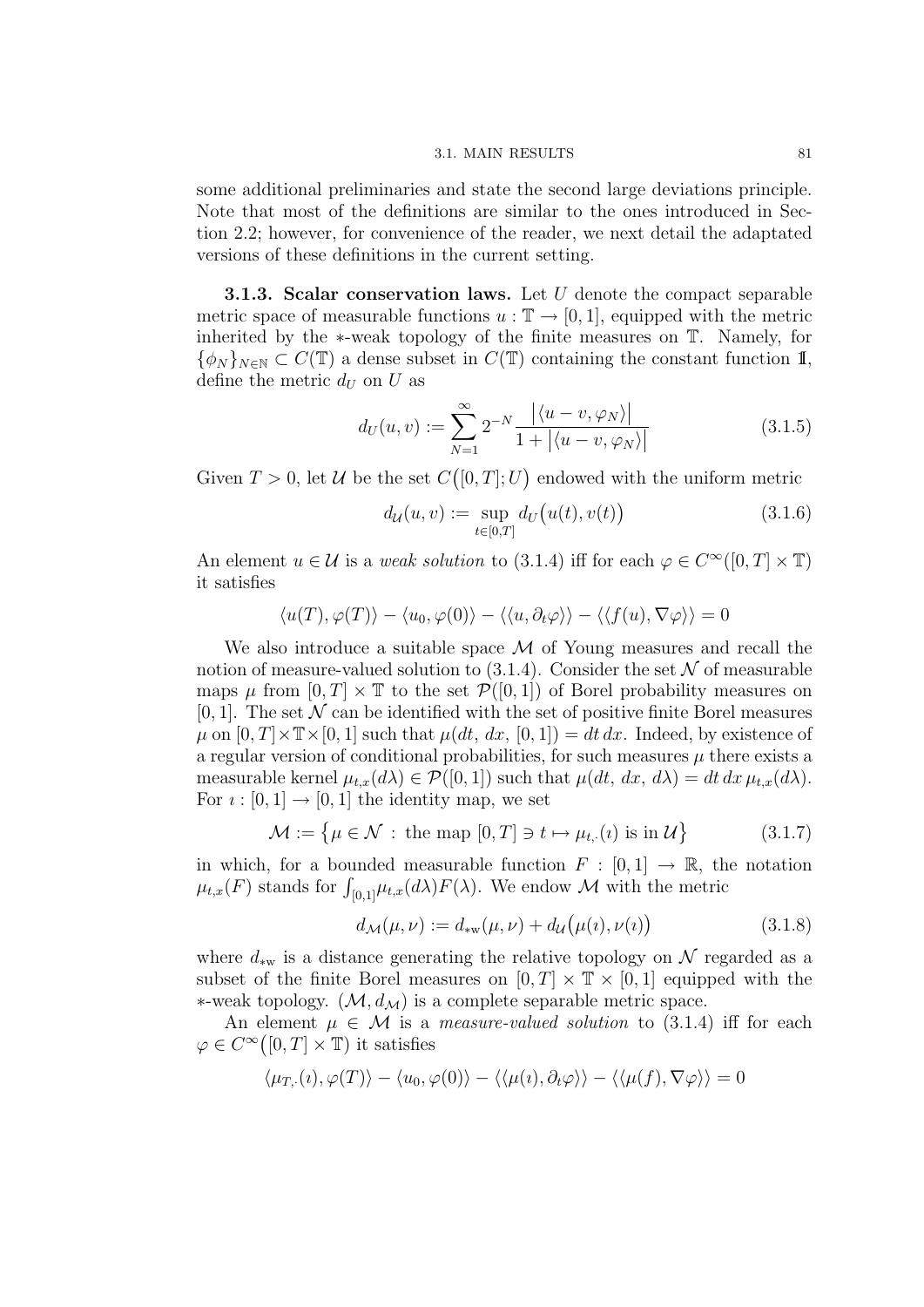If  $u \in \mathcal{U}$  is a weak solution to (3.1.4), then  $\delta_{u(t,x)}(d\lambda) \in \mathcal{M}$  is a measure-valued solution. On the other hand, there exist measure-valued solutions which do not have this form.

3.1.4. First order large deviations. Recall that we defined the Polish space  $(\mathcal{M}, d_{\mathcal{M}})$  in Section 3.1.3, and consider the process  $\mu^{\varepsilon} : \Omega \to \mathcal{M}$  defined by  $\mu_{t,x}^{\varepsilon} := \delta_{u^{\varepsilon}(t,x)}$ . We let  $\mathbf{P}^{\varepsilon} := \mathbb{P} \circ (\mu^{\varepsilon})^{-1} \in \mathcal{P}(\mathcal{M})$  be the law of  $\mu^{\varepsilon}$  on M. In Section 3.3 we prove

THEOREM 3.1.3. (i) Assume  $\gamma > 1/2$ . Then the sequence  $\{P^{\varepsilon}\}\subset$  $\mathcal{P}(\mathcal{M})$  satisfies a large deviations upper bound on M with speed  $\varepsilon^{-2\gamma}$ and rate functional  $\mathcal{I}: \mathcal{M} \to [0, +\infty]$  defined as

$$
\mathcal{I}(\mu) := \sup_{\varphi \in C^{\infty}([0,T] \times \mathbb{T})} \left\{ \langle \mu_{T,\cdot}(i), \varphi(T) \rangle - \langle u_0, \varphi(0) \rangle - \langle \langle \mu(i), \partial_t \varphi \rangle \rangle - \langle \langle \mu(f), \nabla \varphi \rangle \rangle - \frac{1}{2} \langle \langle \mu(a^2) \nabla \varphi, \nabla \varphi \rangle \rangle \right\}
$$
\n(3.1.9)

(ii) Assume  $\gamma > 3/2$ ,  $\lim_{\varepsilon} \left[ \varepsilon^{2\gamma-1} \|\nabla j^{\varepsilon}\|_{L_2}^2 + \varepsilon^{2\gamma-3} \|j^{\varepsilon}\|_{L_2}^2 \right] = 0$ , and that  $\zeta \leq u_0 \leq 1-\zeta$  for some  $\zeta > 0$ . Then  $\{P^\varepsilon\} \subset \mathcal{P}(\mathcal{M})$  satisfies a large deviations upper bound on M with speed  $\varepsilon^{-2\gamma}$  and rate functional  $\mathcal{I}$ .

We denote by  $\mathbb{P}^{\varepsilon} := \mathbb{P} \circ (u^{\varepsilon})^{-1} \in \mathcal{P}(\mathcal{U})$  the law of  $u^{\varepsilon}$  on the Polish space  $(\mathcal{U}, d_{\mathcal{U}})$ . By contraction principle [13] we get

Corollary 3.1.4. Under the same hypotheses of Theorem 3.1.3, the sequence  $\{P^{\varepsilon}\}\subset \mathcal{P}(\mathcal{U})$  satisfies a large deviations principle on U with speed  $\varepsilon^{-2\gamma}$ and rate functional  $I: \mathcal{U} \to [0, +\infty]$  defined as

$$
I(u) := \inf \left\{ \int dt \, dx \, R_{f,a^2}(u(t,x), \Phi(t,x)),
$$
  

$$
\Phi \in L_2([0,T] \times \mathbb{T}) : \nabla \Phi = -\partial_t u \, \text{ weakly} \right\}
$$

where  $R_{f,\sigma}:[0,1]\times\mathbb{R}\to[0,+\infty]$  is defined by

$$
R_{f,\sigma}(w,c) := \inf \{ (\nu(f) - c)^2 / \nu(\sigma), \nu \in \mathcal{P}([0,1]) : \nu(\iota) = w \}
$$

in which we understand  $(c - c)^2/0 = 0$ .

Note that, if  $\mathcal{I}(\mu) < +\infty$ , then  $\mu_{0,x}(i) = u_0(x)$  and analogously  $I(u) < +\infty$ implies  $u(0, x) = u_0(x)$ . On the other hand, if  $\mathcal{I}(\mu) = 0$  then  $\mu$  is a measurevalued solution to  $(3.1.4)$ . However, as it follows from Corollary 3.1.4, if f is nonlinear in general we have  $I(u) < \mathcal{I}(\delta_u)$ , so that I vanishes on a set wider than the set of weak solutions to (3.1.4).

In general there exist infinitely many measure-valued solutions to (3.1.4), but Proposition 3.1.2 implies that  $\{ \mathbb{P}^{\varepsilon} \}$  converges in probability on M to the unique entropic solution  $\bar{u}$  to (3.1.4) (more precisely, to the Young measure  $\bar{\mu}$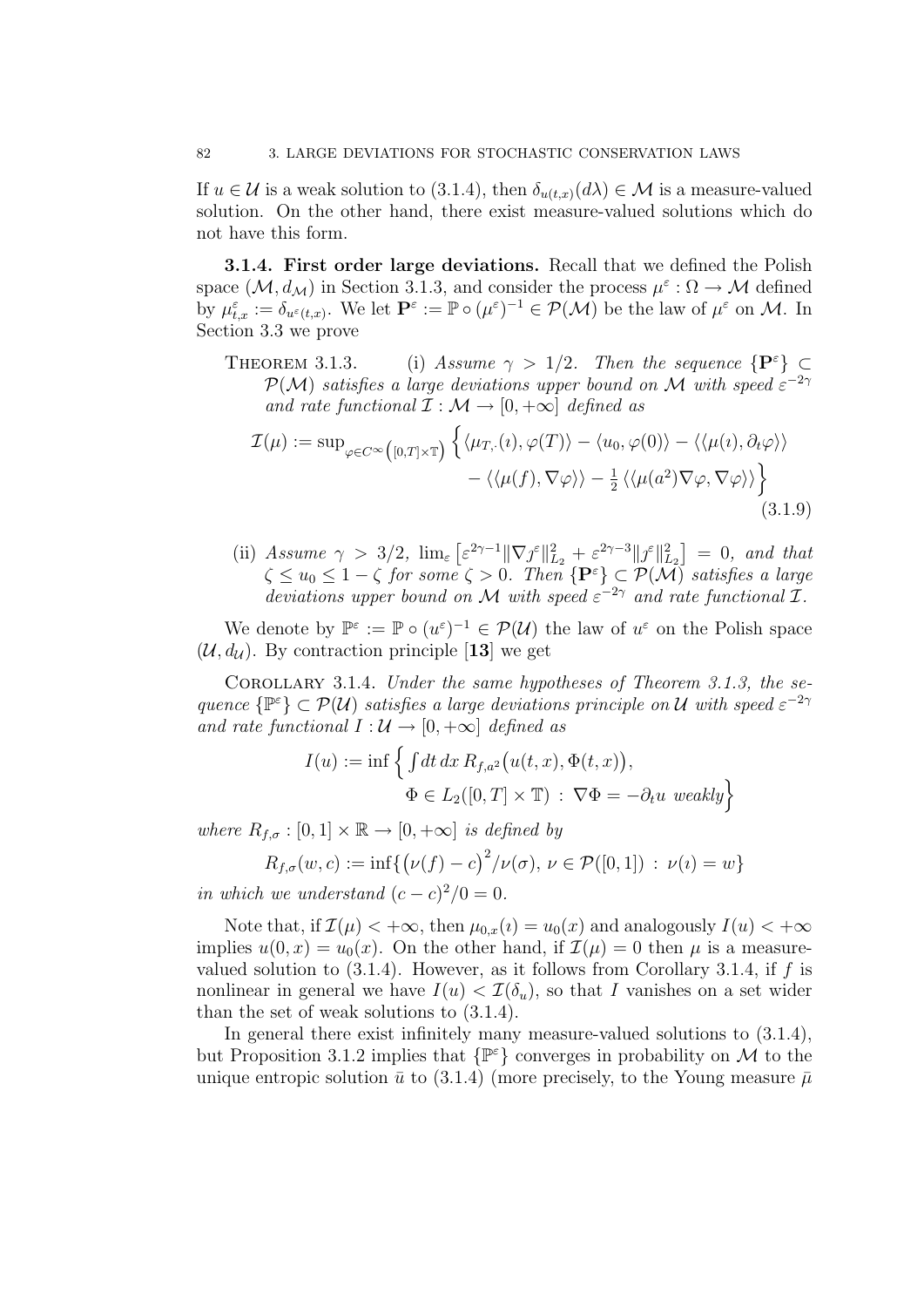defined by  $\bar{\mu}_{t,x} = \delta_{\bar{u}(t,x)}$ . We thus expect that other nontrivial large deviations principles may hold on scales finer than  $\varepsilon^{-2\gamma}$ .

3.1.5. Entropy-measure solutions to conservation laws. Recalling  $(3.1.6)$ , we let X be the same set  $C([0, T]; U)$  endowed with the metric

$$
d_{\mathcal{X}}(u,v) := \|u - v\|_{L_1([0,T] \times \mathbb{T})} + d_{\mathcal{U}}(u,v) \tag{3.1.10}
$$

Convergence in X is equivalent to convergence in U and in  $L_p([0,T] \times \mathbb{T})$  for  $p \in [1, +\infty)$ . Note that X can be identified with the subset  $\{\mu \in \mathcal{M} : \exists u \in$  $\mathcal{X}, \mu = \delta_u$  of M, and  $d\chi$  is a distance generating the relative topology induced by  $d_{\mathcal{M}}$  on  $\mathcal{X}$ .

Let  $C^2([0,1])$  be the set of twice differentiable functions on  $(0,1)$  whose derivatives are continuous up to the boundary. A function, resp. a convex function,  $\eta \in C^2([0,1])$  is called an *entropy*, resp. a *convex entropy*, and its *conjugated entropy flux*  $q \in C([0,1])$  is defined up to a constant by  $q(u) := \int^u \neg v \eta'(v) f'(v)$ . For u a weak solution to (3.1.4), for  $(\eta, q)$  an entropy – entropy flux pair, the *η-entropy production* is the distribution  $\wp_{n,u}$  acting on  $C_c^{\infty}([0,T)\times \mathbb{T})$  as

$$
\wp_{\eta, u}(\varphi) := -\langle \eta(u_0), \varphi(0) \rangle - \langle \langle \eta(u), \partial_t \varphi \rangle \rangle - \langle \langle q(u), \nabla \varphi \rangle \rangle \tag{3.1.11}
$$

Let  $C_c^{2,\infty}([0,1)\times[0,T]\times\mathbb{T})$  be the set of compactly supported maps  $\vartheta$ :  $[0,1] \times (0,T) \times \mathbb{T} \ni (v,t,x) \mapsto \vartheta(v,t,x) \in \mathbb{R}$ , that are twice differentiable in the v variable, with derivatives continuous up to the boundary of  $[0, 1] \times$  $[0, T] \times \mathbb{T}$ , and that are infinitely differentiable in the  $(t, x)$  variables. For  $\vartheta \in C_c^{2,\infty}([0,1] \times [0,T) \times \mathbb{T})$  we denote by  $\vartheta'$  and  $\vartheta''$  its partial derivatives w.r.t. the v variable. We say that a function  $\theta \in C^{2,\infty}_c([0,1] \times [0,T) \times \mathbb{T})$  is an entropy sampler, and its conjugated entropy flux sampler  $Q : [0,1] \times [0,T] \times \mathbb{T}$  is defined up to an additive function of  $(t, x)$  by  $Q(u, t, x) := \int^u dv \, \vartheta'(v, t, x) f'(v)$ . Finally, given a weak solution u to  $(3.1.4)$ , the  $\vartheta$ -sampled entropy production  $P_{\vartheta, u}$  is the real number

$$
P_{\vartheta,u} := -\int dx \,\vartheta(u_0(x),0,x) \Big| - \int dt \, dx \left[ (\partial_t \vartheta)(u(t,x),t,x) + (\partial_x Q)(u(t,x),t,x) \right]
$$
(3.1.12)

If  $\vartheta(v,t,x) = \eta(v)\varphi(t,x)$  for some entropy  $\eta$  and some  $\varphi \in C_c^{\infty}([0,T) \times \mathbb{T}),$ then  $P_{\vartheta,u} = \wp_{n,u}(\varphi)$ .

The next proposition introduces a suitable class of solutions to (3.1.4) which will be needed in the following. We denote by  $M([0, T) \times \mathbb{T})$  the set of Radon measures on  $[0, T) \times \mathbb{T}$  that we consider equipped with the vague topology. In the following, for  $\rho \in M([0, T) \times \mathbb{T})$  we denote by  $\rho^{\pm}$  the positive and negative part of  $\rho$ . For u a weak solution to (3.1.4) and  $\eta$  an entropy, recalling (3.1.11) we set

$$
\|\wp_{\eta,u}\|_{\text{TV}} := \sup \left\{ \wp_{\eta,u}(\varphi), \, \varphi \in C_c^{\infty}([0,T) \times \mathbb{T}), \, |\varphi| \le 1 \right\} \tag{3.1.13}
$$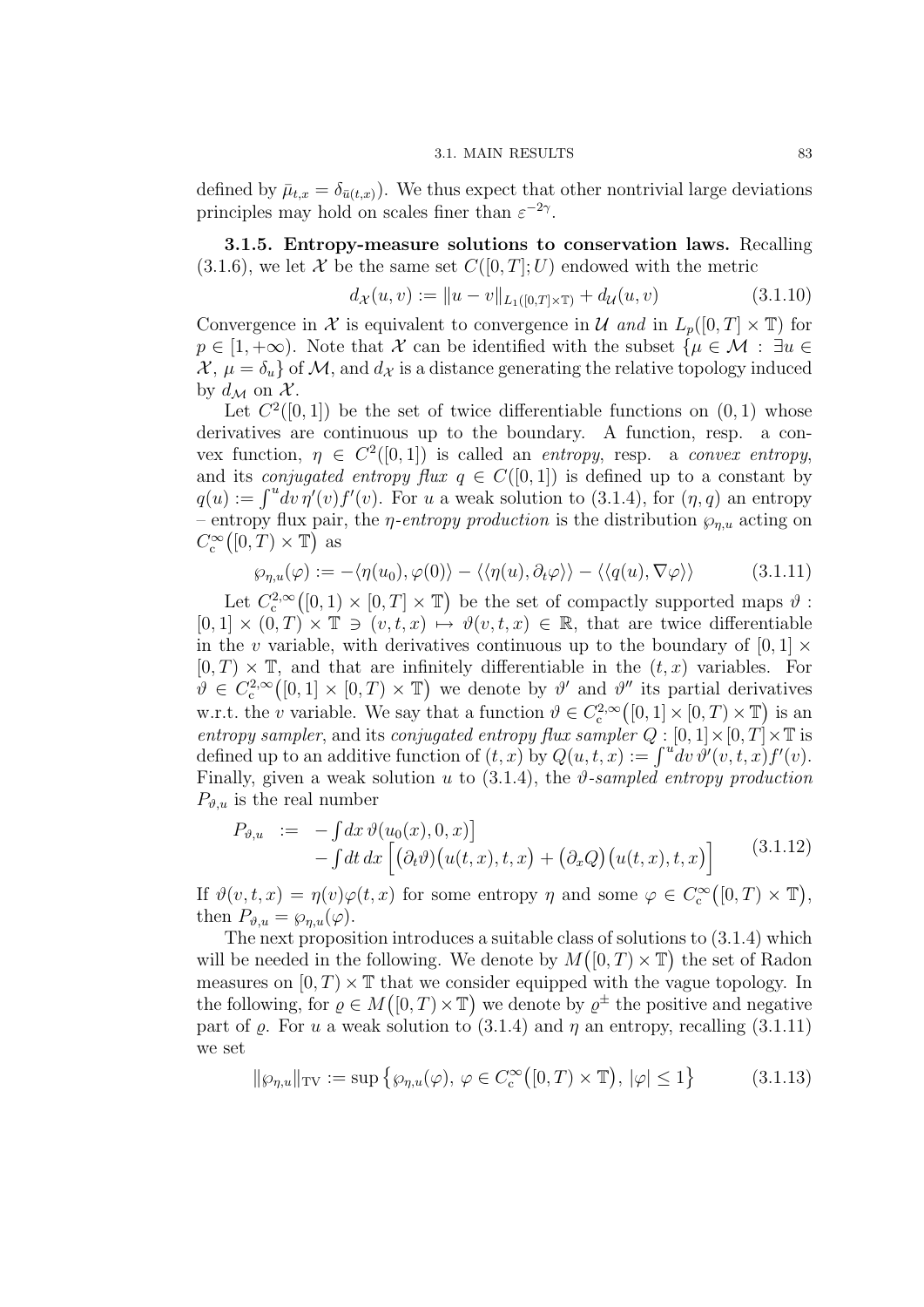$$
\|\wp_{\eta,u}^+\|_{\text{TV}} := \sup \left\{ \wp_{\eta,u}(\varphi), \, \varphi \in C_c^{\infty}([0,T) \times \mathbb{T}), \, 0 \le \varphi \le 1 \right\}
$$

The following result is a restatement of Proposition 2.2.3 in the slightly different setting of this chapter.

PROPOSITION 3.1.5. Let  $u \in \mathcal{X}$  be a weak solution to (3.1.4). The following statements are equivalent:

- (i) There exists  $c > 0$  such that  $\|\wp_{\eta,u}^+\|_{TV} < +\infty$  for each  $\eta \in C^2([0,1])$ with  $0 \leq \eta'' \leq c$ .
- (ii) For each entropy  $\eta$ , the  $\eta$ -entropy production  $\wp_{n,u}$  can be extended to a Radon measure on  $[0, T) \times \mathbb{T}$ , namely  $||\wp_{n,u}||_{TV} < +\infty$  for each entropy η.
- (iii) There exists a bounded measurable map  $\varrho_u : [0,1] \ni v \to \varrho_u(v; dt, dx) \in$  $M([0, T) \times \mathbb{T})$  such that for any entropy sampler  $\vartheta$

$$
P_{\vartheta, u} = \int dv \, \varrho_u(v; dt, dx) \, \vartheta''(v, t, x) \tag{3.1.14}
$$

A weak solution  $u \in \mathcal{X}$  that satisfies any of the equivalent conditions in Proposition 3.1.5 is called an *entropy-measure solution* to  $(3.1.4)$ . We denote by  $\mathcal{E} \subset \mathcal{X}$  the set of entropy-measure solutions to (3.1.4). Recall that in Chapter 2 we have discussed regularity properties of the entropy measure solutions. In particular, if  $f \in C^2([0,1])$  is such that there are no intervals in which f is affine, then  $\mathcal{E} \subset C([0,T]; L_1(\mathbb{T})).$ 

A weak solution  $u \in \mathcal{X}$  to (3.1.4) is called an *entropic solution* iff for each convex entropy  $\eta$  the inequality  $\wp_{n,u} \leq 0$  holds in distribution sense, namely  $\|\varphi_{\eta,u}^+\|_{\text{TV}} = 0$ . In particular entropic solutions are entropy-measure solutions such that  $\rho_u(v; dt, dx)$  is a negative Radon measure for each  $v \in [0, 1]$ .

Up to minor adaptations, the following class of solutions have been also introduced in Section 2.2, where some examples of such solutions are are also given.

DEFINITION 3.1.6. An entropy-measure solution  $u \in \mathcal{E}$  is entropy-splittable iff there exist two closed sets  $E^+, E^- \subset [0,T] \times \mathbb{T}$  such that

- (i) For a.e.  $v \in [0,1]$ , the support of  $\varrho_u^+(v; dt, dx)$  is contained in  $E^+$ , and the support of  $\varrho_u^-(v; dt, dx)$  is contained in  $E^-$ .
- (ii) For each  $L > 0$ , the set  $\{t \in [0, T] : (\{t\} \times [-L, L]) \cap E^+ \cap E^- \neq \emptyset\}$ is nowhere dense in  $[0, T]$ .
- (iii) There exists  $\delta > 0$  such that  $\delta \le u \le 1 \delta$ .

The set of entropy-splittable solutions to  $(3.1.4)$  is denoted by S.

Note that  $S \subset \mathcal{E} \subset \mathcal{X}$ , and that we require  $u_0$  to be uniformly far from 0, 1, so that  $S$  is nonempty.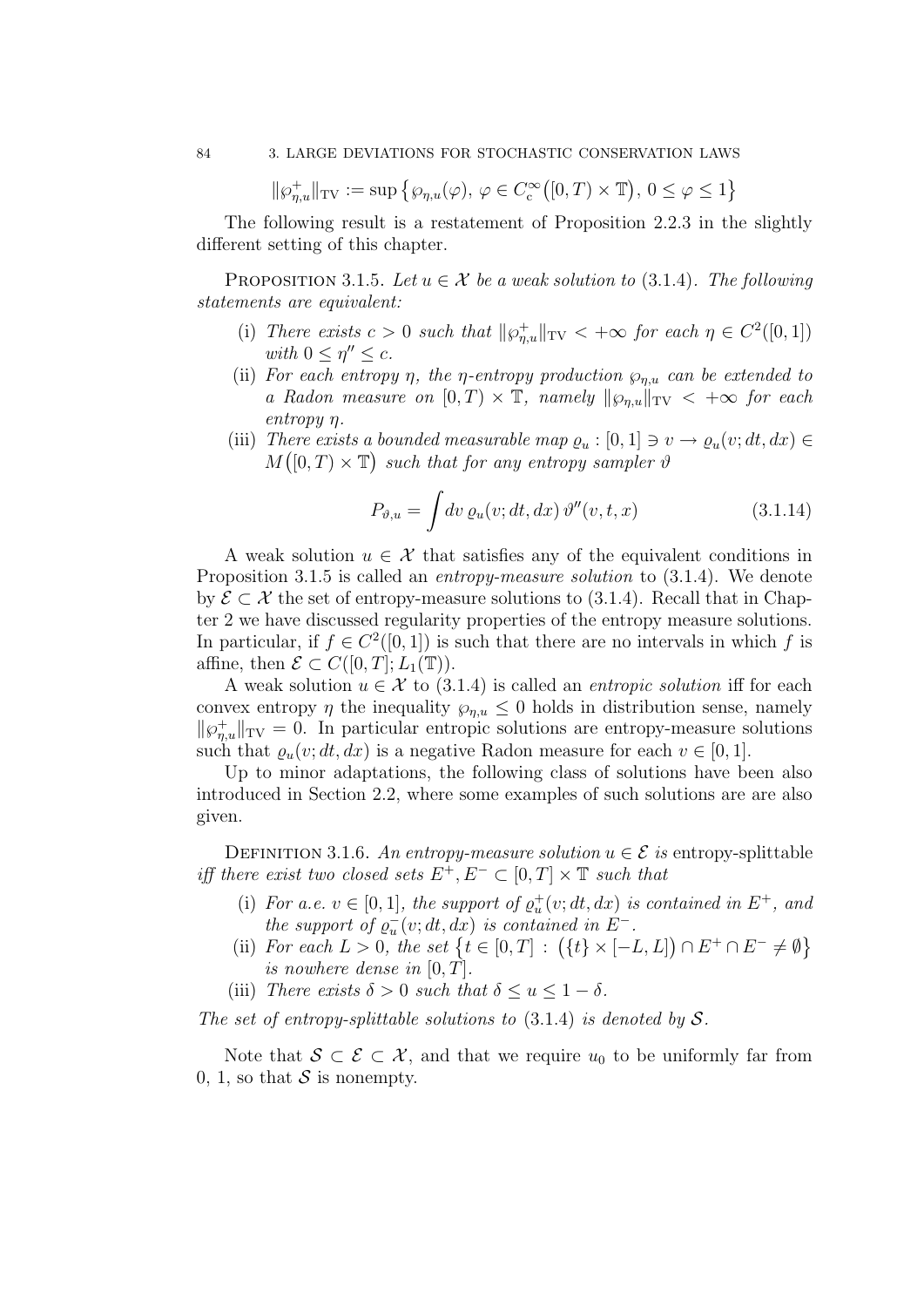**3.1.6. Second order large deviations.** We still denote with  $\mathbb{P}^{\varepsilon} := \mathbb{P} \circ$  $(u^{\varepsilon})^{-1} \in \mathcal{P}(\mathcal{X})$  the law of  $u^{\varepsilon}$  on the Polish space  $(\mathcal{X}, d_{\mathcal{X}})$ . Since  $\int dx \, \iota^{\varepsilon}(x) = 1$ (see hypothesis H4)), we have that  $j^{\epsilon}-1$  is the derivative of some smooth function J on T, defined up to an additive constant. We define  $||j - 1||_{W^{-1,1}(\mathbb{T})}$ as the minimum of  $||J||_{L_1(\mathbb{T})}$  on the set of functions J such that  $\nabla \cdot J = j^{\varepsilon} - 1$ . We have the following

THEOREM 3.1.7. (i) Assume that  $f$  is such that there is no interval in which f is affine. Assume also  $\gamma > 1/2$  and  $\lim_{\varepsilon} \varepsilon^{2(\gamma-1)} \left[ \| \jmath^{\varepsilon} \|_{L_2(\mathbb{T})}^2 + \right]$  $\mathcal{E} \|\nabla \jmath^{\varepsilon}\|_{L_2(\mathbb{T})}^2 = 0$ . Then the sequence  $\{\mathbb{P}^{\varepsilon}\}\subset \mathcal{P}(X)$  satisfies a large deviations upper bound on  $(\mathcal{X}, d_{\mathcal{X}})$  with speed  $\varepsilon^{-2\gamma+1}$  and rate functional  $H : \mathcal{X} \to [0, +\infty]$  defined as

$$
H(u) := \begin{cases} \int dv \, \varrho_u^+(v; dt, dx) \, \frac{D(v)}{a^2(v)} & \text{if } u \in \mathcal{E} \\ +\infty & \text{otherwise} \end{cases} \tag{3.1.15}
$$

(ii) Assume that  $f \in C^2([0,1])$  is such that there is no interval in which f is affine. Assume also  $\lim_{\varepsilon} \varepsilon^{-3/2} \| j^{\varepsilon} - \mathbb{I} \|_{W^{-1,1}(\mathbb{T})} = 0$  and  $\lim_{\varepsilon} \left[ \varepsilon^{2\gamma - 1} \| \nabla j^{\varepsilon} \|_{L_2}^2 + \right]$  $\varepsilon^{2\gamma-3} \|j^{\varepsilon}\|_{L_2}^2$  = 0. Then the sequence  $\{\mathbb{P}^{\varepsilon}\}\subset \mathcal{P}(X)$  satisfies a large deviations lower bound on  $(\mathcal{X}, d_{\mathcal{X}})$  with speed  $\varepsilon^{-2\gamma+1}$  and rate functional  $\overline{H}: \mathcal{X} \to [0, +\infty]$  defined as

$$
\overline{H}(u) := \sup_{\substack{\mathcal{O} \ni u \\ \mathcal{O} \text{ open}}} \inf_{v \in \mathcal{O} \cap \mathcal{S}} H(v)
$$

Since H is lower semicontinuous on X, we have  $\overline{H} > H$  on X and  $\overline{H} = H$ on  $S$ , namely a large deviations principle holds on  $S$ . In order to obtain a full large deviations principle, one needs to show a  $H(u) \geq \overline{H}(u)$  also for  $u \notin \mathcal{S}$ . This amounts to show that S is H-dense in X, namely that for  $u \in \mathcal{X}$  such that  $H(u) < +\infty$  there exists a sequence  $\{u^n\} \subset \mathcal{S}$  converging to u in X such that  $H(u^n) \to H(u)$ . This issue was briefly discussed in Section 2.2. The main difficulties arise from the lacking of a chain rule formula connecting the measures  $\wp_{n,u}$  to the structure of u itself. If u has bounded variation, Vol'pert chain rule [3] allows an explicit representation for  $\wp_{n,u}$  and thus  $H(u)$ , see Remark 2.2.7. On the other hand, there exists  $u \in \mathcal{X}$  with infinite variation such that  $H(u) < +\infty$ , see Example 2.2.8. While chain rule formulas out of the BV setting are subject to current research investigation, see e.g.  $[11, 2]$ , only partial results are available.

### 3.2. Convergence and bounds

In the following we use the notation

$$
\sigma(v) := a(v)^2
$$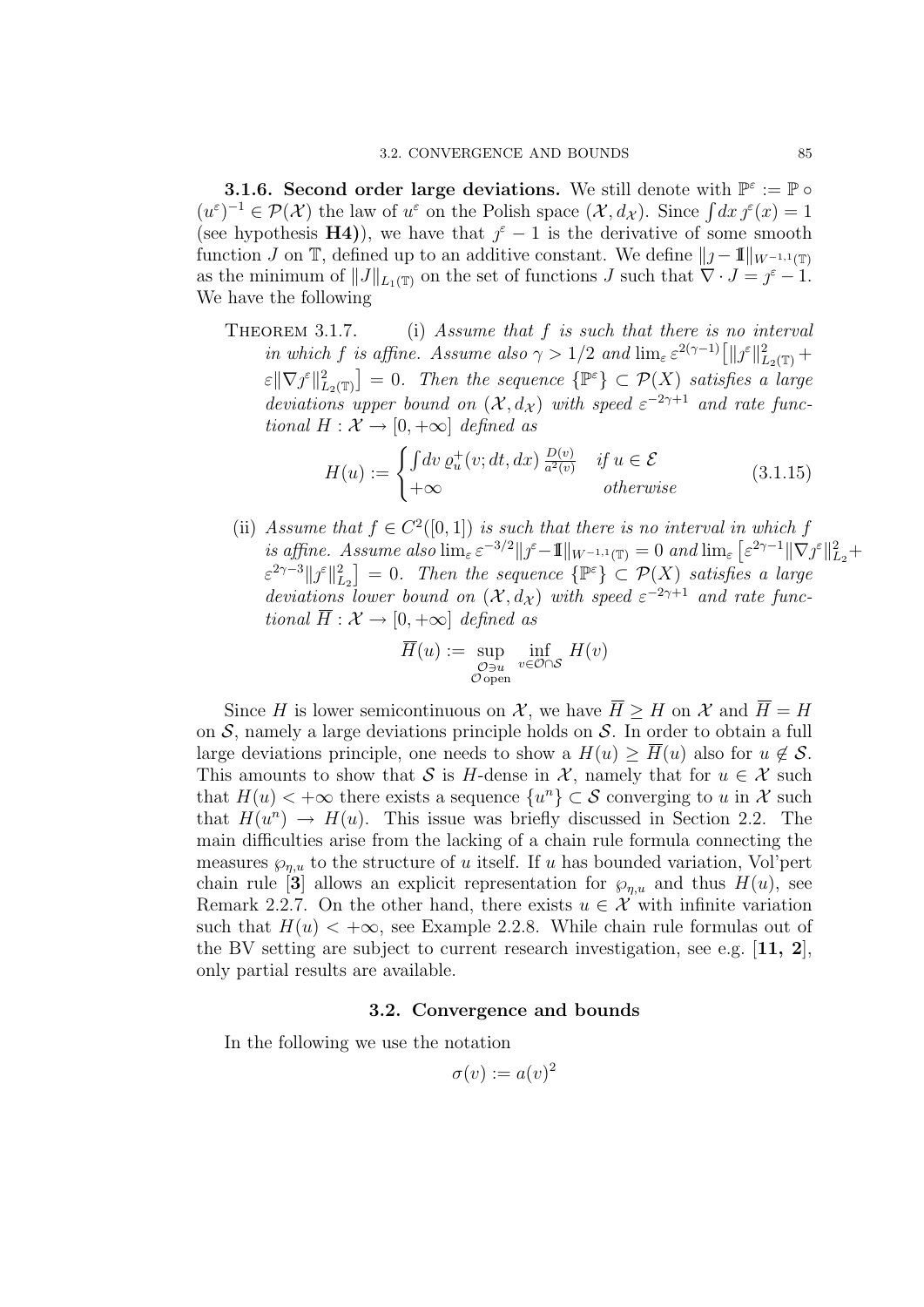LEMMA 3.2.1 (Itô formula). Let  $(\vartheta; Q)$  be an entropy sampler –entropy sampler flux pair for the equation (3.1.4). Then (hereafter, for sake of readability, we possibly omit the explicit dependence of  $\vartheta$  w.r.t. the  $(t, x)$  variables):

$$
- \int dx \,\vartheta(u_0(x),0,x) - \int dt \,dx \left[ \left( \partial_t \vartheta \right) \left( u^{\varepsilon}(t,x),t,x \right) + \left( \partial_x Q \right) \left( u^{\varepsilon}(t,x),t,x \right) \right] = -\frac{\varepsilon}{2} \left\langle \langle \vartheta''(u^{\varepsilon}) \nabla u^{\varepsilon}, D(u^{\varepsilon}) \nabla u^{\varepsilon} \rangle \right\rangle - \frac{\varepsilon}{2} \left\langle \langle \partial_x \theta'(u^{\varepsilon}), D(u^{\varepsilon}) \nabla u^{\varepsilon} \rangle \right\rangle + \frac{\varepsilon^{2\gamma}}{2} \|\nabla f^{\varepsilon}\|_{L_2(\mathbb{T})}^2 \left\langle \langle \vartheta''(u^{\varepsilon}) a(u^{\varepsilon}), a(u^{\varepsilon}) \rangle \right\rangle + \frac{\varepsilon^{2\gamma}}{2} \|f^{\varepsilon}\|_{L_2(\mathbb{T})}^2 \left\langle \langle \vartheta''(u^{\varepsilon}) \nabla u^{\varepsilon}, [a'(u^{\varepsilon})]^2 \nabla u^{\varepsilon} \rangle \right\rangle + N_T^{\varepsilon;\vartheta}
$$
(3.2.1)

where  $\{N_t^{\varepsilon;\vartheta}$  $\{e^{i\theta}, t \in [0,T]\}$  is the martingale

$$
N_t^{\varepsilon;\vartheta} := -\varepsilon^{\gamma} \int_{[0,t]} \langle j^{\varepsilon} * \left[ a(u^{\varepsilon}) \vartheta''(u^{\varepsilon}) \nabla u^{\varepsilon} + a(u^{\varepsilon}) \partial_x \vartheta'(u^{\varepsilon}) \right], dW_s \rangle \tag{3.2.2}
$$

Moreover the quadratic variation of  $N^{\varepsilon,\vartheta}$  is bounded by

$$
\left[N^{\varepsilon;\vartheta},N^{\varepsilon;\vartheta}\right]_t \leq \varepsilon^{2\gamma} \int_{[0,t]} ds \left\langle \sigma(u^{\varepsilon}) \left[\vartheta''(u^{\varepsilon}) \nabla u^{\varepsilon} + \partial_x \vartheta'(u^{\varepsilon})\right], \vartheta''(u^{\varepsilon}) \nabla u^{\varepsilon} + \partial_x \vartheta'(u^{\varepsilon}) \right\rangle
$$
\n(3.2.3)

PROOF. Equation  $(3.2.1)$  follows, up to minor manipulations, from Itô formula [12] for the map

$$
F^{\vartheta} : \mathcal{U} \rightarrow \mathbb{R}
$$
  

$$
F^{\vartheta} : u \rightarrow \int dt \, dx \, \vartheta(u(t,x),t,x)
$$

By (3.2.2) and (3.1.1), the quadratic variation of  $N^{\varepsilon,\vartheta}$  is given by

$$
\begin{aligned}\n\left[N^{\varepsilon;\vartheta},N^{\varepsilon;\vartheta}\right]_t &= \varepsilon^{2\gamma}\int_{[0,t]}ds \\
\left\langle j^{\varepsilon}*\left\{a(u^{\varepsilon})\left[\vartheta''(u^{\varepsilon})\nabla u^{\varepsilon} + \partial_x\vartheta'(u^{\varepsilon})\right]\right\},j^{\varepsilon}*\left\{a(u^{\varepsilon})\vartheta''(u^{\varepsilon})\nabla u^{\varepsilon} + \partial_x\vartheta'(u^{\varepsilon})\right\}\right\rangle\n\end{aligned}
$$

so that the inequality stated in the lemma follows by Young inequality for convolutions and hypothesis  $H4$ ).

LEMMA 3.2.2. Let  $\zeta$ ,  $T > 0$  and  $\{X_t; t \in [0,T]\}$  be a local continuous realvalued  $L^2$ -supermartingale starting from 0, and  $\tau \leq T$  a stopping time. Let  $F: \mathbb{R} \to \mathbb{R}^+$  be such that:

$$
\frac{F(x)}{F(\zeta)} \le 2\frac{x}{\zeta} - 1, \quad \text{for all } x > \zeta. \tag{3.2.4}
$$

Then:

$$
\mathbb{P}\left(\sup_{0\leq t\leq\tau} X_t \geq \zeta, \ [X, X]_{\tau} \leq F(\sup_{t\leq\tau} X_t)\right) \leq \exp\left\{-\frac{\zeta^2}{2F(\zeta)}\right\};\tag{3.2.5}
$$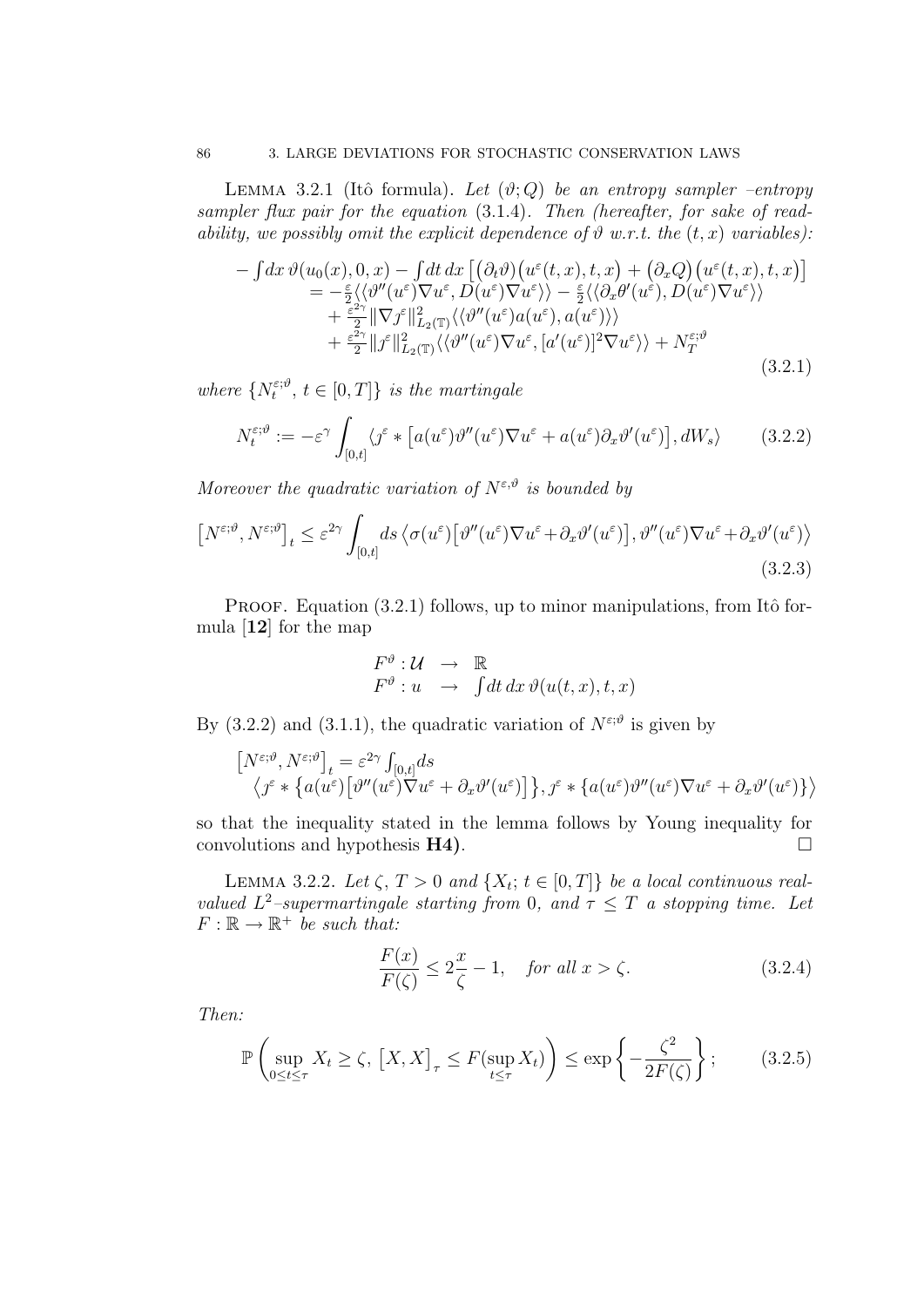**PROOF.** Hypotheses on F imply that the map  $G_{\zeta}: x \to \frac{\zeta}{F(\zeta)}x - \frac{1}{2}$ 2  $\zeta^2$  $\frac{\zeta^2}{F(\zeta)^2}F(x)$ has the property  $G_{\zeta}(x) \geq G_{\zeta}(\zeta) = \frac{\zeta^2}{2F(\zeta)}$  $\frac{\zeta^2}{2F(\zeta)}$  for all  $x \geq \zeta$ . Therefore:

$$
\mathbb{P}\left(\sup_{t\leq\tau} X_t \geq \zeta, \left[X, X\right]_{\tau} \leq F(\sup_{t\leq\tau} X_t)\right) \n\leq \mathbb{P}\left(e^{\frac{\zeta}{F(\zeta)}\sup_{t\leq\tau} X_t - \frac{1}{2}\frac{\zeta^2}{F(\zeta)^2}F(\sup_{t\leq\tau} X_t)} \geq e^{\frac{1}{2}\frac{\zeta^2}{F(\zeta)}}, \left[X, X\right]_{\tau} \leq F(\sup_{t\leq\tau} X_t)\right) \n\leq \mathbb{P}\left[\sup_{t\leq T} e^{\frac{\zeta}{F(\zeta)}X_t - \frac{1}{2}\frac{\zeta^2}{F(\zeta)^2}\left[X, X\right]_t} \geq e^{\frac{1}{2}\frac{\zeta^2}{F(\zeta)}}\right] \leq e^{-\frac{\zeta^2}{2F(\zeta)}}.
$$

where in the last line we used maximal inequality for positive supermartingales,  $\text{see } [17]$ .

Note that the hypotheses  $(3.2.4)$  on F are satisfied by any nonincreasing function, and by functions with affine or subaffine behaviour. The lemma is a generalization of the well known Bernstein inequality [17].

COROLLARY 3.2.3. Assume  $\gamma > 1/2$ ,  $\lim_{\varepsilon} \varepsilon^{2\gamma-1} ||\mathcal{J}^{\varepsilon}||_{L_2(\mathbb{T})}^2 = 0$  and  $\lim_{\varepsilon} \varepsilon^{2\gamma} ||\nabla \mathcal{J}^{\varepsilon}||_{L_2(\mathbb{T})}^2 =$ 0. Then there exists  $C, \varepsilon_0 > 0$  depending only on  $\{f^{\varepsilon}\}, \dot{f}, D$  and  $\sigma$  such that for each  $\varepsilon < \varepsilon_0$ :

$$
\varepsilon \langle \langle \nabla u^{\varepsilon}, \nabla u^{\varepsilon} \rangle \rangle \le C + N_T^{\varepsilon} \tag{3.2.6}
$$

where  $\{N_t^{\varepsilon}\}_{t\in[0,T]}$  is a martingale starting from 0 and satisfying

$$
\mathbb{P}\left(\sup_{t\leq T} N_t^{\varepsilon} > \zeta\right) \leq \exp\left\{-\frac{\zeta^2}{\varepsilon^{2\gamma - 1}C(1+\zeta)}\right\} \tag{3.2.7}
$$

PROOF. Let  $\chi \in C_c^{\infty}([0,T))$  be a smooth decreasing function such that  $\chi(0) = 1$ . Evaluating Itô formula (3.2.1) for  $\vartheta(u,t,x) = \bar{\vartheta}(u,t,x) := u^2 \chi(t)$ 

$$
-\langle u_0, u_0 \rangle + \varepsilon \langle \langle \nabla u^{\varepsilon}, D(u^{\varepsilon}) \nabla u^{\varepsilon} \chi \rangle \rangle - \langle \langle u^{\varepsilon}, u^{\varepsilon} \partial_t \chi \rangle \rangle =
$$
  

$$
N_T^{\varepsilon; \overline{\vartheta}} + \varepsilon^{2\gamma} \| \nabla \jmath^{\varepsilon} \|_{L_2(\mathbb{T})}^2 \langle \langle a(u^{\varepsilon}), a(u^{\varepsilon}) \chi \rangle \rangle + \varepsilon^{2\gamma} \| \jmath^{\varepsilon} \|_{L_2(\mathbb{T})}^2 \langle \langle \nabla u^{\varepsilon}, [a'(u^{\varepsilon})]^2 \nabla u^{\varepsilon} \chi \rangle \rangle
$$

By H2), H3) and the hypotheses of this lemma, there exist  $\varepsilon_0 > 0$  such that, for each  $\varepsilon \leq \varepsilon_0$  and  $v \in [0,1]$ ,  $\varepsilon^{2\gamma} \|j^{\varepsilon}\|_{L_2(\mathbb{T})}^2 [a'(v)]^2 \leq \frac{1}{2}$  $\frac{1}{2}\varepsilon D(v)$  and  $\epsilon^{2\gamma} \|\nabla f^{\varepsilon}\|_{L_2(\mathbb{T})}^2 \sigma(v) \leq 1$ . Therefore, since also  $\langle u_0, u_0 \rangle \leq 1, \langle\langle u^{\varepsilon}, u^{\varepsilon} \partial_t \chi \rangle\rangle \leq 0$ 

$$
\frac{\varepsilon}{2}\langle\langle\nabla u^\varepsilon,D(u^\varepsilon)\nabla u^\varepsilon\chi\rangle\rangle\leq 2+N_T^{\varepsilon;\overline{\vartheta}}
$$

As we send  $\chi$  to the indicator function of  $[0, T)$  uniformly on compact subsets, it is not difficult to obtain the inequality

$$
\frac{\varepsilon}{2} \langle \langle \nabla u^{\varepsilon}, D(u^{\varepsilon}) \nabla u^{\varepsilon} \chi \rangle \rangle \le 2 + N_T^{\varepsilon;2}
$$
\n(3.2.8)

where  $N_t^{\varepsilon;2}$  $t^{\varepsilon;2} := \int_{[0,t]} \! \! \sqrt{\int_{0}^{\varepsilon}} * [\sigma(u^{\varepsilon}) \nabla u^{\varepsilon}], dW \rangle.$  Since D is uniformly positive, there exists  $C_1 > 0$  such that  $\sigma(v) \leq C_1 D(v)/8$  for each  $v \in [0,1]$ . Therefore, applying again Young inequality for convolutions to bound the quadratic variation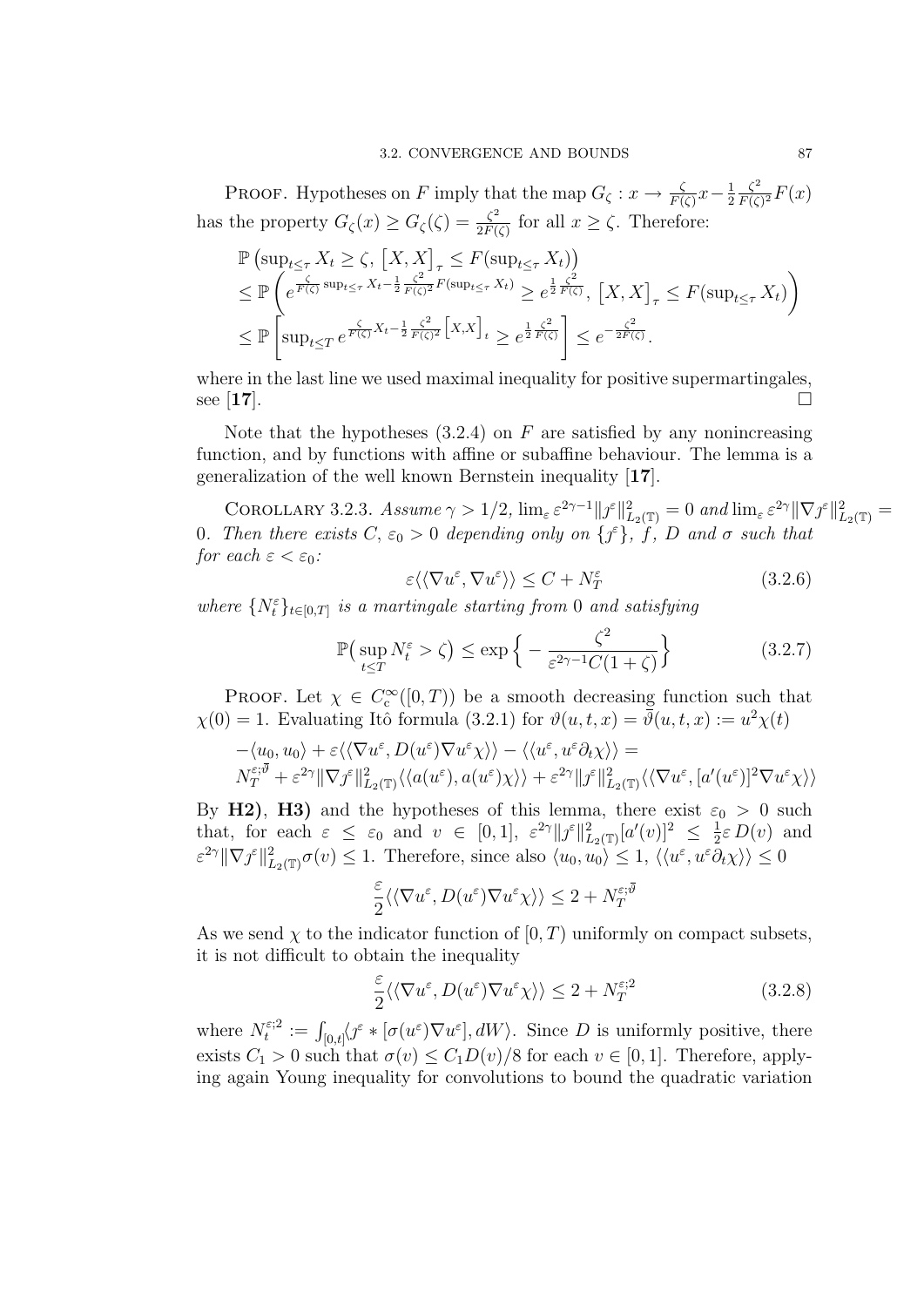of the martingale  $\{N_t^{\varepsilon;2}\}\,$ , we gather for  $\varepsilon \leq \varepsilon_0$ 

$$
\begin{array}{rcl}\n\left[N_{\cdot}^{\varepsilon;2},N_{\cdot}^{\varepsilon;2}\right]_{T} & \leq & 4\,\varepsilon^{2\gamma}\langle\langle\nabla u^{\varepsilon},\sigma(u^{\varepsilon})\nabla u^{\varepsilon}\rangle\rangle \\
& \leq & \frac{\varepsilon^{2\gamma}C_{1}}{2}\langle\langle\nabla u^{\varepsilon},D(u^{\varepsilon})\nabla u^{\varepsilon}\rangle\rangle \leq C_{1}\,\varepsilon^{2\gamma-1}\big[2+N_{T}^{\varepsilon;2}\big]\n\end{array}
$$

Applying Lemma 3.2.2 to the martingale  $\{N_t^{\varepsilon;\vartheta}\}\$ 

$$
\mathbb{P}\left(\sup_{t\leq T} N_T^{\varepsilon,\bar{\vartheta}} \geq \zeta\right) \leq \exp\big[-\frac{\zeta^2}{2C_1\varepsilon^{2\gamma-1}(2+\zeta)}\big]
$$

Since  $D$  is uniformly positive, for a suitable choice of  $C$  we conclude by  $(3.2.8)$ .  $\Box$ 

LEMMA 3.2.4. There exists an increasing sequence  $\{K_\ell\}$  of compact subsets  $of U such that$ 

$$
\lim_{\ell} \overline{\lim_{\varepsilon}} \, \varepsilon^{2\gamma} \mathbb{P}^{\varepsilon} (K_{\ell}^{c}) = -\infty
$$

PROOF. Let  $d \in C^1([0,1])$  be a map such that  $d'(v) = D(v)$  for  $v \in [0,1]$ . Then, integrating twice by parts the diffusive term in the weak formulation of  $(3.1.2)$ , for each  $\varphi \in C^{\infty}(\mathbb{T})$  and  $s, t \in [0, T]$ 

$$
\begin{array}{rcl} |\langle u^{\varepsilon}(t)-u^{\varepsilon}(s),\varphi\rangle|&\leq&\left|\int_{[s,t]}dr\left\langle f(u^{\varepsilon}),\nabla\varphi\right\rangle\right|\\& &+\frac{\varepsilon}{2}\right|\int_{[s,t]}dr\left\langle d(u^{\varepsilon}),\nabla(\nabla\varphi)\right\rangle|+\varepsilon^{\gamma}\right|\int_{[s,t]} \langle a(u^{\varepsilon})\,j^{\varepsilon}* \nabla\varphi,dW_{r}\rangle|\\&\leq& C'_{\varphi}|t-s|+\varepsilon^{\gamma}\right|\int_{[s,t]} \langle a(u^{\varepsilon})\,j^{\varepsilon}* \nabla\varphi,dW_{r}\rangle| \end{array}
$$

for some constant  $C'_{\varphi}$  depending only on f, d and  $\varphi$ . On the other hand, by Young inequality for convolutions, the martingale term in the last line of the above formula enjoys the bound (3.2.3) evaluated for  $\vartheta(v,t,x) = v \varphi(t,x)$ , so that by Bernstein inequality, there exists a constant  $C''_{\varphi} > 0$  depending only on a and  $\varphi$  such that for each  $\xi, \zeta > 0$  and  $s \in [0, T]$ 

$$
\mathbb{P}\Big(\varepsilon^{\gamma}\sup_{t\,:\,|t-s|\leq\xi}\big|\int_{[s,t]} \langle a(u^{\varepsilon})\, \jmath^{\varepsilon}\ast \nabla\varphi, dW_{r}\rangle\big|\geq \zeta\Big)\leq \exp\Big(-\frac{\zeta^{2}}{C''_{\varphi}\varepsilon^{2\gamma}\xi}\Big)
$$

We thus obtain, for each  $\varphi \in C^{\infty}(\mathbb{T})$ ,  $\zeta > 0$ ,  $s \in [0, T]$  and  $\xi$ ,  $\varepsilon$  small enough, and for some constant  $C_{\varphi}$  depending only on  $\varphi$ , f, D, a

$$
\mathbb{P}^{\varepsilon}\Big(\sup_{t\,:\,|t-s|\leq\xi}\big|\langle u(t)-u(s),\varphi\rangle\big|\leq\zeta\Big)\leq \exp\Big(-\frac{\zeta^2}{C_{\varphi}\,\varepsilon^{2\gamma}\xi}\Big)
$$

Since  $(U, d_U)$  is compact, this inequality implies the exponential tightness of  $\{\mathbb{P}^{\varepsilon}\}\$  on  $\mathcal{U} = C([0,T];U)$  by standard tightness arguments for probability measures on spaces of continuous functions  $[6]$ .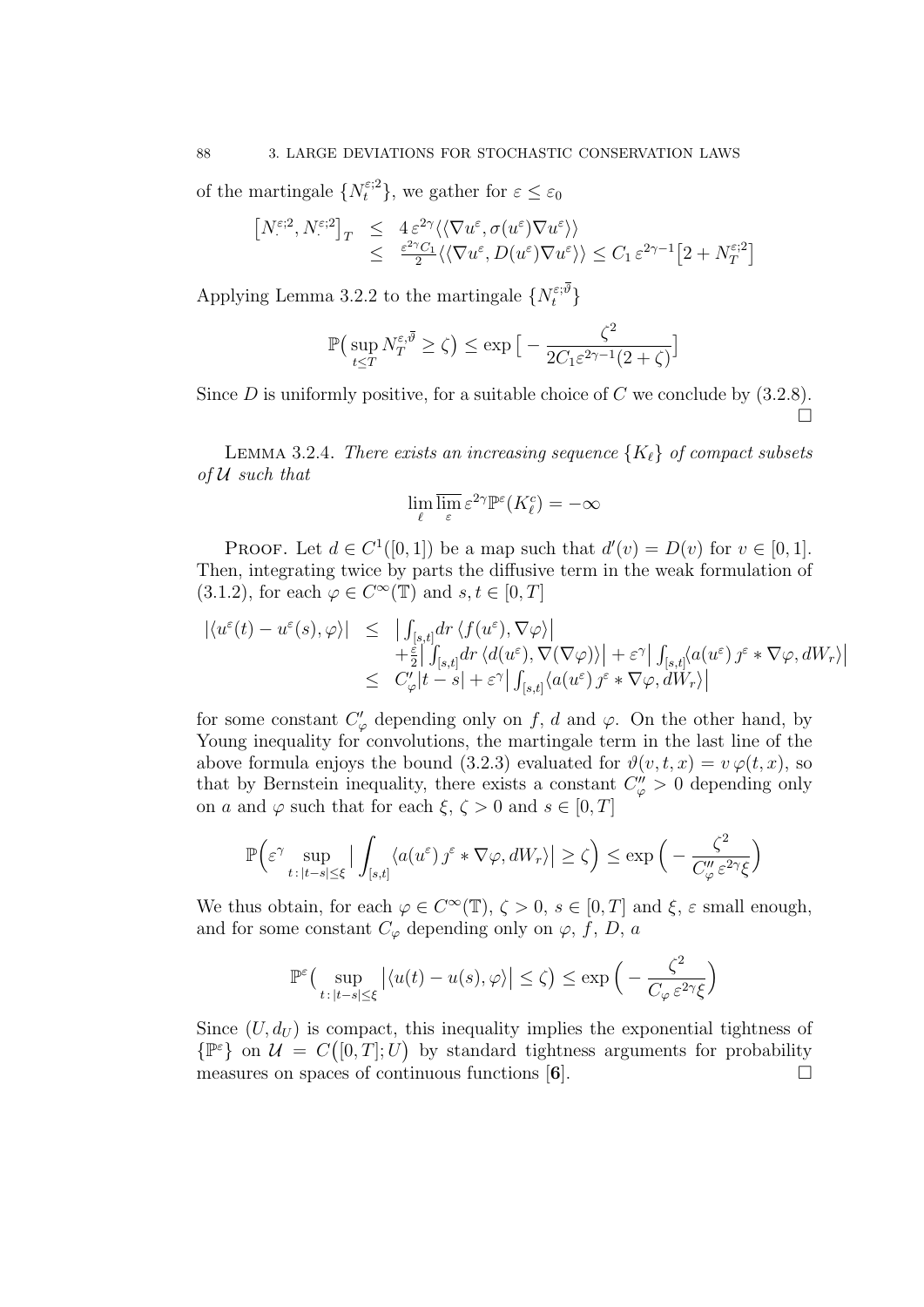## 3.3. Large deviations on the scale  $\varepsilon^{-2\gamma}$

We recall a well known method to prove large deviations lower bound, see e.g. [9, 14], which can be easily restated in terms of Γ-convergence. A more general statement connecting large deviations principle and Γ-convergence of the relative entropy can also be found in the introductive chapter of this thesis, see Section 1.2.3. In order to avoid confusion between the functional  $H$  defined in  $(3.1.15)$ , in this chapter, for  $\mathbb{P}, \mathbb{Q}$  two Borel probability measures on a Polish space, we denote by  $Ent(\mathbb{Q}|\mathbb{P})$  the relative entropy of  $\mathbb Q$  w.r.t.  $\mathbb P$  (so we will not use the standard notation  $H(\mathbb{Q}|\mathbb{P})$  for the same quantity).

LEMMA 3.3.1. Let X be a Polish space, let  $\{\alpha_{\varepsilon}\}\subset \mathbb{R}^+$  be a sequence such that  $\lim_{\varepsilon} \alpha_{\varepsilon} = 0$ , and let  $\{\mathbb{P}^{\varepsilon}\}\subset \mathcal{P}(X)$ . For  $\varepsilon > 0$  define the functionals  $Ent_{\varepsilon} : \mathcal{P}(X) \to [0, +\infty]$  as

$$
\mathrm{Ent}_\varepsilon(\mathbb{Q}):=\alpha_\varepsilon\mathrm{Ent}(\mathbb{Q}|\mathbb{P}^\varepsilon)
$$

and the functional  $I: X \to [0, +\infty]$  as

$$
I(x):=(\Gamma\text{-}\overline{\lim}_{\varepsilon}\text{Ent}_{\varepsilon})(\delta_x)
$$

where  $\delta_x$  denotes the Dirac measure concentrated at x. Then  $\{\mathbb{P}^{\varepsilon}\}\$  satisfies a large deviations lower bound with speed  $\{\alpha_{\varepsilon}^{-1}\}$  and rate I. Conversely, suppose that  $\{ \mathbb{P}^{\varepsilon} \}$  satisfies a large deviations principle with lower semicontinuous rate functional I. Then  $(\Gamma\text{-}\overline{\lim}_{\varepsilon} Ent_{\varepsilon})(\mathbb{Q}) \leq \int_X \mathbb{Q}(dx) I(x)$ .

LEMMA 3.3.2. There exists an increasing sequence  $\{\mathcal{K}_{\ell}\}\$  of compact subsets of M such that

$$
\lim_{\ell} \overline{\lim_{\varepsilon}} \varepsilon^{2\gamma} \mathbf{P}^{\varepsilon}(\mathcal{K}_{\ell}^{c}) = -\infty
$$
\n(3.3.1)

PROOF. Let the sequence  ${K_{\ell}}$  of compact subsets of U be as in Lemma 3.2.4. For  $\ell > 0$  consider the set

$$
\mathcal{K}_{\ell} := \{ \mu \in \mathcal{M} \, : \, \mu_{t,x} = \delta_{u(t,x)} \text{ for some } u \in K_{\ell} \}
$$

Then  $\mathbf{P}^{\varepsilon}(\mathcal{K}_{\ell}) = \mathbb{P}^{\varepsilon}(K_{\ell})$  and by Lemma 3.2.4, (3.3.1) holds. On the other hand  $\mathcal{K}_{\ell}$  is precompact in  $(\mathcal{M}, d_{\mathcal{M}})$ .

PROOF OF THEOREM 3.1.3: UPPER BOUND. Let  $d \in C^2([0,1])$  be such that  $d' = D$ . For  $\varepsilon > 0$  and  $\varphi \in C^{\infty}([0, T] \times \mathbb{T})$ , since  $\mathbb{P}^{\varepsilon}$  solves  $(3.1.2)$ , the map

$$
N^{\varepsilon;\varphi} : [0, T] \times C([0, T]; X) \to \mathbb{R}
$$
  
\n
$$
N^{\varepsilon;\varphi} : (t, v) \to \langle v(t), \varphi(t) \rangle - \langle u_0, \varphi(0) \rangle - \int_{[0, t]} ds \left[ \langle v, \partial_s \varphi \rangle \right] + \langle f(v), \nabla \varphi \rangle + \frac{\varepsilon}{2} \langle d(v), \nabla(\nabla \varphi) \rangle \right]
$$
\n(3.3.2)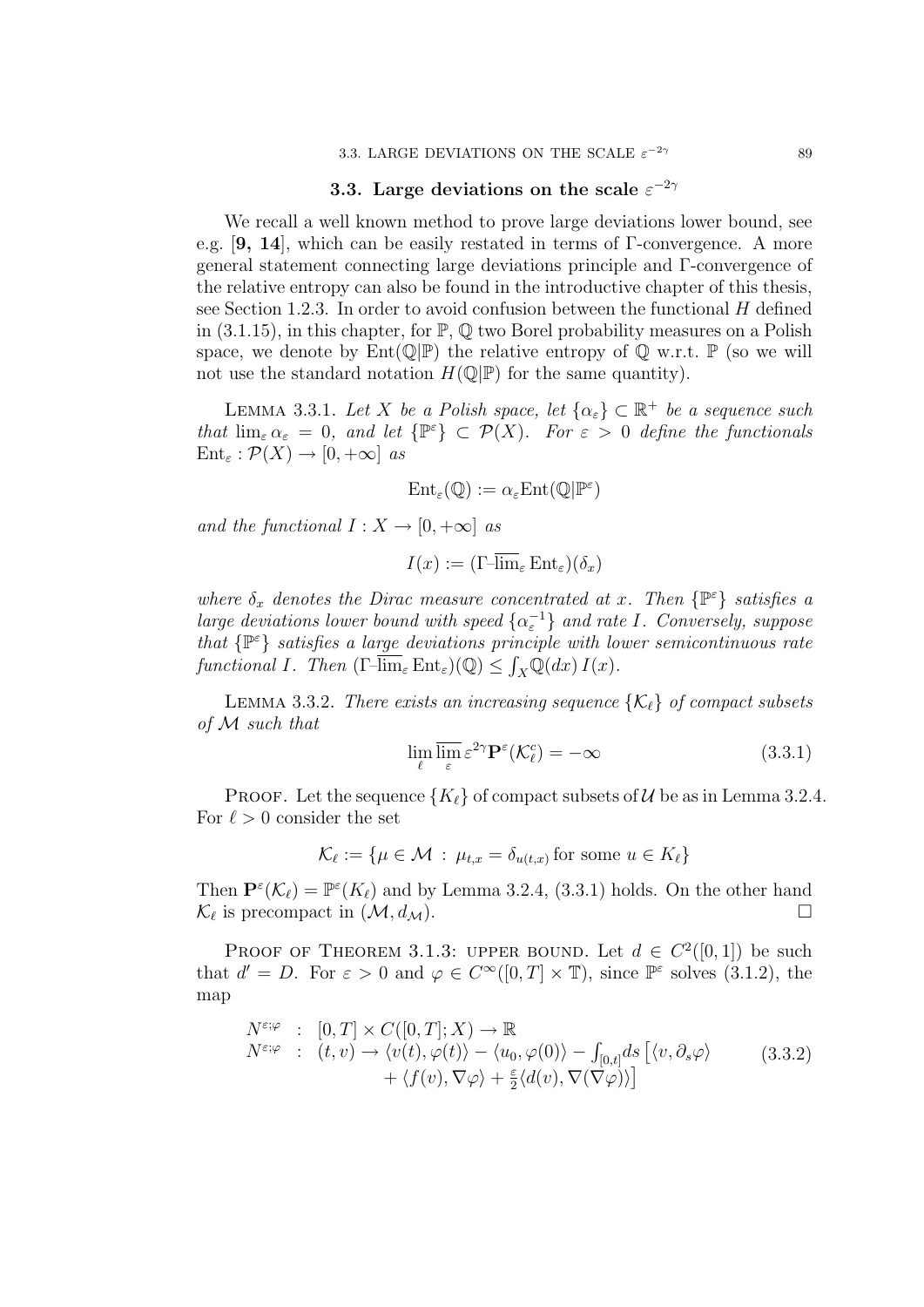is a  $\mathbb{P}^{\varepsilon}$ -martingale. Let  $\mathcal{M}_e := \{ \mu \in \mathcal{M} : \mu = \delta_u \text{ for some } u \in \mathcal{U} \}$ . Note that, by its definition,  $\mathbf{P}^{\varepsilon}$  is concentrated on  $\mathcal{M}_{e}$  by definition. Therefore the map

$$
\begin{array}{rcl}\n\mathcal{N}^{\varepsilon;\varphi}&:& [0,T]\times\mathcal{M}\rightarrow\mathbb{R} \\
\mathcal{N}^{\varepsilon;\varphi}&:& (t,\mu)\rightarrow \langle\mu_T,(t),\varphi(T)\rangle-\langle u_0,\varphi(0)\rangle \\
&-&\int_{[0,t]}ds\left[\langle\mu(\imath),\partial_t\varphi\rangle-\langle\mu(f),\nabla\varphi\rangle+\frac{\varepsilon}{2}\langle\mu(d),\nabla(\nabla\varphi)\rangle\right]\n\end{array}
$$

is a  $\mathbf{P}^{\varepsilon}$  martingale, since  $\mathcal{N}^{\varepsilon;\varphi}(t,\delta_v) = N^{\varepsilon;\varphi}(t,v)$ . By the same reason, and by inequality (3.2.3) the map

$$
\begin{array}{rcl}\mathcal{Q}^{\varepsilon;\varphi}&:& [0,T]\times \mathcal{M}\rightarrow \mathbb{R} \\ \mathcal{Q}^{\varepsilon;\varphi}&:& (t,\mu)\rightarrow \exp\left\{\mathcal{N}^{\varepsilon;\varphi}(t,\mu)-\frac{\varepsilon^{2\gamma}}{2}\int_{[0,t]}ds\left\langle \mu(\sigma)\nabla\varphi,\nabla\varphi\right\rangle\right\}\end{array}
$$

is a continuous, strictly positive,  $\mathbf{P}^{\varepsilon}$  supermartingale, with  $\mathcal{Q}^{\varepsilon,\varphi}(0,\mu)=1$ . For a compact subset  $\mathcal{K} \subset \mathcal{M}$  we then have

$$
\begin{array}{rcl}\n\mathbf{P}^{\varepsilon}(\mathcal{K}) & = & \mathbf{P}^{\varepsilon}(\mathbb{1}_{\mathcal{K}}(\cdot)\mathcal{Q}^{\varepsilon;\varphi}(T,\cdot)[\mathcal{Q}^{\varepsilon;\varphi}(T,\cdot)]^{-1}) \\
& \leq & \sup_{\mu \in \mathcal{K}}[\mathcal{Q}^{\varepsilon;\varphi}(T,\mu)]^{-1} \mathbb{P}^{\varepsilon}(\mathbb{1}_{\mathcal{K}}(\cdot)\mathcal{Q}^{\varepsilon;\varphi}(T,\cdot)) \leq \inf_{\mu \in \mathcal{K}}[\mathcal{Q}^{\varepsilon;\varphi}(T,\mu)]^{-1}\n\end{array}
$$

Since this inequality holds for each  $\varphi$ , we can evaluate it replacing  $\varphi$  with  $\varepsilon^{-2\gamma}\varphi$  obtaining

$$
\log \mathbf{P}^{\varepsilon}(\mathcal{K}) \leq -\varepsilon^{-2\gamma} \inf_{\mu \in \mathcal{K}} \left\{ \langle \mu_{T,\cdot}(i), \varphi(T) \rangle - \langle u_0, \varphi(0) \rangle - \langle \langle \mu(i), \partial_t \varphi \rangle \rangle \right.\n- \langle \langle \mu(f), \nabla \varphi \rangle \rangle - \frac{\varepsilon}{2} \langle \langle \mu(d), \nabla(\nabla \varphi) \rangle \rangle - \frac{1}{2} \langle \langle \mu(\sigma) \nabla \varphi, \nabla \varphi \rangle \rangle \right\}\n\leq -\varepsilon^{-2\gamma} \inf_{\mu \in \mathcal{K}} \left\{ \langle \mu_{T,\cdot}(i), \varphi(T) \rangle - \langle u_0, \varphi(0) \rangle - \langle \langle \mu(i), \partial_t \varphi \rangle \rangle \right.\n- \langle \langle \mu(f), \nabla \varphi \rangle \rangle - \frac{1}{2} \langle \langle \mu(\sigma) \nabla \varphi, \nabla \varphi \rangle \rangle \right\} + \varepsilon^{-2\gamma+1} C_{d,\varphi}
$$

for some constant  $C_{d,\varphi}$  depending only on the maximum value of d on [0, 1] and on  $\varphi$ . Multiplying by  $\varepsilon^{2\gamma}$  and taking the limsup for  $\varepsilon \to 0$ , the last term vanishes. Optimizing on  $\varphi$ :

$$
\overline{\lim}_{\varepsilon} \varepsilon^{2\gamma} \log \mathbf{P}^{\varepsilon}(\mathcal{K}) \leq -\sup_{\varphi \in C^{\infty}([0,T] \times \mathbb{T})} \inf_{\mu \in \mathcal{K}} \left\{ \langle \mu_{T,\cdot}(i), \varphi(T) \rangle - \langle u_0, \varphi(0) \rangle \right. -\langle \langle \mu(i), \partial_t \varphi \rangle \rangle - \langle \langle \mu(f), \nabla \varphi \rangle \rangle - \frac{1}{2} \langle \langle \mu(\sigma) \nabla \varphi, \nabla \varphi \rangle \rangle \right\}
$$

Bu minimax lemma we gather that upper bound with rate  $\mathcal{I}$ , see (3.1.9), holds on each compact subset  $K \subset \mathcal{M}$ . By Lemma 3.3.2, it holds on each closed subset of  $M$ .

PROOF OF THEOREM 3.1.3: LOWER BOUND. We will prove the lower bound by the means of Lemma 3.3.1. More precisely, consider the set

$$
\mathcal{M}_0 := \left\{ \mu \in \mathcal{M} : \exists r > 0 : \mu = \delta_u \text{ for some } u \in C^2([0, T] \times \mathbb{T}; [r, 1-r]) \right\}
$$

Here we prove that for each  $\mu \in \mathcal{M}_0$  there exists a sequence of probability measure  $\{Q^{\varepsilon}\}\subset \mathcal{P}(\mathcal{M})$  such that  $Q^{\varepsilon} \to \delta_{\mu}$  and  $\overline{\lim}_{\varepsilon} \varepsilon^{2\gamma} \text{Ent}(Q^{\varepsilon} | P^{\varepsilon}) \leq \mathcal{I}(\mu)$ .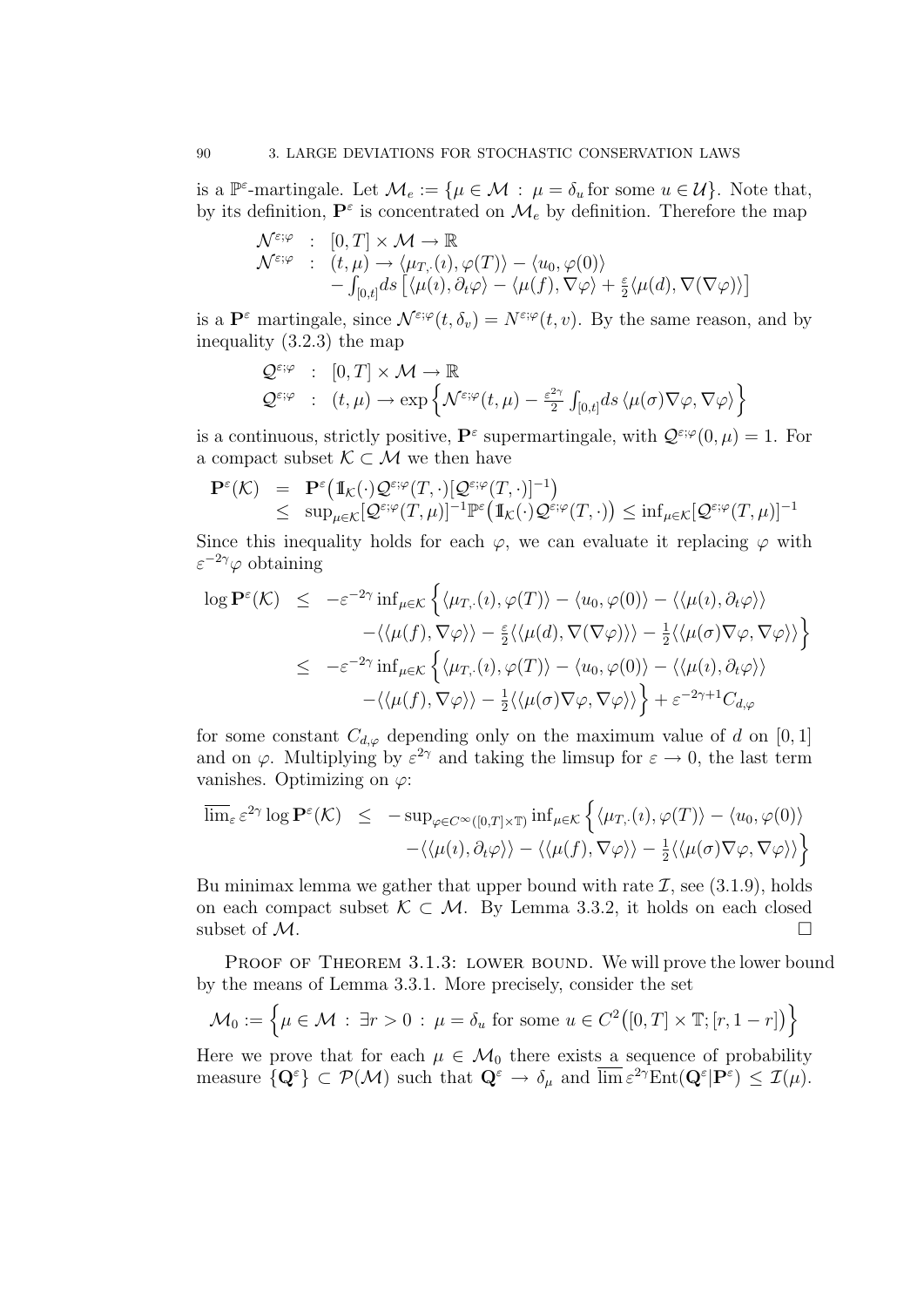By Lemma 3.3.1 this will yield a large deviations lower bound with rate  $\mathcal I$ :  $\mathcal{M} \rightarrow [0, +\infty]$  defined as

$$
\tilde{\mathcal{I}} := \begin{cases} I(\mu) & \text{if } \mu \in \mathcal{M}_0 \\ +\infty & \text{otherwise} \end{cases}
$$

By a standard diagonal argument, or as it follows from Proposition 1.2.4, the lower bound then also holds with the lower semicontinuous envelope of  $I$  on  $\mathcal M$  as rate functional. In Theorem 2.4.1 it is shown, in a slightly different setting, that the lower semicontinuous envelope of  $\tilde{\mathcal{I}}$  is indeed  $\mathcal{I}$ . By the assumption  $r \le u_0 \le 1 - r$  (which is equivalent to the requirement that  $\sigma(u_0)$ ) is uniformly positive), it is not difficult to adapt the arguments in the proof of Theorem 2.4.1, to obtain the analogous result in this case. We are thus left with the proof of the lower bound on  $\mathcal{M}_0$ .

Let  $\mu = \delta_u \in \mathcal{M}_0$  be such that  $\mathcal{I}(\mu) < \infty$ . Then necessarily  $u(0, x) = u_0(x)$ , and by the definition of  $\mathcal I$  and the smoothness of  $u$ 

$$
\mathcal{I}(\mu) = \mathcal{I}(\delta_u) = \sup_{\varphi \in C^{\infty}([0,T] \times \mathbb{T})} \left\{ - \langle \langle \partial_t u + \nabla \cdot f(u), \varphi \rangle \rangle - \frac{1}{2} \langle \langle \sigma(u) \nabla \varphi, \nabla \varphi \rangle \rangle \right\}
$$
  
 
$$
\geq \sup_{\varphi \in C^{\infty}([0,T] \times \mathbb{T})} \left\{ - \langle \langle \partial_t u + \nabla \cdot f(u), \varphi \rangle \rangle - \frac{\zeta}{2} \langle \langle \nabla \varphi, \nabla \varphi \rangle \rangle \right\}
$$

where  $\zeta > 0$  is a real constant such that  $\sigma(u) > \zeta$  on  $[0, T] \times \mathbb{T}$ . Such a constant exists, since we assumed u to be uniformly far from the zeros of  $\sigma$ . Note that the supremum in the last line of the above formula is finite iff there exists  $\Psi^u \in L_2([0,T]; H^1(\mathbb{T}))$  such that

$$
\partial_t u + \nabla \cdot f(u) = -\nabla \cdot [\sigma(u)\nabla \Psi^u]
$$
\n(3.3.3)

holds weakly. In such a case

$$
\mathcal{I}(\mu) = \langle \langle \sigma(u) \nabla \Psi^u, \nabla \Psi^u \rangle \rangle \tag{3.3.4}
$$

Note that, as we assumed u smooth and  $\sigma(u)$  uniformly positive,  $\Psi^u$  is also smooth by standard regularity results for (3.3.3), say  $\Psi^u \in C^2([0,T] \times \mathbb{T})$ . Recall the definition (3.3.2) of the martingale  $N^{\epsilon;\varphi}$ . It is immediate to extend the definition of  $N^{\varepsilon,\varphi}$  to the case  $\varphi \in C^2([0,T] \times \mathbb{T})$ . For  $\varepsilon > 0$  we define the real-valued  $\mathbb{P}^{\varepsilon}$ -martingale  $M_t^{\varepsilon;u}$  $\mathcal{E}^{\varepsilon;u}_t(v) := \varepsilon^{-\gamma} N^{\varepsilon;\Psi^u}$ . Note that

$$
\left[M^{\varepsilon;u}, M^{\varepsilon;u}\right]_T = \varepsilon^{-2\gamma} \langle \langle j^{\varepsilon} * [a(u)\nabla\Psi^u], j^{\varepsilon} * [a(u)\nabla\Psi^u] \rangle \rangle \le 2\varepsilon^{-2\gamma} I(\mu) \quad (3.3.5)
$$

by Young inequality for convolutions and (3.3.4). Since the quadratic variation of  $M^{\varepsilon;u}$  uniformly bounded, its stochastic exponential  $E_t^{\varepsilon;u}$  $\epsilon_t^{\varepsilon;u}$  :=  $\exp\left(M_t^{\varepsilon;u}-\right)$ 1  $\frac{1}{2}[M^{\varepsilon;u},M^{\varepsilon;u}]_t$  is also a  $\mathbb{P}^{\varepsilon}$ -martingale. For  $\varepsilon > 0$  we define  $\mathbb{Q}^{\varepsilon;u} \in \mathcal{P}(\mathcal{U})$  by its derivative as

$$
\mathbb{Q}^{\varepsilon;u}(dv):=E_T^{\varepsilon;u}(v)\mathbb{P}^\varepsilon(dv)
$$

91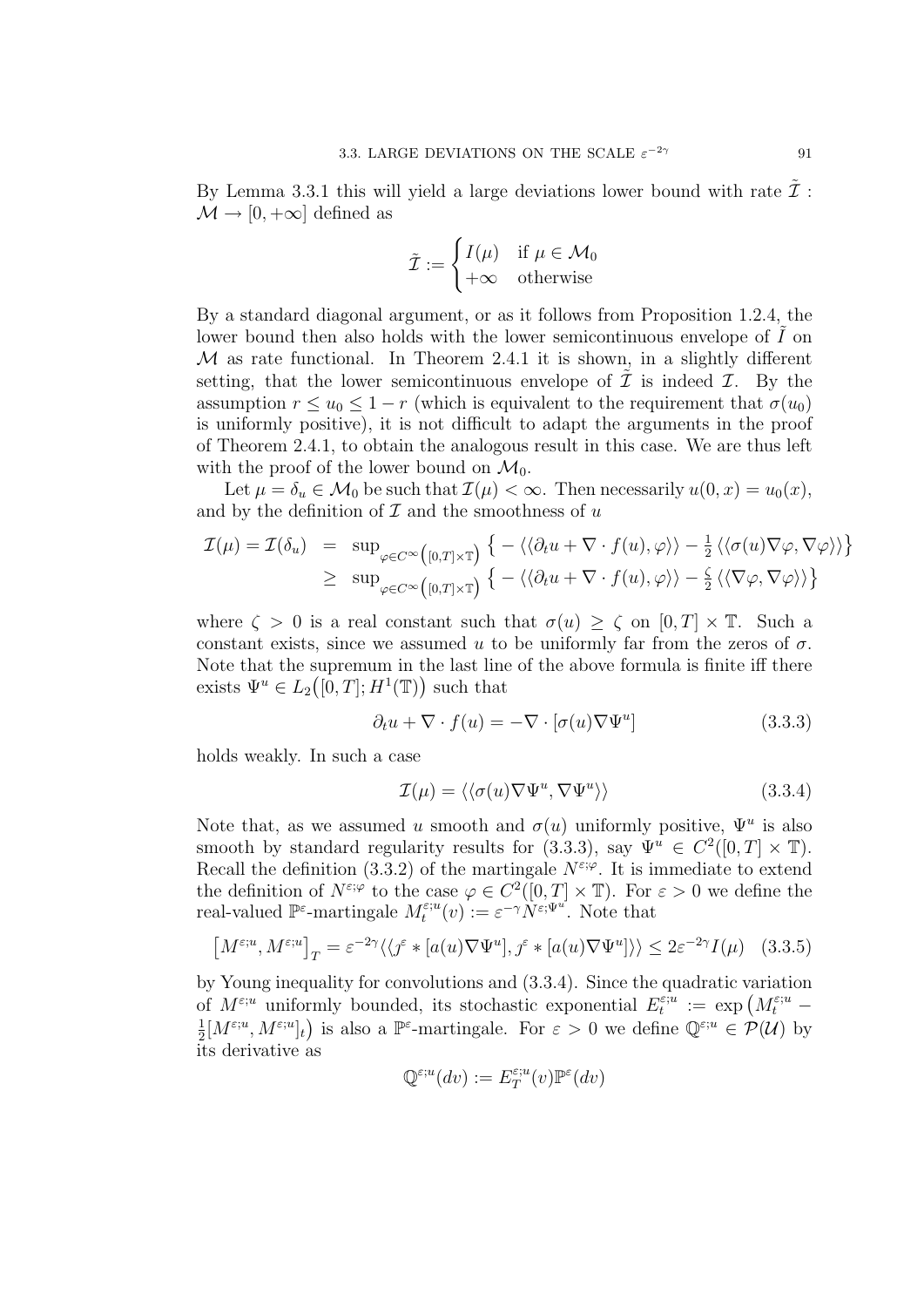and we let  $\mathbf{Q}^{\varepsilon;u}$  be the pushforward of  $\mathbb{Q}^{\varepsilon;u}$  w.r.t. the map  $\mathcal{U} \ni u \mapsto \delta_u \in \mathcal{U}$ . Then

$$
\varepsilon^{2\gamma} \text{Ent}(\mathbf{Q}^{\varepsilon;u}|\mathbf{P}^{\varepsilon;u}) = \varepsilon^{2\gamma} \text{Ent}(\mathbb{Q}^{\varepsilon;u}|\mathbb{P}^{\varepsilon;u}) = \varepsilon^{2\gamma} \int \mathbb{Q}^{\varepsilon;u}(dv) \log E_T^{\varepsilon;u}(v) \n= \varepsilon^{2\gamma} \int \mathbb{Q}^{\varepsilon;u}(dv) \left( M_T^{\varepsilon;u}(v) - [M^{\varepsilon;u}(v), M^{\varepsilon;u}(v)]_T \right) \n+ \frac{\varepsilon^{2\gamma}}{2} \int \mathbb{Q}^{\varepsilon;u}(dv) [M^{\varepsilon;u}(v), M^{\varepsilon;u}(v)]_T \n= \frac{1}{2} \langle \langle f^{\varepsilon} * [a(u)\nabla \Psi^u], f^{\varepsilon} * [a(u)\nabla \Psi^u] \rangle \rangle \n\leq \frac{1}{2} \langle \langle \sigma(u)\nabla \Psi^u, \nabla \Psi^u \rangle \rangle = I(\mu)
$$
\n(3.3.6)

where we used the Girsanov theorem, stating that  $M_t^{\varepsilon;u} - [M^{\varepsilon;u}(v), M^{\varepsilon;u}(v)]_t$ is a  $\mathbb{Q}^{\varepsilon}$ -martingale, and thus has vanishing  $\mathbb{Q}^{\varepsilon;u}$  expectaction.

By (3.3.6), (3.3.1) and Proposition 1.2.2, the sequence  $\{Q^{\varepsilon;u}\}\varepsilon$  is tight in  $\mathcal{P}(\mathcal{M})$ , and in view of (3.3.6) it remains to show that any limit point of  $\{Q^{\varepsilon;u}\}\$ coincides with  $\delta_{\mu}$ . Still by Girsanov theorem,  $\mathbb{Q}^{\varepsilon;u}$  is the law of a process  $v^{\varepsilon}$ that takes values in  $\mathcal{U} \cap L_2([0,T];H^1(\mathbb{T}))$  and is a solution to the martingale problem associated with the stochastic partial differential equation

$$
dv = \left[ -\nabla \cdot f(v) + \frac{\varepsilon}{2} \nabla \cdot \left[ D(v) \nabla v - a(v) \left( (\jmath^{\varepsilon} * \jmath^{\varepsilon}) * (a(u) \nabla \Psi^u) \right) \right] \right] dt
$$
  
+  $\varepsilon^{\gamma} \nabla \cdot \left[ a(v) (\jmath^{\varepsilon} * dW) \right]$   
 $v(0, x) = u_0(x)$  (3.3.7)

where we used the same notation of  $(3.1.2)$ . We will use  $(3.3.7)$  to show that  $\int_{\mathcal{U}} \mathbb{Q}^{\varepsilon;u}(dv) \sup_t \int dx |v - u|$  converges to 0 as we send  $\varepsilon \to 0$ . In view of (3.3.6) this will conclude the proof.

Let  $l \in C^2([-1,1])$ . Applying Itô formula to the map  $[-1,1] \times [0,T] \times \mathbb{T} \ni$  $(v, t, x) \mapsto l(v - u(t, x))$ , and denoting  $z^{\varepsilon} = v^{\varepsilon} - u$ , some direct computations show that for each  $t \in [0, T]$ 

$$
\int dx \left[l(z^{\varepsilon}(t,x)) - l(0)\right]
$$
\n
$$
= \int_{[0,t]} ds \left\{ -\frac{\varepsilon}{2} \langle l''(z^{\varepsilon}) \nabla z^{\varepsilon}, D(v^{\varepsilon}) \nabla z^{\varepsilon} \rangle + \langle l''(z^{\varepsilon}) \nabla z^{\varepsilon}, f(u+z^{\varepsilon}) - f(u) \rangle \right.
$$
\n
$$
+ \langle l''(z^{\varepsilon}) \nabla z^{\varepsilon}, a(v^{\varepsilon}) \left( j^{\varepsilon} * j^{\varepsilon} * [a(u) \nabla \Psi^{u}] - a(u) \left( j^{\varepsilon} * j^{\varepsilon} * [a(u) \nabla \Psi^{u}] \right) \rangle \right.
$$
\n
$$
- \langle l'(z^{\varepsilon}), \nabla \{ a(u) \left( j^{\varepsilon} * j^{\varepsilon} * [a(u) \nabla \Psi^{u}] - a(u) a(u) \nabla \Psi^{u} \right] \} \rangle \right\}
$$
\n
$$
+ \frac{\varepsilon^{2\gamma}}{2} ||\nabla j^{\varepsilon}||_{L_{2}(\mathbb{T})}^{2} \langle l''(z^{\varepsilon}) a(v^{\varepsilon}), a(v^{\varepsilon}) \rangle
$$
\n
$$
+ \frac{\varepsilon^{2\gamma}}{2} ||j^{\varepsilon}||_{L_{2}(\mathbb{T})}^{2} \langle l''(z^{\varepsilon}) \nabla v^{\varepsilon}, [a'(v^{\varepsilon})]^{2} \nabla v^{\varepsilon} \rangle \right\} + N_{t}^{\varepsilon; l}
$$
\n(3.3.8)

for some square-integrable martingale  $\{N_t^{\varepsilon l}\}\$ . Let us define  $B^{\ell} := \{v \in \mathcal{U} :$  $\langle \langle \nabla v, \nabla v \rangle \rangle \leq \ell$ . By Corollary 3.2.3, (3.3.6) and the inequality (1.2.7), we have

$$
\lim_{\ell \to +\infty} \lim_{\varepsilon} \mathbb{Q}^{\varepsilon; u}(B^{\varepsilon^{-2}\ell}) = 1
$$
\n(3.3.9)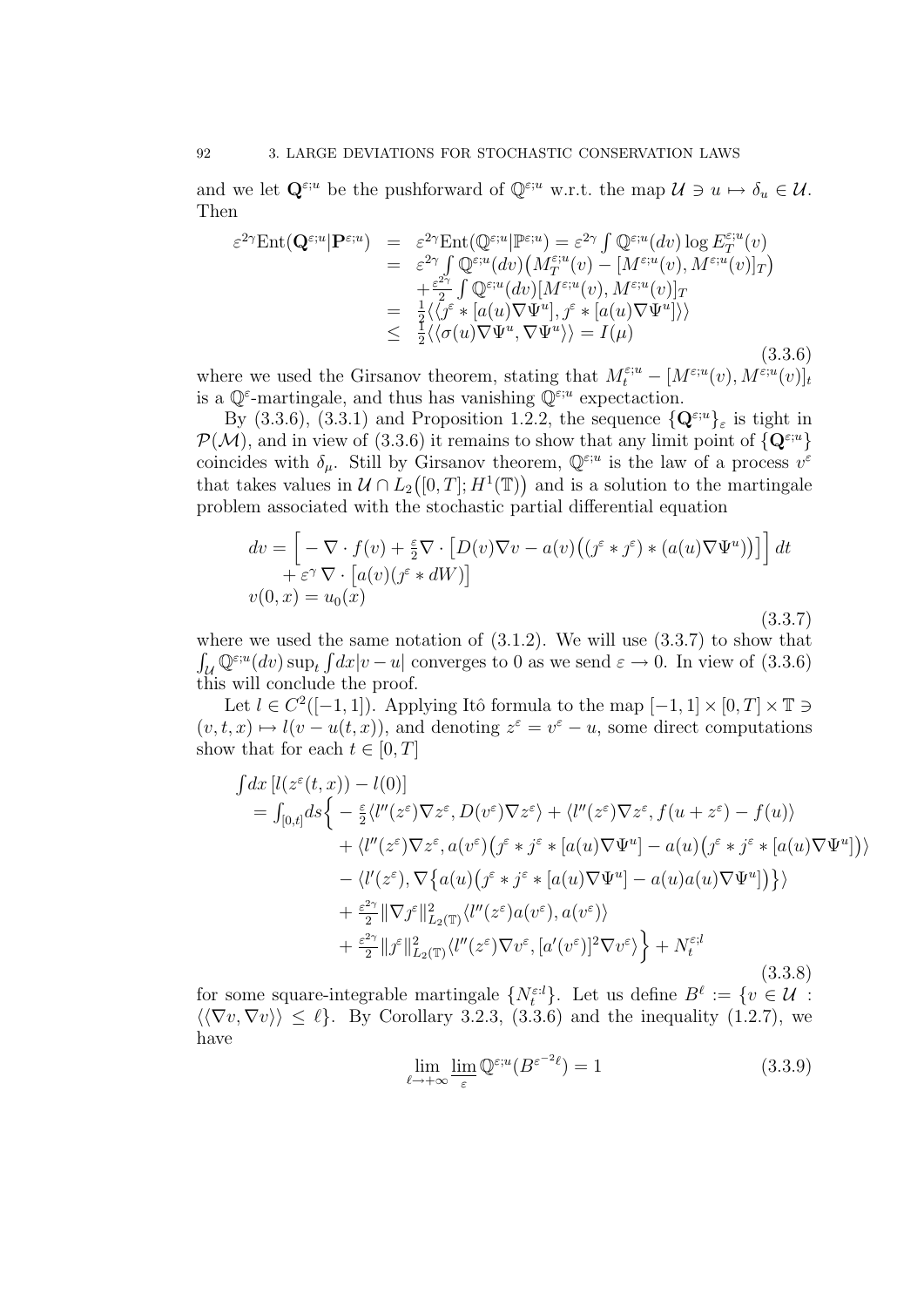Let us now assume l convex. Then we can define, for  $\varepsilon, \ell > 0, t \in [0, T]$ 

$$
A^{1,l} := \max_{z \in [0,1]} |l'(z)|
$$
  
\n
$$
A^{2,l} := \max_{z \in [0,1]} |l''(z)|
$$
  
\n
$$
A^{3,l} := \sqrt{\max_{z \in [0,1]} |l''(z)z^2|}
$$
  
\n
$$
R^{\varepsilon,l}(t) := \sqrt{\int_{[0,t]} ds \langle l''(z^{\varepsilon}) \nabla z^{\varepsilon}, D(v^{\varepsilon}) \nabla z^{\varepsilon} \rangle}
$$
  
\n
$$
A^{\varepsilon,u} := \int dt ds \big|\nabla \big\{ a(u) \big(\jmath^{\varepsilon} * j^{\varepsilon} * [a(u) \nabla \Psi^u] - a(u) a(u) \nabla \Psi^u] \big) \big\} \big|
$$
\n(3.3.10)

For  $v^{\varepsilon} \in B^{\varepsilon^{-2}\ell}$ , by (3.3.8), Cauchy-Schwarz inequality and using the smoothness of u and  $\Psi^u$ , there exists a constant C independent of  $\varepsilon$ , such that for each  $t \in [0, T]$ 

$$
\begin{split} \int &dx \left[l(z^{\varepsilon}(t,x)) - l(0)\right] \leq -\tfrac{\varepsilon}{2} (R^{\varepsilon;\ell}(t))^2 + C A^{3,l} R^{\varepsilon,l}(t) + C A^{1,l} A^{\varepsilon,u} \\ &\quad + C \varepsilon^{2\gamma} \|\nabla f^{\varepsilon}\|^2_{L_2(\mathbb{T})} A^{2,l} + C \varepsilon^{2\gamma-2} \|f^{\varepsilon}\|^2_{L_2(\mathbb{T})} A^{2,l} + N^{\varepsilon;l}_t \\ &\leq \tfrac{3 (A^{3,l} + A^{1,l} A^{\varepsilon,u})^2 C^2}{2\varepsilon} + C \varepsilon^{2\gamma} \|\nabla f^{\varepsilon}\|^2_{L_2(\mathbb{T})} A^{2,l} + C \varepsilon^{2\gamma-2} \|f^{\varepsilon}\|^2_{L_2(\mathbb{T})} A^{2,l}\ell + N^{\varepsilon;l}_t \end{split}
$$

Assume now also  $l(0) = 0$ . Integrating in dt, taking the  $\mathbb{Q}^{\varepsilon;u}$  expected value on v, and redefining the constant C

$$
\begin{split} \mathbb{Q}^{\varepsilon;u} \Big( & \mathbb{1}_{B^{\varepsilon^{-2}\ell}}(v) \int dt \, dx \, l(v - u(t, x)) \Big) \\ &\leq C \big[ (A^{3,l} + A^{1,l} A^{\varepsilon, u})^2 \varepsilon^{-1} \\ &+ \big( \varepsilon^{2\gamma - 1} \| \nabla j^{\varepsilon} \|_{L_2(\mathbb{T})}^2 + \varepsilon^{2\gamma - 3} \| j^{\varepsilon} \|_{L_2(\mathbb{T})}^2 \ell \big) \varepsilon A^{2,l} \big] \end{split} \tag{3.3.11}
$$

Note now that, by the smoothness of u and  $\Psi^u$ , since  $\hat{J}^{\varepsilon} * \hat{J}^{\varepsilon}$  is a sequence of mollifiers converging to the identity,  $\lim_{\varepsilon} A^{\varepsilon; u} \to 0$ . By the assumptions of this theorem, the term in round brackets in the last line of (3.3.11) also vanishes. It is the easy to see that there exists a sequence  $\{l^{\varepsilon}\}\$  such that the  $l^{\varepsilon}(\cdot) \to |\cdot|$ uniformly on  $[-1, 1]$ , and the r.h.s. of  $(3.3.11)$  vanishes as  $\varepsilon \to 0$ . We then conclude by  $(3.3.9)$ .

PROOF OF COROLLARY 3.1.4. The proof is achieved by following closely Corollary 2.2.2.

## 3.4. Large deviations on the scale  $\varepsilon^{-2\gamma+1}$

The next proposition is a convenient restatement in this setting of Tartar compensated compactness method. We refer to [18, Chapter 9] for the proof.

PROPOSITION 3.4.1 (Tartar). Assume that f is such that there are no intervals where f is affine. Let  $K \subset \mathcal{U}$  be a compact w.r.t.  $d_{\mathcal{U}}$ . Suppose that for each  $\eta \in C^2([0,1])$  there exists a compact (w.r.t. the strong  $H^{-1}([0,T] \times \mathbb{T})$ topology) set  $K_{\eta} \subset H^{-1}([0,T] \times \mathbb{T})$  such that  $\partial_t \eta(u) + \nabla \cdot q(u) \in K_{\eta}$ , for each  $u \in K$ . Then K is strongly compact in X.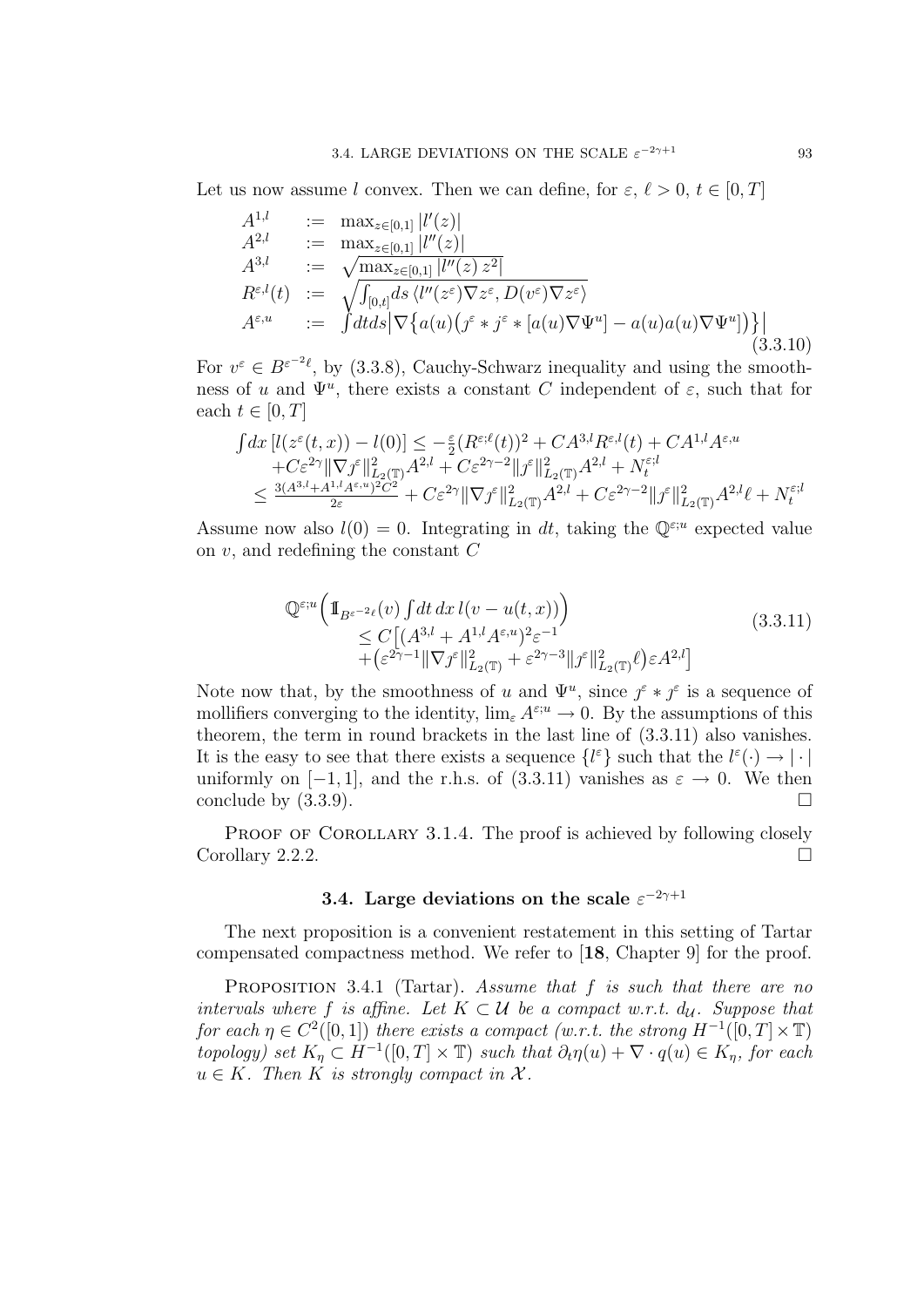LEMMA 3.4.2. Under the same hypotheses of Theorem 3.1.7 item  $(i)$ , there exists an increasing sequence  ${K_{\ell}}$  of compact subsets of X such that

$$
\lim_{\ell} \overline{\lim_{\varepsilon}} \varepsilon^{-2\gamma+1} \log \mathbb{P}^{\varepsilon}(K_{\ell}) = -\infty
$$

PROOF. Let  $\eta$  be an entropy, and let  $\eta$  be its conjugated flux. For  $\varphi \in$  $C_c^{\infty}((0,T)\times\mathbb{T})$ , by Itô formula (3.2.1) applied to the function  $\vartheta(v,t,x)$  $\eta(v)\varphi(t,x)$ 

$$
-\langle\langle \eta(u^{\varepsilon}), \partial_t \varphi \rangle\rangle - \langle\langle q(u^{\varepsilon}), \nabla \varphi \rangle\rangle = -\frac{\varepsilon}{2} \langle\langle \eta''(u^{\varepsilon}) \nabla u^{\varepsilon} \varphi, D(u^{\varepsilon}) \nabla u^{\varepsilon} \rangle\rangle -\frac{\varepsilon}{2} \langle\langle \eta'(u^{\varepsilon}) \nabla \varphi, D(u^{\varepsilon}) \nabla u^{\varepsilon} \rangle\rangle +\frac{\varepsilon^{2\gamma}}{2} \|\nabla f^{\varepsilon}\|_{L_2(\mathbb{T})}^2 \langle\langle \eta''(u^{\varepsilon}) a(u^{\varepsilon}), a(u^{\varepsilon}) \varphi \rangle\rangle +\frac{\varepsilon^{2\gamma}}{2} \|f^{\varepsilon}\|_{L_2(\mathbb{T})}^2 \langle\langle \eta''(u^{\varepsilon}) \varphi \nabla u^{\varepsilon}, [a'(u^{\varepsilon})]^2 \nabla u^{\varepsilon} \rangle\rangle + N_T^{\varepsilon; \eta\varphi}
$$
(3.4.1)

where  $\{N_t^{\varepsilon,\eta\varphi}$  $\{\epsilon,\eta\varphi}, t \in [0,T] \}$  is the martingale  $N_t^{\varepsilon,\eta\varphi}$  $\mathcal{F}^{\varepsilon,\eta\varphi}_t:=\varepsilon^\gamma\int_{[0,t]} \langle \jmath^\varepsilon\ast[\sigma(u^\varepsilon)\nabla(\eta'(u^\varepsilon)\varphi)],dW\rangle.$ For  $\varepsilon, \ell > 0$  let us define the stopping time  $\tau^{\varepsilon, \ell} : \mathcal{X} \to [0, T]$  as

$$
\tau^{\varepsilon,\ell}(v) := \inf \left\{ t \in [0,T] \, : \, \varepsilon \int_{[0,t]} ds \, \langle \nabla v(s), \nabla v(s) \rangle \ge \ell \right\} \tag{3.4.2}
$$

where we understand  $\langle \nabla v(s), \nabla v(s) \rangle = +\infty$  if  $v(s) \notin H^1(\mathbb{T})$ . Note that by (3.2.3)

$$
\left[N^{\varepsilon;\eta\varphi},N^{\varepsilon;\eta\varphi}\right]_t \leq 2\varepsilon^{2\gamma} \int_{[0,t]} ds \left[\left\|\sigma(u^{\varepsilon}(s))\eta''(u^{\varepsilon}(s))\varphi(s)\nabla u^{\varepsilon}\right\|_{L_2(\mathbb{T})}^2 + \left\|\sigma(u^{\varepsilon}(s))\eta'(u^{\varepsilon}(s))\nabla\varphi(s)\right\|_{L_2(\mathbb{T})}^2\right]
$$

so that, for some constant  $C_1 > 0$  depending only on  $\sigma$  and  $\eta$ 

$$
\left[N^{\varepsilon;\eta\varphi},N^{\varepsilon;\eta\varphi}\right]_{t\wedge\tau^{\varepsilon,\ell}}\leq C_{1}\varepsilon^{2\gamma-1}\int_{[0,t]}ds\Big[\ell\big\|\varphi(s)\big\|^{2}_{L_{\infty}(\mathbb{T})}+\varepsilon\big\|\nabla\varphi(s)\big\|^{2}_{L_{2}(\mathbb{T})}\Big]
$$

By the Sobolev embedding of  $L_1(\mathbb{T})$  in  $H^{-1}(\mathbb{T})$ , we gather that, for each  $\ell >$ 0, the law of the  $H^{-1}(\mathbb{T})$ -valued martingale  $\{\bar{N}_t^{\varepsilon,\ell;\eta}, t \in [0,T]\}\$  defined as  $\bar{N}^{\varepsilon,\ell;\eta}_t(\psi):=N^{\varepsilon;\eta\psi}_{t\wedge\tau^\varepsilon}$  $\tau^{\varepsilon;\eta\psi}_{t\wedge\tau^{\varepsilon,\ell}}$  for  $\psi \in H^1(\mathbb{T})$ , is exponentially tight in  $H^{-1}([0,T] \times \mathbb{T})$  as  $\varepsilon \to 0$ , see e.g. [12, Chapter 12].

By (3.4.1) we get for some constant C depending only on  $\eta$ , f, D and  $\sigma$ 

$$
\left| \langle \langle \eta(u^{\varepsilon}), \partial_t \varphi \rangle \rangle + \langle \langle q(u^{\varepsilon}), \nabla \varphi \rangle \rangle \right| \leq \varepsilon C \|\varphi\|_{L_{\infty}([0,T] \times \mathbb{T})} \langle \langle \nabla u^{\varepsilon}, \nabla u^{\varepsilon} \rangle \rangle + \varepsilon C \langle \langle \nabla \varphi, \nabla \varphi \rangle \rangle^{1/2} \langle \langle \nabla u^{\varepsilon}, \nabla u^{\varepsilon} \rangle \rangle^{1/2} + |N_T^{\varepsilon; \eta \varphi}| + \varepsilon^{2\gamma} C \|\varphi\|_{L_{\infty}([0,T] \times \mathbb{T})} \left[ \|\nabla f^{\varepsilon}\|_{L_2(\mathbb{T})}^2 + \|f^{\varepsilon}\|_{L_2(\mathbb{T})}^2 \langle \langle \nabla u^{\varepsilon}, \nabla u^{\varepsilon} \rangle \rangle \right]
$$
(3.4.3)

Therefore, for  $u^{\varepsilon}$  in the set  $\{\tau^{\varepsilon,\ell} \geq T\}$  we have

$$
\begin{aligned} \left| \langle \langle \eta(u^{\varepsilon}), \partial_t \varphi \rangle \rangle + \langle \langle q(u^{\varepsilon}), \nabla \varphi \rangle \rangle \right| \\ &\leq C \big( \ell + \varepsilon^{2\gamma} \| \nabla f^{\varepsilon} \|_{L_2(\mathbb{T})}^2 + \varepsilon^{2\gamma} \ell \| f^{\varepsilon} \|_{L_2(\mathbb{T})}^2 \big) \| \varphi \|_{L_{\infty}([0, T] \times \mathbb{T})} \\ &+ C \sqrt{\varepsilon \ell} \| \nabla \varphi \|_{L_2([0, T] \times \mathbb{T})}^2 + \left| \int_{[0, t]} d\bar{N}_s^{\varepsilon, \ell; \eta} (\varphi(s)) \right| \end{aligned}
$$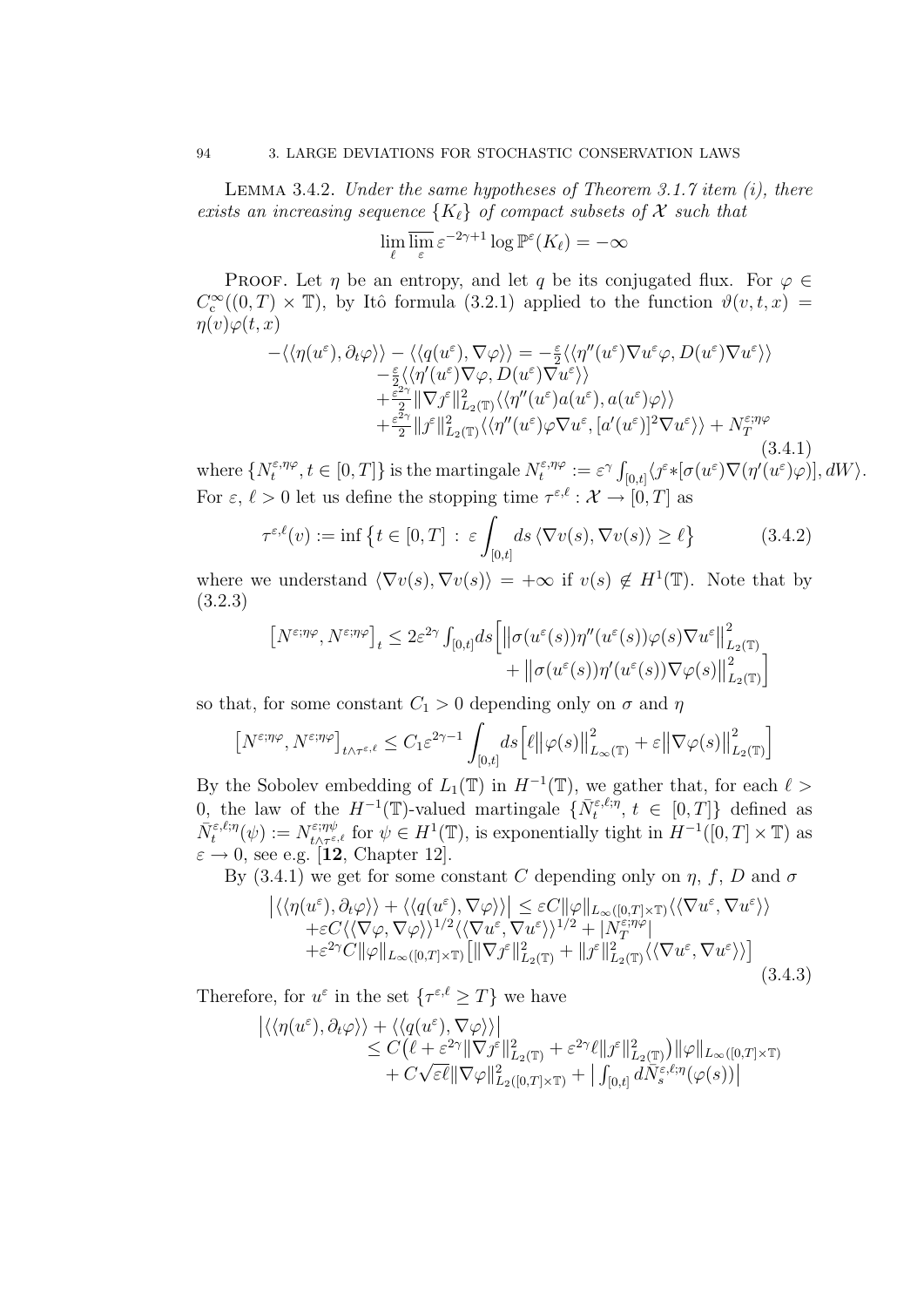Since the term in square brackets in the first line of the r.h.s. is bounded uniformly in  $\varepsilon$ , by the compactness result on  $\{\bar{N}_t^{\varepsilon,\ell;\eta}\}\$  and the the compact embedding of  $L_1([0,T] \times \mathbb{T})$  in  $H^{-1}([0,T] \times \mathbb{T})$ , we get for each  $\ell > 0$  the existence of a sequence  $\{K_{\ell,n}\}_n$  of compact subsets of  $H^{-1}([0,T] \times \mathbb{T})$  such that

$$
\lim_{n} \overline{\lim_{\varepsilon}} \varepsilon^{2\gamma - 1} \mathbb{P}^{\varepsilon} \big( \eta(u)_t + q(u)_x \in K_{\ell,n}^c, \tau^{\varepsilon,\ell}(u) \ge T \big) = -\infty
$$

Since, by Corollary 3.2.3

$$
\lim_{\ell} \overline{\lim_{\varepsilon}} \, \varepsilon^{2\gamma - 1} \log \mathbb{P}^{\varepsilon}(\tau^{\varepsilon,\ell} \geq T) = -\infty
$$

we get that the law of  $\eta(u^{\varepsilon})_t + q(u^{\varepsilon})_x$  is exponentially tight in  $H^{-1}([0,T] \times$ T). The statement of the lemma then follows by Lemma 3.2.4 and Proposition 3.4.1.

PROOF OF THEOREM 3.1.7: UPPER BOUND. Recall Proposition 1.2.3 proved in the introduction. Let  $H : \mathcal{M} \to [0, +\infty]$  be the (lower semicontinuous) optimal rate functional for the large deviations upper bound principle of  $\{P^{\varepsilon}\}\$ with speed  $\varepsilon^{-2\gamma+1}$ . Such an optimal rate exists, as we characterized it as the Γ-liminf of the functional (1.2.8). Since  $\{P^{\varepsilon}\}\$  satisfies a large deviations upper bound with speed  $\varepsilon^{-2\gamma}$  and with a rate functional  $\mathcal{I}: \mathcal{M} \to [0, +\infty]$  which is strictly positive off the set of measure-valued solutions to  $(3.1.4)$ , H is infinite off the set of measure-valued solutions. On the other hand, since the topology generated by  $d_{\mathcal{X}}$  on  $\mathcal{X}$  coincides with topology induced on  $\mathcal{X}$  by the immersion map  $\mathcal{X} \ni u \mapsto \delta_u \in \mathcal{X}$ , Lemma 3.4.2 implies that  $\underline{H}$  is infinite off the set  $\mathcal{M}_e = \{\mu \in \mathcal{M} : \mu = \delta_u \text{ for some } u \in \mathcal{X}\}\.$  Thus, since  $\mathbf{P}^{\varepsilon}$  is the pushforward of  $\mathbb{P}^{\varepsilon}$  w.r.t. this immersion map, and since a measure-valued solutions  $\mu$  to (3.1.4) that are in  $\mathcal{M}_{e}$  have necessarily the form  $\mu = \delta_{u}$  for some weak solution  $u \in \mathcal{X}$ , the optimal rate functional for the upper bound of  $\{\mathbb{P}^{\varepsilon}\}\$  is infinite off the closed set  $W$  of weak solutions to  $(3.1.4)$ . Therefore, in view of Lemma 3.4.2, we have to prove the large deviations upper bound inequality for  $\{\mathbb{P}^{\varepsilon}\}\$  with speed  $\varepsilon^{-2\gamma+1}$  only on compact subsets K of X, that are contained in W.

Let  $(\vartheta, Q)$  be an entropy sampler-entropy sampler pair. By Lemma 3.2.1 it is not difficult to see that the map  $[0, T] \ni t \mapsto \int dx \vartheta(u(t, x), t, x) \in \mathbb{R}$  is continuous. With the same notation of Lemma 3.2.1, consider the exponential supermartingale obtained as the stochastic exponential of  $\{N_t^{\varepsilon;\vartheta}\}.$  By the bound  $(3.2.3)$  and the just stated continuity property of u, we have that for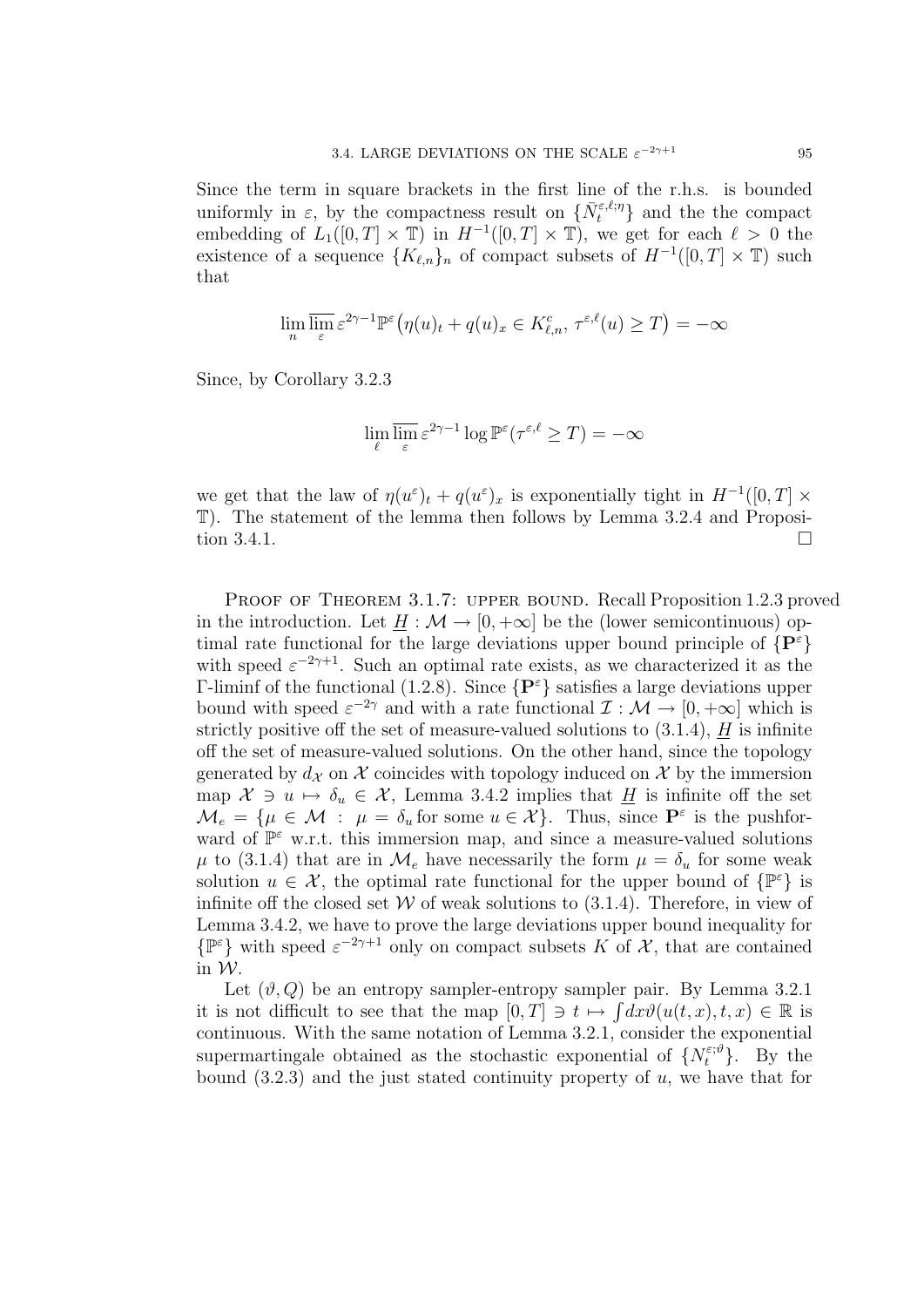each 
$$
\varepsilon > 0
$$
 the map  
\n
$$
E^{\varepsilon;\vartheta} : [0, T] \times \mathcal{X} \to \mathbb{R}^{+}
$$
\n
$$
E^{\varepsilon;\vartheta} : (t, u) \to \exp \left\{ \int dx \, \vartheta(u(t), t, x) - \int dx \, \vartheta(u_0, 0, x) - \int_{[0, t] \times \mathbb{T}} ds \, dx \left[ (\partial_s \vartheta) (u(s, x), s, x) + (\partial_x Q) (u(s, x), s, x) \right] + \int_{[0, t]} ds \left[ \frac{\varepsilon}{2} \langle \vartheta''(u) \nabla u, D(u) \nabla u \rangle + \frac{\varepsilon}{2} \langle \partial_x \vartheta'(u), D(u) \nabla u \rangle - \frac{\varepsilon^{2\gamma}}{2} ||\nabla \vartheta||_{L_2(\mathbb{T})}^2 \langle \vartheta''(u) a(u), a(u) \rangle - \frac{\varepsilon^{2\gamma}}{2} ||\vartheta||_{L_2(\mathbb{T})}^2 \langle \vartheta''(u) \nabla u, [a'(u)]^2 \nabla u \rangle \right] - \frac{\varepsilon^{2\gamma}}{2} \int_{[0, t]} ds \langle \sigma(u) [\vartheta''(u) \nabla u + \partial_x \vartheta'(u)], \vartheta''(u) \nabla u + \partial_x \vartheta'(u) \rangle \right\}
$$

is a continuous strictly positive  $\mathbb{P}^{\varepsilon}$ -supermartingale, with  $E_0^{\theta} = 1$ ,  $\mathbb{P}^{\varepsilon}$  almost surely. For  $\ell > 0$  let  $B^{\ell} := \{u \in \mathcal{X} \cap L_2([0,T]; H^1(\mathbb{T})) : \langle\langle \nabla u, \nabla u \rangle\rangle \leq \ell\}.$ Given a compact subset  $K \subset \mathcal{X}$  we have, for C,  $\varepsilon_0$  as in Corollary 3.2.3 and  $\ell > C, \, \varepsilon \leq \varepsilon_0$ 

$$
\mathbb{P}^{\varepsilon}(K) \leq \mathbb{P}^{\varepsilon}\left(E^{\varepsilon;\frac{\vartheta}{\varepsilon^{2\gamma-1}}}(T,u)[E^{\varepsilon;\frac{\vartheta}{\varepsilon^{2\gamma-1}}}(T,u)]^{-1}1\!\!1_{K\cap B^{\ell/\varepsilon}}(u)\right) + \mathbb{P}^{\varepsilon}(B^{\ell/\varepsilon})
$$
  
 
$$
\leq \text{sup}_{u\in K\cap B^{\ell/\varepsilon}}[E^{\varepsilon;\frac{\vartheta}{\varepsilon^{2\gamma-1}}}(T,v)]^{-1} + \exp\left(-\frac{(\ell-C)^2}{C\varepsilon^{2\gamma-1}(\ell+1)}\right)
$$
(3.4.4)

where in the last line we used the supermartingale property of  $E^{\varepsilon;\vartheta}$  and Corollary 3.2.3. On the other hand, by Cauchy-Schwartz inequality, for each  $u \in B^{\ell/\varepsilon}$ 

$$
\varepsilon^{2\gamma-1} \log E^{\varepsilon;\frac{\partial}{\varepsilon^{2\gamma-1}}}(T, u) = -\int dx \,\vartheta(u_{0}(x), 0, x) \n- \int ds \, dx \left[ (\partial_{s}\vartheta)(u(s, x), s, x) + (\partial_{x}Q)(u(s, x), s, x) \right] \n+ \frac{\varepsilon}{2} \langle \langle \vartheta''(u)\nabla u, D(u)\nabla u \rangle \rangle + \frac{\varepsilon}{2} \langle \langle \partial_{x}\theta'(u), D(u)\nabla u \rangle \rangle \n- \frac{\varepsilon^{2\gamma}}{2} \|\nabla f^{\varepsilon}\|_{L_{2}(\mathbb{T})}^{2} \langle \langle \vartheta''(u)a(u), a(u) \rangle \rangle \n- \frac{\varepsilon^{2\gamma}}{2} \|\nabla f\|_{L_{2}(\mathbb{T})}^{2} \langle \langle \vartheta''(u)\nabla u, [a'(u)]^{2}\nabla u \rangle \rangle \n- \frac{\varepsilon}{2} \langle \langle \sigma(u)\vartheta''(u)\nabla u, \vartheta''(u)\nabla u \rangle \rangle - \frac{\varepsilon}{2} \langle \langle \sigma(u)\partial_{x}\vartheta'(u), \partial_{x}\vartheta'(u) \rangle \rangle \n- \varepsilon \langle \langle \sigma(u)\vartheta''(u)\nabla u, \partial_{x}\vartheta'(u) \rangle \rangle \n\geq - \int dx \,\vartheta(u_{0}(x), 0, x) \n- \int ds \, dx \, [(\partial_{s}\vartheta)(u(s, x), s, x) + (\partial_{x}Q)(u(s, x), s, x) \n+ \frac{\varepsilon}{2} \langle \langle \vartheta''(u)\nabla u, (D(u) - \sigma(u)\vartheta''(u))\nabla u \rangle \rangle - C_{\vartheta} \sqrt{\varepsilon \ell} \n- C_{\vartheta} \varepsilon^{2\gamma} \|\nabla f^{\varepsilon}\|_{L_{2}(\mathbb{T})}^{2} - C_{\vartheta} \varepsilon^{2\gamma-1} \ell \|f^{\varepsilon}\|_{L_{2}(\mathbb{T})}^{2} - C_{\vartheta} \varepsilon - \sqrt{\varepsilon \ell C_{\vartheta}}
$$

for a suitable constant  $C_{\vartheta} > 0$  depending only on  $\vartheta$ , D and  $\sigma$ . The key point now is that, if the entropy sampler  $\vartheta$  satisfies

$$
\sigma(u)\vartheta''(u,t,x)\leq D(u) \qquad \forall \, u\in [0,1], \, t\in [0,T], \, x\in \mathbb{T} \tag{3.4.5}
$$

then the term  $\langle \langle \vartheta''(u) \nabla u, (D(u) - \sigma(u) \vartheta''(u)) \nabla u \rangle \rangle$  is positive, namely the largest term related to the quadratic variation of  $N_t^{\varepsilon;\vartheta}$  $t_t^{\varepsilon; \nu}$  is controlled by the positive parabolic term related to the deterministic diffusion. Therefore, by the hypotheses assumed on  $f^{\epsilon}$ , for each entropy sampler  $\vartheta$  satisfying (3.4.5),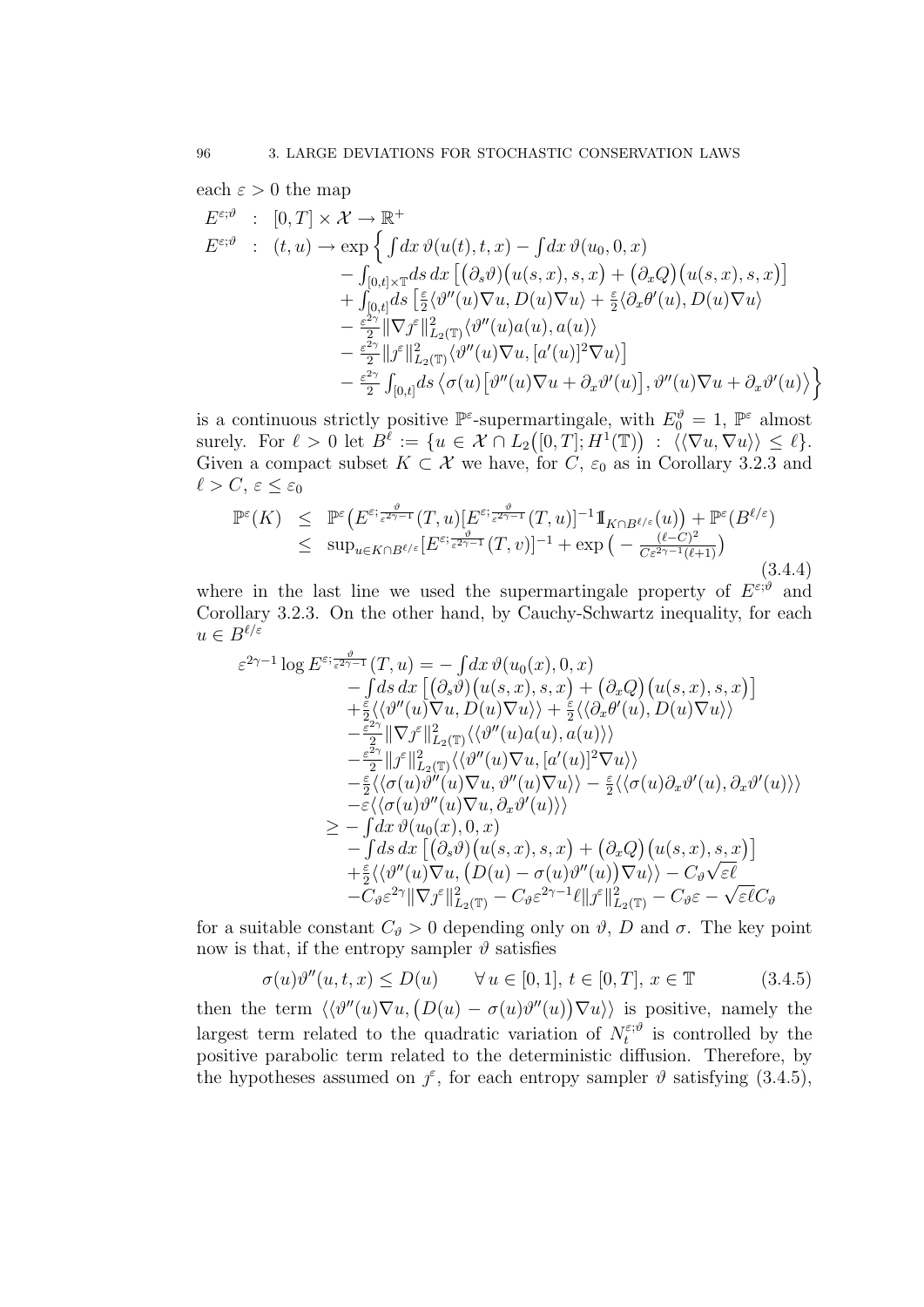$u \in B^{\ell/\varepsilon}$  and up to redefining the constant  $C_{\vartheta}$ , there exists a sequence  $\alpha_{\varepsilon} \to 0$ such that

$$
\varepsilon^{2\gamma-1} \log E^{\varepsilon; \frac{\vartheta}{\varepsilon^{2\gamma-1}}}(T, u) \geq -\int dx \,\vartheta(u_0(x), 0, x) - C_{\vartheta}(1 + \ell)\alpha_{\varepsilon}
$$
  
 
$$
- \int ds \, dx \, [(\partial_s \vartheta) (u(s, x), s, x) + (\partial_x Q) (u(s, x), s, x)]
$$

By (3.4.4), taking the logarithm, multiplying by  $\varepsilon^{2\gamma-1}$  optimizing on  $\ell > 0$  and  $\vartheta$  satisfying (3.4.5), and passing to the limit  $\varepsilon \to 0$ 

$$
\overline{\lim}_{\varepsilon} \varepsilon^{2\gamma - 1} \mathbb{P}^{\varepsilon}(K) \le - \sup_{\vartheta} \inf_{u \in K} \left\{ - \int dx \, \vartheta(u_0(x), 0, x) - \int ds \, dx \, \left[ (\partial_s \vartheta) \big( u(s, x), s, x \big) + (\partial_x Q) \big( u(s, x), s, x \big) \right] \right\}
$$

where the supremum is taken on the entropy samplers  $\vartheta$  satisfying (3.4.5). It is immediate to see that the map  $\mathcal{X} \ni u \mapsto -\int dt dx \left[ (\partial_t \vartheta)(u(t,x), t, x) + \right]$  $(\partial_x Q)(u(t, x), t, t)$   $\in \mathbb{R}$  is lower semicontinuous in X for each  $\vartheta$ . Therefore the minimax lemma yields

$$
\overline{\lim}_{\varepsilon} \varepsilon^{2\gamma - 1} \mathbb{P}^{\varepsilon}(K) \le - \inf_{u \in K} \sup_{\vartheta} \left\{ - \int dx \, \vartheta(u_0(x), 0, x) - \int ds \, dx \left[ (\partial_s \vartheta) \big( u(s, x), s, x \big) + (\partial_x Q) \big( u(s, x), s, x \big) \right] \right\}
$$
\n(3.4.6)

As noted at the beginning of this proof, we need to show the upper bound only for compact sets K contained in the set of weak solutions to  $(3.1.4)$ . On the other hand, for such a  $K$ ,  $(3.4.6)$  reads

$$
\overline{\lim_{\varepsilon}} \, \varepsilon^{2\gamma - 1} \mathbb{P}^{\varepsilon}(K) \leq - \inf_{u \in K} \sup_{\vartheta} P_{\vartheta, u}
$$

where, as usual, the supremum is taken over the entropy samplers  $\vartheta$  satisfying  $(3.4.5)$ . In the proof of Theorem 2.2.5, it was shown that a weak solution u to (3.1.4) such that  $\sup_{\theta} P_{\theta,u} < +\infty$ - is indeed an entropy-measure solution  $u \in \mathcal{E}$ , and  $\sup_{\theta} P_{\vartheta, u} = H(u)$ .

PROOF OF THEOREM 3.1.7: LOWER BOUND. We will use the entropy method suggested by Lemma 3.3.1, as we did in the proof of Theorem 3.1.3 item (ii). Given  $u \in \mathcal{S}$ , we need to show that there exists a sequence  $\{\mathbb{Q}^{\varepsilon}\}\subset \mathcal{P}(\mathcal{X})$  such that  $\overline{\lim}_{\varepsilon} \varepsilon^{2\gamma-1} H(\mathbb{Q}^{\varepsilon} | \mathbb{P}^{\varepsilon}) \leq H(u)$  and  $\mathbb{Q}^{\varepsilon} \to \delta_u$  weakly\* in  $\mathcal{P}(\mathcal{X})$ . Still following the proof of Theorem 3.1.3 item (ii), we can construct such a sequence  $\{\mathbb{Q}^{\varepsilon;u}\}$ using exponential martingales. By the calculation in (3.3.6), everything boils down to find a sequence of martingales  $\{M^{\varepsilon;u}\}_{\varepsilon}$  such that

$$
\overline{\lim_{\varepsilon}} \frac{\varepsilon^{2\gamma - 1}}{2} \left[ M^{\varepsilon; u}, M^{\varepsilon; u} \right]_T \le \mathcal{H}(u) \tag{3.4.7}
$$

and such that any sequence of martingale solutions  $\{v^{\varepsilon}\}\)$  to the problem

$$
dv = \left[ -\nabla \cdot f(v) + \frac{\varepsilon}{2} \nabla \cdot (D(v)) \nabla v \right) - \text{Gir} \right] dt + \varepsilon^{\gamma} \nabla \cdot \left[ a(v) (j^{\varepsilon} * dW) \right]
$$
  
  $u^{\varepsilon}(0, x) = u_0(x)$  (3.4.8)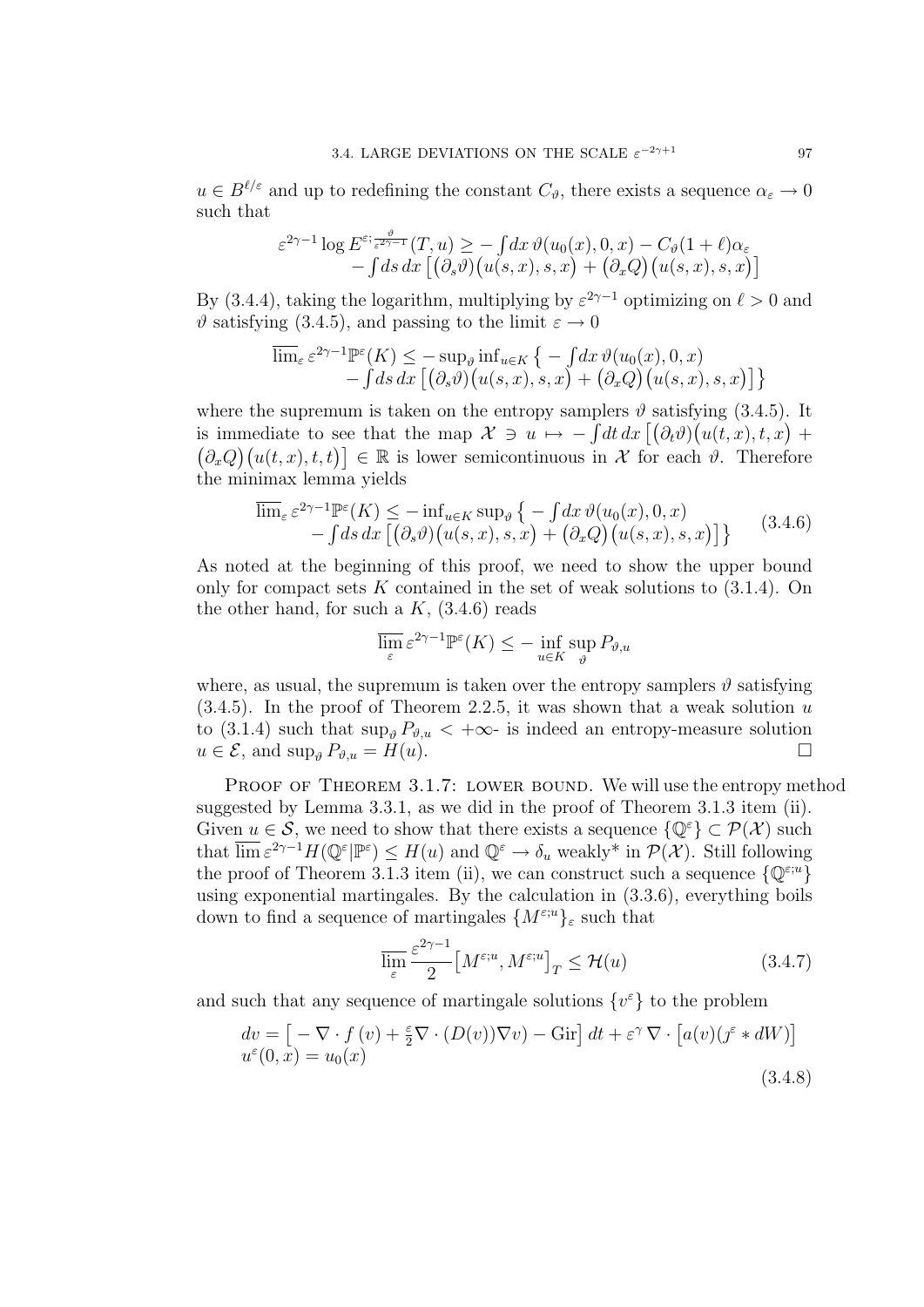converges to u in  $\mathcal{X}$ . Here Gir stands for the Girsanov term, namely the cross quadratic variation of the martingale  $M^{\varepsilon;u}$  with the martingale term  $\varepsilon^{\gamma} \nabla \cdot [a(u^{\varepsilon})(\jmath^{\varepsilon} * dW)].$ 

With minor adaptations from Theorem 2.2.5, we have that the following statement holds. For each sequence  $\alpha_{\varepsilon} \to 0$  and each each  $u \in \mathcal{S}$ , there exists a sequence a  $\{w^{\varepsilon}\}\subset \mathcal{X}$  and a sequence  $\{\Psi^{\varepsilon}\}\subset L_2([0,T];H^2(\mathbb{T}))$  such that:

- (a)  $w^{\varepsilon} \to u$  in X, and  $w^{\varepsilon}(0, x) = u_0(x)$ .
- (b)  $\varepsilon \langle \langle \nabla w^\varepsilon, \nabla w^\varepsilon \rangle \rangle \leq C$  for some  $C > 0$  independent of  $\varepsilon$ .
- (c)  $\overline{\lim}_{\varepsilon} \varepsilon^{-1} \langle \langle \sigma(w^{\varepsilon}) \nabla \Psi^{\varepsilon}, \nabla \Psi^{\varepsilon} \rangle \rangle = H(u).$
- (d)  $\alpha_{\varepsilon} \langle \langle \nabla [a(w^{\varepsilon}) \nabla \Psi^{\varepsilon}], \nabla [a(w^{\varepsilon}) \nabla \Psi^{\varepsilon}] \rangle \rangle \leq C \varepsilon^{-1}$ , for some  $C > 0$  independent of  $\varepsilon$ .
- (e) The equation

$$
\partial_t w^{\varepsilon} + \nabla \cdot f(v) - \frac{\varepsilon}{2} \nabla \cdot \left( D(w^{\varepsilon}) \nabla w^{\varepsilon} \right) = - \nabla \cdot \left( \sigma(w^{\varepsilon}) \nabla \Psi^{\varepsilon} \right)
$$

holds weakly.

We let  $\alpha_{\varepsilon} := \varepsilon^{-3/2} \| \mathcal{J}^{\varepsilon} - \mathbb{I} \|_{W^{-1,1}(\mathbb{T})}$ , and let  $\{w^{\varepsilon}\}, \{\Psi^{\varepsilon}\}\$ be chosen correspondingly. Note that with this choice and by the assumption on  $||j^{\varepsilon} - 1||_{W^{-1,1}(\mathbb{T})}$ , the quantity

$$
\beta_{\varepsilon} := \varepsilon^{-2} \int_0^t ds \, \|j^{\varepsilon} * j^{\varepsilon} * [a(w^{\varepsilon}) \nabla \Psi^{\varepsilon}] - a(w^{\varepsilon}) \nabla \Psi^{\varepsilon} \|_{L_2(\mathbb{T})}^2 \tag{3.4.9}
$$

converges to 0 as  $\varepsilon \to 0$ .

We define the martingale  $M^{\varepsilon;u}$  as

$$
M_t^{\varepsilon;u} := \varepsilon^{-\gamma} \int_{[0,t]} \langle j^{\varepsilon} * [a(w^{\varepsilon}) \nabla \Psi^{\varepsilon}], dW_s \rangle
$$

Then by Young inequality for convolutions:

$$
\frac{1}{2}\big[M^{\varepsilon;u},M^{\varepsilon;u}\big]_t\leq \frac{\varepsilon^{-2\gamma}}{2}\langle\langle\sigma(w^\varepsilon)\Psi^\varepsilon,\Psi^\varepsilon\rangle\rangle
$$

so that by property (c) we have that  $(3.4.7)$  is satisfied for this choice of  $M^{\epsilon;u}$ . Moreover for this choice of  $M^{\varepsilon;u}$  the equation (3.4.8) reads

$$
dv = \left[ -\nabla \cdot f(v) + \frac{\varepsilon}{2} \nabla \cdot (D(v) \nabla v) \right] dt + \left[ \nabla \cdot a(v)(\jmath * \jmath * (a(w^{\varepsilon}) \nabla \Psi^{\varepsilon}) \right] dt + \varepsilon^{\gamma} \nabla \cdot \left[ a(v)(\jmath^{\varepsilon} * dW) \right] v^{\varepsilon}(0, x) = u_0(x)
$$
\n(3.4.10)

For  $\varepsilon > 0$  let  $v^{\varepsilon} \in \mathcal{X} \cap L_2([0,T]; H^1(\mathbb{T}))$  be the canonical process for a generic martingal solution to (3.4.10).

For  $l \in C^2([-1,1])$ , let us apply Itô formula for the map  $\mathcal{X} \cap L_2([0,T]; H^1(\mathbb{T}) \in$  $v \mapsto \int dt \, dx \, l(v - w^{\varepsilon}(t, x))$ . Direct computation and the equation in (e) above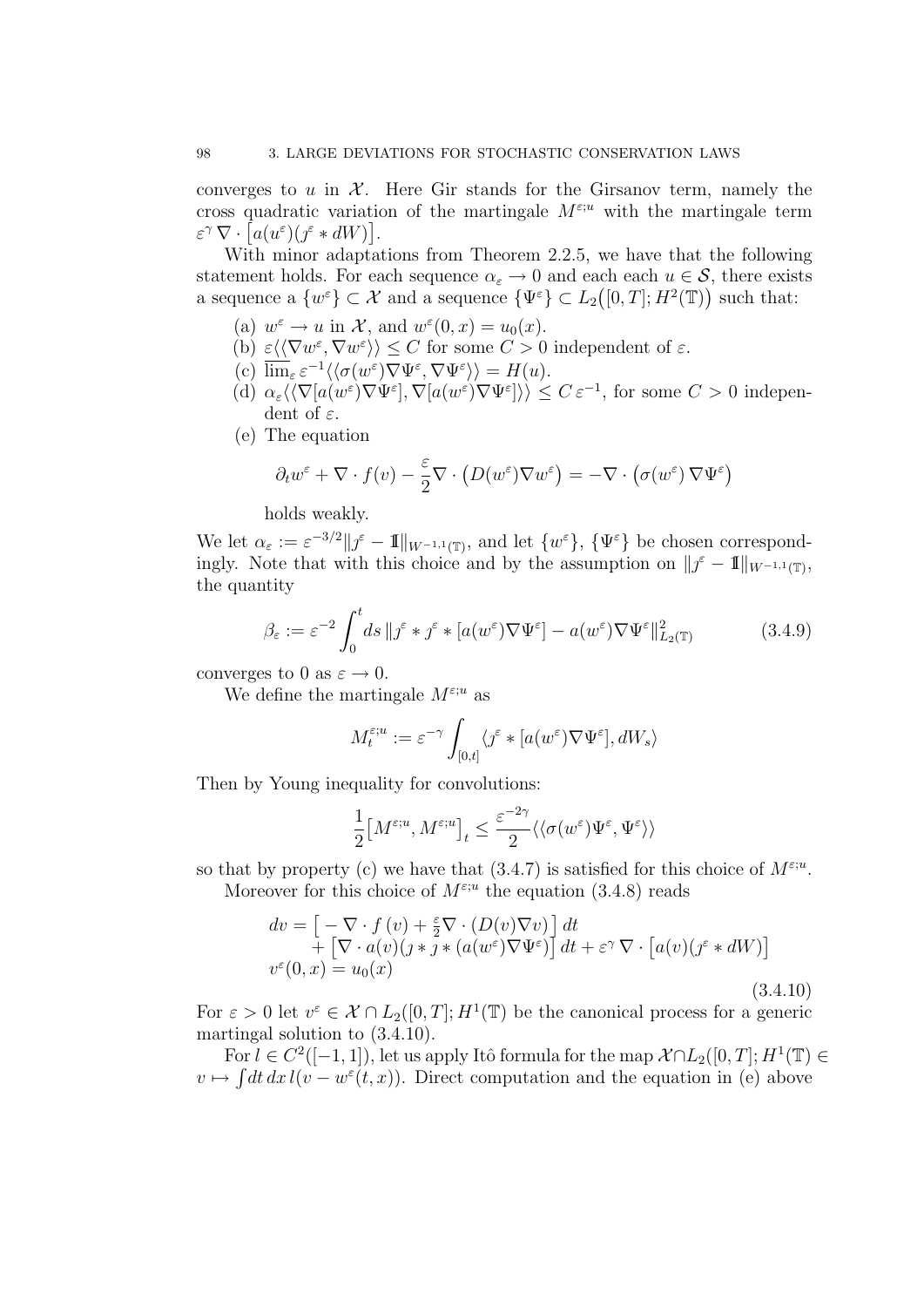yield, denoting  $z^{\varepsilon} = v^{\varepsilon} - w^{\varepsilon}$ 

$$
\int dx \left[l(z^{\varepsilon}(t,x)) - l(0)\right]
$$
\n
$$
= \int_{[0,t]} ds \left\{ -\frac{\varepsilon}{2} \langle l''(z^{\varepsilon}) \nabla z^{\varepsilon}, D(v^{\varepsilon}) \nabla z^{\varepsilon} \rangle + \langle l''(z^{\varepsilon}) \nabla z^{\varepsilon}, f(v^{\varepsilon}) - f(w^{\varepsilon}) \rangle \right.
$$
\n
$$
- \frac{\varepsilon}{2} \int_{[0,t]} ds \langle l''(z^{\varepsilon}) \nabla z^{\varepsilon}, [D(v^{\varepsilon}) - D(w^{\varepsilon})] \nabla w^{\varepsilon} \rangle
$$
\n
$$
+ \langle l''(z^{\varepsilon}) \nabla z^{\varepsilon}, [a(v^{\varepsilon}) - a(w^{\varepsilon})] \left( \int_{-\varepsilon}^{\varepsilon} \partial z^{\varepsilon} + [a(w^{\varepsilon}) \nabla \Psi^{\varepsilon}] \right) \rangle
$$
\n
$$
- \langle l''(z^{\varepsilon}) \nabla z^{\varepsilon}, a(w^{\varepsilon}) \left( \int_{-\varepsilon}^{\varepsilon} \partial z^{\varepsilon} + [a(w^{\varepsilon}) \nabla \Psi^{\varepsilon}] - a(w^{\varepsilon}) a(w^{\varepsilon}) \nabla \Psi^{\varepsilon} \right] \rangle
$$
\n
$$
+ \frac{\varepsilon^{2\gamma}}{2} ||\nabla f||_{L_2(\mathbb{T})}^2 \langle l''(z^{\varepsilon}) a(v^{\varepsilon}), a(v^{\varepsilon}) \rangle
$$
\n
$$
+ \frac{\varepsilon^{2\gamma}}{2} ||f^{\varepsilon}||_{L_2(\mathbb{T})}^2 \langle l''(z^{\varepsilon}) \nabla v^{\varepsilon}, [a'(v^{\varepsilon})]^2 \nabla v^{\varepsilon} \rangle \right\} + N_t^{\varepsilon;l}
$$
\n(3.4.11)

for each  $t \in [0, T]$ . Here  $N^{\varepsilon, l}$  is a square-integrable martingale with vanishing  $\mathbb{Q}^{\varepsilon;u}$  mean. Recall the definition  $B^{\ell} := \{u \in \mathcal{X} \cap L_2([0,T]; H^1(\mathbb{T})) \; : \;$  $\langle \langle \nabla u, \nabla u \rangle \rangle \leq \ell$ . With the same notation of (3.3.10), we gather by Cauchy-Schwartz inequality, for each  $\ell > 0$  and  $v^{\varepsilon} \in B^{\ell/\varepsilon}$ 

$$
\int dx \left[ l(z^{\varepsilon}(t,x)) - l(0) \right] \leq -\frac{\varepsilon}{2} (R^{\varepsilon;\ell}(t))^2 + C_1 A^{3,l} R^{\varepsilon,l}(t) \n+ \sqrt{\varepsilon} C_1 \left[ \varepsilon \int_0^t ds \langle \nabla w^{\varepsilon}, \nabla w^{\varepsilon} \rangle \right]^{1/2} A^{3,l} R^{\varepsilon,l}(t) \n+ C_1 \left[ \int_0^t ds \Vert j^{\varepsilon} * j^{\varepsilon} * [a(w^{\varepsilon}) \nabla \Psi^{\varepsilon}] \Vert_{L_2(\mathbb{T})}^2 \right]^{1/2} A^{3,l} R^{\varepsilon,l}(t) \n+ C_1 \left[ \int_0^t ds \Vert j^{\varepsilon} * j^{\varepsilon} * [a(w^{\varepsilon}) \nabla \Psi^{\varepsilon}] - a(w^{\varepsilon}) \nabla \Psi^{\varepsilon} \Vert_{L_2(\mathbb{T})}^2 \right]^{1/2} \sqrt{A^{2,l}} R^{\varepsilon,l}(t) \n+ C_1 \varepsilon^{2\gamma} \Vert \nabla j^{\varepsilon} \Vert_{L_2(\mathbb{T})}^2 A^{2,l} + C_1 \varepsilon^{2\gamma-2} \Vert j^{\varepsilon} \Vert_{L_2(\mathbb{T})}^2 A^{2,l} \ell + N^{\varepsilon;l} \tag{3.4.12}
$$

for some constant  $C_1 > 0$ . The terms in square brackets in the second and third lines of  $(3.4.12)$  are bounded uniformly in  $\varepsilon$  by properties (b) and (c) respectively. Therefore, recalling (3.4.9), maximizing the r.h.s. of (3.4.12) as  $R^{\varepsilon,\ell}(t)$  runs on R, and assuming l such that  $l(0) = 0$ , we get for  $v^{\varepsilon} \in B^{\ell/\varepsilon}$  and for some  $C_2 > 0$ 

$$
\int dx \, l(z^{\varepsilon}(t,x)) \leq \varepsilon^{-1} C_2 (A^{3,l})^2 + \varepsilon C_2 A^{2,l} \beta_{\varepsilon} + C_2 \big[ \varepsilon^{2\gamma-1} \| \nabla \jmath^{\varepsilon} \|_{L_2(\mathbb{T})}^2 + \varepsilon^{2\gamma-3} \| \jmath^{\varepsilon} \|_{L_2(\mathbb{T})}^2 \ell \big] \varepsilon A^{2,l} + N_t^{\varepsilon;l}
$$

Integrating in dt, taking the expectation w.r.t.  $\mathbb{Q}^{\varepsilon;u}$ 

$$
\mathbb{Q}^{\varepsilon;u}\left(\mathbb{I}_{B^{\varepsilon^{-1}\ell}}(v)\int dx\,l(v-u^{\varepsilon}(t,x))\right) \leq \varepsilon^{-1}C_3(A^{3,l})^2 + \varepsilon C_3A^{2,l}\beta_{\varepsilon}
$$
  
+
$$
C_3\big[\varepsilon^{2\gamma-1}\|\nabla j^{\varepsilon}\|_{L_2(\mathbb{T})}^2 + \varepsilon^{2\gamma-3}\|j^{\varepsilon}\|_{L_2(\mathbb{T})}^2\ell\big]\varepsilon A^{2,l}
$$
(3.4.13)

for some  $C_3 > 0$ . The term in square brackets in the last line of  $(3.4.13)$  vanishes by assumption. On the other hand, it is easy to see that there exists a sequence  $\{l^{\varepsilon}\}\$  such that  $l^{\varepsilon}(\cdot) \to |\cdot|$  uniformly on  $[-1, 1]$ , and the r.h.s. of  $(3.4.13)$ vanishes as  $\varepsilon \to 0$ . By the entropy bound  $(3.4.7)$  on  $\varepsilon^{2\gamma-1}$ Ent $(\mathbb{Q}^{\varepsilon;u}|\mathbb{P}^{\varepsilon;u})$ , by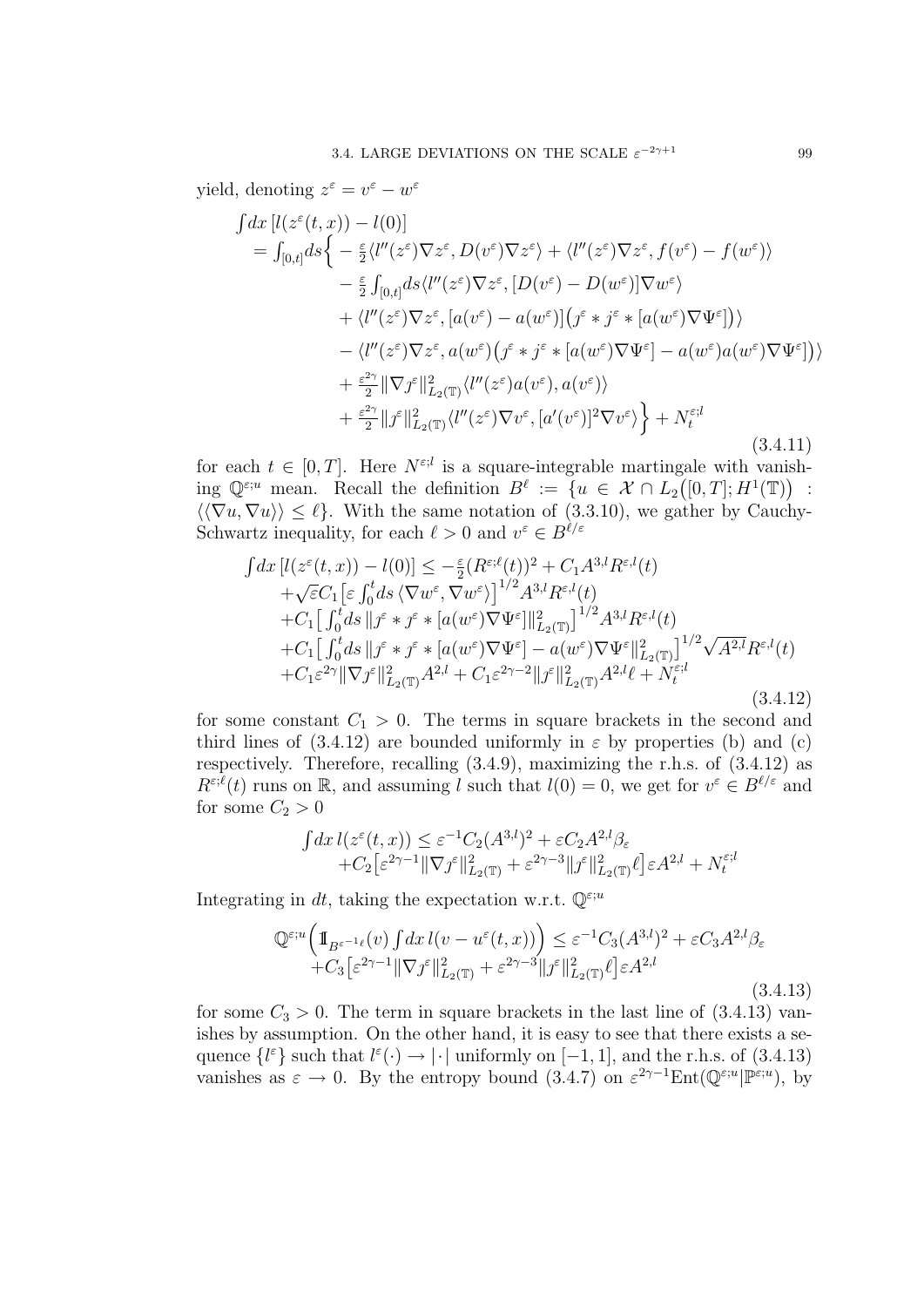(1.2.7) and Corollary 3.2.3 we have

$$
\lim_{\ell \to +\infty} \lim_{\varepsilon} \mathbb{Q}^{\varepsilon; u}(B^{\varepsilon^{-1} \ell}) = 1
$$

so that we can conclude by (3.4.13) and property (a).

## 3.5. Appendix A: Existence and uniqueness results for fully nonlinear parabolic SPDEs with conservative noise

In this appendix, we are concerned with existence and uniqueness results for the Cauchy problem in the unknown  $u \equiv u(t, x), t \in [0, T], x \in \mathbb{T}$ 

$$
du = \left[ -\nabla \cdot f(u) + \frac{1}{2}\nabla \cdot \left( D(u)\nabla u \right) \right] dt + \nabla \cdot \left[ a(u)(\jmath * dW) \right]
$$
  
 
$$
u(0, x) = u_0(x) \tag{3.5.1}
$$

Although we assume the space-variable  $x$  to run on a one-dimensional torus  $\mathbb{T}$ , it is not difficult to extend the results given below to the case  $x \in \mathbb{T}^d$  or  $x \in \mathbb{R}^d$  for  $d \geq 1$ . The assumptions on the quantities involved in (3.5.1) are given below.

We assume that a standard filtered probability space  $(\Omega, \mathfrak{F}, \mathfrak{F}_t, \mathbb{P})$  is given, and that  $W$  is a cylindrical Brownian motion on this space. Hereafter we set

$$
Q(v) := [(\partial_u a)(v)]^2 \int dx \, |\nabla j(x)|^2
$$

We will assume the following hypotheses:

- **A1)** f and D are uniformly Lipschitz on R.
- **A2**)  $a \in C^2(\mathbb{R})$  is uniformly bounded.
- **A3**)  $j \in H^1(\mathbb{T})$  and, with no loss of generality,  $\int dx |j(x)| = 1$ .

**A4)** D is uniformly positive, and there exists  $c > 0$  such that  $D \ge Q + c$ . **A5)**  $u_0$  is  $\mathfrak{F}_0$  measurable and satisfies  $\mathbb{E}\langle u_0, u_0 \rangle < +\infty$ .

We introduce the Polish space  $Y := C([0, T]; H^{-2}(\mathbb{T})) \cap L_2([0, T]; H^1(\mathbb{T})) \cap L_3$  $L_\infty([0,T];L_2(\mathbb{T}))$ . A probability measure  $\bar{\mathbb{P}}$  on Y is a *martingale solution* to (3.5.1) iff the law of  $u(0)$  under  $\bar{\mathbb{P}}$  in  $L_2(\mathbb{T})$  is the same of the law of  $u_0$ , and for each  $\varphi \in C^{\infty}([0, T] \times \mathbb{T})$ 

$$
L_t^u(\varphi) := \langle u(t), \varphi(t) \rangle - \langle u(0), \varphi(0) \rangle - \int_{[0,t]} ds \langle u, \partial_t \varphi \rangle - \langle f(u) - \frac{1}{2} D(u) \nabla u, \nabla \varphi \rangle
$$
\n(3.5.2)

is a continuous square-integrable martingale (w.r.t.  $\bar{P}(du)$ ) with quadratic variation

$$
\left[L^{u}(\varphi), L^{u}(\varphi)\right]_{t} = \int_{[0,t]} ds \left\langle \jmath * (a(u)\nabla \varphi), \jmath * (a(u)\nabla \varphi) \right\rangle \tag{3.5.3}
$$

 $\Box$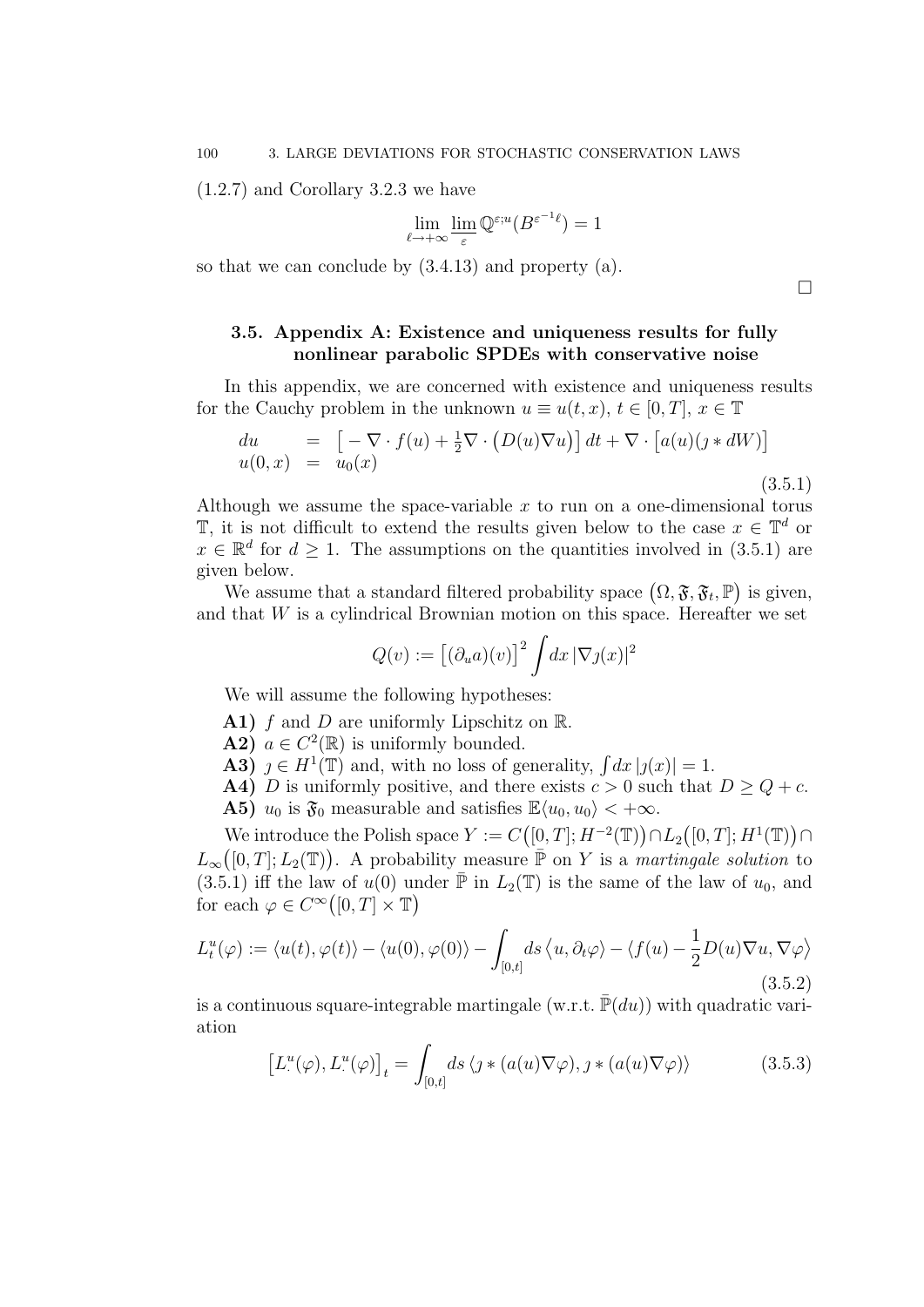### 3.5. APPENDIX A: EXISTENCE AND UNIQUENESS RESULTS FOR FULLY NONLINEAR PARABOLIC SP

We say that an  $\{\mathfrak{F}_t\}$ -adapted process  $u : \Omega \to Y$  is a strong solution to (3.5.1) iff  $u(0) = u_0 \mathbb{P}$ -a.s. and for each  $\varphi \in C^{\infty}([0, T] \times \mathbb{T})$ 

$$
L_t^u(\varphi) = \int_{[0,t]} \langle \jmath * (a(u)\nabla \varphi), dW \rangle \tag{3.5.4}
$$

In this appendix we prove

THEOREM 3.5.1. Assume  $A1$ - $A5$ ). Then there exists a unique strong solution u to  $(3.5.1)$ . Furthermore, if  $u_0$  takes values in  $[0, 1]$  and a is supported by  $[0, 1]$ , then u takes values in  $[0, 1]$  a.s..

By compactness estimates we will prove that there exists a solution to the martingale problem related to (3.5.1). Then we will prove that there exists a most one strong solution u to  $(3.5.1)$  using a stability result similar to the one used in the proof of Theorem 3.1.7. By Yamada-Watanabe theorem we get the existence and uniqueness stated in Theorem 3.5.1.

LEMMA 3.5.2. Let  $0 \le t' < t'' \le T$ , let u', v be two  $\mathfrak{F}_{t'}$  measurable random functions on  $L_2(\mathbb{T})$  such that  $\mathbb{E} \Vert |u'| + |v| + |\nabla v| \Vert_{L_2(\mathbb{T})}^2 < +\infty$ . Then the stochastic Cauchy problem

$$
dw = \left[ -\nabla \cdot f(v) + \frac{1}{2}\nabla \cdot (D(v)\nabla w) \right] dt + \nabla \cdot \left[ a(v)(\jmath * dW) \right]
$$
  
\n
$$
w(t',x) = u'(x)
$$
\n(3.5.5)

admits a unique strong solution u with values in  $L_2([t', t'']; H^1(\mathbb{T})) \cap C([t', t''], H^{-1}(\mathbb{T})).$ Such a solution u satisfies

$$
\langle u(t), u(t) \rangle + \int_{[t',t]} ds \langle D(v) \nabla u, \nabla u \rangle = N(t, t') + \langle u', u' \rangle + \int_{[t',t]} ds \left[ \langle Q(v) \nabla v, \nabla v \rangle + \int dx \, S(v) \right]
$$
(3.5.6)

where  $N(t,t') := 2 \int_{[t',t]} \langle \jmath * (a(v) \nabla u), dW \rangle$ . Furthermore  $\mathbb{E} \sup_{t \in [t',t'']} ||u(t)||^2_{L_2(\mathbb{T})}$  $+\infty$ .

Proof. Existence and uniqueness follows by explicit representation, see e.g. [12]. Applying Itô formula to the map  $w \mapsto \langle w, w \rangle$  acting o on  $L_2(\mathbb{T})$  we get (3.5.6). Note that by Doob inequality, for a suitable constant  $C > 0$ 

$$
\mathbb{E} \sup_{t \in [t',t'']} |N(t,t')| \leq 2 \mathbb{E} [N(\cdot,t'), N(\cdot,t')]_{t''}^{1/2}
$$
  
\n
$$
= 4 \Big[ \int_{[t',t'']} ds \langle \jmath * (a(v)\nabla u), \jmath * (a(v)\nabla u) \rangle \Big]^{1/2}
$$
  
\n
$$
\leq 4 \Big[ \int_{[t',t'']} ds \langle a(v)\nabla u, a(v)\nabla u \rangle \Big]^{1/2}
$$
  
\n
$$
\leq C \Big[ \int_{[t',t'']} ds \langle D(v)\nabla u, \nabla u \rangle \Big]^{1/2}
$$

so that the bound on  $\mathbb{E} \sup_{t \in [t', t'']} ||u(t)||^2_{L_2(\mathbb{T})}$  is easily obtained by  $(3.5.6)$ .  $\Box$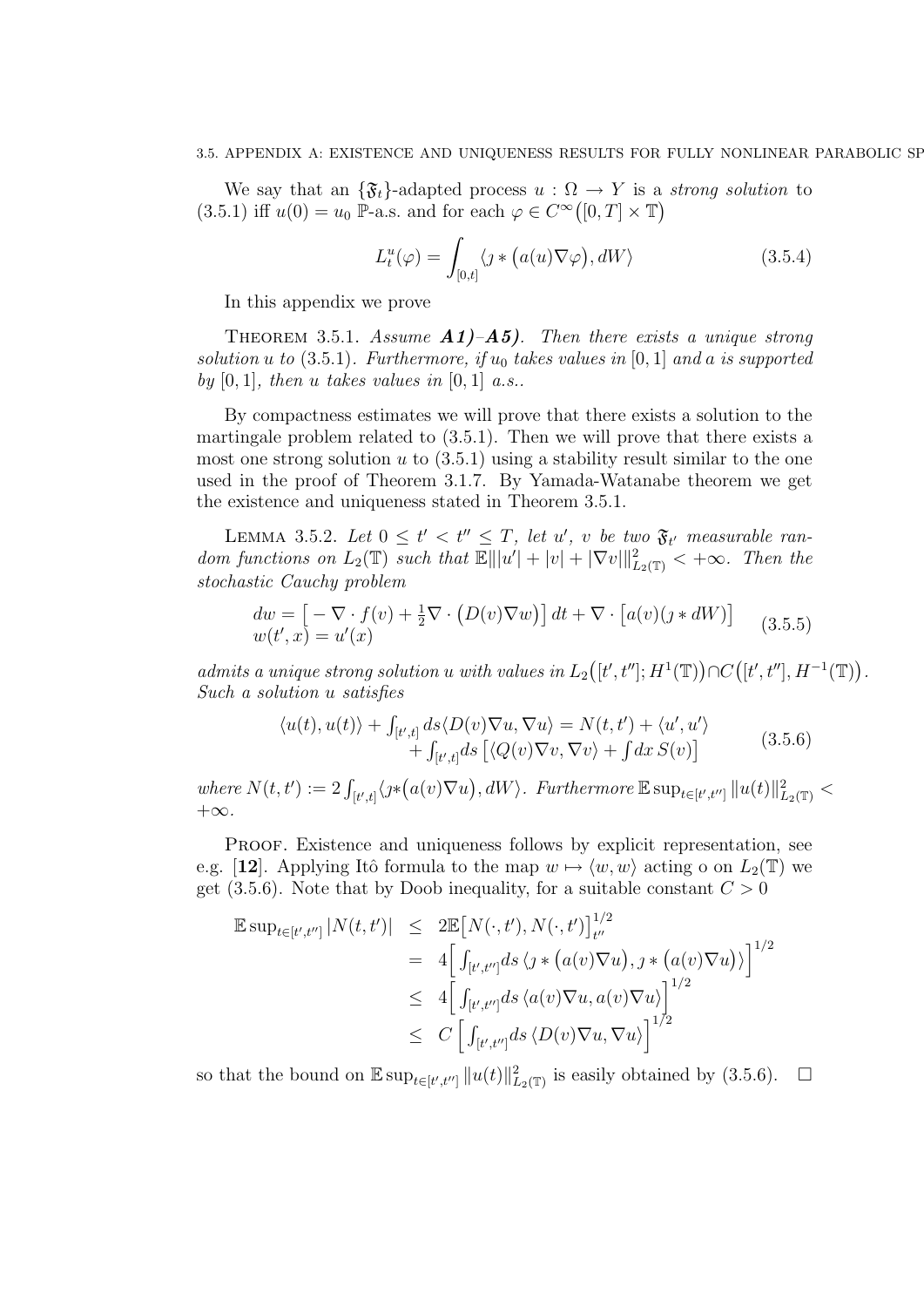We next introduce a sequence  $\{u^n\}$  of adapted Y-valued processes. We will gather existence of a weak solution to  $(3.5.1)$  by tightness of the laws  $\{ \mathbb{P}^n \}$  of this sequence.

For  $n \in \mathbb{N}$  and  $i = 0, \ldots, 2^n$  let  $t_i^n := i2^{-n}T$ , and let  $\{i^n\}$  be a sequence of smooth mollifiers on  $\mathbb T$  such that  $\lim_{n} 2^{-n} ||u||_{L_1(\mathbb T)}^2 = 0$ . We define a process  $u^n$ on Y and the auxiliary random functions  $\{v_i^n\}_{i=0}^{2^n}$  on T as follows. For  $i=0$ we set

$$
u(0) = u_0
$$
  

$$
v_0^n := i^n * u_0
$$

and for  $i = 1, ..., 2<sup>n</sup> - 1$  and  $t \in [t<sub>i</sub><sup>n</sup>, t<sub>i+1</sub><sup>n</sup>],$  we let  $u<sup>n</sup>(t)$  be the solution to the problem (3.5.5) with  $u' = u(t_i^n)$  and  $v = v_i^n$ , and we set

$$
v_i^n := \frac{2^n}{T} \int_{[t_{i-1}^n, t_i^n]} ds \, u^n(s)
$$

By Lemma 3.5.2, these definitions are recursively well-posed, and indeed  $u<sup>n</sup>$ takes values in Y. We also define a sequence of  $D([0, T); L_2(\mathbb{T}))$  cadlag processes  $\{v^n\}$  by requiring  $v^n(t) = v_i^n$  for  $t \in [t_i^n, t_{i+1}^n)$ .

LEMMA 3.5.3. There exists a constant  $C > 0$  independent of n such that

$$
\mathbb{E} \sup_{t \in [0,T]} \langle u^n(t), u^n(t) \rangle + \mathbb{E} \langle \langle \nabla u^n, \nabla u^n \rangle \rangle \le C \tag{3.5.7}
$$

and for each  $\varphi \in H^1(\mathbb{T})$  such that  $\langle \nabla \varphi, \nabla \varphi \rangle \leq 1$ , for each  $\delta > 0$  and  $r \in (0, 1)$ 

$$
\mathbb{P}\left(\sup_{s,t\in[0,T]:|s-t|\le\delta} \left|\langle u^n(t)-u^n(s),\varphi\rangle\right|>r\right)\le C\,\delta\,r^{-2}\tag{3.5.8}
$$

Furthermore for each  $\delta > 0$ 

$$
\lim_{n \to \infty} \mathbb{P}\big(\langle \langle u^n - v^n, u^n - v^n \rangle \rangle > \delta\big) = 0 \tag{3.5.9}
$$

PROOF. Writing Itô formula (3.5.6) for  $u^n$  in the intervals  $[t_i^n, t_{i+1}^n]$  and summing over i, we get for each  $t \in [0, T]$ 

$$
\langle u^n(t), u^n(t) \rangle + \int_{[0,t]} ds \langle D(v^n) \nabla u^n, \nabla u^n \rangle = N^n(t) + \langle u_0, u_0 \rangle
$$
  
+ 
$$
\int_{[0,t]} ds [\langle Q(v^n) \nabla v^n, \nabla v^n \rangle + \int dx S(v^n)]
$$

where, by the same means of Lemma 3.5.2, the martingale  $N^n(t) := 2 \int_{[0,t]} \langle j * \rangle$  $(a(v^n)\nabla u^n), dW$  enjoys the bound  $\mathbb{E} \sup_{s\in[0,T]}|N^n(t)| \leq C_1 \langle \langle D(v^n)\nabla u^n, \nabla u^n\rangle \rangle^{1/2}$ for some  $C_1 > 0$  depending on D and a. Note that, by the definition of the  $v_i^n$ , hypotheses **A5**) and Young inequality for convolutions

$$
\begin{aligned} &\int_{[0,t]} ds \langle Q(v^n) \nabla v^n \nabla v^n \rangle \le \int_{[0,t]} ds \langle Q(v^n) \nabla u^n, \nabla u^n \rangle + C_2 \int_{[0,t_1^n]} ds \langle v^n * u_0, v^n * u_0 \rangle \\ &\le \int_{[0,t]} ds \langle (D(v^n) - c) \nabla u^n, \nabla u^n \rangle + 2^{-n} T C_2 \, \|v^n\|_{L_1(\mathbb{T})}^2 \langle u_0, \langle u_0 \rangle \end{aligned}
$$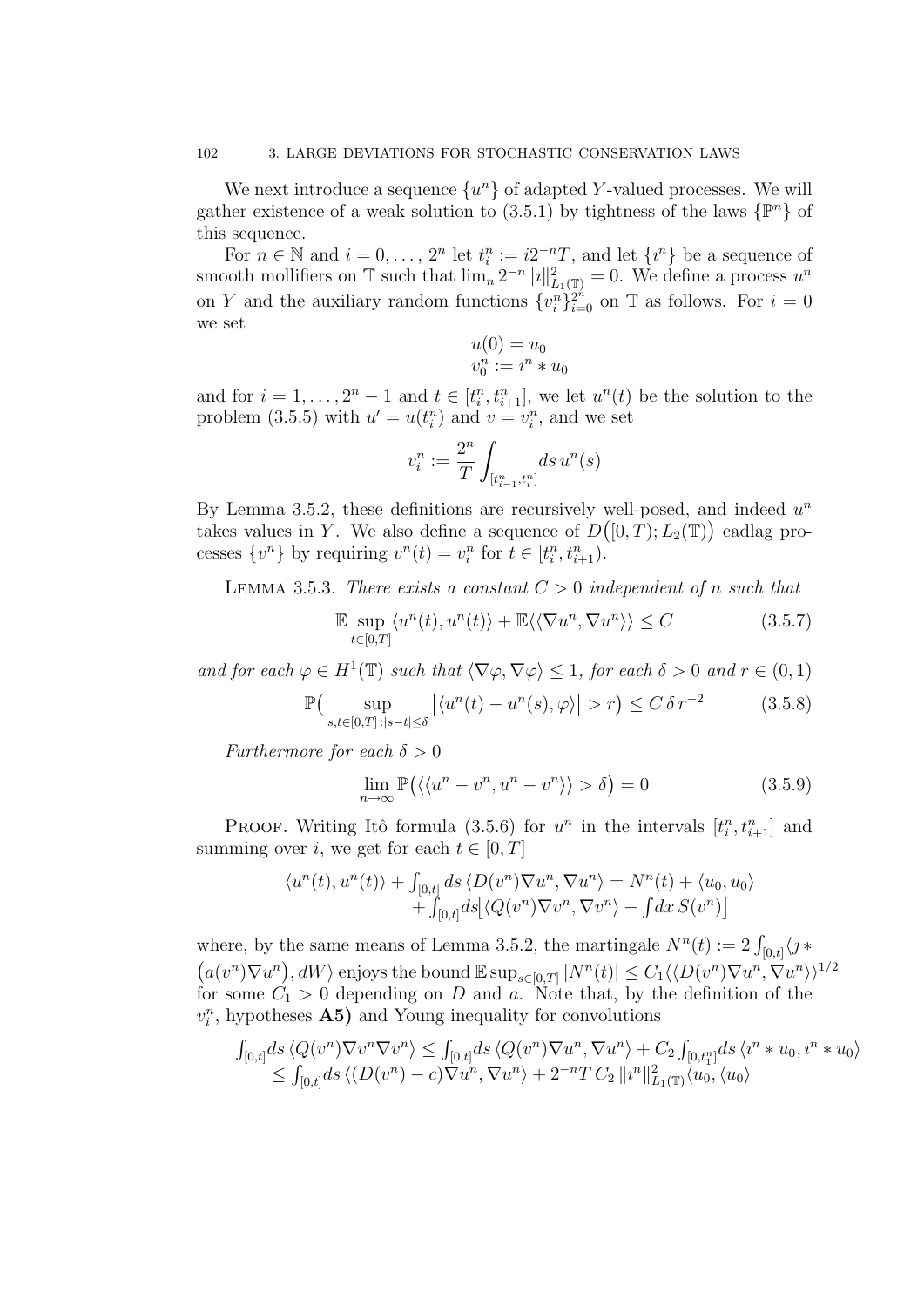for some constant  $C_2$  depending only on a. Patching all together

$$
\mathbb{E} \sup_{t \in [0,T]} \langle u^n(t), u^n(t) \rangle + c \langle \langle D(v^n) \nabla u^n, \nabla u^n \rangle \rangle
$$
  
\n
$$
\leq + (1 + 2^{-n}TC_2 ||u^n||^2_{L_1(\mathbb{T})}) \mathbb{E} \langle u_0, u_0 \rangle
$$
  
\n
$$
+ C_1 \langle \langle D(v^n) \nabla u^n, \nabla u^n \rangle \rangle^{1/2} + \int_{[0,t] \times \mathbb{T}} ds \, dx \, S(v^n)
$$

Since  $S(\cdot)$  is bounded by a constant depending only on *f* and *a*, it is not difficult to gather (3.5.7).

Since u satisfies (3.5.5) in each interval  $[t_i^n, t_{i+1}^n]$ 

$$
\left| \langle u^n(t) - u^n(s), \varphi \rangle \right| \leq C_3 \left( 1 + \langle \langle \nabla u^n, \nabla u^n \rangle \rangle^{1/2} \right) |t - s|^{1/2} \langle \nabla \varphi, \nabla \varphi \rangle^{1/2} + \left| \int_{[s,t]} \langle \jmath * (a(v) \nabla \varphi), dW \rangle \right|
$$

for a suitable constant  $C_3$  depending only on f and D. (3.5.8) then follows from the first part of the lemma.

In order to prove (3.5.9), by (3.5.7) it is enough to show that for each  $\ell > 0$ 

$$
\lim_{n \to \infty} \mathbb{P}(\langle \langle u^n - v^n, u^n - v^n \rangle) > \delta, \langle \langle \nabla u^n, \nabla u^n \rangle \rangle \le \ell = 0
$$

Let  $\kappa \in C^{\infty}(\mathbb{T})$  be such that  $\int dx \kappa(x) = 1$ , and note

$$
\|\kappa - \mathrm{id}\|_{-1,1} := \sup \left\{ \int dx \, \big| \int dy \, \kappa^j(x - y) \varphi(y) - \varphi(x) \big|, \right. \\ \varphi \in C^\infty(\mathbb{T}), \, \sup_x |\nabla \varphi(x)| \le 1 \right\} < +\infty
$$

It is easily seen that exists  $\kappa$  such that  $\|\kappa - \mathrm{id}\|_{-1,1} \leq \frac{\zeta}{8}$  $\frac{\zeta}{8\ell}$ , as this quantity vanishes as we let  $\kappa$  converge weakly to the Dirac mass centered at 0. Then

$$
||u^{n} - v^{n}||_{L_{2}([t_{1}^{n}, T] \times \mathbb{T})} \leq +||u^{n} - \kappa * u^{n}||_{L_{2}([t_{1}^{n}, T] \times \mathbb{T})} +||v^{n} - \kappa * v^{n}||_{L_{2}([t_{1}^{n}, T] \times \mathbb{T})} + ||\kappa * u^{n} - \kappa * v^{n}||_{L_{2}([t_{1}^{n}, T] \times \mathbb{T})} \leq ||\kappa - \mathrm{id}||_{-1,1} \int_{[t_{1}^{n}, T]} dt \left[ \langle \nabla u^{n}, \nabla u^{n} \rangle + \langle \nabla v^{n}, \nabla v^{n} \rangle \right] + \int_{[t_{1}^{n}, T]} dt \left\langle \kappa * (u^{n} - v^{n}), \kappa * (u^{n} - v^{n}) \right\rangle
$$

By the definition of  $v^n$ ,  $\int_{[t_1^n,T]} ds \nabla v^n, \nabla v^n \rangle \leq \int_{[t_1^n,T]} ds \langle \nabla u^n, \nabla u^n \rangle$ . Moreover

$$
\begin{split} \int_{[t_1^n,T]} dt \, &\langle \kappa * (u^n - v^n), \kappa * (u^n - v^n) \rangle \\ &= \frac{2^n}{T} \sum_{i=1}^{2^n - 1} \int_{[t_i^n, t_{i+1}^n]} dt \, \int_{[t_{i-1}^n, t_i^n]} ds \, \langle \kappa * (u^n(t) - u^n(s)), \kappa * (u^n(t) - u^n(s)) \rangle \\ &\leq \sup_{|t-s| \leq 2^{-n+1} T} \langle \kappa * (u^n(t) - u^n(s)), \kappa * (u^n(t) - u^n(s)) \rangle \end{split}
$$

Therefore

$$
||u^{n} - v^{n}||_{L_{2}([t_{1}^{n}, T] \times \mathbb{T})} \leq \frac{\zeta}{4\ell} \int_{[t_{1}^{n}, T]} dt \langle \nabla u^{n}, \nabla u^{n} \rangle + \sup_{|t-s| \leq 2^{-n+1}T} ||\kappa * (u^{n}(t) - u^{n}(s))||_{L_{2}(\mathbb{T})}^{2}
$$
(3.5.10)

so that

$$
\overline{\lim}_{n\to\infty} \mathbb{P}(\langle \langle u^n - v^n, u^n - v^n \rangle \rangle > \zeta, \langle \langle \nabla u^n, \nabla u^n \rangle \rangle \leq \ell) \n\leq \overline{\lim}_{n\to\infty} \mathbb{P}(2 \| u^n - v^n \|_{L_2([0,t_1^n] \times \mathbb{T})} > \frac{\zeta}{4}) \n+ \mathbb{P}(2 \| u^n - v^n \|_{L_2([t_1^n,T] \times \mathbb{T})} > \frac{3\zeta}{4}, \langle \langle \nabla u^n, \nabla u^n \rangle \rangle \leq \ell)
$$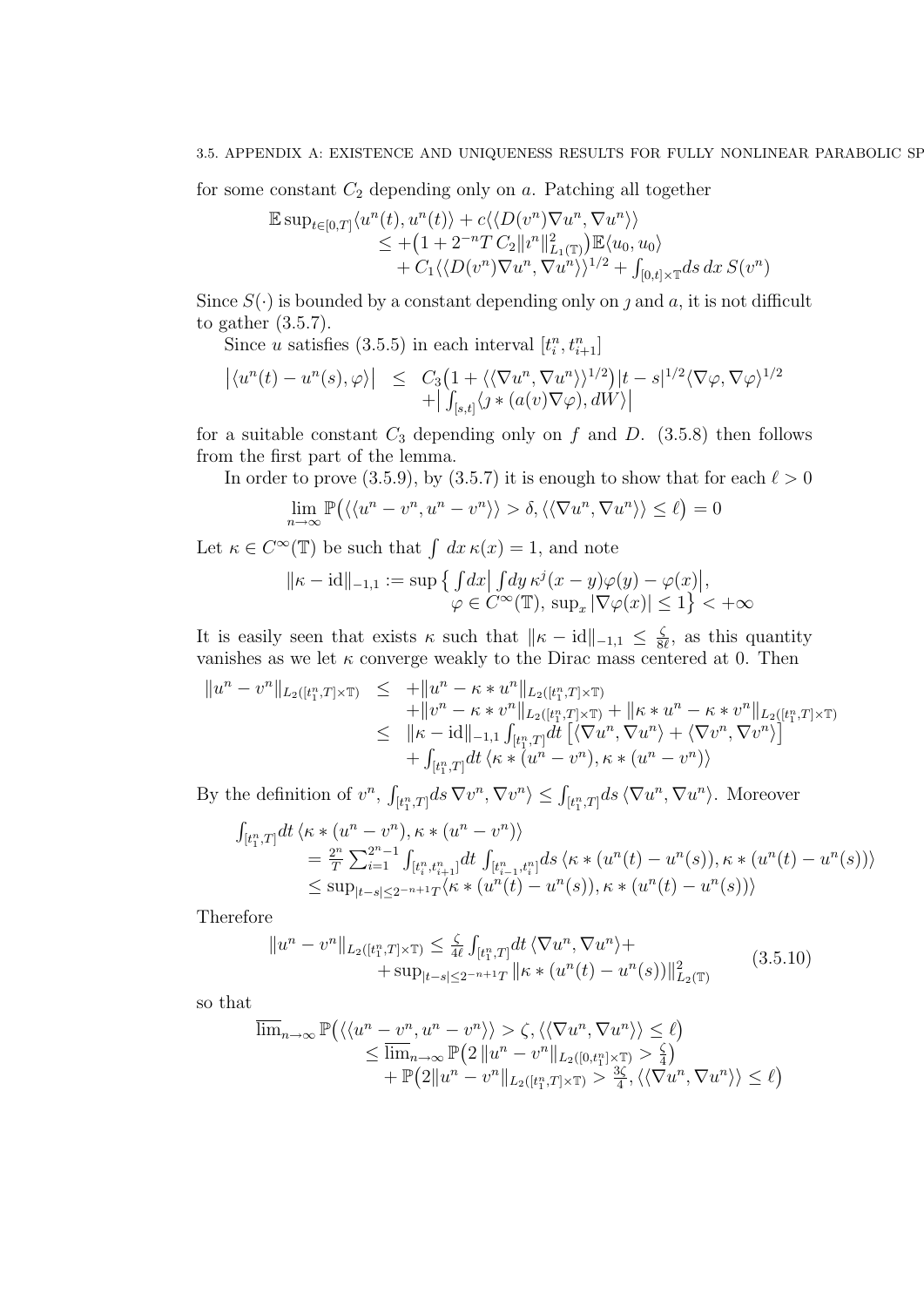The first term in the r.h.s. of this formula vanishes by the bound on the  $L_\infty([0,T];L_2(\mathbb{T}))$  in (3.5.7). By (3.5.10), the second term in the r.h.s. is bounded by  $\mathbb{P}(\sup_{|t-s|\leq 2^{-n+1}T} ||\kappa \ast (u^{n}(t) - u^{n}(s))||_{L_2(\mathbb{T})}^2) \geq \zeta/4$ , which also vanishes by  $(3.5.8)$ .

We define  $\mathbb{P}^n$  to be the law of  $u^n$ , considered as a stochastic process on  $C([0,T], H^{-2}(\mathbb{T})) \supset Y.$ 

COROLLARY 3.5.4.  $\{\mathbb{P}^n\}$  is tight, and thus compact, on  $C([0,T], H^{-2}(\mathbb{T}))$ equipped with the uniform topology. Furthermore each limit point  $\overline{P}$  of  $\{P^n\}$  is concentrated on Y and satisfies

$$
\bar{\mathbb{E}} \sup_{t} \langle u(t), u(t) \rangle + \bar{\mathbb{E}} \langle \langle \nabla u, \nabla u \rangle \rangle < +\infty \tag{3.5.11}
$$

PROOF. The estimate (3.5.8) implies that for each  $\varphi \in H^1(\mathbb{T})$  the laws of the processes  $t \mapsto \langle u^n(t), \varphi \rangle$  are tight in  $C([0,T]; \mathbb{R})$  as n runs on N, see [6, pag. 83]. A standard application of Mitoma's theorem (see [21, Cap. 6, Corollary 6.16) implies that  $\{\mathbb{P}^n\}$  is tight on  $C([0,T], H^{-2}(\mathbb{T}))$ . (3.5.11) follows by  $(3.5.7)$ .

The following statement is derived following closely the proof of Proposition 2.3.5.

PROPOSITION 3.5.5. Let  $K \subset \mathcal{U}$  be a compact w.r.t.  $d_{\mathcal{U}}$ . Suppose that each  $u \in K$  has a weak x-derivative  $\nabla u \in L_2([0,T] \times \mathbb{T})$ , and suppose that exists  $\zeta > 0$  such that  $\langle \langle \nabla u, \nabla u \rangle \rangle \leq \zeta$ . Then K is strongly compact in X.

PROPOSITION 3.5.6. Each limit point  $\overline{P}$  of  $\{\mathbb{P}^n\}$  is concentrated on Y and is a weak solution to (3.5.1).

**PROOF.** Let  $\bar{\mathbb{P}}$  be a limit point of  $\{\mathbb{P}^n\}$  along a subsequence  $n_k$ . It is easily seen that the law of  $u(0)$  under  $\bar{P}$  coincides with the law of  $u_0$ .

For  $u \in Y$ ,  $v \in D([0,T); L_2(\mathbb{T}))$  and  $\varphi \in C^{\infty}([0,T] \times \mathbb{T})$  let

$$
L_t^{u,v}(\varphi) := \langle u(t), \varphi(t) \rangle - \langle u(0), \varphi(0) \rangle - \int_{[0,t]} ds \langle u, \partial_t \varphi \rangle - \langle f(v) - \frac{1}{2} D(v) \nabla u, \nabla \varphi \rangle
$$

By (3.5.9), (3.5.7), and Proposition 3.5.5, the law of  $L_T^{u^n,v^n}$  $u^n,v^n(\varphi)$  under  $\mathbb{P}^n$  converges, along the subsequence  $n_k$ , to the law under  $\bar{\mathbb{P}}$  of  $L_T^{u,u}$  $u, u(\varphi) = L^u(\varphi).$ 

On the other hand, for each n and  $\varphi$ ,  $L_i^{u^n,v^n}(\varphi)$  is a martingale w.r.t.  $\mathbb{P}^n$ , with quadratic variation  $\left[L^{u,v}(\varphi), L^{u,v}(\varphi)\right]_t = \int_{[0,t]} ds \, \langle j * (a(v^n) \nabla \varphi), j *$  $(a(v^n)\nabla\psi)$ . Still by (3.5.9), (3.5.7), and compactness in  $L_2([0,T] \times \mathbb{T})$ , we have that  $L^u(\varphi)$  is a martingale under  $\overline{\mathbb{P}}$ , with quadratic variation given by  $(3.5.3)$ .

PROPOSITION 3.5.7. There exists at most one strong solution to  $(3.5.1)$ .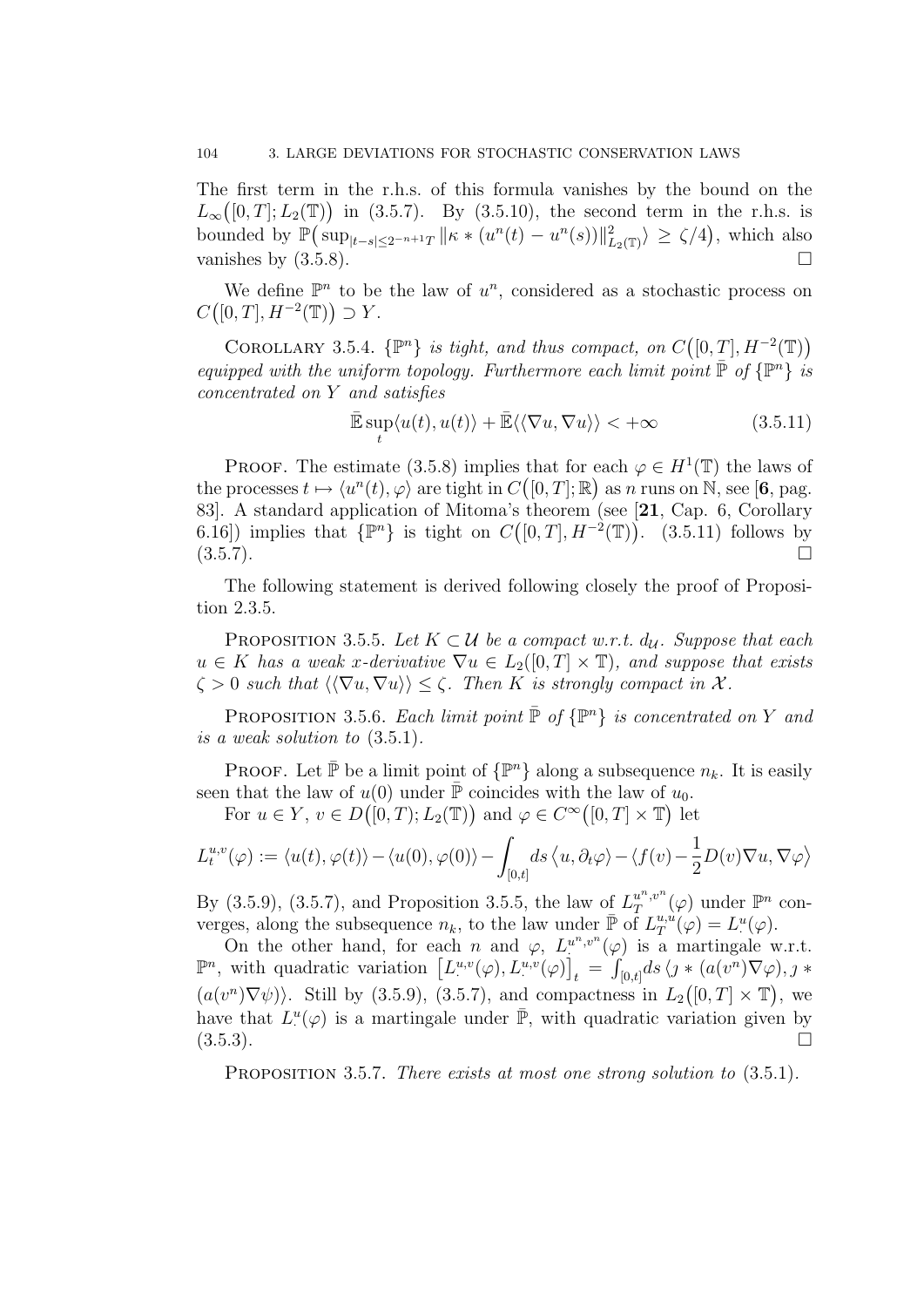### 3.5. APPENDIX A: EXISTENCE AND UNIQUENESS RESULTS FOR FULLY NONLINEAR PARABOLIC SF

**PROOF.** Let  $u, v$  be to strong solutions to equation (3.5.1). By Ito formula, for  $l \in C^2(\mathbb{R})$  with bounded derivatives

$$
\int dx \, l(u-v)(t) - l(0) + \frac{1}{2} \int_{[0,t]} ds \, \langle D(u)l''(u-v) \nabla(u-v), \nabla(u-v) \rangle
$$
  
=  $X(t) + \int_{[0,t]} ds \langle l''(u-v) \nabla(u-v), f(u) - f(v) \rangle$   
-  $\frac{1}{2} \int_{[0,t]} ds \langle l''(u-v) \nabla(u-v), [D(u) - D(v)] \nabla v \rangle$   
+  $\frac{1}{2} \int_{[0,t]} ds \langle l''(u-v), ||\nabla j||_{L^2(\mathbb{T})}^2 (a(u) - a(v))^2$   
+  $||j||_{L^2(\mathbb{T})}^2 ((\partial_u a)(u) \nabla u - (\partial_u a)(v) \nabla v)^2 \rangle$ 

where, as usual, the quadratic variation of the martingale  $X(t)$  is bounded by  $\int_{[0,t]} \|l''(u-v)\nabla(u-v) (a(u)-a(v)) \|_{L^2(\mathbb{T})}^2$ . Introducing

$$
R := \left[ \mathbb{E} \int_{[0,t]} ds \, \langle l''(u-v) \nabla (u-v), \nabla (u-v) \rangle \right]^{1/2}
$$

and using Holder inequality, assumptions  $\mathbf{A2}$  and  $\mathbf{A5}$  and the bound (3.5.11), we get for a suitable constant  $C > 0$ 

$$
\mathbb{E} \sup_{t \le T} \int dx \, l(u - v)(t) + cR^2
$$
  
\n
$$
\le l(0) + C \left[ \mathbb{E} ||l''(u - v)||u - v|^2 ||_{L^{\infty}([0, T] \times \mathbb{T})} \right]^{1/2} R
$$
  
\n
$$
+ C \mathbb{E} \int_{[0, t]} ds \, \langle l''(u - v)||u - v|, |u - v| \rangle
$$

For any  $\delta > 0$ , we can choose l so that  $|z| \leq l(z) \leq |z| + \delta$ ,  $l(z) = |z|$  for  $|z| \geq \delta$ , and  $|l''(z)| \leq 3\delta^{-1}$ . Therefore

$$
\mathbb{E}\sup_t \|u - v\|_{L^1(\mathbb{T})} \leq \mathbb{E}\sup_t \int dx \, l(u - v)(t) \leq \delta - cR^2 + C\sqrt{\delta}R + C\delta
$$
  

$$
\leq \left(\frac{C^2}{4c} + C + 1\right)\delta
$$

Since this holds for any  $\delta > 0$ ,  $u = v$ .

PROOF OF THEOREM 3.5.1. Existence and uniqueness of a strong solution to (3.5.1) is a g consequence of Proposition 3.5.6, Proposition 3.5.7 and Yamada-Watanabe theorem [16, Cap. 5, Corollary 3.23]. The fact that  $u$ takes values supported by [0, 1] is provided in the same fashion of Corollary 3.2.3. Let  $\{l^n\}$  be a sequence of infinitely differentiable convex functions on R with bounded derivatives. We can choose  $\{l_n\}$  such that for  $v \in [0, 1]$  $((\partial_{u,u}l_n)(v) \leq D(v) a^{-2}(v)$  and  $l_n(v) \leq C_n(1+v^2)$  (for some  $C_n > 0$ ), while  $l_n(v) \uparrow +\infty$  for  $n \to +\infty$  pointwise for  $v \notin [0,1]$ . By Itô formula (3.2.1)

$$
\int dx \left[l_n(u(t)) - l_n(u_0)\right] + \frac{1}{2} \int_{[0,t]} ds \left\langle \left(\partial_{u,u} l_n\right)(u) D(u) \nabla u, \left(\partial_{u,u} l_n\right)(u) \nabla u \right\rangle
$$
  
=  $\frac{1}{2} \int_{[0,t]} ds \left\langle \left(\partial_{u,u} l_n\right)(u) \nabla u, Q(u) \nabla u \right\rangle + \int_{[0,t]} ds \int dx \left(\partial_{u,u} l_n\right)(u) S(u) + N_n(t)$ 

where  $N_n(t)$  is a martingale, and by Young inequality its quadratic variation bounded by  $[N_n(\cdot), N_n(\cdot)]_t \leq \int_{[0,t]} \langle a(u) (\partial_{u,u} l_n)(u) a(u) \nabla u, (\partial_{u,u} l_n)(u) \nabla u \rangle$ .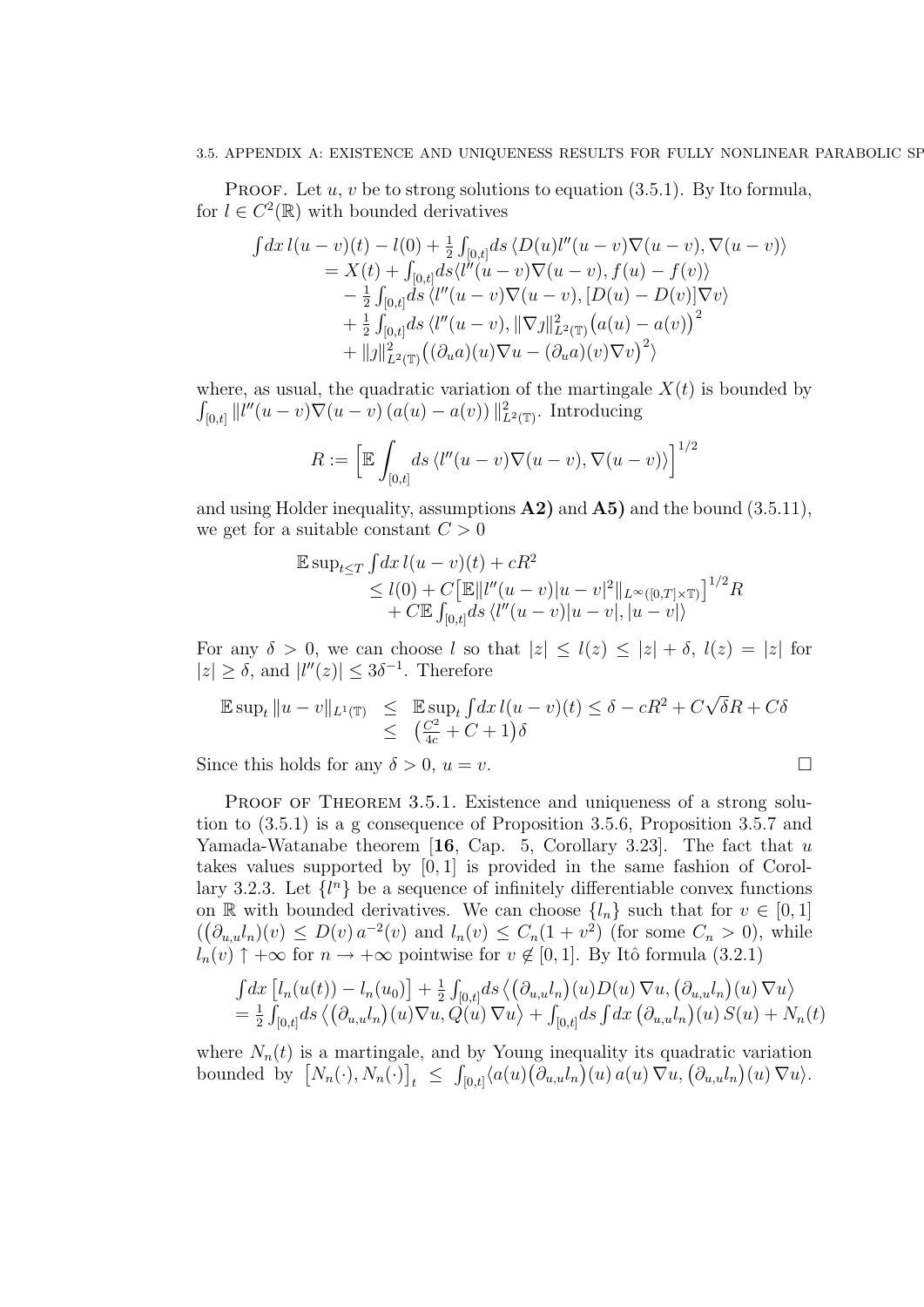Following closely the proof of Corollary 3.2.3, we gather for some constant  $C$  independent of  $n$ 

$$
\mathbb{E} \sup_{t \leq T} \int dx \, l_n(u(t)) \leq \mathbb{E} \int dx \, l_n(u_0) + C
$$

As we let  $n \to \infty$ , the l.h.s. stays bounded, and since  $l_n \to +\infty$  pointwise off [0, 1], necessarily  $u(t, x) \in [0, 1] dt dx d\mathbb{P}$ -a.s..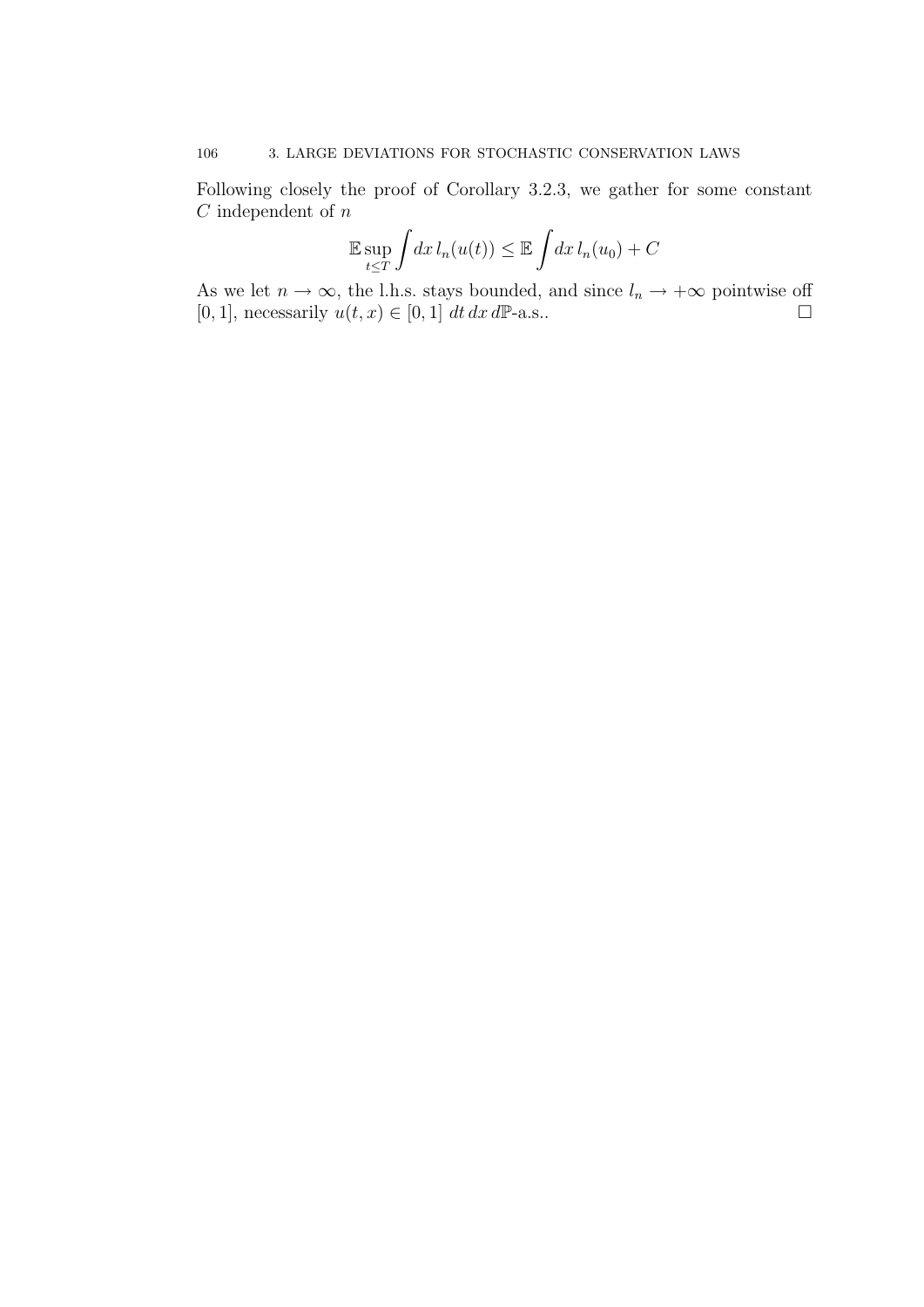# Bibliography

- [1] Ambrosio L., De Lellis C., A note on admissible solutions of 1D scalar conservation laws and 2D Hamilton-Jacobi equations. J. Hyperbolic Differ. Equ. 1 no. 4, 813–826 (2004).
- [2] Ambrosio L., De Lellis C., Maly J., On the chain rule for the divergence of BV like vector fields: applications, partial results, open problems. AMS series in contemporary mathematics "Perspectives in Nonlinear Partial Differential Equations: in honor of Haim Brezis", (2005).
- [3] Ambrosio L., Fusco N., Pallara D., Functions of bounded variation and free discontinuity problems, Oxford University Press, New York, 2000.
- [4] Braides A., Γ-convergence for beginners. Oxford, Oxford University Press, 2002.
- [5] Bellettini G., Bertini L., Mariani M., Novaga N., Γ-entropy cost functional for scalar conservation laws (submitted to Arch. Rat. Mech. Anal.).
- [6] Billingsley P., Convergence of Probability measures, New York, John Wiley and Sons, 1999, 2nd Edition.
- [7] Chen G.-Q., Rascle M., Initial layers and uniqueness of weak entropy solutions to hyperbolic conservation laws. Arch. Ration. Mech. Anal. 153, 205–220 (2000).
- [8] Dafermos C.M., Hyperbolic conservation laws in continuum physics. Second edition. Springer-Verlag, Berlin, 2005.
- [9] Dupuis P.G., Ellis R.S.,  $A^*$ –weak convergence approach to the theory of large deviations, New York, Wiley 1997.
- [10] Dal Maso G., An introduction to  $\Gamma$ -convergence. Progress in Nonlinear Differential Equations and their Applications 8, Basel, Birkhauser, 1993.
- [11] De Lellis C., Otto F., Westdickenberg M, Structure of entropy solutions for multi-dimensional scalar conservation laws. Arch. Ration. Mech. Anal. 170 no. 2, 137–184 (2003).
- [12] Da Prato G., Zabczyk J., Stochastic equations in infinite dimensions, Cambridge, Cambridge University Press 1992.
- [13] Dembo A., Zeitouni O., Large Deviations Techniques and Application. New York etx, Springer Verlag 1993.
- [14] Jensen L.H., Large deviations of the asymmetric simple exclusion process in one dimension. Ph.D. Thesis, Courant Institute NYU (2000).
- [15] Kipnis C., Landim C., Scaling limits of interacting particle systems. Springer-Verlag, Berlin, 1999.
- [16] Karatzas I. Shreve S.E., Brownian Motion and Stochastic Calculus, Springer-Verlag, New York Berlin Heidelberg, 1988.